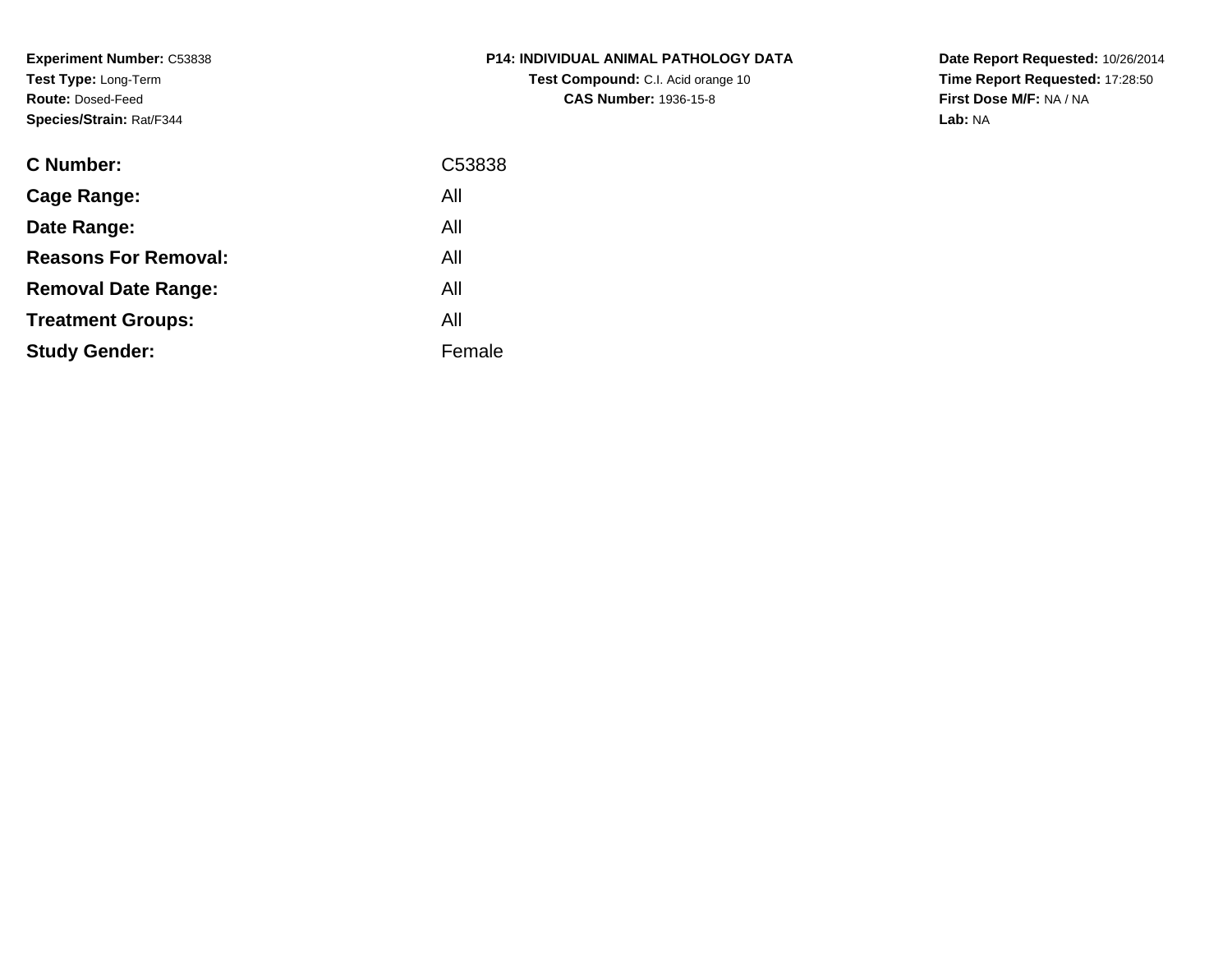| <b>Experiment Number: C53838</b><br>Test Type: Long-Term<br><b>Route: Dosed-Feed</b><br>Species/Strain: Rat/F344 |                       | <b>P14: INDIVIDUAL ANIMAL PATHOLOGY DATA</b><br>Test Compound: C.I. Acid orange 10<br><b>CAS Number: 1936-15-8</b> | Date Report Requested: 10/26/2014<br>Time Report Requested: 17:28:50<br>First Dose M/F: NA / NA<br>Lab: NA |
|------------------------------------------------------------------------------------------------------------------|-----------------------|--------------------------------------------------------------------------------------------------------------------|------------------------------------------------------------------------------------------------------------|
| <b>ANIMAL ID: 1 001</b>                                                                                          | <b>TRT#: 1</b>        | <b>SEX: Female</b>                                                                                                 | DAY ON TEST:                                                                                               |
|                                                                                                                  | <b>DOSE: 3000 PPM</b> | <b>DISP:</b> Scheduled Sacrifice                                                                                   | HISTO:                                                                                                     |
| <b>OBSERVATIONS</b>                                                                                              |                       |                                                                                                                    |                                                                                                            |
| Adrenal gland                                                                                                    | Cortex Nos            | Lipoidosis                                                                                                         |                                                                                                            |
| Bone marrow                                                                                                      |                       | Hyperplasia, Reticulum Cell                                                                                        |                                                                                                            |
| Liver                                                                                                            |                       | Cytoplasmic Change, Basophilic                                                                                     |                                                                                                            |
|                                                                                                                  |                       | Inflammation, Chronic Focal                                                                                        |                                                                                                            |
| Thyroid                                                                                                          |                       | Hyperplasia, C Cell                                                                                                |                                                                                                            |
| PRIMARY CAUSE OF DEATH                                                                                           |                       |                                                                                                                    |                                                                                                            |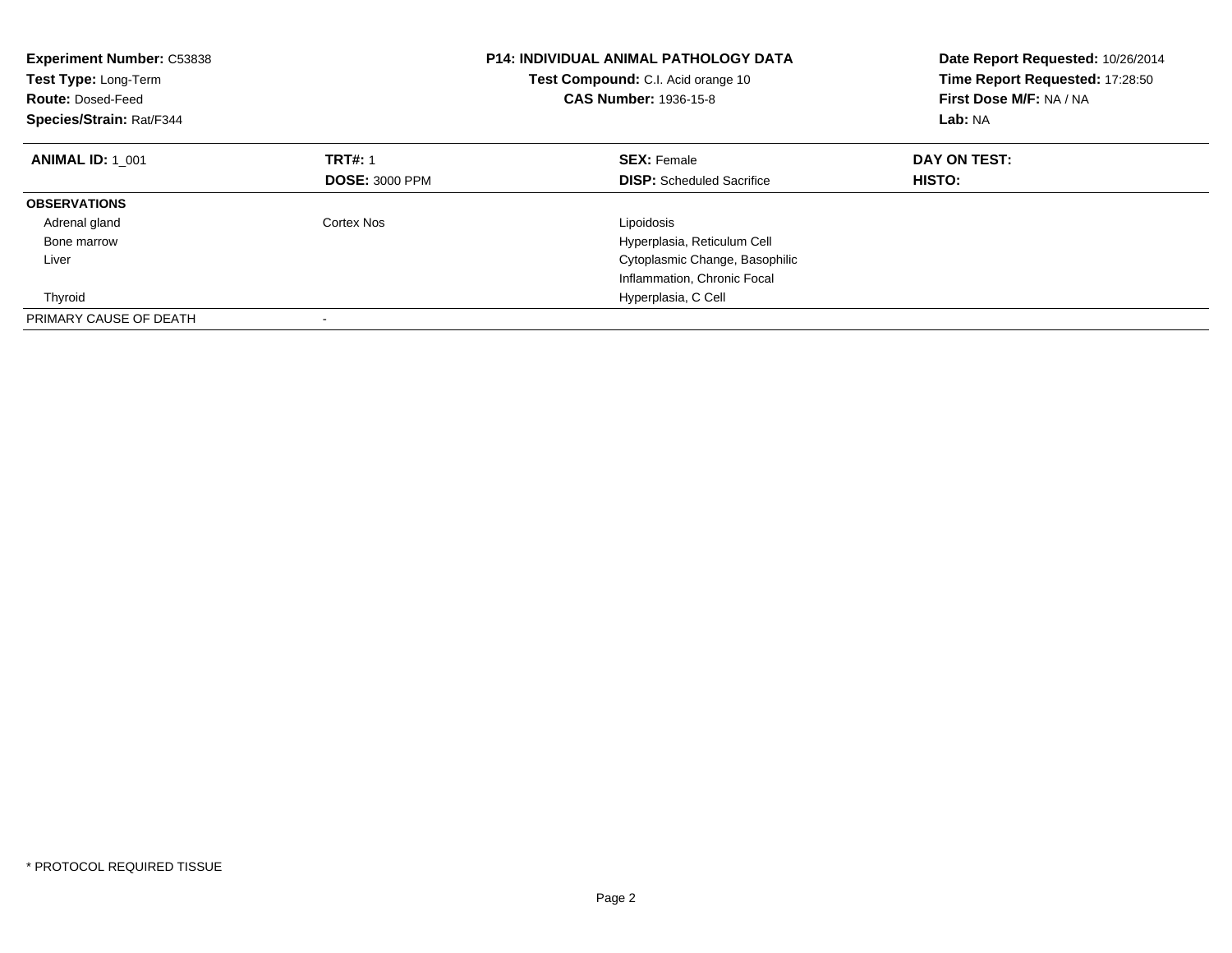| <b>Experiment Number: C53838</b><br>Test Type: Long-Term<br><b>Route: Dosed-Feed</b><br>Species/Strain: Rat/F344 |                           | <b>P14: INDIVIDUAL ANIMAL PATHOLOGY DATA</b><br>Test Compound: C.I. Acid orange 10<br><b>CAS Number: 1936-15-8</b> | Date Report Requested: 10/26/2014<br>Time Report Requested: 17:28:50<br>First Dose M/F: NA / NA<br>Lab: NA |
|------------------------------------------------------------------------------------------------------------------|---------------------------|--------------------------------------------------------------------------------------------------------------------|------------------------------------------------------------------------------------------------------------|
| <b>ANIMAL ID: 1 002</b>                                                                                          | <b>TRT#: 1</b>            | <b>SEX: Female</b>                                                                                                 | DAY ON TEST:                                                                                               |
|                                                                                                                  | <b>DOSE: 3000 PPM</b>     | <b>DISP:</b> Scheduled Sacrifice                                                                                   | HISTO:                                                                                                     |
| <b>OBSERVATIONS</b>                                                                                              |                           |                                                                                                                    |                                                                                                            |
| Adrenal gland                                                                                                    | Cortex Nos                | Lipoidosis                                                                                                         |                                                                                                            |
| Heart                                                                                                            | Myocardium Nos            | Degeneration, Nos                                                                                                  |                                                                                                            |
| Liver                                                                                                            |                           | Cytoplasmic Change, Basophilic                                                                                     |                                                                                                            |
| Lung                                                                                                             | <b>Mediastinal Pleura</b> | <b>Steatitis</b>                                                                                                   |                                                                                                            |
| Pituitary gland                                                                                                  |                           | Hyperplasia, Chromophobe Cell                                                                                      |                                                                                                            |
| PRIMARY CAUSE OF DEATH                                                                                           |                           |                                                                                                                    |                                                                                                            |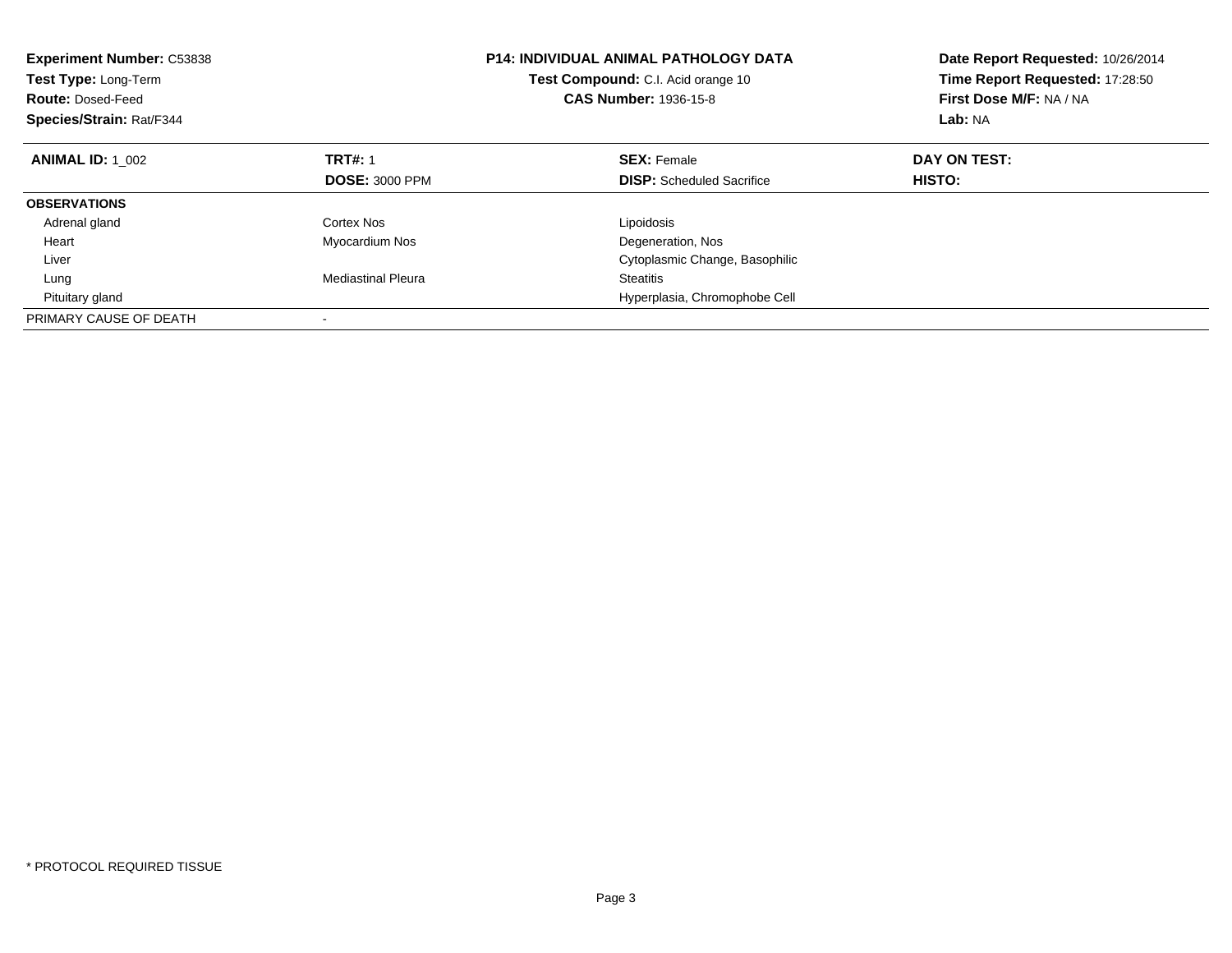| <b>Experiment Number: C53838</b><br><b>Test Type: Long-Term</b><br><b>Route: Dosed-Feed</b><br>Species/Strain: Rat/F344 |                                         | <b>P14: INDIVIDUAL ANIMAL PATHOLOGY DATA</b><br>Test Compound: C.I. Acid orange 10<br><b>CAS Number: 1936-15-8</b> | Date Report Requested: 10/26/2014<br>Time Report Requested: 17:28:50<br>First Dose M/F: NA / NA<br>Lab: NA |
|-------------------------------------------------------------------------------------------------------------------------|-----------------------------------------|--------------------------------------------------------------------------------------------------------------------|------------------------------------------------------------------------------------------------------------|
| <b>ANIMAL ID:</b> 1 003                                                                                                 | <b>TRT#: 1</b><br><b>DOSE: 3000 PPM</b> | <b>SEX:</b> Female<br><b>DISP:</b> Scheduled Sacrifice                                                             | DAY ON TEST:<br>HISTO:                                                                                     |
| <b>OBSERVATIONS</b>                                                                                                     |                                         |                                                                                                                    |                                                                                                            |
| Adrenal gland                                                                                                           |                                         | Cortical Adenoma                                                                                                   |                                                                                                            |
| Liver                                                                                                                   |                                         | Cytoplasmic Change, Basophilic                                                                                     |                                                                                                            |
| PRIMARY CAUSE OF DEATH                                                                                                  |                                         |                                                                                                                    |                                                                                                            |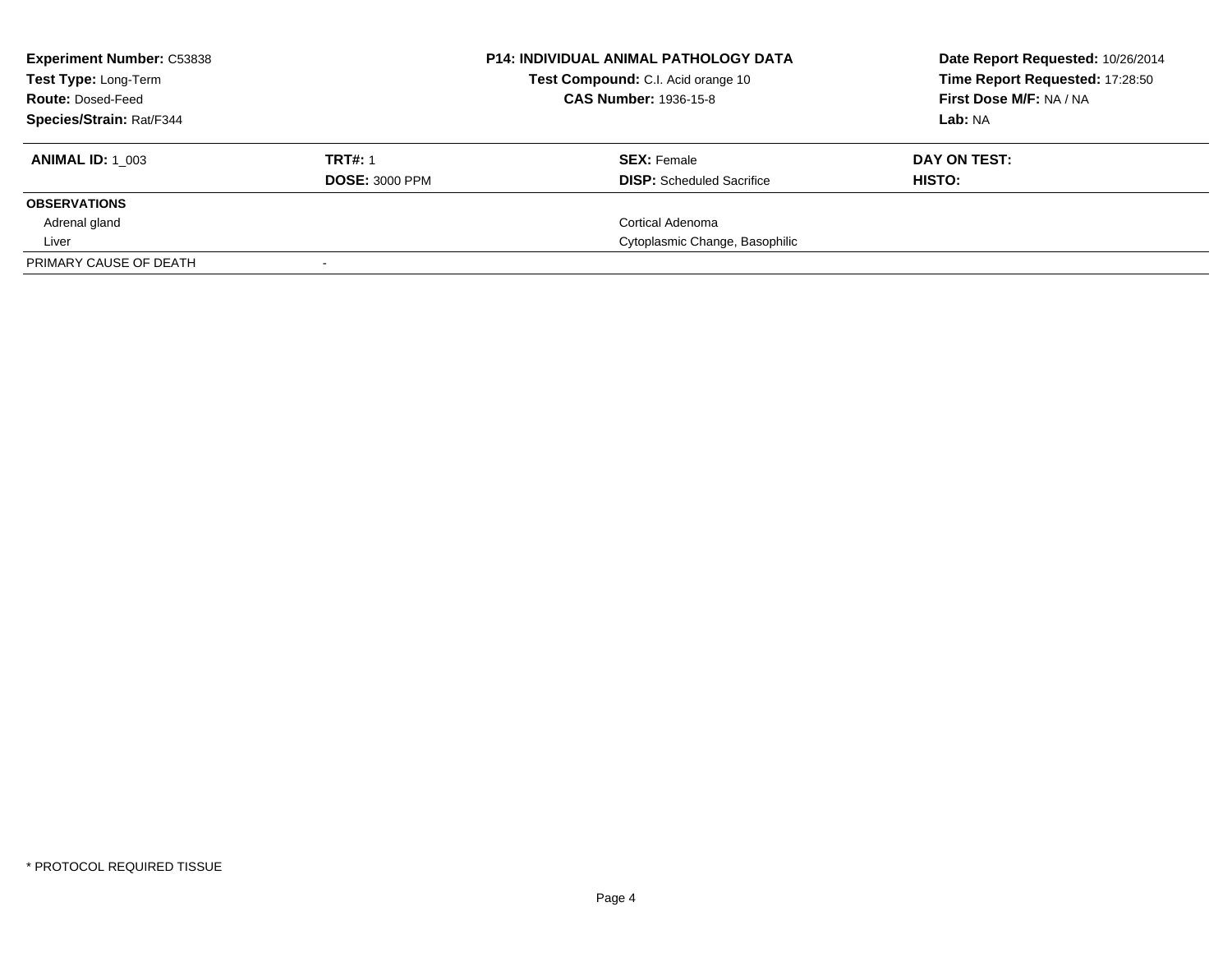| <b>Experiment Number: C53838</b><br>Test Type: Long-Term<br><b>Route: Dosed-Feed</b><br>Species/Strain: Rat/F344 |                                         | <b>P14: INDIVIDUAL ANIMAL PATHOLOGY DATA</b><br>Test Compound: C.I. Acid orange 10<br><b>CAS Number: 1936-15-8</b> | Date Report Requested: 10/26/2014<br>Time Report Requested: 17:28:50<br>First Dose M/F: NA / NA<br>Lab: NA |
|------------------------------------------------------------------------------------------------------------------|-----------------------------------------|--------------------------------------------------------------------------------------------------------------------|------------------------------------------------------------------------------------------------------------|
| <b>ANIMAL ID: 1 004</b>                                                                                          | <b>TRT#: 1</b><br><b>DOSE: 3000 PPM</b> | <b>SEX: Female</b><br><b>DISP:</b> Scheduled Sacrifice                                                             | DAY ON TEST:<br><b>HISTO:</b>                                                                              |
| <b>OBSERVATIONS</b>                                                                                              |                                         |                                                                                                                    |                                                                                                            |
| Adrenal gland                                                                                                    | Cortex Nos                              | Hyperplasia, Nos                                                                                                   |                                                                                                            |
| Heart                                                                                                            | Myocardium Nos                          | Degeneration, Nos                                                                                                  |                                                                                                            |
| Liver                                                                                                            |                                         | Cytoplasmic Change, Basophilic                                                                                     |                                                                                                            |
|                                                                                                                  |                                         | Inflammation, Chronic Focal                                                                                        |                                                                                                            |
| PRIMARY CAUSE OF DEATH                                                                                           |                                         |                                                                                                                    |                                                                                                            |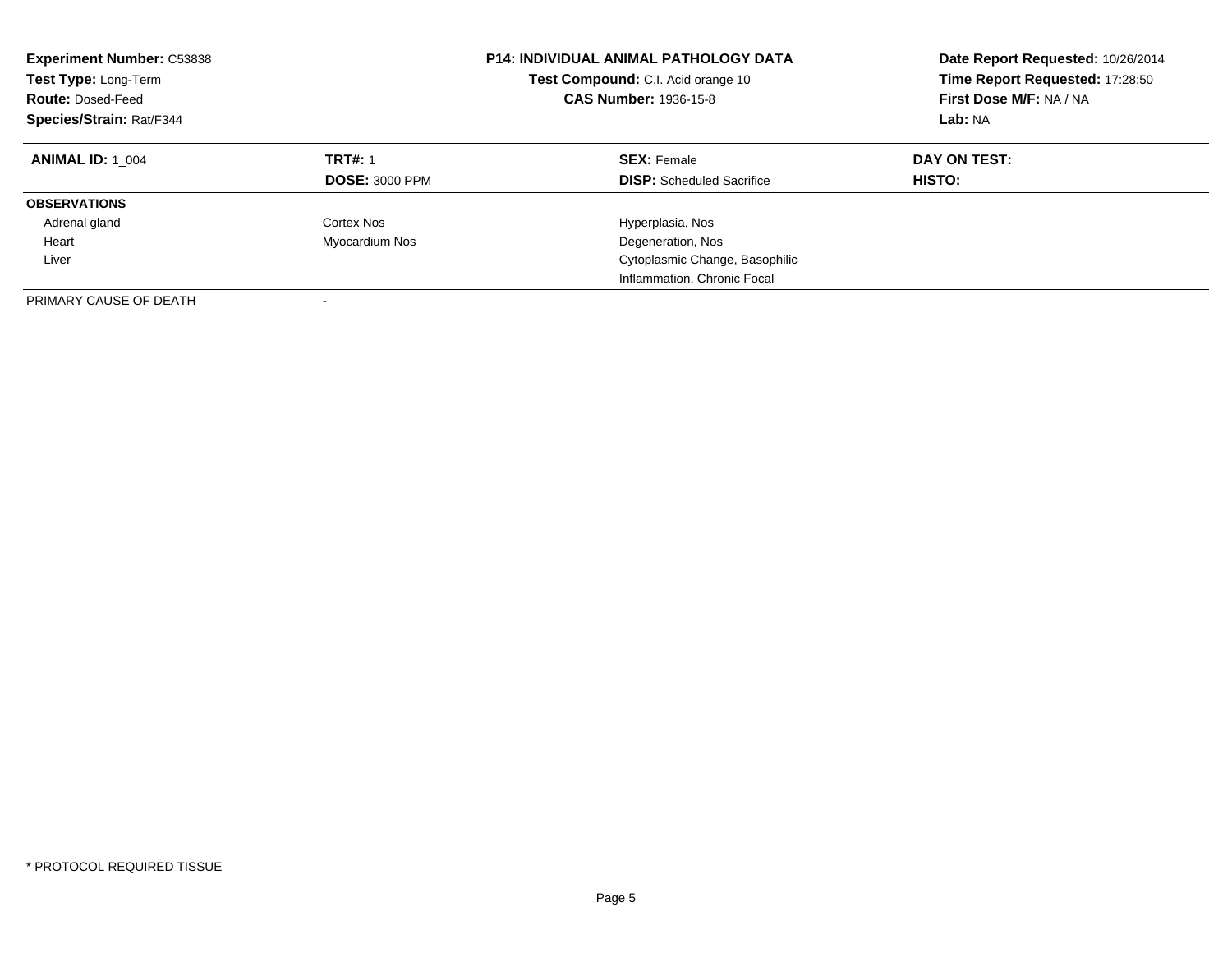| Experiment Number: C53838<br>Test Type: Long-Term<br><b>Route: Dosed-Feed</b><br>Species/Strain: Rat/F344 |                          | <b>P14: INDIVIDUAL ANIMAL PATHOLOGY DATA</b><br>Test Compound: C.I. Acid orange 10<br><b>CAS Number: 1936-15-8</b> | Date Report Requested: 10/26/2014<br>Time Report Requested: 17:28:50<br>First Dose M/F: NA / NA<br>Lab: NA |
|-----------------------------------------------------------------------------------------------------------|--------------------------|--------------------------------------------------------------------------------------------------------------------|------------------------------------------------------------------------------------------------------------|
| <b>ANIMAL ID: 1 005</b>                                                                                   | <b>TRT#: 1</b>           | <b>SEX: Female</b>                                                                                                 | DAY ON TEST:                                                                                               |
|                                                                                                           | <b>DOSE: 3000 PPM</b>    | <b>DISP:</b> Scheduled Sacrifice                                                                                   | HISTO:                                                                                                     |
| <b>OBSERVATIONS</b>                                                                                       |                          |                                                                                                                    |                                                                                                            |
| Adrenal gland                                                                                             | <b>Cortex Nos</b>        | Hyperplasia, Focal                                                                                                 |                                                                                                            |
| Bone marrow                                                                                               |                          | Hyperplasia, Reticulum Cell                                                                                        |                                                                                                            |
| Heart                                                                                                     | Myocardium Nos           | Degeneration, Nos                                                                                                  |                                                                                                            |
| Liver                                                                                                     |                          | Cytoplasmic Change, Basophilic                                                                                     |                                                                                                            |
|                                                                                                           |                          | Inflammation, Chronic Focal                                                                                        |                                                                                                            |
|                                                                                                           |                          | Neoplastic Nodule                                                                                                  |                                                                                                            |
| Mammary gland                                                                                             |                          | Fibroadenoma                                                                                                       |                                                                                                            |
| Thyroid                                                                                                   |                          | Follicular-Cell Adenoma                                                                                            |                                                                                                            |
| PRIMARY CAUSE OF DEATH                                                                                    | $\overline{\phantom{a}}$ |                                                                                                                    |                                                                                                            |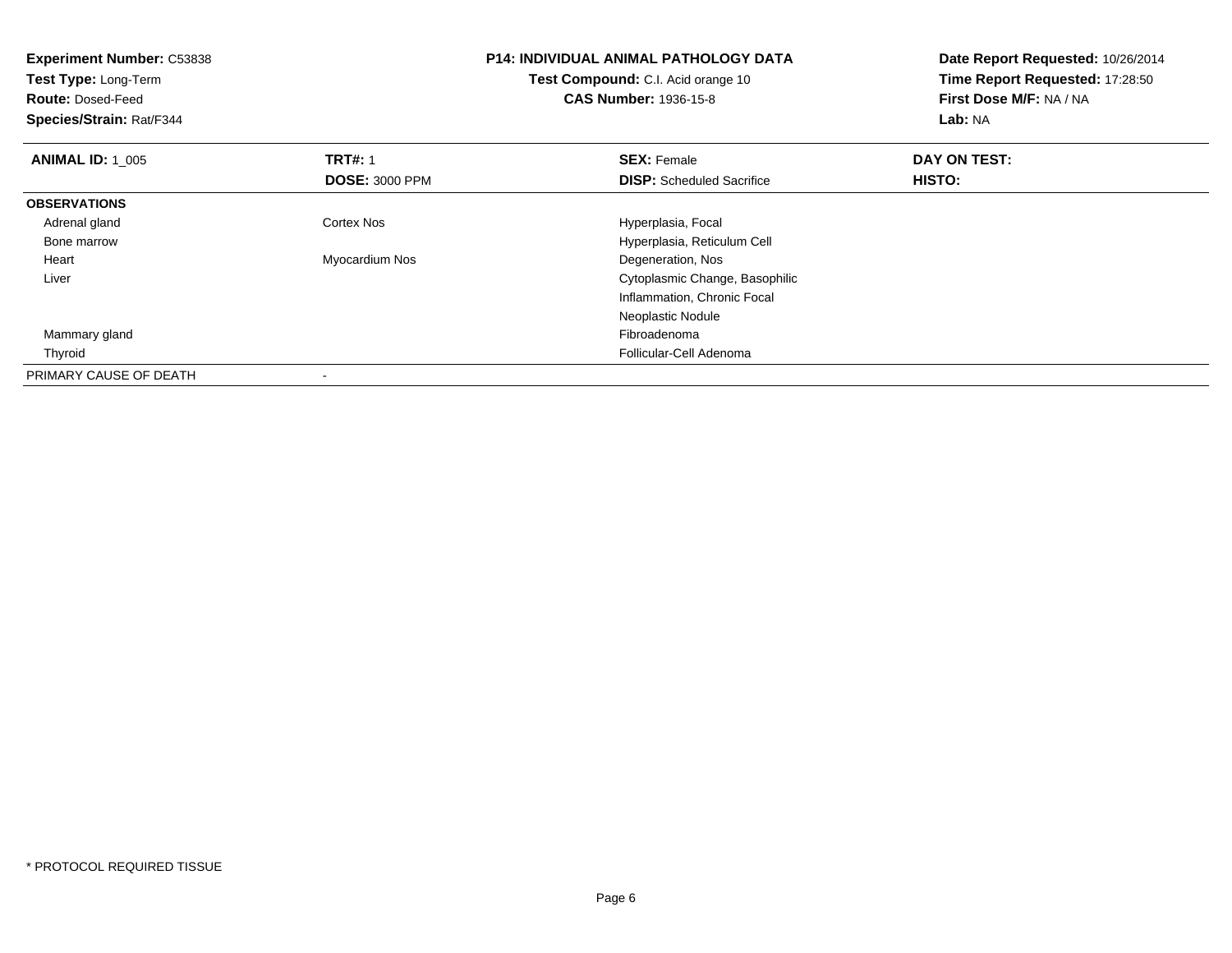| <b>Experiment Number: C53838</b><br>Test Type: Long-Term<br><b>Route: Dosed-Feed</b><br>Species/Strain: Rat/F344 |                       | <b>P14: INDIVIDUAL ANIMAL PATHOLOGY DATA</b><br>Test Compound: C.I. Acid orange 10<br><b>CAS Number: 1936-15-8</b> | Date Report Requested: 10/26/2014<br>Time Report Requested: 17:28:50<br>First Dose M/F: NA / NA<br>Lab: NA |
|------------------------------------------------------------------------------------------------------------------|-----------------------|--------------------------------------------------------------------------------------------------------------------|------------------------------------------------------------------------------------------------------------|
| <b>ANIMAL ID: 1 006</b>                                                                                          | <b>TRT#: 1</b>        | <b>SEX: Female</b>                                                                                                 | DAY ON TEST:                                                                                               |
|                                                                                                                  | <b>DOSE: 3000 PPM</b> | <b>DISP:</b> Scheduled Sacrifice                                                                                   | HISTO:                                                                                                     |
| <b>OBSERVATIONS</b>                                                                                              |                       |                                                                                                                    |                                                                                                            |
| Intestine Small                                                                                                  | <b>Mesentery Nos</b>  | Necrosis, Fat                                                                                                      |                                                                                                            |
| Liver                                                                                                            |                       | Cytoplasmic Change, Basophilic                                                                                     |                                                                                                            |
|                                                                                                                  |                       | <b>Focal Cellular Change</b>                                                                                       |                                                                                                            |
| Spleen                                                                                                           |                       | Congestion, Acute                                                                                                  |                                                                                                            |
| Unspecified                                                                                                      |                       | Necrosis, Fat                                                                                                      |                                                                                                            |
| PRIMARY CAUSE OF DEATH                                                                                           |                       |                                                                                                                    |                                                                                                            |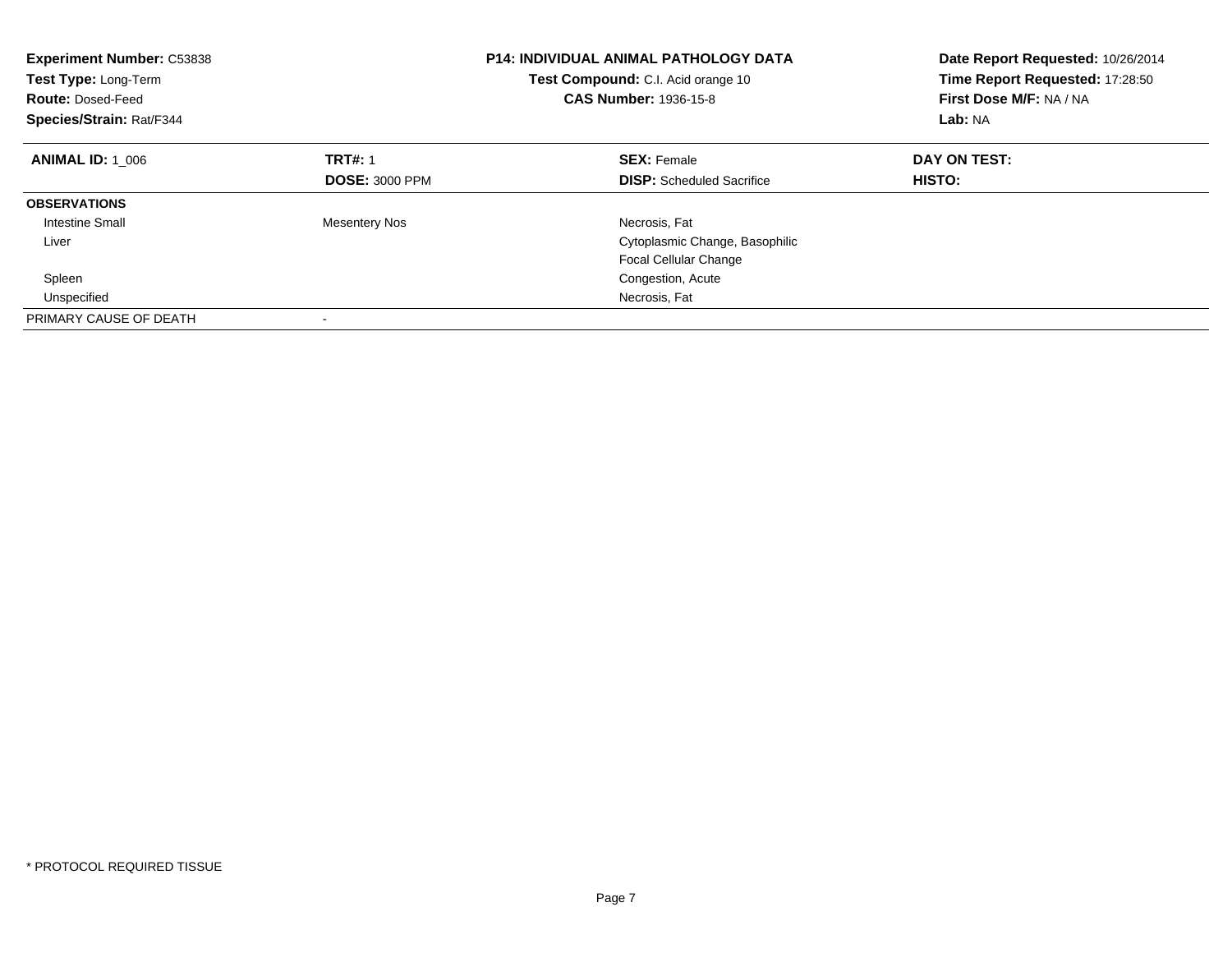| <b>Experiment Number: C53838</b><br>Test Type: Long-Term<br><b>Route: Dosed-Feed</b><br>Species/Strain: Rat/F344 |                       | <b>P14: INDIVIDUAL ANIMAL PATHOLOGY DATA</b><br>Test Compound: C.I. Acid orange 10<br><b>CAS Number: 1936-15-8</b> | Date Report Requested: 10/26/2014<br>Time Report Requested: 17:28:50<br>First Dose M/F: NA / NA<br>Lab: NA |
|------------------------------------------------------------------------------------------------------------------|-----------------------|--------------------------------------------------------------------------------------------------------------------|------------------------------------------------------------------------------------------------------------|
| <b>ANIMAL ID: 1 007</b>                                                                                          | <b>TRT#: 1</b>        | <b>SEX: Female</b>                                                                                                 | DAY ON TEST:                                                                                               |
|                                                                                                                  | <b>DOSE: 3000 PPM</b> | <b>DISP:</b> Scheduled Sacrifice                                                                                   | HISTO:                                                                                                     |
| <b>OBSERVATIONS</b>                                                                                              |                       |                                                                                                                    |                                                                                                            |
| Bone                                                                                                             | Femur                 | Enostosis                                                                                                          |                                                                                                            |
| Liver                                                                                                            |                       | Cytoplasmic Change, Basophilic                                                                                     |                                                                                                            |
| Ovary                                                                                                            |                       | Cyst, Follicular Nos                                                                                               |                                                                                                            |
| Pancreas                                                                                                         | Acinus                | Atrophy, Focal                                                                                                     |                                                                                                            |
| Pituitary gland                                                                                                  |                       | Chromophobe Adenoma                                                                                                |                                                                                                            |
| PRIMARY CAUSE OF DEATH                                                                                           |                       |                                                                                                                    |                                                                                                            |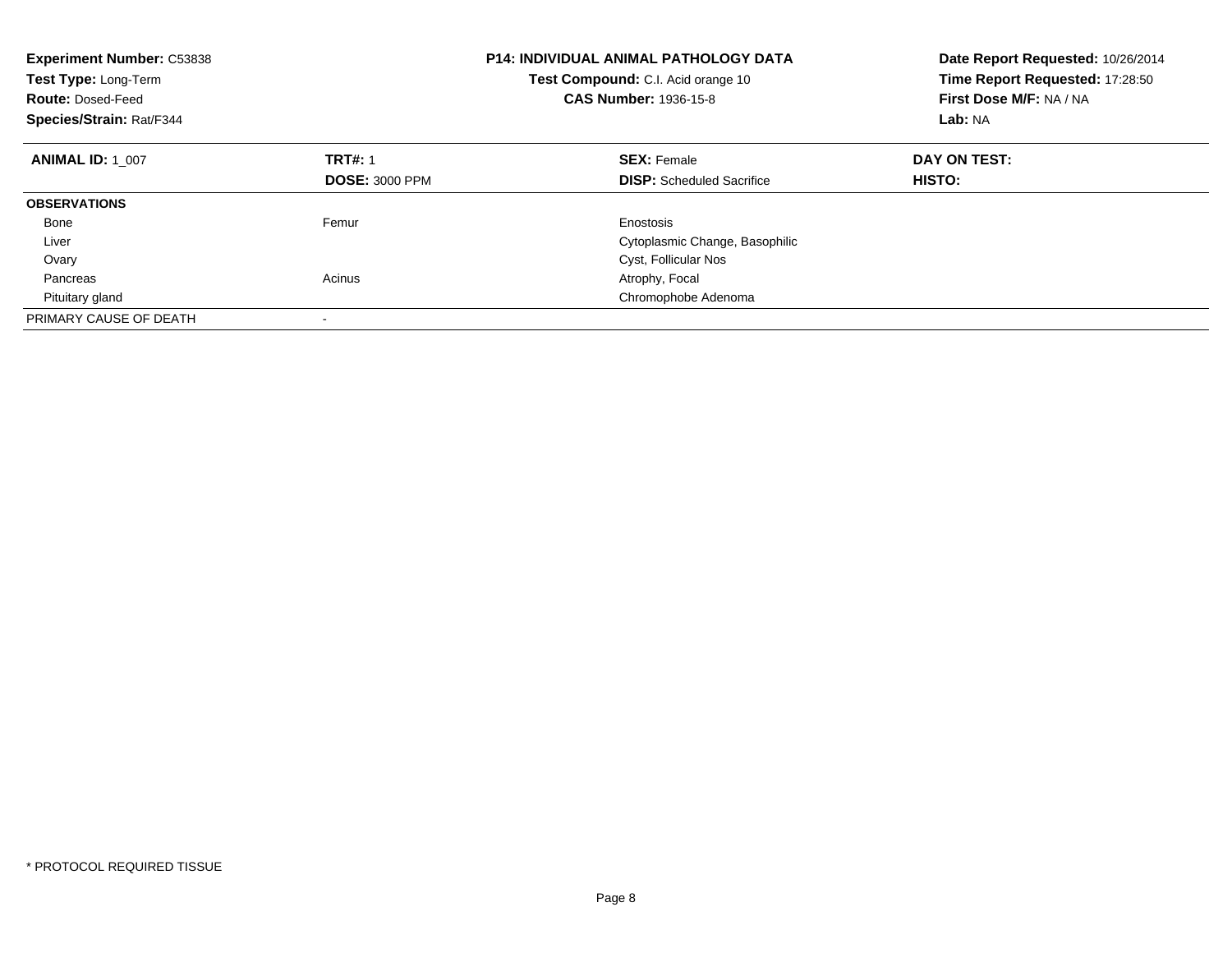| <b>Experiment Number: C53838</b><br>Test Type: Long-Term<br><b>Route: Dosed-Feed</b><br>Species/Strain: Rat/F344 |                       | <b>P14: INDIVIDUAL ANIMAL PATHOLOGY DATA</b><br>Test Compound: C.I. Acid orange 10<br><b>CAS Number: 1936-15-8</b> | Date Report Requested: 10/26/2014<br>Time Report Requested: 17:28:50<br>First Dose M/F: NA / NA<br>Lab: NA |
|------------------------------------------------------------------------------------------------------------------|-----------------------|--------------------------------------------------------------------------------------------------------------------|------------------------------------------------------------------------------------------------------------|
| <b>ANIMAL ID: 1 008</b>                                                                                          | <b>TRT#: 1</b>        | <b>SEX: Female</b>                                                                                                 | DAY ON TEST:                                                                                               |
|                                                                                                                  | <b>DOSE: 3000 PPM</b> | <b>DISP:</b> Scheduled Sacrifice                                                                                   | <b>HISTO:</b>                                                                                              |
| <b>OBSERVATIONS</b>                                                                                              |                       |                                                                                                                    |                                                                                                            |
| Bone marrow                                                                                                      |                       | Hyperplasia, Reticulum Cell                                                                                        |                                                                                                            |
| Heart                                                                                                            | Myocardium Nos        | Degeneration, Nos                                                                                                  |                                                                                                            |
| Liver                                                                                                            |                       | Cytoplasmic Change, Basophilic                                                                                     |                                                                                                            |
|                                                                                                                  |                       | Inflammation, Chronic Focal                                                                                        |                                                                                                            |
| Mammary gland                                                                                                    |                       | Fibroadenoma                                                                                                       |                                                                                                            |
|                                                                                                                  |                       | Hyperplasia, Cystic                                                                                                |                                                                                                            |
| Pancreas                                                                                                         | Acinus                | Atrophy, Nos                                                                                                       |                                                                                                            |
| Pituitary gland                                                                                                  |                       | Hyperplasia, Chromophobe Cell                                                                                      |                                                                                                            |
| PRIMARY CAUSE OF DEATH                                                                                           |                       |                                                                                                                    |                                                                                                            |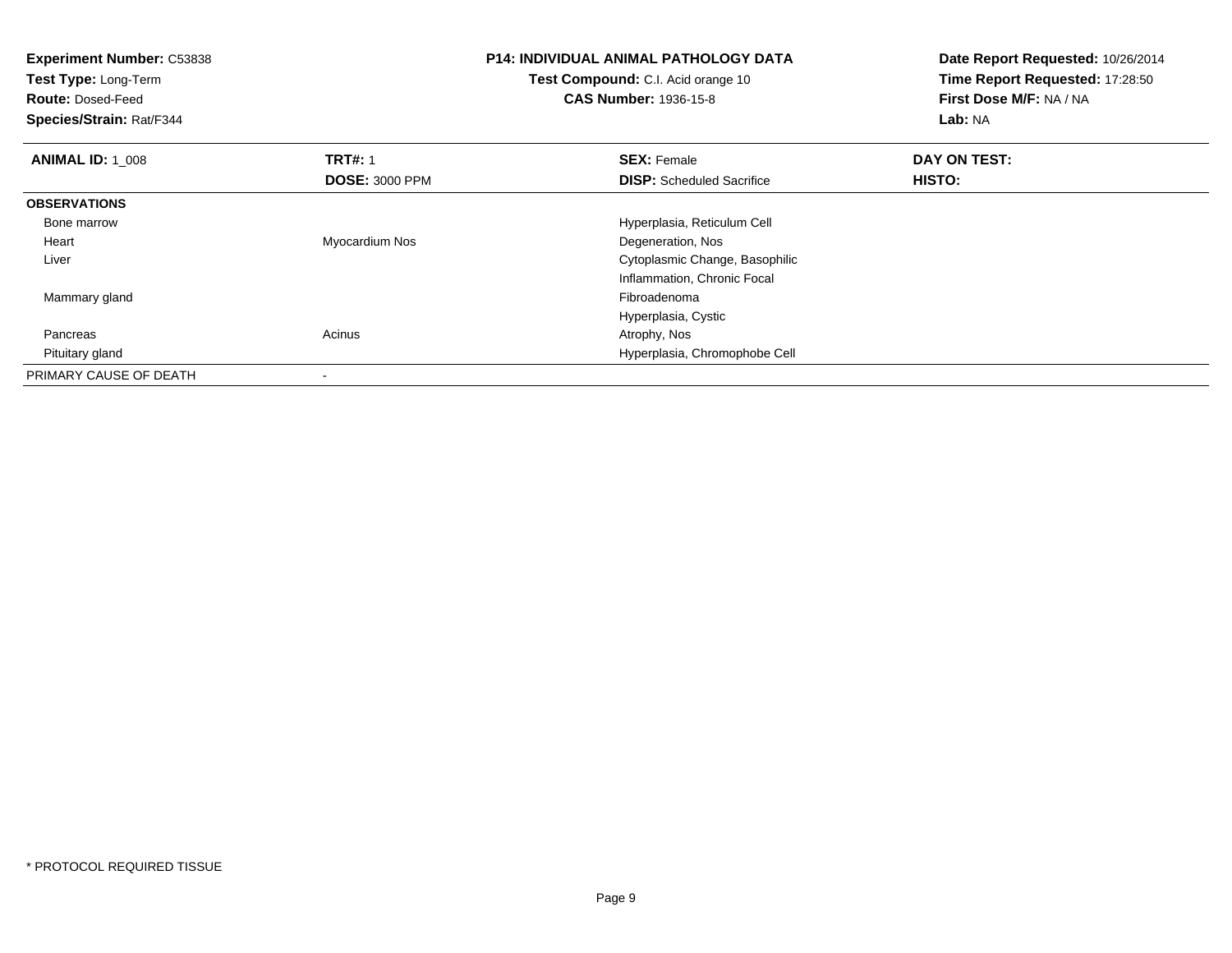| <b>Experiment Number: C53838</b> |                       | <b>P14: INDIVIDUAL ANIMAL PATHOLOGY DATA</b> | Date Report Requested: 10/26/2014 |
|----------------------------------|-----------------------|----------------------------------------------|-----------------------------------|
| Test Type: Long-Term             |                       | Test Compound: C.I. Acid orange 10           | Time Report Requested: 17:28:50   |
| <b>Route: Dosed-Feed</b>         |                       | <b>CAS Number: 1936-15-8</b>                 | First Dose M/F: NA / NA           |
| Species/Strain: Rat/F344         |                       |                                              | Lab: NA                           |
| <b>ANIMAL ID: 1_009</b>          | <b>TRT#: 1</b>        | <b>SEX: Female</b>                           | DAY ON TEST:                      |
|                                  | <b>DOSE: 3000 PPM</b> | <b>DISP:</b> Scheduled Sacrifice             | HISTO:                            |
| <b>OBSERVATIONS</b>              |                       |                                              |                                   |
| Adrenal gland                    | Medulla               | Hyperplasia, Focal                           |                                   |
| Heart                            | Myocardium Nos        | Degeneration, Nos                            |                                   |
| Kidney                           |                       | Nephropathy                                  |                                   |
| Liver                            |                       | Cytoplasmic Change, Basophilic               |                                   |
|                                  |                       | Inflammation, Chronic Focal                  |                                   |
| Mammary gland                    |                       | Hyperplasia, Cystic                          |                                   |
| Ovary                            |                       | Granulosa-Cell Carcinoma                     |                                   |
| Pituitary gland                  |                       | Chromophobe Adenoma                          |                                   |
| Spleen                           |                       | Congestion, Nos                              |                                   |
| Uterus                           |                       | Leiomyosarcoma                               |                                   |
| PRIMARY CAUSE OF DEATH           |                       |                                              |                                   |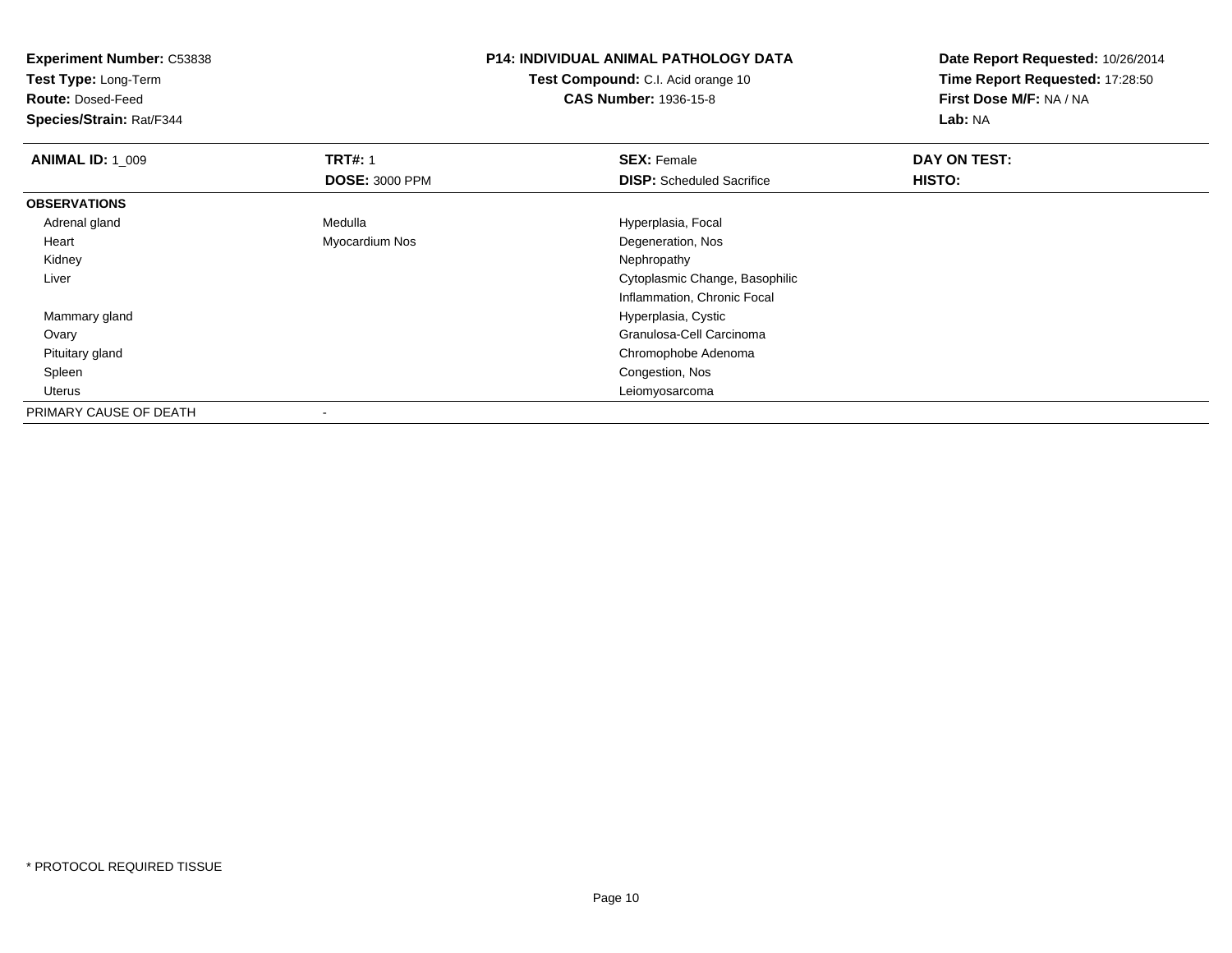| <b>Experiment Number: C53838</b><br>Test Type: Long-Term<br><b>Route: Dosed-Feed</b><br>Species/Strain: Rat/F344 |                       | <b>P14: INDIVIDUAL ANIMAL PATHOLOGY DATA</b><br>Test Compound: C.I. Acid orange 10<br><b>CAS Number: 1936-15-8</b> | Date Report Requested: 10/26/2014<br>Time Report Requested: 17:28:50<br>First Dose M/F: NA / NA<br>Lab: NA |
|------------------------------------------------------------------------------------------------------------------|-----------------------|--------------------------------------------------------------------------------------------------------------------|------------------------------------------------------------------------------------------------------------|
| <b>ANIMAL ID: 1_010</b>                                                                                          | <b>TRT#: 1</b>        | <b>SEX: Female</b>                                                                                                 | DAY ON TEST:                                                                                               |
|                                                                                                                  | <b>DOSE: 3000 PPM</b> | <b>DISP:</b> Scheduled Sacrifice                                                                                   | HISTO:                                                                                                     |
| <b>OBSERVATIONS</b>                                                                                              |                       |                                                                                                                    |                                                                                                            |
| Adrenal gland                                                                                                    | Medulla               | Hyperplasia, Nos                                                                                                   |                                                                                                            |
| Liver                                                                                                            |                       | Cytoplasmic Change, Basophilic                                                                                     |                                                                                                            |
| Ovary                                                                                                            |                       | Cyst, Corpus Luteum                                                                                                |                                                                                                            |
| Pituitary gland                                                                                                  |                       | Hyperplasia, Chromophobe Cell                                                                                      |                                                                                                            |
| Thymus                                                                                                           |                       | Hyperplasia, Epithelial                                                                                            |                                                                                                            |
| PRIMARY CAUSE OF DEATH                                                                                           |                       |                                                                                                                    |                                                                                                            |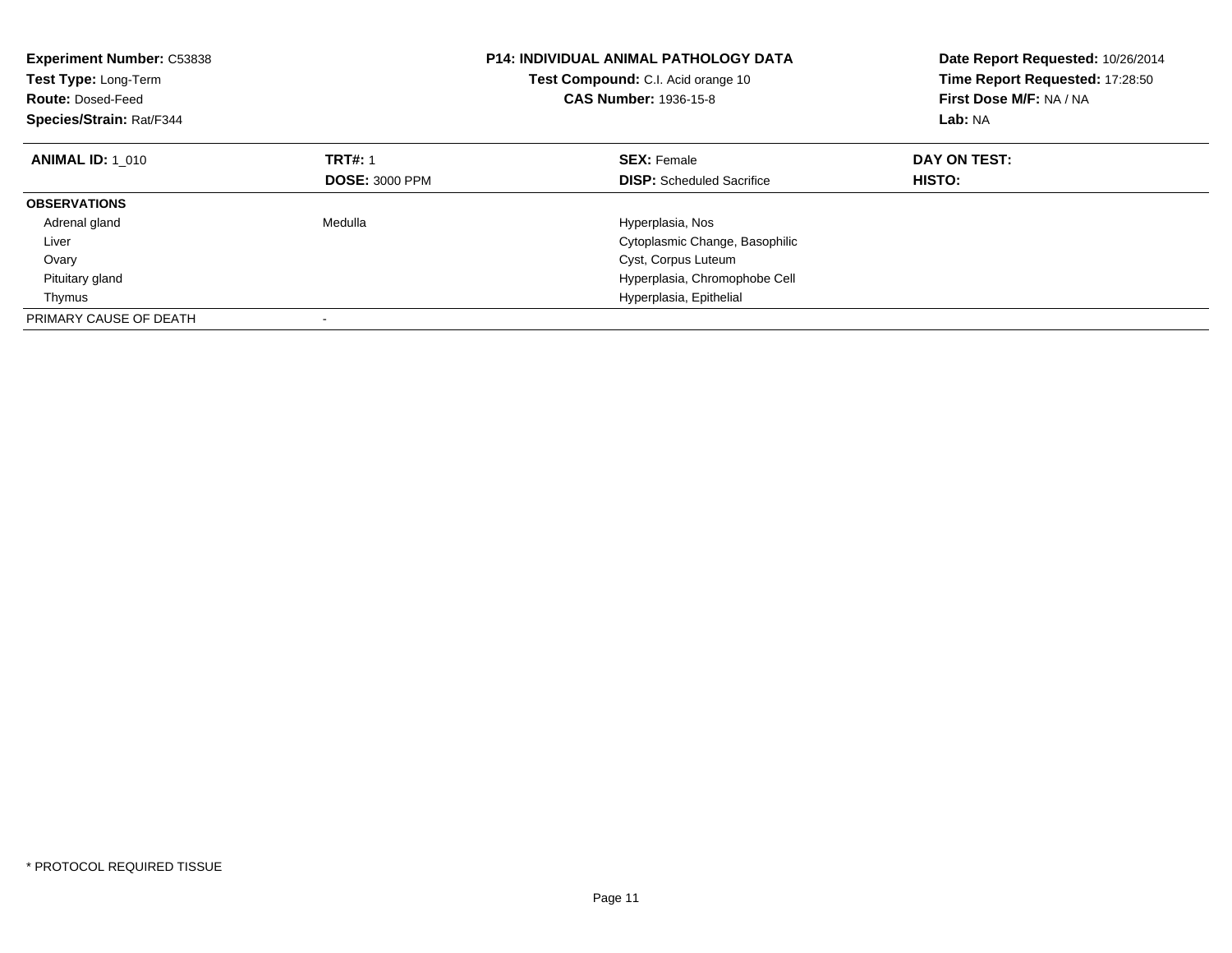| <b>Experiment Number: C53838</b><br>Test Type: Long-Term<br><b>Route: Dosed-Feed</b><br><b>Species/Strain: Rat/F344</b> |                       | <b>P14: INDIVIDUAL ANIMAL PATHOLOGY DATA</b><br>Test Compound: C.I. Acid orange 10<br><b>CAS Number: 1936-15-8</b> | Date Report Requested: 10/26/2014<br>Time Report Requested: 17:28:50<br>First Dose M/F: NA / NA<br>Lab: NA |
|-------------------------------------------------------------------------------------------------------------------------|-----------------------|--------------------------------------------------------------------------------------------------------------------|------------------------------------------------------------------------------------------------------------|
| <b>ANIMAL ID: 1 011</b>                                                                                                 | <b>TRT#: 1</b>        | <b>SEX: Female</b>                                                                                                 | DAY ON TEST:                                                                                               |
|                                                                                                                         | <b>DOSE: 3000 PPM</b> | <b>DISP:</b> Scheduled Sacrifice                                                                                   | HISTO:                                                                                                     |
| <b>OBSERVATIONS</b>                                                                                                     |                       |                                                                                                                    |                                                                                                            |
| Heart                                                                                                                   | Myocardium Nos        | Degeneration, Nos                                                                                                  |                                                                                                            |
| Liver                                                                                                                   |                       | Cytoplasmic Change, Basophilic                                                                                     |                                                                                                            |
|                                                                                                                         |                       | Inflammation, Chronic Focal                                                                                        |                                                                                                            |
| PRIMARY CAUSE OF DEATH                                                                                                  |                       |                                                                                                                    |                                                                                                            |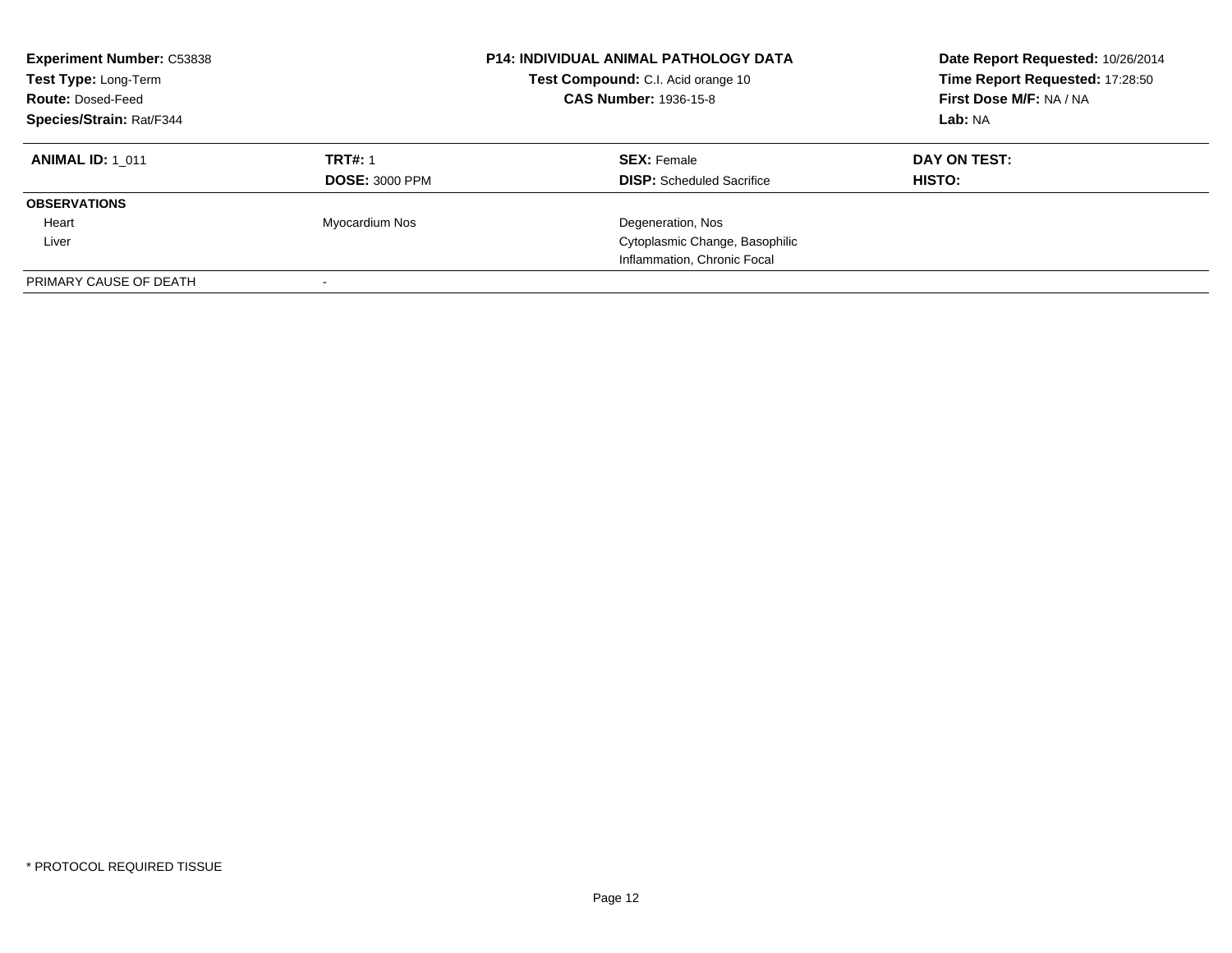| <b>Experiment Number: C53838</b><br>Test Type: Long-Term<br><b>Route: Dosed-Feed</b><br>Species/Strain: Rat/F344 |                                         | <b>P14: INDIVIDUAL ANIMAL PATHOLOGY DATA</b><br>Test Compound: C.I. Acid orange 10<br><b>CAS Number: 1936-15-8</b> | Date Report Requested: 10/26/2014<br>Time Report Requested: 17:28:50<br>First Dose M/F: NA / NA<br>Lab: NA |
|------------------------------------------------------------------------------------------------------------------|-----------------------------------------|--------------------------------------------------------------------------------------------------------------------|------------------------------------------------------------------------------------------------------------|
| <b>ANIMAL ID: 1 012</b>                                                                                          | <b>TRT#: 1</b><br><b>DOSE: 3000 PPM</b> | <b>SEX: Female</b><br><b>DISP:</b> Scheduled Sacrifice                                                             | DAY ON TEST:<br><b>HISTO:</b>                                                                              |
| <b>OBSERVATIONS</b>                                                                                              |                                         |                                                                                                                    |                                                                                                            |
| Adrenal gland                                                                                                    | Cortex Nos                              | Hyperplasia, Nos                                                                                                   |                                                                                                            |
| Liver                                                                                                            |                                         | Cytoplasmic Change, Basophilic                                                                                     |                                                                                                            |
| Thyroid                                                                                                          |                                         | Hyperplasia, C Cell                                                                                                |                                                                                                            |
| Uterus                                                                                                           |                                         | Fibrosarcoma                                                                                                       |                                                                                                            |
| PRIMARY CAUSE OF DEATH                                                                                           |                                         |                                                                                                                    |                                                                                                            |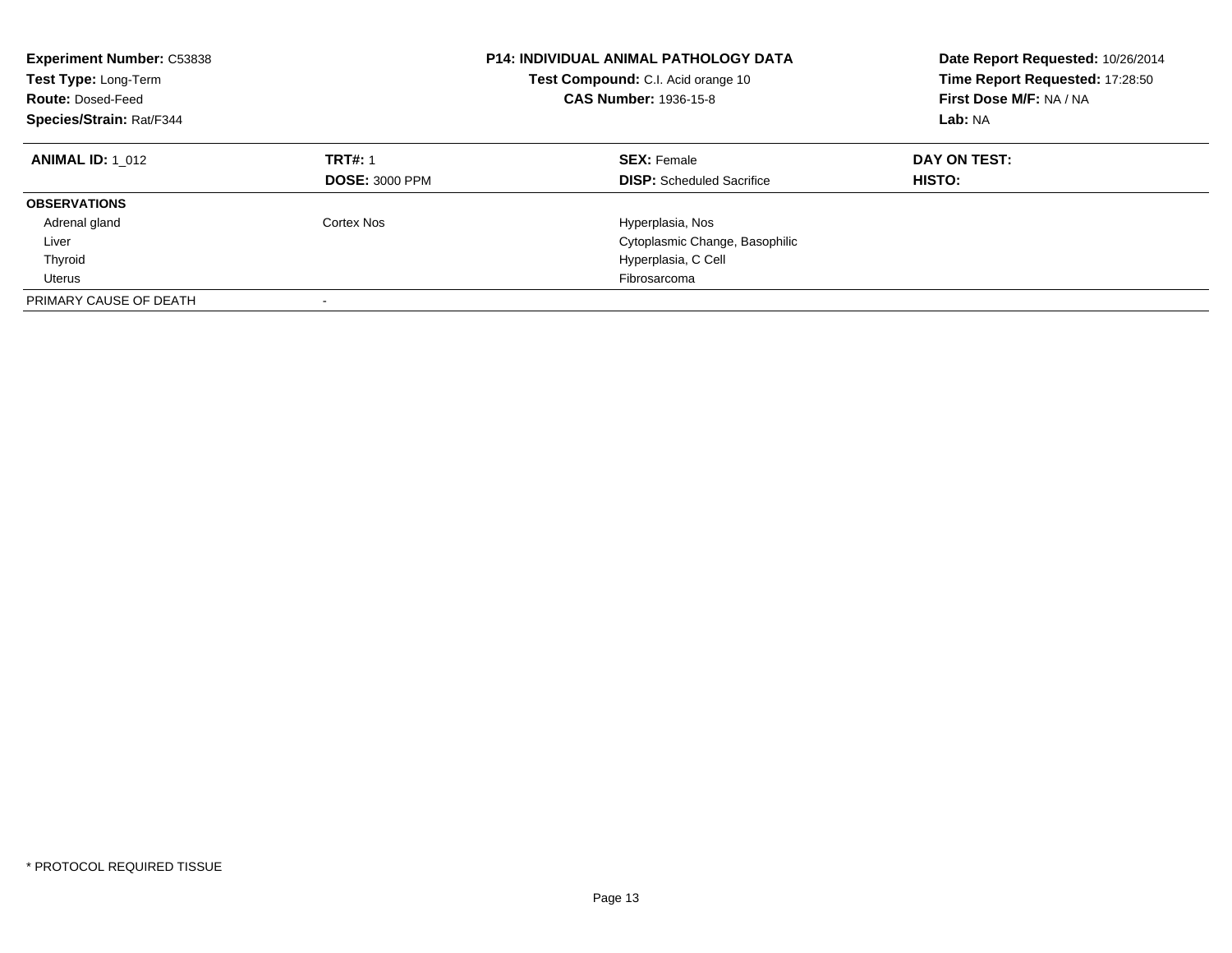| <b>Experiment Number: C53838</b><br><b>Test Type: Long-Term</b> |                       | <b>P14: INDIVIDUAL ANIMAL PATHOLOGY DATA</b><br>Test Compound: C.I. Acid orange 10<br><b>CAS Number: 1936-15-8</b> | Date Report Requested: 10/26/2014<br>Time Report Requested: 17:28:50 |
|-----------------------------------------------------------------|-----------------------|--------------------------------------------------------------------------------------------------------------------|----------------------------------------------------------------------|
| <b>Route: Dosed-Feed</b>                                        |                       |                                                                                                                    | First Dose M/F: NA / NA                                              |
| Species/Strain: Rat/F344                                        |                       |                                                                                                                    | Lab: NA                                                              |
| <b>ANIMAL ID: 1 013</b>                                         | <b>TRT#: 1</b>        | <b>SEX: Female</b>                                                                                                 | DAY ON TEST:                                                         |
|                                                                 | <b>DOSE: 3000 PPM</b> | <b>DISP:</b> Scheduled Sacrifice                                                                                   | HISTO:                                                               |
| <b>OBSERVATIONS</b>                                             |                       |                                                                                                                    |                                                                      |
| Liver                                                           |                       | Cytoplasmic Change, Basophilic                                                                                     |                                                                      |
| Mammary gland                                                   | <b>Mammary Acinus</b> | Cyst, Nos                                                                                                          |                                                                      |
| PRIMARY CAUSE OF DEATH                                          |                       |                                                                                                                    |                                                                      |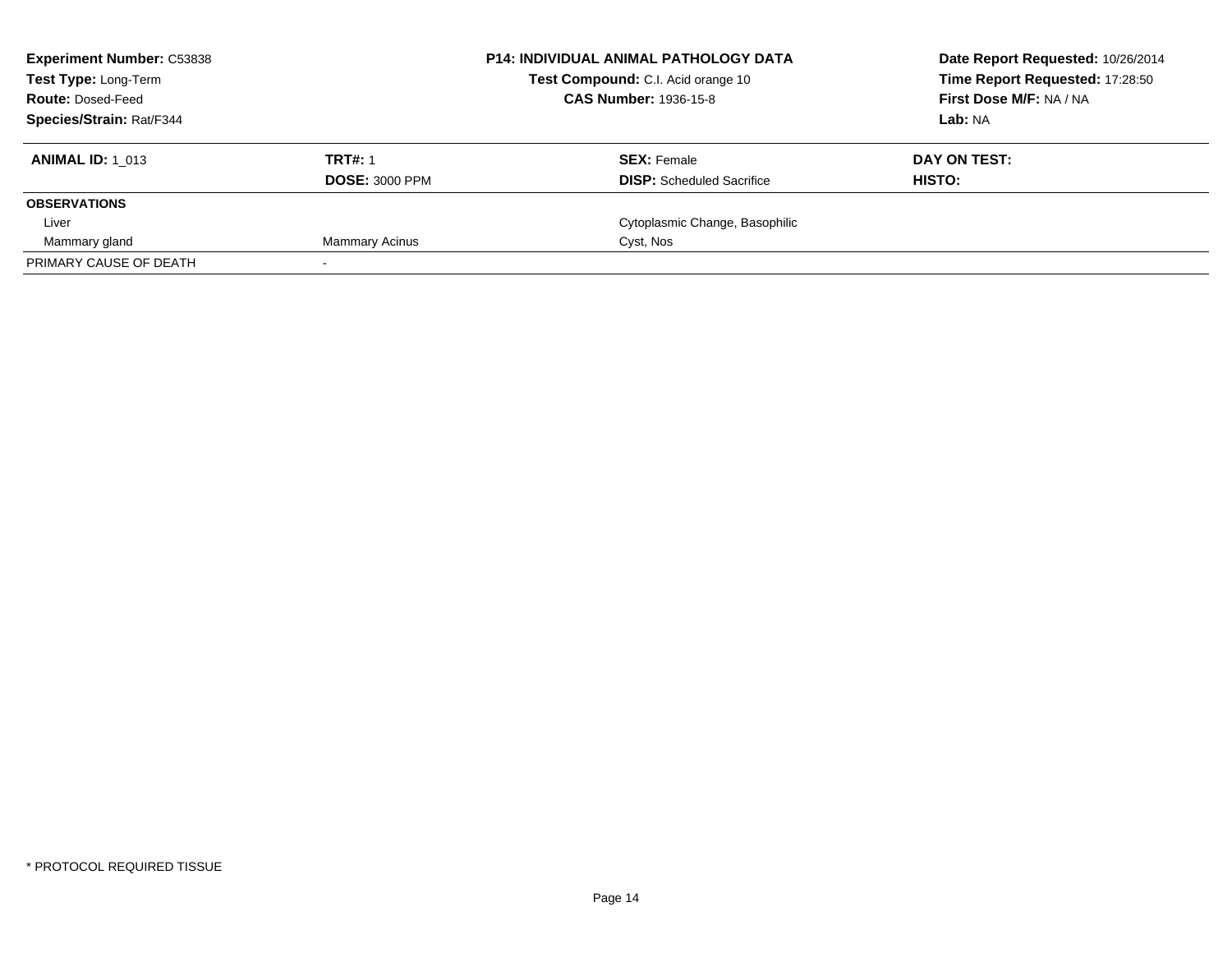| Experiment Number: C53838<br>Test Type: Long-Term<br><b>Route: Dosed-Feed</b><br>Species/Strain: Rat/F344 |                       | <b>P14: INDIVIDUAL ANIMAL PATHOLOGY DATA</b><br>Test Compound: C.I. Acid orange 10<br><b>CAS Number: 1936-15-8</b> | Date Report Requested: 10/26/2014<br>Time Report Requested: 17:28:50<br>First Dose M/F: NA / NA<br>Lab: NA |
|-----------------------------------------------------------------------------------------------------------|-----------------------|--------------------------------------------------------------------------------------------------------------------|------------------------------------------------------------------------------------------------------------|
| <b>ANIMAL ID: 1 014</b>                                                                                   | <b>TRT#: 1</b>        | <b>SEX: Female</b>                                                                                                 | DAY ON TEST:                                                                                               |
|                                                                                                           | <b>DOSE: 3000 PPM</b> | <b>DISP:</b> Scheduled Sacrifice                                                                                   | HISTO:                                                                                                     |
| <b>OBSERVATIONS</b>                                                                                       |                       |                                                                                                                    |                                                                                                            |
| Adrenal gland                                                                                             |                       | Cortical Adenoma                                                                                                   |                                                                                                            |
|                                                                                                           | Cortex Nos            | Lipoidosis                                                                                                         |                                                                                                            |
| Liver                                                                                                     |                       | Cytoplasmic Change, Basophilic                                                                                     |                                                                                                            |
| Ovary                                                                                                     |                       | Granulosa-Cell Tumor                                                                                               |                                                                                                            |
| Thyroid                                                                                                   |                       | Hyperplasia, C Cell                                                                                                |                                                                                                            |
| PRIMARY CAUSE OF DEATH                                                                                    |                       |                                                                                                                    |                                                                                                            |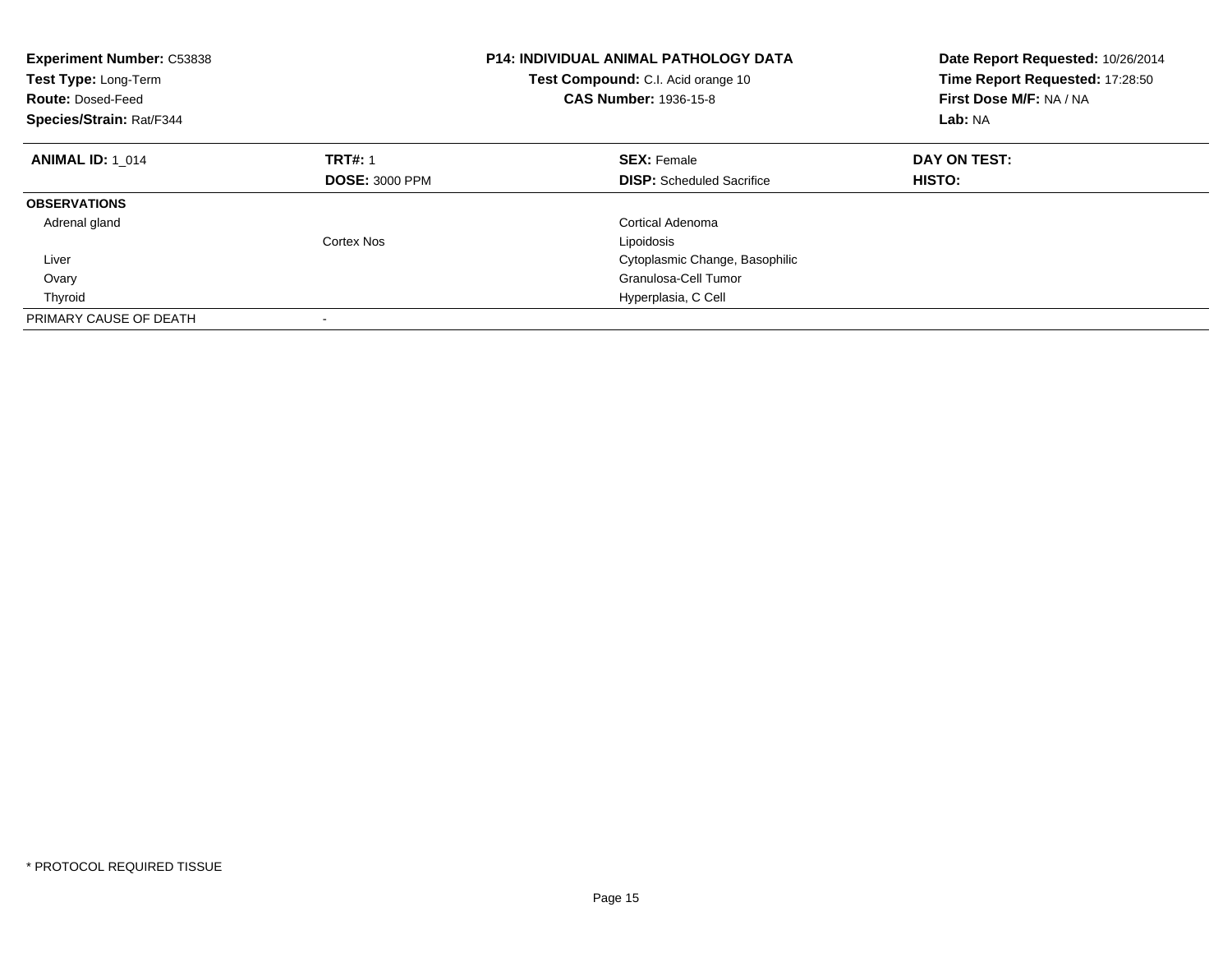| <b>Experiment Number: C53838</b><br>Test Type: Long-Term<br><b>Route: Dosed-Feed</b><br>Species/Strain: Rat/F344 |                         | P14: INDIVIDUAL ANIMAL PATHOLOGY DATA<br>Test Compound: C.I. Acid orange 10<br><b>CAS Number: 1936-15-8</b> | Date Report Requested: 10/26/2014<br>Time Report Requested: 17:28:50<br>First Dose M/F: NA / NA<br>Lab: NA |
|------------------------------------------------------------------------------------------------------------------|-------------------------|-------------------------------------------------------------------------------------------------------------|------------------------------------------------------------------------------------------------------------|
| <b>ANIMAL ID: 1 015</b>                                                                                          | <b>TRT#: 1</b>          | <b>SEX: Female</b>                                                                                          | DAY ON TEST:                                                                                               |
|                                                                                                                  | <b>DOSE: 3000 PPM</b>   | <b>DISP:</b> Moribund Sacrifice                                                                             | HISTO:                                                                                                     |
| <b>OBSERVATIONS</b>                                                                                              |                         |                                                                                                             |                                                                                                            |
| <b>Brain</b>                                                                                                     | <b>Hypothalamus Nos</b> | Atrophy, Pressure                                                                                           |                                                                                                            |
| Kidney                                                                                                           | Pelvis                  | Mineralization                                                                                              |                                                                                                            |
| Liver                                                                                                            |                         | Cytoplasmic Change, Basophilic                                                                              |                                                                                                            |
|                                                                                                                  |                         | Inflammation, Granulomatous Focal                                                                           |                                                                                                            |
| Mammary gland                                                                                                    |                         | Hyperplasia, Nos                                                                                            |                                                                                                            |
| Pituitary gland                                                                                                  |                         | Chromophobe Adenoma                                                                                         |                                                                                                            |
| PRIMARY CAUSE OF DEATH                                                                                           |                         |                                                                                                             |                                                                                                            |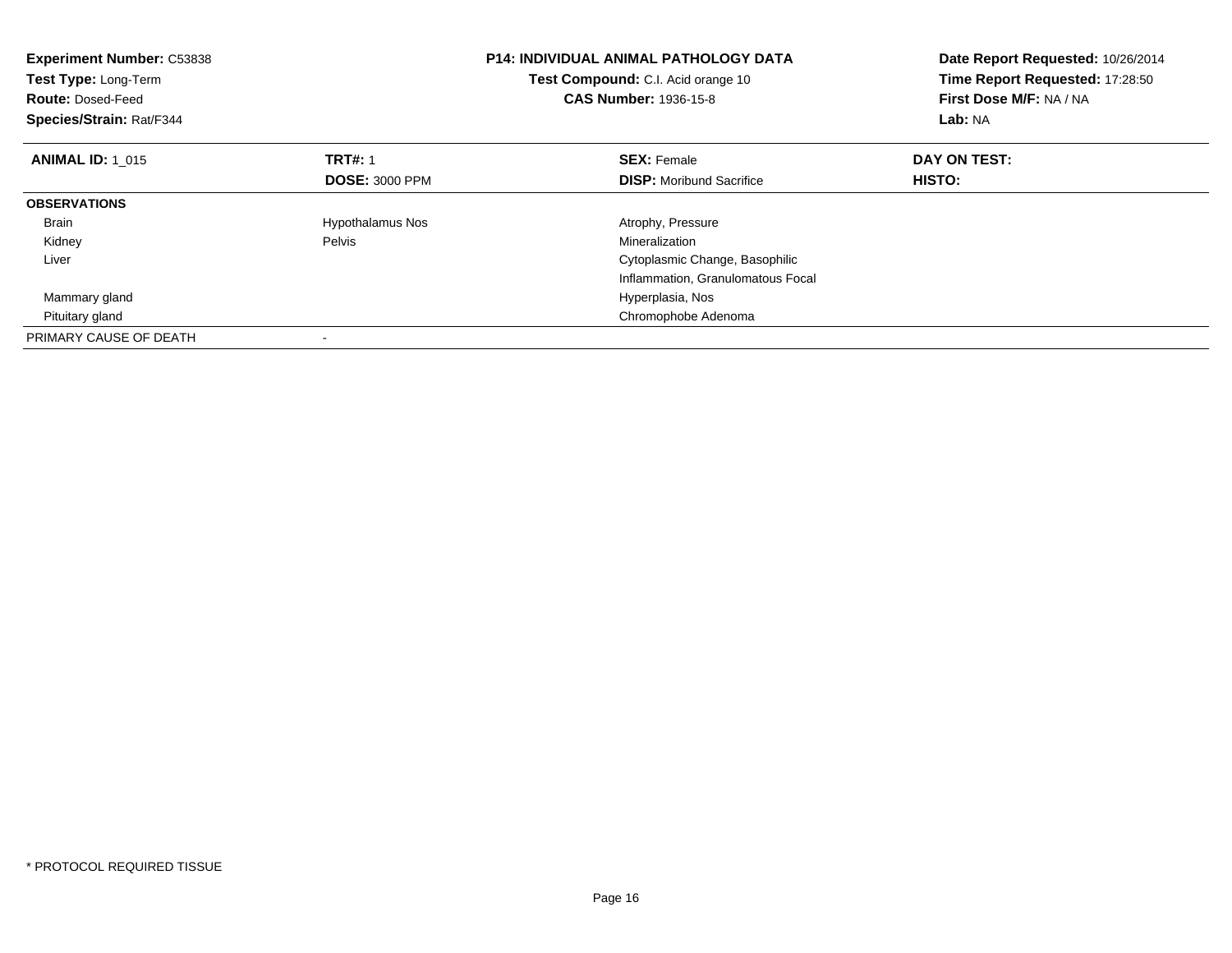| <b>Experiment Number: C53838</b><br>Test Type: Long-Term<br><b>Route: Dosed-Feed</b><br>Species/Strain: Rat/F344 |                       | <b>P14: INDIVIDUAL ANIMAL PATHOLOGY DATA</b><br>Test Compound: C.I. Acid orange 10<br><b>CAS Number: 1936-15-8</b> | Date Report Requested: 10/26/2014<br>Time Report Requested: 17:28:50<br>First Dose M/F: NA / NA<br>Lab: NA |
|------------------------------------------------------------------------------------------------------------------|-----------------------|--------------------------------------------------------------------------------------------------------------------|------------------------------------------------------------------------------------------------------------|
| <b>ANIMAL ID: 1 016</b>                                                                                          | <b>TRT#: 1</b>        | <b>SEX: Female</b>                                                                                                 | DAY ON TEST:                                                                                               |
|                                                                                                                  | <b>DOSE: 3000 PPM</b> | <b>DISP:</b> Scheduled Sacrifice                                                                                   | HISTO:                                                                                                     |
| <b>OBSERVATIONS</b>                                                                                              |                       |                                                                                                                    |                                                                                                            |
| Liver                                                                                                            |                       | Cytoplasmic Change, Basophilic                                                                                     |                                                                                                            |
| Thyroid                                                                                                          |                       | Follicular-Cell Adenoma                                                                                            |                                                                                                            |
| Uterus                                                                                                           |                       | <b>Endometrial Stromal Polyp</b>                                                                                   |                                                                                                            |
| PRIMARY CAUSE OF DEATH                                                                                           |                       |                                                                                                                    |                                                                                                            |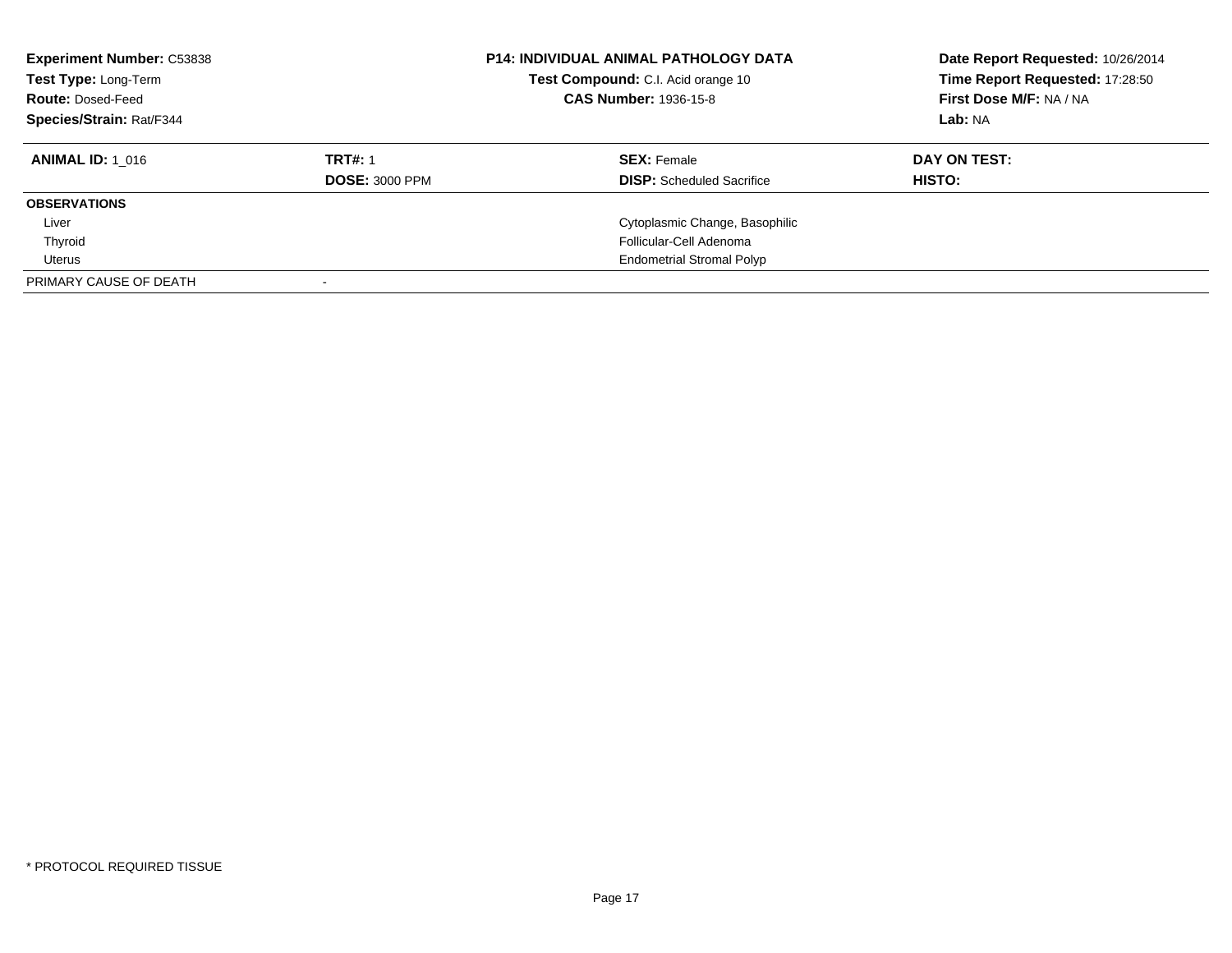| <b>Experiment Number: C53838</b><br><b>Test Type: Long-Term</b><br><b>Route: Dosed-Feed</b> |                       | <b>P14: INDIVIDUAL ANIMAL PATHOLOGY DATA</b><br>Test Compound: C.I. Acid orange 10<br><b>CAS Number: 1936-15-8</b> | Date Report Requested: 10/26/2014<br>Time Report Requested: 17:28:50<br>First Dose M/F: NA / NA |
|---------------------------------------------------------------------------------------------|-----------------------|--------------------------------------------------------------------------------------------------------------------|-------------------------------------------------------------------------------------------------|
| Species/Strain: Rat/F344                                                                    |                       |                                                                                                                    | Lab: NA                                                                                         |
|                                                                                             |                       |                                                                                                                    |                                                                                                 |
| <b>ANIMAL ID: 1 017</b>                                                                     | <b>TRT#: 1</b>        | <b>SEX: Female</b>                                                                                                 | DAY ON TEST:                                                                                    |
|                                                                                             | <b>DOSE: 3000 PPM</b> | <b>DISP:</b> Scheduled Sacrifice                                                                                   | HISTO:                                                                                          |
| <b>OBSERVATIONS</b>                                                                         |                       |                                                                                                                    |                                                                                                 |
| Liver                                                                                       |                       | Cytoplasmic Change, Basophilic                                                                                     |                                                                                                 |
| Pituitary gland                                                                             |                       | Ganglioneuroma                                                                                                     |                                                                                                 |
| PRIMARY CAUSE OF DEATH                                                                      |                       |                                                                                                                    |                                                                                                 |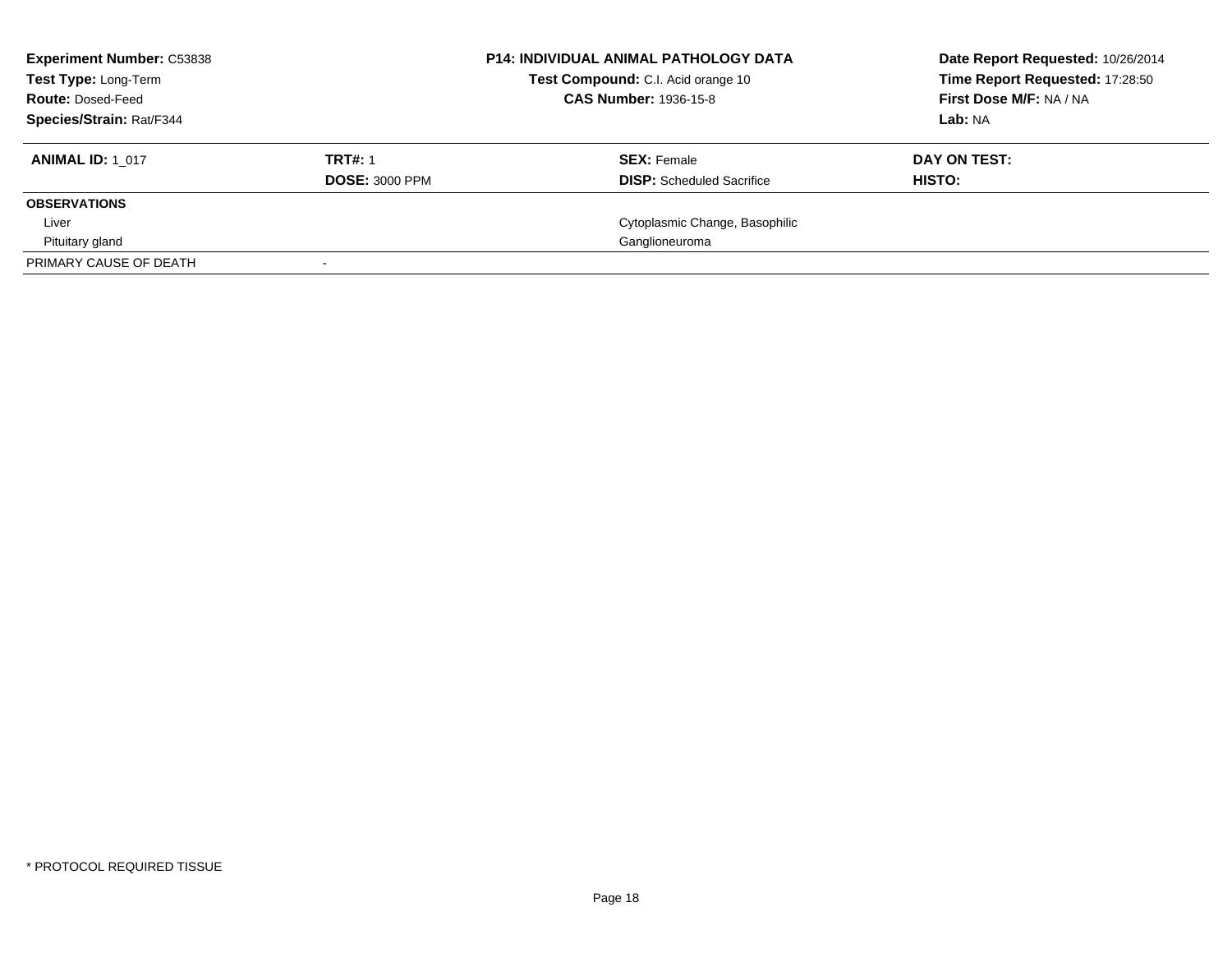| <b>Experiment Number: C53838</b><br><b>Test Type: Long-Term</b><br><b>Route: Dosed-Feed</b> |                       | <b>P14: INDIVIDUAL ANIMAL PATHOLOGY DATA</b><br>Test Compound: C.I. Acid orange 10<br><b>CAS Number: 1936-15-8</b> | Date Report Requested: 10/26/2014<br>Time Report Requested: 17:28:50<br>First Dose M/F: NA / NA |
|---------------------------------------------------------------------------------------------|-----------------------|--------------------------------------------------------------------------------------------------------------------|-------------------------------------------------------------------------------------------------|
| <b>Species/Strain: Rat/F344</b>                                                             |                       |                                                                                                                    | Lab: NA                                                                                         |
| <b>ANIMAL ID: 1 018</b>                                                                     | <b>TRT#: 1</b>        | <b>SEX: Female</b>                                                                                                 | DAY ON TEST:                                                                                    |
|                                                                                             | <b>DOSE: 3000 PPM</b> | <b>DISP:</b> Scheduled Sacrifice                                                                                   | HISTO:                                                                                          |
| <b>OBSERVATIONS</b>                                                                         |                       |                                                                                                                    |                                                                                                 |
| Liver                                                                                       |                       | Cytoplasmic Change, Basophilic                                                                                     |                                                                                                 |
| Pituitary gland                                                                             |                       | Hyperplasia, Chromophobe Cell                                                                                      |                                                                                                 |
| PRIMARY CAUSE OF DEATH                                                                      |                       |                                                                                                                    |                                                                                                 |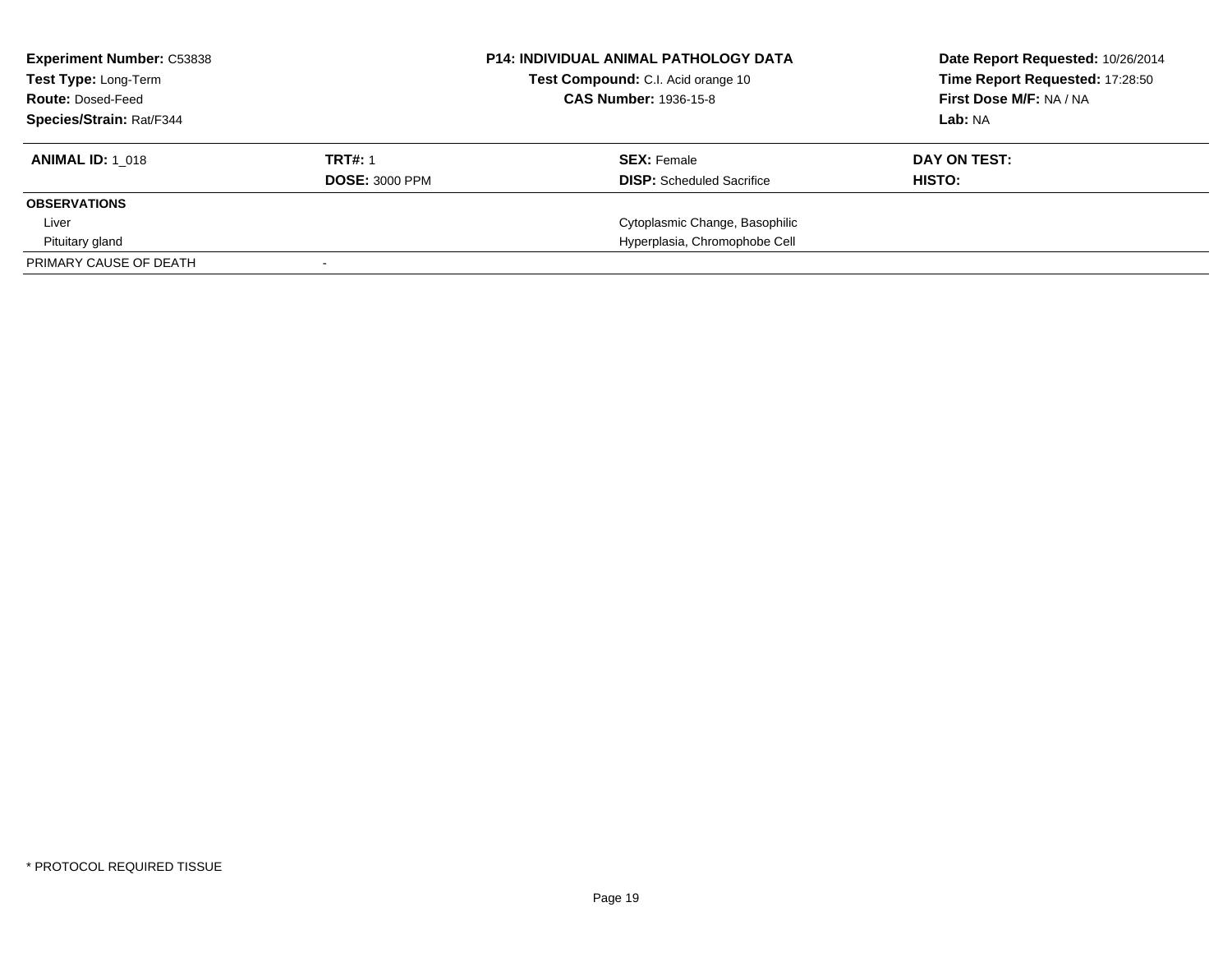| <b>Experiment Number: C53838</b><br>Test Type: Long-Term<br><b>Route: Dosed-Feed</b><br>Species/Strain: Rat/F344 |                                         | <b>P14: INDIVIDUAL ANIMAL PATHOLOGY DATA</b><br>Test Compound: C.I. Acid orange 10<br><b>CAS Number: 1936-15-8</b> | Date Report Requested: 10/26/2014<br>Time Report Requested: 17:28:50<br>First Dose M/F: NA / NA<br>Lab: NA |
|------------------------------------------------------------------------------------------------------------------|-----------------------------------------|--------------------------------------------------------------------------------------------------------------------|------------------------------------------------------------------------------------------------------------|
| <b>ANIMAL ID: 1 019</b>                                                                                          | <b>TRT#: 1</b><br><b>DOSE: 3000 PPM</b> | <b>SEX: Female</b><br><b>DISP:</b> Scheduled Sacrifice                                                             | DAY ON TEST:<br><b>HISTO:</b>                                                                              |
| <b>OBSERVATIONS</b>                                                                                              |                                         |                                                                                                                    |                                                                                                            |
| Adrenal gland                                                                                                    | Cortex Nos                              | Hyperplasia, Focal                                                                                                 |                                                                                                            |
| Liver                                                                                                            |                                         | Cytoplasmic Change, Basophilic                                                                                     |                                                                                                            |
|                                                                                                                  |                                         | Inflammation, Chronic Focal                                                                                        |                                                                                                            |
| Uterus                                                                                                           |                                         | Dilatation, Nos                                                                                                    |                                                                                                            |
| PRIMARY CAUSE OF DEATH                                                                                           |                                         |                                                                                                                    |                                                                                                            |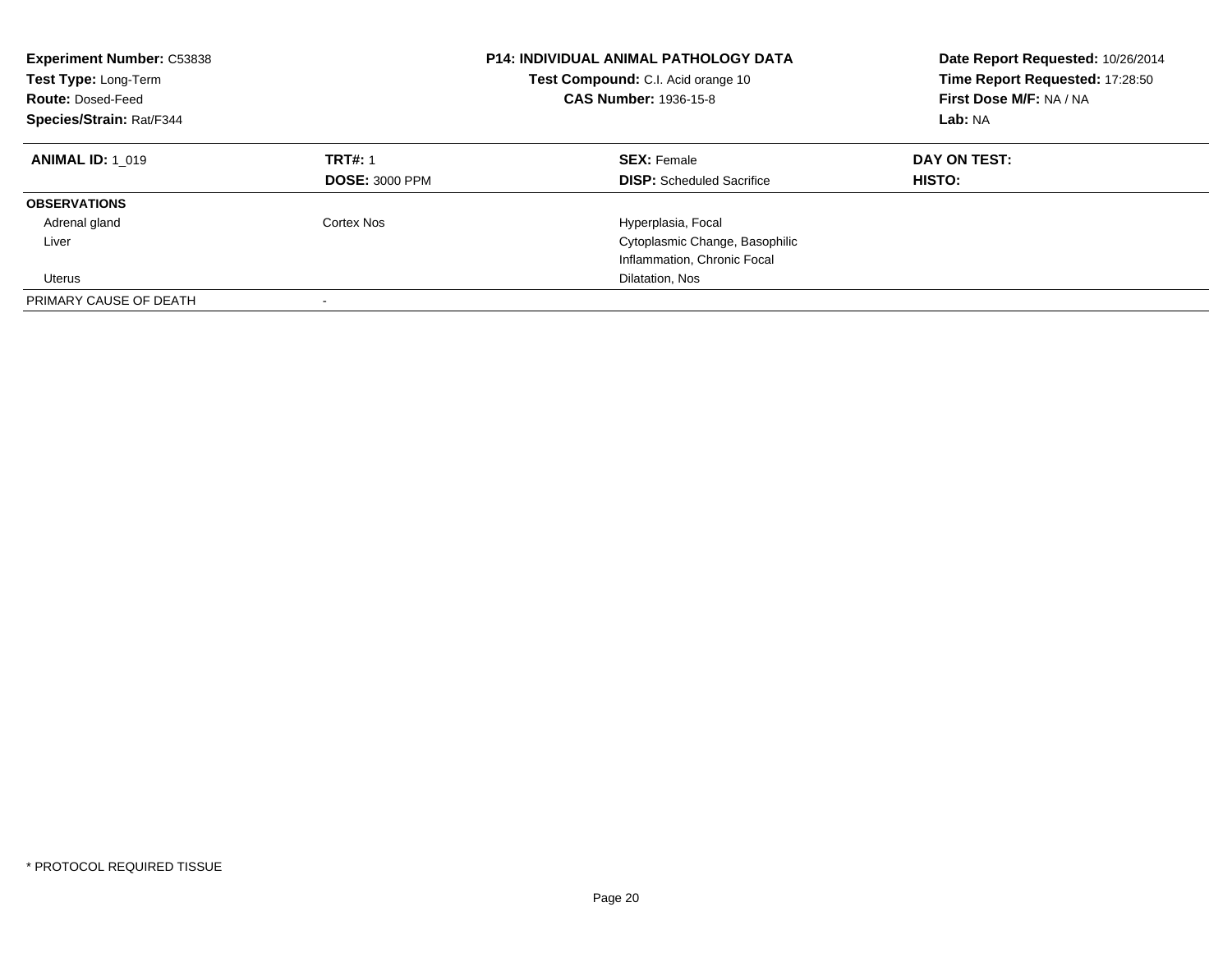| <b>Experiment Number: C53838</b><br>Test Type: Long-Term<br><b>Route: Dosed-Feed</b><br>Species/Strain: Rat/F344 |                                         | <b>P14: INDIVIDUAL ANIMAL PATHOLOGY DATA</b><br><b>Test Compound:</b> C.I. Acid orange 10<br><b>CAS Number: 1936-15-8</b> | Date Report Requested: 10/26/2014<br>Time Report Requested: 17:28:50<br>First Dose M/F: NA / NA<br>Lab: NA |
|------------------------------------------------------------------------------------------------------------------|-----------------------------------------|---------------------------------------------------------------------------------------------------------------------------|------------------------------------------------------------------------------------------------------------|
| <b>ANIMAL ID: 1 020</b>                                                                                          | <b>TRT#: 1</b><br><b>DOSE: 3000 PPM</b> | <b>SEX: Female</b><br><b>DISP:</b> Scheduled Sacrifice                                                                    | DAY ON TEST:<br><b>HISTO:</b>                                                                              |
| <b>OBSERVATIONS</b>                                                                                              |                                         |                                                                                                                           |                                                                                                            |
| Heart                                                                                                            | Myocardium Nos                          | Degeneration, Nos                                                                                                         |                                                                                                            |
| Liver                                                                                                            |                                         | Cytoplasmic Change, Basophilic                                                                                            |                                                                                                            |
|                                                                                                                  |                                         | Inflammation, Chronic Focal                                                                                               |                                                                                                            |
| Mammary gland                                                                                                    |                                         | Fibroadenoma                                                                                                              |                                                                                                            |
| PRIMARY CAUSE OF DEATH                                                                                           |                                         |                                                                                                                           |                                                                                                            |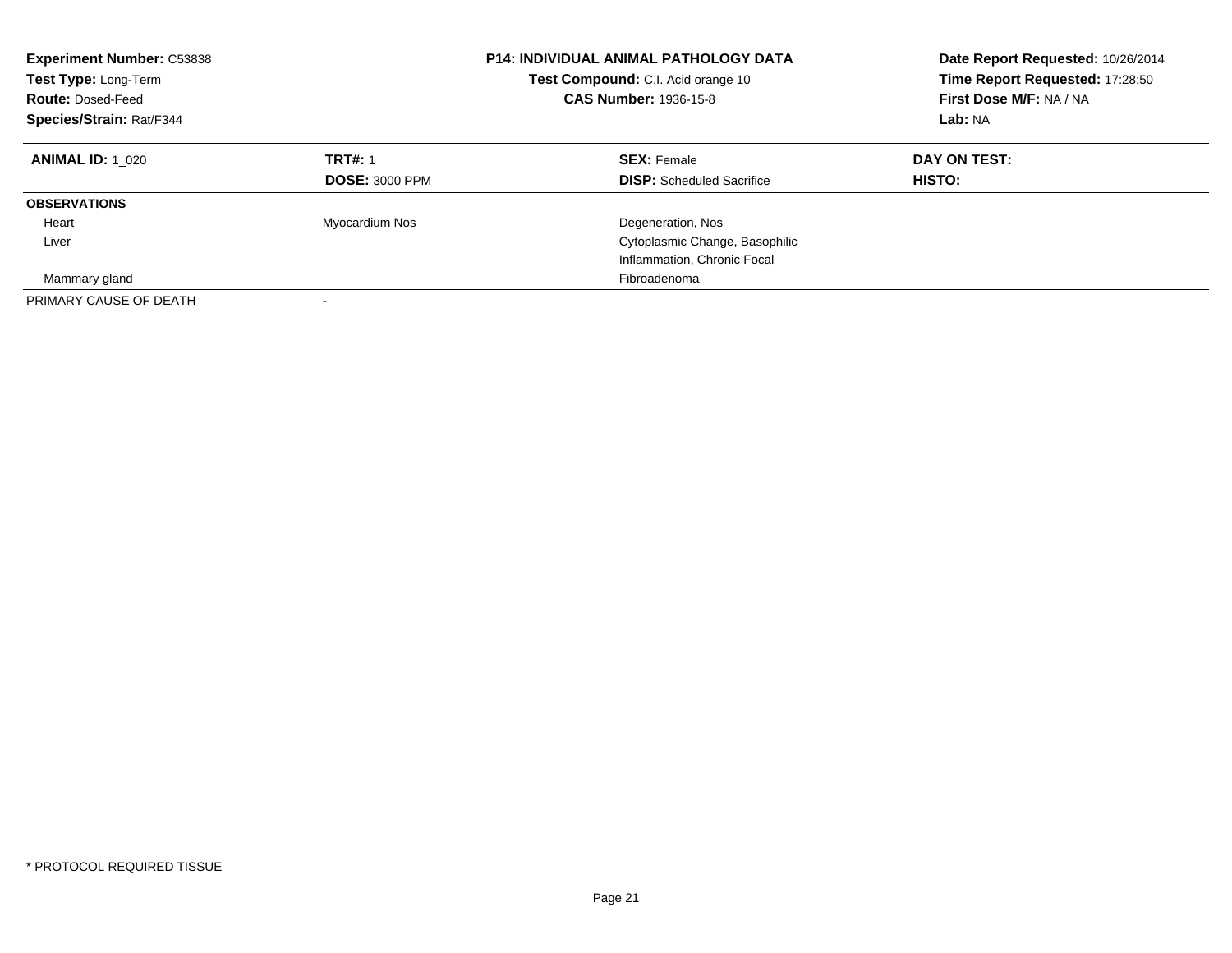| <b>Experiment Number: C53838</b><br>Test Type: Long-Term<br><b>Route: Dosed-Feed</b><br>Species/Strain: Rat/F344 |                       | <b>P14: INDIVIDUAL ANIMAL PATHOLOGY DATA</b><br><b>Test Compound:</b> C.I. Acid orange 10<br><b>CAS Number: 1936-15-8</b> | Date Report Requested: 10/26/2014<br>Time Report Requested: 17:28:50<br>First Dose M/F: NA / NA<br>Lab: NA |
|------------------------------------------------------------------------------------------------------------------|-----------------------|---------------------------------------------------------------------------------------------------------------------------|------------------------------------------------------------------------------------------------------------|
| <b>ANIMAL ID: 1 021</b>                                                                                          | <b>TRT#: 1</b>        | <b>SEX: Female</b>                                                                                                        | DAY ON TEST:                                                                                               |
|                                                                                                                  | <b>DOSE: 3000 PPM</b> | <b>DISP:</b> Scheduled Sacrifice                                                                                          | HISTO:                                                                                                     |
| <b>OBSERVATIONS</b>                                                                                              |                       |                                                                                                                           |                                                                                                            |
| Heart                                                                                                            | Myocardium Nos        | Degeneration, Nos                                                                                                         |                                                                                                            |
| Liver                                                                                                            |                       | Angiectasis                                                                                                               |                                                                                                            |
|                                                                                                                  |                       | Cytoplasmic Change, Basophilic                                                                                            |                                                                                                            |
|                                                                                                                  |                       | Inflammation, Chronic Focal                                                                                               |                                                                                                            |
| Lung                                                                                                             |                       | Granuloma, Nos                                                                                                            |                                                                                                            |
| Thyroid                                                                                                          |                       | C-Cell Carcinoma                                                                                                          |                                                                                                            |
| PRIMARY CAUSE OF DEATH                                                                                           |                       |                                                                                                                           |                                                                                                            |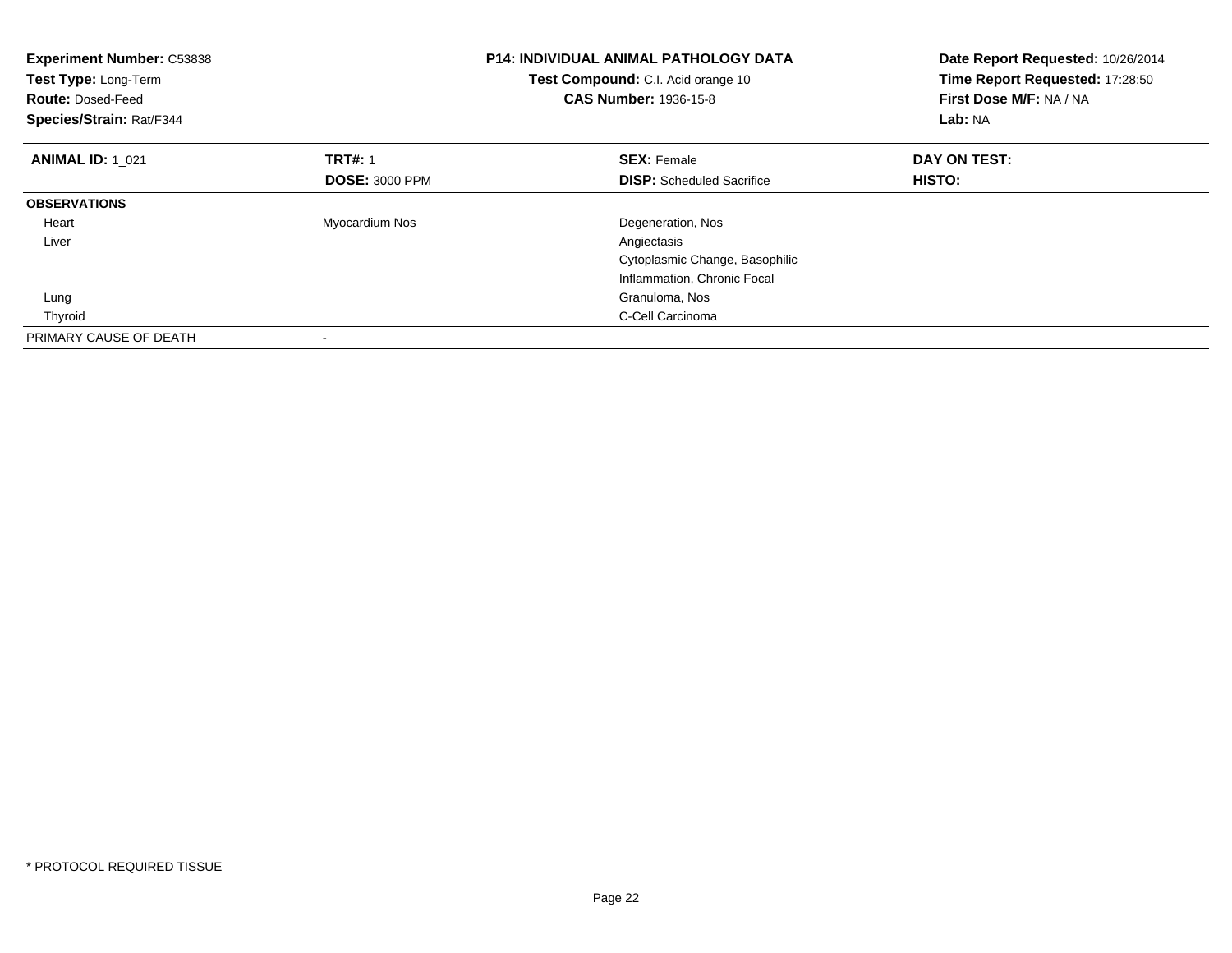| <b>Experiment Number: C53838</b><br>Test Type: Long-Term<br><b>Route: Dosed-Feed</b><br>Species/Strain: Rat/F344 |                       | <b>P14: INDIVIDUAL ANIMAL PATHOLOGY DATA</b><br>Test Compound: C.I. Acid orange 10<br><b>CAS Number: 1936-15-8</b> | Date Report Requested: 10/26/2014<br>Time Report Requested: 17:28:50<br>First Dose M/F: NA / NA<br>Lab: NA |
|------------------------------------------------------------------------------------------------------------------|-----------------------|--------------------------------------------------------------------------------------------------------------------|------------------------------------------------------------------------------------------------------------|
| <b>ANIMAL ID: 1 022</b>                                                                                          | <b>TRT#: 1</b>        | <b>SEX: Female</b>                                                                                                 | DAY ON TEST:                                                                                               |
|                                                                                                                  | <b>DOSE: 3000 PPM</b> | <b>DISP:</b> Natural Death                                                                                         | HISTO:                                                                                                     |
| <b>OBSERVATIONS</b>                                                                                              |                       |                                                                                                                    |                                                                                                            |
| Kidney                                                                                                           | Tubule                | Pigmentation, Nos                                                                                                  |                                                                                                            |
| Lung                                                                                                             |                       | Edema, Nos                                                                                                         |                                                                                                            |
| Mammary gland                                                                                                    |                       | Adenoma, Nos                                                                                                       |                                                                                                            |
| PRIMARY CAUSE OF DEATH                                                                                           |                       |                                                                                                                    |                                                                                                            |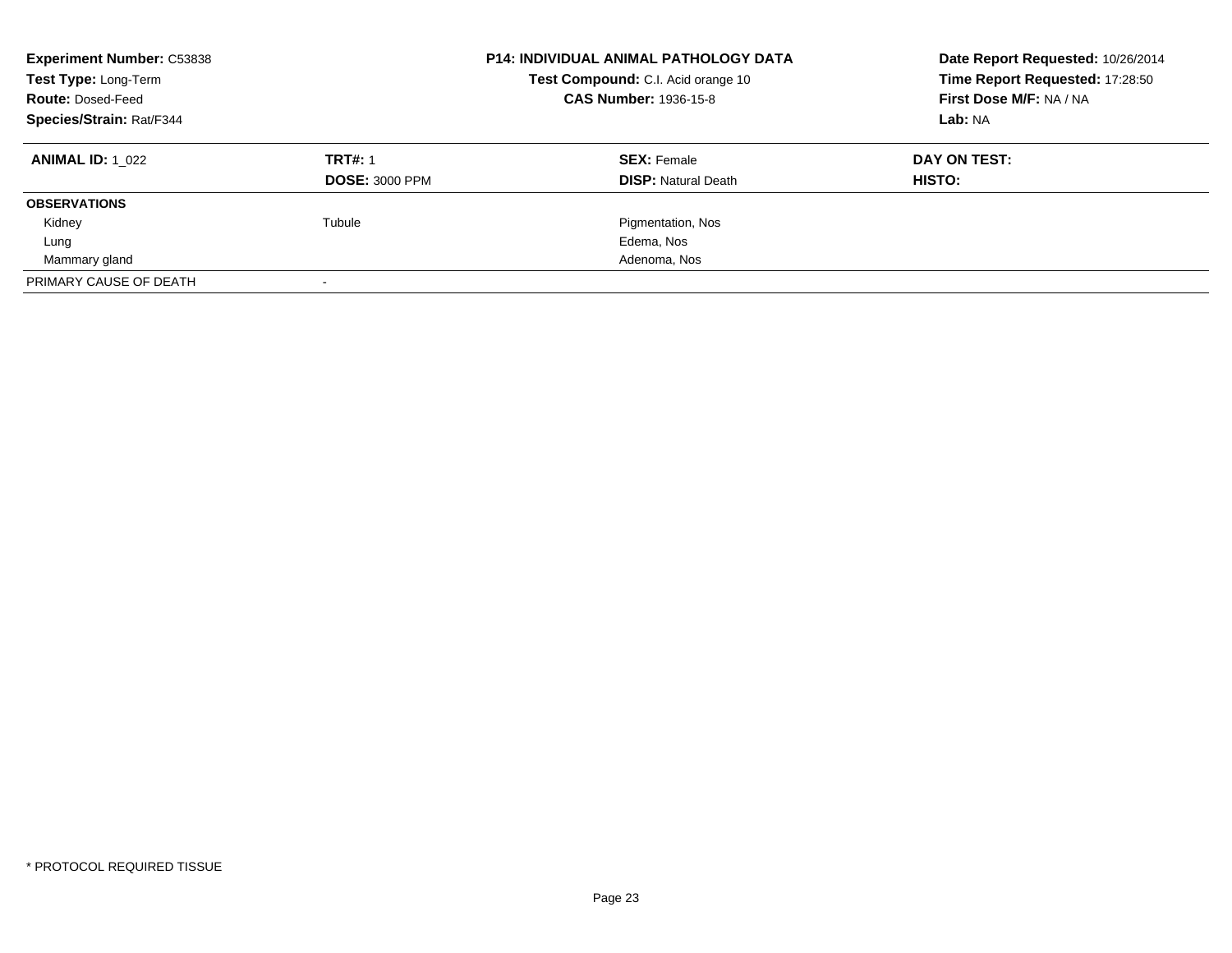| <b>Experiment Number: C53838</b><br>Test Type: Long-Term<br><b>Route: Dosed-Feed</b><br>Species/Strain: Rat/F344 |                                         | <b>P14: INDIVIDUAL ANIMAL PATHOLOGY DATA</b><br>Test Compound: C.I. Acid orange 10<br><b>CAS Number: 1936-15-8</b> | Date Report Requested: 10/26/2014<br>Time Report Requested: 17:28:50<br>First Dose M/F: NA / NA<br>Lab: NA |
|------------------------------------------------------------------------------------------------------------------|-----------------------------------------|--------------------------------------------------------------------------------------------------------------------|------------------------------------------------------------------------------------------------------------|
| <b>ANIMAL ID: 1 023</b>                                                                                          | <b>TRT#: 1</b><br><b>DOSE: 3000 PPM</b> | <b>SEX: Female</b><br><b>DISP:</b> Scheduled Sacrifice                                                             | DAY ON TEST:<br><b>HISTO:</b>                                                                              |
| <b>OBSERVATIONS</b><br>Clitoral gland                                                                            |                                         | Sebaceous Adenoma                                                                                                  |                                                                                                            |
| <b>Intestine Small</b><br>Liver                                                                                  | <b>Mesentery Nos</b>                    | Inflammation, Granulomatous<br>Cytoplasmic Change, Basophilic<br>Inflammation, Chronic Focal                       |                                                                                                            |
| PRIMARY CAUSE OF DEATH                                                                                           |                                         |                                                                                                                    |                                                                                                            |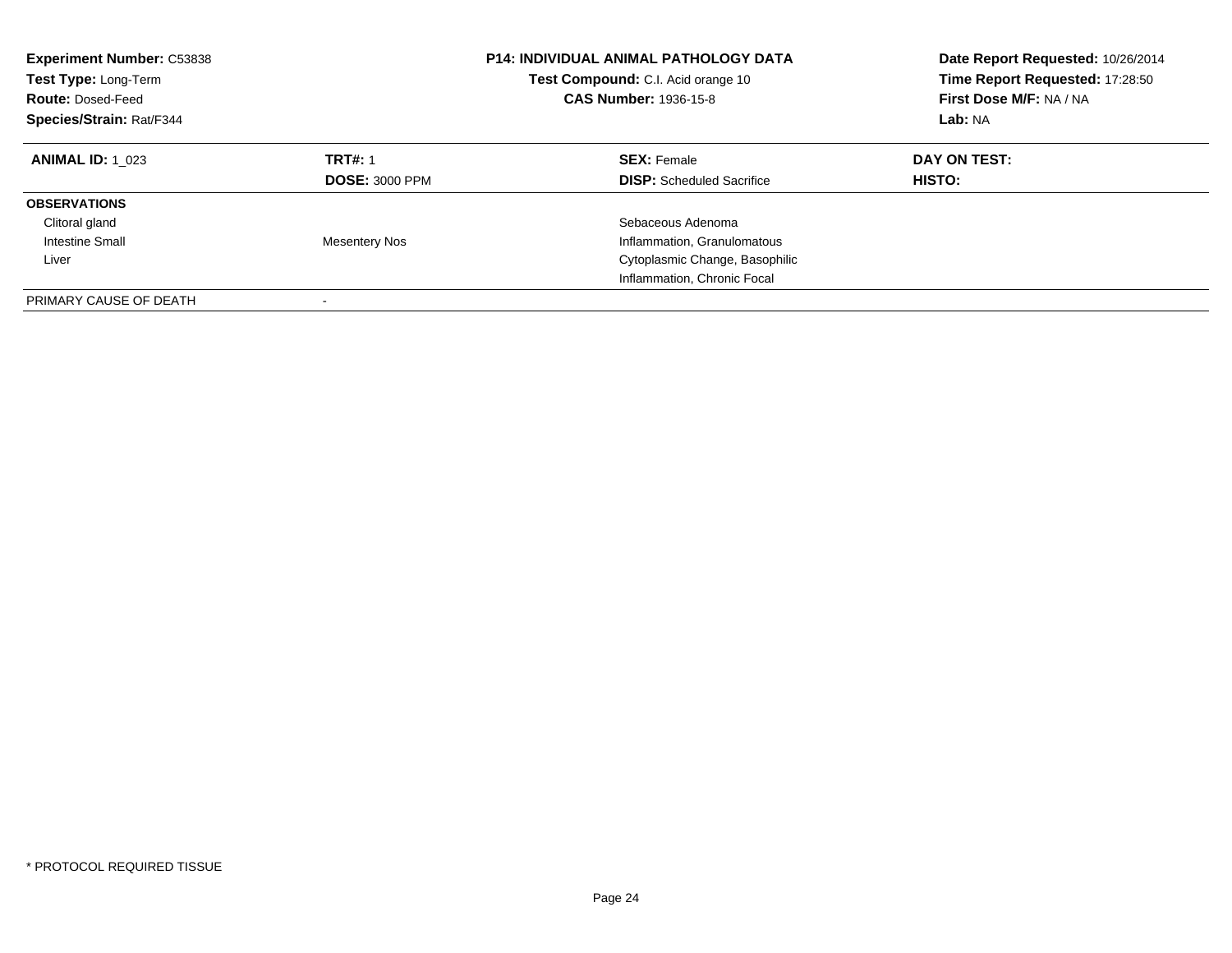| <b>Experiment Number: C53838</b><br>Test Type: Long-Term<br><b>Route: Dosed-Feed</b><br>Species/Strain: Rat/F344 |                                         | <b>P14: INDIVIDUAL ANIMAL PATHOLOGY DATA</b><br><b>Test Compound:</b> C.I. Acid orange 10<br><b>CAS Number: 1936-15-8</b> | Date Report Requested: 10/26/2014<br>Time Report Requested: 17:28:50<br>First Dose M/F: NA / NA<br>Lab: NA |
|------------------------------------------------------------------------------------------------------------------|-----------------------------------------|---------------------------------------------------------------------------------------------------------------------------|------------------------------------------------------------------------------------------------------------|
| <b>ANIMAL ID: 1 024</b>                                                                                          | <b>TRT#: 1</b><br><b>DOSE: 3000 PPM</b> | <b>SEX: Female</b><br><b>DISP:</b> Scheduled Sacrifice                                                                    | DAY ON TEST:<br>HISTO:                                                                                     |
| <b>OBSERVATIONS</b>                                                                                              |                                         |                                                                                                                           |                                                                                                            |
| Liver                                                                                                            |                                         | Cytoplasmic Change, Basophilic                                                                                            |                                                                                                            |
| Mammary gland                                                                                                    |                                         | Fibroadenoma                                                                                                              |                                                                                                            |
| Pituitary gland                                                                                                  |                                         | Hyperplasia, Chromophobe Cell                                                                                             |                                                                                                            |
| Thyroid                                                                                                          |                                         | Hyperplasia, C Cell                                                                                                       |                                                                                                            |
| PRIMARY CAUSE OF DEATH                                                                                           |                                         |                                                                                                                           |                                                                                                            |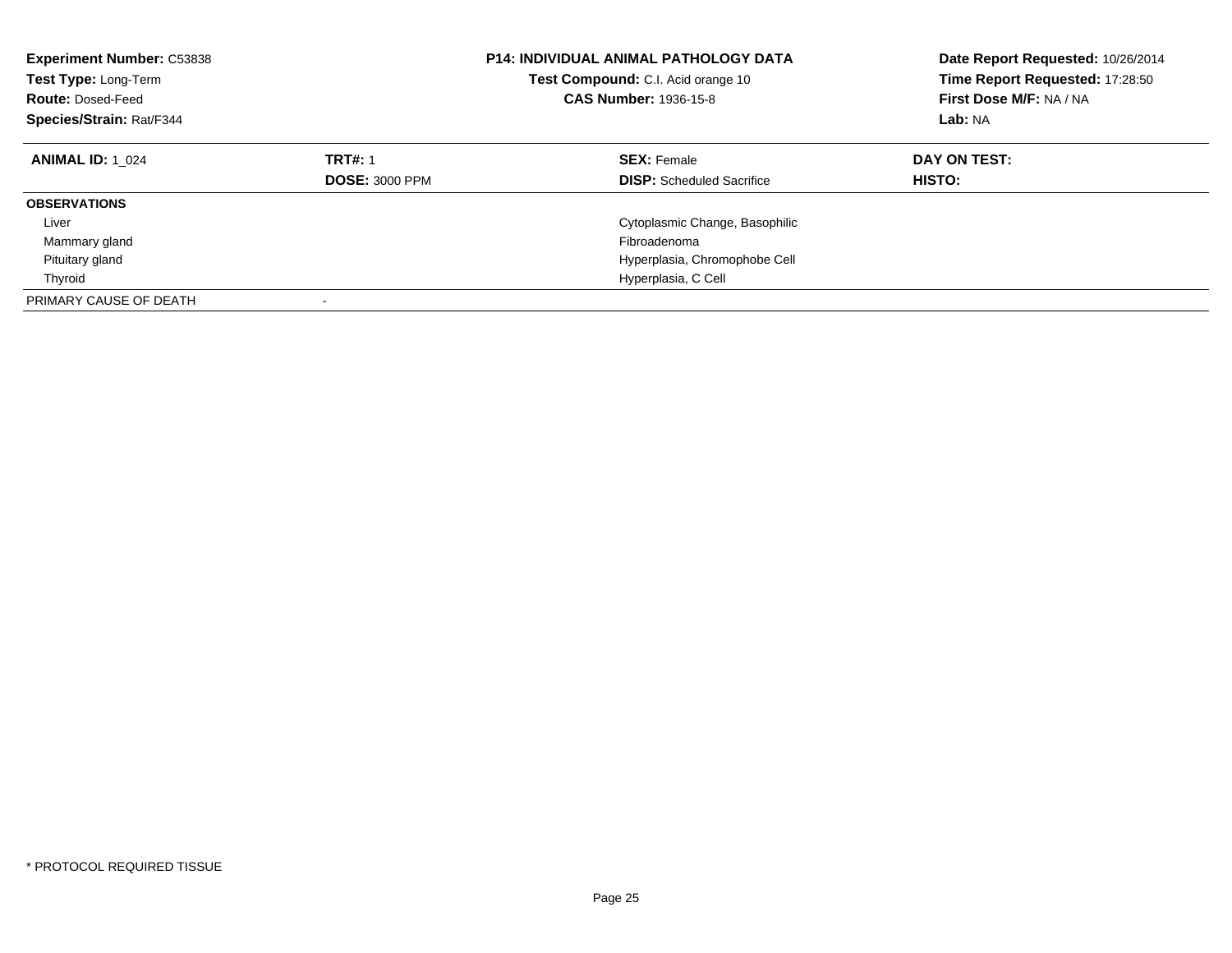| <b>Experiment Number: C53838</b> |                       | <b>P14: INDIVIDUAL ANIMAL PATHOLOGY DATA</b> | Date Report Requested: 10/26/2014 |
|----------------------------------|-----------------------|----------------------------------------------|-----------------------------------|
| Test Type: Long-Term             |                       | Test Compound: C.I. Acid orange 10           | Time Report Requested: 17:28:50   |
| <b>Route: Dosed-Feed</b>         |                       | <b>CAS Number: 1936-15-8</b>                 | First Dose M/F: NA / NA           |
| <b>Species/Strain: Rat/F344</b>  |                       |                                              | Lab: NA                           |
| <b>ANIMAL ID:</b> 1 025          | <b>TRT#: 1</b>        | <b>SEX: Female</b>                           | DAY ON TEST:                      |
|                                  | <b>DOSE: 3000 PPM</b> | <b>DISP:</b> Scheduled Sacrifice             | HISTO:                            |
| <b>OBSERVATIONS</b>              |                       |                                              |                                   |
| Intestine Large                  | Colon                 | <b>Nematodiasis</b>                          |                                   |
| Liver                            |                       | Cytoplasmic Change, Basophilic               |                                   |
| PRIMARY CAUSE OF DEATH           |                       |                                              |                                   |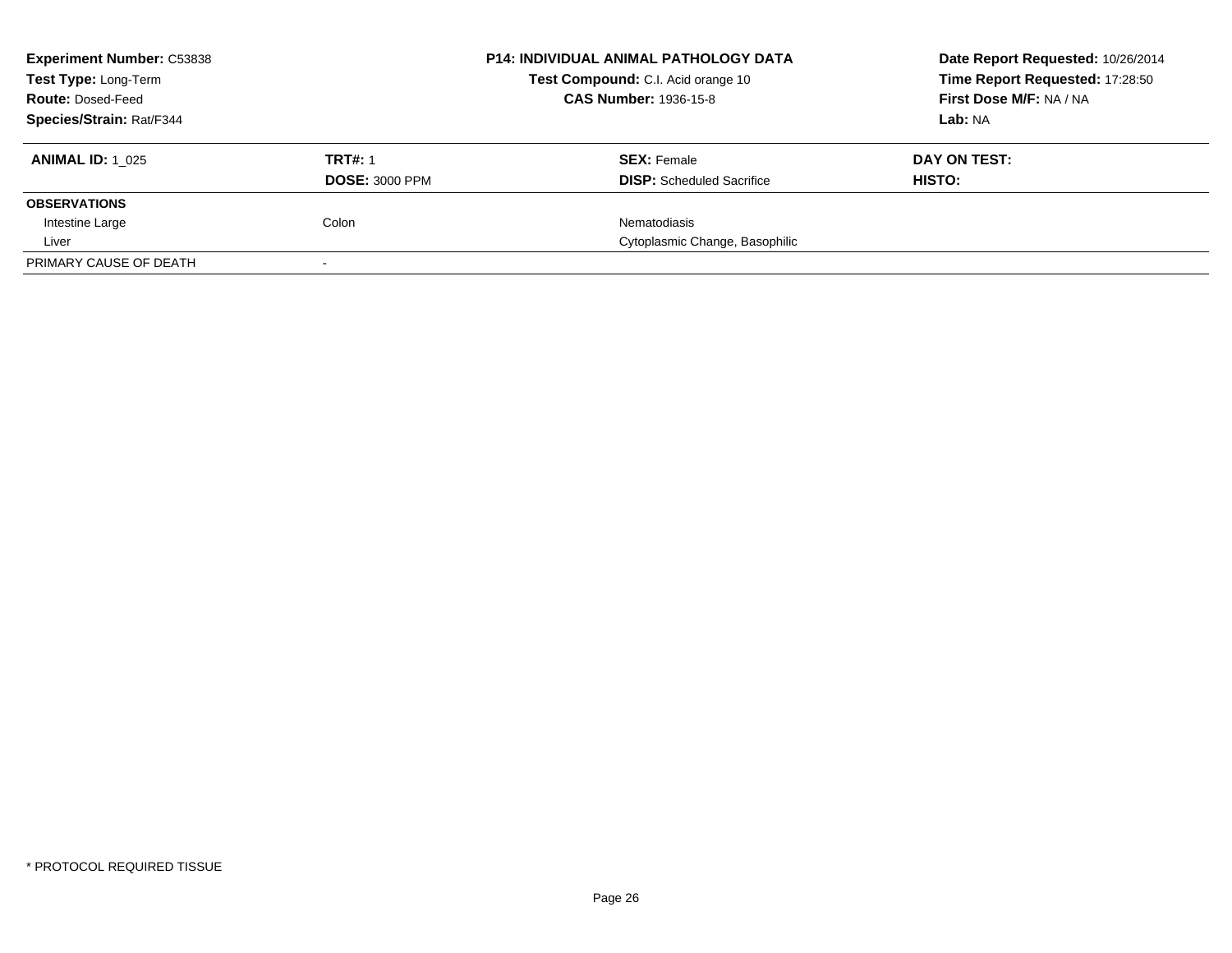| <b>Experiment Number: C53838</b><br>Test Type: Long-Term<br><b>Route: Dosed-Feed</b><br>Species/Strain: Rat/F344 |                       | <b>P14: INDIVIDUAL ANIMAL PATHOLOGY DATA</b><br>Test Compound: C.I. Acid orange 10<br><b>CAS Number: 1936-15-8</b> | Date Report Requested: 10/26/2014<br>Time Report Requested: 17:28:50<br>First Dose M/F: NA / NA<br>Lab: NA |
|------------------------------------------------------------------------------------------------------------------|-----------------------|--------------------------------------------------------------------------------------------------------------------|------------------------------------------------------------------------------------------------------------|
| <b>ANIMAL ID: 1 026</b>                                                                                          | <b>TRT#: 1</b>        | <b>SEX: Female</b>                                                                                                 | DAY ON TEST:                                                                                               |
|                                                                                                                  | <b>DOSE: 3000 PPM</b> | <b>DISP:</b> Scheduled Sacrifice                                                                                   | <b>HISTO:</b>                                                                                              |
| <b>OBSERVATIONS</b>                                                                                              |                       |                                                                                                                    |                                                                                                            |
| Esophagus                                                                                                        |                       | Dilatation, Nos                                                                                                    |                                                                                                            |
|                                                                                                                  |                       | Hyperkeratosis                                                                                                     |                                                                                                            |
| Heart                                                                                                            | Myocardium Nos        | Inflammation, Interstitial                                                                                         |                                                                                                            |
| Liver                                                                                                            |                       | Cytoplasmic Change, Basophilic                                                                                     |                                                                                                            |
| Lung                                                                                                             |                       | Granuloma, Nos                                                                                                     |                                                                                                            |
|                                                                                                                  |                       | Inflammation, Acute Focal                                                                                          |                                                                                                            |
| Ovary                                                                                                            |                       | Cyst, Follicular Nos                                                                                               |                                                                                                            |
| Uterus                                                                                                           | Endometrium           | Inflammation, Acute Focal                                                                                          |                                                                                                            |
| PRIMARY CAUSE OF DEATH                                                                                           |                       |                                                                                                                    |                                                                                                            |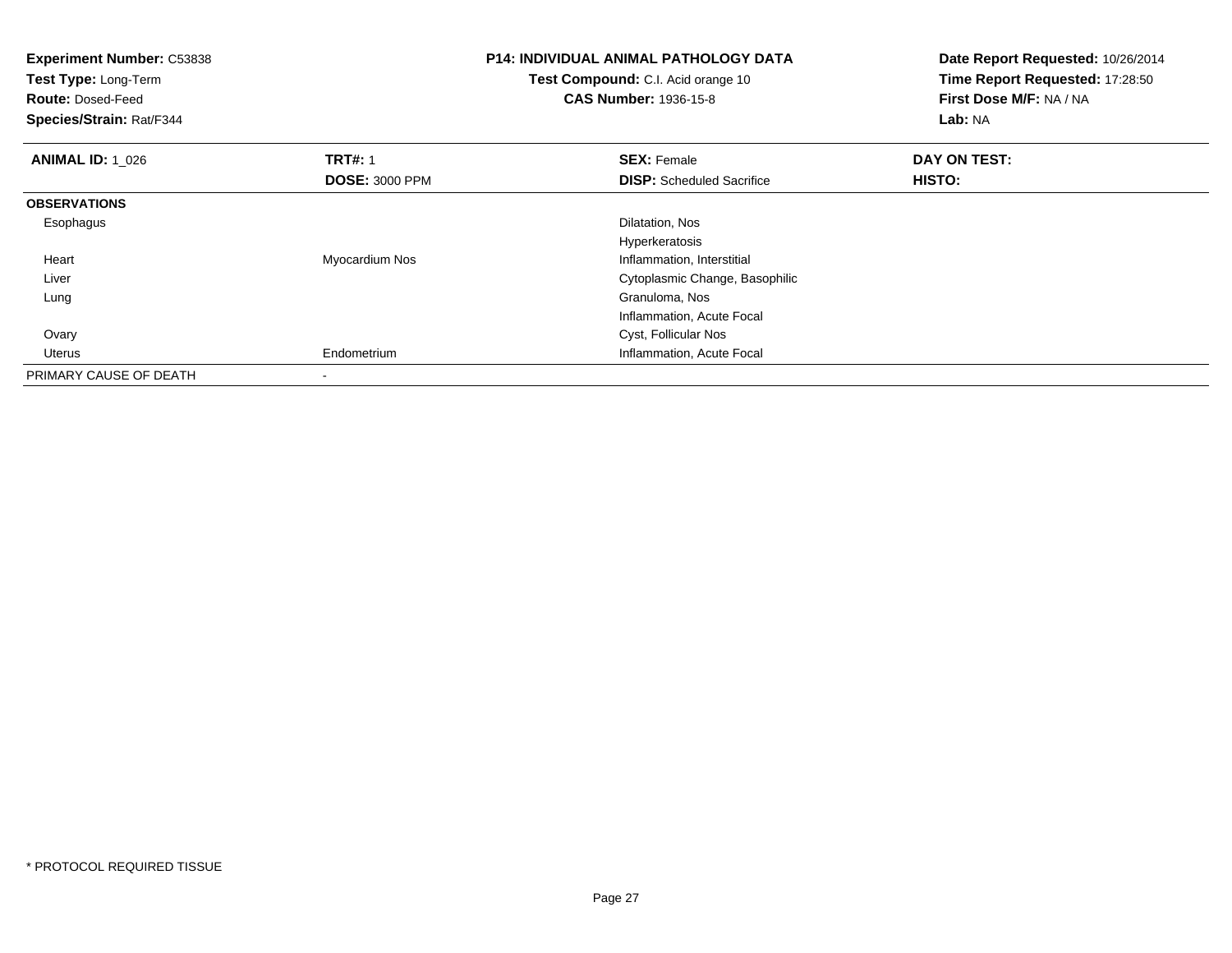| <b>Experiment Number: C53838</b><br>Test Type: Long-Term<br><b>Route: Dosed-Feed</b><br>Species/Strain: Rat/F344 |                       | <b>P14: INDIVIDUAL ANIMAL PATHOLOGY DATA</b><br>Test Compound: C.I. Acid orange 10<br><b>CAS Number: 1936-15-8</b> | Date Report Requested: 10/26/2014<br>Time Report Requested: 17:28:50<br>First Dose M/F: NA / NA<br>Lab: NA |
|------------------------------------------------------------------------------------------------------------------|-----------------------|--------------------------------------------------------------------------------------------------------------------|------------------------------------------------------------------------------------------------------------|
| <b>ANIMAL ID: 1 027</b>                                                                                          | <b>TRT#: 1</b>        | <b>SEX: Female</b>                                                                                                 | DAY ON TEST:                                                                                               |
|                                                                                                                  | <b>DOSE: 3000 PPM</b> | <b>DISP:</b> Moribund Sacrifice                                                                                    | HISTO:                                                                                                     |
| <b>OBSERVATIONS</b>                                                                                              |                       |                                                                                                                    |                                                                                                            |
| Bone marrow                                                                                                      |                       | Hyperplasia, Reticulum Cell                                                                                        |                                                                                                            |
| Mammary gland                                                                                                    |                       | Fibroma                                                                                                            |                                                                                                            |
| Salivary gland                                                                                                   |                       | Atrophy, Focal                                                                                                     |                                                                                                            |
| PRIMARY CAUSE OF DEATH                                                                                           |                       |                                                                                                                    |                                                                                                            |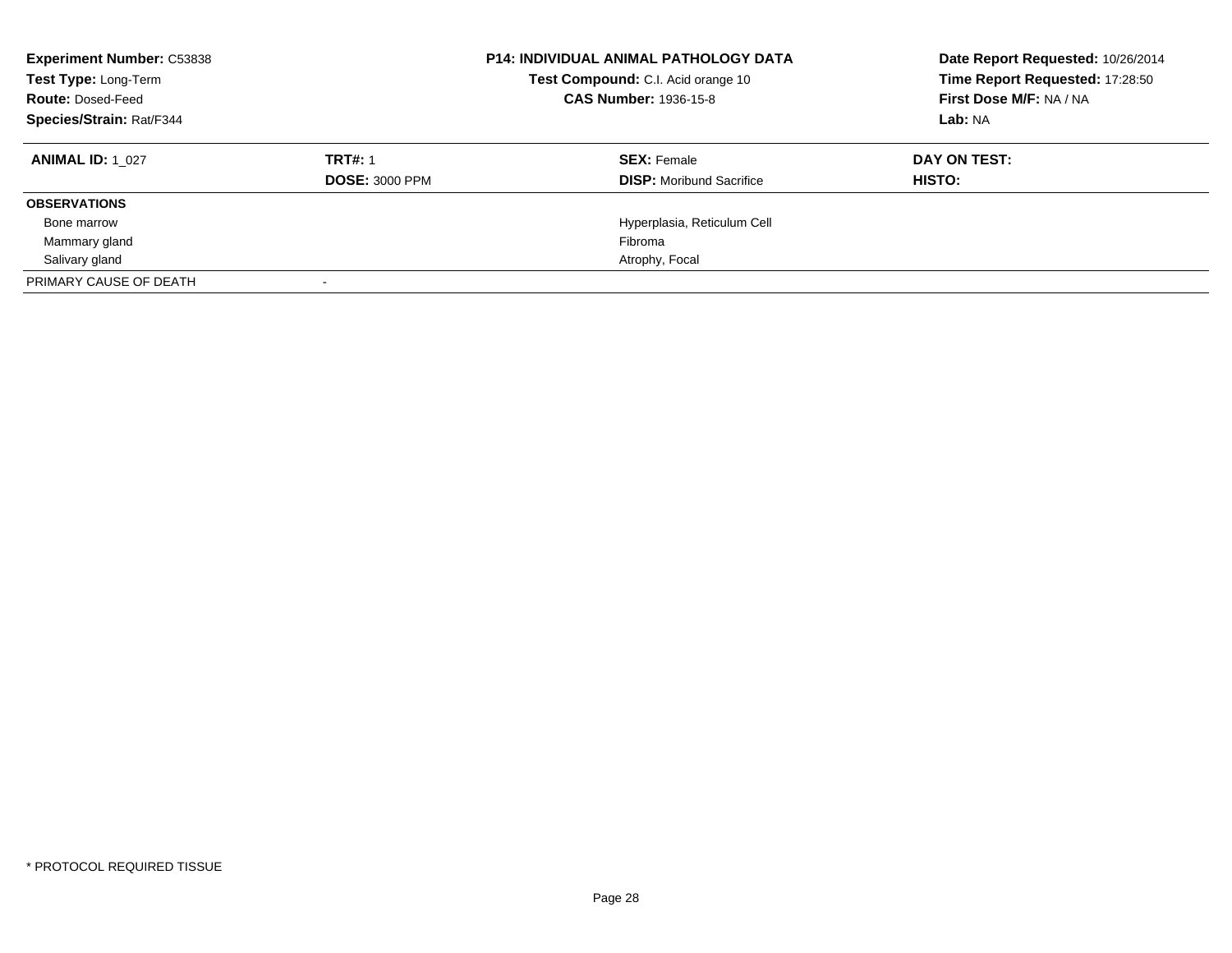| <b>Experiment Number: C53838</b><br><b>Test Type: Long-Term</b><br><b>Route: Dosed-Feed</b><br>Species/Strain: Rat/F344 |                         | <b>P14: INDIVIDUAL ANIMAL PATHOLOGY DATA</b><br><b>Test Compound:</b> C.I. Acid orange 10<br><b>CAS Number: 1936-15-8</b> | Date Report Requested: 10/26/2014<br>Time Report Requested: 17:28:50<br>First Dose M/F: NA / NA<br>Lab: NA |
|-------------------------------------------------------------------------------------------------------------------------|-------------------------|---------------------------------------------------------------------------------------------------------------------------|------------------------------------------------------------------------------------------------------------|
| <b>ANIMAL ID: 1 028</b>                                                                                                 | <b>TRT#: 1</b>          | <b>SEX: Female</b>                                                                                                        | DAY ON TEST:                                                                                               |
|                                                                                                                         | <b>DOSE: 3000 PPM</b>   | <b>DISP:</b> Scheduled Sacrifice                                                                                          | <b>HISTO:</b>                                                                                              |
| <b>OBSERVATIONS</b>                                                                                                     |                         |                                                                                                                           |                                                                                                            |
| Adrenal gland                                                                                                           | <b>Cortex Nos</b>       | Hyperplasia, Focal                                                                                                        |                                                                                                            |
|                                                                                                                         | Cortex Nos              | Lipoidosis                                                                                                                |                                                                                                            |
| <b>Brain</b>                                                                                                            | <b>Hypothalamus Nos</b> | Atrophy, Pressure                                                                                                         |                                                                                                            |
|                                                                                                                         |                         | Hydrocephalus, Nos                                                                                                        |                                                                                                            |
| Liver                                                                                                                   |                         | Cytoplasmic Change, Basophilic                                                                                            |                                                                                                            |
|                                                                                                                         |                         | Inflammation, Chronic Focal                                                                                               |                                                                                                            |
| Mammary gland                                                                                                           | <b>Mammary Acinus</b>   | Hyperplasia, Cystic                                                                                                       |                                                                                                            |
| Pituitary gland                                                                                                         |                         | Chromophobe Adenoma                                                                                                       |                                                                                                            |
| PRIMARY CAUSE OF DEATH                                                                                                  |                         |                                                                                                                           |                                                                                                            |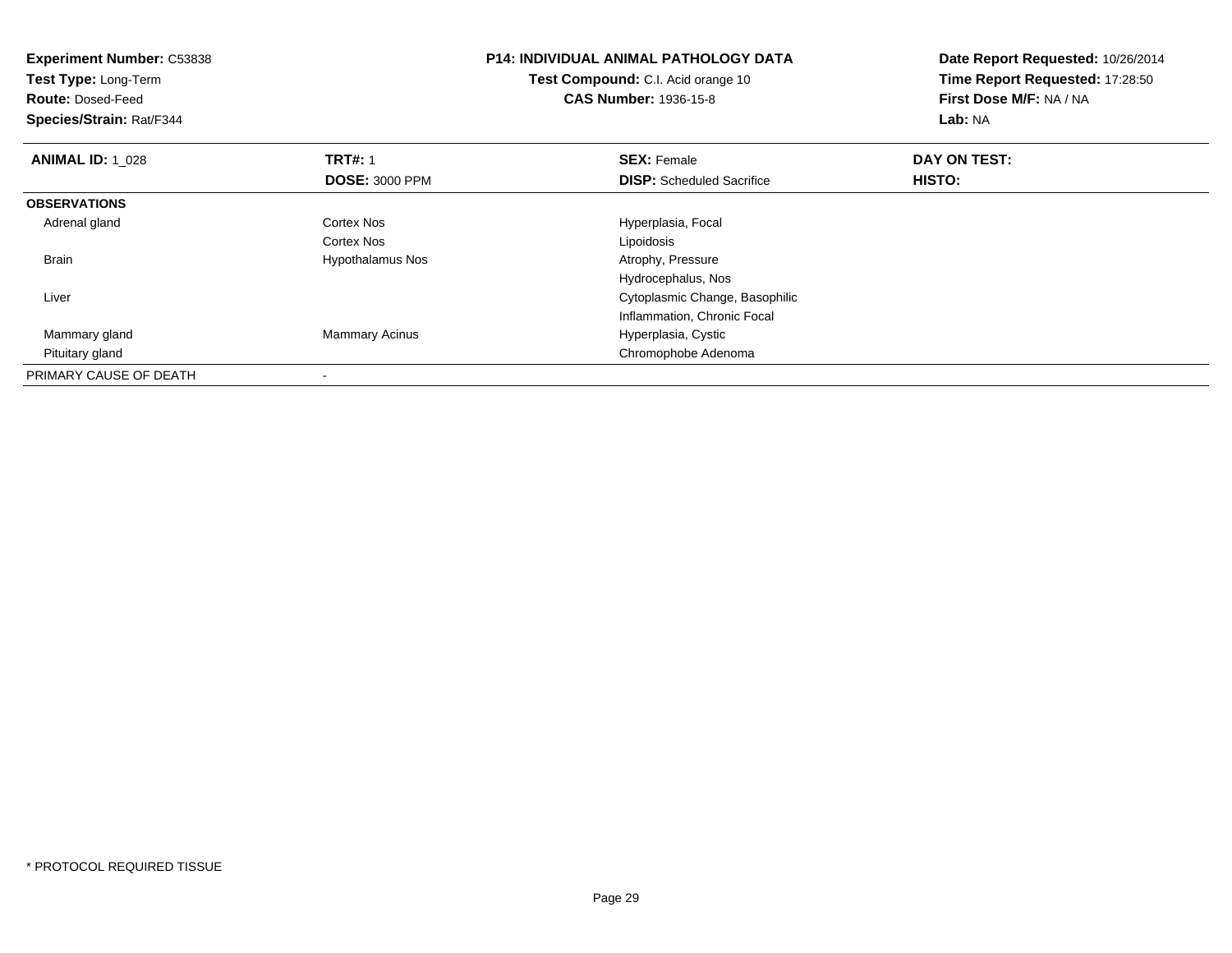| <b>Experiment Number: C53838</b><br>Test Type: Long-Term<br><b>Route: Dosed-Feed</b><br>Species/Strain: Rat/F344 |                                         | <b>P14: INDIVIDUAL ANIMAL PATHOLOGY DATA</b><br>Test Compound: C.I. Acid orange 10<br><b>CAS Number: 1936-15-8</b> | Date Report Requested: 10/26/2014<br>Time Report Requested: 17:28:50<br>First Dose M/F: NA / NA<br>Lab: NA |
|------------------------------------------------------------------------------------------------------------------|-----------------------------------------|--------------------------------------------------------------------------------------------------------------------|------------------------------------------------------------------------------------------------------------|
| <b>ANIMAL ID: 1 029</b>                                                                                          | <b>TRT#: 1</b><br><b>DOSE: 3000 PPM</b> | <b>SEX: Female</b><br><b>DISP: Natural Death</b>                                                                   | DAY ON TEST:<br><b>HISTO:</b>                                                                              |
| <b>OBSERVATIONS</b>                                                                                              |                                         |                                                                                                                    |                                                                                                            |
| Adrenal gland                                                                                                    |                                         | Angiectasis                                                                                                        |                                                                                                            |
| Kidney                                                                                                           | Pelvis                                  | Mineralization                                                                                                     |                                                                                                            |
| Pituitary gland                                                                                                  |                                         | Chromophobe Adenoma                                                                                                |                                                                                                            |
| Uterus                                                                                                           |                                         | Sarcoma, Nos                                                                                                       |                                                                                                            |
| PRIMARY CAUSE OF DEATH                                                                                           |                                         |                                                                                                                    |                                                                                                            |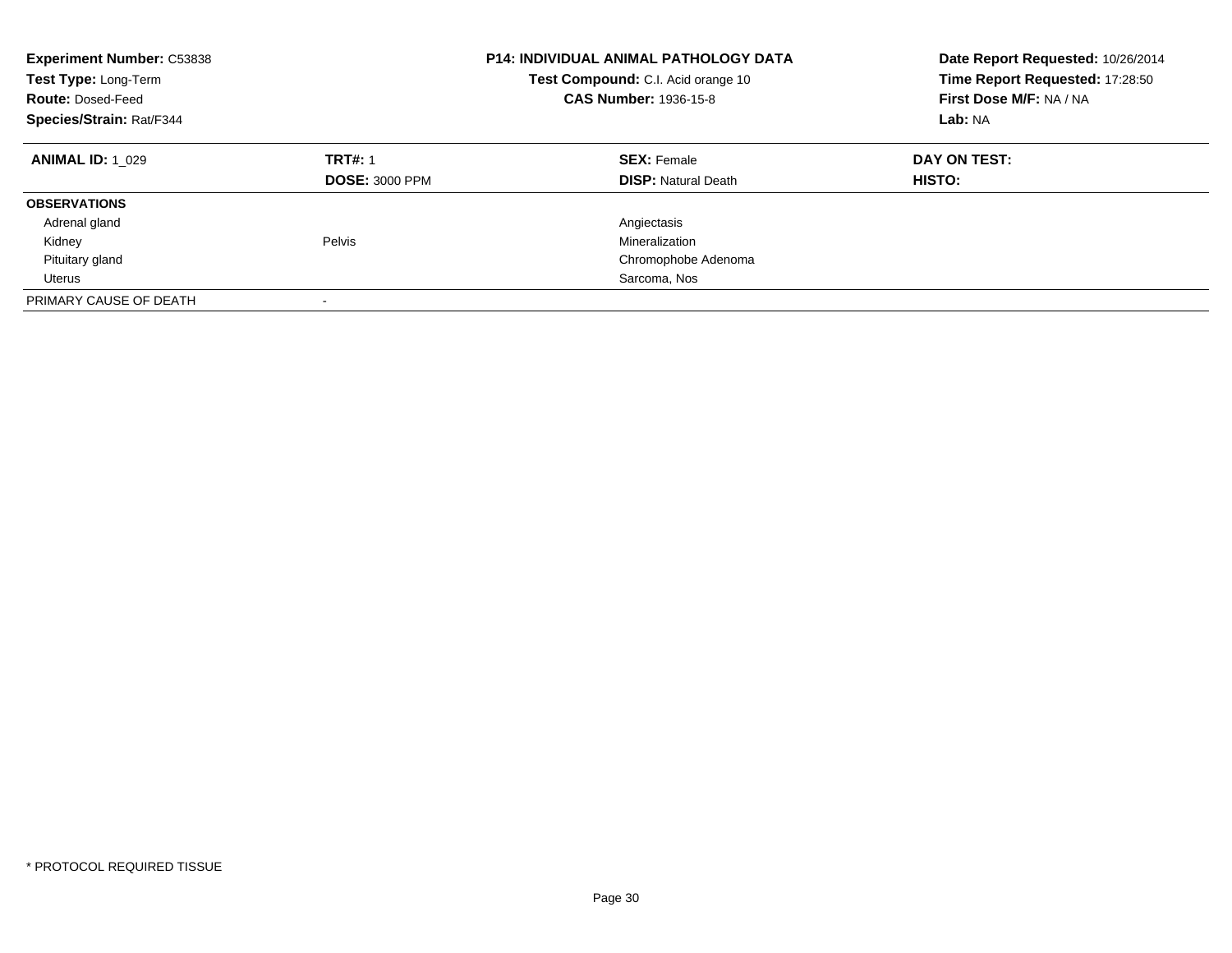| <b>Experiment Number: C53838</b> |                       | <b>P14: INDIVIDUAL ANIMAL PATHOLOGY DATA</b> | Date Report Requested: 10/26/2014 |
|----------------------------------|-----------------------|----------------------------------------------|-----------------------------------|
| Test Type: Long-Term             |                       | Test Compound: C.I. Acid orange 10           | Time Report Requested: 17:28:50   |
| <b>Route: Dosed-Feed</b>         |                       | <b>CAS Number: 1936-15-8</b>                 | First Dose M/F: NA / NA           |
| <b>Species/Strain: Rat/F344</b>  |                       |                                              | Lab: NA                           |
| <b>ANIMAL ID: 1 030</b>          | <b>TRT#: 1</b>        | <b>SEX: Female</b>                           | DAY ON TEST:                      |
|                                  | <b>DOSE: 3000 PPM</b> | <b>DISP: Natural Death</b>                   | HISTO:                            |
| <b>OBSERVATIONS</b>              |                       |                                              |                                   |
| Adrenal gland                    | Cortex Nos            | Necrosis, Focal                              |                                   |
| Lung                             |                       | Granuloma, Nos                               |                                   |
| PRIMARY CAUSE OF DEATH           |                       |                                              |                                   |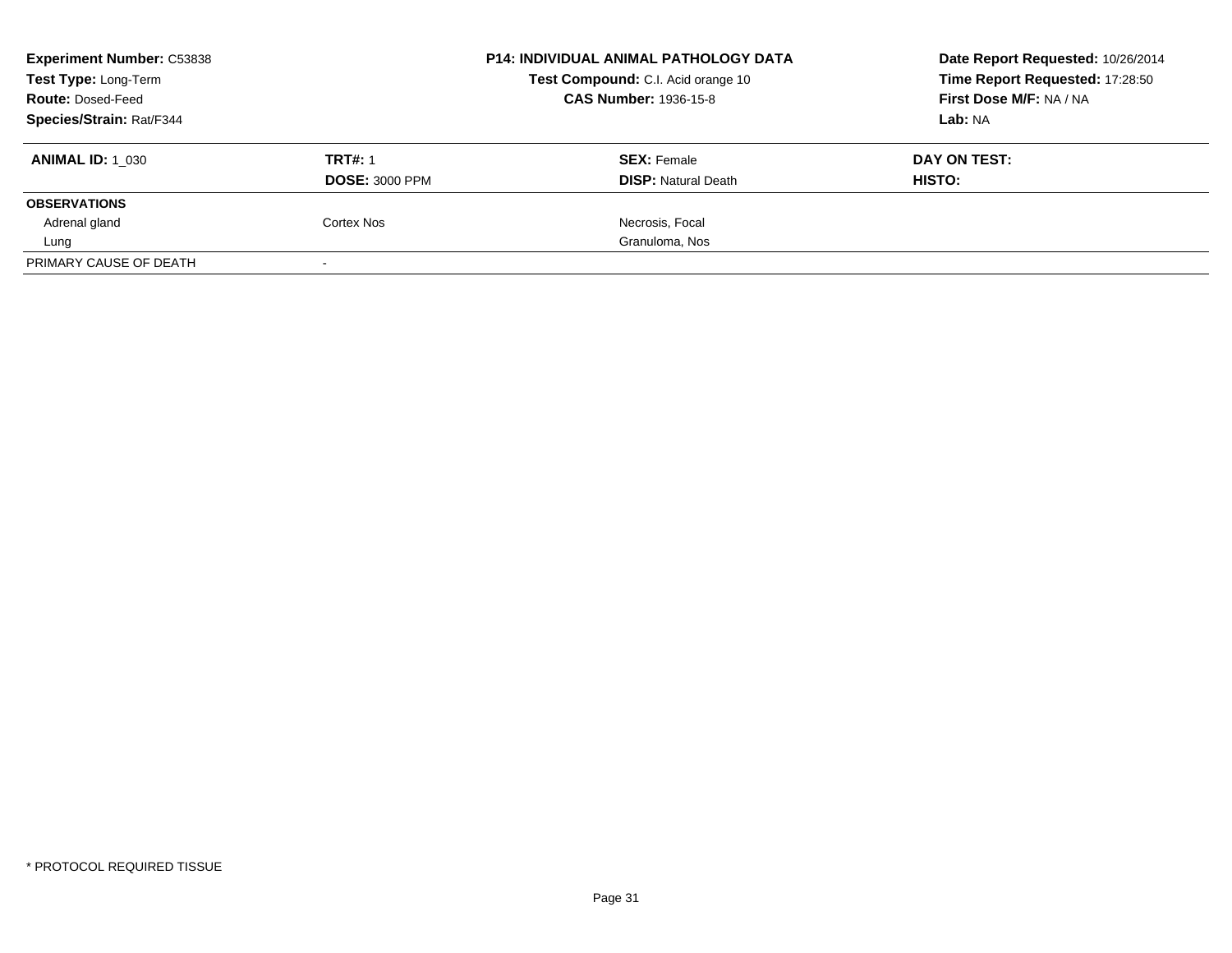| <b>Experiment Number: C53838</b><br>Test Type: Long-Term<br><b>Route: Dosed-Feed</b><br>Species/Strain: Rat/F344 |                       | <b>P14: INDIVIDUAL ANIMAL PATHOLOGY DATA</b><br>Test Compound: C.I. Acid orange 10<br><b>CAS Number: 1936-15-8</b> | Date Report Requested: 10/26/2014<br>Time Report Requested: 17:28:50<br>First Dose M/F: NA / NA<br>Lab: NA |
|------------------------------------------------------------------------------------------------------------------|-----------------------|--------------------------------------------------------------------------------------------------------------------|------------------------------------------------------------------------------------------------------------|
| <b>ANIMAL ID: 1 031</b>                                                                                          | <b>TRT#: 1</b>        | <b>SEX: Female</b>                                                                                                 | DAY ON TEST:                                                                                               |
|                                                                                                                  | <b>DOSE: 3000 PPM</b> | <b>DISP:</b> Scheduled Sacrifice                                                                                   | HISTO:                                                                                                     |
| <b>OBSERVATIONS</b>                                                                                              |                       |                                                                                                                    |                                                                                                            |
| Adrenal gland                                                                                                    | Cortex Nos            | Lipoidosis                                                                                                         |                                                                                                            |
| Liver                                                                                                            |                       | Cytoplasmic Change, Basophilic                                                                                     |                                                                                                            |
| Lymph node                                                                                                       | Mandibular Lymph Node | Hyperplasia, Plasma Cell                                                                                           |                                                                                                            |
| PRIMARY CAUSE OF DEATH                                                                                           |                       |                                                                                                                    |                                                                                                            |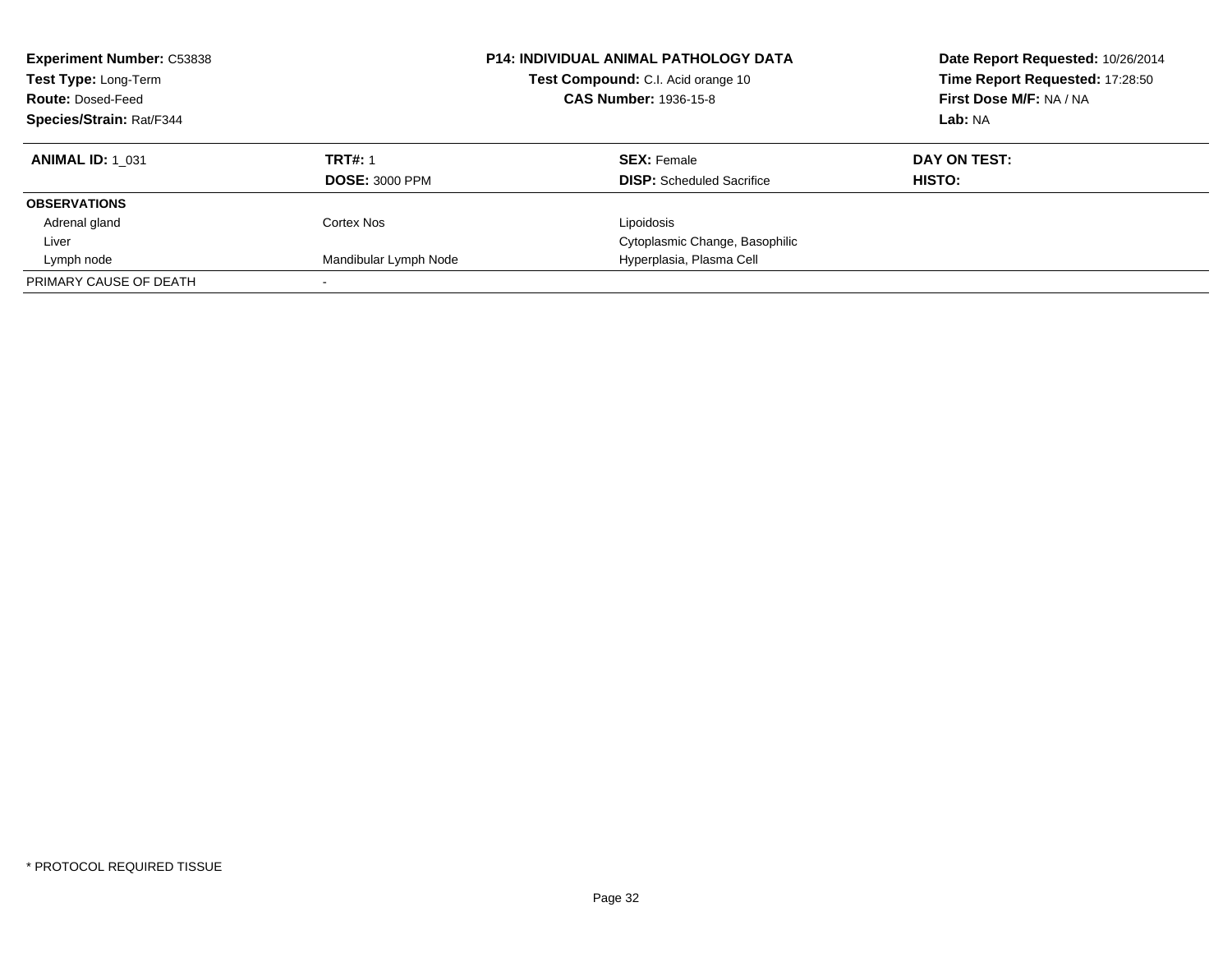| <b>Experiment Number: C53838</b><br><b>Test Type: Long-Term</b><br><b>Route: Dosed-Feed</b><br><b>Species/Strain: Rat/F344</b> |                                         | <b>P14: INDIVIDUAL ANIMAL PATHOLOGY DATA</b><br>Test Compound: C.I. Acid orange 10<br><b>CAS Number: 1936-15-8</b> | Date Report Requested: 10/26/2014<br>Time Report Requested: 17:28:50<br>First Dose M/F: NA / NA<br>Lab: NA |
|--------------------------------------------------------------------------------------------------------------------------------|-----------------------------------------|--------------------------------------------------------------------------------------------------------------------|------------------------------------------------------------------------------------------------------------|
| <b>ANIMAL ID: 1 032</b>                                                                                                        | <b>TRT#: 1</b><br><b>DOSE: 3000 PPM</b> | <b>SEX:</b> Female<br><b>DISP:</b> Scheduled Sacrifice                                                             | DAY ON TEST:<br>HISTO:                                                                                     |
| <b>OBSERVATIONS</b>                                                                                                            |                                         |                                                                                                                    |                                                                                                            |
| Liver                                                                                                                          |                                         | Cytoplasmic Change, Basophilic                                                                                     |                                                                                                            |
| Uterus                                                                                                                         |                                         | Dilatation, Nos                                                                                                    |                                                                                                            |
| PRIMARY CAUSE OF DEATH                                                                                                         |                                         |                                                                                                                    |                                                                                                            |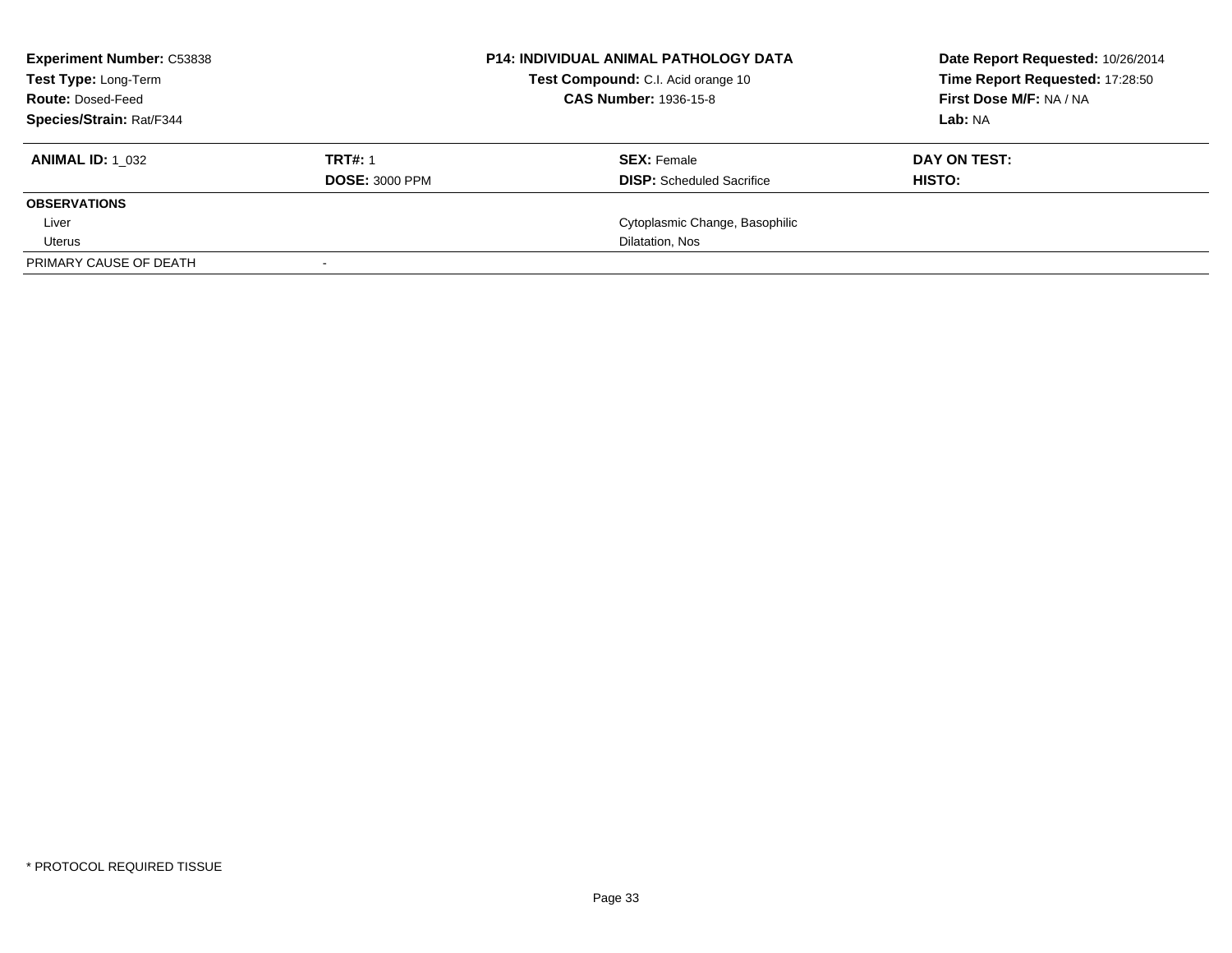| <b>Experiment Number: C53838</b><br>Test Type: Long-Term<br><b>Route: Dosed-Feed</b><br>Species/Strain: Rat/F344 |                                         | <b>P14: INDIVIDUAL ANIMAL PATHOLOGY DATA</b><br>Test Compound: C.I. Acid orange 10<br><b>CAS Number: 1936-15-8</b> | Date Report Requested: 10/26/2014<br>Time Report Requested: 17:28:50<br>First Dose M/F: NA / NA<br>Lab: NA |
|------------------------------------------------------------------------------------------------------------------|-----------------------------------------|--------------------------------------------------------------------------------------------------------------------|------------------------------------------------------------------------------------------------------------|
| <b>ANIMAL ID: 1 033</b>                                                                                          | <b>TRT#: 1</b><br><b>DOSE: 3000 PPM</b> | <b>SEX: Female</b><br><b>DISP:</b> Scheduled Sacrifice                                                             | DAY ON TEST:<br>HISTO:                                                                                     |
| <b>OBSERVATIONS</b>                                                                                              |                                         |                                                                                                                    |                                                                                                            |
| Adrenal gland                                                                                                    | Cortex Nos                              | Hyperplasia, Focal                                                                                                 |                                                                                                            |
| Liver                                                                                                            |                                         | Cytoplasmic Change, Basophilic                                                                                     |                                                                                                            |
| Ovary                                                                                                            | Rete Ovarii                             | Hyperplasia, Nos                                                                                                   |                                                                                                            |
| Uterus                                                                                                           | <b>Endometrial Gland</b>                | Cyst, Nos                                                                                                          |                                                                                                            |
| PRIMARY CAUSE OF DEATH                                                                                           | -                                       |                                                                                                                    |                                                                                                            |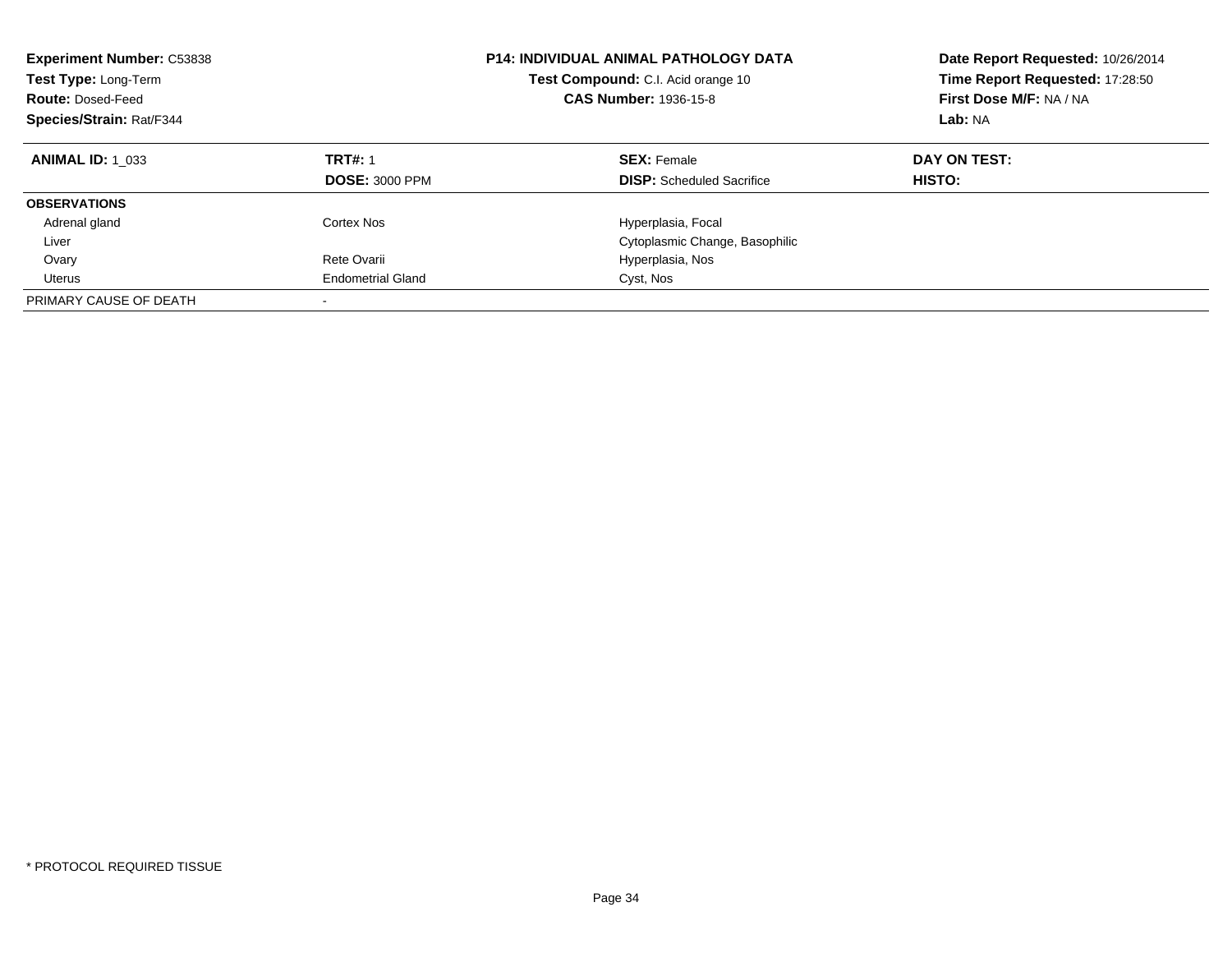| <b>Experiment Number: C53838</b><br><b>Test Type: Long-Term</b> |                       | <b>P14: INDIVIDUAL ANIMAL PATHOLOGY DATA</b><br>Test Compound: C.I. Acid orange 10 | Date Report Requested: 10/26/2014<br>Time Report Requested: 17:28:50 |
|-----------------------------------------------------------------|-----------------------|------------------------------------------------------------------------------------|----------------------------------------------------------------------|
| <b>Route: Dosed-Feed</b>                                        |                       | <b>CAS Number: 1936-15-8</b>                                                       | First Dose M/F: NA / NA                                              |
| <b>Species/Strain: Rat/F344</b>                                 |                       |                                                                                    | Lab: NA                                                              |
| <b>ANIMAL ID: 1 034</b>                                         | <b>TRT#: 1</b>        | <b>SEX: Female</b>                                                                 | DAY ON TEST:                                                         |
|                                                                 | <b>DOSE: 3000 PPM</b> | <b>DISP:</b> Natural Death                                                         | HISTO:                                                               |
| <b>OBSERVATIONS</b>                                             |                       |                                                                                    |                                                                      |
| Mammary gland                                                   |                       | Fibroadenoma                                                                       |                                                                      |
| Unspecified                                                     | Multiple Organs Nos   | Lymphoma, Nos-Malignant                                                            |                                                                      |
| PRIMARY CAUSE OF DEATH                                          |                       |                                                                                    |                                                                      |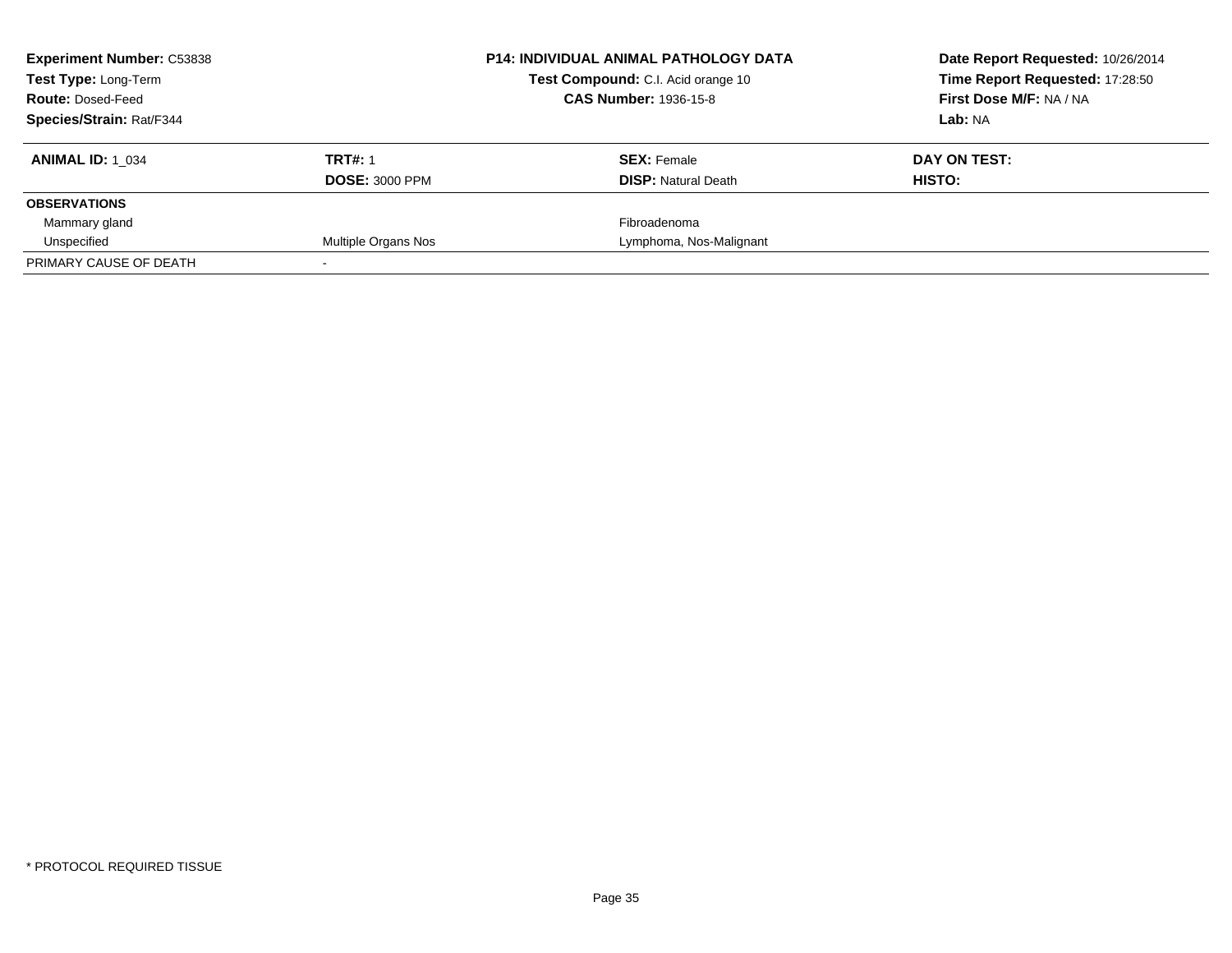| <b>Experiment Number: C53838</b><br>Test Type: Long-Term<br><b>Route: Dosed-Feed</b><br><b>Species/Strain: Rat/F344</b> |                                         | <b>P14: INDIVIDUAL ANIMAL PATHOLOGY DATA</b><br>Test Compound: C.I. Acid orange 10<br><b>CAS Number: 1936-15-8</b> | Date Report Requested: 10/26/2014<br>Time Report Requested: 17:28:50<br>First Dose M/F: NA / NA<br>Lab: NA |
|-------------------------------------------------------------------------------------------------------------------------|-----------------------------------------|--------------------------------------------------------------------------------------------------------------------|------------------------------------------------------------------------------------------------------------|
| <b>ANIMAL ID: 1 035</b>                                                                                                 | <b>TRT#: 1</b><br><b>DOSE: 3000 PPM</b> | <b>SEX: Female</b><br><b>DISP:</b> Scheduled Sacrifice                                                             | DAY ON TEST:<br>HISTO:                                                                                     |
| <b>OBSERVATIONS</b>                                                                                                     |                                         |                                                                                                                    |                                                                                                            |
| Liver                                                                                                                   |                                         | Cytoplasmic Change, Basophilic                                                                                     |                                                                                                            |
| Mammary gland                                                                                                           | <b>Mammary Acinus</b>                   | Cyst, Multiple                                                                                                     |                                                                                                            |
| Uterus                                                                                                                  |                                         | <b>Endometrial Stromal Polyp</b>                                                                                   |                                                                                                            |
| PRIMARY CAUSE OF DEATH                                                                                                  |                                         |                                                                                                                    |                                                                                                            |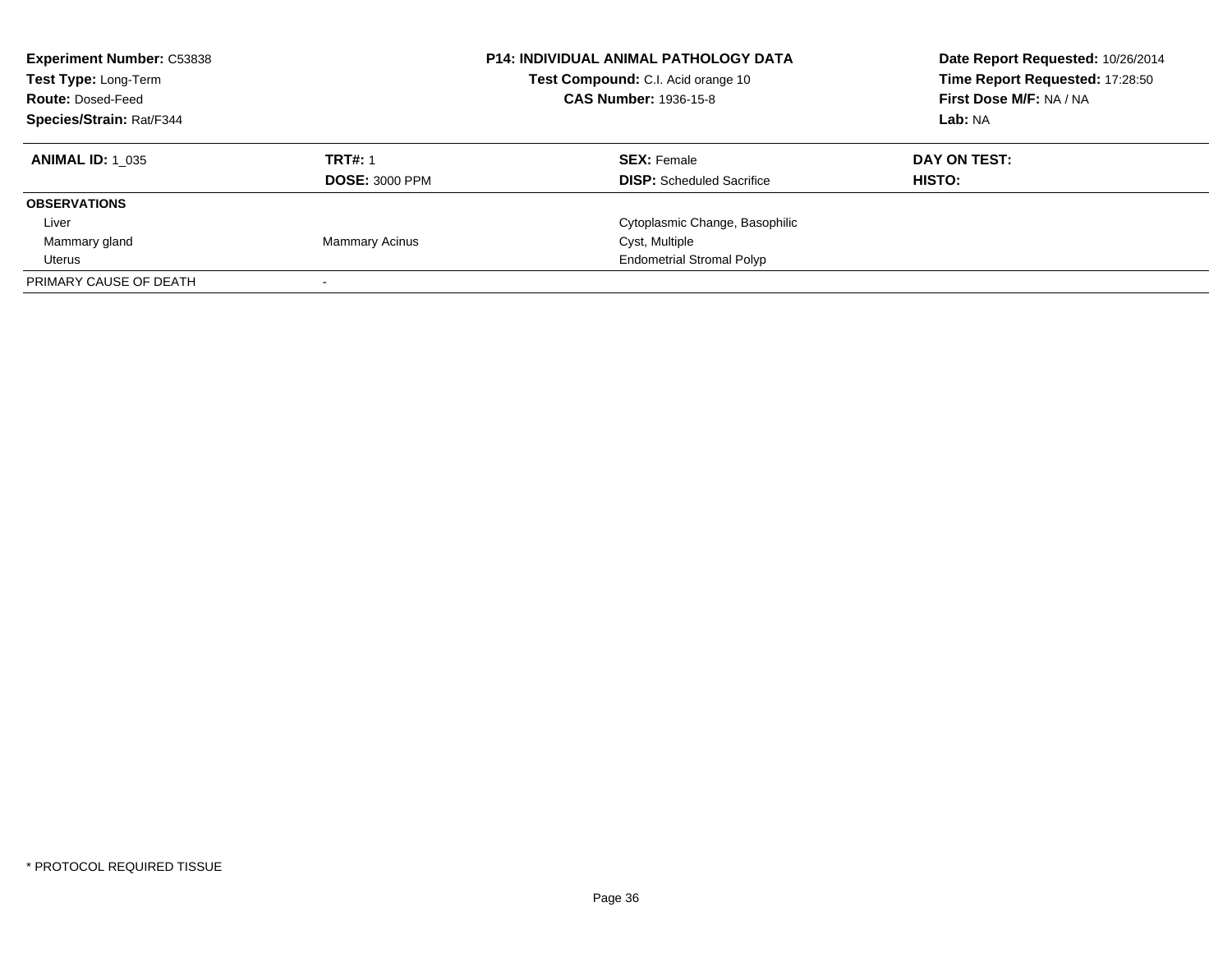| <b>Experiment Number: C53838</b><br>Test Type: Long-Term<br><b>Route: Dosed-Feed</b><br>Species/Strain: Rat/F344 |                       | <b>P14: INDIVIDUAL ANIMAL PATHOLOGY DATA</b><br>Test Compound: C.I. Acid orange 10<br><b>CAS Number: 1936-15-8</b> | Date Report Requested: 10/26/2014<br>Time Report Requested: 17:28:50<br>First Dose M/F: NA / NA<br>Lab: NA |
|------------------------------------------------------------------------------------------------------------------|-----------------------|--------------------------------------------------------------------------------------------------------------------|------------------------------------------------------------------------------------------------------------|
| <b>ANIMAL ID: 1 036</b>                                                                                          | <b>TRT#: 1</b>        | <b>SEX: Female</b>                                                                                                 | DAY ON TEST:                                                                                               |
|                                                                                                                  | <b>DOSE: 3000 PPM</b> | <b>DISP:</b> Scheduled Sacrifice                                                                                   | HISTO:                                                                                                     |
| <b>OBSERVATIONS</b>                                                                                              |                       |                                                                                                                    |                                                                                                            |
| Liver                                                                                                            |                       | Cytoplasmic Change, Basophilic                                                                                     |                                                                                                            |
|                                                                                                                  |                       | Focal Cellular Change                                                                                              |                                                                                                            |
|                                                                                                                  |                       | Inflammation, Chronic Focal                                                                                        |                                                                                                            |
| Spleen                                                                                                           |                       | Congestion, Nos                                                                                                    |                                                                                                            |
| Uterus                                                                                                           |                       | <b>Endometrial Stromal Polyp</b>                                                                                   |                                                                                                            |
| PRIMARY CAUSE OF DEATH                                                                                           |                       |                                                                                                                    |                                                                                                            |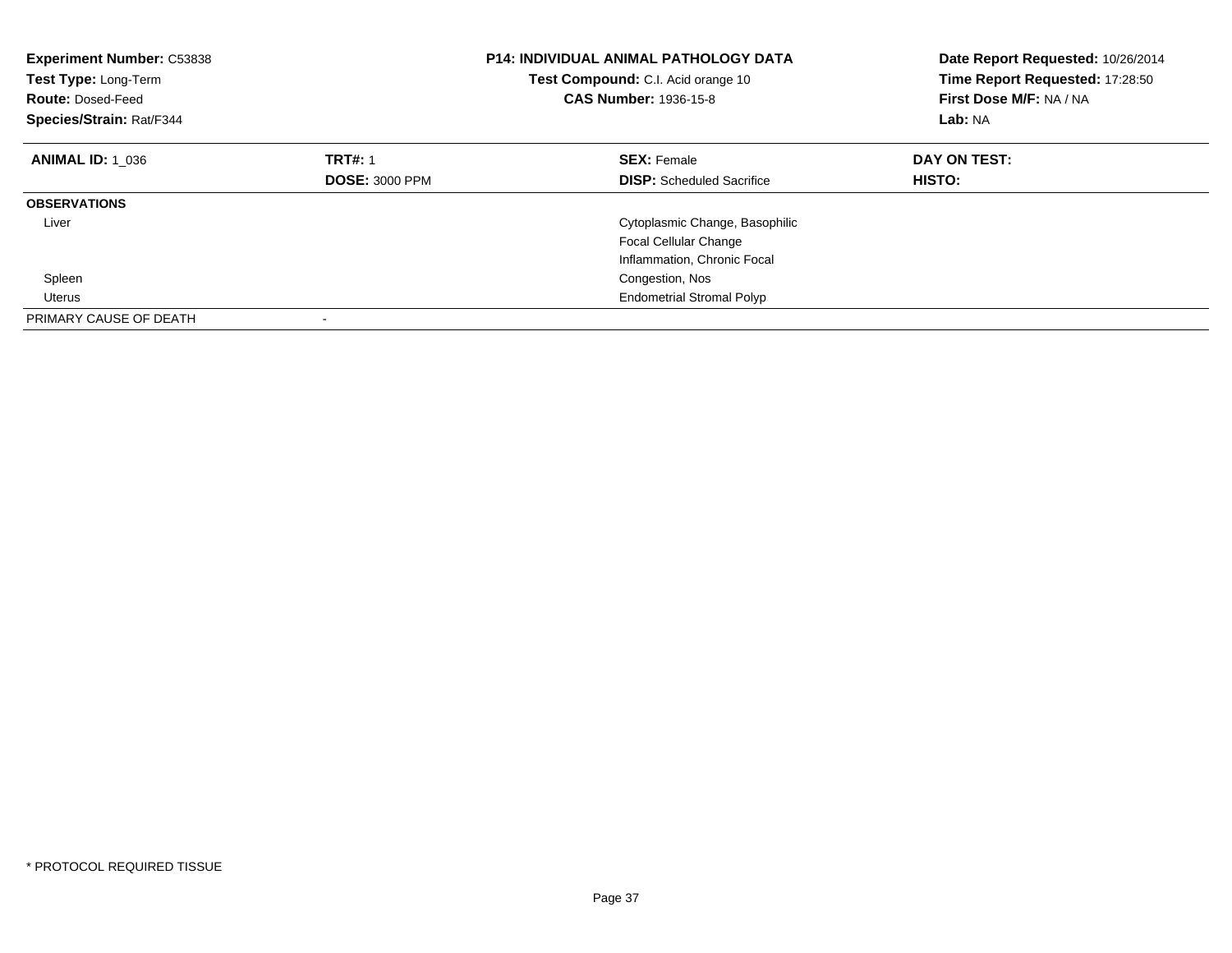| <b>Experiment Number: C53838</b><br>Test Type: Long-Term<br><b>Route: Dosed-Feed</b> |                       | <b>P14: INDIVIDUAL ANIMAL PATHOLOGY DATA</b><br>Test Compound: C.I. Acid orange 10<br><b>CAS Number: 1936-15-8</b> | Date Report Requested: 10/26/2014<br>Time Report Requested: 17:28:50<br>First Dose M/F: NA / NA |
|--------------------------------------------------------------------------------------|-----------------------|--------------------------------------------------------------------------------------------------------------------|-------------------------------------------------------------------------------------------------|
| <b>Species/Strain: Rat/F344</b>                                                      |                       |                                                                                                                    | Lab: NA                                                                                         |
| <b>ANIMAL ID: 1 037</b>                                                              | <b>TRT#: 1</b>        | <b>SEX: Female</b>                                                                                                 | DAY ON TEST:                                                                                    |
|                                                                                      | <b>DOSE: 3000 PPM</b> | <b>DISP:</b> Scheduled Sacrifice                                                                                   | HISTO:                                                                                          |
| <b>OBSERVATIONS</b>                                                                  |                       |                                                                                                                    |                                                                                                 |
| Heart                                                                                | Myocardium Nos        | Degeneration, Nos                                                                                                  |                                                                                                 |
| Uterus                                                                               |                       | <b>Endometrial Stromal Polyp</b>                                                                                   |                                                                                                 |
| PRIMARY CAUSE OF DEATH                                                               |                       |                                                                                                                    |                                                                                                 |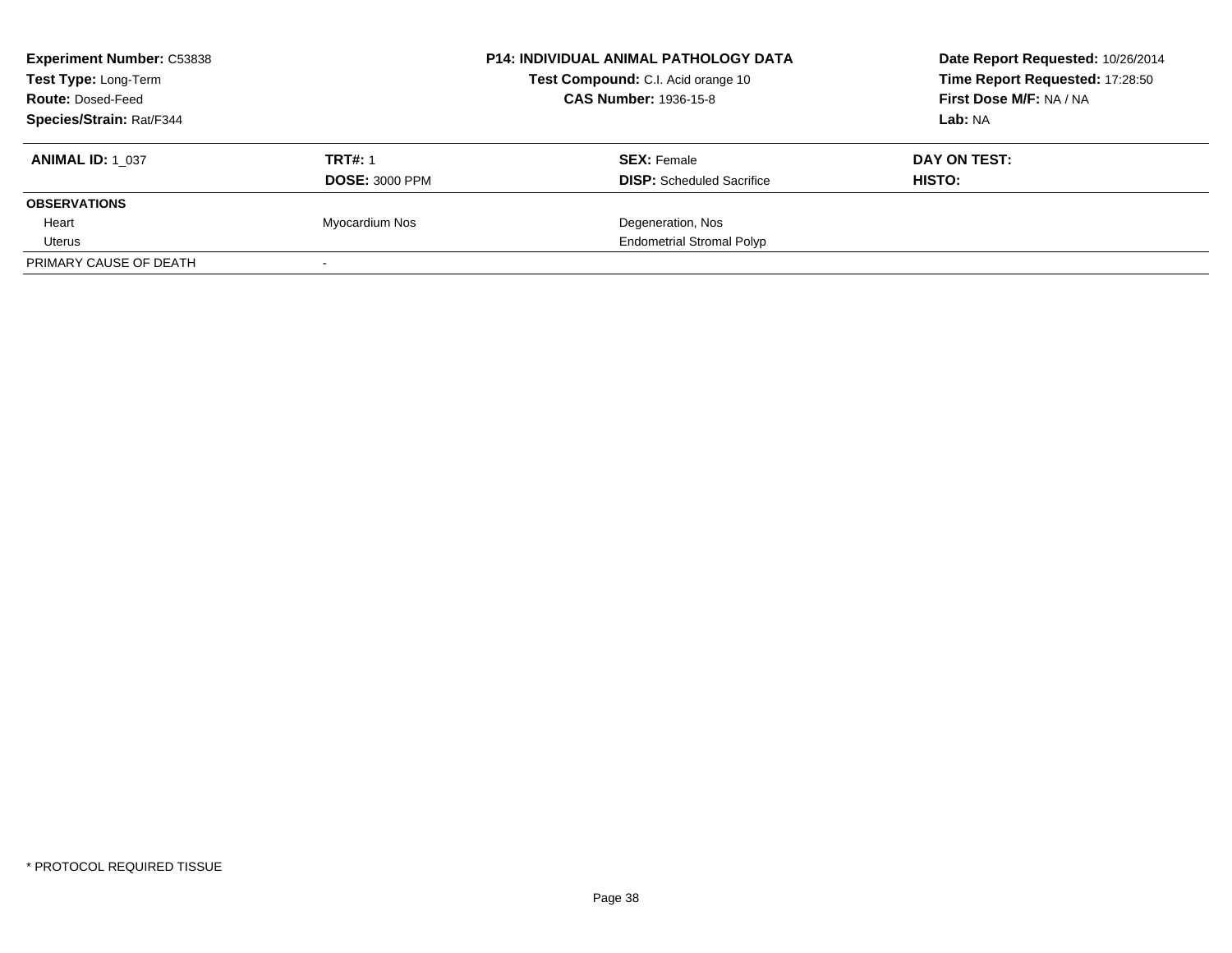| <b>Experiment Number: C53838</b><br>Test Type: Long-Term<br><b>Route: Dosed-Feed</b><br>Species/Strain: Rat/F344 |                         | <b>P14: INDIVIDUAL ANIMAL PATHOLOGY DATA</b><br>Test Compound: C.I. Acid orange 10<br><b>CAS Number: 1936-15-8</b> | Date Report Requested: 10/26/2014<br>Time Report Requested: 17:28:50<br>First Dose M/F: NA / NA<br>Lab: NA |
|------------------------------------------------------------------------------------------------------------------|-------------------------|--------------------------------------------------------------------------------------------------------------------|------------------------------------------------------------------------------------------------------------|
| <b>ANIMAL ID: 1 038</b>                                                                                          | <b>TRT#: 1</b>          | <b>SEX: Female</b>                                                                                                 | DAY ON TEST:                                                                                               |
|                                                                                                                  | <b>DOSE: 3000 PPM</b>   | <b>DISP:</b> Scheduled Sacrifice                                                                                   | HISTO:                                                                                                     |
| <b>OBSERVATIONS</b>                                                                                              |                         |                                                                                                                    |                                                                                                            |
| Adrenal gland                                                                                                    | Cortex Nos              | Hyperplasia, Focal                                                                                                 |                                                                                                            |
| <b>Brain</b>                                                                                                     | <b>Hypothalamus Nos</b> | Atrophy, Pressure                                                                                                  |                                                                                                            |
| Kidney                                                                                                           |                         | Nephropathy                                                                                                        |                                                                                                            |
| Liver                                                                                                            |                         | Cytoplasmic Change, Basophilic                                                                                     |                                                                                                            |
| Pituitary gland                                                                                                  |                         | Chromophobe Adenoma                                                                                                |                                                                                                            |
| PRIMARY CAUSE OF DEATH                                                                                           |                         |                                                                                                                    |                                                                                                            |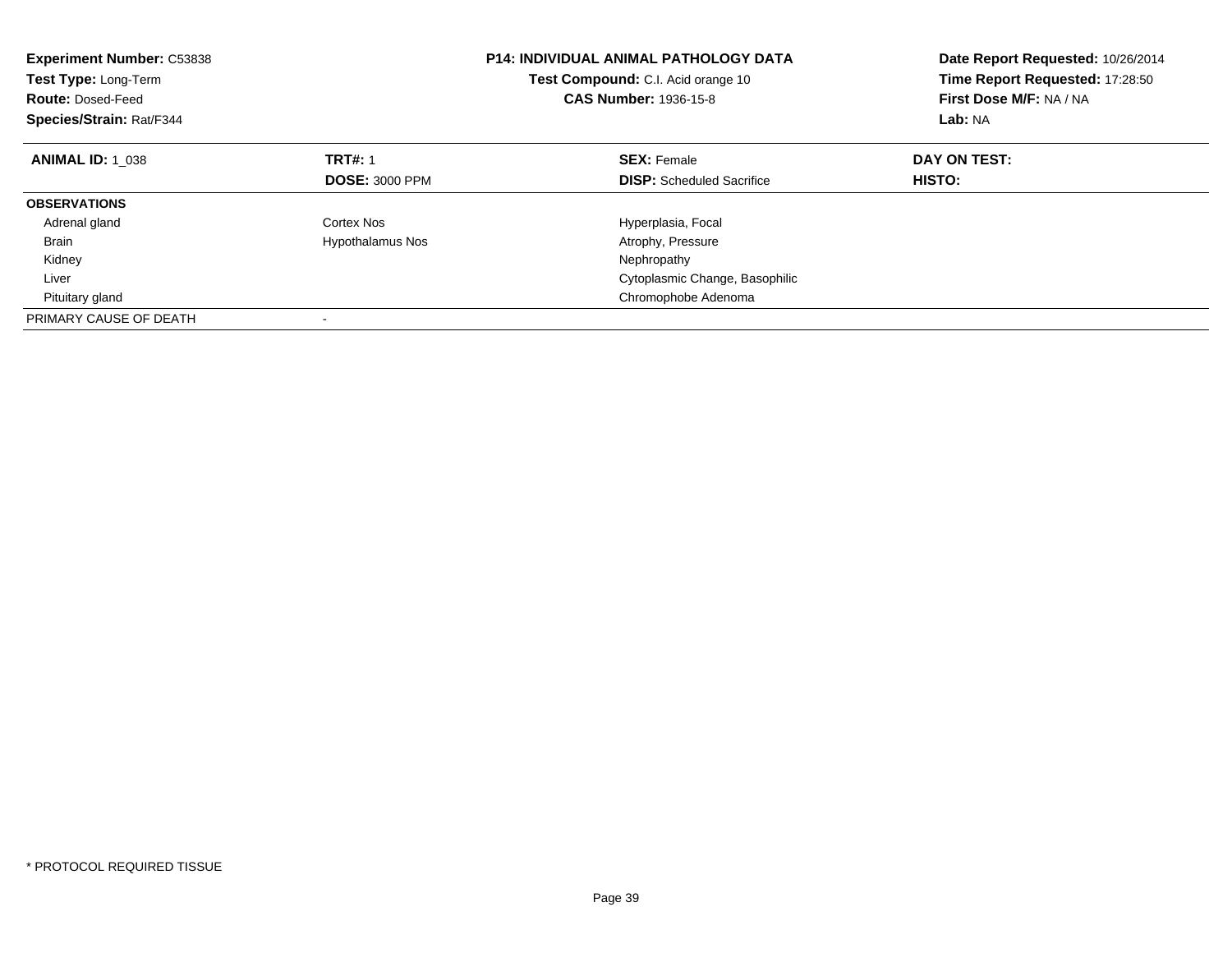| <b>Experiment Number: C53838</b><br>Test Type: Long-Term<br><b>Route: Dosed-Feed</b><br>Species/Strain: Rat/F344 |                         | <b>P14: INDIVIDUAL ANIMAL PATHOLOGY DATA</b><br>Test Compound: C.I. Acid orange 10<br><b>CAS Number: 1936-15-8</b> | Date Report Requested: 10/26/2014<br>Time Report Requested: 17:28:50<br>First Dose M/F: NA / NA<br>Lab: NA |
|------------------------------------------------------------------------------------------------------------------|-------------------------|--------------------------------------------------------------------------------------------------------------------|------------------------------------------------------------------------------------------------------------|
| <b>ANIMAL ID: 1 039</b>                                                                                          | <b>TRT#: 1</b>          | <b>SEX: Female</b>                                                                                                 | DAY ON TEST:                                                                                               |
|                                                                                                                  | <b>DOSE: 3000 PPM</b>   | <b>DISP:</b> Scheduled Sacrifice                                                                                   | HISTO:                                                                                                     |
| <b>OBSERVATIONS</b>                                                                                              |                         |                                                                                                                    |                                                                                                            |
| <b>Brain</b>                                                                                                     | <b>Hypothalamus Nos</b> | Atrophy, Pressure                                                                                                  |                                                                                                            |
| Liver                                                                                                            |                         | Cytoplasmic Change, Basophilic                                                                                     |                                                                                                            |
| Lymph node                                                                                                       | Mandibular Lymph Node   | Hyperplasia, Lymphoid                                                                                              |                                                                                                            |
| Mammary gland                                                                                                    |                         | Fibroadenoma                                                                                                       |                                                                                                            |
| Pituitary gland                                                                                                  |                         | Chromophobe Adenoma                                                                                                |                                                                                                            |
|                                                                                                                  |                         | Hemorrhage, Chronic                                                                                                |                                                                                                            |
| PRIMARY CAUSE OF DEATH                                                                                           |                         |                                                                                                                    |                                                                                                            |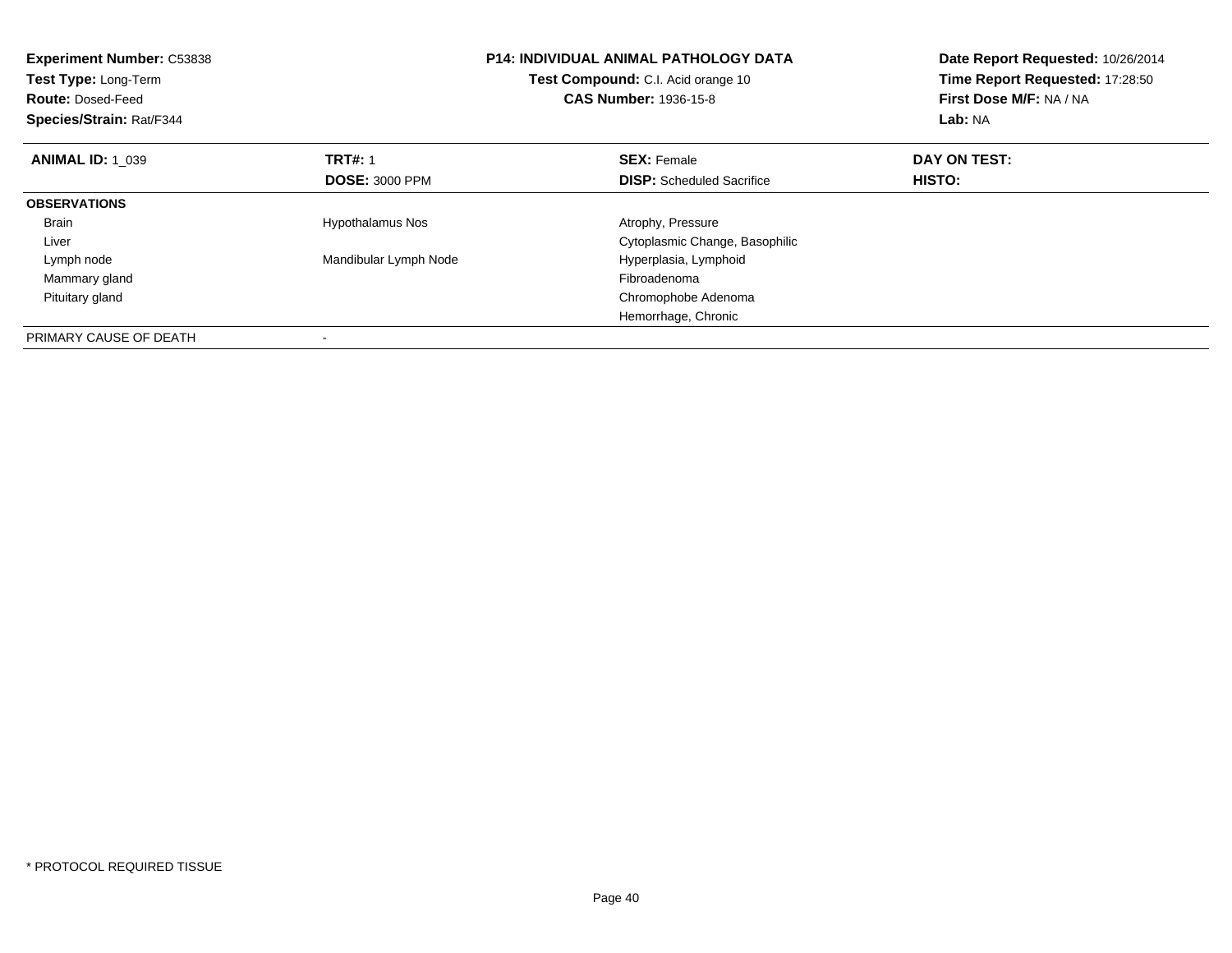| <b>Experiment Number: C53838</b><br>Test Type: Long-Term<br><b>Route: Dosed-Feed</b><br>Species/Strain: Rat/F344 |                                         | <b>P14: INDIVIDUAL ANIMAL PATHOLOGY DATA</b><br>Test Compound: C.I. Acid orange 10<br><b>CAS Number: 1936-15-8</b> | Date Report Requested: 10/26/2014<br>Time Report Requested: 17:28:50<br>First Dose M/F: NA / NA<br>Lab: NA |
|------------------------------------------------------------------------------------------------------------------|-----------------------------------------|--------------------------------------------------------------------------------------------------------------------|------------------------------------------------------------------------------------------------------------|
| <b>ANIMAL ID: 1 040</b>                                                                                          | <b>TRT#: 1</b><br><b>DOSE: 3000 PPM</b> | <b>SEX: Female</b><br><b>DISP:</b> Scheduled Sacrifice                                                             | DAY ON TEST:<br><b>HISTO:</b>                                                                              |
| <b>OBSERVATIONS</b>                                                                                              |                                         |                                                                                                                    |                                                                                                            |
| <b>Brain</b>                                                                                                     |                                         | Hydrocephalus, Nos                                                                                                 |                                                                                                            |
| Liver                                                                                                            |                                         | Cytoplasmic Change, Basophilic                                                                                     |                                                                                                            |
| Pituitary gland                                                                                                  |                                         | Chromophobe Adenoma                                                                                                |                                                                                                            |
| Uterus                                                                                                           |                                         | <b>Endometrial Stromal Polyp</b>                                                                                   |                                                                                                            |
| PRIMARY CAUSE OF DEATH                                                                                           |                                         |                                                                                                                    |                                                                                                            |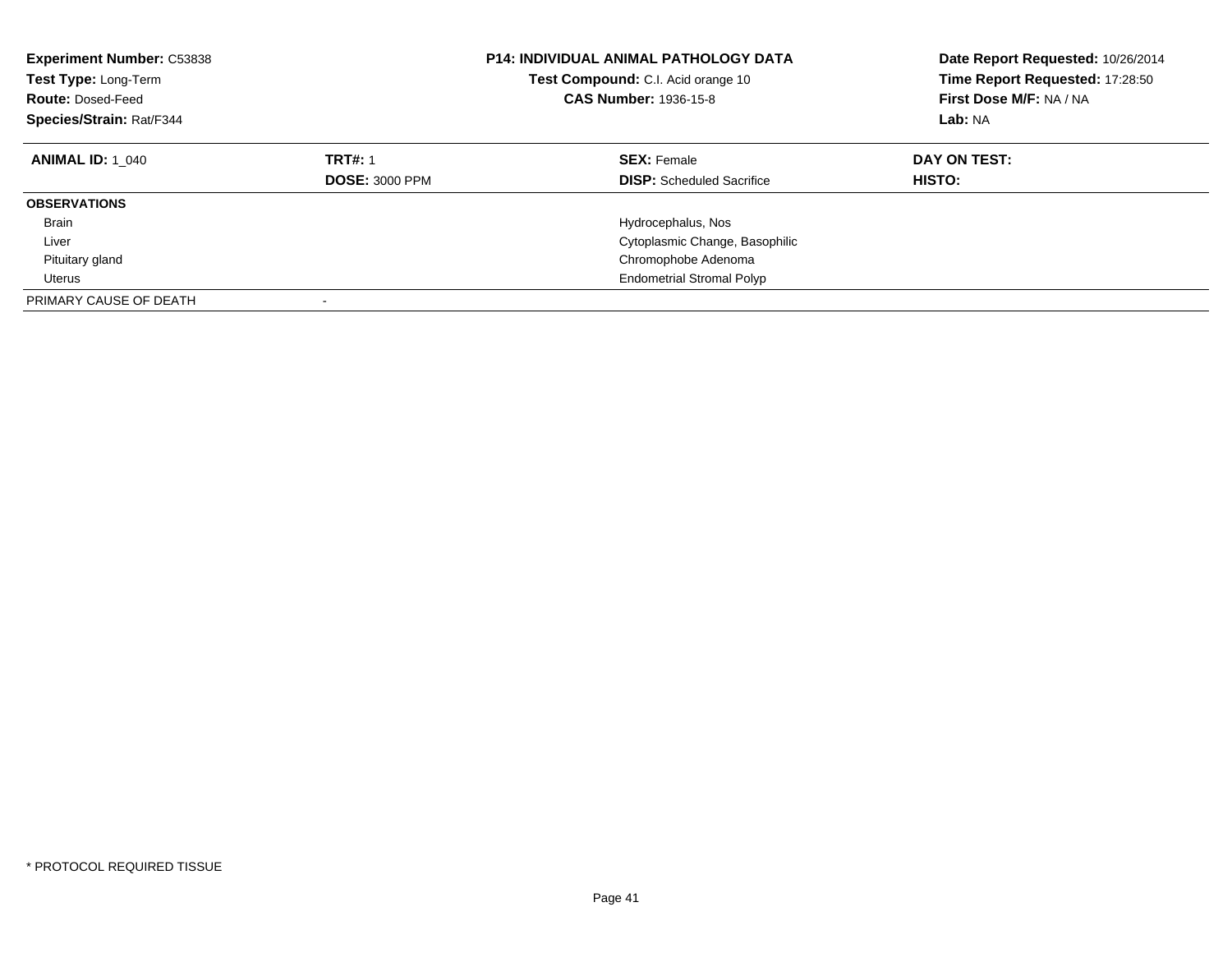| <b>Experiment Number: C53838</b><br><b>Test Type: Long-Term</b><br><b>Route: Dosed-Feed</b><br>Species/Strain: Rat/F344 |                                         | <b>P14: INDIVIDUAL ANIMAL PATHOLOGY DATA</b><br>Test Compound: C.I. Acid orange 10<br>CAS Number: 1936-15-8 | Date Report Requested: 10/26/2014<br>Time Report Requested: 17:28:50<br>First Dose M/F: NA / NA<br>Lab: NA |
|-------------------------------------------------------------------------------------------------------------------------|-----------------------------------------|-------------------------------------------------------------------------------------------------------------|------------------------------------------------------------------------------------------------------------|
| <b>ANIMAL ID: 1 041</b>                                                                                                 | <b>TRT#: 1</b><br><b>DOSE: 3000 PPM</b> | <b>SEX:</b> Female<br><b>DISP:</b> Scheduled Sacrifice                                                      | DAY ON TEST:<br>HISTO:                                                                                     |
| <b>OBSERVATIONS</b>                                                                                                     |                                         |                                                                                                             |                                                                                                            |
| Liver                                                                                                                   |                                         | Cytoplasmic Change, Basophilic                                                                              |                                                                                                            |
| Mammary gland                                                                                                           | <b>Mammary Acinus</b>                   | Hyperplasia, Cystic                                                                                         |                                                                                                            |
| Pituitary gland                                                                                                         |                                         | Chromophobe Adenoma                                                                                         |                                                                                                            |
| Thyroid                                                                                                                 |                                         | Hyperplasia, C Cell                                                                                         |                                                                                                            |
| PRIMARY CAUSE OF DEATH                                                                                                  |                                         |                                                                                                             |                                                                                                            |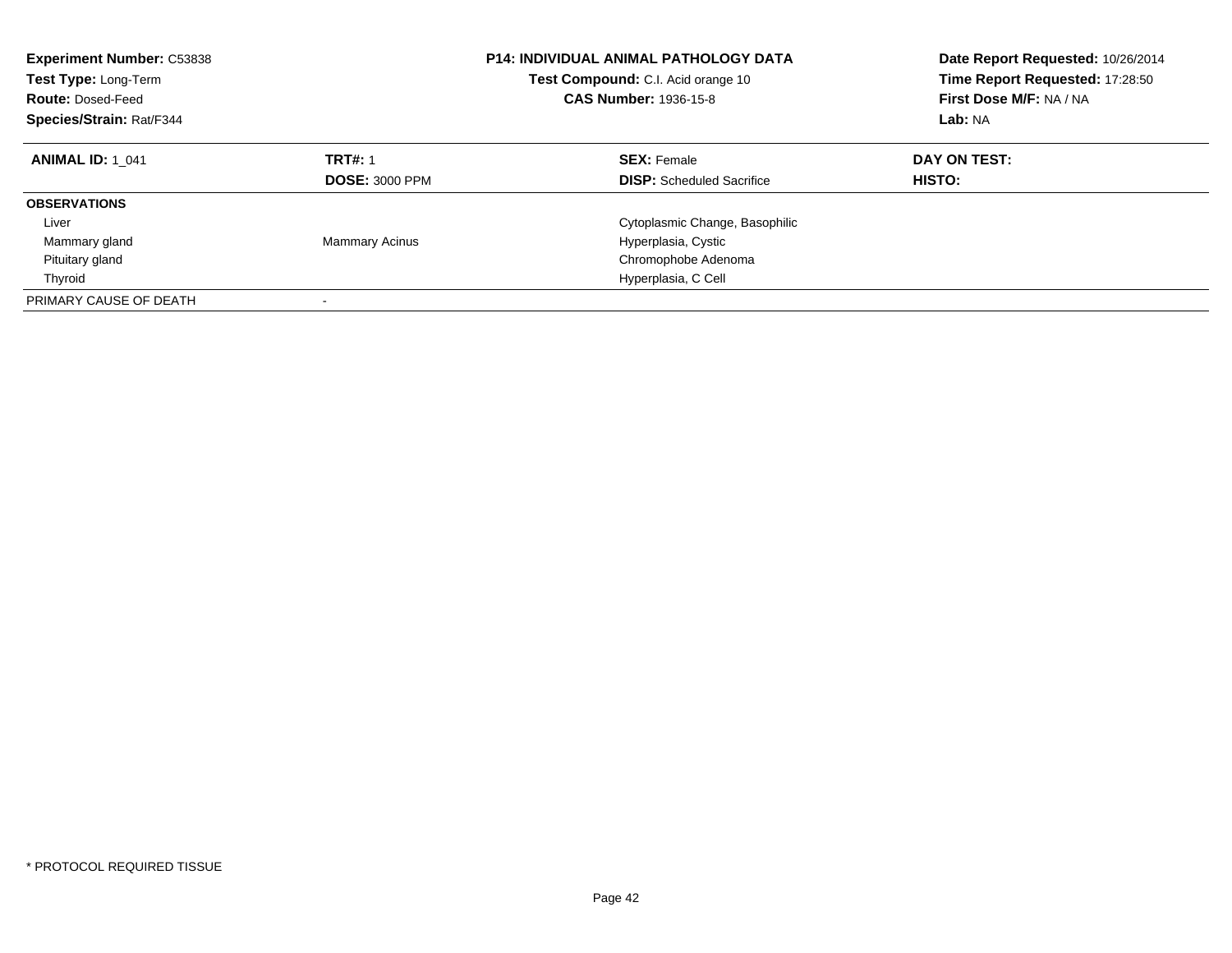| <b>Experiment Number: C53838</b><br>Test Type: Long-Term<br><b>Route: Dosed-Feed</b><br>Species/Strain: Rat/F344 |                         | <b>P14: INDIVIDUAL ANIMAL PATHOLOGY DATA</b><br>Test Compound: C.I. Acid orange 10<br><b>CAS Number: 1936-15-8</b> | Date Report Requested: 10/26/2014<br>Time Report Requested: 17:28:50<br>First Dose M/F: NA / NA<br>Lab: NA |
|------------------------------------------------------------------------------------------------------------------|-------------------------|--------------------------------------------------------------------------------------------------------------------|------------------------------------------------------------------------------------------------------------|
| <b>ANIMAL ID: 1 042</b>                                                                                          | <b>TRT#: 1</b>          | <b>SEX: Female</b>                                                                                                 | DAY ON TEST:                                                                                               |
|                                                                                                                  | <b>DOSE: 3000 PPM</b>   | <b>DISP:</b> Scheduled Sacrifice                                                                                   | HISTO:                                                                                                     |
| <b>OBSERVATIONS</b>                                                                                              |                         |                                                                                                                    |                                                                                                            |
| <b>Brain</b>                                                                                                     | <b>Hypothalamus Nos</b> | Atrophy, Pressure                                                                                                  |                                                                                                            |
| Intestine Small                                                                                                  | <b>Mesentery Nos</b>    | Inflammation, Granulomatous                                                                                        |                                                                                                            |
| Liver                                                                                                            |                         | Cytoplasmic Change, Basophilic                                                                                     |                                                                                                            |
|                                                                                                                  |                         | Inflammation, Chronic Focal                                                                                        |                                                                                                            |
| Lung                                                                                                             |                         | Hyperplasia, Alveolar Epithelium                                                                                   |                                                                                                            |
| Mammary gland                                                                                                    | <b>Mammary Acinus</b>   | Hyperplasia, Cystic                                                                                                |                                                                                                            |
| Pituitary gland                                                                                                  |                         | Chromophobe Adenoma                                                                                                |                                                                                                            |
| PRIMARY CAUSE OF DEATH                                                                                           |                         |                                                                                                                    |                                                                                                            |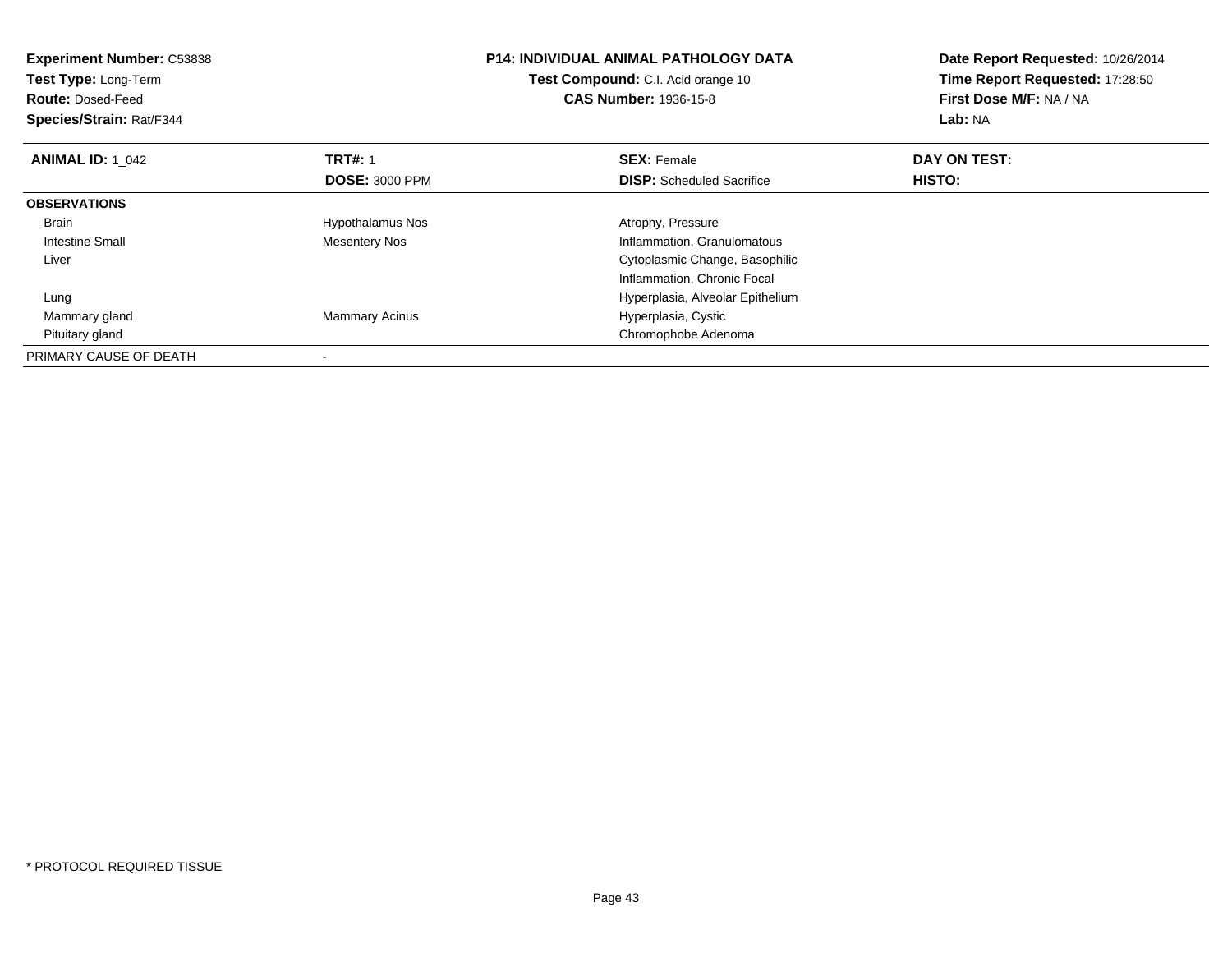| <b>Experiment Number: C53838</b><br>Test Type: Long-Term<br><b>Route: Dosed-Feed</b><br>Species/Strain: Rat/F344 |                                         | <b>P14: INDIVIDUAL ANIMAL PATHOLOGY DATA</b><br>Test Compound: C.I. Acid orange 10<br><b>CAS Number: 1936-15-8</b> | Date Report Requested: 10/26/2014<br>Time Report Requested: 17:28:50<br>First Dose M/F: NA / NA<br>Lab: NA |
|------------------------------------------------------------------------------------------------------------------|-----------------------------------------|--------------------------------------------------------------------------------------------------------------------|------------------------------------------------------------------------------------------------------------|
| <b>ANIMAL ID: 1 043</b>                                                                                          | <b>TRT#: 1</b><br><b>DOSE: 3000 PPM</b> | <b>SEX: Female</b><br><b>DISP:</b> Scheduled Sacrifice                                                             | DAY ON TEST:<br><b>HISTO:</b>                                                                              |
| <b>OBSERVATIONS</b>                                                                                              |                                         |                                                                                                                    |                                                                                                            |
| Bone marrow                                                                                                      |                                         | Hyperplasia, Reticulum Cell                                                                                        |                                                                                                            |
| Heart                                                                                                            | Myocardium Nos                          | Degeneration, Nos                                                                                                  |                                                                                                            |
| Liver                                                                                                            |                                         | Cytoplasmic Change, Basophilic                                                                                     |                                                                                                            |
| Uterus                                                                                                           |                                         | Fibroma                                                                                                            |                                                                                                            |
| PRIMARY CAUSE OF DEATH                                                                                           |                                         |                                                                                                                    |                                                                                                            |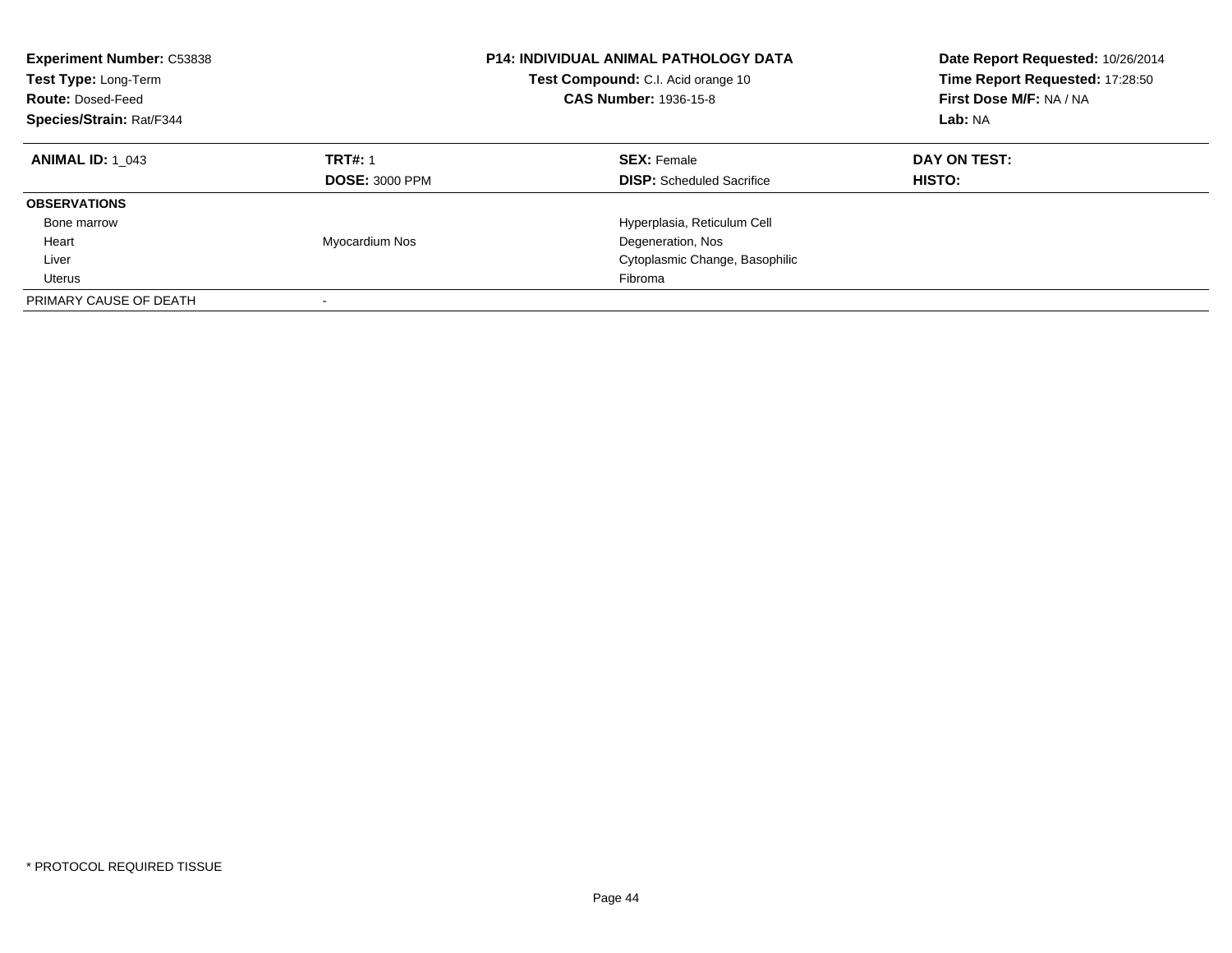| <b>Experiment Number: C53838</b><br>Test Type: Long-Term<br><b>Route: Dosed-Feed</b><br>Species/Strain: Rat/F344 |                                         | <b>P14: INDIVIDUAL ANIMAL PATHOLOGY DATA</b><br>Test Compound: C.I. Acid orange 10<br><b>CAS Number: 1936-15-8</b> | Date Report Requested: 10/26/2014<br>Time Report Requested: 17:28:50<br>First Dose M/F: NA / NA<br>Lab: NA |
|------------------------------------------------------------------------------------------------------------------|-----------------------------------------|--------------------------------------------------------------------------------------------------------------------|------------------------------------------------------------------------------------------------------------|
| <b>ANIMAL ID: 1 044</b>                                                                                          | <b>TRT#: 1</b><br><b>DOSE: 3000 PPM</b> | <b>SEX: Female</b><br><b>DISP:</b> Scheduled Sacrifice                                                             | DAY ON TEST:<br>HISTO:                                                                                     |
| <b>OBSERVATIONS</b>                                                                                              |                                         |                                                                                                                    |                                                                                                            |
| Liver                                                                                                            |                                         | Cytoplasmic Change, Basophilic                                                                                     |                                                                                                            |
| Mammary gland                                                                                                    | <b>Mammary Acinus</b>                   | Cyst, Nos                                                                                                          |                                                                                                            |
| Thyroid                                                                                                          |                                         | Hyperplasia, C Cell                                                                                                |                                                                                                            |
| Uterus                                                                                                           |                                         | <b>Endometrial Stromal Polyp</b>                                                                                   |                                                                                                            |
| PRIMARY CAUSE OF DEATH                                                                                           |                                         |                                                                                                                    |                                                                                                            |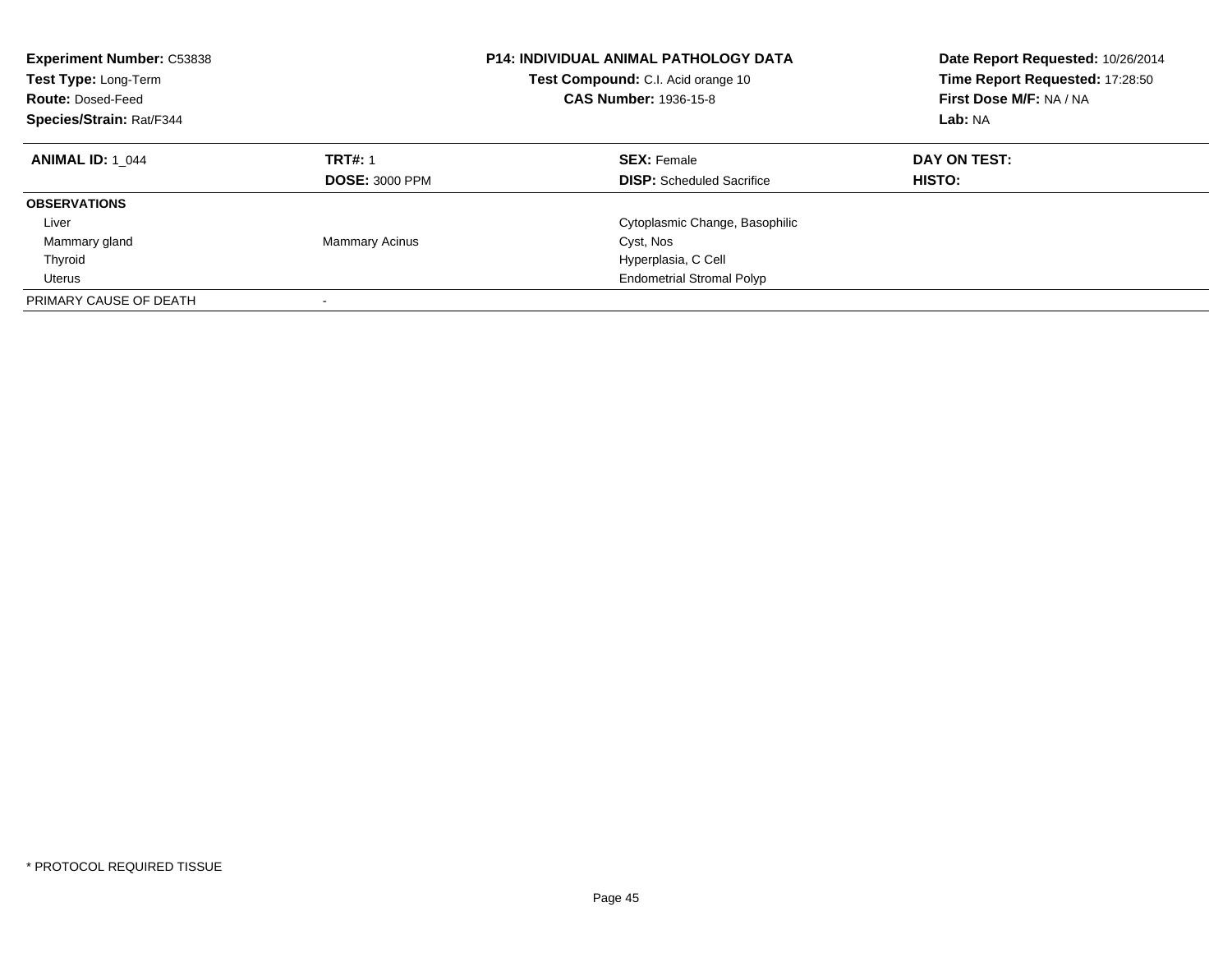| <b>Experiment Number: C53838</b><br>Test Type: Long-Term<br><b>Route: Dosed-Feed</b><br>Species/Strain: Rat/F344 |                       | <b>P14: INDIVIDUAL ANIMAL PATHOLOGY DATA</b><br>Test Compound: C.I. Acid orange 10<br><b>CAS Number: 1936-15-8</b> | Date Report Requested: 10/26/2014<br>Time Report Requested: 17:28:50<br>First Dose M/F: NA / NA<br>Lab: NA |
|------------------------------------------------------------------------------------------------------------------|-----------------------|--------------------------------------------------------------------------------------------------------------------|------------------------------------------------------------------------------------------------------------|
| <b>ANIMAL ID: 1 045</b>                                                                                          | <b>TRT#: 1</b>        | <b>SEX: Female</b>                                                                                                 | DAY ON TEST:                                                                                               |
|                                                                                                                  | <b>DOSE: 3000 PPM</b> | <b>DISP:</b> Scheduled Sacrifice                                                                                   | <b>HISTO:</b>                                                                                              |
| <b>OBSERVATIONS</b>                                                                                              |                       |                                                                                                                    |                                                                                                            |
| Adrenal gland                                                                                                    | Cortex Nos            | Hyperplasia, Focal                                                                                                 |                                                                                                            |
|                                                                                                                  | Medulla               | Hyperplasia, Focal                                                                                                 |                                                                                                            |
| Heart                                                                                                            | Myocardium Nos        | Degeneration, Nos                                                                                                  |                                                                                                            |
| Liver                                                                                                            |                       | Cytoplasmic Change, Basophilic                                                                                     |                                                                                                            |
| Pancreas                                                                                                         | Acinus                | Atrophy, Nos                                                                                                       |                                                                                                            |
| Pituitary gland                                                                                                  |                       | Hyperplasia, Chromophobe Cell                                                                                      |                                                                                                            |
| PRIMARY CAUSE OF DEATH                                                                                           |                       |                                                                                                                    |                                                                                                            |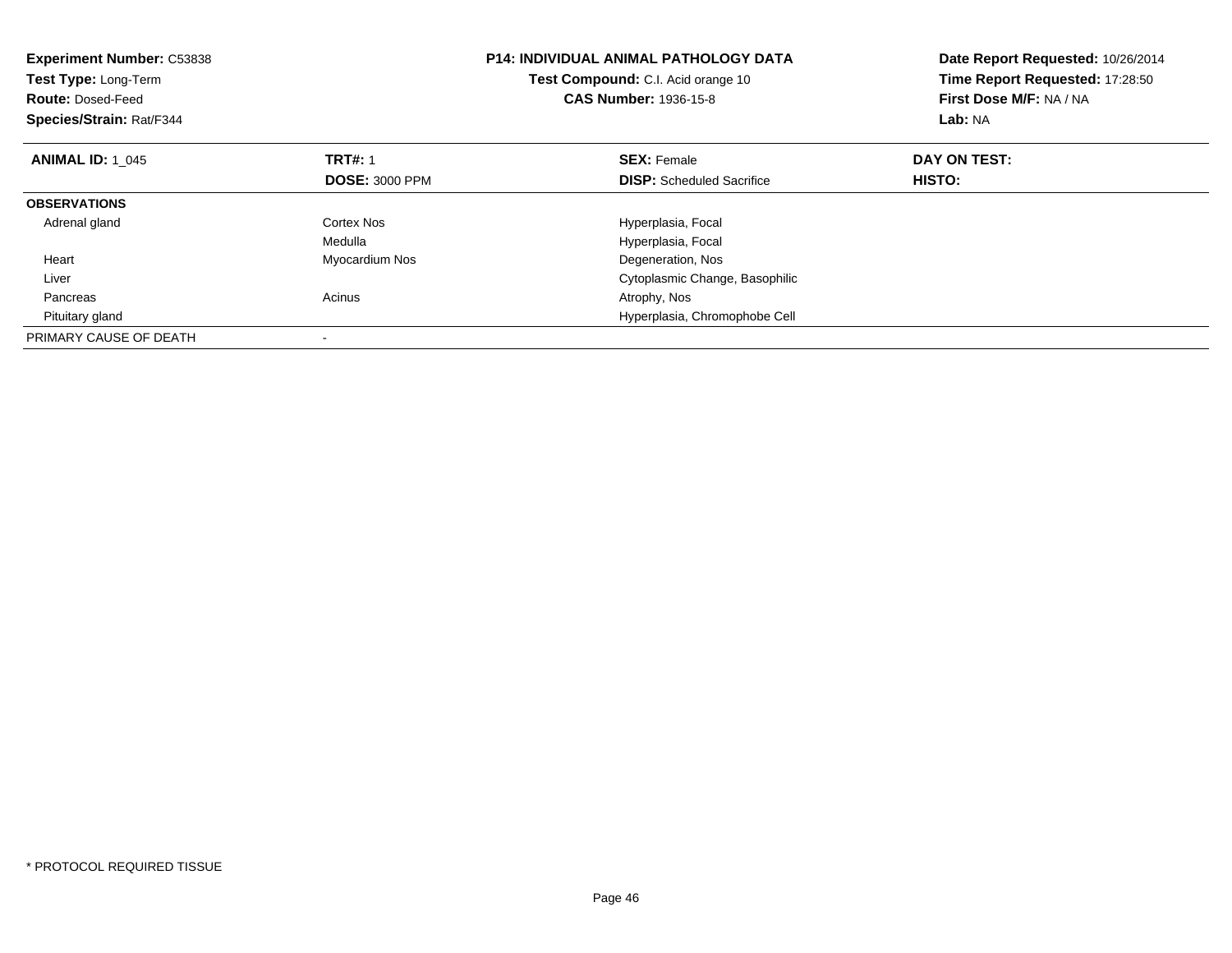| <b>Experiment Number: C53838</b><br>Test Type: Long-Term<br><b>Route: Dosed-Feed</b><br>Species/Strain: Rat/F344 |                       | <b>P14: INDIVIDUAL ANIMAL PATHOLOGY DATA</b><br>Test Compound: C.I. Acid orange 10<br><b>CAS Number: 1936-15-8</b> | Date Report Requested: 10/26/2014<br>Time Report Requested: 17:28:50<br>First Dose M/F: NA / NA<br>Lab: NA |
|------------------------------------------------------------------------------------------------------------------|-----------------------|--------------------------------------------------------------------------------------------------------------------|------------------------------------------------------------------------------------------------------------|
| <b>ANIMAL ID: 1_046</b>                                                                                          | <b>TRT#: 1</b>        | <b>SEX: Female</b>                                                                                                 | DAY ON TEST:                                                                                               |
|                                                                                                                  | <b>DOSE: 3000 PPM</b> | <b>DISP:</b> Scheduled Sacrifice                                                                                   | HISTO:                                                                                                     |
| <b>OBSERVATIONS</b>                                                                                              |                       |                                                                                                                    |                                                                                                            |
| Liver                                                                                                            |                       | Cytoplasmic Change, Basophilic                                                                                     |                                                                                                            |
|                                                                                                                  |                       | Inflammation, Chronic Focal                                                                                        |                                                                                                            |
| Mammary gland                                                                                                    | <b>Mammary Acinus</b> | Cyst, Nos                                                                                                          |                                                                                                            |
| Ovary                                                                                                            |                       | Cyst, Corpus Luteum                                                                                                |                                                                                                            |
| Pancreas                                                                                                         | Acinus                | Atrophy, Focal                                                                                                     |                                                                                                            |
| Pituitary gland                                                                                                  |                       | Chromophobe Adenoma                                                                                                |                                                                                                            |
| PRIMARY CAUSE OF DEATH                                                                                           |                       |                                                                                                                    |                                                                                                            |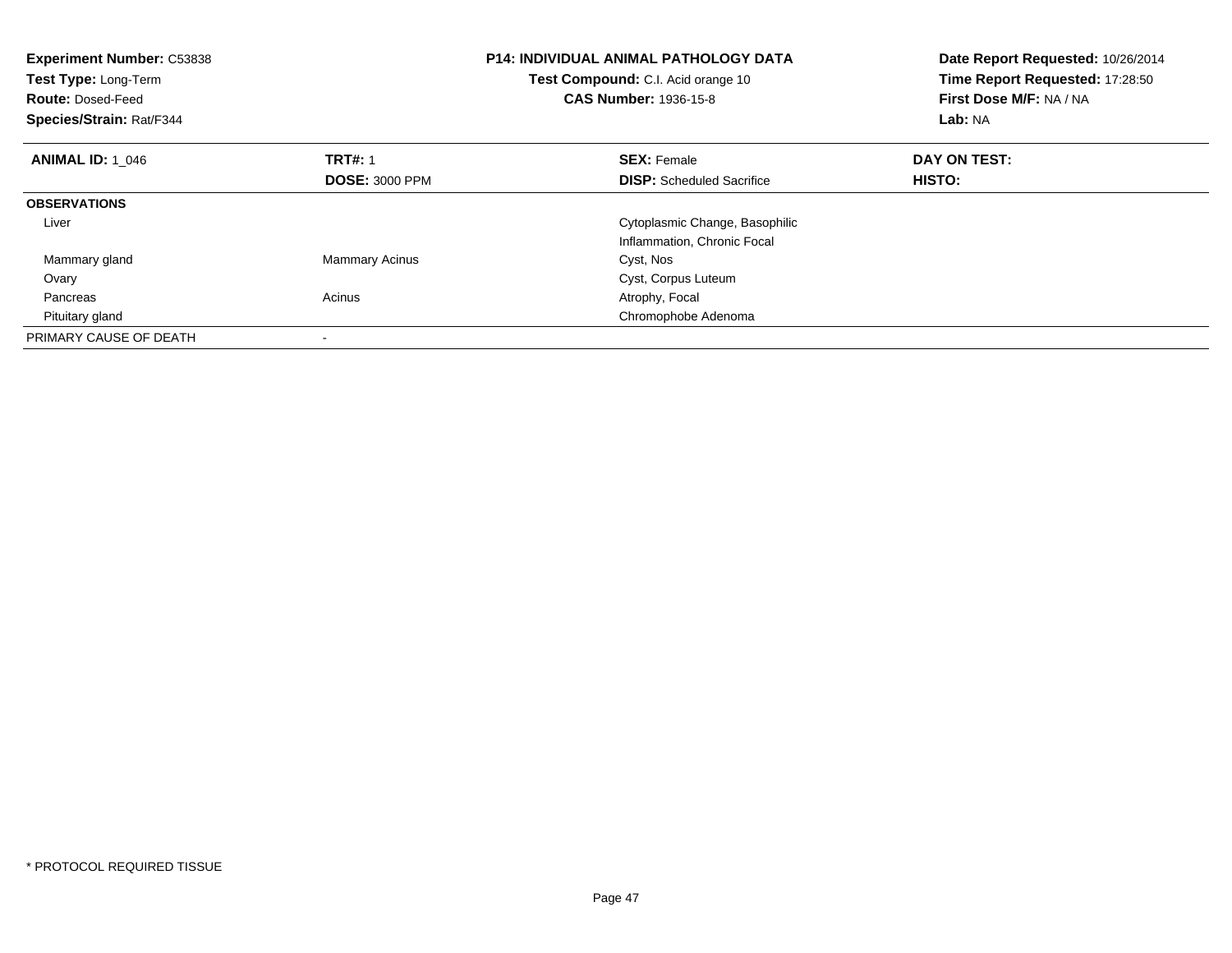| <b>Experiment Number: C53838</b><br>Test Type: Long-Term<br><b>Route: Dosed-Feed</b><br>Species/Strain: Rat/F344 |                       | <b>P14: INDIVIDUAL ANIMAL PATHOLOGY DATA</b><br>Test Compound: C.I. Acid orange 10<br><b>CAS Number: 1936-15-8</b> | Date Report Requested: 10/26/2014<br>Time Report Requested: 17:28:50<br>First Dose M/F: NA / NA<br>Lab: NA |
|------------------------------------------------------------------------------------------------------------------|-----------------------|--------------------------------------------------------------------------------------------------------------------|------------------------------------------------------------------------------------------------------------|
| <b>ANIMAL ID: 1 047</b>                                                                                          | <b>TRT#: 1</b>        | <b>SEX: Female</b>                                                                                                 | DAY ON TEST:                                                                                               |
|                                                                                                                  | <b>DOSE: 3000 PPM</b> | <b>DISP:</b> Scheduled Sacrifice                                                                                   | HISTO:                                                                                                     |
| <b>OBSERVATIONS</b>                                                                                              |                       |                                                                                                                    |                                                                                                            |
| Liver                                                                                                            |                       | Cytoplasmic Change, Basophilic                                                                                     |                                                                                                            |
| Ovary                                                                                                            |                       | Cyst, Corpus Luteum                                                                                                |                                                                                                            |
| Pituitary gland                                                                                                  |                       | Chromophobe Carcinoma                                                                                              |                                                                                                            |
| Spleen                                                                                                           |                       | Congestion, Acute                                                                                                  |                                                                                                            |
| Uterus                                                                                                           |                       | Hemorrhage                                                                                                         |                                                                                                            |
| PRIMARY CAUSE OF DEATH                                                                                           |                       |                                                                                                                    |                                                                                                            |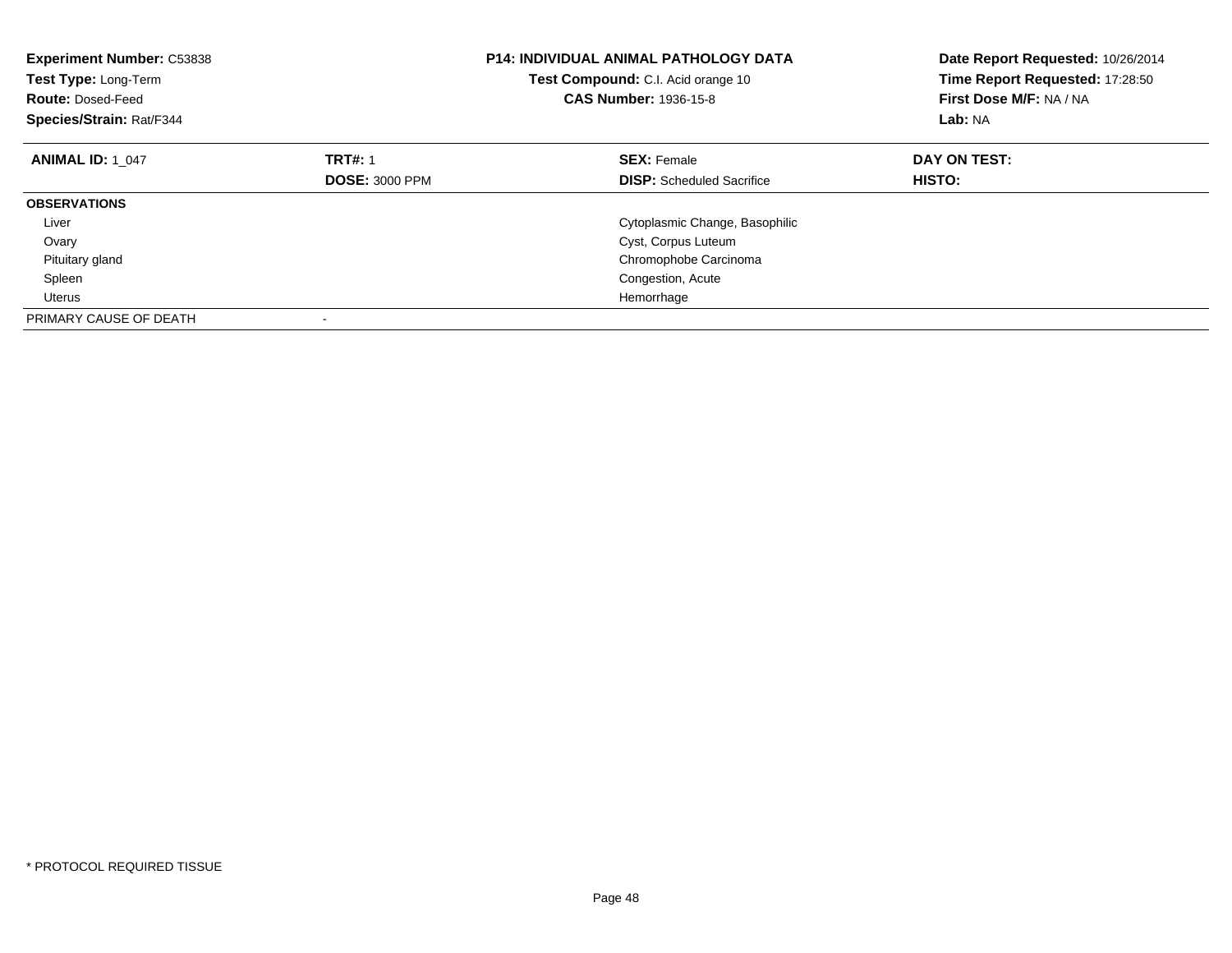| <b>Experiment Number: C53838</b><br>Test Type: Long-Term<br><b>Route: Dosed-Feed</b><br>Species/Strain: Rat/F344 |                       | P14: INDIVIDUAL ANIMAL PATHOLOGY DATA<br>Test Compound: C.I. Acid orange 10<br>CAS Number: 1936-15-8 | Date Report Requested: 10/26/2014<br>Time Report Requested: 17:28:50<br>First Dose M/F: NA / NA<br>Lab: NA |
|------------------------------------------------------------------------------------------------------------------|-----------------------|------------------------------------------------------------------------------------------------------|------------------------------------------------------------------------------------------------------------|
| <b>ANIMAL ID: 1 048</b>                                                                                          | <b>TRT#: 1</b>        | <b>SEX:</b> Female                                                                                   | DAY ON TEST:                                                                                               |
|                                                                                                                  | <b>DOSE: 3000 PPM</b> | <b>DISP:</b> Scheduled Sacrifice                                                                     | HISTO:                                                                                                     |
| <b>OBSERVATIONS</b>                                                                                              |                       |                                                                                                      |                                                                                                            |
| Liver                                                                                                            |                       | Cytoplasmic Change, Basophilic                                                                       |                                                                                                            |
|                                                                                                                  |                       | Inflammation, Chronic Focal                                                                          |                                                                                                            |
| Mammary gland                                                                                                    | <b>Mammary Acinus</b> | Cyst, Nos                                                                                            |                                                                                                            |
| Pituitary gland                                                                                                  |                       | Hyperplasia, Chromophobe Cell                                                                        |                                                                                                            |
| Thyroid                                                                                                          |                       | <b>Cystic Follicles</b>                                                                              |                                                                                                            |
| PRIMARY CAUSE OF DEATH                                                                                           |                       |                                                                                                      |                                                                                                            |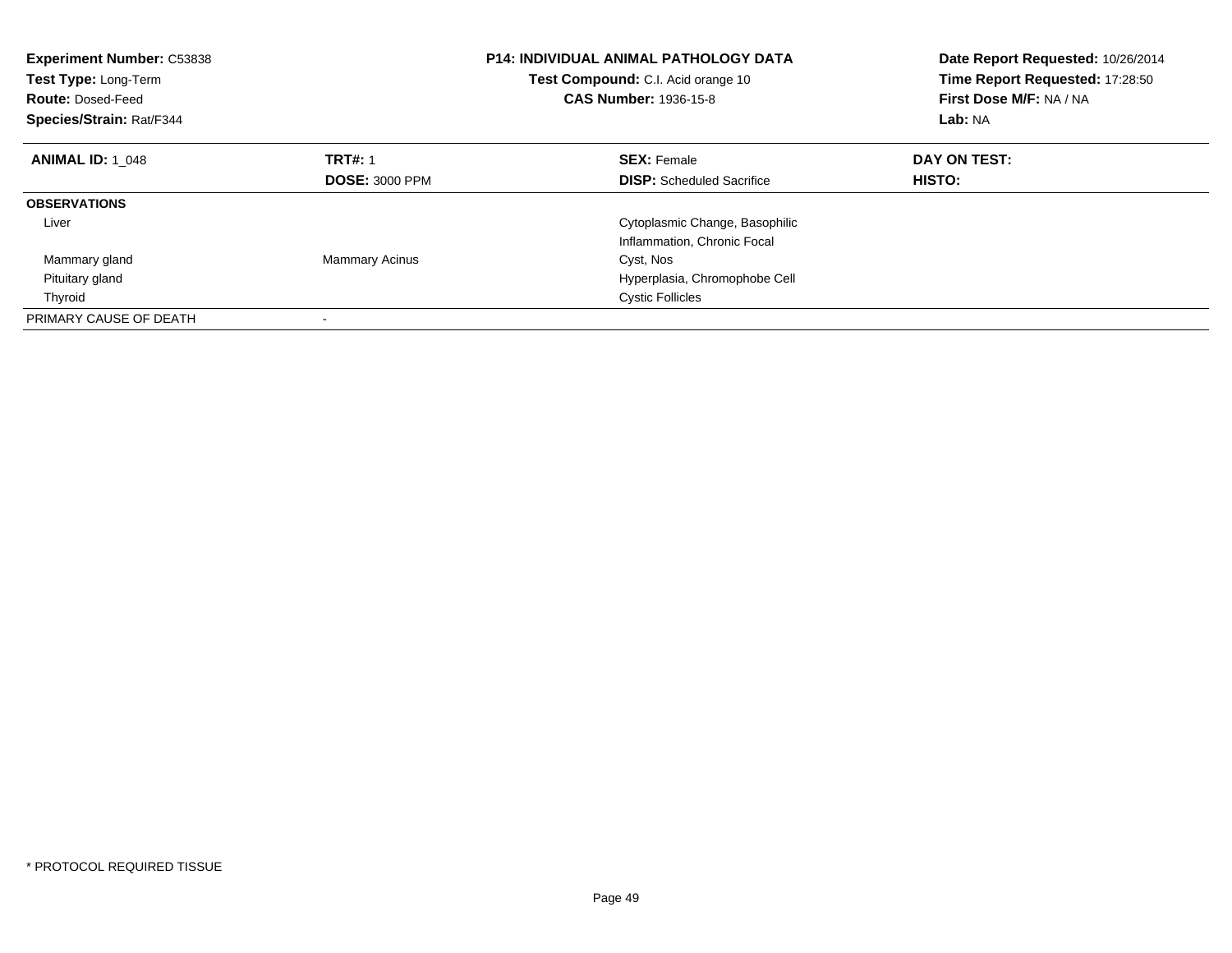| <b>Experiment Number: C53838</b><br>Test Type: Long-Term<br><b>Route: Dosed-Feed</b><br><b>Species/Strain: Rat/F344</b> |                       | <b>P14: INDIVIDUAL ANIMAL PATHOLOGY DATA</b><br>Test Compound: C.I. Acid orange 10<br><b>CAS Number: 1936-15-8</b> | Date Report Requested: 10/26/2014<br>Time Report Requested: 17:28:50<br>First Dose M/F: NA / NA<br>Lab: NA |
|-------------------------------------------------------------------------------------------------------------------------|-----------------------|--------------------------------------------------------------------------------------------------------------------|------------------------------------------------------------------------------------------------------------|
| <b>ANIMAL ID: 1 049</b>                                                                                                 | <b>TRT#: 1</b>        | <b>SEX: Female</b>                                                                                                 | DAY ON TEST:                                                                                               |
|                                                                                                                         | <b>DOSE: 3000 PPM</b> | <b>DISP:</b> Scheduled Sacrifice                                                                                   | HISTO:                                                                                                     |
| <b>OBSERVATIONS</b>                                                                                                     |                       |                                                                                                                    |                                                                                                            |
| Adrenal gland                                                                                                           | Cortex Nos            | Hyperplasia, Focal                                                                                                 |                                                                                                            |
| Liver                                                                                                                   |                       | Cytoplasmic Change, Basophilic                                                                                     |                                                                                                            |
| Ovary                                                                                                                   |                       | Cyst, Corpus Luteum                                                                                                |                                                                                                            |
| PRIMARY CAUSE OF DEATH                                                                                                  |                       |                                                                                                                    |                                                                                                            |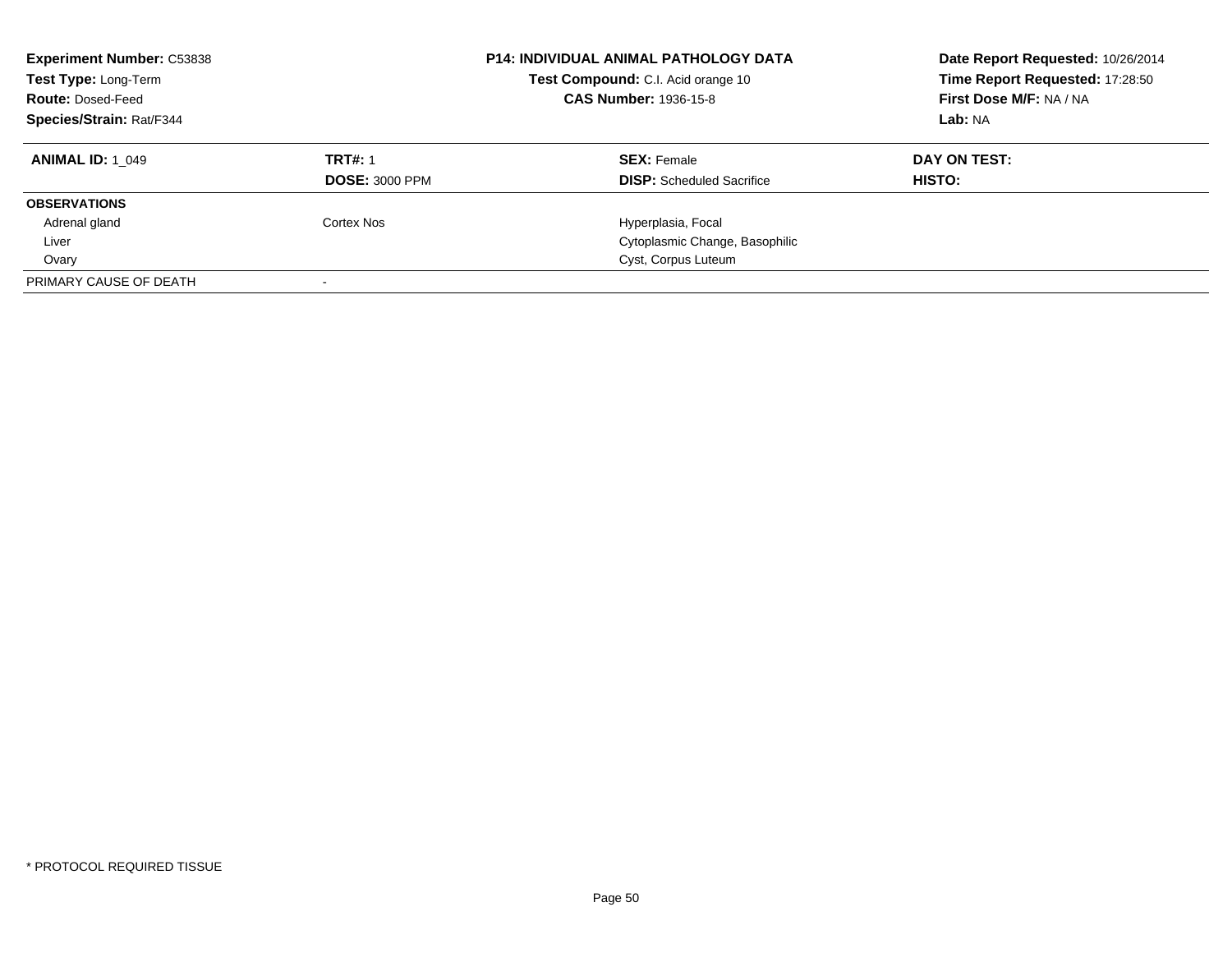| <b>Experiment Number: C53838</b><br>Test Type: Long-Term<br><b>Route: Dosed-Feed</b><br>Species/Strain: Rat/F344 |                          | <b>P14: INDIVIDUAL ANIMAL PATHOLOGY DATA</b><br>Test Compound: C.I. Acid orange 10<br><b>CAS Number: 1936-15-8</b> | Date Report Requested: 10/26/2014<br>Time Report Requested: 17:28:50<br>First Dose M/F: NA / NA<br>Lab: NA |
|------------------------------------------------------------------------------------------------------------------|--------------------------|--------------------------------------------------------------------------------------------------------------------|------------------------------------------------------------------------------------------------------------|
| <b>ANIMAL ID: 1_050</b>                                                                                          | <b>TRT#: 1</b>           | <b>SEX: Female</b>                                                                                                 | DAY ON TEST:                                                                                               |
|                                                                                                                  | <b>DOSE: 3000 PPM</b>    | <b>DISP:</b> Scheduled Sacrifice                                                                                   | HISTO:                                                                                                     |
| <b>OBSERVATIONS</b>                                                                                              |                          |                                                                                                                    |                                                                                                            |
| Adrenal gland                                                                                                    | Cortex Nos               | Necrosis, Nos                                                                                                      |                                                                                                            |
| Liver                                                                                                            |                          | Cytoplasmic Change, Basophilic                                                                                     |                                                                                                            |
| Ovary                                                                                                            |                          | Cyst, Corpus Luteum                                                                                                |                                                                                                            |
| Pancreas                                                                                                         | Acinus                   | Atrophy, Focal                                                                                                     |                                                                                                            |
| Uterus                                                                                                           | <b>Endometrial Gland</b> | Cyst, Nos                                                                                                          |                                                                                                            |
| PRIMARY CAUSE OF DEATH                                                                                           |                          |                                                                                                                    |                                                                                                            |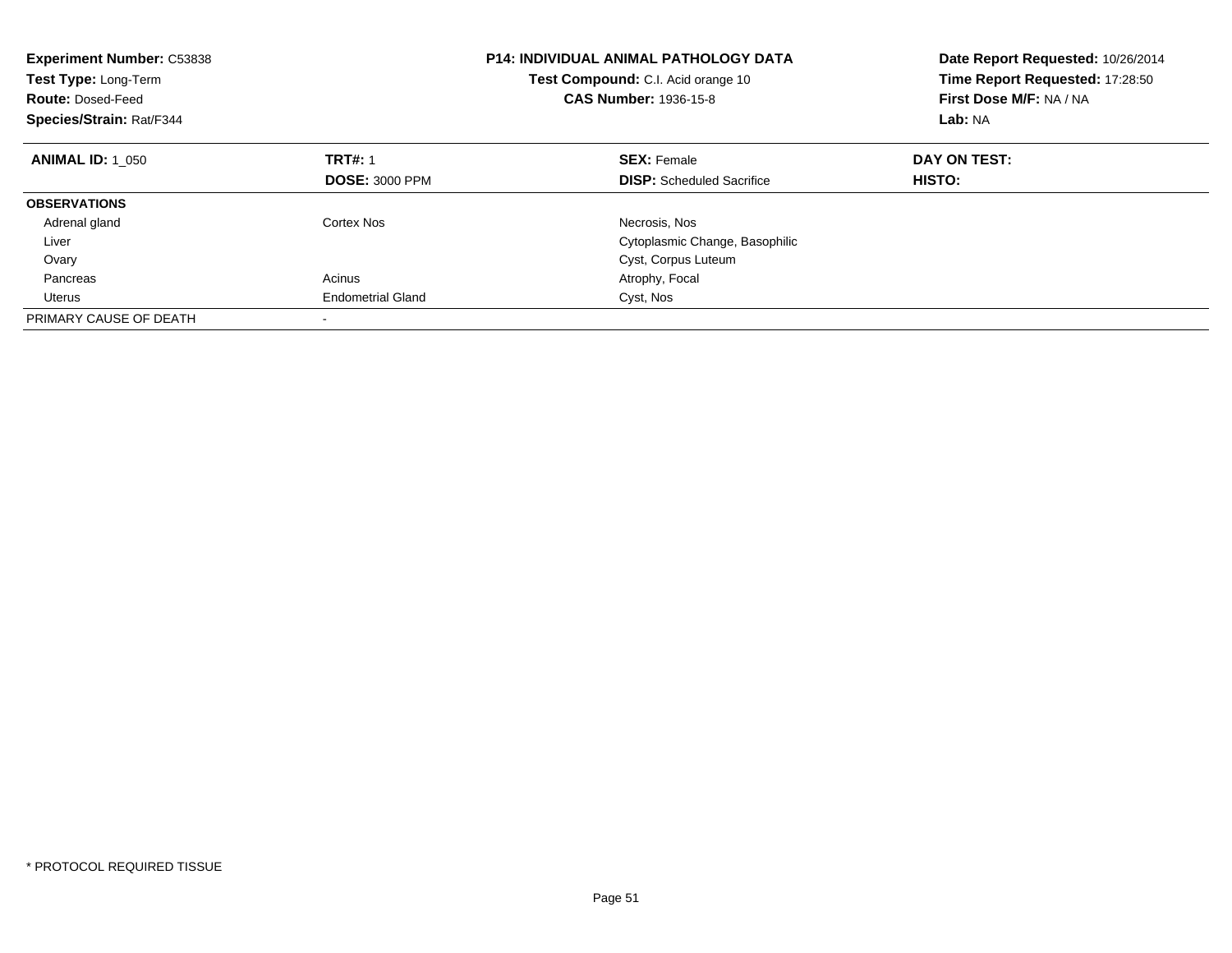| <b>Experiment Number: C53838</b><br>Test Type: Long-Term<br><b>Route: Dosed-Feed</b><br>Species/Strain: Rat/F344 |                                  | <b>P14: INDIVIDUAL ANIMAL PATHOLOGY DATA</b><br>Test Compound: C.I. Acid orange 10<br><b>CAS Number: 1936-15-8</b> | Date Report Requested: 10/26/2014<br>Time Report Requested: 17:28:50<br>First Dose M/F: NA / NA<br>Lab: NA |
|------------------------------------------------------------------------------------------------------------------|----------------------------------|--------------------------------------------------------------------------------------------------------------------|------------------------------------------------------------------------------------------------------------|
| <b>ANIMAL ID: 2 001</b>                                                                                          | TRT#: 2<br><b>DOSE: 1000 PPM</b> | <b>SEX: Female</b><br><b>DISP:</b> Scheduled Sacrifice                                                             | DAY ON TEST:<br>HISTO:                                                                                     |
| <b>OBSERVATIONS</b>                                                                                              |                                  |                                                                                                                    |                                                                                                            |
| Liver                                                                                                            |                                  | Cytoplasmic Change, Basophilic                                                                                     |                                                                                                            |
| Mammary gland                                                                                                    | <b>Mammary Acinus</b>            | Cyst, Nos                                                                                                          |                                                                                                            |
| Pituitary gland                                                                                                  |                                  | Hyperplasia, Chromophobe Cell                                                                                      |                                                                                                            |
| PRIMARY CAUSE OF DEATH                                                                                           |                                  |                                                                                                                    |                                                                                                            |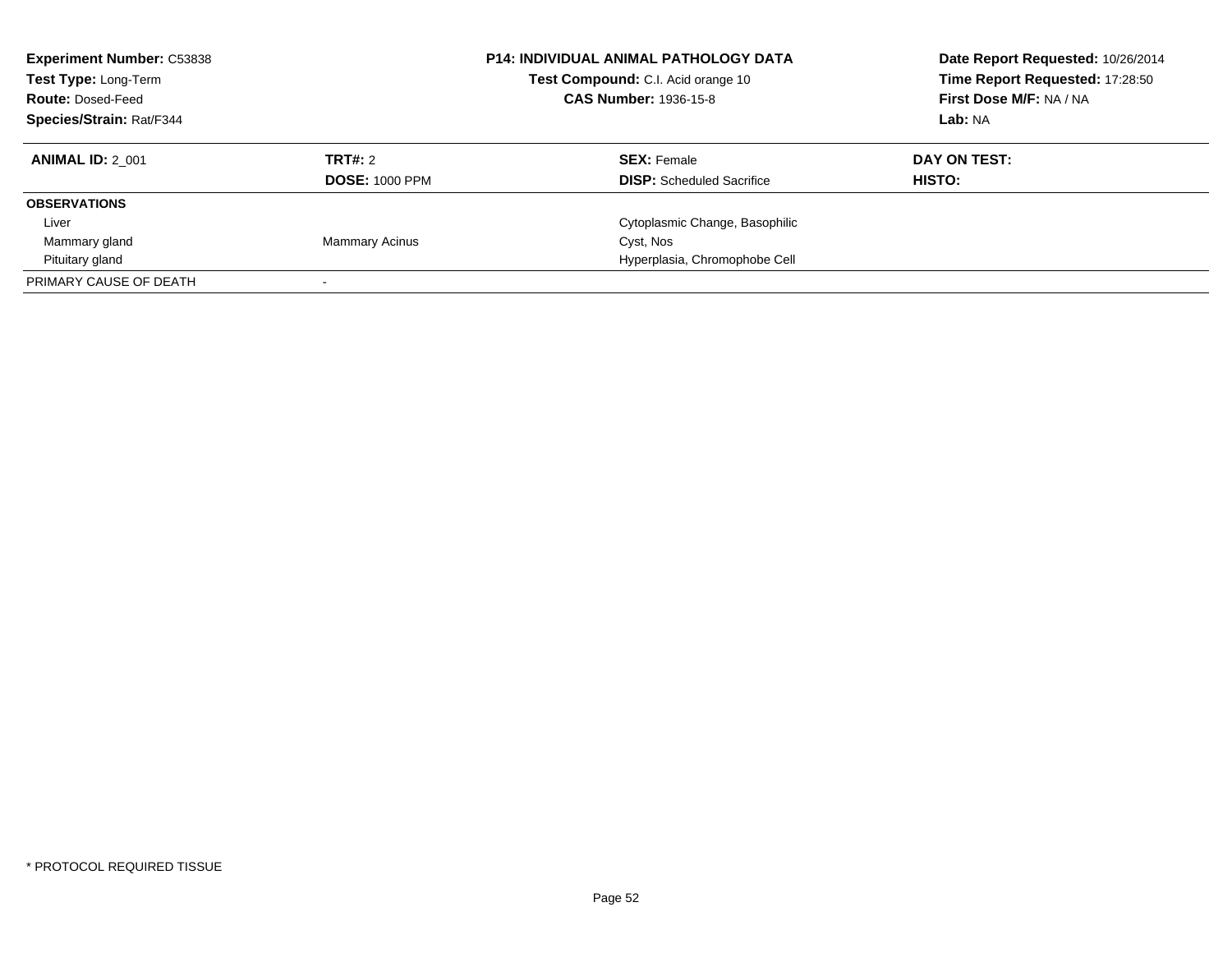| <b>Experiment Number: C53838</b><br>Test Type: Long-Term<br><b>Route: Dosed-Feed</b><br>Species/Strain: Rat/F344 |                       | <b>P14: INDIVIDUAL ANIMAL PATHOLOGY DATA</b><br>Test Compound: C.I. Acid orange 10<br><b>CAS Number: 1936-15-8</b> | Date Report Requested: 10/26/2014<br>Time Report Requested: 17:28:50<br>First Dose M/F: NA / NA<br>Lab: NA |
|------------------------------------------------------------------------------------------------------------------|-----------------------|--------------------------------------------------------------------------------------------------------------------|------------------------------------------------------------------------------------------------------------|
| <b>ANIMAL ID: 2 002</b>                                                                                          | <b>TRT#:</b> 2        | <b>SEX: Female</b>                                                                                                 | DAY ON TEST:                                                                                               |
|                                                                                                                  | <b>DOSE: 1000 PPM</b> | <b>DISP:</b> Scheduled Sacrifice                                                                                   | HISTO:                                                                                                     |
| <b>OBSERVATIONS</b>                                                                                              |                       |                                                                                                                    |                                                                                                            |
| Eye                                                                                                              | Retina                | Atrophy, Nos                                                                                                       |                                                                                                            |
|                                                                                                                  | Crystalline Lens      | Degeneration, Nos                                                                                                  |                                                                                                            |
|                                                                                                                  |                       | Synechia, Posterior                                                                                                |                                                                                                            |
| Heart                                                                                                            | Myocardium Nos        | Inflammation, Chronic Focal                                                                                        |                                                                                                            |
| Liver                                                                                                            |                       | Cytoplasmic Change, Basophilic                                                                                     |                                                                                                            |
| Thyroid                                                                                                          |                       | <b>Cystic Follicles</b>                                                                                            |                                                                                                            |
| Uterus                                                                                                           |                       | <b>Endometrial Stromal Polyp</b>                                                                                   |                                                                                                            |
| PRIMARY CAUSE OF DEATH                                                                                           |                       |                                                                                                                    |                                                                                                            |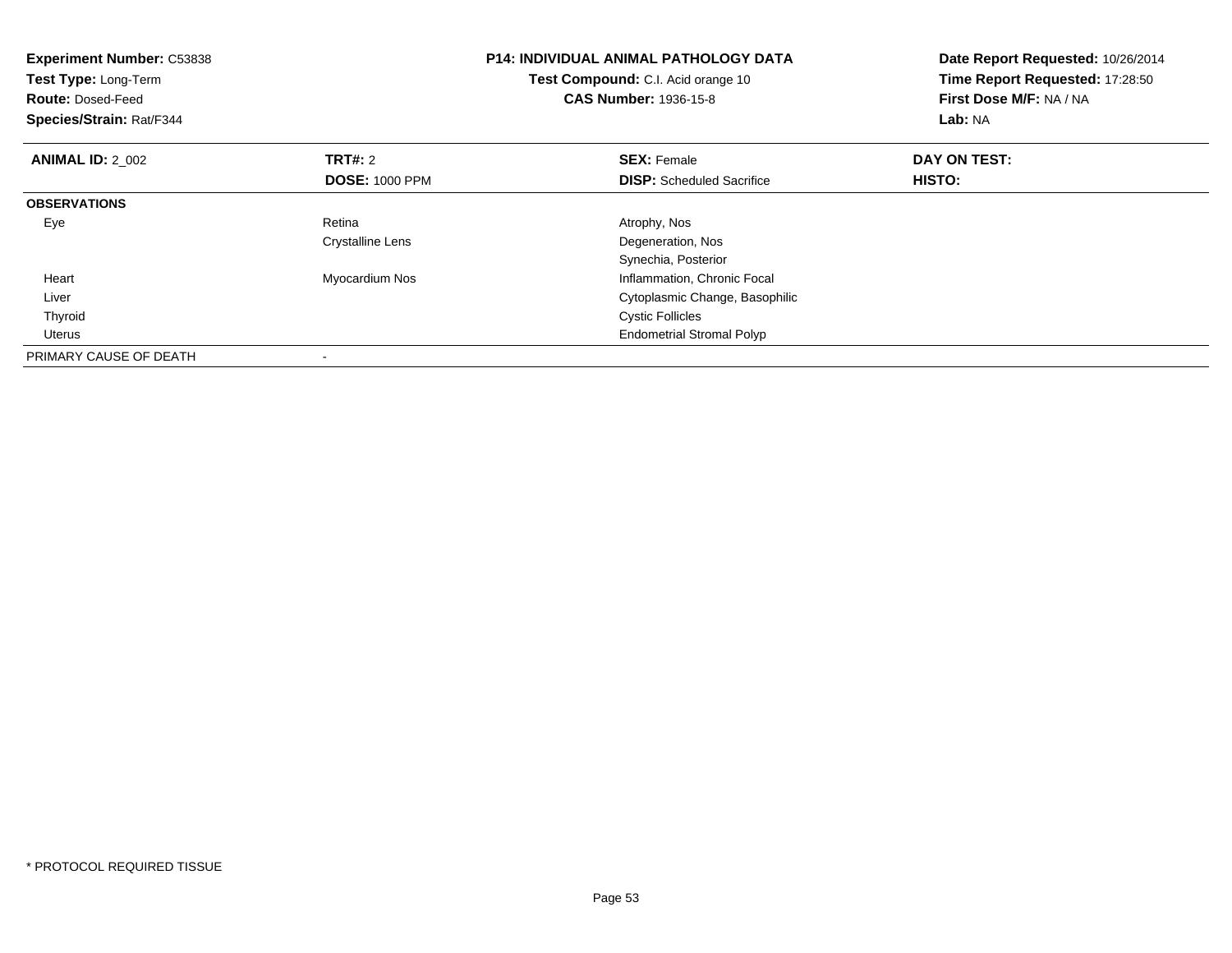| <b>Experiment Number: C53838</b><br>Test Type: Long-Term<br><b>Route: Dosed-Feed</b><br>Species/Strain: Rat/F344 |                       | <b>P14: INDIVIDUAL ANIMAL PATHOLOGY DATA</b><br>Test Compound: C.I. Acid orange 10<br><b>CAS Number: 1936-15-8</b> | Date Report Requested: 10/26/2014<br>Time Report Requested: 17:28:50<br>First Dose M/F: NA / NA<br>Lab: NA |
|------------------------------------------------------------------------------------------------------------------|-----------------------|--------------------------------------------------------------------------------------------------------------------|------------------------------------------------------------------------------------------------------------|
| <b>ANIMAL ID: 2 003</b>                                                                                          | <b>TRT#:</b> 2        | <b>SEX: Female</b>                                                                                                 | DAY ON TEST:                                                                                               |
|                                                                                                                  | <b>DOSE: 1000 PPM</b> | <b>DISP:</b> Scheduled Sacrifice                                                                                   | HISTO:                                                                                                     |
| <b>OBSERVATIONS</b>                                                                                              |                       |                                                                                                                    |                                                                                                            |
| Adrenal gland                                                                                                    | Cortex Nos            | Hyperplasia, Focal                                                                                                 |                                                                                                            |
| Heart                                                                                                            | Myocardium Nos        | Degeneration, Nos                                                                                                  |                                                                                                            |
| Liver                                                                                                            |                       | Cytoplasmic Change, Basophilic                                                                                     |                                                                                                            |
|                                                                                                                  |                       | Fibrosarcoma, Metastatic                                                                                           |                                                                                                            |
| Lung                                                                                                             |                       | Fibrosarcoma, Metastatic                                                                                           |                                                                                                            |
| Pituitary gland                                                                                                  |                       | Hyperplasia, Chromophobe Cell                                                                                      |                                                                                                            |
| Skin                                                                                                             |                       | Fibrosarcoma                                                                                                       |                                                                                                            |
| PRIMARY CAUSE OF DEATH                                                                                           |                       |                                                                                                                    |                                                                                                            |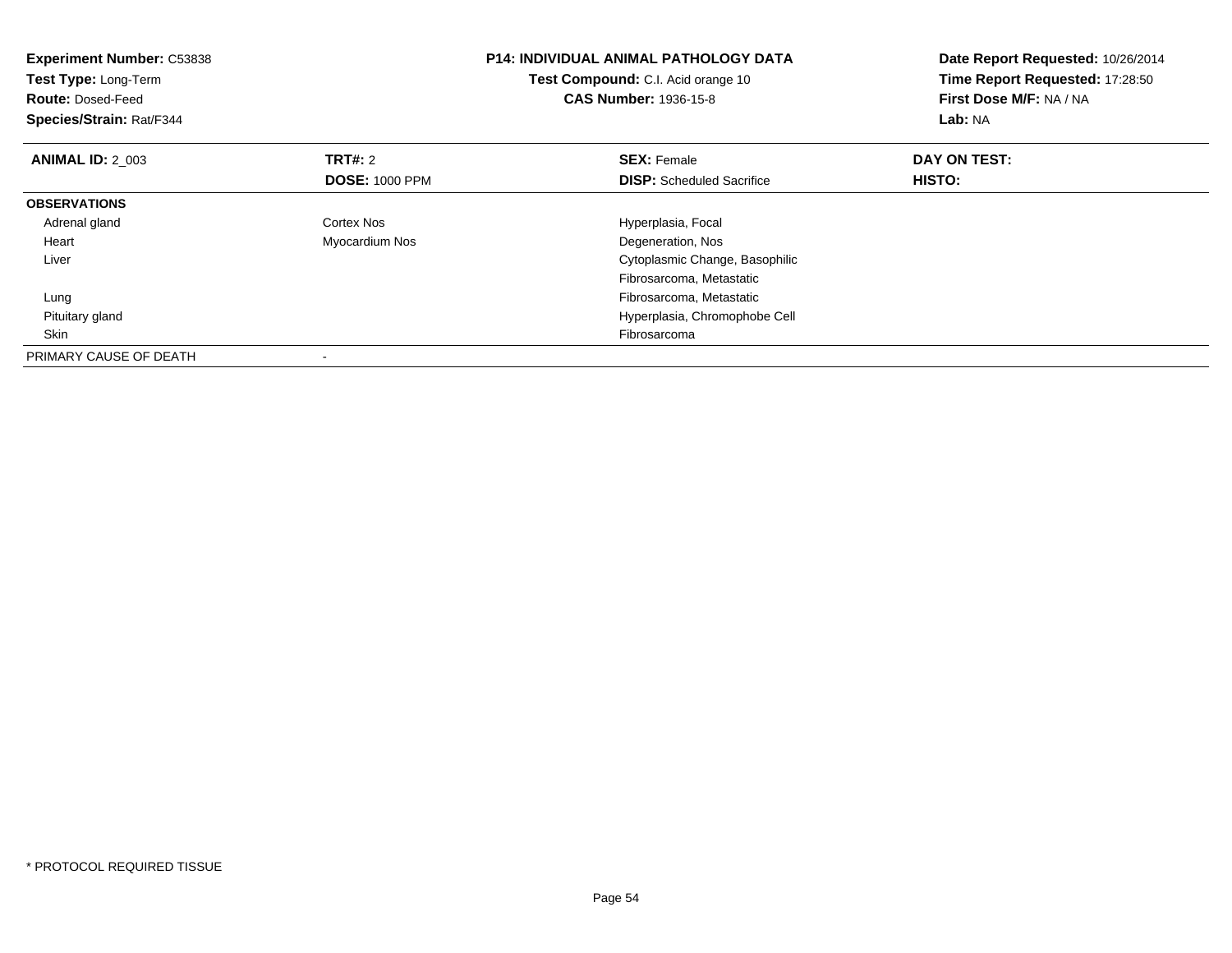| <b>Experiment Number: C53838</b><br><b>Test Type: Long-Term</b><br><b>Route: Dosed-Feed</b><br>Species/Strain: Rat/F344 |                       | <b>P14: INDIVIDUAL ANIMAL PATHOLOGY DATA</b><br>Test Compound: C.I. Acid orange 10<br><b>CAS Number: 1936-15-8</b> | Date Report Requested: 10/26/2014<br>Time Report Requested: 17:28:50<br>First Dose M/F: NA / NA<br>Lab: NA |
|-------------------------------------------------------------------------------------------------------------------------|-----------------------|--------------------------------------------------------------------------------------------------------------------|------------------------------------------------------------------------------------------------------------|
| <b>ANIMAL ID: 2 004</b>                                                                                                 | <b>TRT#: 2</b>        | <b>SEX: Female</b>                                                                                                 | DAY ON TEST:                                                                                               |
|                                                                                                                         | <b>DOSE: 1000 PPM</b> | <b>DISP:</b> Scheduled Sacrifice                                                                                   | <b>HISTO:</b>                                                                                              |
| <b>OBSERVATIONS</b>                                                                                                     |                       |                                                                                                                    |                                                                                                            |
| Adrenal gland                                                                                                           | Cortex Nos            | Hyperplasia, Nos                                                                                                   |                                                                                                            |
| Heart                                                                                                                   | Myocardium Nos        | Degeneration, Nos                                                                                                  |                                                                                                            |
| Kidney                                                                                                                  |                       | Nephropathy                                                                                                        |                                                                                                            |
| Liver                                                                                                                   |                       | Cytoplasmic Change, Basophilic                                                                                     |                                                                                                            |
| Mammary gland                                                                                                           |                       | Adenoma, Nos                                                                                                       |                                                                                                            |
| Thyroid                                                                                                                 |                       | Hyperplasia, C Cell                                                                                                |                                                                                                            |
| PRIMARY CAUSE OF DEATH                                                                                                  |                       |                                                                                                                    |                                                                                                            |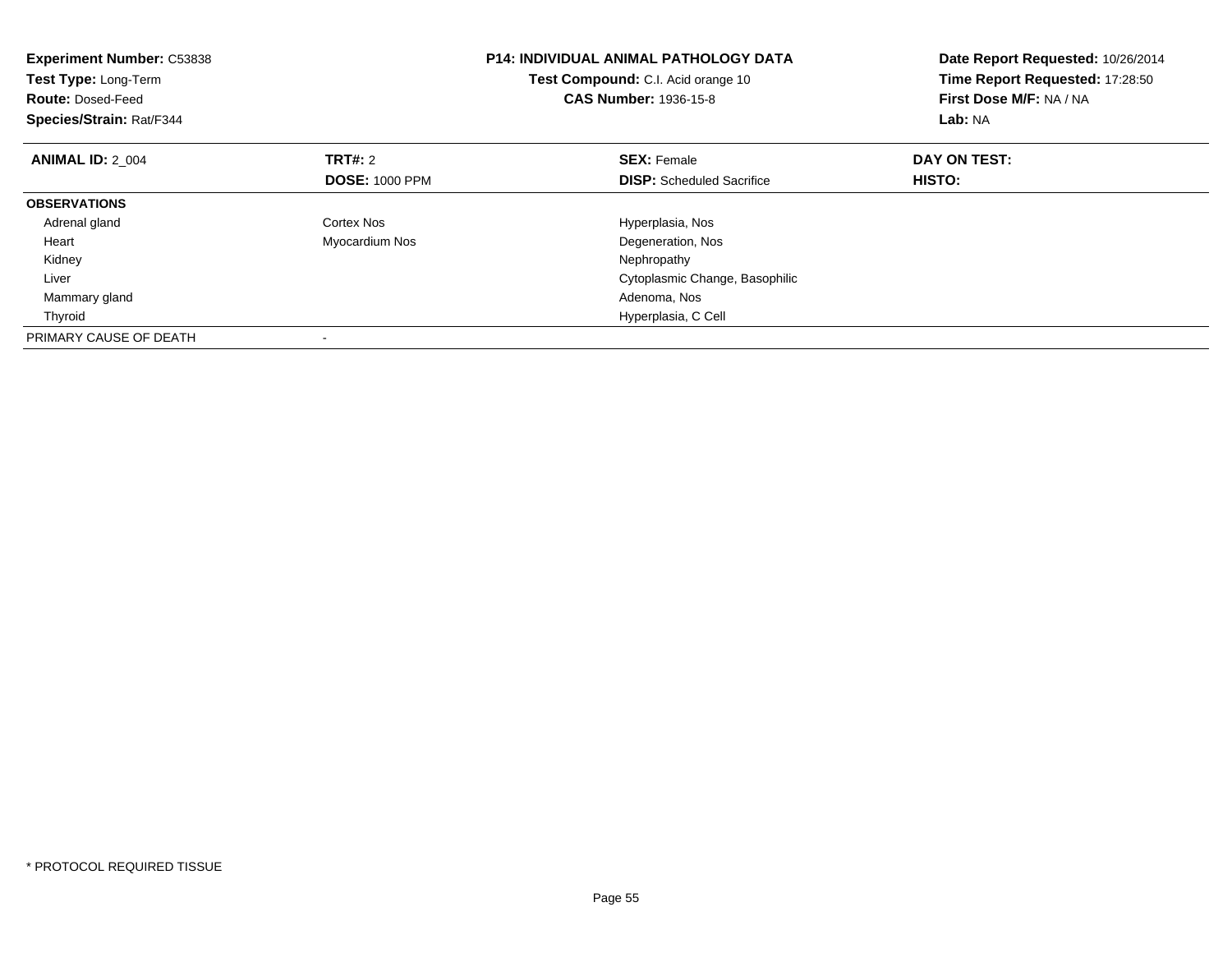| <b>Experiment Number: C53838</b><br>Test Type: Long-Term<br><b>Route: Dosed-Feed</b><br>Species/Strain: Rat/F344 |                                  | <b>P14: INDIVIDUAL ANIMAL PATHOLOGY DATA</b><br><b>Test Compound:</b> C.I. Acid orange 10<br><b>CAS Number: 1936-15-8</b> | Date Report Requested: 10/26/2014<br>Time Report Requested: 17:28:50<br>First Dose M/F: NA / NA<br>Lab: NA |
|------------------------------------------------------------------------------------------------------------------|----------------------------------|---------------------------------------------------------------------------------------------------------------------------|------------------------------------------------------------------------------------------------------------|
| <b>ANIMAL ID: 2 005</b>                                                                                          | TRT#: 2<br><b>DOSE: 1000 PPM</b> | <b>SEX: Female</b><br><b>DISP:</b> Scheduled Sacrifice                                                                    | DAY ON TEST:<br><b>HISTO:</b>                                                                              |
| <b>OBSERVATIONS</b>                                                                                              |                                  |                                                                                                                           |                                                                                                            |
| <b>Brain</b>                                                                                                     |                                  | Atrophy, Pressure                                                                                                         |                                                                                                            |
| Liver                                                                                                            |                                  | Cytoplasmic Change, Basophilic                                                                                            |                                                                                                            |
|                                                                                                                  |                                  | Inflammation, Chronic Focal                                                                                               |                                                                                                            |
| Ovary                                                                                                            |                                  | Granuloma, Nos                                                                                                            |                                                                                                            |
| PRIMARY CAUSE OF DEATH                                                                                           |                                  |                                                                                                                           |                                                                                                            |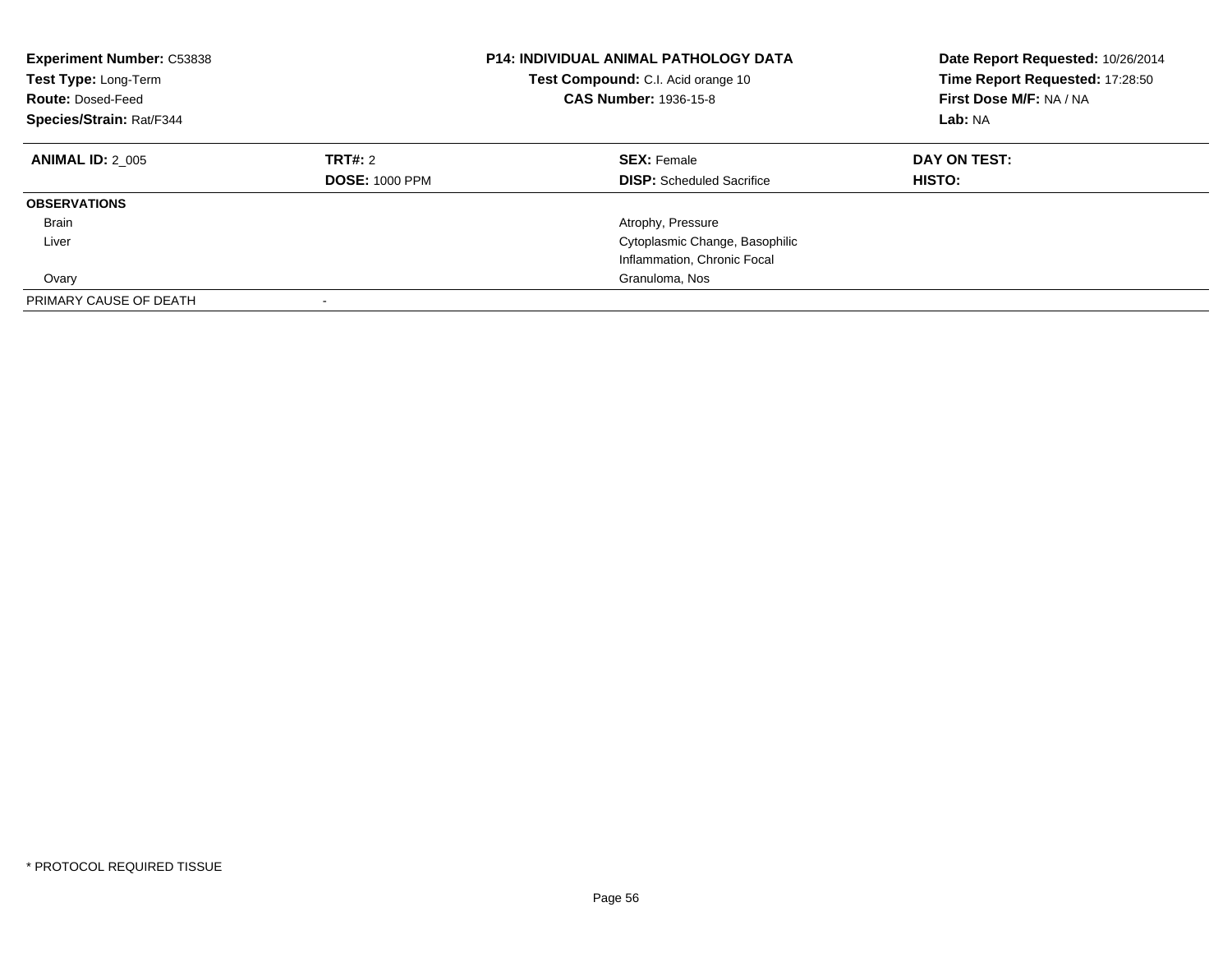| <b>Experiment Number: C53838</b><br>Test Type: Long-Term<br><b>Route: Dosed-Feed</b><br>Species/Strain: Rat/F344 |                       | <b>P14: INDIVIDUAL ANIMAL PATHOLOGY DATA</b><br>Test Compound: C.I. Acid orange 10<br><b>CAS Number: 1936-15-8</b> | Date Report Requested: 10/26/2014<br>Time Report Requested: 17:28:50<br>First Dose M/F: NA / NA<br>Lab: NA |
|------------------------------------------------------------------------------------------------------------------|-----------------------|--------------------------------------------------------------------------------------------------------------------|------------------------------------------------------------------------------------------------------------|
| <b>ANIMAL ID: 2 006</b>                                                                                          | <b>TRT#:</b> 2        | <b>SEX: Female</b>                                                                                                 | DAY ON TEST:                                                                                               |
|                                                                                                                  | <b>DOSE: 1000 PPM</b> | <b>DISP:</b> Scheduled Sacrifice                                                                                   | HISTO:                                                                                                     |
| <b>OBSERVATIONS</b>                                                                                              |                       |                                                                                                                    |                                                                                                            |
| Adrenal gland                                                                                                    | Cortex Nos            | Hyperplasia, Focal                                                                                                 |                                                                                                            |
|                                                                                                                  | Cortex Nos            | Lipoidosis                                                                                                         |                                                                                                            |
| Liver                                                                                                            |                       | Cytoplasmic Change, Basophilic                                                                                     |                                                                                                            |
| Mammary gland                                                                                                    | <b>Mammary Acinus</b> | Hyperplasia, Cystic                                                                                                |                                                                                                            |
| Pituitary gland                                                                                                  |                       | Chromophobe Adenoma                                                                                                |                                                                                                            |
| PRIMARY CAUSE OF DEATH                                                                                           |                       |                                                                                                                    |                                                                                                            |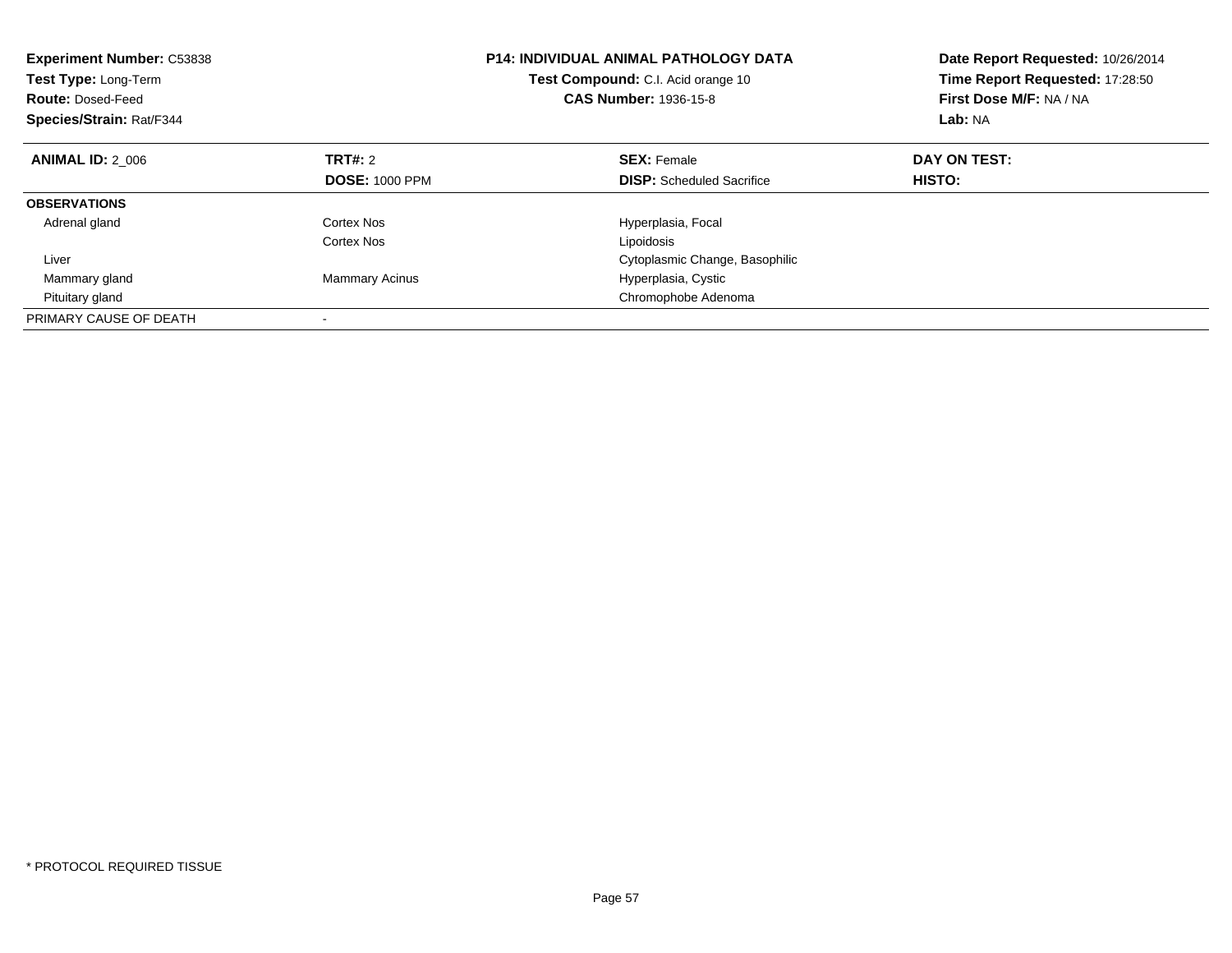| <b>Experiment Number: C53838</b><br>Test Type: Long-Term<br><b>Route: Dosed-Feed</b> |                       | <b>P14: INDIVIDUAL ANIMAL PATHOLOGY DATA</b><br>Test Compound: C.I. Acid orange 10<br><b>CAS Number: 1936-15-8</b> | Date Report Requested: 10/26/2014<br>Time Report Requested: 17:28:50<br>First Dose M/F: NA / NA |
|--------------------------------------------------------------------------------------|-----------------------|--------------------------------------------------------------------------------------------------------------------|-------------------------------------------------------------------------------------------------|
| Species/Strain: Rat/F344                                                             |                       |                                                                                                                    | <b>Lab:</b> NA                                                                                  |
| <b>ANIMAL ID: 2 007</b>                                                              | TRT#: 2               | <b>SEX: Female</b>                                                                                                 | DAY ON TEST:                                                                                    |
|                                                                                      | <b>DOSE: 1000 PPM</b> | <b>DISP:</b> Scheduled Sacrifice                                                                                   | <b>HISTO:</b>                                                                                   |
| <b>OBSERVATIONS</b>                                                                  |                       |                                                                                                                    |                                                                                                 |
| Liver                                                                                |                       | Cytoplasmic Change, Basophilic                                                                                     |                                                                                                 |
| PRIMARY CAUSE OF DEATH                                                               |                       |                                                                                                                    |                                                                                                 |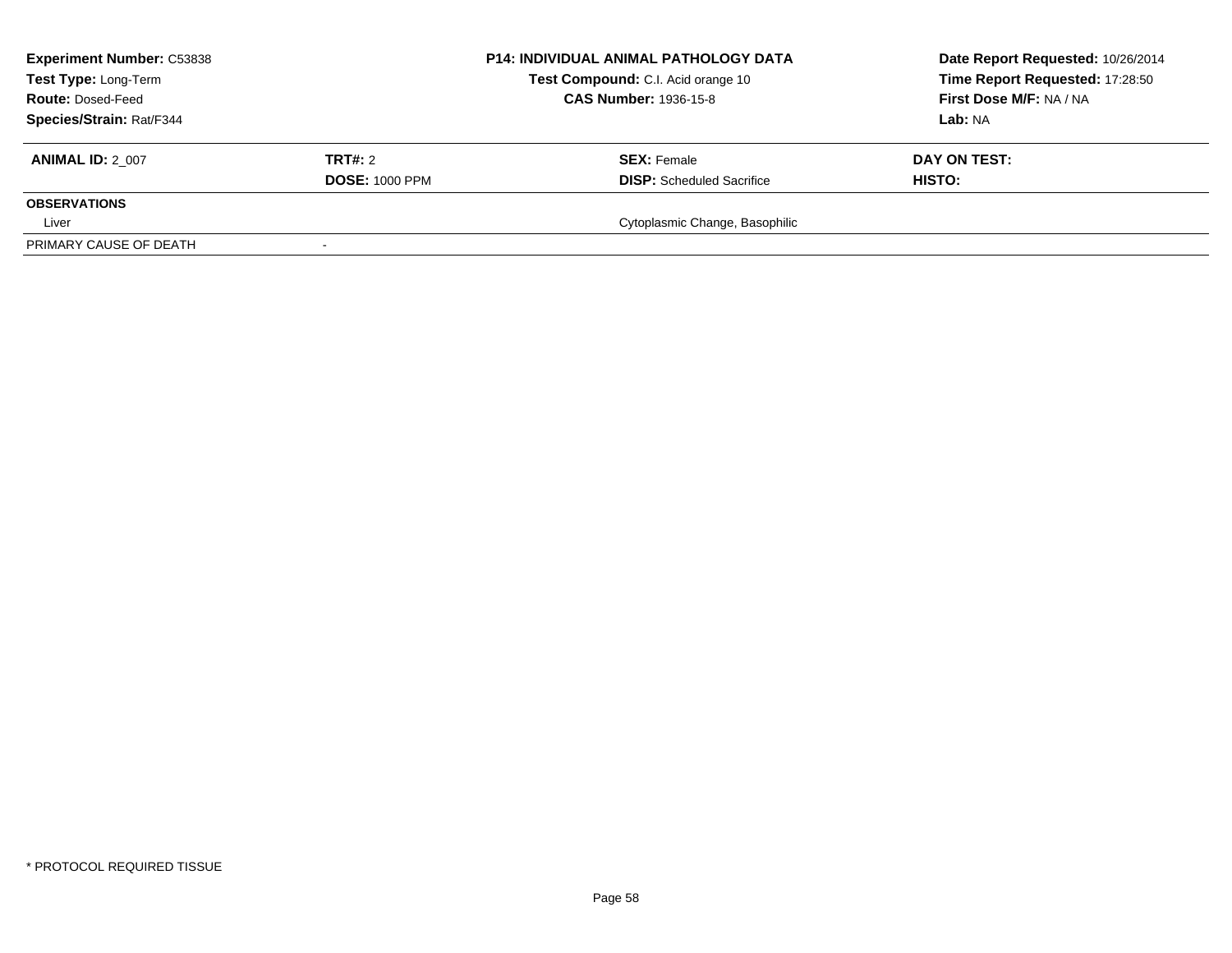| <b>Experiment Number: C53838</b><br>Test Type: Long-Term<br><b>Route: Dosed-Feed</b><br>Species/Strain: Rat/F344 |                                         | P14: INDIVIDUAL ANIMAL PATHOLOGY DATA<br>Test Compound: C.I. Acid orange 10<br><b>CAS Number: 1936-15-8</b> | Date Report Requested: 10/26/2014<br>Time Report Requested: 17:28:50<br>First Dose M/F: NA / NA<br>Lab: NA |
|------------------------------------------------------------------------------------------------------------------|-----------------------------------------|-------------------------------------------------------------------------------------------------------------|------------------------------------------------------------------------------------------------------------|
| <b>ANIMAL ID: 2_008</b>                                                                                          | <b>TRT#:</b> 2<br><b>DOSE: 1000 PPM</b> | <b>SEX: Female</b><br><b>DISP:</b> Scheduled Sacrifice                                                      | DAY ON TEST:<br>HISTO:                                                                                     |
| <b>OBSERVATIONS</b>                                                                                              |                                         |                                                                                                             |                                                                                                            |
| Adrenal gland                                                                                                    |                                         | Cortical Adenoma                                                                                            |                                                                                                            |
| Kidney                                                                                                           |                                         | Nephropathy                                                                                                 |                                                                                                            |
| Liver                                                                                                            |                                         | Cytoplasmic Change, Basophilic                                                                              |                                                                                                            |
|                                                                                                                  |                                         | Inflammation, Chronic Focal                                                                                 |                                                                                                            |
| Mammary gland                                                                                                    |                                         | Fibroadenoma                                                                                                |                                                                                                            |
|                                                                                                                  |                                         | Hyperplasia, Cystic                                                                                         |                                                                                                            |
| Pituitary gland                                                                                                  |                                         | Chromophobe Adenoma                                                                                         |                                                                                                            |
| PRIMARY CAUSE OF DEATH                                                                                           |                                         |                                                                                                             |                                                                                                            |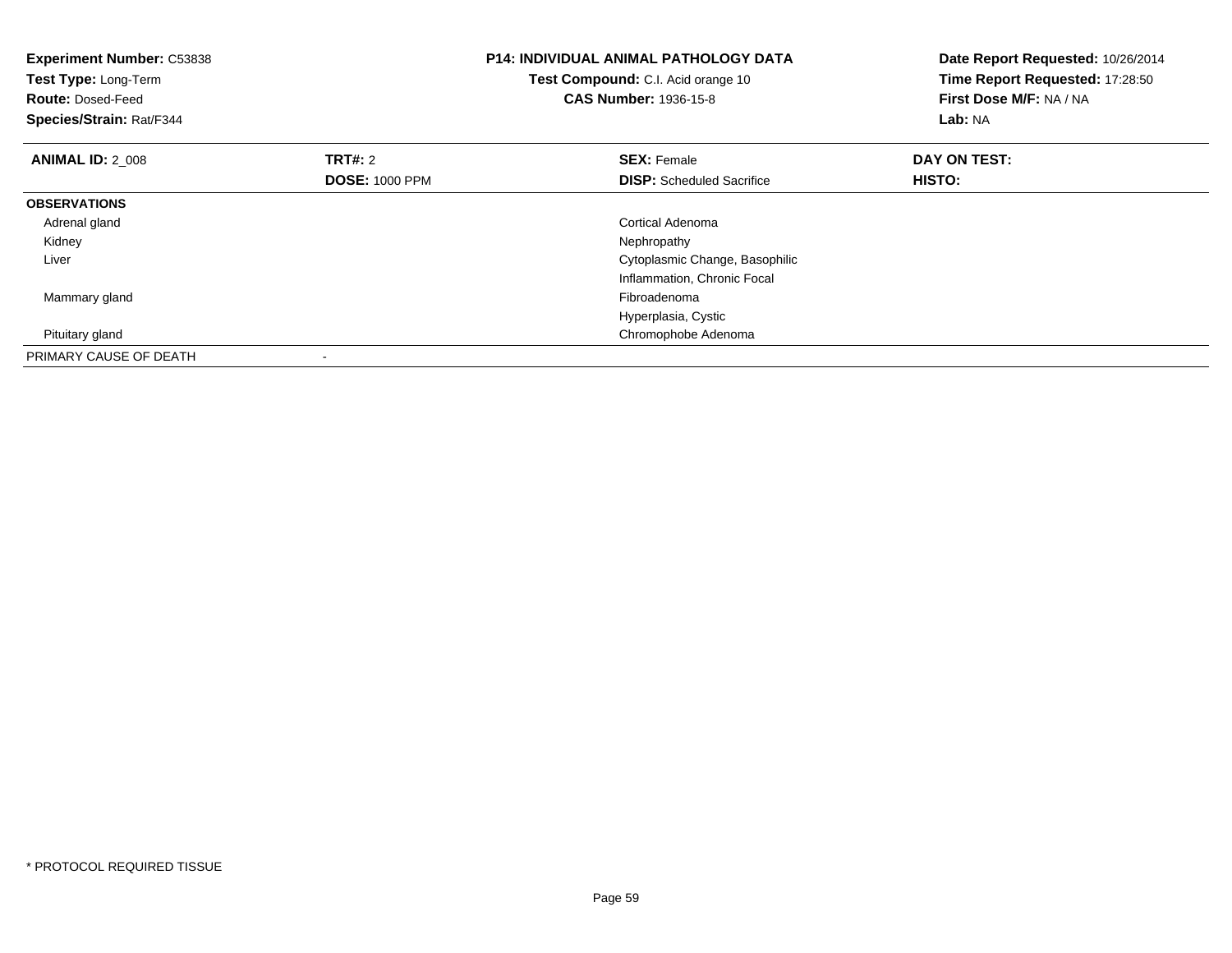| <b>Experiment Number: C53838</b><br><b>Test Type: Long-Term</b><br><b>Route: Dosed-Feed</b> |                       | <b>P14: INDIVIDUAL ANIMAL PATHOLOGY DATA</b><br>Test Compound: C.I. Acid orange 10<br><b>CAS Number: 1936-15-8</b> | Date Report Requested: 10/26/2014<br>Time Report Requested: 17:28:50<br>First Dose M/F: NA / NA |
|---------------------------------------------------------------------------------------------|-----------------------|--------------------------------------------------------------------------------------------------------------------|-------------------------------------------------------------------------------------------------|
| Species/Strain: Rat/F344                                                                    |                       |                                                                                                                    | Lab: NA                                                                                         |
| <b>ANIMAL ID: 2 009</b>                                                                     | TRT#: 2               | <b>SEX: Female</b>                                                                                                 | DAY ON TEST:                                                                                    |
|                                                                                             | <b>DOSE: 1000 PPM</b> | <b>DISP:</b> Scheduled Sacrifice                                                                                   | HISTO:                                                                                          |
| <b>OBSERVATIONS</b>                                                                         |                       |                                                                                                                    |                                                                                                 |
| Heart                                                                                       | Myocardium Nos        | Degeneration, Nos                                                                                                  |                                                                                                 |
| Liver                                                                                       |                       | Cytoplasmic Change, Basophilic                                                                                     |                                                                                                 |
| PRIMARY CAUSE OF DEATH                                                                      |                       |                                                                                                                    |                                                                                                 |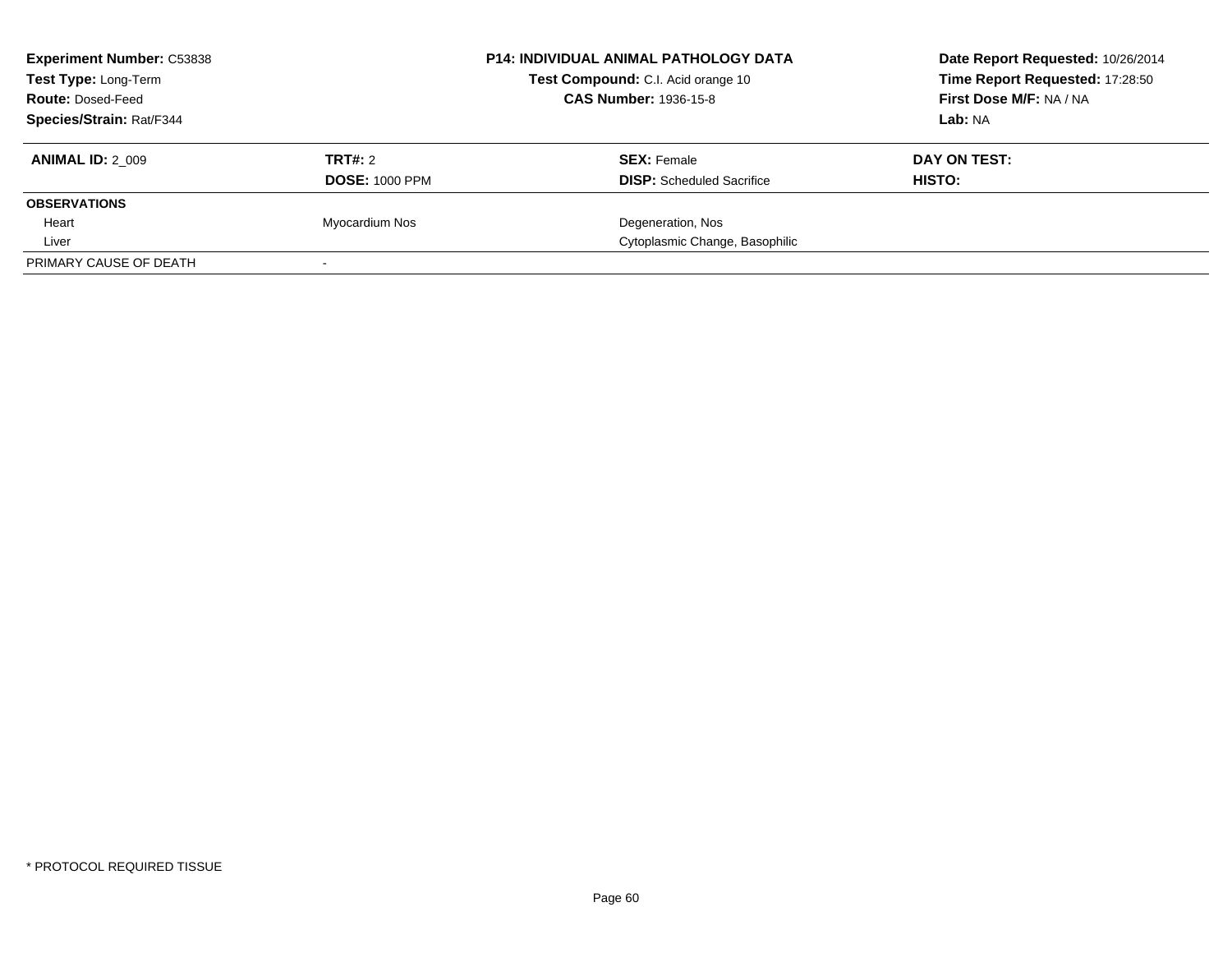| <b>Experiment Number: C53838</b><br>Test Type: Long-Term<br><b>Route: Dosed-Feed</b><br>Species/Strain: Rat/F344 |                         | P14: INDIVIDUAL ANIMAL PATHOLOGY DATA<br><b>Test Compound:</b> C.I. Acid orange 10<br><b>CAS Number: 1936-15-8</b> | Date Report Requested: 10/26/2014<br>Time Report Requested: 17:28:50<br>First Dose M/F: NA / NA<br>Lab: NA |
|------------------------------------------------------------------------------------------------------------------|-------------------------|--------------------------------------------------------------------------------------------------------------------|------------------------------------------------------------------------------------------------------------|
| <b>ANIMAL ID: 2 010</b>                                                                                          | <b>TRT#: 2</b>          | <b>SEX: Female</b>                                                                                                 | DAY ON TEST:                                                                                               |
|                                                                                                                  | <b>DOSE: 1000 PPM</b>   | <b>DISP:</b> Scheduled Sacrifice                                                                                   | HISTO:                                                                                                     |
| <b>OBSERVATIONS</b>                                                                                              |                         |                                                                                                                    |                                                                                                            |
| Adrenal gland                                                                                                    |                         | Pheochromocytoma                                                                                                   |                                                                                                            |
| Brain                                                                                                            | <b>Hypothalamus Nos</b> | Atrophy, Pressure                                                                                                  |                                                                                                            |
| Kidney                                                                                                           |                         | Nephropathy                                                                                                        |                                                                                                            |
| Liver                                                                                                            |                         | Angiectasis                                                                                                        |                                                                                                            |
|                                                                                                                  |                         | Cytoplasmic Change, Basophilic                                                                                     |                                                                                                            |
| Mammary gland                                                                                                    |                         | Fibroadenoma                                                                                                       |                                                                                                            |
|                                                                                                                  | <b>Mammary Acinus</b>   | Hyperplasia, Cystic                                                                                                |                                                                                                            |
| Pituitary gland                                                                                                  |                         | Chromophobe Adenoma                                                                                                |                                                                                                            |
| PRIMARY CAUSE OF DEATH                                                                                           |                         |                                                                                                                    |                                                                                                            |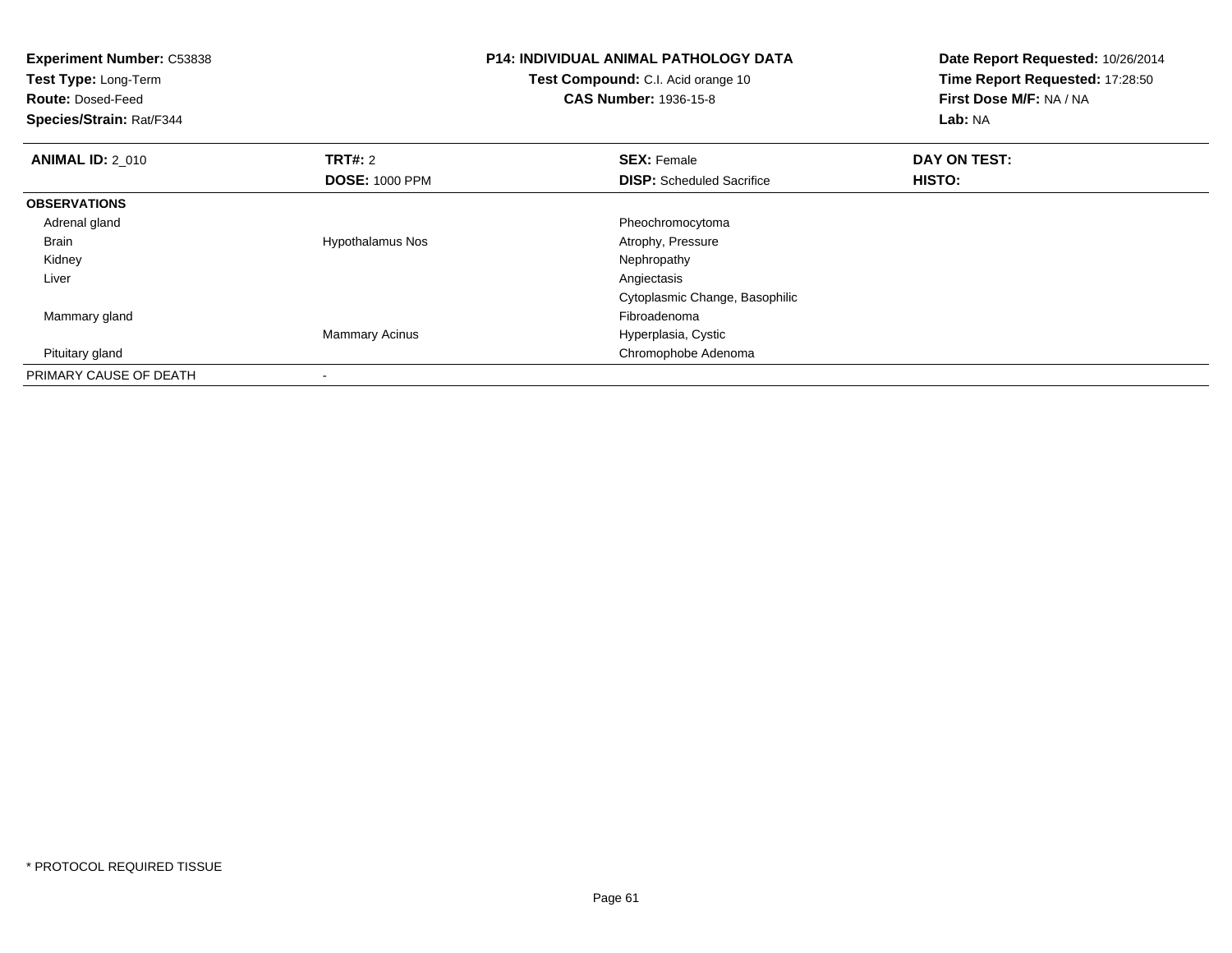| <b>Experiment Number: C53838</b><br>Test Type: Long-Term<br><b>Route: Dosed-Feed</b><br>Species/Strain: Rat/F344 |                       | <b>P14: INDIVIDUAL ANIMAL PATHOLOGY DATA</b><br>Test Compound: C.I. Acid orange 10<br><b>CAS Number: 1936-15-8</b> | Date Report Requested: 10/26/2014<br>Time Report Requested: 17:28:50<br>First Dose M/F: NA / NA<br>Lab: NA |
|------------------------------------------------------------------------------------------------------------------|-----------------------|--------------------------------------------------------------------------------------------------------------------|------------------------------------------------------------------------------------------------------------|
| <b>ANIMAL ID: 2 011</b>                                                                                          | <b>TRT#: 2</b>        | <b>SEX: Female</b>                                                                                                 | DAY ON TEST:                                                                                               |
|                                                                                                                  | <b>DOSE: 1000 PPM</b> | <b>DISP:</b> Scheduled Sacrifice                                                                                   | HISTO:                                                                                                     |
| <b>OBSERVATIONS</b>                                                                                              |                       |                                                                                                                    |                                                                                                            |
| Heart                                                                                                            | Myocardium Nos        | Degeneration, Nos                                                                                                  |                                                                                                            |
|                                                                                                                  | Epicardium            | Inflammation, Chronic Focal                                                                                        |                                                                                                            |
| Liver                                                                                                            |                       | Cytoplasmic Change, Basophilic                                                                                     |                                                                                                            |
| Mammary gland                                                                                                    |                       | Adenoma, Nos                                                                                                       |                                                                                                            |
| Ovary                                                                                                            |                       | Cyst, Follicular Nos                                                                                               |                                                                                                            |
| Skin                                                                                                             | Tail                  | Cyst, Epidermal Inclusion                                                                                          |                                                                                                            |
| Uterus                                                                                                           | Endometrium           | Hyperplasia, Epithelial                                                                                            |                                                                                                            |
| PRIMARY CAUSE OF DEATH                                                                                           |                       |                                                                                                                    |                                                                                                            |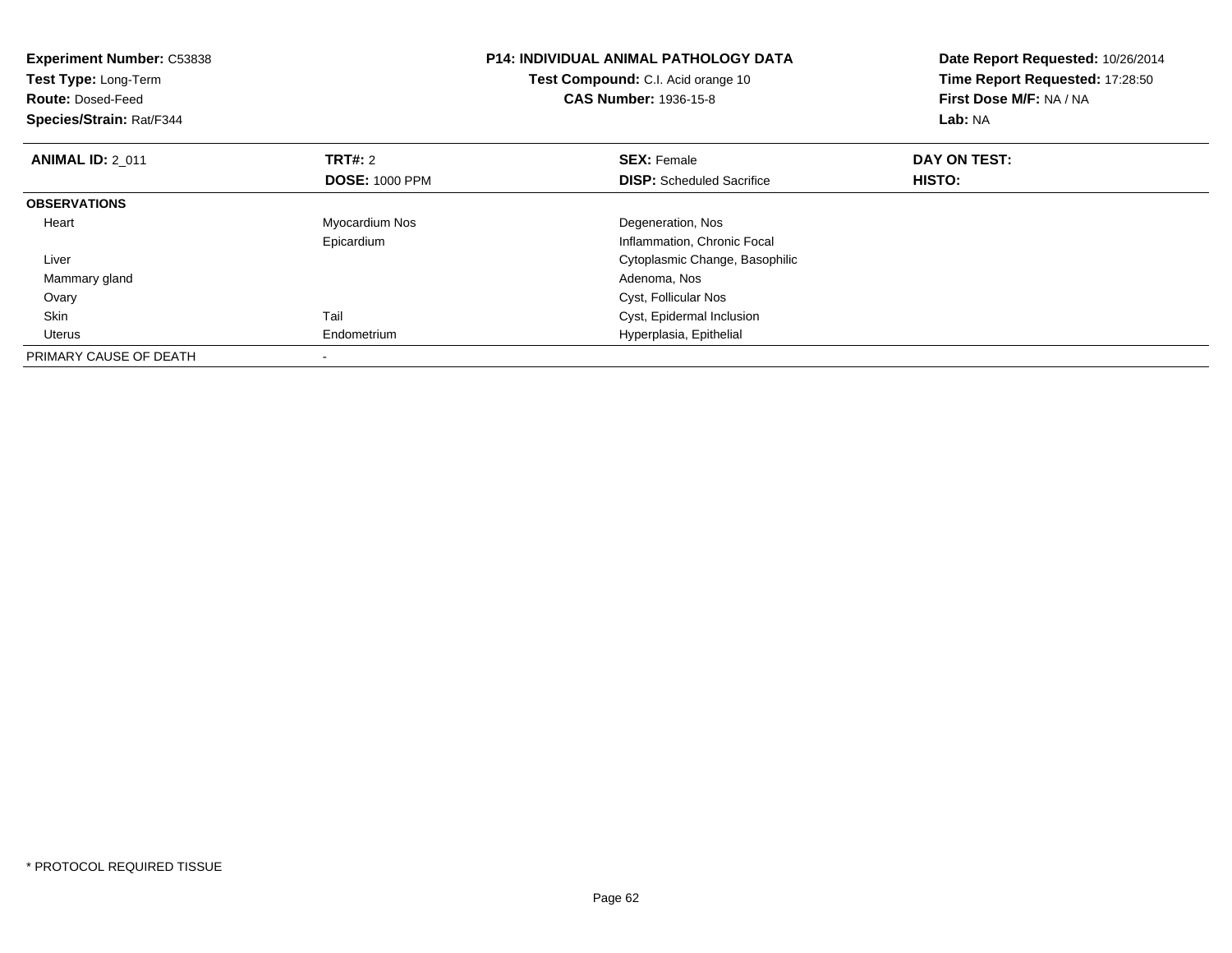| <b>Experiment Number: C53838</b><br>Test Type: Long-Term<br><b>Route: Dosed-Feed</b><br>Species/Strain: Rat/F344 |                          | <b>P14: INDIVIDUAL ANIMAL PATHOLOGY DATA</b><br><b>Test Compound:</b> C.I. Acid orange 10<br><b>CAS Number: 1936-15-8</b> | Date Report Requested: 10/26/2014<br>Time Report Requested: 17:28:51<br>First Dose M/F: NA / NA<br>Lab: NA |
|------------------------------------------------------------------------------------------------------------------|--------------------------|---------------------------------------------------------------------------------------------------------------------------|------------------------------------------------------------------------------------------------------------|
| <b>ANIMAL ID: 2 012</b>                                                                                          | <b>TRT#: 2</b>           | <b>SEX: Female</b>                                                                                                        | DAY ON TEST:                                                                                               |
|                                                                                                                  | <b>DOSE: 1000 PPM</b>    | <b>DISP:</b> Scheduled Sacrifice                                                                                          | HISTO:                                                                                                     |
| <b>OBSERVATIONS</b>                                                                                              |                          |                                                                                                                           |                                                                                                            |
| Adrenal gland                                                                                                    |                          | Cortical Adenoma                                                                                                          |                                                                                                            |
| Liver                                                                                                            |                          | Cytoplasmic Change, Basophilic                                                                                            |                                                                                                            |
| Mammary gland                                                                                                    |                          | Fibroadenoma                                                                                                              |                                                                                                            |
| Unspecified                                                                                                      |                          | <b>Basal-Cell Tumor</b>                                                                                                   |                                                                                                            |
| Uterus                                                                                                           | <b>Endometrial Gland</b> | Cyst, Nos                                                                                                                 |                                                                                                            |
| PRIMARY CAUSE OF DEATH                                                                                           |                          |                                                                                                                           |                                                                                                            |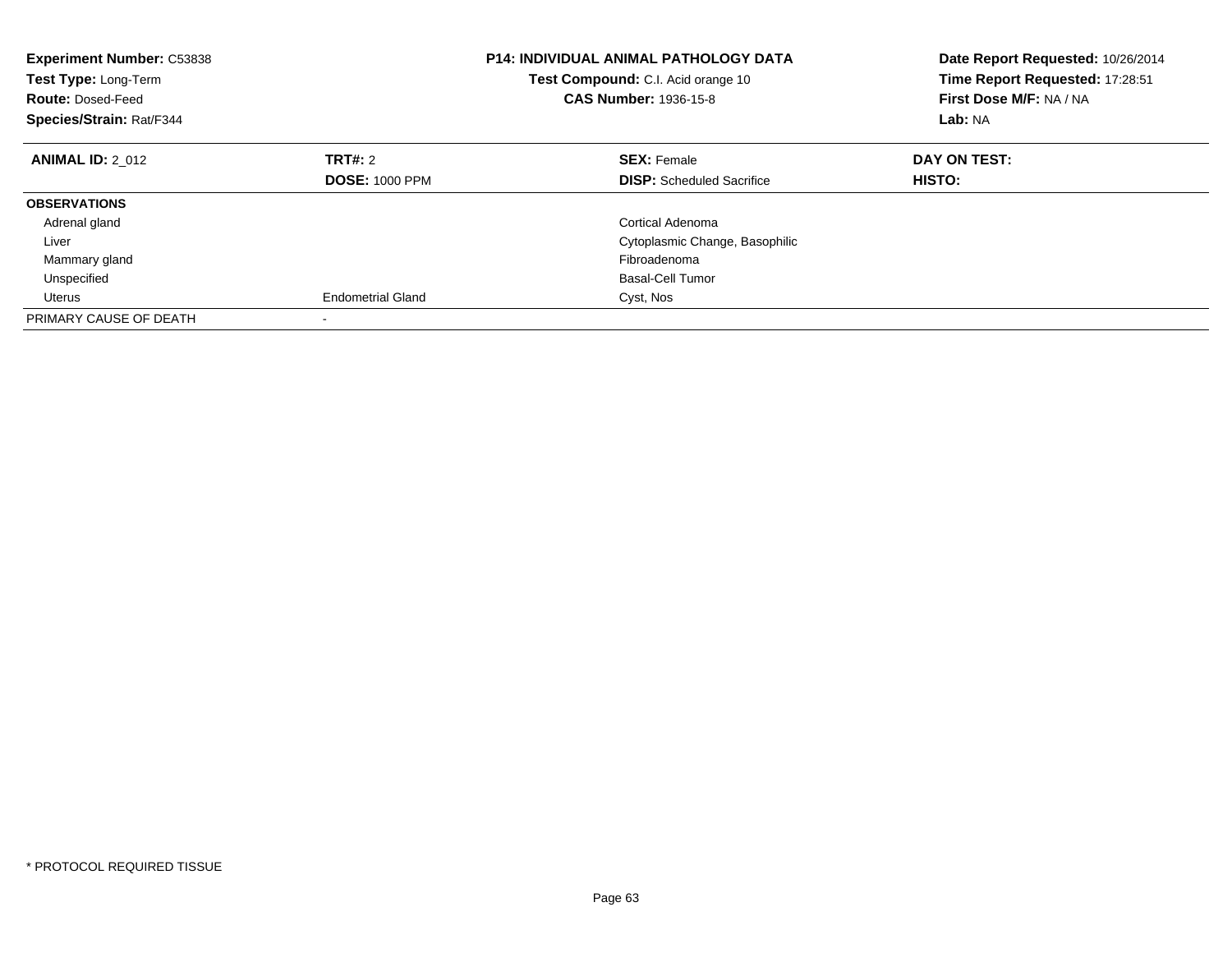**Experiment Number:** C53838

**Test Type:** Long-Term

**Route:** Dosed-Feed

**Species/Strain:** Rat/F344

## **P14: INDIVIDUAL ANIMAL PATHOLOGY DATA**

**Test Compound:** C.I. Acid orange 10**CAS Number:** 1936-15-8

**Date Report Requested:** 10/26/2014**Time Report Requested:** 17:28:51**First Dose M/F:** NA / NA**Lab:** NA

| <b>ANIMAL ID: 2_013</b> | TRT#: 2                 | <b>SEX: Female</b>              | DAY ON TEST: |  |
|-------------------------|-------------------------|---------------------------------|--------------|--|
|                         | <b>DOSE: 1000 PPM</b>   | <b>DISP:</b> Moribund Sacrifice | HISTO:       |  |
| <b>OBSERVATIONS</b>     |                         |                                 |              |  |
| Adrenal gland           |                         | Cortical Adenoma                |              |  |
|                         | Cortex Nos              | Lipoidosis                      |              |  |
| <b>Brain</b>            | <b>Hypothalamus Nos</b> | Atrophy, Pressure               |              |  |
|                         |                         | Hydrocephalus, Nos              |              |  |
| Mammary gland           |                         | Adenocarcinoma, Nos             |              |  |
| Pituitary gland         |                         | Chromophobe Adenoma             |              |  |
| Stomach                 | Fundus                  | Necrosis, Focal                 |              |  |
| Unspecified             | Multiple Organs Nos     | Leukemia, Lymphocytic           |              |  |
|                         | Abdomen                 | Necrosis, Fat                   |              |  |
|                         | <b>Abdominal Cavity</b> | Necrosis, Fat                   |              |  |
| PRIMARY CAUSE OF DEATH  | ۰                       |                                 |              |  |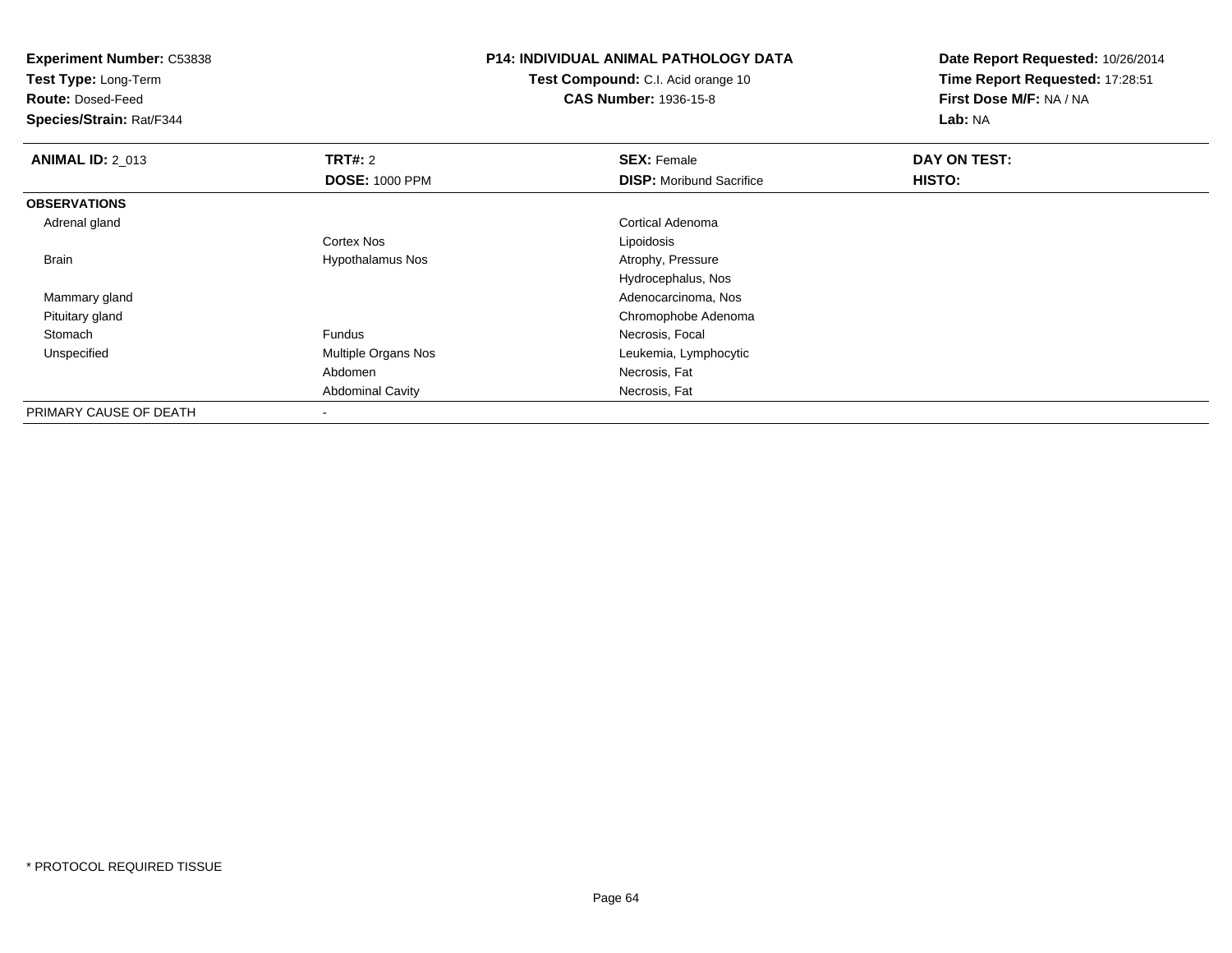| <b>Experiment Number: C53838</b><br>Test Type: Long-Term<br><b>Route: Dosed-Feed</b><br>Species/Strain: Rat/F344 |                       | <b>P14: INDIVIDUAL ANIMAL PATHOLOGY DATA</b><br>Test Compound: C.I. Acid orange 10<br><b>CAS Number: 1936-15-8</b> | Date Report Requested: 10/26/2014<br>Time Report Requested: 17:28:51<br>First Dose M/F: NA / NA<br>Lab: NA |
|------------------------------------------------------------------------------------------------------------------|-----------------------|--------------------------------------------------------------------------------------------------------------------|------------------------------------------------------------------------------------------------------------|
| <b>ANIMAL ID: 2 014</b>                                                                                          | <b>TRT#: 2</b>        | <b>SEX: Female</b>                                                                                                 | DAY ON TEST:                                                                                               |
|                                                                                                                  | <b>DOSE: 1000 PPM</b> | <b>DISP:</b> Moribund Sacrifice                                                                                    | HISTO:                                                                                                     |
| <b>OBSERVATIONS</b>                                                                                              |                       |                                                                                                                    |                                                                                                            |
| Adrenal gland                                                                                                    | Cortex Nos            | Lipoidosis                                                                                                         |                                                                                                            |
| <b>Brain</b>                                                                                                     |                       | Atrophy, Pressure                                                                                                  |                                                                                                            |
|                                                                                                                  |                       | Hydrocephalus, Nos                                                                                                 |                                                                                                            |
| Mammary gland                                                                                                    |                       | Hyperplasia, Nos                                                                                                   |                                                                                                            |
| Pituitary gland                                                                                                  |                       | Chromophobe Adenoma                                                                                                |                                                                                                            |
| PRIMARY CAUSE OF DEATH                                                                                           |                       |                                                                                                                    |                                                                                                            |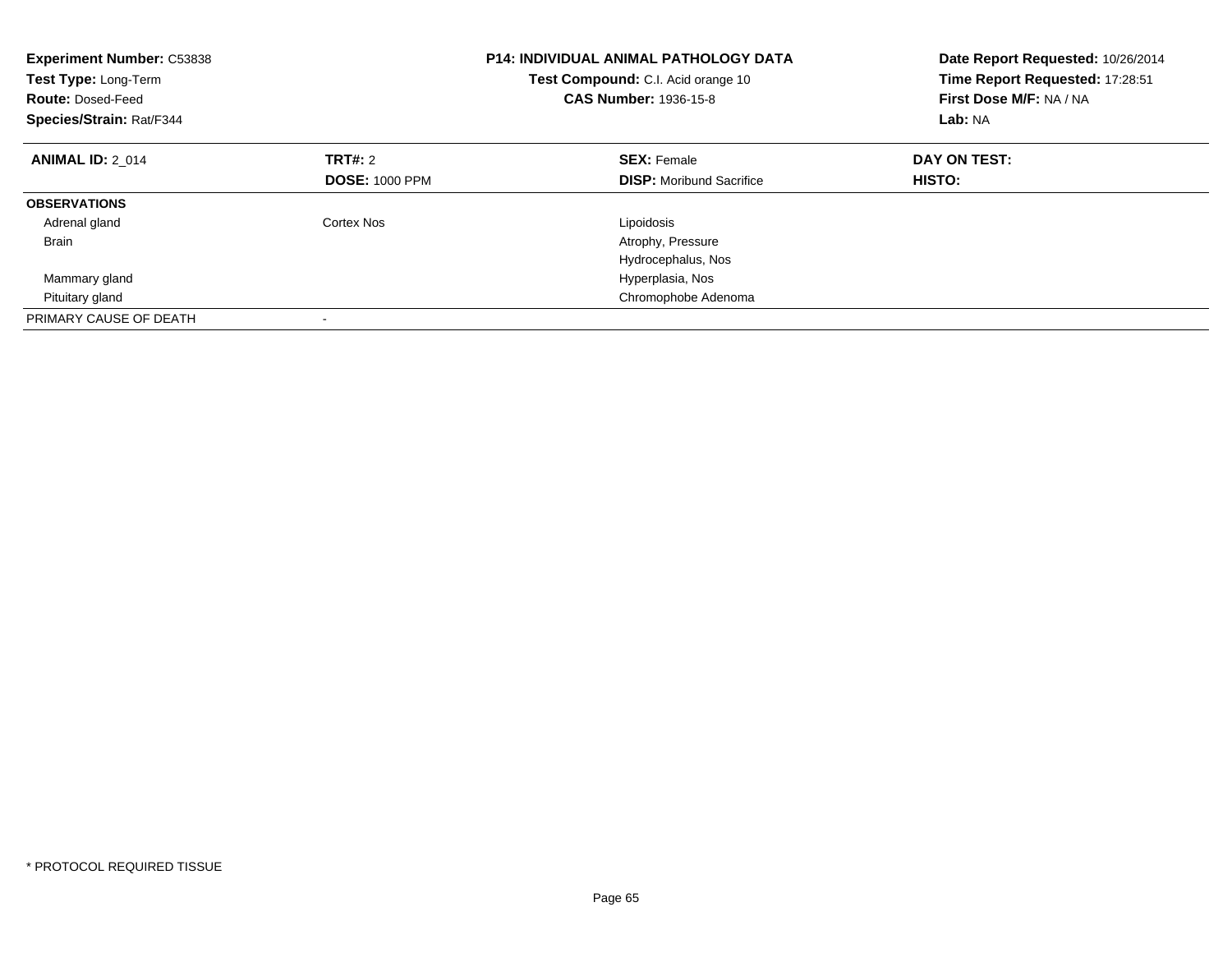| <b>Experiment Number: C53838</b><br>Test Type: Long-Term<br><b>Route: Dosed-Feed</b><br>Species/Strain: Rat/F344 |                       | <b>P14: INDIVIDUAL ANIMAL PATHOLOGY DATA</b><br>Test Compound: C.I. Acid orange 10<br><b>CAS Number: 1936-15-8</b> | Date Report Requested: 10/26/2014<br>Time Report Requested: 17:28:51<br>First Dose M/F: NA / NA<br>Lab: NA |
|------------------------------------------------------------------------------------------------------------------|-----------------------|--------------------------------------------------------------------------------------------------------------------|------------------------------------------------------------------------------------------------------------|
| <b>ANIMAL ID: 2 015</b>                                                                                          | TRT#: 2               | <b>SEX: Female</b>                                                                                                 | DAY ON TEST:                                                                                               |
|                                                                                                                  | <b>DOSE: 1000 PPM</b> | <b>DISP:</b> Scheduled Sacrifice                                                                                   | HISTO:                                                                                                     |
| <b>OBSERVATIONS</b>                                                                                              |                       |                                                                                                                    |                                                                                                            |
| Adrenal gland                                                                                                    | Cortex Nos            | Hyperplasia, Focal                                                                                                 |                                                                                                            |
| Heart                                                                                                            | Myocardium Nos        | Degeneration, Nos                                                                                                  |                                                                                                            |
| Kidney                                                                                                           |                       | Nephropathy                                                                                                        |                                                                                                            |
| Liver                                                                                                            |                       | Cytoplasmic Change, Basophilic                                                                                     |                                                                                                            |
| Pituitary gland                                                                                                  |                       | Hyperplasia, Chromophobe Cell                                                                                      |                                                                                                            |
| PRIMARY CAUSE OF DEATH                                                                                           |                       |                                                                                                                    |                                                                                                            |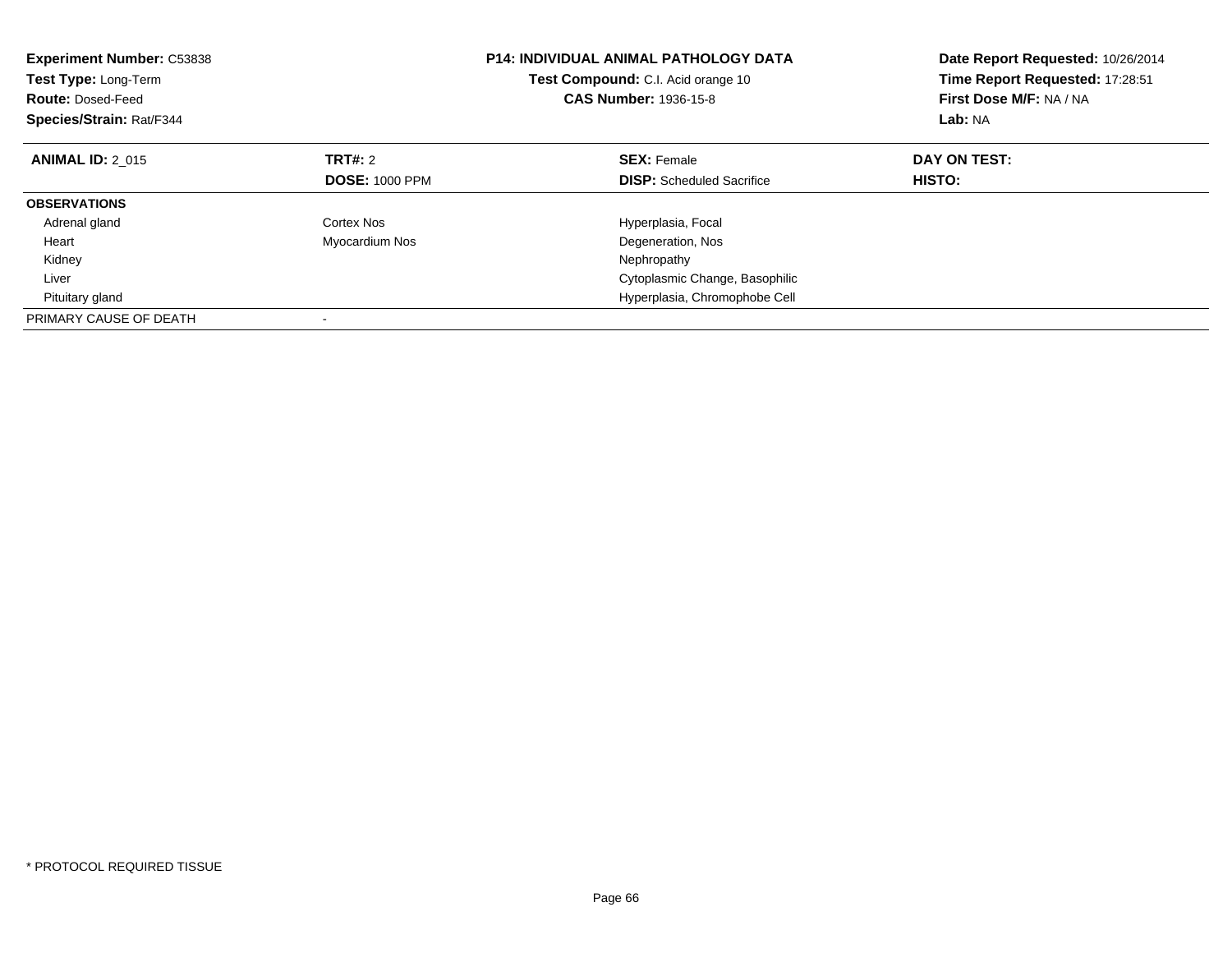| <b>Experiment Number: C53838</b><br>Test Type: Long-Term<br><b>Route: Dosed-Feed</b><br>Species/Strain: Rat/F344 |                                         | <b>P14: INDIVIDUAL ANIMAL PATHOLOGY DATA</b><br>Test Compound: C.I. Acid orange 10<br><b>CAS Number: 1936-15-8</b> | Date Report Requested: 10/26/2014<br>Time Report Requested: 17:28:51<br>First Dose M/F: NA / NA<br>Lab: NA |
|------------------------------------------------------------------------------------------------------------------|-----------------------------------------|--------------------------------------------------------------------------------------------------------------------|------------------------------------------------------------------------------------------------------------|
| <b>ANIMAL ID: 2 016</b>                                                                                          | <b>TRT#:</b> 2<br><b>DOSE: 1000 PPM</b> | <b>SEX: Female</b><br><b>DISP:</b> Scheduled Sacrifice                                                             | DAY ON TEST:<br>HISTO:                                                                                     |
| <b>OBSERVATIONS</b>                                                                                              |                                         |                                                                                                                    |                                                                                                            |
| Adrenal gland                                                                                                    | <b>Cortex Nos</b>                       | Lipoidosis                                                                                                         |                                                                                                            |
| Liver                                                                                                            |                                         | Cytoplasmic Change, Basophilic                                                                                     |                                                                                                            |
|                                                                                                                  |                                         | Inflammation, Chronic Focal                                                                                        |                                                                                                            |
| PRIMARY CAUSE OF DEATH                                                                                           |                                         |                                                                                                                    |                                                                                                            |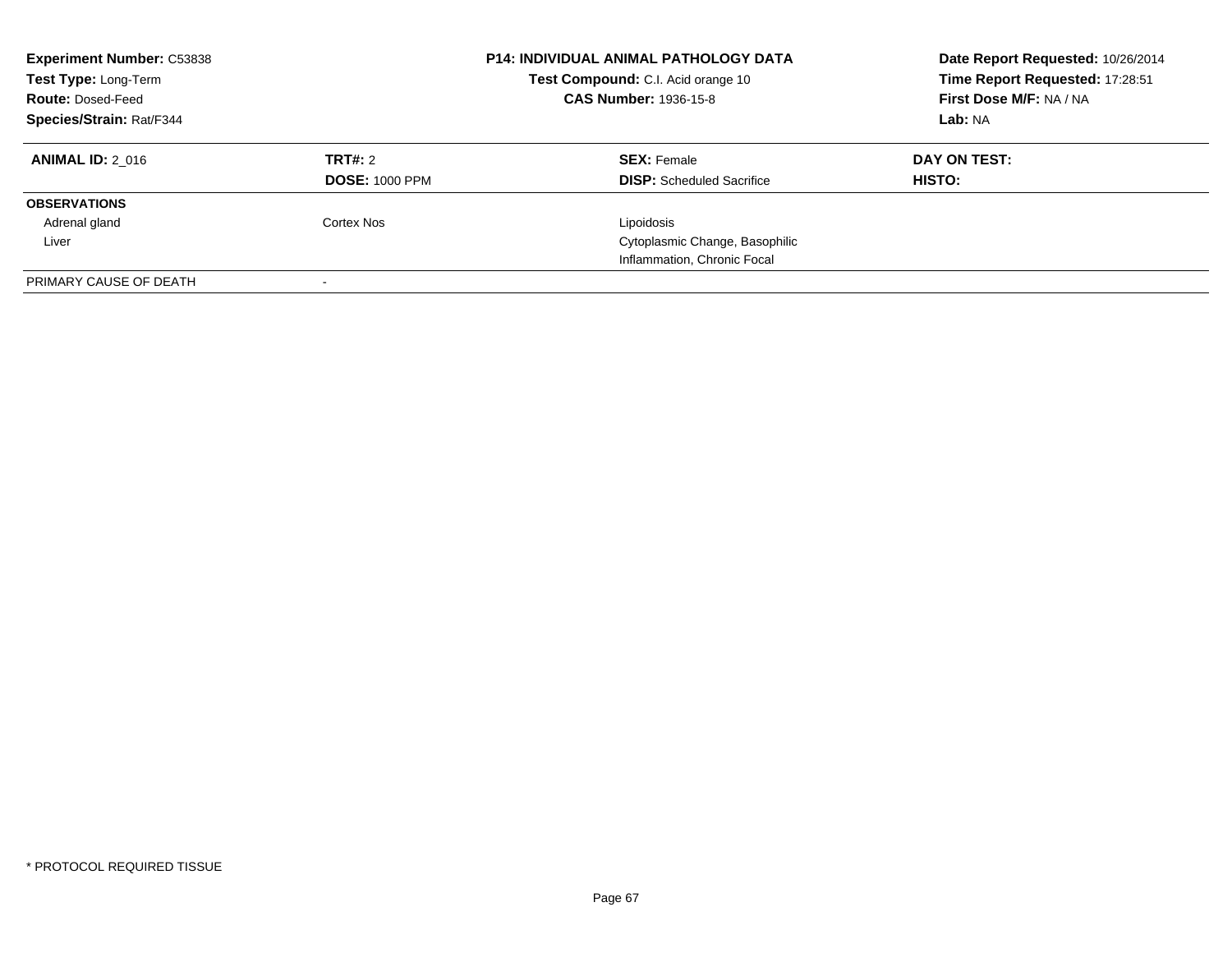| <b>Experiment Number: C53838</b><br>Test Type: Long-Term<br><b>Route: Dosed-Feed</b><br>Species/Strain: Rat/F344 |                                         | <b>P14: INDIVIDUAL ANIMAL PATHOLOGY DATA</b><br>Test Compound: C.I. Acid orange 10<br><b>CAS Number: 1936-15-8</b> | Date Report Requested: 10/26/2014<br>Time Report Requested: 17:28:51<br>First Dose M/F: NA / NA<br>Lab: NA |
|------------------------------------------------------------------------------------------------------------------|-----------------------------------------|--------------------------------------------------------------------------------------------------------------------|------------------------------------------------------------------------------------------------------------|
| <b>ANIMAL ID: 2 017</b>                                                                                          | <b>TRT#: 2</b><br><b>DOSE: 1000 PPM</b> | <b>SEX: Female</b><br><b>DISP:</b> Scheduled Sacrifice                                                             | DAY ON TEST:<br><b>HISTO:</b>                                                                              |
| <b>OBSERVATIONS</b>                                                                                              |                                         |                                                                                                                    |                                                                                                            |
| Heart                                                                                                            | Myocardium Nos                          | Degeneration, Nos                                                                                                  |                                                                                                            |
| Liver                                                                                                            |                                         | Cytoplasmic Change, Basophilic                                                                                     |                                                                                                            |
|                                                                                                                  |                                         | Inflammation, Chronic Focal                                                                                        |                                                                                                            |
| Uterus                                                                                                           |                                         | <b>Endometrial Stromal Polyp</b>                                                                                   |                                                                                                            |
| PRIMARY CAUSE OF DEATH                                                                                           |                                         |                                                                                                                    |                                                                                                            |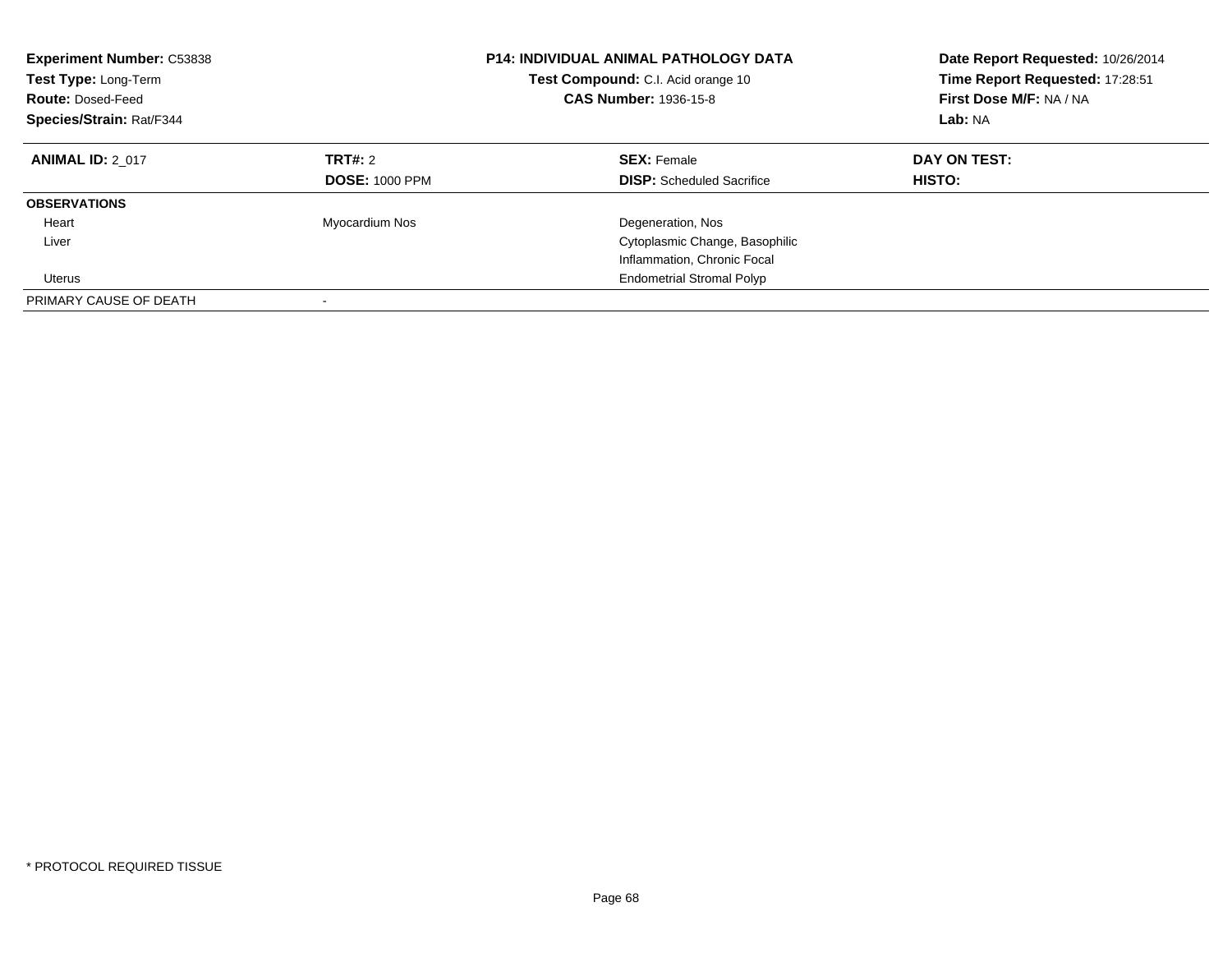| <b>Experiment Number: C53838</b><br>Test Type: Long-Term<br><b>Route: Dosed-Feed</b><br>Species/Strain: Rat/F344 |                       | <b>P14: INDIVIDUAL ANIMAL PATHOLOGY DATA</b><br><b>Test Compound:</b> C.I. Acid orange 10<br><b>CAS Number: 1936-15-8</b> | Date Report Requested: 10/26/2014<br>Time Report Requested: 17:28:51<br>First Dose M/F: NA / NA<br>Lab: NA |
|------------------------------------------------------------------------------------------------------------------|-----------------------|---------------------------------------------------------------------------------------------------------------------------|------------------------------------------------------------------------------------------------------------|
| <b>ANIMAL ID: 2 018</b>                                                                                          | <b>TRT#: 2</b>        | <b>SEX: Female</b>                                                                                                        | DAY ON TEST:                                                                                               |
|                                                                                                                  | <b>DOSE: 1000 PPM</b> | <b>DISP:</b> Scheduled Sacrifice                                                                                          | HISTO:                                                                                                     |
| <b>OBSERVATIONS</b>                                                                                              |                       |                                                                                                                           |                                                                                                            |
| Bone marrow                                                                                                      |                       | Hyperplasia, Reticulum Cell                                                                                               |                                                                                                            |
| Heart                                                                                                            | Myocardium Nos        | Degeneration, Nos                                                                                                         |                                                                                                            |
| Liver                                                                                                            |                       | Cytoplasmic Change, Basophilic                                                                                            |                                                                                                            |
|                                                                                                                  |                       | Inflammation, Chronic Focal                                                                                               |                                                                                                            |
| Pancreas                                                                                                         | Acinus                | Atrophy, Focal                                                                                                            |                                                                                                            |
| Pituitary gland                                                                                                  |                       | Hyperplasia, Chromophobe Cell                                                                                             |                                                                                                            |
| PRIMARY CAUSE OF DEATH                                                                                           |                       |                                                                                                                           |                                                                                                            |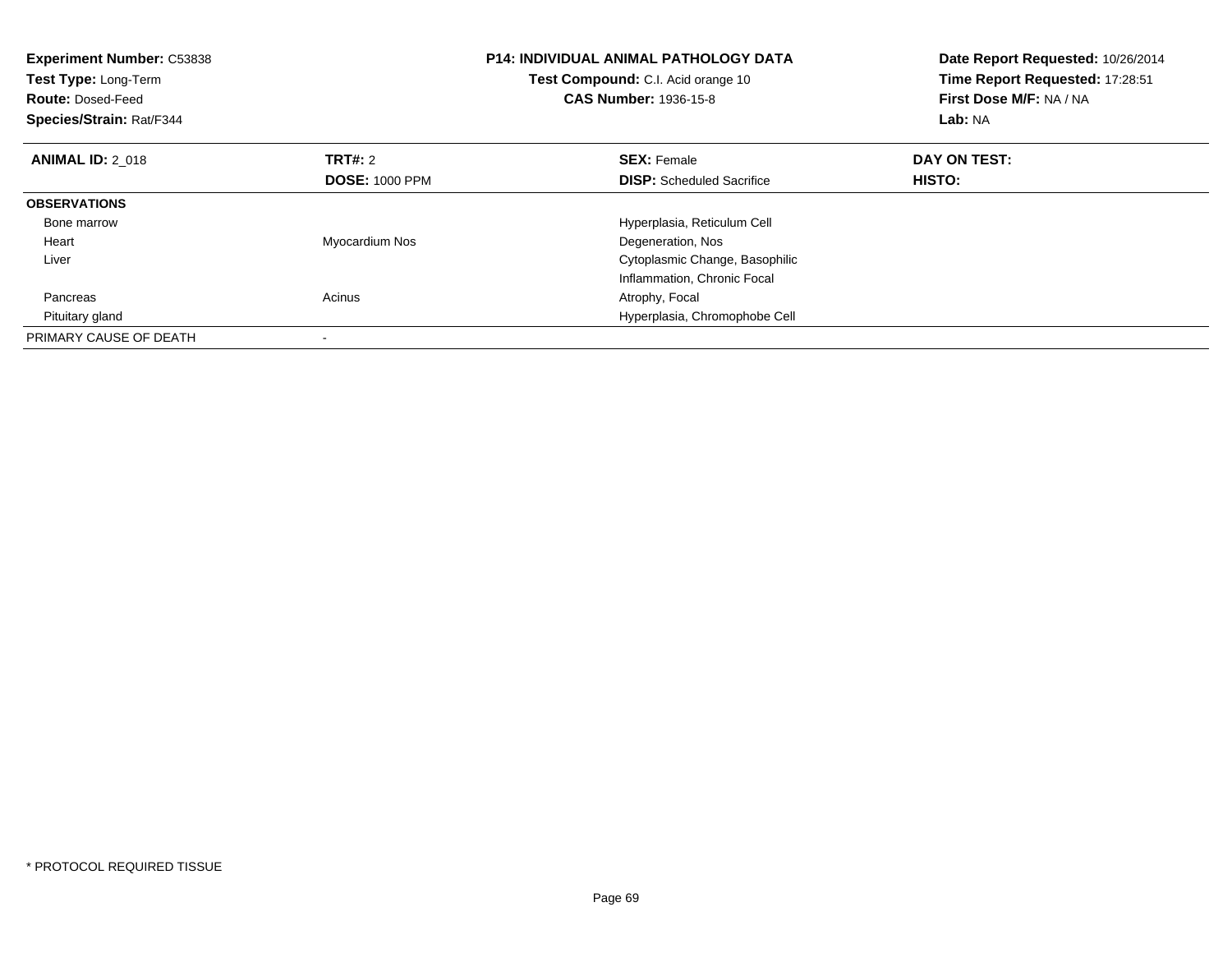| <b>Experiment Number: C53838</b><br>Test Type: Long-Term<br><b>Route: Dosed-Feed</b> |                       | <b>P14: INDIVIDUAL ANIMAL PATHOLOGY DATA</b><br>Test Compound: C.I. Acid orange 10<br><b>CAS Number: 1936-15-8</b> | Date Report Requested: 10/26/2014<br>Time Report Requested: 17:28:51<br>First Dose M/F: NA / NA |
|--------------------------------------------------------------------------------------|-----------------------|--------------------------------------------------------------------------------------------------------------------|-------------------------------------------------------------------------------------------------|
| Species/Strain: Rat/F344                                                             |                       |                                                                                                                    | <b>Lab:</b> NA                                                                                  |
| <b>ANIMAL ID: 2 019</b>                                                              | TRT#: 2               | <b>SEX: Female</b>                                                                                                 | DAY ON TEST:                                                                                    |
|                                                                                      | <b>DOSE: 1000 PPM</b> | <b>DISP:</b> Scheduled Sacrifice                                                                                   | <b>HISTO:</b>                                                                                   |
| <b>OBSERVATIONS</b>                                                                  |                       |                                                                                                                    |                                                                                                 |
| Liver                                                                                |                       | Cytoplasmic Change, Basophilic                                                                                     |                                                                                                 |
| PRIMARY CAUSE OF DEATH                                                               |                       |                                                                                                                    |                                                                                                 |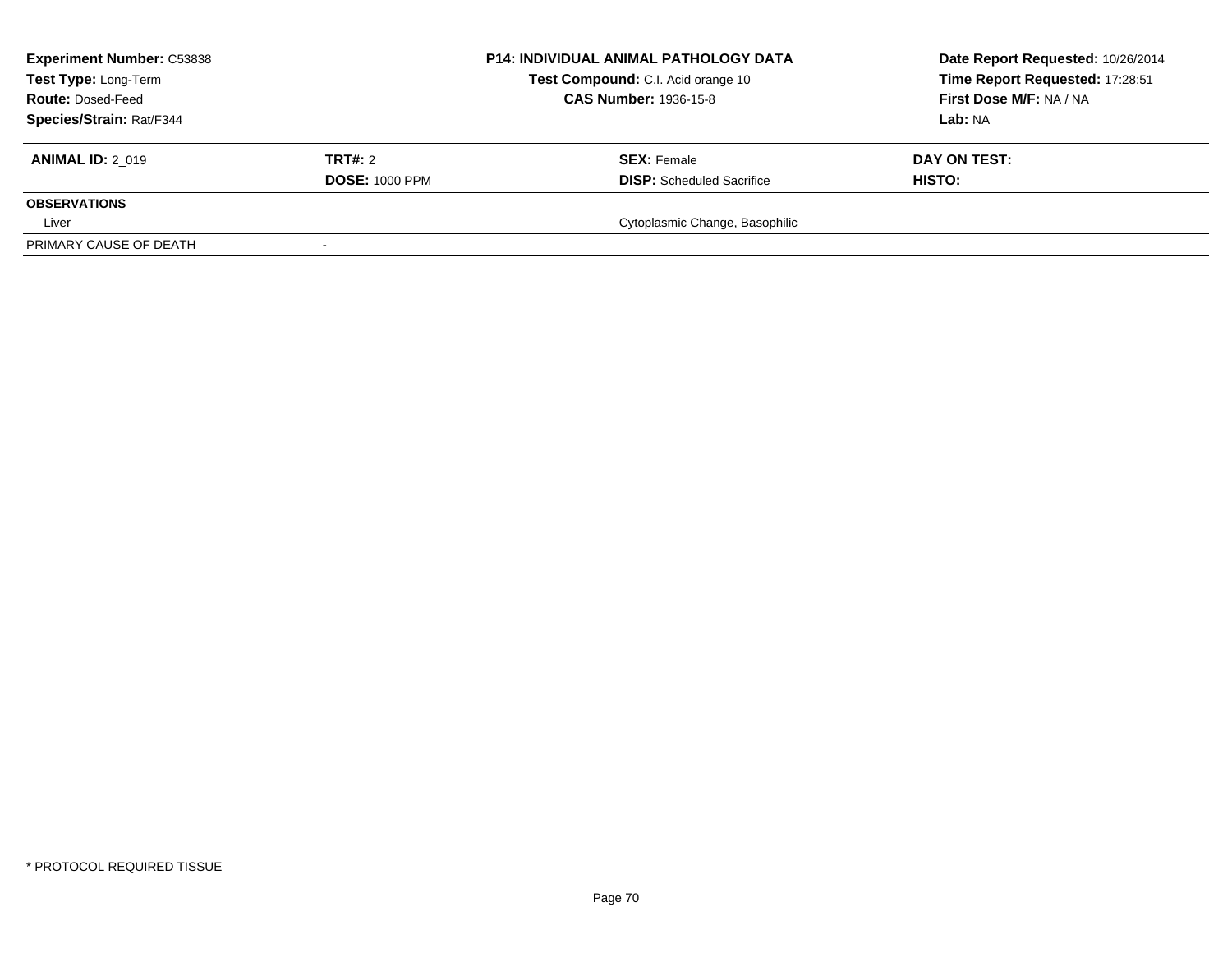| <b>Experiment Number: C53838</b><br>Test Type: Long-Term<br><b>Route: Dosed-Feed</b><br>Species/Strain: Rat/F344 |                       | <b>P14: INDIVIDUAL ANIMAL PATHOLOGY DATA</b><br>Test Compound: C.I. Acid orange 10<br><b>CAS Number: 1936-15-8</b> | Date Report Requested: 10/26/2014<br>Time Report Requested: 17:28:51<br>First Dose M/F: NA / NA<br>Lab: NA |
|------------------------------------------------------------------------------------------------------------------|-----------------------|--------------------------------------------------------------------------------------------------------------------|------------------------------------------------------------------------------------------------------------|
| <b>ANIMAL ID: 2 020</b>                                                                                          | <b>TRT#:</b> 2        | <b>SEX: Female</b>                                                                                                 | DAY ON TEST:                                                                                               |
|                                                                                                                  | <b>DOSE: 1000 PPM</b> | <b>DISP:</b> Scheduled Sacrifice                                                                                   | HISTO:                                                                                                     |
| <b>OBSERVATIONS</b>                                                                                              |                       |                                                                                                                    |                                                                                                            |
| Adrenal gland                                                                                                    | Medulla               | Hyperplasia, Focal                                                                                                 |                                                                                                            |
| <b>Brain</b>                                                                                                     |                       | Astrocytoma                                                                                                        |                                                                                                            |
| Heart                                                                                                            | Myocardium Nos        | Degeneration, Nos                                                                                                  |                                                                                                            |
| Liver                                                                                                            |                       | Cytoplasmic Change, Basophilic                                                                                     |                                                                                                            |
| Pancreas                                                                                                         | Islets                | Islet-Cell Carcinoma                                                                                               |                                                                                                            |
| PRIMARY CAUSE OF DEATH                                                                                           |                       |                                                                                                                    |                                                                                                            |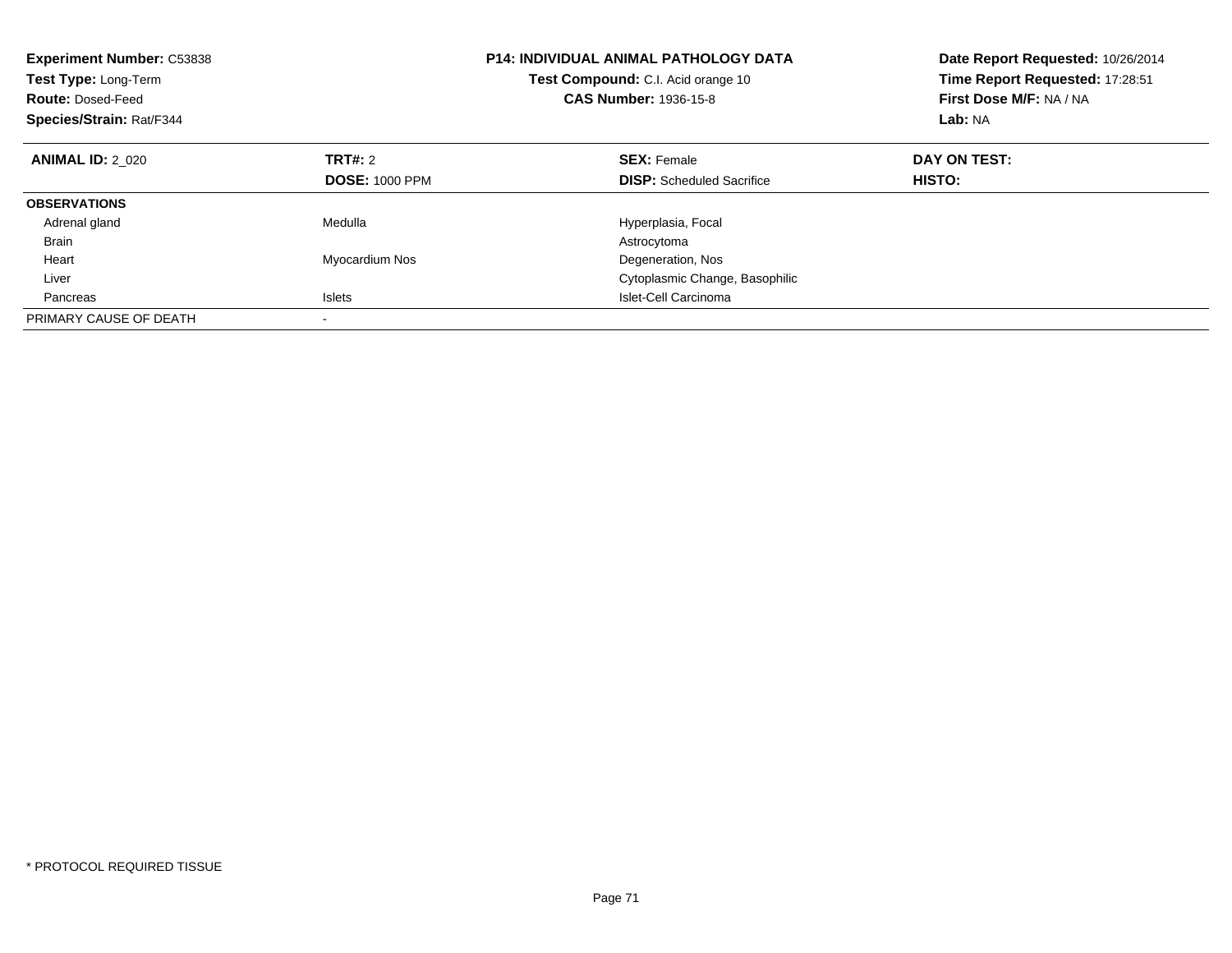| <b>Experiment Number: C53838</b><br>Test Type: Long-Term<br><b>Route: Dosed-Feed</b><br>Species/Strain: Rat/F344 |                                  | <b>P14: INDIVIDUAL ANIMAL PATHOLOGY DATA</b><br>Test Compound: C.I. Acid orange 10<br><b>CAS Number: 1936-15-8</b> | Date Report Requested: 10/26/2014<br>Time Report Requested: 17:28:51<br>First Dose M/F: NA / NA<br>Lab: NA |
|------------------------------------------------------------------------------------------------------------------|----------------------------------|--------------------------------------------------------------------------------------------------------------------|------------------------------------------------------------------------------------------------------------|
| <b>ANIMAL ID: 2 021</b>                                                                                          | TRT#: 2<br><b>DOSE: 1000 PPM</b> | <b>SEX: Female</b><br><b>DISP:</b> Scheduled Sacrifice                                                             | DAY ON TEST:<br>HISTO:                                                                                     |
| <b>OBSERVATIONS</b>                                                                                              |                                  |                                                                                                                    |                                                                                                            |
| Liver                                                                                                            |                                  | Cytoplasmic Change, Basophilic                                                                                     |                                                                                                            |
| Mammary gland                                                                                                    | <b>Mammary Acinus</b>            | Hyperplasia, Cystic                                                                                                |                                                                                                            |
| Pancreas                                                                                                         | Acinus                           | Atrophy, Focal                                                                                                     |                                                                                                            |
| Thyroid                                                                                                          |                                  | Hyperplasia, C Cell                                                                                                |                                                                                                            |
| PRIMARY CAUSE OF DEATH                                                                                           |                                  |                                                                                                                    |                                                                                                            |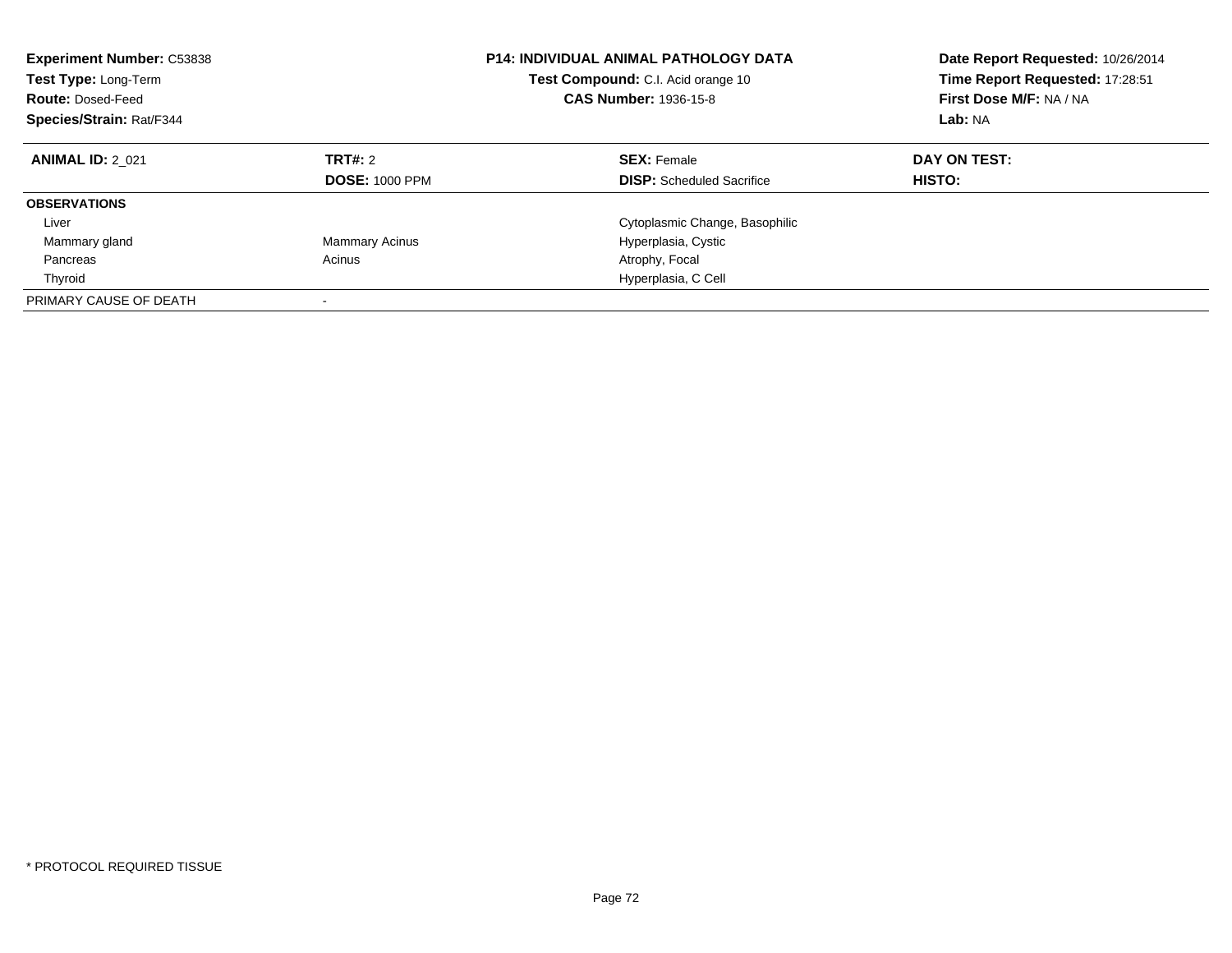| <b>Experiment Number: C53838</b><br>Test Type: Long-Term<br><b>Route: Dosed-Feed</b><br>Species/Strain: Rat/F344 |                       | <b>P14: INDIVIDUAL ANIMAL PATHOLOGY DATA</b><br><b>Test Compound:</b> C.I. Acid orange 10<br><b>CAS Number: 1936-15-8</b> | Date Report Requested: 10/26/2014<br>Time Report Requested: 17:28:51<br>First Dose M/F: NA / NA<br>Lab: NA |
|------------------------------------------------------------------------------------------------------------------|-----------------------|---------------------------------------------------------------------------------------------------------------------------|------------------------------------------------------------------------------------------------------------|
| <b>ANIMAL ID: 2 022</b>                                                                                          | <b>TRT#: 2</b>        | <b>SEX: Female</b>                                                                                                        | DAY ON TEST:                                                                                               |
|                                                                                                                  | <b>DOSE: 1000 PPM</b> | <b>DISP:</b> Scheduled Sacrifice                                                                                          | <b>HISTO:</b>                                                                                              |
| <b>OBSERVATIONS</b>                                                                                              |                       |                                                                                                                           |                                                                                                            |
| Adrenal gland                                                                                                    | <b>Cortex Nos</b>     | Hyperplasia, Focal                                                                                                        |                                                                                                            |
|                                                                                                                  | Cortex Nos            | Lipoidosis                                                                                                                |                                                                                                            |
| Heart                                                                                                            | Myocardium Nos        | Degeneration, Nos                                                                                                         |                                                                                                            |
| Liver                                                                                                            |                       | Cytoplasmic Change, Basophilic                                                                                            |                                                                                                            |
|                                                                                                                  |                       | Necrosis, Focal                                                                                                           |                                                                                                            |
| Thyroid                                                                                                          |                       | Hyperplasia, C Cell                                                                                                       |                                                                                                            |
| Unspecified                                                                                                      | Multiple Organs Nos   | Leiomyosarcoma                                                                                                            |                                                                                                            |
| Uterus                                                                                                           | Serosa                | Angiectasis                                                                                                               |                                                                                                            |
| PRIMARY CAUSE OF DEATH                                                                                           |                       |                                                                                                                           |                                                                                                            |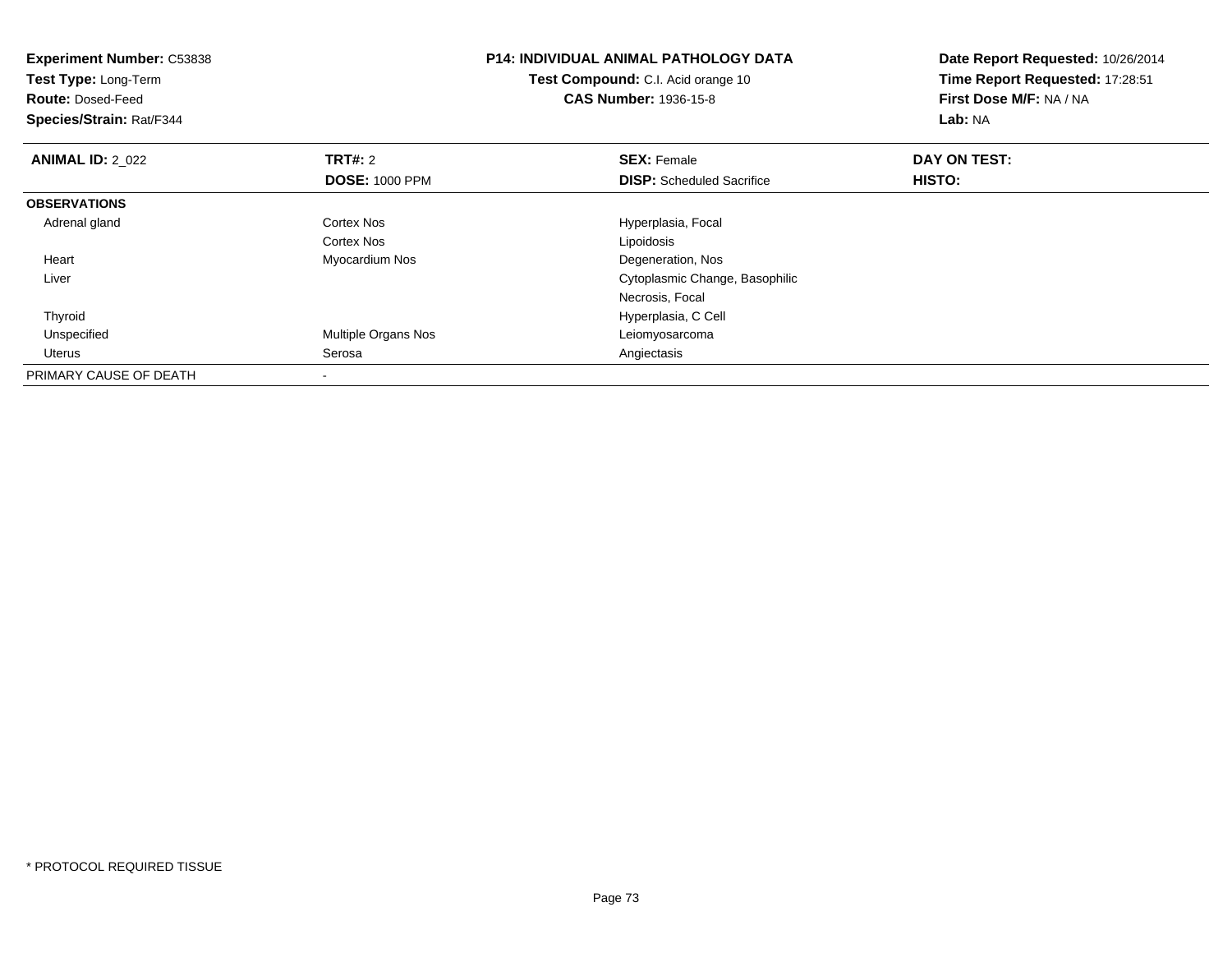| <b>Experiment Number: C53838</b><br><b>Test Type: Long-Term</b><br><b>Route: Dosed-Feed</b><br>Species/Strain: Rat/F344 |                       | <b>P14: INDIVIDUAL ANIMAL PATHOLOGY DATA</b><br>Test Compound: C.I. Acid orange 10<br><b>CAS Number: 1936-15-8</b> | Date Report Requested: 10/26/2014<br>Time Report Requested: 17:28:51<br>First Dose M/F: NA / NA<br>Lab: NA |
|-------------------------------------------------------------------------------------------------------------------------|-----------------------|--------------------------------------------------------------------------------------------------------------------|------------------------------------------------------------------------------------------------------------|
| <b>ANIMAL ID: 2 023</b>                                                                                                 | TRT#: 2               | <b>SEX: Female</b>                                                                                                 | DAY ON TEST:                                                                                               |
|                                                                                                                         | <b>DOSE: 1000 PPM</b> | <b>DISP:</b> Scheduled Sacrifice                                                                                   | HISTO:                                                                                                     |
| <b>OBSERVATIONS</b>                                                                                                     |                       |                                                                                                                    |                                                                                                            |
| Adrenal gland                                                                                                           |                       | Necrosis, Nos                                                                                                      |                                                                                                            |
| Liver                                                                                                                   |                       | Cytoplasmic Change, Basophilic                                                                                     |                                                                                                            |
|                                                                                                                         | <b>Bile Duct</b>      | Hyperplasia, Focal                                                                                                 |                                                                                                            |
| Lung                                                                                                                    |                       | Granuloma, Nos                                                                                                     |                                                                                                            |
| Uterus                                                                                                                  |                       | <b>Endometrial Stromal Polyp</b>                                                                                   |                                                                                                            |
| PRIMARY CAUSE OF DEATH                                                                                                  |                       |                                                                                                                    |                                                                                                            |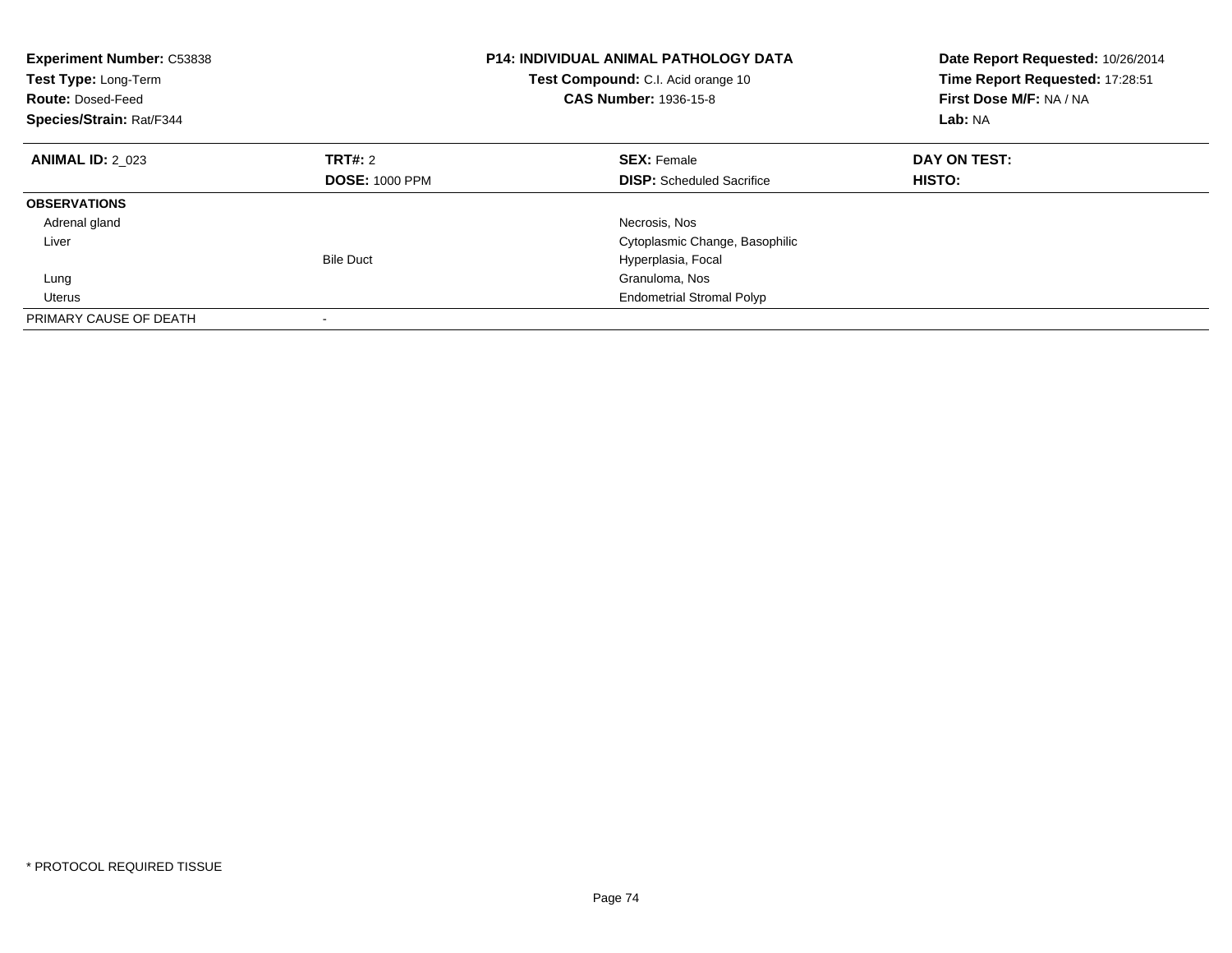| <b>Experiment Number: C53838</b><br>Test Type: Long-Term<br><b>Route: Dosed-Feed</b><br>Species/Strain: Rat/F344 |                                         | <b>P14: INDIVIDUAL ANIMAL PATHOLOGY DATA</b><br>Test Compound: C.I. Acid orange 10<br><b>CAS Number: 1936-15-8</b> | Date Report Requested: 10/26/2014<br>Time Report Requested: 17:28:51<br>First Dose M/F: NA / NA<br>Lab: NA |
|------------------------------------------------------------------------------------------------------------------|-----------------------------------------|--------------------------------------------------------------------------------------------------------------------|------------------------------------------------------------------------------------------------------------|
| <b>ANIMAL ID: 2 024</b>                                                                                          | <b>TRT#: 2</b><br><b>DOSE: 1000 PPM</b> | <b>SEX: Female</b><br><b>DISP:</b> Scheduled Sacrifice                                                             | DAY ON TEST:<br>HISTO:                                                                                     |
| <b>OBSERVATIONS</b>                                                                                              |                                         |                                                                                                                    |                                                                                                            |
| Adrenal gland                                                                                                    | <b>Cortex Nos</b>                       | Hyperplasia, Focal                                                                                                 |                                                                                                            |
| Heart                                                                                                            | Myocardium Nos                          | Degeneration, Nos                                                                                                  |                                                                                                            |
| <b>Intestine Small</b>                                                                                           | Mesentery Nos                           | Hemorrhage, Chronic                                                                                                |                                                                                                            |
| Liver                                                                                                            |                                         | Cytoplasmic Change, Basophilic                                                                                     |                                                                                                            |
|                                                                                                                  |                                         | Inflammation, Chronic Focal                                                                                        |                                                                                                            |
| Mammary gland                                                                                                    | <b>Mammary Acinus</b>                   | Hyperplasia, Cystic                                                                                                |                                                                                                            |
| Pituitary gland                                                                                                  |                                         | Chromophobe Adenoma                                                                                                |                                                                                                            |
| Uterus                                                                                                           |                                         | <b>Endometrial Stromal Polyp</b>                                                                                   |                                                                                                            |
| PRIMARY CAUSE OF DEATH                                                                                           |                                         |                                                                                                                    |                                                                                                            |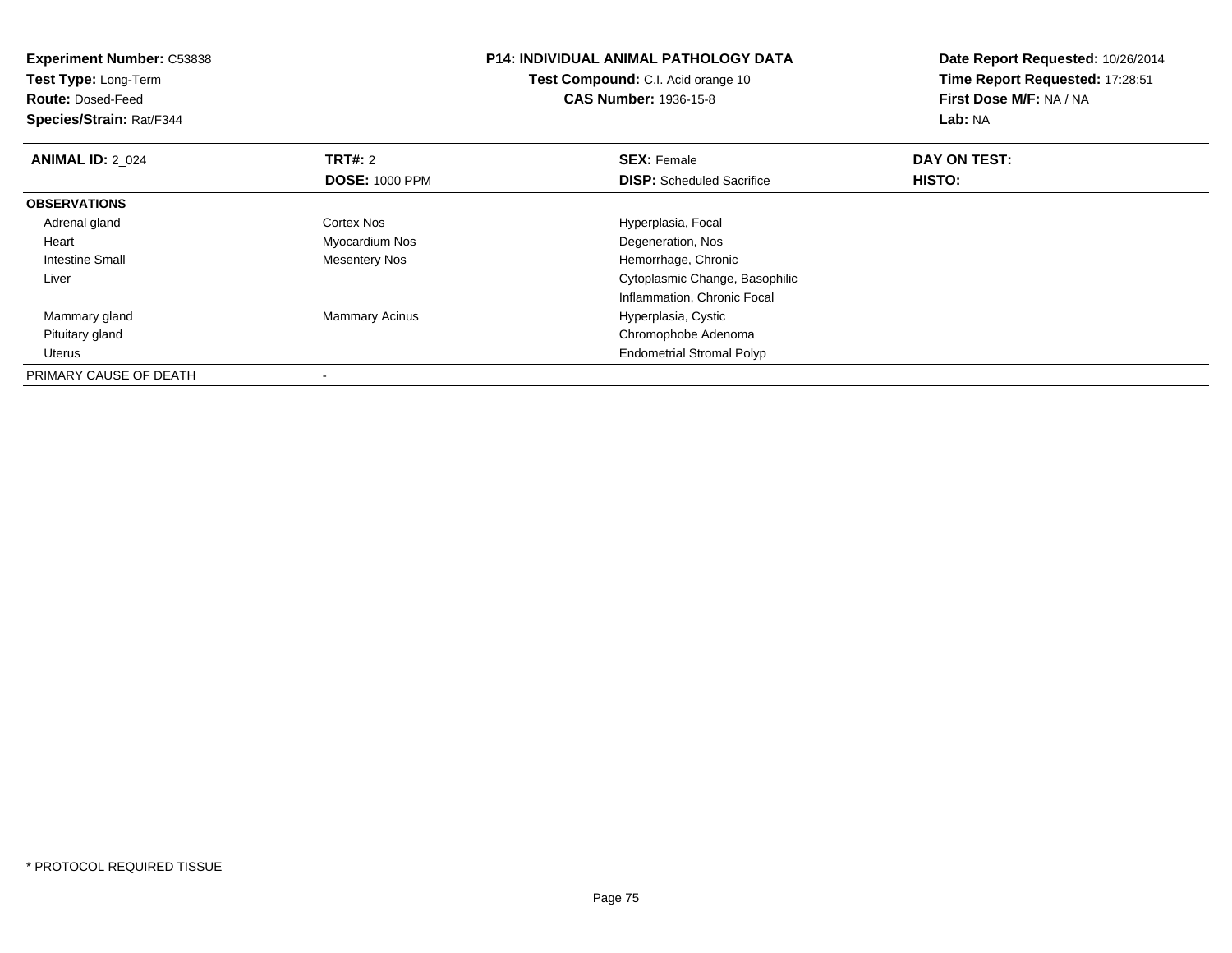| <b>Experiment Number: C53838</b><br><b>Test Type: Long-Term</b><br><b>Route: Dosed-Feed</b><br>Species/Strain: Rat/F344 |                       | <b>P14: INDIVIDUAL ANIMAL PATHOLOGY DATA</b><br>Test Compound: C.I. Acid orange 10<br><b>CAS Number: 1936-15-8</b> | Date Report Requested: 10/26/2014<br>Time Report Requested: 17:28:51<br>First Dose M/F: NA / NA<br>Lab: NA |
|-------------------------------------------------------------------------------------------------------------------------|-----------------------|--------------------------------------------------------------------------------------------------------------------|------------------------------------------------------------------------------------------------------------|
| <b>ANIMAL ID: 2 025</b>                                                                                                 | <b>TRT#: 2</b>        | <b>SEX: Female</b>                                                                                                 | DAY ON TEST:                                                                                               |
|                                                                                                                         | <b>DOSE: 1000 PPM</b> | <b>DISP:</b> Scheduled Sacrifice                                                                                   | HISTO:                                                                                                     |
| <b>OBSERVATIONS</b>                                                                                                     |                       |                                                                                                                    |                                                                                                            |
| Adrenal gland                                                                                                           | Cortex Nos            | Hyperplasia, Focal                                                                                                 |                                                                                                            |
| Heart                                                                                                                   | Myocardium Nos        | Degeneration, Nos                                                                                                  |                                                                                                            |
| Liver                                                                                                                   |                       | Cytoplasmic Change, Basophilic                                                                                     |                                                                                                            |
| Mammary gland                                                                                                           | <b>Mammary Acinus</b> | Cyst, Nos                                                                                                          |                                                                                                            |
| Thyroid                                                                                                                 |                       | <b>Cystic Follicles</b>                                                                                            |                                                                                                            |
|                                                                                                                         |                       | Hyperplasia, C Cell                                                                                                |                                                                                                            |
| PRIMARY CAUSE OF DEATH                                                                                                  |                       |                                                                                                                    |                                                                                                            |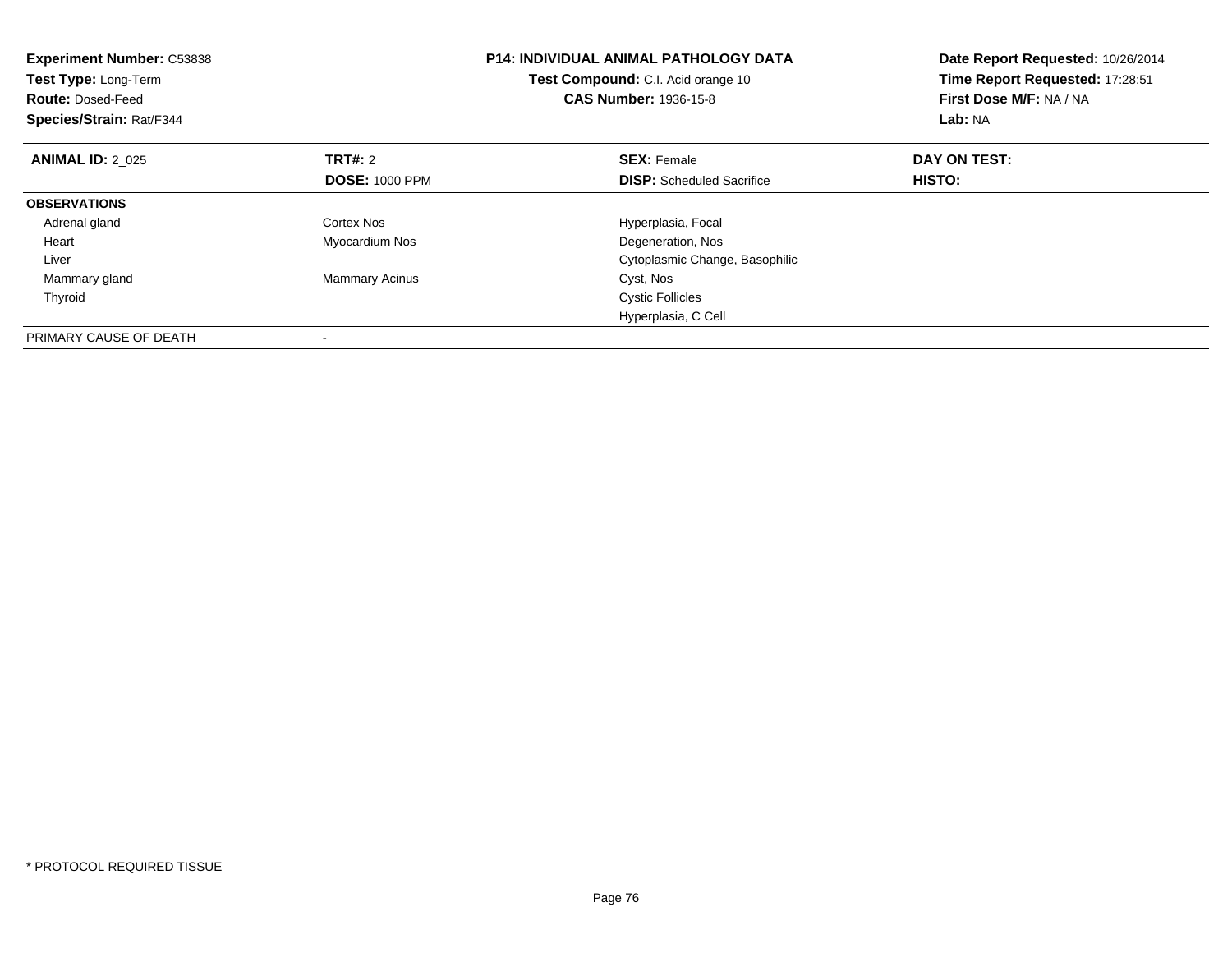| <b>Experiment Number: C53838</b><br>Test Type: Long-Term<br><b>Route: Dosed-Feed</b><br>Species/Strain: Rat/F344 |                       | <b>P14: INDIVIDUAL ANIMAL PATHOLOGY DATA</b><br>Test Compound: C.I. Acid orange 10<br><b>CAS Number: 1936-15-8</b> | Date Report Requested: 10/26/2014<br>Time Report Requested: 17:28:51<br>First Dose M/F: NA / NA<br>Lab: NA |
|------------------------------------------------------------------------------------------------------------------|-----------------------|--------------------------------------------------------------------------------------------------------------------|------------------------------------------------------------------------------------------------------------|
| <b>ANIMAL ID: 2 026</b>                                                                                          | TRT#: 2               | <b>SEX: Female</b>                                                                                                 | DAY ON TEST:                                                                                               |
|                                                                                                                  | <b>DOSE: 1000 PPM</b> | <b>DISP:</b> Scheduled Sacrifice                                                                                   | HISTO:                                                                                                     |
| <b>OBSERVATIONS</b>                                                                                              |                       |                                                                                                                    |                                                                                                            |
| Heart                                                                                                            | Myocardium Nos        | Degeneration, Nos                                                                                                  |                                                                                                            |
| Liver                                                                                                            |                       | Cytoplasmic Change, Basophilic                                                                                     |                                                                                                            |
| Pituitary gland                                                                                                  |                       | Hyperplasia, Chromophobe Cell                                                                                      |                                                                                                            |
| Thyroid                                                                                                          |                       | Hyperplasia, C Cell                                                                                                |                                                                                                            |
| Uterus                                                                                                           |                       | <b>Endometrial Stromal Polyp</b>                                                                                   |                                                                                                            |
| PRIMARY CAUSE OF DEATH                                                                                           |                       |                                                                                                                    |                                                                                                            |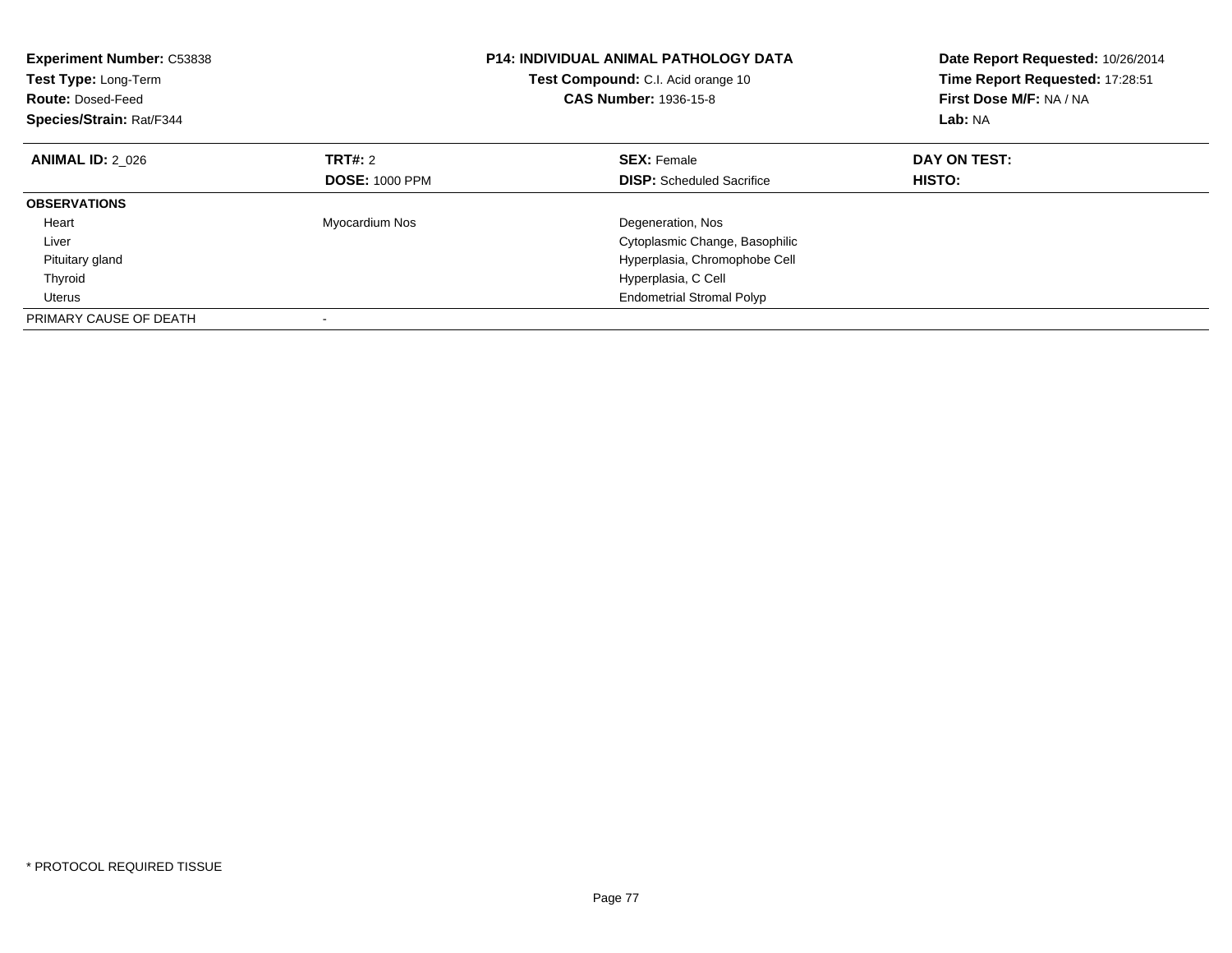| <b>Experiment Number: C53838</b><br>Test Type: Long-Term<br><b>Route: Dosed-Feed</b><br>Species/Strain: Rat/F344 |                          | <b>P14: INDIVIDUAL ANIMAL PATHOLOGY DATA</b><br><b>Test Compound:</b> C.I. Acid orange 10<br><b>CAS Number: 1936-15-8</b> | Date Report Requested: 10/26/2014<br>Time Report Requested: 17:28:51<br>First Dose M/F: NA / NA<br>Lab: NA |
|------------------------------------------------------------------------------------------------------------------|--------------------------|---------------------------------------------------------------------------------------------------------------------------|------------------------------------------------------------------------------------------------------------|
| <b>ANIMAL ID: 2 027</b>                                                                                          | <b>TRT#: 2</b>           | <b>SEX: Female</b>                                                                                                        | DAY ON TEST:                                                                                               |
|                                                                                                                  | <b>DOSE: 1000 PPM</b>    | <b>DISP:</b> Scheduled Sacrifice                                                                                          | HISTO:                                                                                                     |
| <b>OBSERVATIONS</b>                                                                                              |                          |                                                                                                                           |                                                                                                            |
| Adrenal gland                                                                                                    |                          | Pheochromocytoma                                                                                                          |                                                                                                            |
| Brain                                                                                                            | Hypothalamus Nos         | Atrophy, Pressure                                                                                                         |                                                                                                            |
| Kidney                                                                                                           | Cortex                   | Cyst, Nos                                                                                                                 |                                                                                                            |
| Liver                                                                                                            |                          | Cytoplasmic Change, Basophilic                                                                                            |                                                                                                            |
|                                                                                                                  |                          | Inflammation, Chronic Focal                                                                                               |                                                                                                            |
| Ovary                                                                                                            |                          | Cyst, Follicular Nos                                                                                                      |                                                                                                            |
| Pituitary gland                                                                                                  |                          | Chromophobe Adenoma                                                                                                       |                                                                                                            |
| Uterus                                                                                                           | <b>Endometrial Gland</b> | Cyst, Nos                                                                                                                 |                                                                                                            |
| PRIMARY CAUSE OF DEATH                                                                                           |                          |                                                                                                                           |                                                                                                            |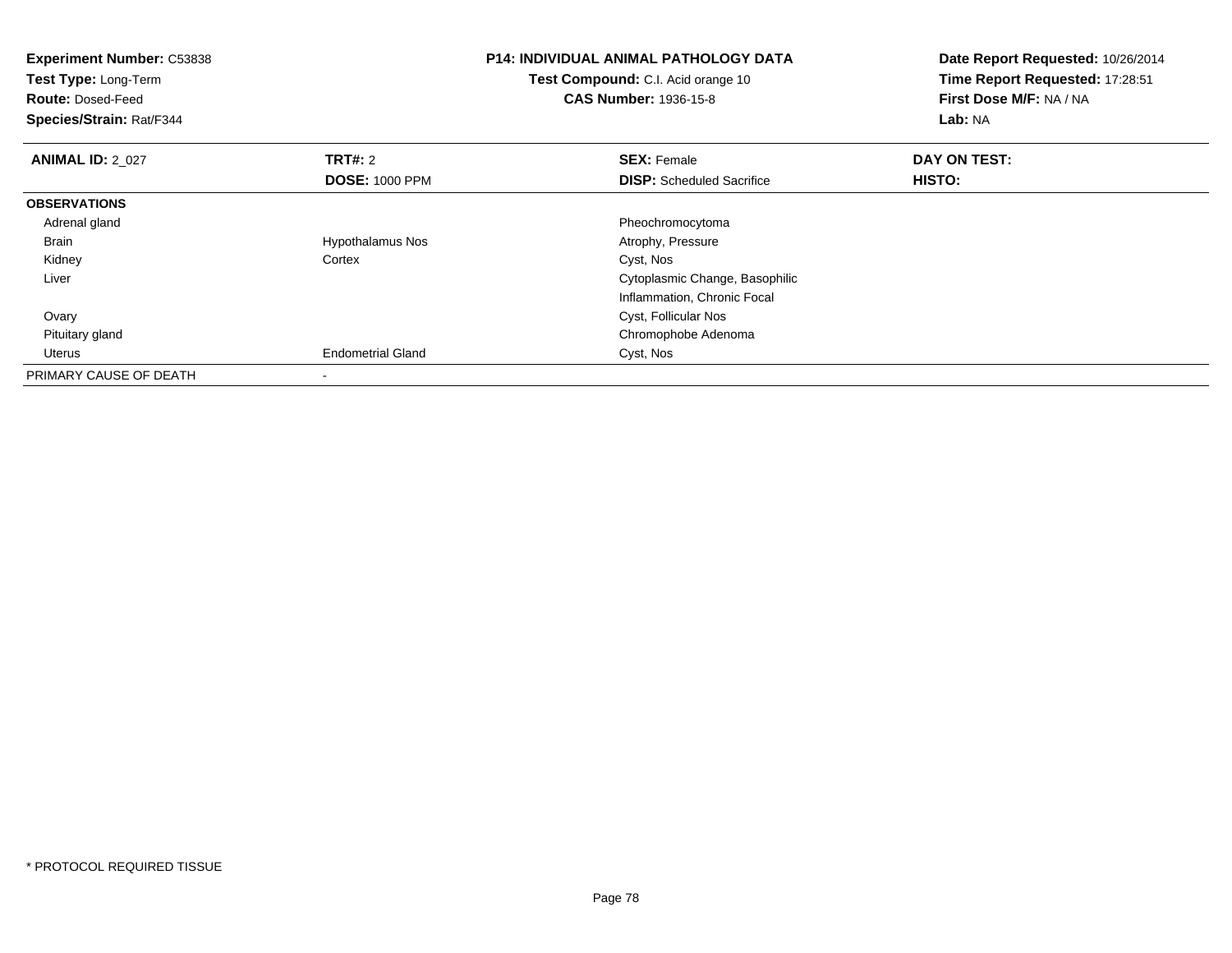| <b>Experiment Number: C53838</b><br>Test Type: Long-Term<br><b>Route: Dosed-Feed</b><br><b>Species/Strain: Rat/F344</b> |                       | <b>P14: INDIVIDUAL ANIMAL PATHOLOGY DATA</b><br>Test Compound: C.I. Acid orange 10<br><b>CAS Number: 1936-15-8</b> | Date Report Requested: 10/26/2014<br>Time Report Requested: 17:28:51<br>First Dose M/F: NA / NA<br>Lab: NA |
|-------------------------------------------------------------------------------------------------------------------------|-----------------------|--------------------------------------------------------------------------------------------------------------------|------------------------------------------------------------------------------------------------------------|
| <b>ANIMAL ID: 2 028</b>                                                                                                 | TRT#: 2               | <b>SEX: Female</b>                                                                                                 | DAY ON TEST:                                                                                               |
|                                                                                                                         | <b>DOSE: 1000 PPM</b> | <b>DISP:</b> Scheduled Sacrifice                                                                                   | <b>HISTO:</b>                                                                                              |
| <b>OBSERVATIONS</b>                                                                                                     |                       |                                                                                                                    |                                                                                                            |
| Heart                                                                                                                   | Myocardium Nos        | Degeneration, Nos                                                                                                  |                                                                                                            |
| Skin                                                                                                                    |                       | Inflammation, Chronic Focal                                                                                        |                                                                                                            |
| Unspecified                                                                                                             | Multiple Organs Nos   | Lymphoma, Lymphocytic-Malignant Type                                                                               |                                                                                                            |
| PRIMARY CAUSE OF DEATH                                                                                                  |                       |                                                                                                                    |                                                                                                            |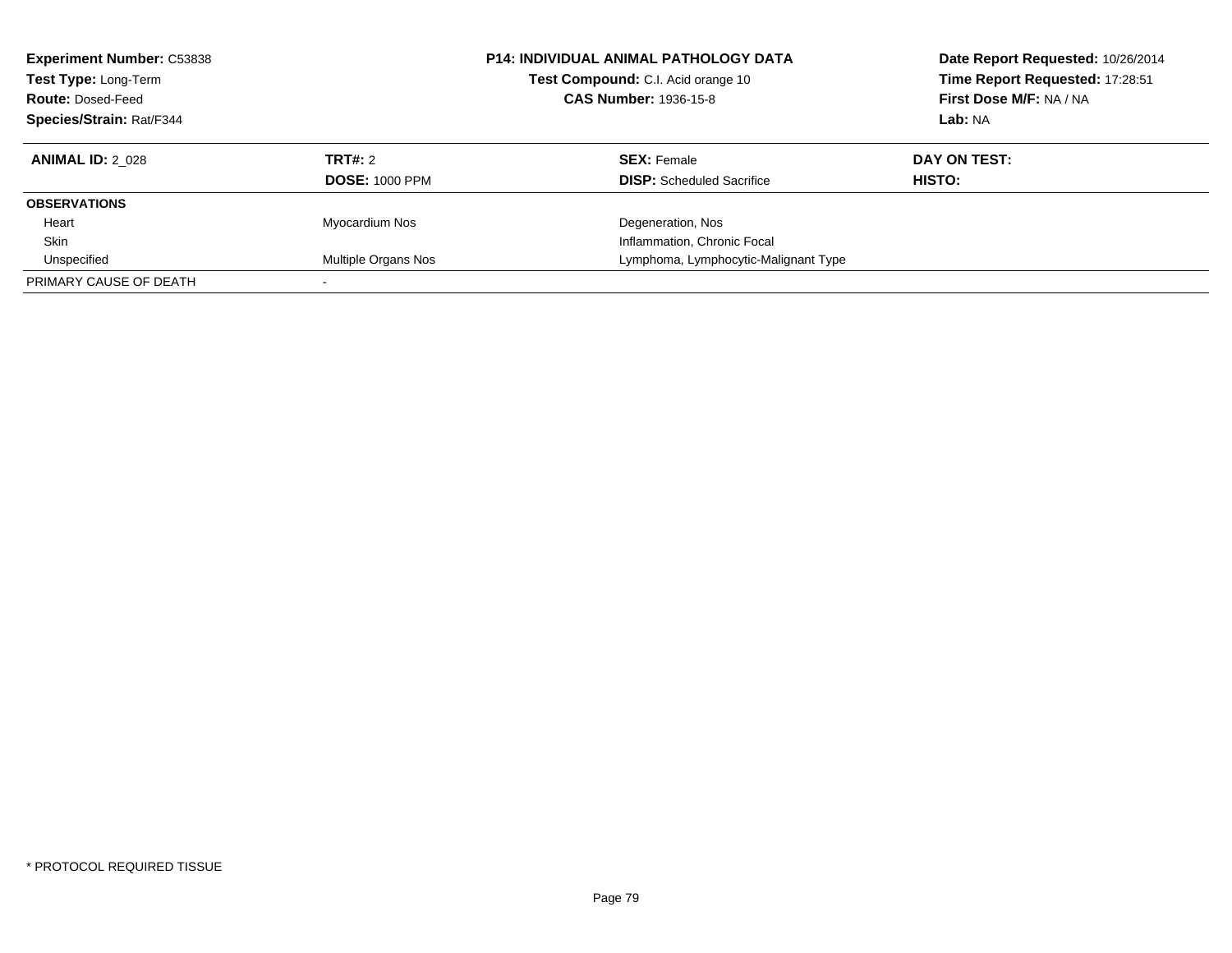| <b>Experiment Number: C53838</b><br>Test Type: Long-Term<br><b>Route: Dosed-Feed</b><br>Species/Strain: Rat/F344 |                       | <b>P14: INDIVIDUAL ANIMAL PATHOLOGY DATA</b><br>Test Compound: C.I. Acid orange 10<br><b>CAS Number: 1936-15-8</b> | Date Report Requested: 10/26/2014<br>Time Report Requested: 17:28:51<br>First Dose M/F: NA / NA<br>Lab: NA |
|------------------------------------------------------------------------------------------------------------------|-----------------------|--------------------------------------------------------------------------------------------------------------------|------------------------------------------------------------------------------------------------------------|
| <b>ANIMAL ID: 2 029</b>                                                                                          | <b>TRT#:</b> 2        | <b>SEX: Female</b>                                                                                                 | DAY ON TEST:                                                                                               |
|                                                                                                                  | <b>DOSE: 1000 PPM</b> | <b>DISP:</b> Moribund Sacrifice                                                                                    | <b>HISTO:</b>                                                                                              |
| <b>OBSERVATIONS</b>                                                                                              |                       |                                                                                                                    |                                                                                                            |
| Bone marrow                                                                                                      |                       | Hypoplasia, Hematopoietic                                                                                          |                                                                                                            |
| <b>Brain</b>                                                                                                     | Medulla Oblongata Nos | Astrocytoma                                                                                                        |                                                                                                            |
| Liver                                                                                                            |                       | Inflammation, Acute/Chronic                                                                                        |                                                                                                            |
| Mammary gland                                                                                                    | <b>Mammary Acinus</b> | Dilatation, Nos                                                                                                    |                                                                                                            |
| Stomach                                                                                                          | Cardiac Stomach       | Ulcer, Acute                                                                                                       |                                                                                                            |
| PRIMARY CAUSE OF DEATH                                                                                           |                       |                                                                                                                    |                                                                                                            |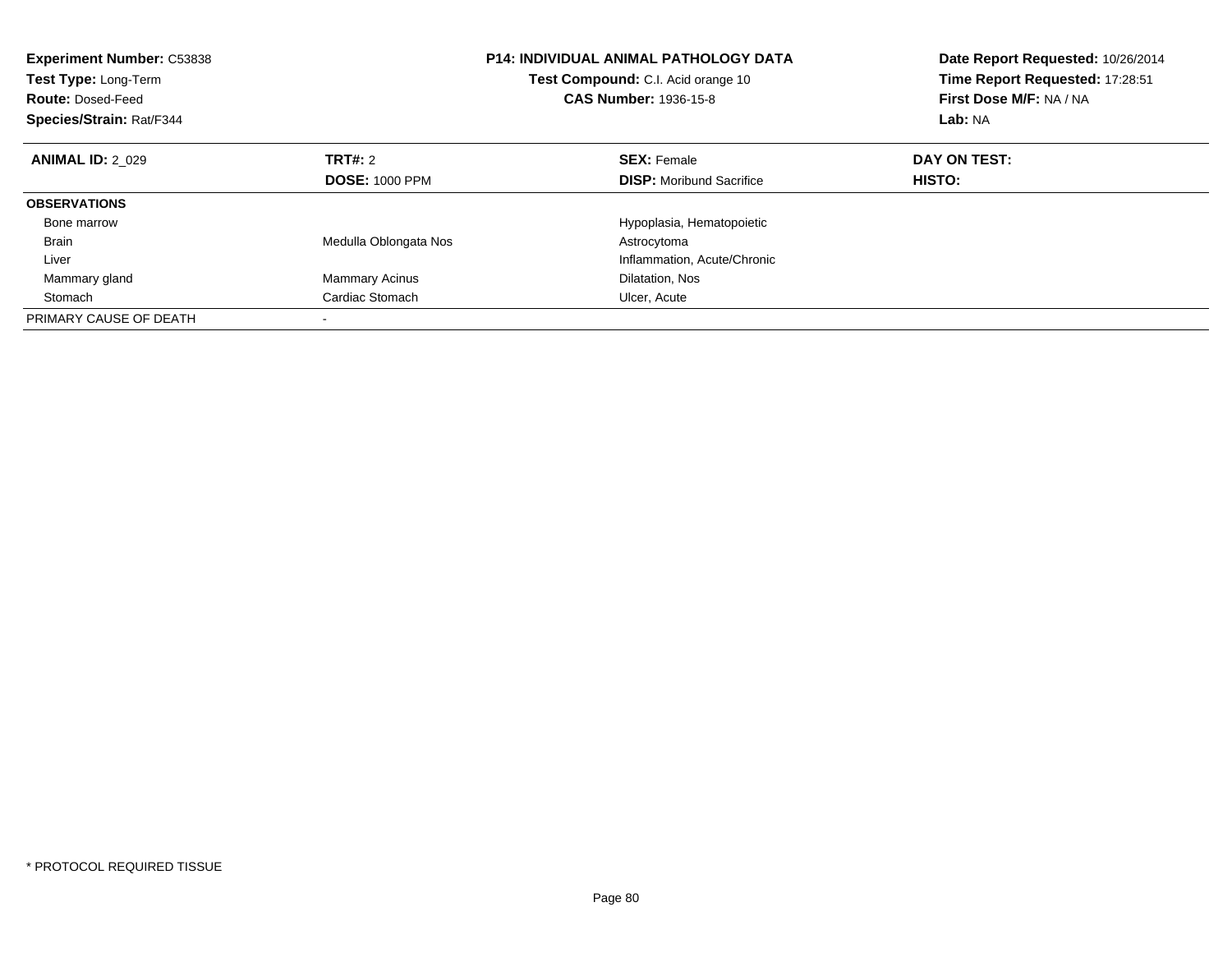| <b>Experiment Number: C53838</b><br>Test Type: Long-Term<br><b>Route: Dosed-Feed</b><br>Species/Strain: Rat/F344 |                                         | <b>P14: INDIVIDUAL ANIMAL PATHOLOGY DATA</b><br>Test Compound: C.I. Acid orange 10<br><b>CAS Number: 1936-15-8</b> | Date Report Requested: 10/26/2014<br>Time Report Requested: 17:28:51<br>First Dose M/F: NA / NA<br>Lab: NA |
|------------------------------------------------------------------------------------------------------------------|-----------------------------------------|--------------------------------------------------------------------------------------------------------------------|------------------------------------------------------------------------------------------------------------|
| <b>ANIMAL ID: 2 030</b>                                                                                          | <b>TRT#: 2</b><br><b>DOSE: 1000 PPM</b> | <b>SEX: Female</b><br><b>DISP:</b> Scheduled Sacrifice                                                             | DAY ON TEST:<br><b>HISTO:</b>                                                                              |
| <b>OBSERVATIONS</b>                                                                                              |                                         |                                                                                                                    |                                                                                                            |
| Heart                                                                                                            | Myocardium Nos                          | Degeneration, Nos                                                                                                  |                                                                                                            |
| Liver                                                                                                            |                                         | Cytoplasmic Change, Basophilic                                                                                     |                                                                                                            |
| Pituitary gland                                                                                                  |                                         | Cyst, Nos                                                                                                          |                                                                                                            |
| Thymus                                                                                                           |                                         | Lymphoma, Lymphocytic-Malignant Type                                                                               |                                                                                                            |
| PRIMARY CAUSE OF DEATH                                                                                           |                                         |                                                                                                                    |                                                                                                            |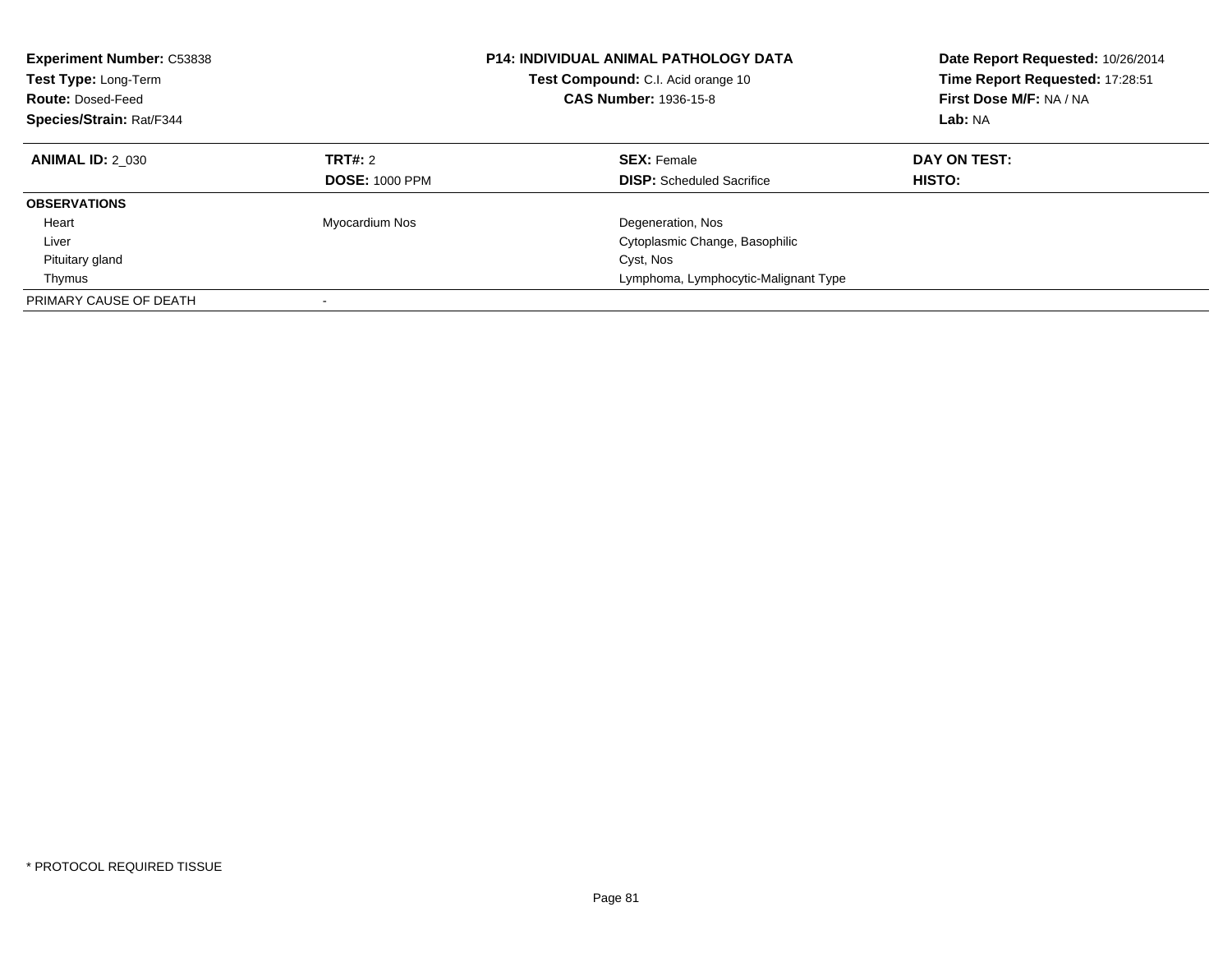| <b>Experiment Number: C53838</b><br>Test Type: Long-Term<br><b>Route: Dosed-Feed</b><br><b>Species/Strain: Rat/F344</b> |                       | <b>P14: INDIVIDUAL ANIMAL PATHOLOGY DATA</b><br>Test Compound: C.I. Acid orange 10<br><b>CAS Number: 1936-15-8</b> | Date Report Requested: 10/26/2014<br>Time Report Requested: 17:28:51<br>First Dose M/F: NA / NA<br>Lab: NA |
|-------------------------------------------------------------------------------------------------------------------------|-----------------------|--------------------------------------------------------------------------------------------------------------------|------------------------------------------------------------------------------------------------------------|
| <b>ANIMAL ID: 2 031</b>                                                                                                 | <b>TRT#: 2</b>        | <b>SEX: Female</b>                                                                                                 | DAY ON TEST:                                                                                               |
|                                                                                                                         | <b>DOSE: 1000 PPM</b> | <b>DISP:</b> Scheduled Sacrifice                                                                                   | HISTO:                                                                                                     |
| <b>OBSERVATIONS</b>                                                                                                     |                       |                                                                                                                    |                                                                                                            |
| Heart                                                                                                                   | Myocardium Nos        | Degeneration, Nos                                                                                                  |                                                                                                            |
| Liver                                                                                                                   |                       | Cytoplasmic Change, Basophilic                                                                                     |                                                                                                            |
| Mammary gland                                                                                                           |                       | Fibroadenoma                                                                                                       |                                                                                                            |
| PRIMARY CAUSE OF DEATH                                                                                                  |                       |                                                                                                                    |                                                                                                            |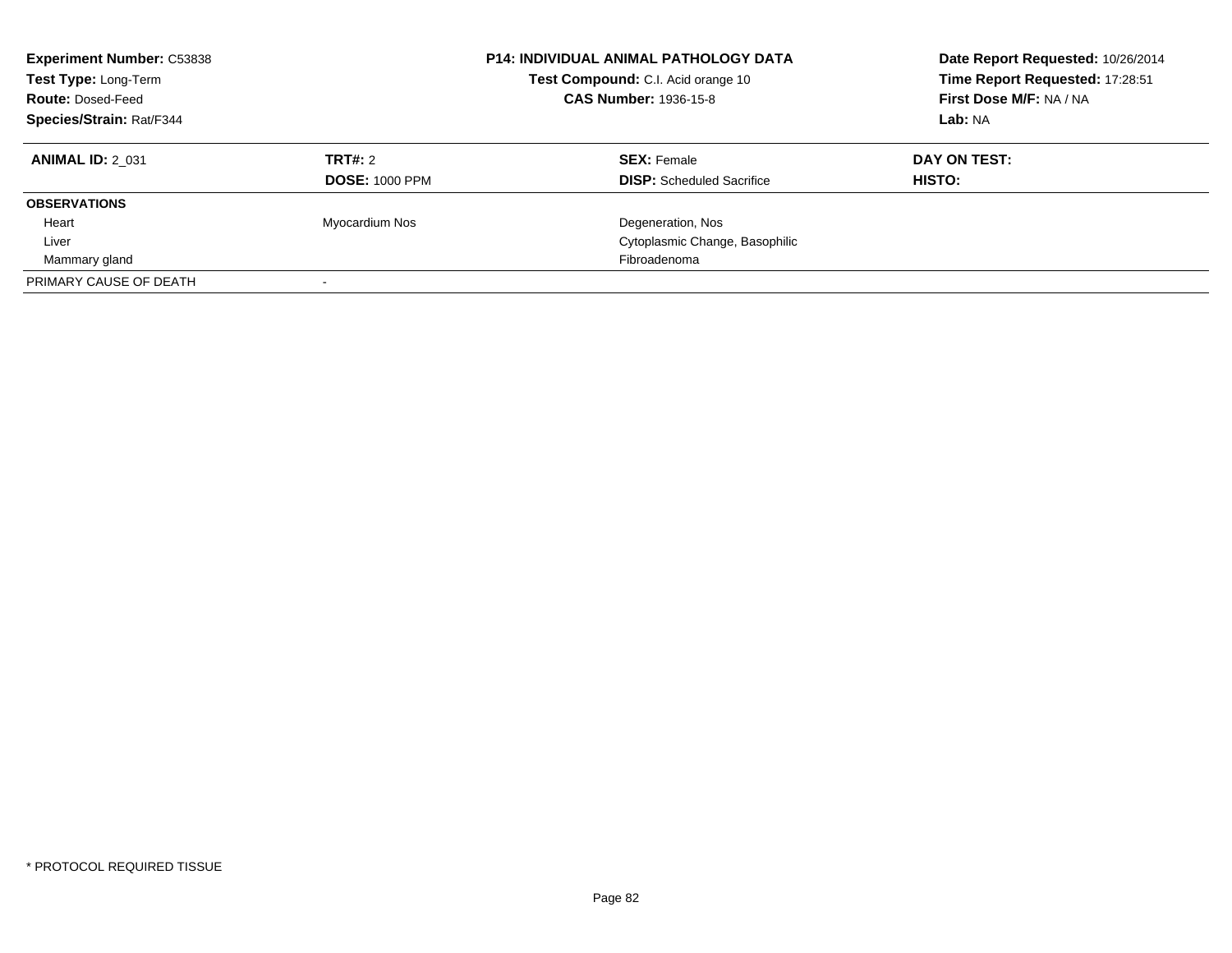| <b>Experiment Number: C53838</b><br>Test Type: Long-Term<br><b>Route: Dosed-Feed</b><br>Species/Strain: Rat/F344 |                       | <b>P14: INDIVIDUAL ANIMAL PATHOLOGY DATA</b><br>Test Compound: C.I. Acid orange 10<br><b>CAS Number: 1936-15-8</b> | Date Report Requested: 10/26/2014<br>Time Report Requested: 17:28:51<br>First Dose M/F: NA / NA<br>Lab: NA |
|------------------------------------------------------------------------------------------------------------------|-----------------------|--------------------------------------------------------------------------------------------------------------------|------------------------------------------------------------------------------------------------------------|
| <b>ANIMAL ID: 2 032</b>                                                                                          | <b>TRT#: 2</b>        | <b>SEX: Female</b>                                                                                                 | DAY ON TEST:                                                                                               |
|                                                                                                                  | <b>DOSE: 1000 PPM</b> | <b>DISP:</b> Scheduled Sacrifice                                                                                   | HISTO:                                                                                                     |
| <b>OBSERVATIONS</b>                                                                                              |                       |                                                                                                                    |                                                                                                            |
| Adrenal gland                                                                                                    | Cortex Nos            | Hyperplasia, Focal                                                                                                 |                                                                                                            |
|                                                                                                                  | Cortex Nos            | Lipoidosis                                                                                                         |                                                                                                            |
|                                                                                                                  |                       | Lymphocytic Inflammatory Infiltrate                                                                                |                                                                                                            |
| Heart                                                                                                            | Myocardium Nos        | Inflammation, Chronic Focal                                                                                        |                                                                                                            |
| Liver                                                                                                            |                       | Cytoplasmic Change, Basophilic                                                                                     |                                                                                                            |
| Pituitary gland                                                                                                  |                       | Hyperplasia, Chromophobe Cell                                                                                      |                                                                                                            |
| Thyroid                                                                                                          |                       | Cyst, Thyroglossal Duct                                                                                            |                                                                                                            |
| PRIMARY CAUSE OF DEATH                                                                                           |                       |                                                                                                                    |                                                                                                            |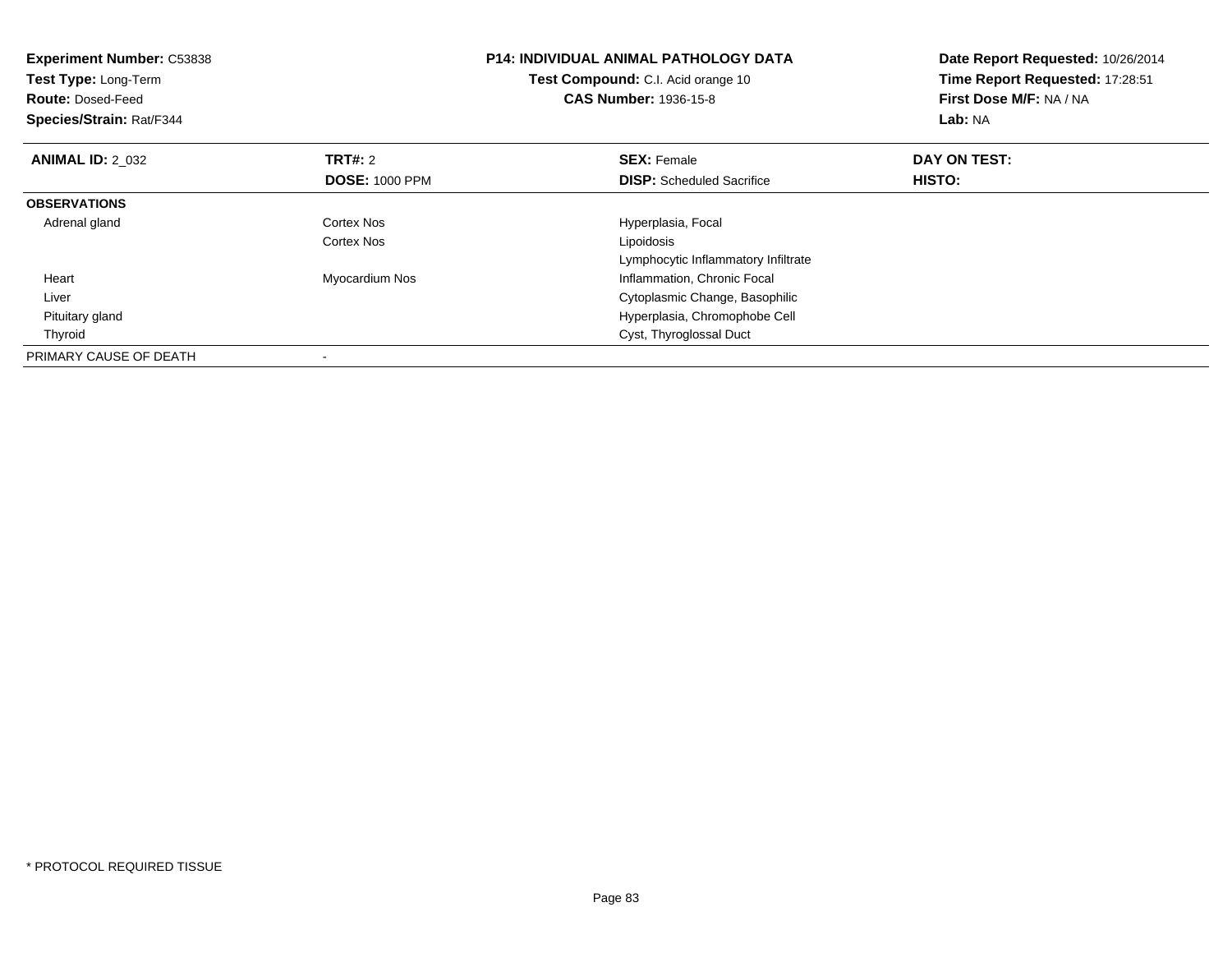| <b>Experiment Number: C53838</b><br>Test Type: Long-Term<br><b>Route: Dosed-Feed</b><br>Species/Strain: Rat/F344 |                                  | <b>P14: INDIVIDUAL ANIMAL PATHOLOGY DATA</b><br><b>Test Compound:</b> C.I. Acid orange 10<br><b>CAS Number: 1936-15-8</b> | Date Report Requested: 10/26/2014<br>Time Report Requested: 17:28:51<br>First Dose M/F: NA / NA<br>Lab: NA |
|------------------------------------------------------------------------------------------------------------------|----------------------------------|---------------------------------------------------------------------------------------------------------------------------|------------------------------------------------------------------------------------------------------------|
| <b>ANIMAL ID: 2 033</b>                                                                                          | TRT#: 2<br><b>DOSE: 1000 PPM</b> | <b>SEX: Female</b><br><b>DISP:</b> Scheduled Sacrifice                                                                    | DAY ON TEST:<br><b>HISTO:</b>                                                                              |
| <b>OBSERVATIONS</b>                                                                                              |                                  |                                                                                                                           |                                                                                                            |
| Adrenal gland                                                                                                    | Cortex Nos                       | Hyperplasia, Focal                                                                                                        |                                                                                                            |
| Heart                                                                                                            | Myocardium Nos                   | Degeneration, Nos                                                                                                         |                                                                                                            |
| Liver                                                                                                            |                                  | Cytoplasmic Change, Basophilic                                                                                            |                                                                                                            |
|                                                                                                                  |                                  | Inflammation, Chronic Focal                                                                                               |                                                                                                            |
| PRIMARY CAUSE OF DEATH                                                                                           |                                  |                                                                                                                           |                                                                                                            |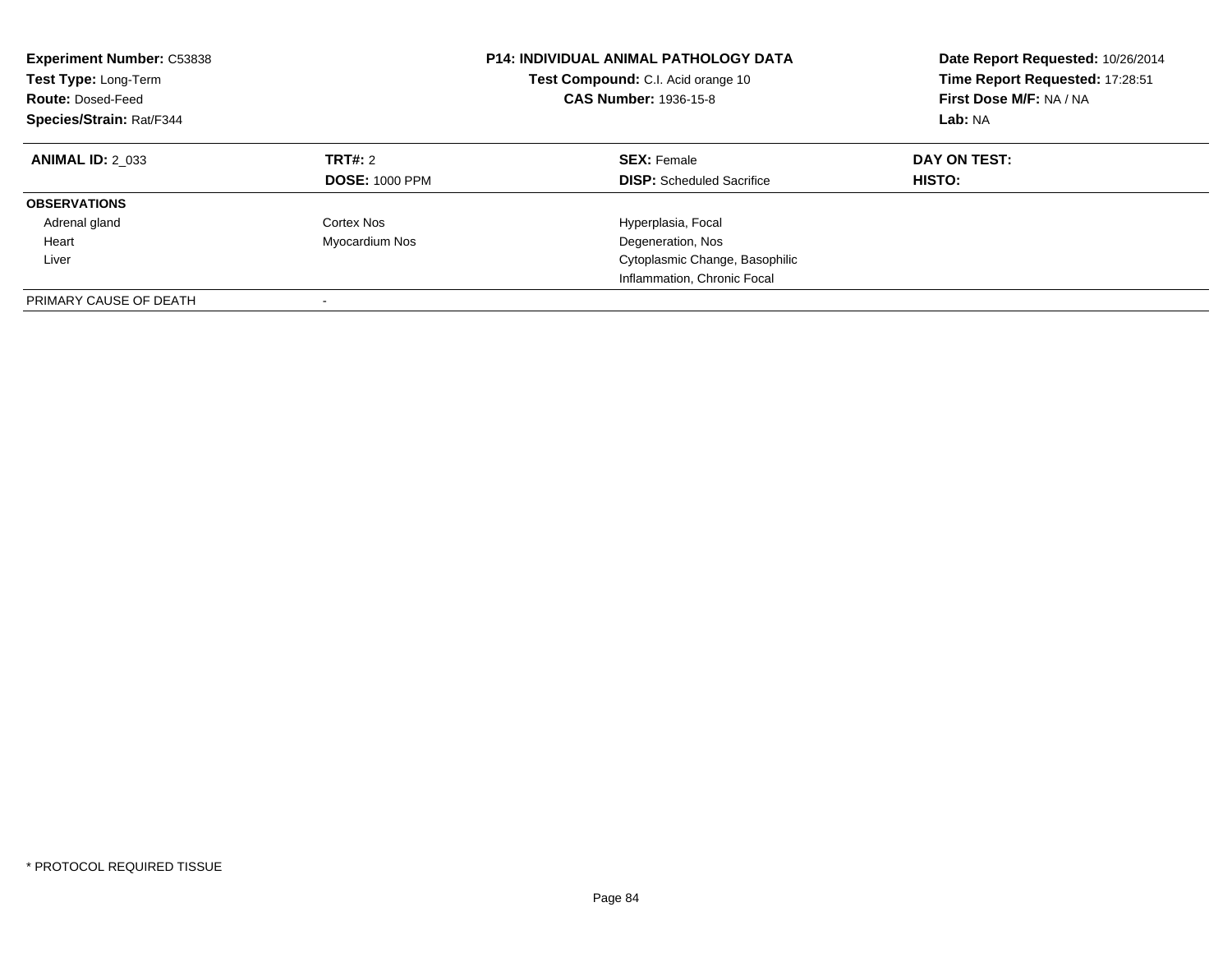**Experiment Number:** C53838

**Test Type:** Long-Term

**Route:** Dosed-Feed

**Species/Strain:** Rat/F344

## **P14: INDIVIDUAL ANIMAL PATHOLOGY DATA**

**Test Compound:** C.I. Acid orange 10**CAS Number:** 1936-15-8

**Date Report Requested:** 10/26/2014**Time Report Requested:** 17:28:51**First Dose M/F:** NA / NA**Lab:** NA

| <b>ANIMAL ID: 2_034</b> | <b>TRT#: 2</b>        | <b>SEX: Female</b>               | DAY ON TEST: |  |
|-------------------------|-----------------------|----------------------------------|--------------|--|
|                         | <b>DOSE: 1000 PPM</b> | <b>DISP:</b> Scheduled Sacrifice | HISTO:       |  |
| <b>OBSERVATIONS</b>     |                       |                                  |              |  |
| Adrenal gland           | <b>Cortex Nos</b>     | Hyperplasia, Focal               |              |  |
|                         | Cortex Nos            | Lipoidosis                       |              |  |
|                         |                       | Pheochromocytoma                 |              |  |
| Heart                   | Myocardium Nos        | Degeneration, Nos                |              |  |
| Liver                   |                       | Angiectasis                      |              |  |
|                         |                       | Cytoplasmic Change, Basophilic   |              |  |
|                         |                       | Inflammation, Chronic Focal      |              |  |
| Mammary gland           |                       | Fibroadenoma                     |              |  |
|                         |                       | Hyperplasia, Cystic              |              |  |
| Pituitary gland         |                       | Chromophobe Adenoma              |              |  |
| Uterus                  |                       | <b>Endometrial Stromal Polyp</b> |              |  |
| PRIMARY CAUSE OF DEATH  |                       |                                  |              |  |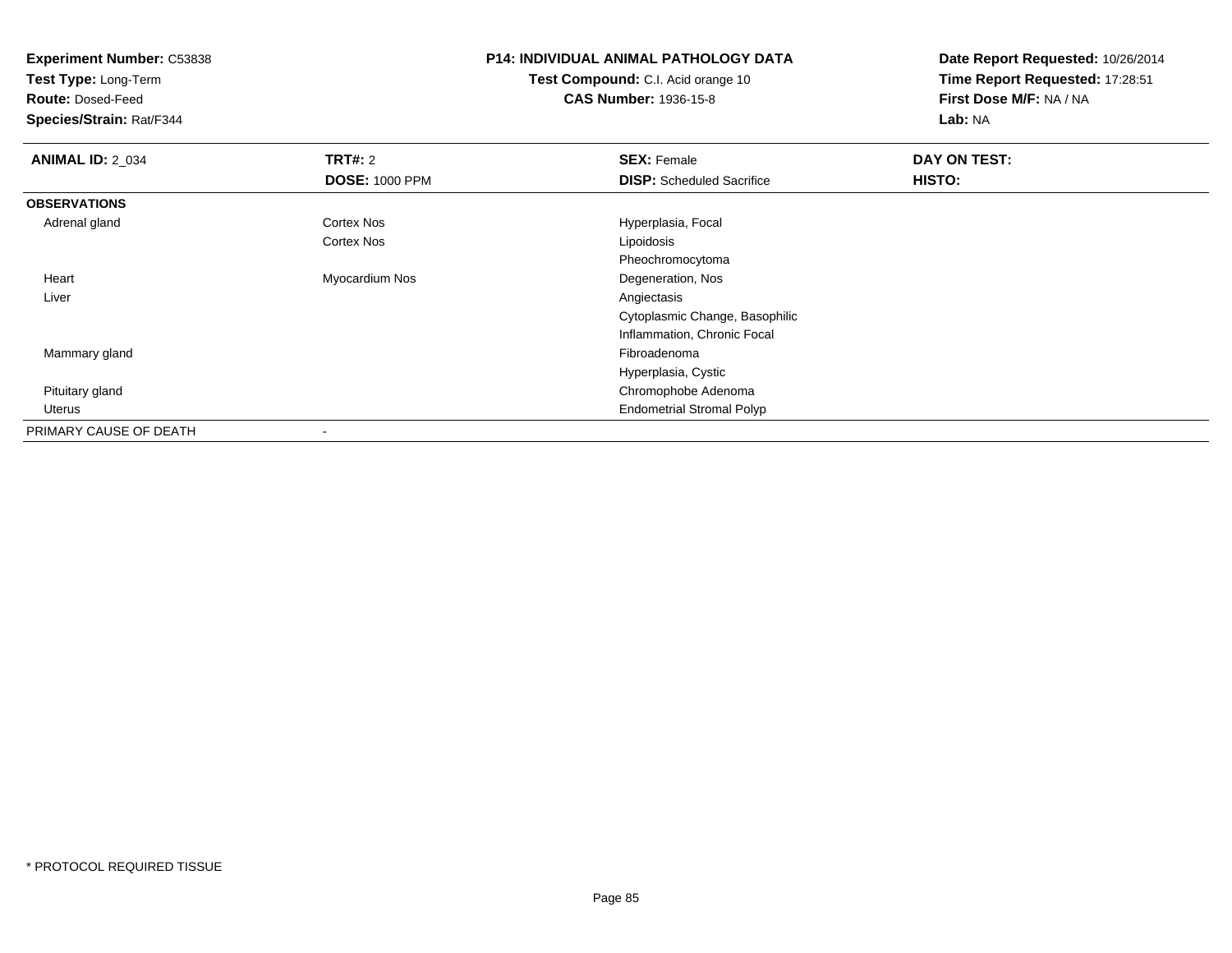| <b>Experiment Number: C53838</b><br><b>Test Type: Long-Term</b><br><b>Route: Dosed-Feed</b><br>Species/Strain: Rat/F344 |                                  | <b>P14: INDIVIDUAL ANIMAL PATHOLOGY DATA</b><br>Test Compound: C.I. Acid orange 10<br><b>CAS Number: 1936-15-8</b> | Date Report Requested: 10/26/2014<br>Time Report Requested: 17:28:51<br>First Dose M/F: NA / NA<br>Lab: NA |
|-------------------------------------------------------------------------------------------------------------------------|----------------------------------|--------------------------------------------------------------------------------------------------------------------|------------------------------------------------------------------------------------------------------------|
| <b>ANIMAL ID: 2 035</b>                                                                                                 | TRT#: 2<br><b>DOSE: 1000 PPM</b> | <b>SEX:</b> Female<br><b>DISP:</b> Scheduled Sacrifice                                                             | DAY ON TEST:<br>HISTO:                                                                                     |
| <b>OBSERVATIONS</b>                                                                                                     |                                  |                                                                                                                    |                                                                                                            |
| Heart                                                                                                                   | Myocardium Nos                   | Inflammation, Interstitial                                                                                         |                                                                                                            |
| Liver                                                                                                                   |                                  | Cytoplasmic Change, Basophilic                                                                                     |                                                                                                            |
|                                                                                                                         |                                  | Inflammation, Chronic Focal                                                                                        |                                                                                                            |
| Pancreas                                                                                                                | Acinus                           | Atrophy, Nos                                                                                                       |                                                                                                            |
| PRIMARY CAUSE OF DEATH                                                                                                  | $\overline{\phantom{a}}$         |                                                                                                                    |                                                                                                            |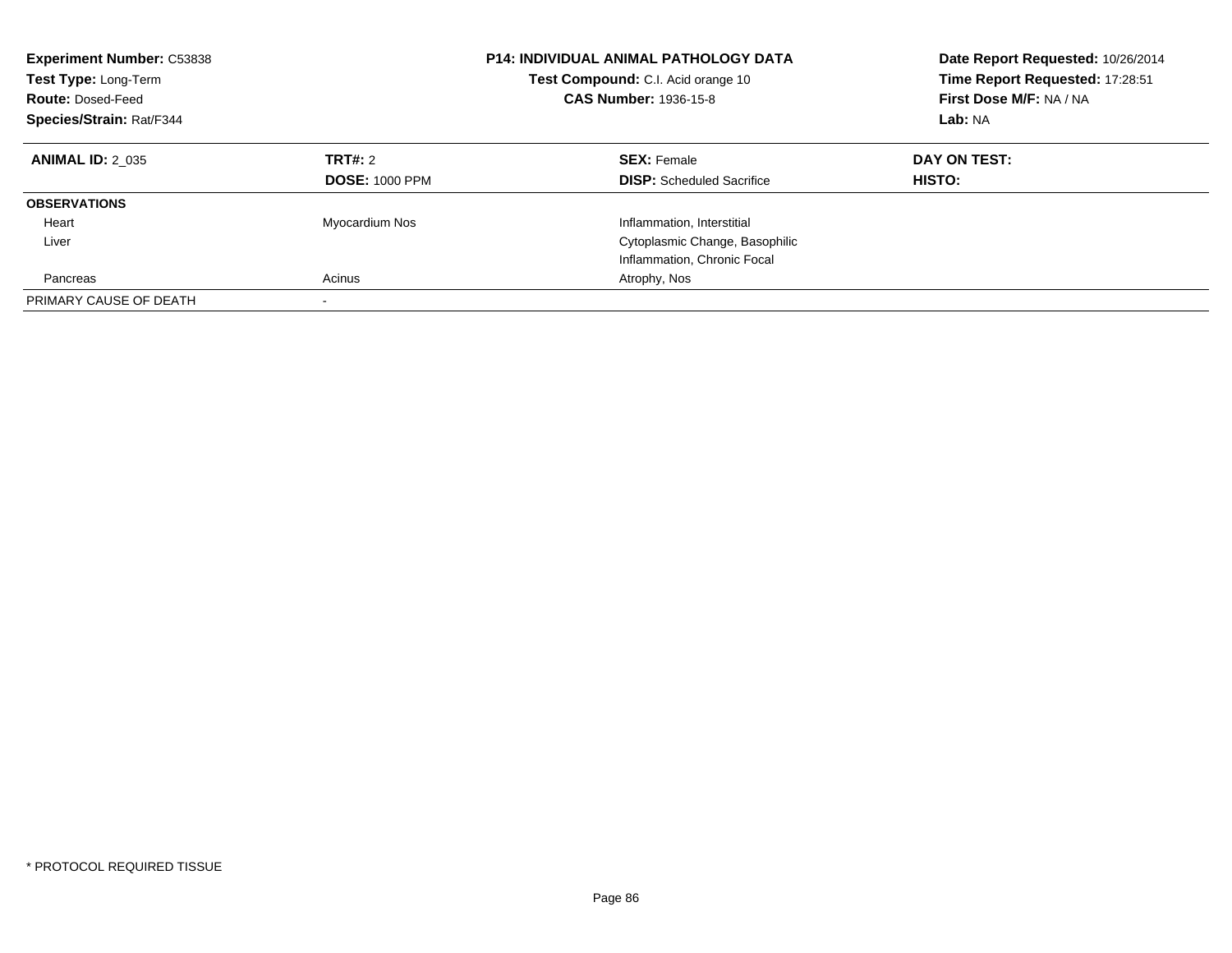| <b>Experiment Number: C53838</b><br>Test Type: Long-Term<br><b>Route: Dosed-Feed</b><br>Species/Strain: Rat/F344 |                       | <b>P14: INDIVIDUAL ANIMAL PATHOLOGY DATA</b><br>Test Compound: C.I. Acid orange 10<br><b>CAS Number: 1936-15-8</b> | Date Report Requested: 10/26/2014<br>Time Report Requested: 17:28:51<br>First Dose M/F: NA / NA<br>Lab: NA |
|------------------------------------------------------------------------------------------------------------------|-----------------------|--------------------------------------------------------------------------------------------------------------------|------------------------------------------------------------------------------------------------------------|
| <b>ANIMAL ID: 2 036</b>                                                                                          | <b>TRT#:</b> 2        | <b>SEX: Female</b>                                                                                                 | DAY ON TEST:                                                                                               |
|                                                                                                                  | <b>DOSE: 1000 PPM</b> | <b>DISP:</b> Scheduled Sacrifice                                                                                   | HISTO:                                                                                                     |
| <b>OBSERVATIONS</b>                                                                                              |                       |                                                                                                                    |                                                                                                            |
| Adrenal gland                                                                                                    | Cortex Nos            | Hyperplasia, Focal                                                                                                 |                                                                                                            |
| Heart                                                                                                            | Myocardium Nos        | Degeneration, Nos                                                                                                  |                                                                                                            |
| Liver                                                                                                            |                       | Cytoplasmic Change, Basophilic                                                                                     |                                                                                                            |
| Mammary gland                                                                                                    |                       | Fibroadenoma                                                                                                       |                                                                                                            |
|                                                                                                                  | <b>Mammary Acinus</b> | Hyperplasia, Cystic                                                                                                |                                                                                                            |
| Pituitary gland                                                                                                  |                       | Chromophobe Carcinoma                                                                                              |                                                                                                            |
| PRIMARY CAUSE OF DEATH                                                                                           |                       |                                                                                                                    |                                                                                                            |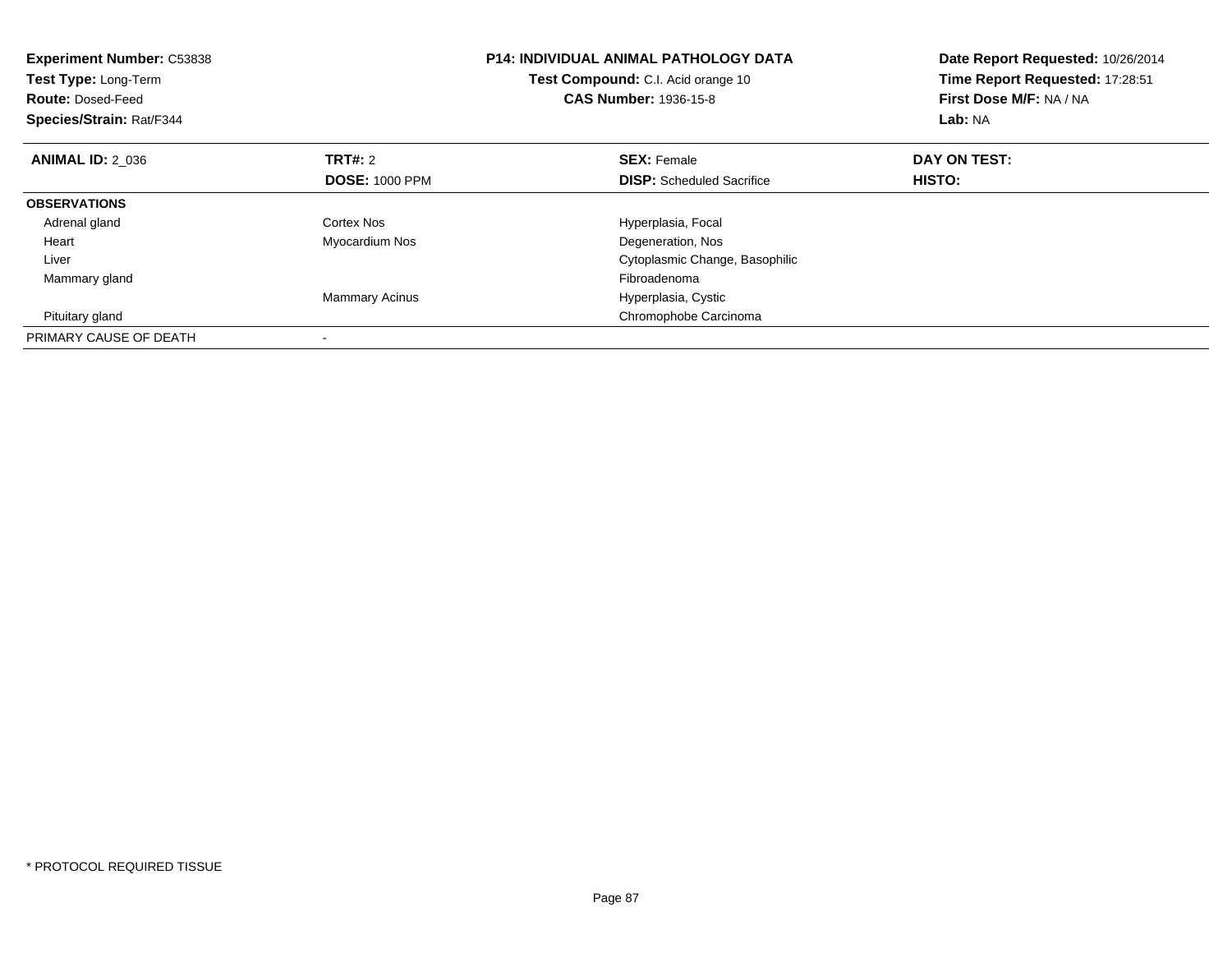| <b>Experiment Number: C53838</b><br>Test Type: Long-Term<br><b>Route: Dosed-Feed</b><br><b>Species/Strain: Rat/F344</b> |                          | <b>P14: INDIVIDUAL ANIMAL PATHOLOGY DATA</b><br>Test Compound: C.I. Acid orange 10<br><b>CAS Number: 1936-15-8</b> | Date Report Requested: 10/26/2014<br>Time Report Requested: 17:28:51<br>First Dose M/F: NA / NA<br>Lab: NA |
|-------------------------------------------------------------------------------------------------------------------------|--------------------------|--------------------------------------------------------------------------------------------------------------------|------------------------------------------------------------------------------------------------------------|
| <b>ANIMAL ID: 2_037</b>                                                                                                 | <b>TRT#: 2</b>           | <b>SEX: Female</b>                                                                                                 | DAY ON TEST:                                                                                               |
|                                                                                                                         | <b>DOSE: 1000 PPM</b>    | <b>DISP:</b> Scheduled Sacrifice                                                                                   | <b>HISTO:</b>                                                                                              |
| <b>OBSERVATIONS</b>                                                                                                     |                          |                                                                                                                    |                                                                                                            |
| Adrenal gland                                                                                                           | Cortex Nos               | Hyperplasia, Focal                                                                                                 |                                                                                                            |
| Liver                                                                                                                   |                          | Cytoplasmic Change, Basophilic                                                                                     |                                                                                                            |
|                                                                                                                         |                          | Inflammation, Chronic Focal                                                                                        |                                                                                                            |
| Mammary gland                                                                                                           |                          | Fibroadenoma                                                                                                       |                                                                                                            |
|                                                                                                                         | <b>Mammary Acinus</b>    | Hyperplasia, Cystic                                                                                                |                                                                                                            |
| Ovary                                                                                                                   |                          | Cyst, Follicular Nos                                                                                               |                                                                                                            |
| Pituitary gland                                                                                                         |                          | Chromophobe Adenoma                                                                                                |                                                                                                            |
| Thyroid                                                                                                                 |                          | Hyperplasia, C Cell                                                                                                |                                                                                                            |
| Uterus                                                                                                                  | <b>Endometrial Gland</b> | Dilatation, Nos                                                                                                    |                                                                                                            |
| PRIMARY CAUSE OF DEATH                                                                                                  | $\,$                     |                                                                                                                    |                                                                                                            |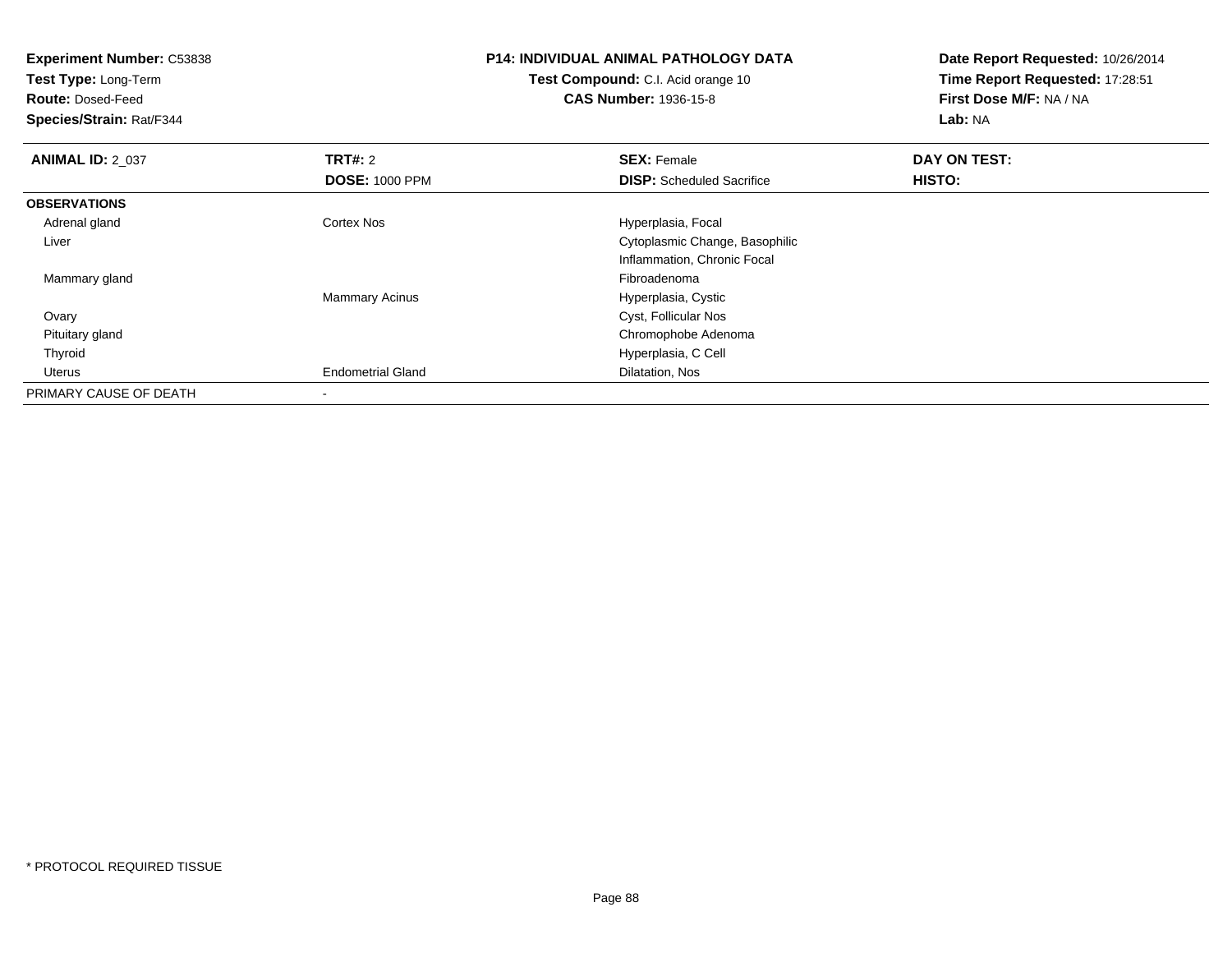| <b>Experiment Number: C53838</b><br>Test Type: Long-Term<br><b>Route: Dosed-Feed</b><br>Species/Strain: Rat/F344 |                                         | <b>P14: INDIVIDUAL ANIMAL PATHOLOGY DATA</b><br><b>Test Compound:</b> C.I. Acid orange 10<br><b>CAS Number: 1936-15-8</b> | Date Report Requested: 10/26/2014<br>Time Report Requested: 17:28:51<br>First Dose M/F: NA / NA<br>Lab: NA |
|------------------------------------------------------------------------------------------------------------------|-----------------------------------------|---------------------------------------------------------------------------------------------------------------------------|------------------------------------------------------------------------------------------------------------|
| <b>ANIMAL ID: 2 038</b>                                                                                          | <b>TRT#: 2</b><br><b>DOSE: 1000 PPM</b> | <b>SEX: Female</b><br><b>DISP:</b> Scheduled Sacrifice                                                                    | DAY ON TEST:<br><b>HISTO:</b>                                                                              |
| <b>OBSERVATIONS</b>                                                                                              |                                         |                                                                                                                           |                                                                                                            |
| Liver                                                                                                            |                                         | Cytoplasmic Change, Basophilic<br>Inflammation, Chronic Focal                                                             |                                                                                                            |
| Lung                                                                                                             |                                         | Granuloma, Nos                                                                                                            |                                                                                                            |
| Parathyroid gland                                                                                                |                                         | Adenoma, Nos                                                                                                              |                                                                                                            |
| PRIMARY CAUSE OF DEATH                                                                                           |                                         |                                                                                                                           |                                                                                                            |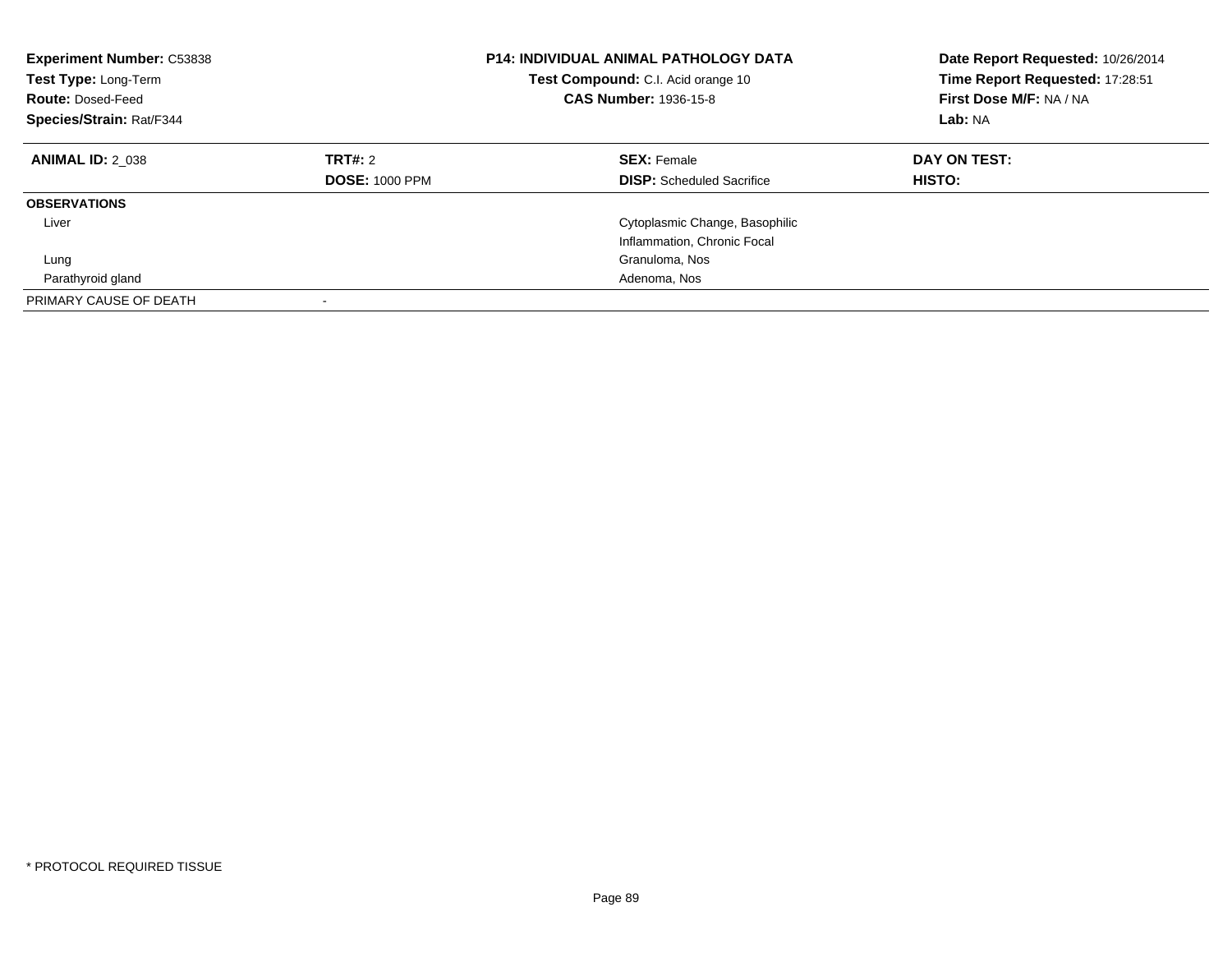| <b>Experiment Number: C53838</b><br>Test Type: Long-Term<br><b>Route: Dosed-Feed</b><br>Species/Strain: Rat/F344 |                       | <b>P14: INDIVIDUAL ANIMAL PATHOLOGY DATA</b><br>Test Compound: C.I. Acid orange 10<br><b>CAS Number: 1936-15-8</b> | Date Report Requested: 10/26/2014<br>Time Report Requested: 17:28:51<br>First Dose M/F: NA / NA<br>Lab: NA |
|------------------------------------------------------------------------------------------------------------------|-----------------------|--------------------------------------------------------------------------------------------------------------------|------------------------------------------------------------------------------------------------------------|
| <b>ANIMAL ID: 2 039</b>                                                                                          | TRT#: 2               | <b>SEX: Female</b>                                                                                                 | DAY ON TEST:                                                                                               |
|                                                                                                                  | <b>DOSE: 1000 PPM</b> | <b>DISP:</b> Scheduled Sacrifice                                                                                   | HISTO:                                                                                                     |
| <b>OBSERVATIONS</b>                                                                                              |                       |                                                                                                                    |                                                                                                            |
| Heart                                                                                                            | Myocardium Nos        | Degeneration, Nos                                                                                                  |                                                                                                            |
| Liver                                                                                                            |                       | Cytoplasmic Change, Basophilic                                                                                     |                                                                                                            |
| Lung                                                                                                             |                       | Hyperplasia, Alveolar Epithelium                                                                                   |                                                                                                            |
| PRIMARY CAUSE OF DEATH                                                                                           |                       |                                                                                                                    |                                                                                                            |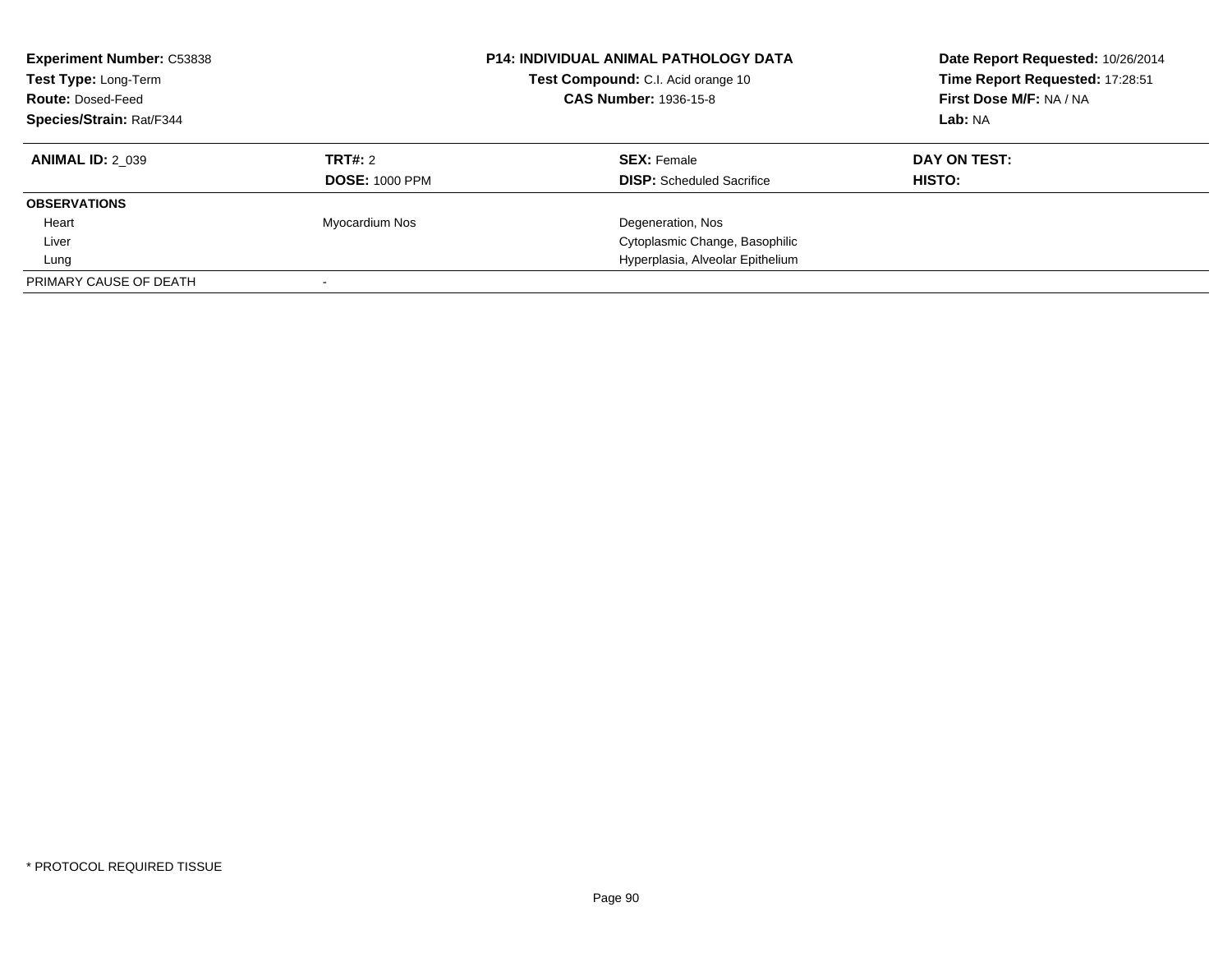| <b>Experiment Number: C53838</b><br><b>Test Type: Long-Term</b><br><b>Route: Dosed-Feed</b><br>Species/Strain: Rat/F344 |                                         | <b>P14: INDIVIDUAL ANIMAL PATHOLOGY DATA</b><br><b>Test Compound:</b> C.I. Acid orange 10<br><b>CAS Number: 1936-15-8</b> | Date Report Requested: 10/26/2014<br>Time Report Requested: 17:28:51<br>First Dose M/F: NA / NA<br>Lab: NA |
|-------------------------------------------------------------------------------------------------------------------------|-----------------------------------------|---------------------------------------------------------------------------------------------------------------------------|------------------------------------------------------------------------------------------------------------|
| <b>ANIMAL ID: 2 040</b>                                                                                                 | <b>TRT#: 2</b><br><b>DOSE: 1000 PPM</b> | <b>SEX: Female</b><br><b>DISP:</b> Scheduled Sacrifice                                                                    | DAY ON TEST:<br>HISTO:                                                                                     |
| <b>OBSERVATIONS</b>                                                                                                     |                                         |                                                                                                                           |                                                                                                            |
| Adrenal gland                                                                                                           |                                         | Cortical Adenoma                                                                                                          |                                                                                                            |
| Liver                                                                                                                   |                                         | Cytoplasmic Change, Basophilic                                                                                            |                                                                                                            |
| Mammary gland                                                                                                           | <b>Mammary Acinus</b>                   | Hyperplasia, Cystic                                                                                                       |                                                                                                            |
| Pituitary gland                                                                                                         |                                         | Hyperplasia, Chromophobe Cell                                                                                             |                                                                                                            |
| PRIMARY CAUSE OF DEATH                                                                                                  |                                         |                                                                                                                           |                                                                                                            |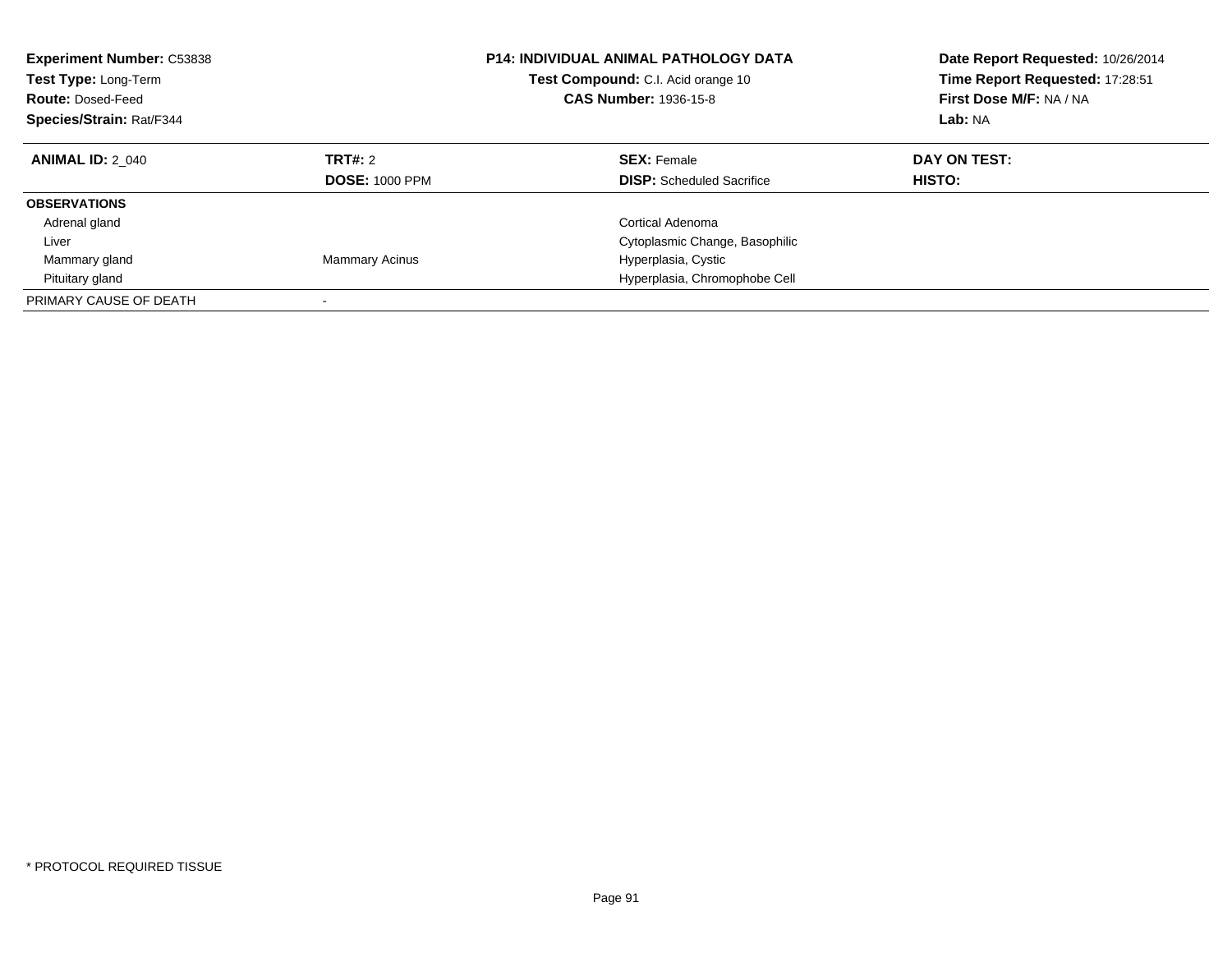| <b>Experiment Number: C53838</b><br><b>Test Type: Long-Term</b><br><b>Route: Dosed-Feed</b> |                       | <b>P14: INDIVIDUAL ANIMAL PATHOLOGY DATA</b><br>Test Compound: C.I. Acid orange 10<br><b>CAS Number: 1936-15-8</b> | Date Report Requested: 10/26/2014<br>Time Report Requested: 17:28:51<br>First Dose M/F: NA / NA |
|---------------------------------------------------------------------------------------------|-----------------------|--------------------------------------------------------------------------------------------------------------------|-------------------------------------------------------------------------------------------------|
| <b>Species/Strain: Rat/F344</b>                                                             |                       |                                                                                                                    | Lab: NA                                                                                         |
| <b>ANIMAL ID: 2 041</b>                                                                     | TRT#: 2               | <b>SEX: Female</b>                                                                                                 | DAY ON TEST:                                                                                    |
|                                                                                             | <b>DOSE: 1000 PPM</b> | <b>DISP:</b> Scheduled Sacrifice                                                                                   | HISTO:                                                                                          |
| <b>OBSERVATIONS</b>                                                                         |                       |                                                                                                                    |                                                                                                 |
| Adrenal gland                                                                               | Cortex Nos            | Hyperplasia, Focal                                                                                                 |                                                                                                 |
| Uterus                                                                                      | Endometrium           | Hyperplasia, Nos                                                                                                   |                                                                                                 |
| PRIMARY CAUSE OF DEATH                                                                      |                       |                                                                                                                    |                                                                                                 |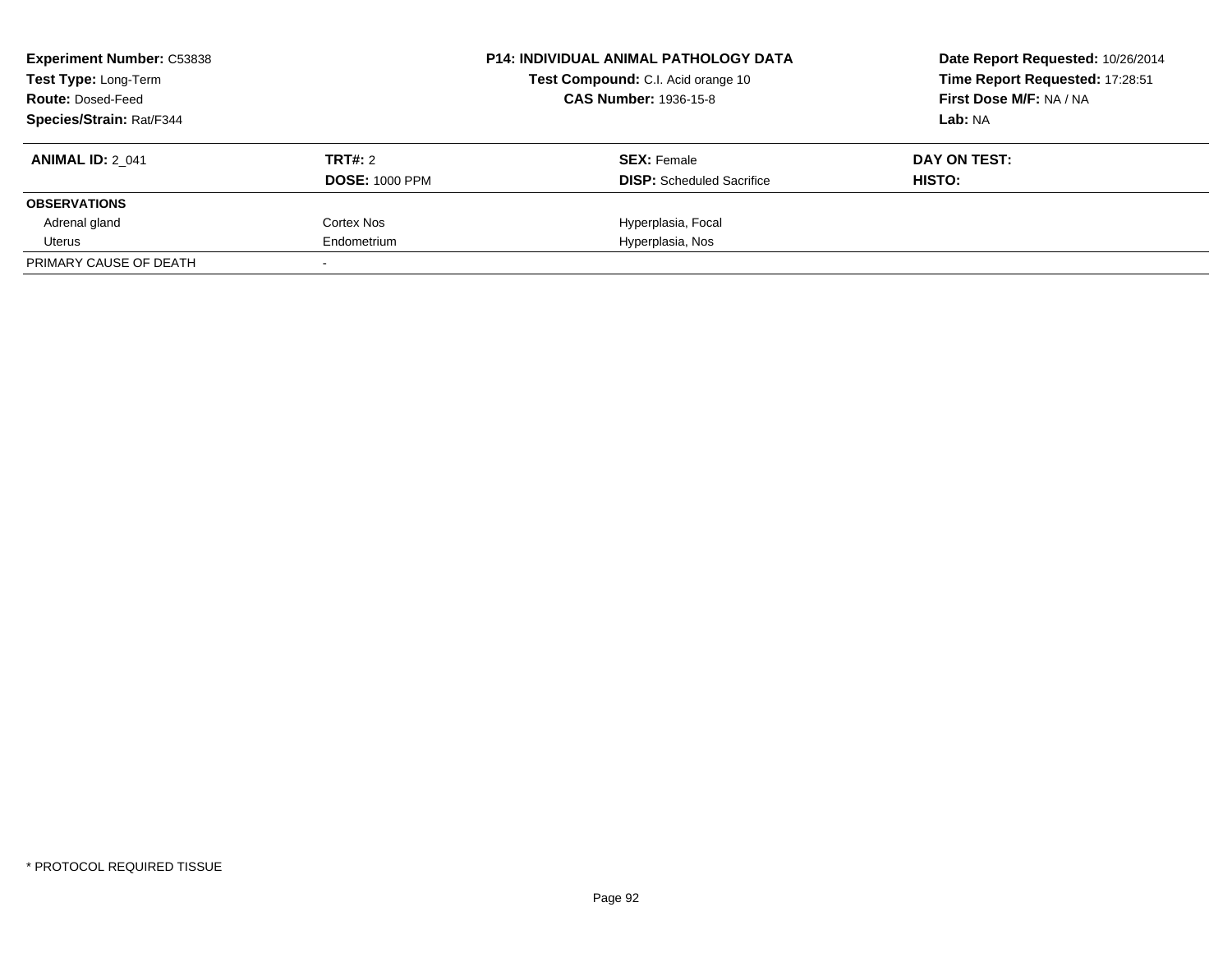| <b>Experiment Number: C53838</b><br>Test Type: Long-Term<br><b>Route: Dosed-Feed</b><br>Species/Strain: Rat/F344 |                                  | <b>P14: INDIVIDUAL ANIMAL PATHOLOGY DATA</b><br><b>Test Compound:</b> C.I. Acid orange 10<br><b>CAS Number: 1936-15-8</b> | Date Report Requested: 10/26/2014<br>Time Report Requested: 17:28:51<br>First Dose M/F: NA / NA<br>Lab: NA |
|------------------------------------------------------------------------------------------------------------------|----------------------------------|---------------------------------------------------------------------------------------------------------------------------|------------------------------------------------------------------------------------------------------------|
| <b>ANIMAL ID: 2 042</b>                                                                                          | TRT#: 2<br><b>DOSE: 1000 PPM</b> | <b>SEX: Female</b><br><b>DISP:</b> Scheduled Sacrifice                                                                    | DAY ON TEST:<br><b>HISTO:</b>                                                                              |
| <b>OBSERVATIONS</b>                                                                                              |                                  |                                                                                                                           |                                                                                                            |
| Heart                                                                                                            | Myocardium Nos                   | Degeneration, Nos                                                                                                         |                                                                                                            |
| Liver                                                                                                            |                                  | Cytoplasmic Change, Basophilic                                                                                            |                                                                                                            |
|                                                                                                                  |                                  | Hepatocellular Carcinoma                                                                                                  |                                                                                                            |
| Unspecified                                                                                                      |                                  | Necrosis, Fat                                                                                                             |                                                                                                            |
| PRIMARY CAUSE OF DEATH                                                                                           |                                  |                                                                                                                           |                                                                                                            |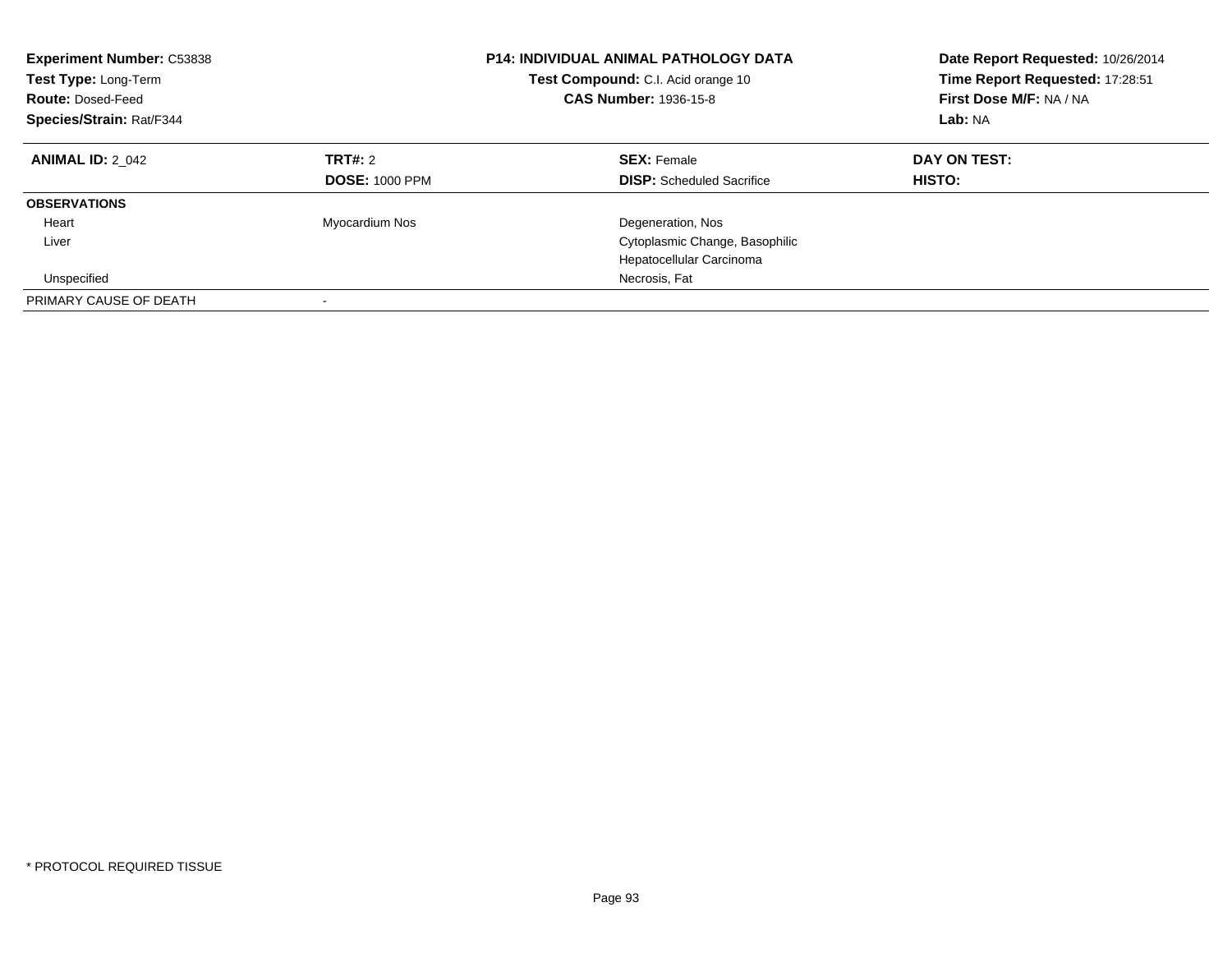| <b>Experiment Number: C53838</b><br>Test Type: Long-Term<br><b>Route: Dosed-Feed</b><br>Species/Strain: Rat/F344 |                       | <b>P14: INDIVIDUAL ANIMAL PATHOLOGY DATA</b><br>Test Compound: C.I. Acid orange 10<br><b>CAS Number: 1936-15-8</b> | Date Report Requested: 10/26/2014<br>Time Report Requested: 17:28:51<br>First Dose M/F: NA / NA<br>Lab: NA |
|------------------------------------------------------------------------------------------------------------------|-----------------------|--------------------------------------------------------------------------------------------------------------------|------------------------------------------------------------------------------------------------------------|
| <b>ANIMAL ID: 2 043</b>                                                                                          | <b>TRT#:</b> 2        | <b>SEX: Female</b>                                                                                                 | DAY ON TEST:                                                                                               |
|                                                                                                                  | <b>DOSE: 1000 PPM</b> | <b>DISP:</b> Scheduled Sacrifice                                                                                   | <b>HISTO:</b>                                                                                              |
| <b>OBSERVATIONS</b>                                                                                              |                       |                                                                                                                    |                                                                                                            |
| Heart                                                                                                            | Myocardium Nos        | Degeneration, Nos                                                                                                  |                                                                                                            |
| Liver                                                                                                            |                       | Cytoplasmic Change, Basophilic                                                                                     |                                                                                                            |
| Pancreas                                                                                                         | Acinus                | Atrophy, Focal                                                                                                     |                                                                                                            |
| Pituitary gland                                                                                                  |                       | Chromophobe Adenoma                                                                                                |                                                                                                            |
| Thyroid                                                                                                          |                       | Hyperplasia, C Cell                                                                                                |                                                                                                            |
| Unspecified                                                                                                      |                       | Fibroma                                                                                                            |                                                                                                            |
| PRIMARY CAUSE OF DEATH                                                                                           |                       |                                                                                                                    |                                                                                                            |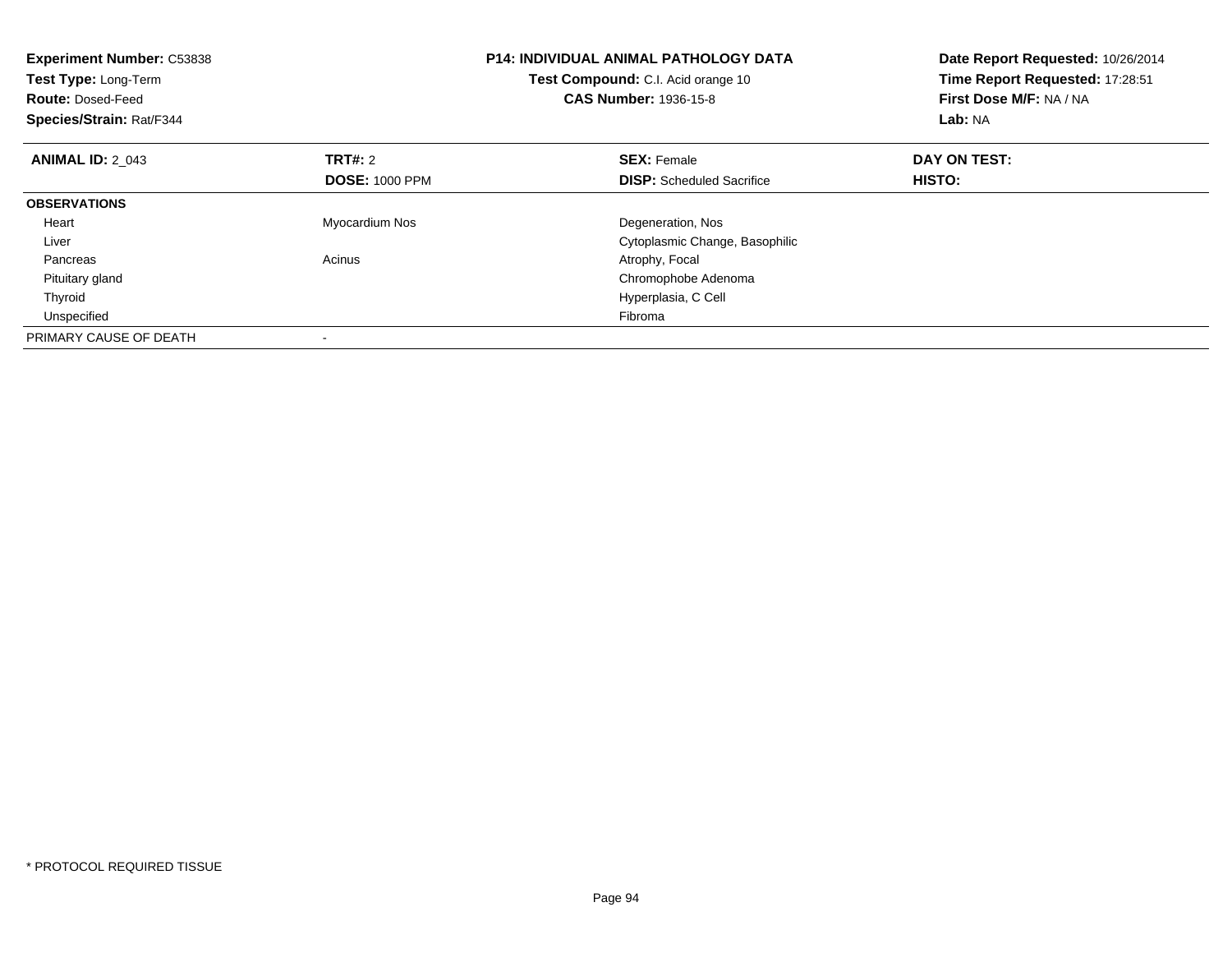| <b>Experiment Number: C53838</b><br>Test Type: Long-Term<br><b>Route: Dosed-Feed</b><br>Species/Strain: Rat/F344 |                                         | <b>P14: INDIVIDUAL ANIMAL PATHOLOGY DATA</b><br>Test Compound: C.I. Acid orange 10<br><b>CAS Number: 1936-15-8</b> | Date Report Requested: 10/26/2014<br>Time Report Requested: 17:28:51<br>First Dose M/F: NA / NA<br>Lab: NA |
|------------------------------------------------------------------------------------------------------------------|-----------------------------------------|--------------------------------------------------------------------------------------------------------------------|------------------------------------------------------------------------------------------------------------|
| <b>ANIMAL ID: 2 044</b>                                                                                          | <b>TRT#: 2</b><br><b>DOSE: 1000 PPM</b> | <b>SEX: Female</b><br><b>DISP:</b> Scheduled Sacrifice                                                             | DAY ON TEST:<br>HISTO:                                                                                     |
| <b>OBSERVATIONS</b>                                                                                              |                                         |                                                                                                                    |                                                                                                            |
| Heart                                                                                                            | Myocardium Nos                          | Degeneration, Nos                                                                                                  |                                                                                                            |
| Liver                                                                                                            |                                         | Cytoplasmic Change, Basophilic                                                                                     |                                                                                                            |
| Mammary gland                                                                                                    | <b>Mammary Acinus</b>                   | Cyst, Nos                                                                                                          |                                                                                                            |
| Pituitary gland                                                                                                  |                                         | Chromophobe Adenoma                                                                                                |                                                                                                            |
| PRIMARY CAUSE OF DEATH                                                                                           |                                         |                                                                                                                    |                                                                                                            |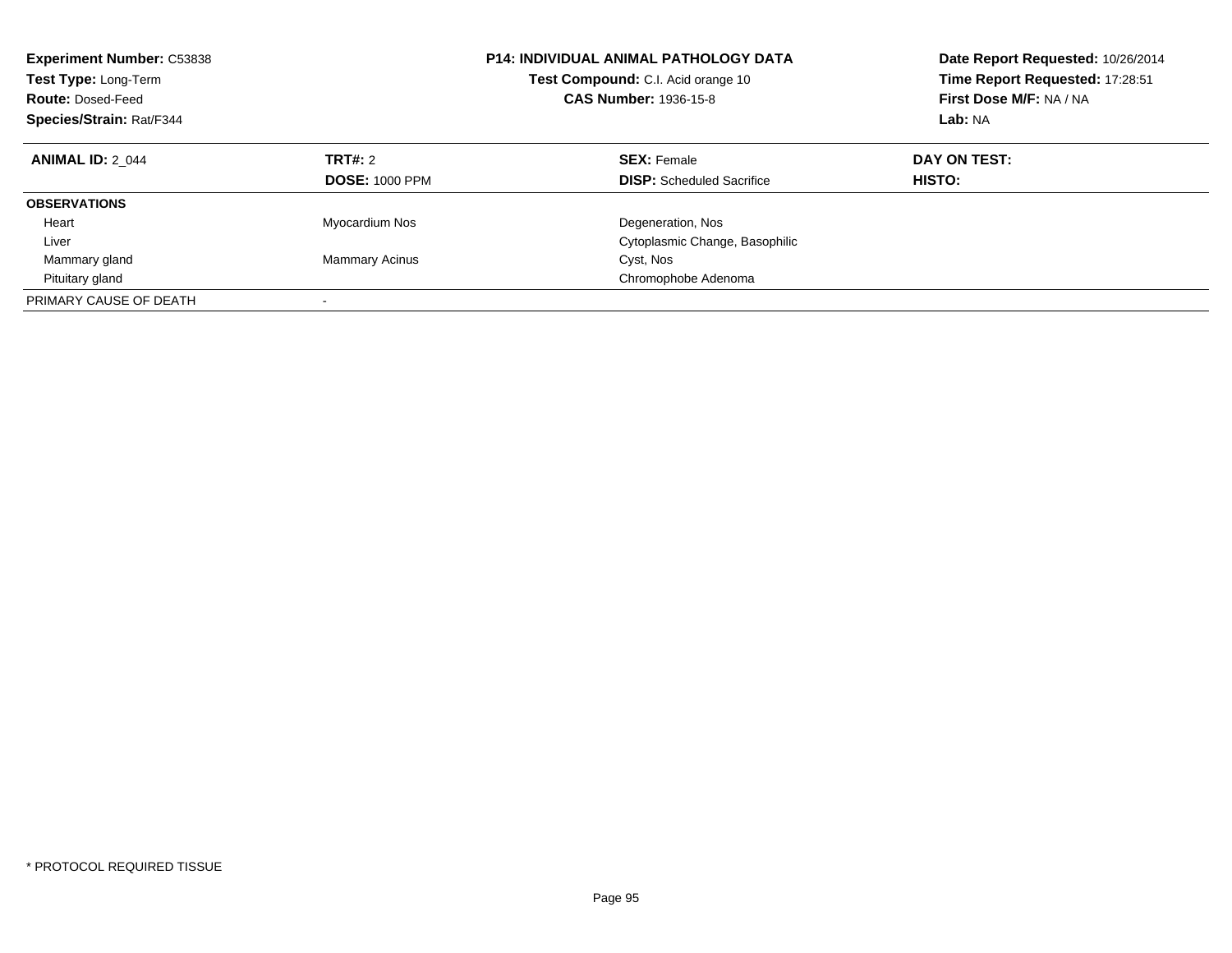| <b>Experiment Number: C53838</b><br>Test Type: Long-Term<br><b>Route: Dosed-Feed</b><br><b>Species/Strain: Rat/F344</b> |                                  | <b>P14: INDIVIDUAL ANIMAL PATHOLOGY DATA</b><br>Test Compound: C.I. Acid orange 10<br><b>CAS Number: 1936-15-8</b> | Date Report Requested: 10/26/2014<br>Time Report Requested: 17:28:51<br>First Dose M/F: NA / NA<br>Lab: NA |
|-------------------------------------------------------------------------------------------------------------------------|----------------------------------|--------------------------------------------------------------------------------------------------------------------|------------------------------------------------------------------------------------------------------------|
| <b>ANIMAL ID: 2 045</b>                                                                                                 | TRT#: 2<br><b>DOSE: 1000 PPM</b> | <b>SEX: Female</b><br><b>DISP:</b> Scheduled Sacrifice                                                             | DAY ON TEST:<br><b>HISTO:</b>                                                                              |
| <b>OBSERVATIONS</b>                                                                                                     |                                  |                                                                                                                    |                                                                                                            |
| Liver                                                                                                                   |                                  | Cytoplasmic Change, Basophilic                                                                                     |                                                                                                            |
|                                                                                                                         |                                  | Inflammation, Chronic Focal                                                                                        |                                                                                                            |
| PRIMARY CAUSE OF DEATH                                                                                                  |                                  |                                                                                                                    |                                                                                                            |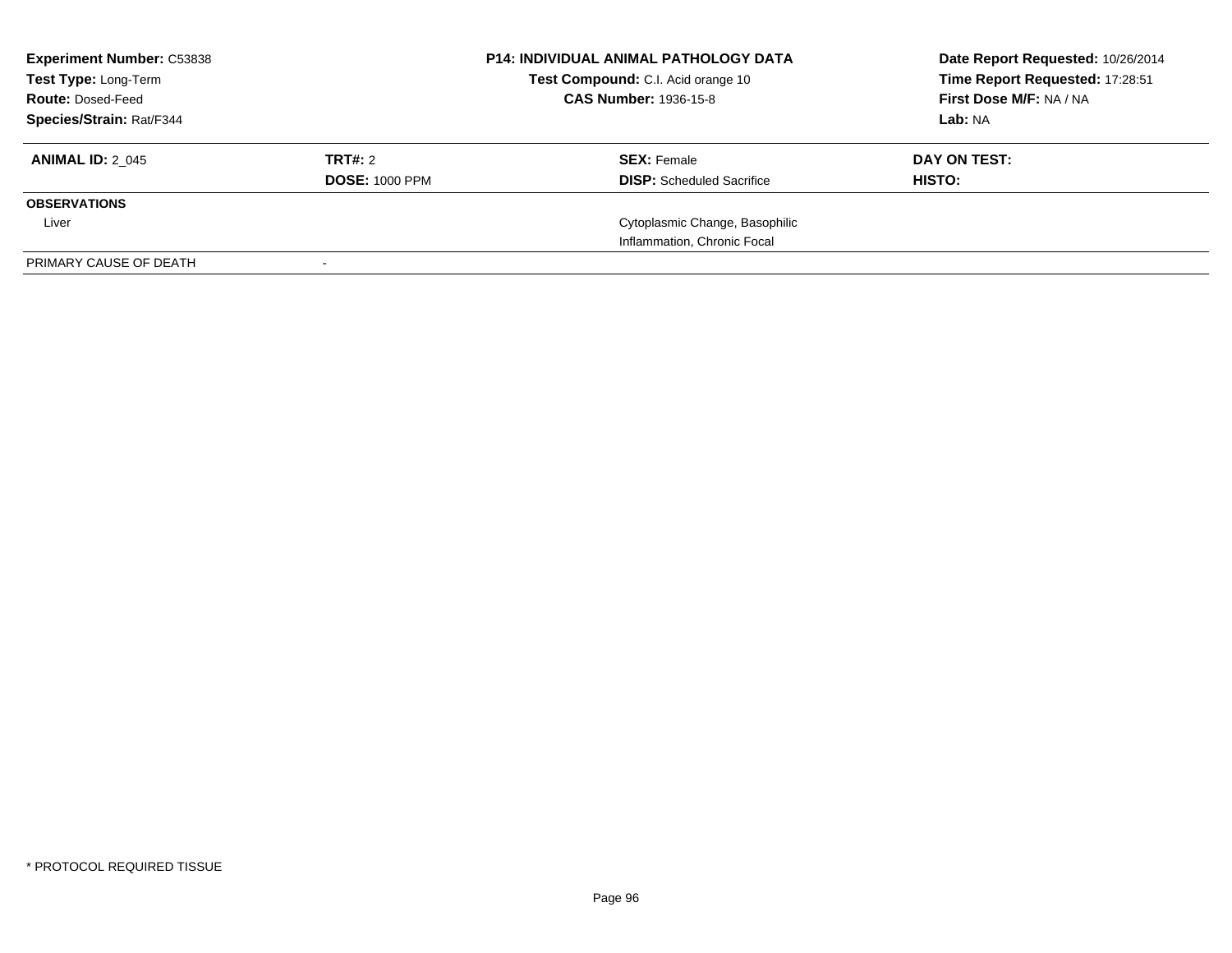| <b>Experiment Number: C53838</b><br>Test Type: Long-Term<br><b>Route: Dosed-Feed</b><br>Species/Strain: Rat/F344 |                       | <b>P14: INDIVIDUAL ANIMAL PATHOLOGY DATA</b><br>Test Compound: C.I. Acid orange 10<br><b>CAS Number: 1936-15-8</b> | Date Report Requested: 10/26/2014<br>Time Report Requested: 17:28:51<br>First Dose M/F: NA / NA<br>Lab: NA |
|------------------------------------------------------------------------------------------------------------------|-----------------------|--------------------------------------------------------------------------------------------------------------------|------------------------------------------------------------------------------------------------------------|
| <b>ANIMAL ID: 2 046</b>                                                                                          | <b>TRT#:</b> 2        | <b>SEX: Female</b>                                                                                                 | DAY ON TEST:                                                                                               |
|                                                                                                                  | <b>DOSE: 1000 PPM</b> | <b>DISP:</b> Scheduled Sacrifice                                                                                   | HISTO:                                                                                                     |
| <b>OBSERVATIONS</b>                                                                                              |                       |                                                                                                                    |                                                                                                            |
| Adrenal gland                                                                                                    |                       | Pheochromocytoma                                                                                                   |                                                                                                            |
| Heart                                                                                                            | Myocardium Nos        | Degeneration, Nos                                                                                                  |                                                                                                            |
| Kidney                                                                                                           |                       | Nephropathy                                                                                                        |                                                                                                            |
| Liver                                                                                                            |                       | Cytoplasmic Change, Basophilic                                                                                     |                                                                                                            |
|                                                                                                                  |                       | Inflammation, Chronic Focal                                                                                        |                                                                                                            |
| Mammary gland                                                                                                    | <b>Mammary Acinus</b> | Hyperplasia, Cystic                                                                                                |                                                                                                            |
| Pituitary gland                                                                                                  |                       | Chromophobe Adenoma                                                                                                |                                                                                                            |
| PRIMARY CAUSE OF DEATH                                                                                           |                       |                                                                                                                    |                                                                                                            |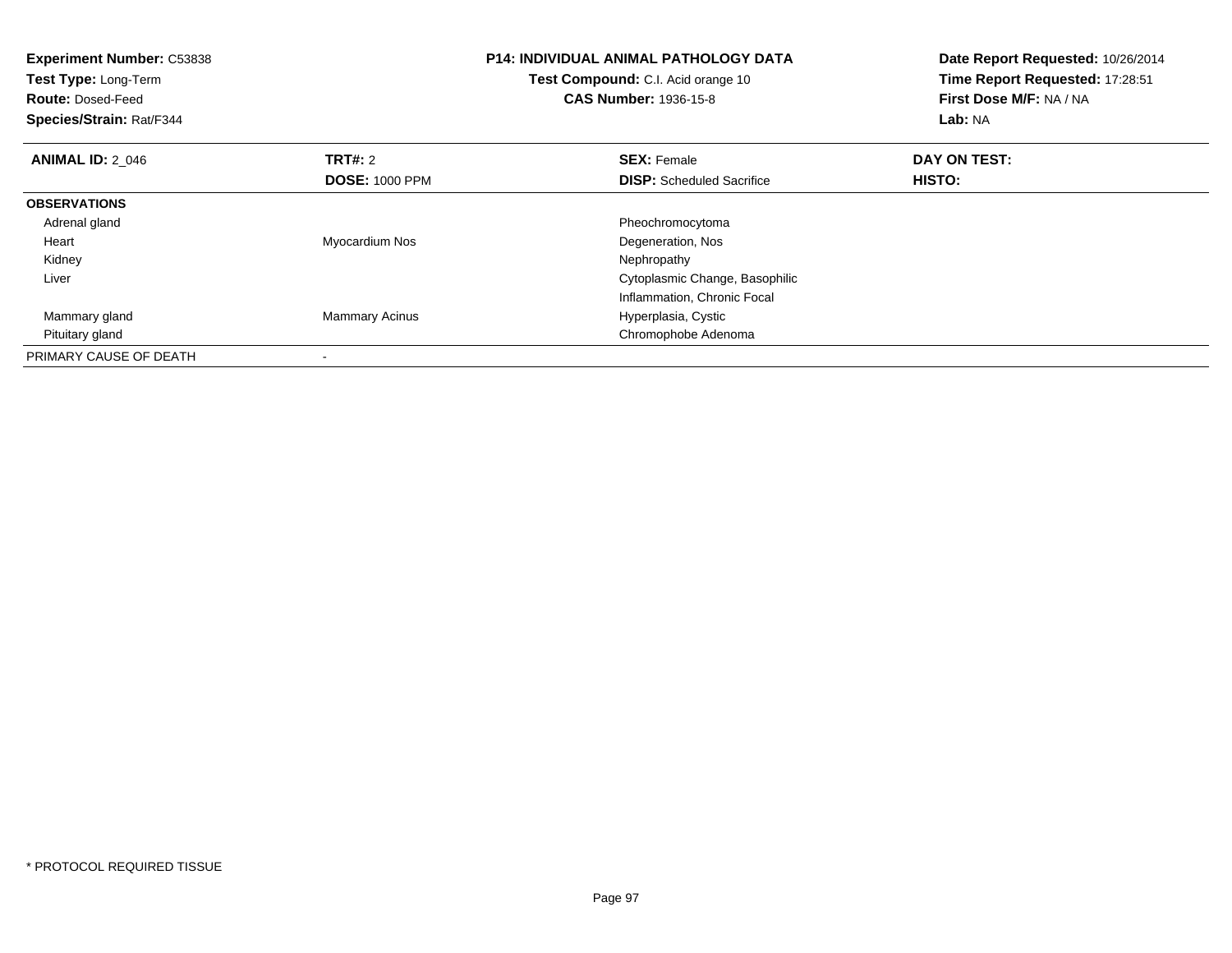| <b>Experiment Number: C53838</b><br>Test Type: Long-Term |                       | <b>P14: INDIVIDUAL ANIMAL PATHOLOGY DATA</b><br>Test Compound: C.I. Acid orange 10 | Date Report Requested: 10/26/2014<br>Time Report Requested: 17:28:51 |
|----------------------------------------------------------|-----------------------|------------------------------------------------------------------------------------|----------------------------------------------------------------------|
| <b>Route: Dosed-Feed</b>                                 |                       | <b>CAS Number: 1936-15-8</b>                                                       | First Dose M/F: NA / NA                                              |
| <b>Species/Strain: Rat/F344</b>                          |                       |                                                                                    | Lab: NA                                                              |
| <b>ANIMAL ID: 2 047</b>                                  | TRT#: 2               | <b>SEX: Female</b>                                                                 | DAY ON TEST:                                                         |
|                                                          | <b>DOSE: 1000 PPM</b> | <b>DISP:</b> Scheduled Sacrifice                                                   | HISTO:                                                               |
| <b>OBSERVATIONS</b>                                      |                       |                                                                                    |                                                                      |
| Unspecified                                              |                       | Fibroma                                                                            |                                                                      |
| Uterus                                                   |                       | <b>Endometrial Stromal Polyp</b>                                                   |                                                                      |
| PRIMARY CAUSE OF DEATH                                   |                       |                                                                                    |                                                                      |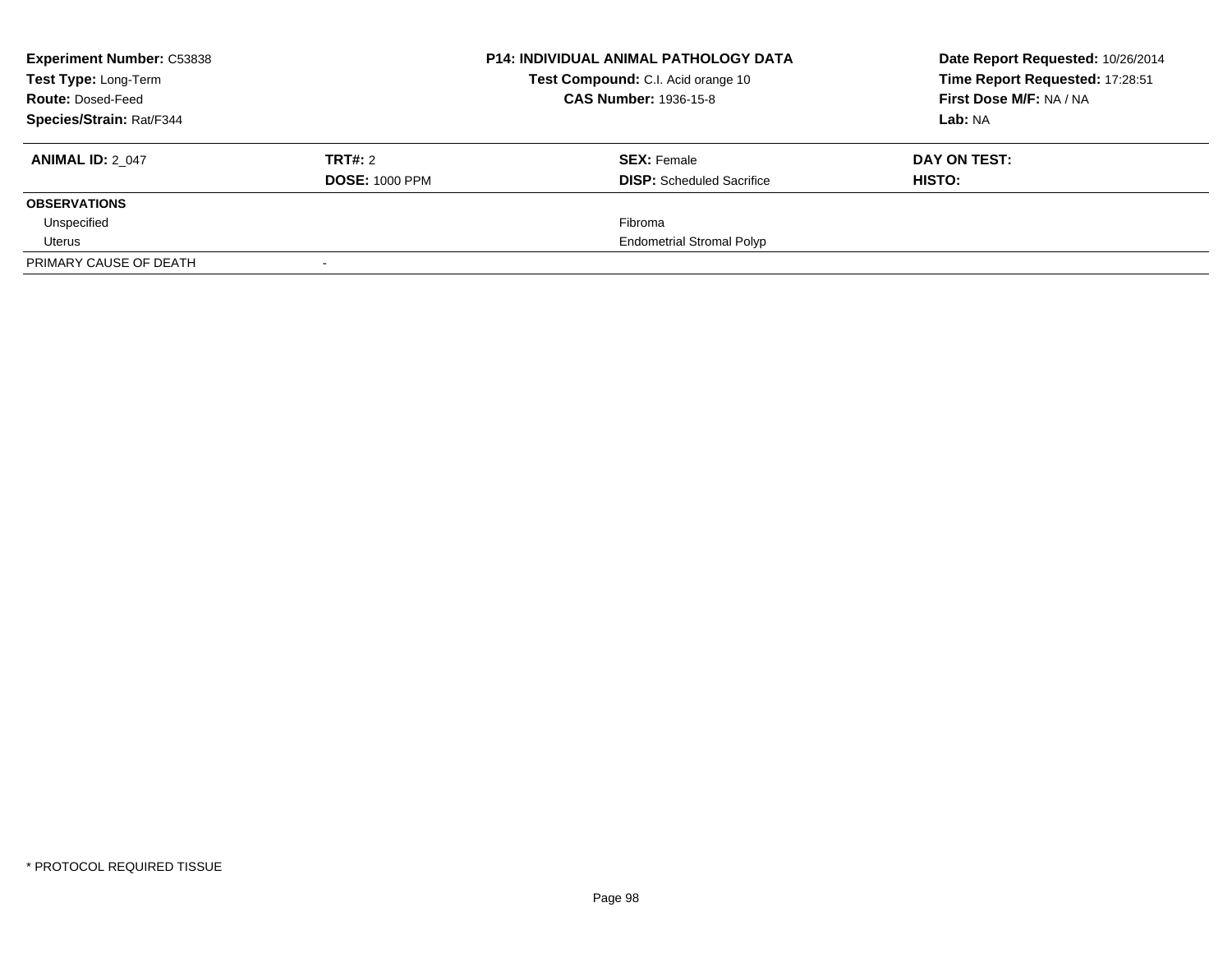| <b>Experiment Number: C53838</b><br>Test Type: Long-Term<br><b>Route: Dosed-Feed</b><br>Species/Strain: Rat/F344 |                                  | <b>P14: INDIVIDUAL ANIMAL PATHOLOGY DATA</b><br>Test Compound: C.I. Acid orange 10<br><b>CAS Number: 1936-15-8</b> | Date Report Requested: 10/26/2014<br>Time Report Requested: 17:28:51<br>First Dose M/F: NA / NA<br>Lab: NA |
|------------------------------------------------------------------------------------------------------------------|----------------------------------|--------------------------------------------------------------------------------------------------------------------|------------------------------------------------------------------------------------------------------------|
| <b>ANIMAL ID: 2 048</b>                                                                                          | TRT#: 2<br><b>DOSE: 1000 PPM</b> | <b>SEX: Female</b><br><b>DISP:</b> Scheduled Sacrifice                                                             | DAY ON TEST:<br><b>HISTO:</b>                                                                              |
| <b>OBSERVATIONS</b>                                                                                              |                                  |                                                                                                                    |                                                                                                            |
| Adrenal gland                                                                                                    | Cortex Nos<br>Medulla            | Hyperplasia, Focal<br>Hyperplasia, Focal                                                                           |                                                                                                            |
| Liver                                                                                                            |                                  | Cytoplasmic Change, Basophilic                                                                                     |                                                                                                            |
| Mammary gland                                                                                                    | <b>Mammary Acinus</b>            | Hyperplasia, Cystic                                                                                                |                                                                                                            |
| PRIMARY CAUSE OF DEATH                                                                                           |                                  |                                                                                                                    |                                                                                                            |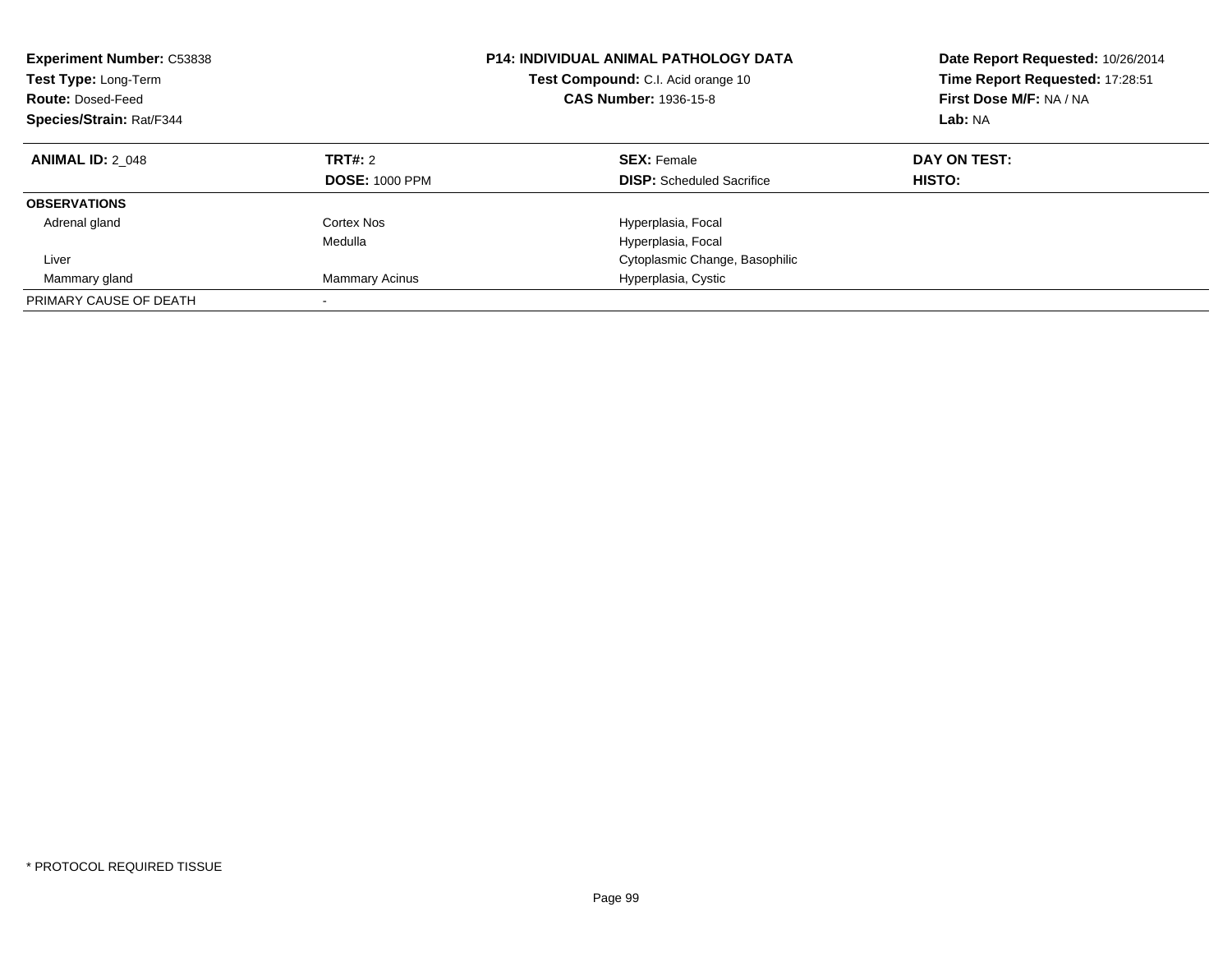| <b>Experiment Number: C53838</b><br>Test Type: Long-Term<br><b>Route: Dosed-Feed</b><br>Species/Strain: Rat/F344 |                       | <b>P14: INDIVIDUAL ANIMAL PATHOLOGY DATA</b><br>Test Compound: C.I. Acid orange 10<br><b>CAS Number: 1936-15-8</b> | Date Report Requested: 10/26/2014<br>Time Report Requested: 17:28:51<br>First Dose M/F: NA / NA<br>Lab: NA |
|------------------------------------------------------------------------------------------------------------------|-----------------------|--------------------------------------------------------------------------------------------------------------------|------------------------------------------------------------------------------------------------------------|
| <b>ANIMAL ID: 2 049</b>                                                                                          | TRT#: 2               | <b>SEX:</b> Female                                                                                                 | DAY ON TEST:                                                                                               |
|                                                                                                                  | <b>DOSE: 1000 PPM</b> | <b>DISP:</b> Natural Death                                                                                         | HISTO:                                                                                                     |
| <b>OBSERVATIONS</b>                                                                                              |                       |                                                                                                                    |                                                                                                            |
| Bone marrow                                                                                                      |                       | Hyperplasia, Hematopoietic                                                                                         |                                                                                                            |
| Pituitary gland                                                                                                  |                       | Hyperplasia, Chromophobe Cell                                                                                      |                                                                                                            |
| Tongue                                                                                                           |                       | Squamous Cell Papilloma                                                                                            |                                                                                                            |
| PRIMARY CAUSE OF DEATH                                                                                           |                       |                                                                                                                    |                                                                                                            |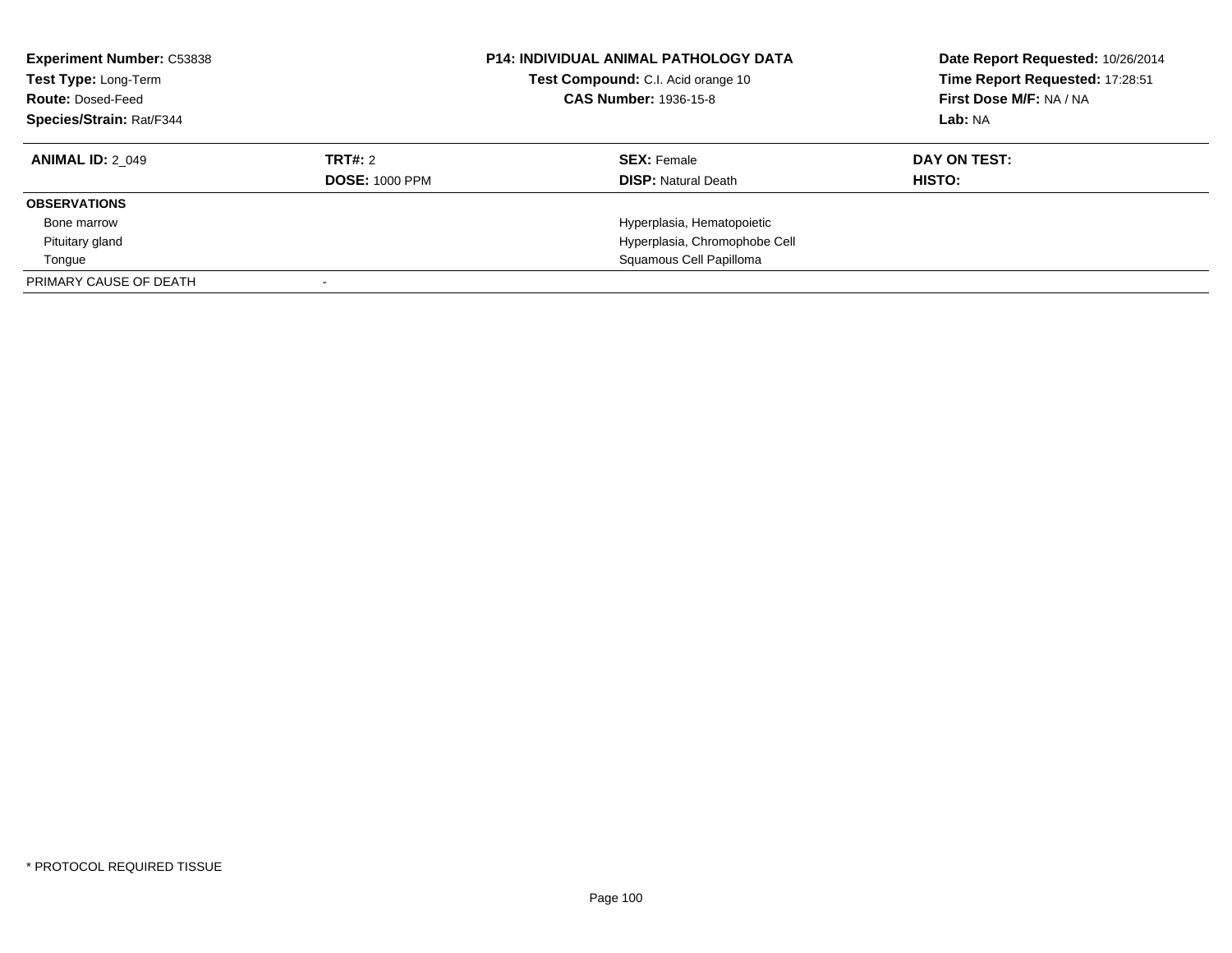| <b>Experiment Number: C53838</b><br><b>Test Type: Long-Term</b><br><b>Route: Dosed-Feed</b><br>Species/Strain: Rat/F344 |                                         | <b>P14: INDIVIDUAL ANIMAL PATHOLOGY DATA</b><br>Test Compound: C.I. Acid orange 10<br><b>CAS Number: 1936-15-8</b> | Date Report Requested: 10/26/2014<br>Time Report Requested: 17:28:51<br>First Dose M/F: NA / NA<br>Lab: NA |
|-------------------------------------------------------------------------------------------------------------------------|-----------------------------------------|--------------------------------------------------------------------------------------------------------------------|------------------------------------------------------------------------------------------------------------|
| <b>ANIMAL ID: 2 050</b>                                                                                                 | <b>TRT#: 2</b><br><b>DOSE: 1000 PPM</b> | <b>SEX: Female</b><br><b>DISP:</b> Scheduled Sacrifice                                                             | DAY ON TEST:<br>HISTO:                                                                                     |
| <b>OBSERVATIONS</b>                                                                                                     |                                         |                                                                                                                    |                                                                                                            |
| Liver                                                                                                                   |                                         | Hepatocellular Carcinoma                                                                                           |                                                                                                            |
| Mammary gland                                                                                                           |                                         | Hyperplasia, Nos                                                                                                   |                                                                                                            |
| Pituitary gland                                                                                                         |                                         | Chromophobe Adenoma                                                                                                |                                                                                                            |
| Unspecified                                                                                                             | Multiple Organs Nos                     | Leukemia, Lymphocytic                                                                                              |                                                                                                            |
| PRIMARY CAUSE OF DEATH                                                                                                  |                                         |                                                                                                                    |                                                                                                            |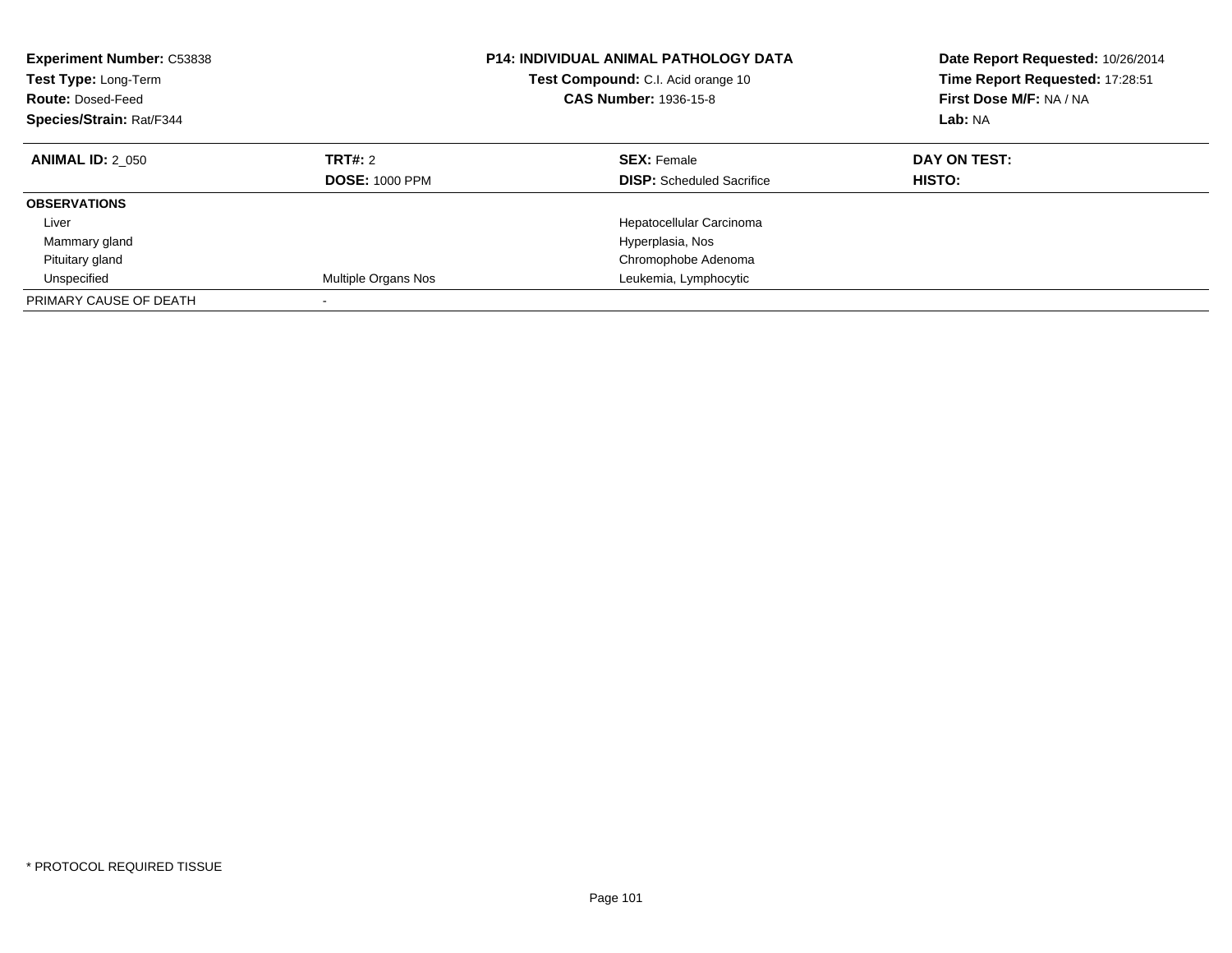| <b>Experiment Number: C53838</b><br>Test Type: Long-Term<br><b>Route: Dosed-Feed</b><br>Species/Strain: Rat/F344 |                | <b>P14: INDIVIDUAL ANIMAL PATHOLOGY DATA</b><br>Test Compound: C.I. Acid orange 10<br><b>CAS Number: 1936-15-8</b> | Date Report Requested: 10/26/2014<br>Time Report Requested: 17:28:51<br>First Dose M/F: NA / NA<br>Lab: NA |
|------------------------------------------------------------------------------------------------------------------|----------------|--------------------------------------------------------------------------------------------------------------------|------------------------------------------------------------------------------------------------------------|
| <b>ANIMAL ID: 3 001</b>                                                                                          | <b>TRT#: 3</b> | <b>SEX: Female</b>                                                                                                 | DAY ON TEST:                                                                                               |
|                                                                                                                  | DOSE: 0        | <b>DISP:</b> Scheduled Sacrifice                                                                                   | <b>HISTO:</b>                                                                                              |
| <b>OBSERVATIONS</b>                                                                                              |                |                                                                                                                    |                                                                                                            |
| Adrenal gland                                                                                                    | Medulla        | Hyperplasia, Focal                                                                                                 |                                                                                                            |
|                                                                                                                  | Cortex Nos     | Lipoidosis                                                                                                         |                                                                                                            |
| Bone marrow                                                                                                      |                | Hypoplasia, Hematopoietic                                                                                          |                                                                                                            |
| Liver                                                                                                            |                | Cytoplasmic Change, Basophilic                                                                                     |                                                                                                            |
|                                                                                                                  |                | Inflammation, Chronic Focal                                                                                        |                                                                                                            |
| Pancreas                                                                                                         | Acinus         | Atrophy, Nos                                                                                                       |                                                                                                            |
| Pituitary gland                                                                                                  |                | Angiectasis                                                                                                        |                                                                                                            |
| PRIMARY CAUSE OF DEATH                                                                                           |                |                                                                                                                    |                                                                                                            |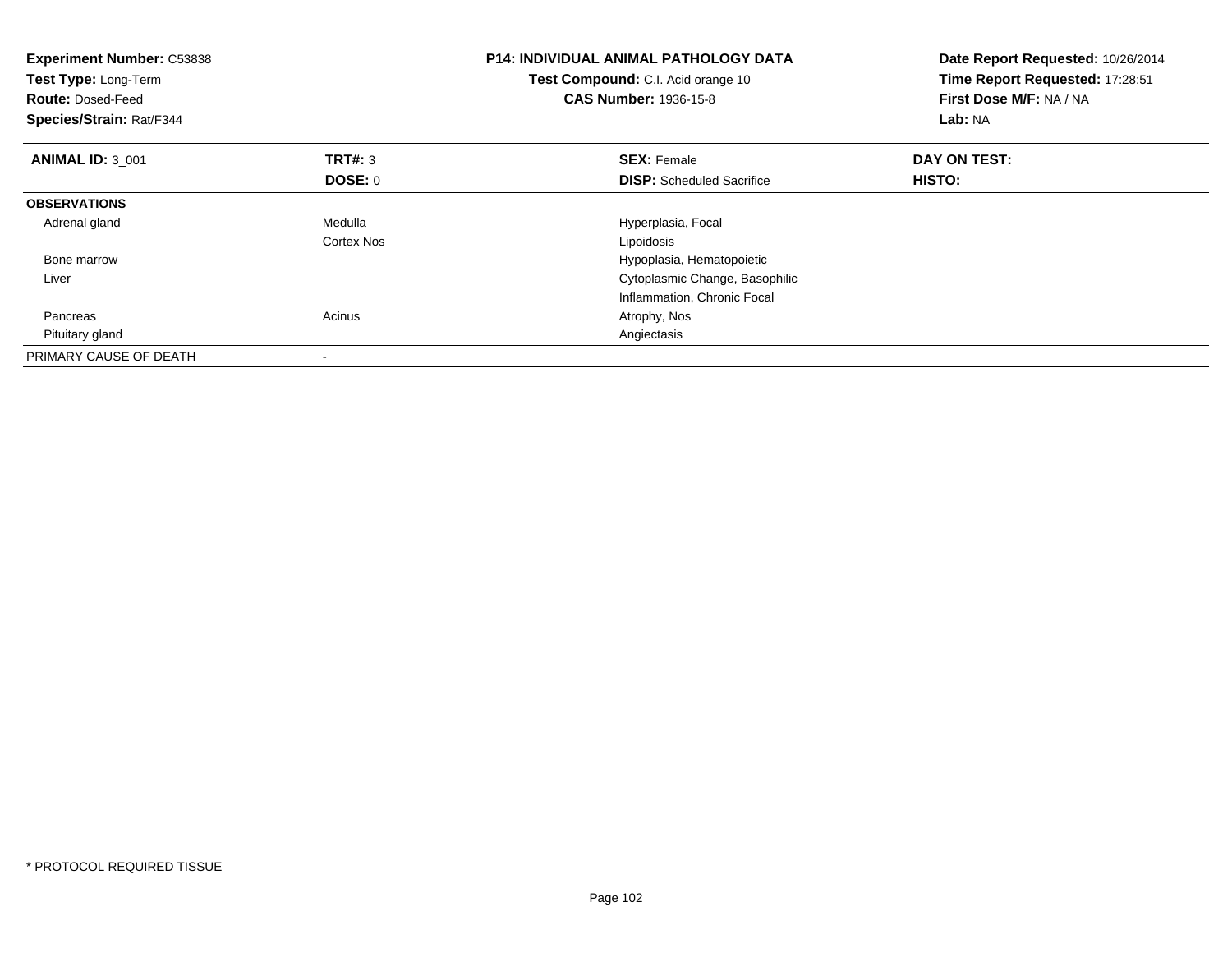| <b>Experiment Number: C53838</b><br>Test Type: Long-Term<br><b>Route: Dosed-Feed</b><br>Species/Strain: Rat/F344 |                 | <b>P14: INDIVIDUAL ANIMAL PATHOLOGY DATA</b><br>Test Compound: C.I. Acid orange 10<br><b>CAS Number: 1936-15-8</b> | Date Report Requested: 10/26/2014<br>Time Report Requested: 17:28:51<br>First Dose M/F: NA / NA<br>Lab: NA |
|------------------------------------------------------------------------------------------------------------------|-----------------|--------------------------------------------------------------------------------------------------------------------|------------------------------------------------------------------------------------------------------------|
| <b>ANIMAL ID: 3_002</b>                                                                                          | <b>TRT#: 3</b>  | <b>SEX: Female</b>                                                                                                 | DAY ON TEST:                                                                                               |
|                                                                                                                  | DOSE: 0         | <b>DISP:</b> Scheduled Sacrifice                                                                                   | <b>HISTO:</b>                                                                                              |
| <b>OBSERVATIONS</b>                                                                                              |                 |                                                                                                                    |                                                                                                            |
| Adrenal gland                                                                                                    | Cortex Nos      | Angiectasis                                                                                                        |                                                                                                            |
| Liver                                                                                                            |                 | Cytoplasmic Change, Basophilic                                                                                     |                                                                                                            |
| Pituitary gland                                                                                                  |                 | Chromophobe Adenoma                                                                                                |                                                                                                            |
| Preputial gland                                                                                                  |                 | Squamous Cell Carcinoma                                                                                            |                                                                                                            |
| Spleen                                                                                                           |                 | Congestion, Nos                                                                                                    |                                                                                                            |
|                                                                                                                  |                 | Hematopoiesis                                                                                                      |                                                                                                            |
| Stomach                                                                                                          | Cardiac Stomach | Hyperplasia, Epithelial                                                                                            |                                                                                                            |
| Thyroid                                                                                                          |                 | C-Cell Carcinoma                                                                                                   |                                                                                                            |
| PRIMARY CAUSE OF DEATH                                                                                           |                 |                                                                                                                    |                                                                                                            |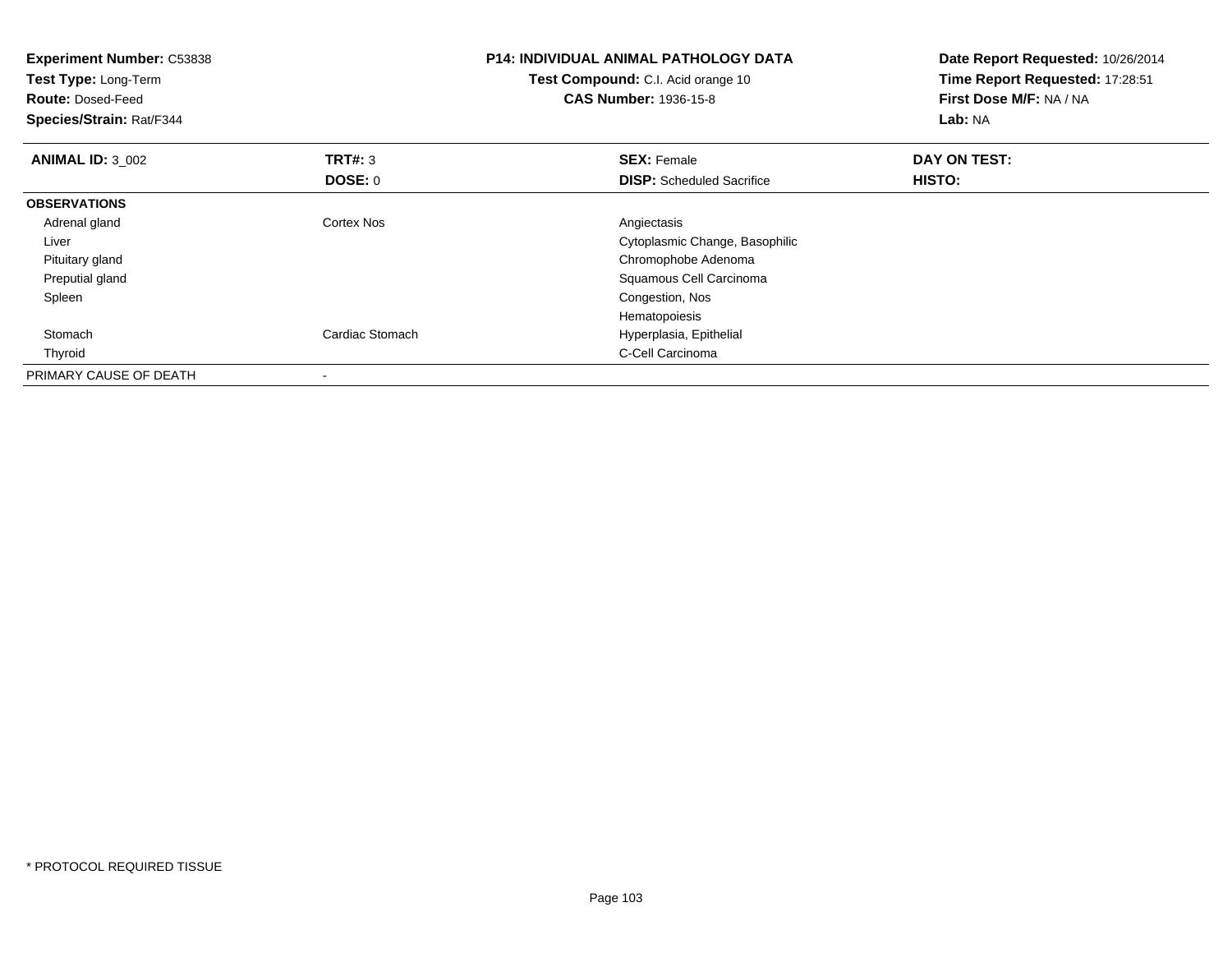| <b>Experiment Number: C53838</b><br>Test Type: Long-Term<br><b>Route: Dosed-Feed</b><br>Species/Strain: Rat/F344 |                          | <b>P14: INDIVIDUAL ANIMAL PATHOLOGY DATA</b><br>Test Compound: C.I. Acid orange 10<br><b>CAS Number: 1936-15-8</b> | Date Report Requested: 10/26/2014<br>Time Report Requested: 17:28:51<br>First Dose M/F: NA / NA<br>Lab: NA |
|------------------------------------------------------------------------------------------------------------------|--------------------------|--------------------------------------------------------------------------------------------------------------------|------------------------------------------------------------------------------------------------------------|
| <b>ANIMAL ID: 3 003</b>                                                                                          | TRT#: 3                  | <b>SEX: Female</b>                                                                                                 | DAY ON TEST:                                                                                               |
|                                                                                                                  | DOSE: 0                  | <b>DISP:</b> Scheduled Sacrifice                                                                                   | HISTO:                                                                                                     |
| <b>OBSERVATIONS</b>                                                                                              |                          |                                                                                                                    |                                                                                                            |
| Liver                                                                                                            |                          | Cytoplasmic Change, Basophilic                                                                                     |                                                                                                            |
| Mammary gland                                                                                                    |                          | Adenocarcinoma, Nos                                                                                                |                                                                                                            |
| Pituitary gland                                                                                                  |                          | Chromophobe Adenoma                                                                                                |                                                                                                            |
| Thyroid                                                                                                          |                          | Hyperplasia, C Cell                                                                                                |                                                                                                            |
| Uterus                                                                                                           | <b>Endometrial Gland</b> | Cyst, Nos                                                                                                          |                                                                                                            |
| PRIMARY CAUSE OF DEATH                                                                                           |                          |                                                                                                                    |                                                                                                            |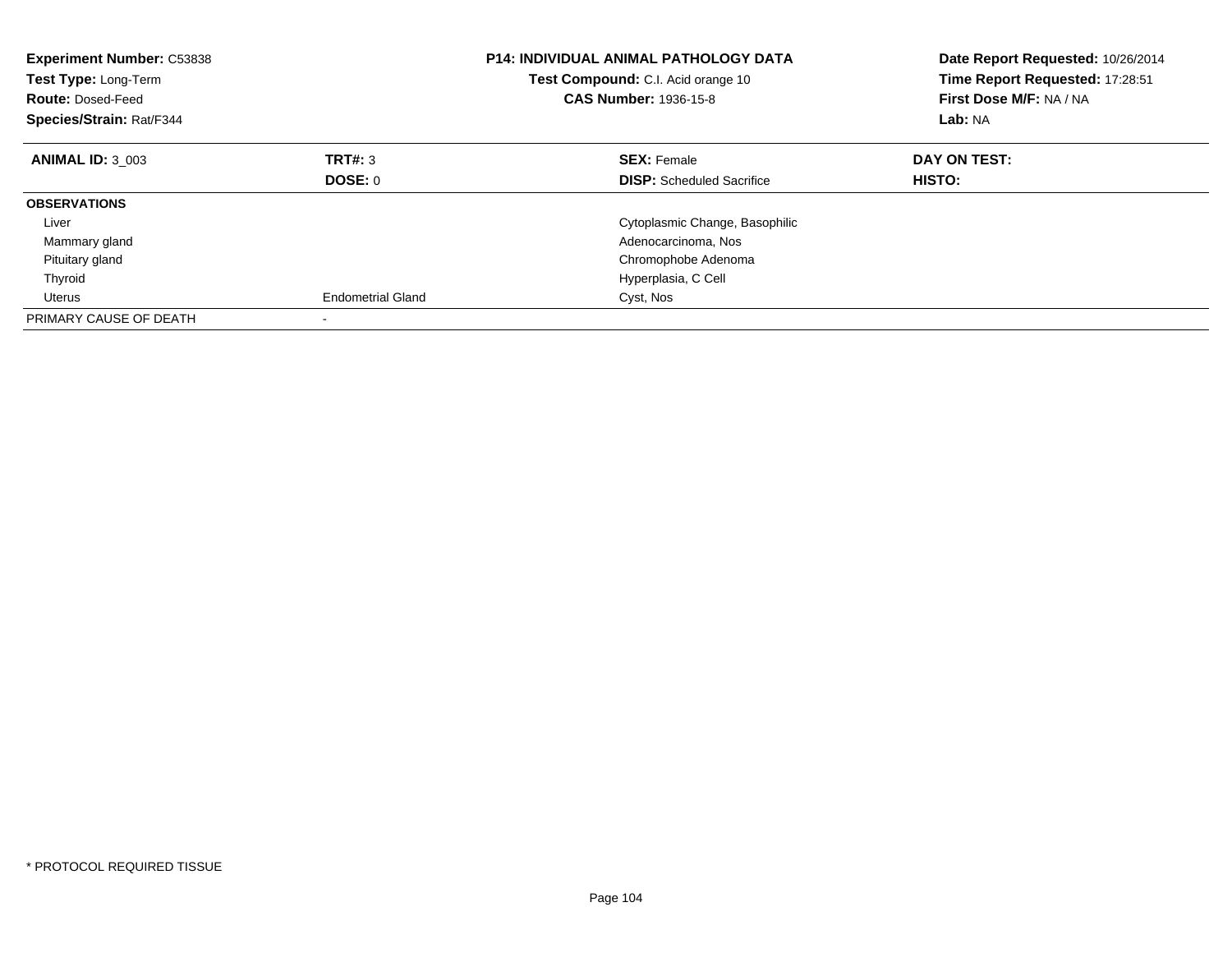| <b>Experiment Number: C53838</b><br>Test Type: Long-Term<br><b>Route: Dosed-Feed</b><br>Species/Strain: Rat/F344 |                       | <b>P14: INDIVIDUAL ANIMAL PATHOLOGY DATA</b><br>Test Compound: C.I. Acid orange 10<br><b>CAS Number: 1936-15-8</b> | Date Report Requested: 10/26/2014<br>Time Report Requested: 17:28:51<br>First Dose M/F: NA / NA<br>Lab: NA |
|------------------------------------------------------------------------------------------------------------------|-----------------------|--------------------------------------------------------------------------------------------------------------------|------------------------------------------------------------------------------------------------------------|
| <b>ANIMAL ID: 3 004</b>                                                                                          | TRT#: 3               | <b>SEX: Female</b>                                                                                                 | DAY ON TEST:                                                                                               |
|                                                                                                                  | DOSE: 0               | <b>DISP:</b> Scheduled Sacrifice                                                                                   | HISTO:                                                                                                     |
| <b>OBSERVATIONS</b>                                                                                              |                       |                                                                                                                    |                                                                                                            |
| Liver                                                                                                            |                       | Cytoplasmic Change, Basophilic                                                                                     |                                                                                                            |
| Lymph node                                                                                                       | Mesenteric Lymph Node | Plasmacytosis                                                                                                      |                                                                                                            |
| Mammary gland                                                                                                    |                       | Hyperplasia, Cystic                                                                                                |                                                                                                            |
| Pituitary gland                                                                                                  |                       | Hyperplasia, Chromophobe Cell                                                                                      |                                                                                                            |
| Thyroid                                                                                                          |                       | Hyperplasia, C Cell                                                                                                |                                                                                                            |
| PRIMARY CAUSE OF DEATH                                                                                           |                       |                                                                                                                    |                                                                                                            |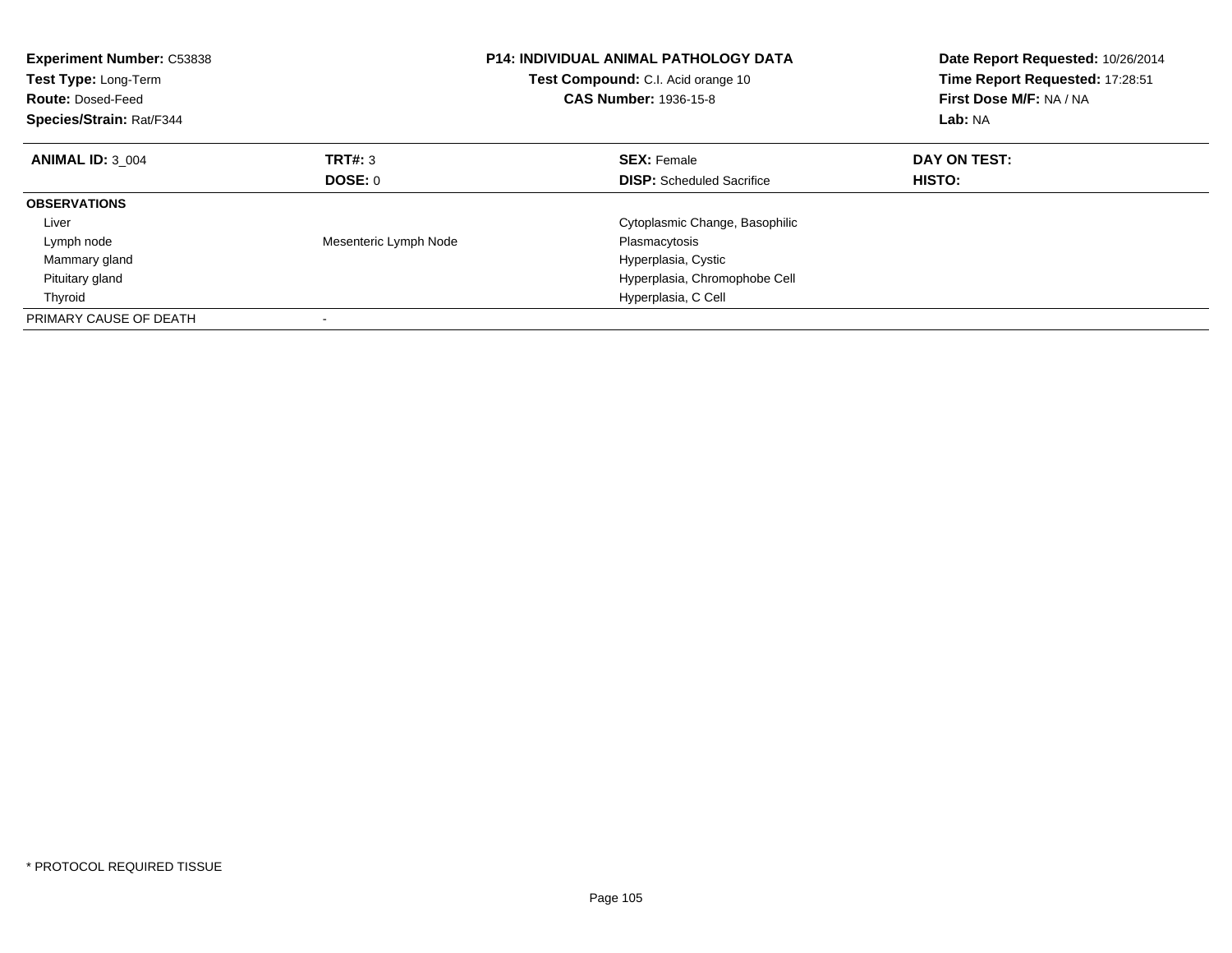| <b>Experiment Number: C53838</b><br>Test Type: Long-Term<br><b>Route: Dosed-Feed</b><br><b>Species/Strain: Rat/F344</b> |               | <b>P14: INDIVIDUAL ANIMAL PATHOLOGY DATA</b><br><b>Test Compound:</b> C.I. Acid orange 10<br><b>CAS Number: 1936-15-8</b> | Date Report Requested: 10/26/2014<br>Time Report Requested: 17:28:51<br>First Dose M/F: NA / NA<br>Lab: NA |
|-------------------------------------------------------------------------------------------------------------------------|---------------|---------------------------------------------------------------------------------------------------------------------------|------------------------------------------------------------------------------------------------------------|
| <b>ANIMAL ID: 3 005</b>                                                                                                 | TRT#: 3       | <b>SEX: Female</b>                                                                                                        | DAY ON TEST:                                                                                               |
|                                                                                                                         | DOSE: 0       | <b>DISP:</b> Scheduled Sacrifice                                                                                          | HISTO:                                                                                                     |
| <b>OBSERVATIONS</b>                                                                                                     |               |                                                                                                                           |                                                                                                            |
| Adrenal gland                                                                                                           | Cortex Nos    | Lipoidosis                                                                                                                |                                                                                                            |
| Liver                                                                                                                   |               | Cytoplasmic Change, Basophilic                                                                                            |                                                                                                            |
|                                                                                                                         | Centrilobular | Pigmentation, Nos                                                                                                         |                                                                                                            |
| Mammary gland                                                                                                           |               | Cyst, Nos                                                                                                                 |                                                                                                            |
|                                                                                                                         |               | Dilatation, Ducts                                                                                                         |                                                                                                            |
| PRIMARY CAUSE OF DEATH                                                                                                  |               |                                                                                                                           |                                                                                                            |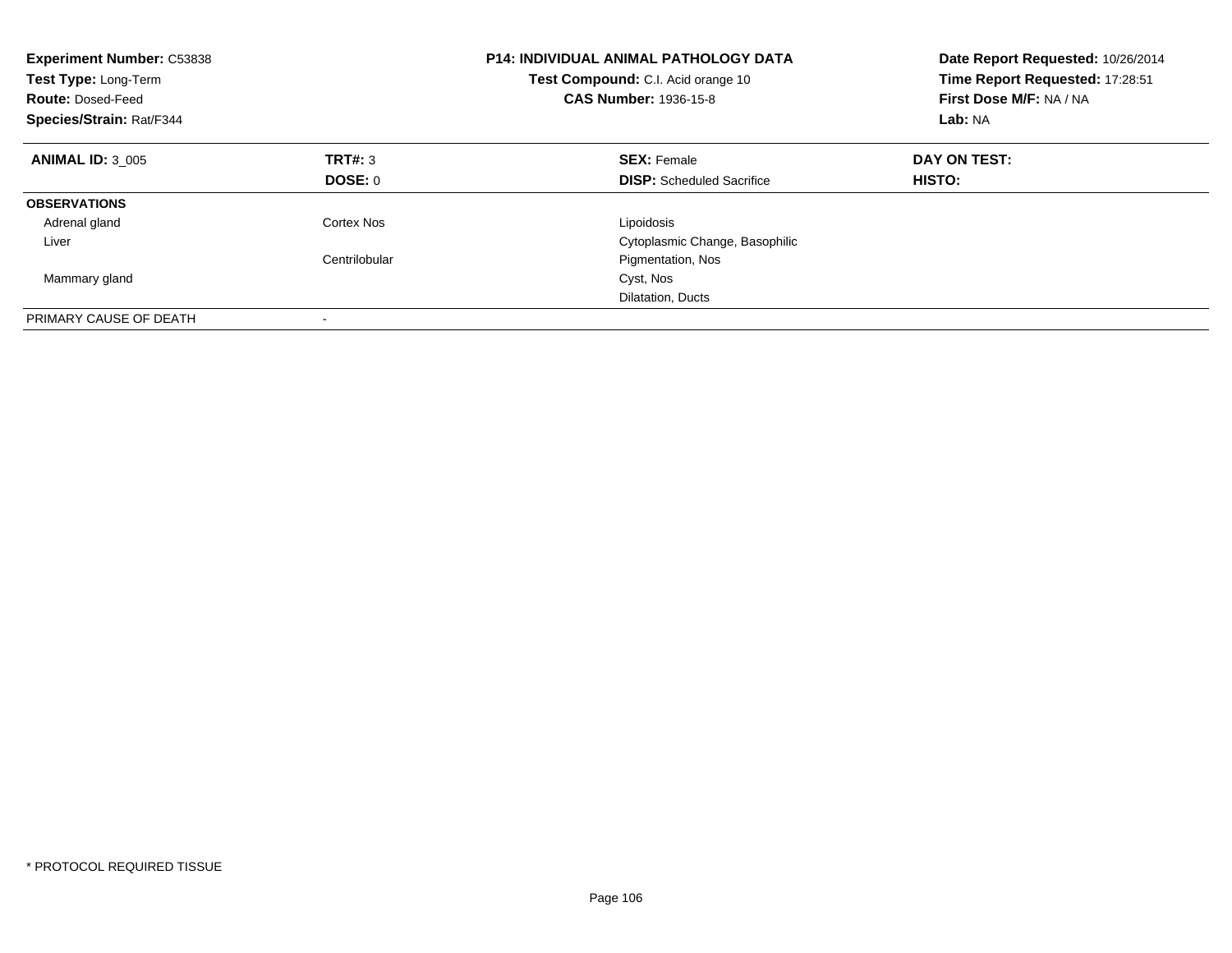| <b>Experiment Number: C53838</b><br>Test Type: Long-Term<br><b>Route: Dosed-Feed</b><br>Species/Strain: Rat/F344 |            | <b>P14: INDIVIDUAL ANIMAL PATHOLOGY DATA</b><br>Test Compound: C.I. Acid orange 10<br><b>CAS Number: 1936-15-8</b> | Date Report Requested: 10/26/2014<br>Time Report Requested: 17:28:51<br>First Dose M/F: NA / NA<br>Lab: NA |
|------------------------------------------------------------------------------------------------------------------|------------|--------------------------------------------------------------------------------------------------------------------|------------------------------------------------------------------------------------------------------------|
| <b>ANIMAL ID: 3 006</b>                                                                                          | TRT#: 3    | <b>SEX: Female</b>                                                                                                 | DAY ON TEST:                                                                                               |
|                                                                                                                  | DOSE: 0    | <b>DISP:</b> Scheduled Sacrifice                                                                                   | HISTO:                                                                                                     |
| <b>OBSERVATIONS</b>                                                                                              |            |                                                                                                                    |                                                                                                            |
| Liver                                                                                                            |            | Cytoplasmic Change, Basophilic                                                                                     |                                                                                                            |
|                                                                                                                  |            | Inflammation, Granulomatous Focal                                                                                  |                                                                                                            |
| Mammary gland                                                                                                    |            | Cyst, Nos                                                                                                          |                                                                                                            |
|                                                                                                                  |            | Dilatation, Ducts                                                                                                  |                                                                                                            |
| Ovary                                                                                                            | Mesovarium | Necrosis, Fat                                                                                                      |                                                                                                            |
| Pituitary gland                                                                                                  |            | Chromophobe Adenoma                                                                                                |                                                                                                            |
| PRIMARY CAUSE OF DEATH                                                                                           |            |                                                                                                                    |                                                                                                            |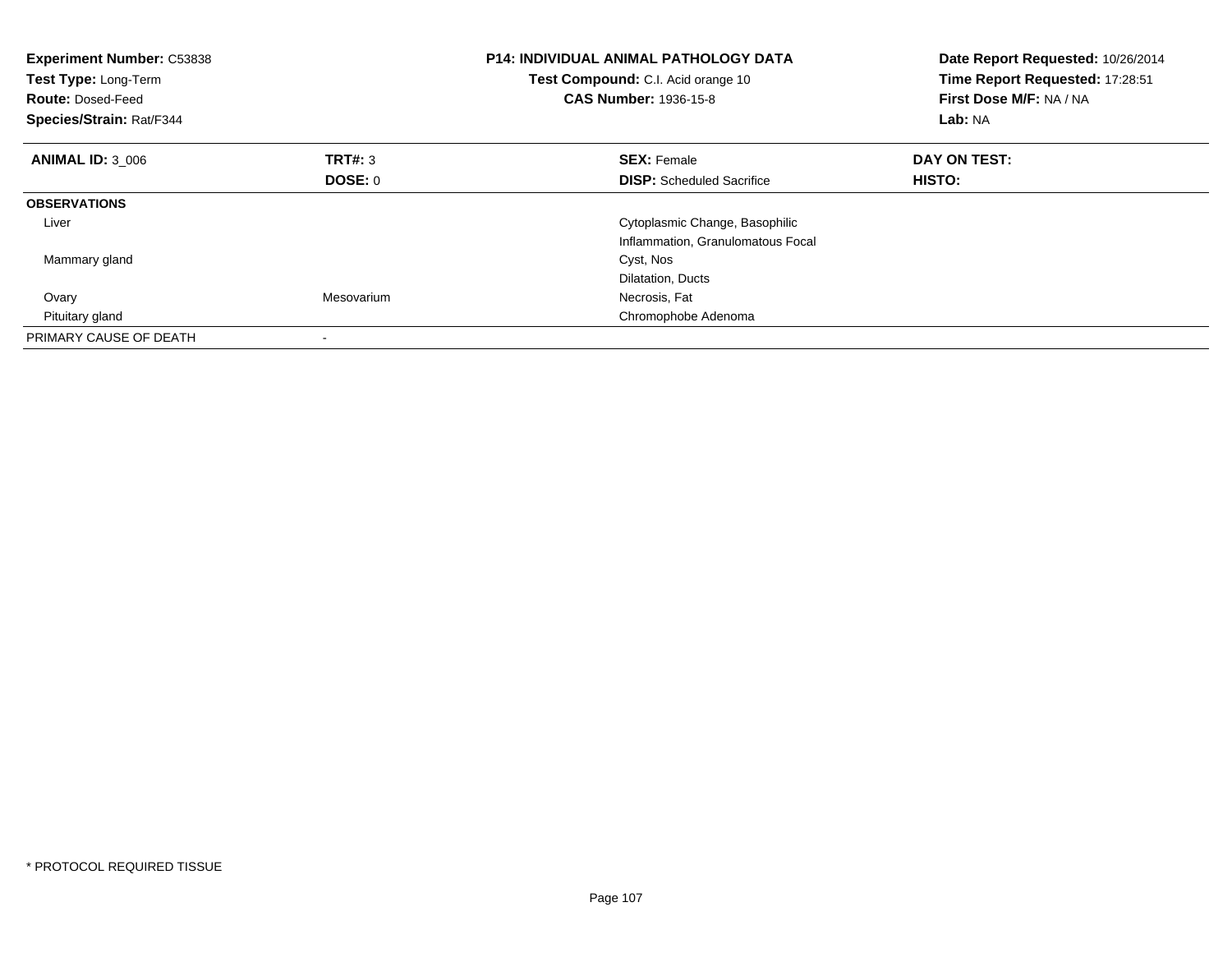| <b>Experiment Number: C53838</b><br>Test Type: Long-Term<br><b>Route: Dosed-Feed</b><br><b>Species/Strain: Rat/F344</b> |                | <b>P14: INDIVIDUAL ANIMAL PATHOLOGY DATA</b><br>Test Compound: C.I. Acid orange 10<br><b>CAS Number: 1936-15-8</b> | Date Report Requested: 10/26/2014<br>Time Report Requested: 17:28:51<br>First Dose M/F: NA / NA<br>Lab: NA |
|-------------------------------------------------------------------------------------------------------------------------|----------------|--------------------------------------------------------------------------------------------------------------------|------------------------------------------------------------------------------------------------------------|
| <b>ANIMAL ID: 3 007</b>                                                                                                 | TRT#: 3        | <b>SEX: Female</b>                                                                                                 | DAY ON TEST:                                                                                               |
|                                                                                                                         | <b>DOSE: 0</b> | <b>DISP:</b> Scheduled Sacrifice                                                                                   | HISTO:                                                                                                     |
| <b>OBSERVATIONS</b>                                                                                                     |                |                                                                                                                    |                                                                                                            |
| Bone marrow                                                                                                             |                | Hypoplasia, Hematopoietic                                                                                          |                                                                                                            |
| Liver                                                                                                                   |                | Cytoplasmic Change, Basophilic                                                                                     |                                                                                                            |
| Uterus                                                                                                                  |                | <b>Endometrial Stromal Polyp</b>                                                                                   |                                                                                                            |
| PRIMARY CAUSE OF DEATH                                                                                                  |                |                                                                                                                    |                                                                                                            |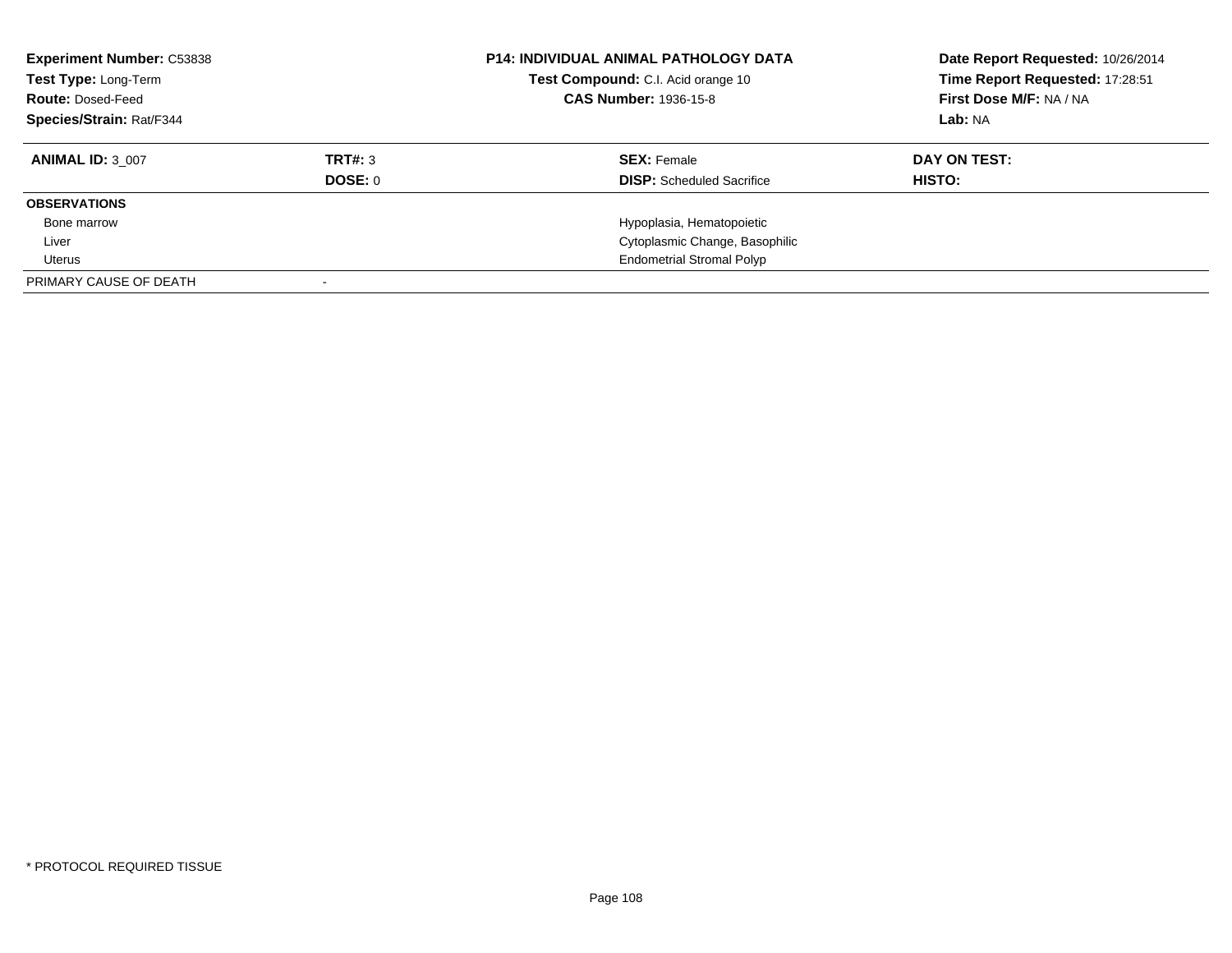| <b>Experiment Number: C53838</b><br><b>Test Type: Long-Term</b><br><b>Route: Dosed-Feed</b><br><b>Species/Strain: Rat/F344</b> |                     | <b>P14: INDIVIDUAL ANIMAL PATHOLOGY DATA</b><br><b>Test Compound:</b> C.I. Acid orange 10<br><b>CAS Number: 1936-15-8</b> | Date Report Requested: 10/26/2014<br>Time Report Requested: 17:28:51<br>First Dose M/F: NA / NA<br>Lab: NA |
|--------------------------------------------------------------------------------------------------------------------------------|---------------------|---------------------------------------------------------------------------------------------------------------------------|------------------------------------------------------------------------------------------------------------|
| <b>ANIMAL ID: 3 008</b>                                                                                                        | TRT#: 3<br>DOSE: 0  | <b>SEX: Female</b><br><b>DISP:</b> Scheduled Sacrifice                                                                    | DAY ON TEST:<br>HISTO:                                                                                     |
| <b>OBSERVATIONS</b>                                                                                                            |                     |                                                                                                                           |                                                                                                            |
| Heart                                                                                                                          |                     | Fibrosis, Focal                                                                                                           |                                                                                                            |
| Intestine Large                                                                                                                | Colon               | Nematodiasis                                                                                                              |                                                                                                            |
| Unspecified                                                                                                                    | Multiple Organs Nos | Leukemia, Lymphocytic                                                                                                     |                                                                                                            |
| PRIMARY CAUSE OF DEATH                                                                                                         |                     |                                                                                                                           |                                                                                                            |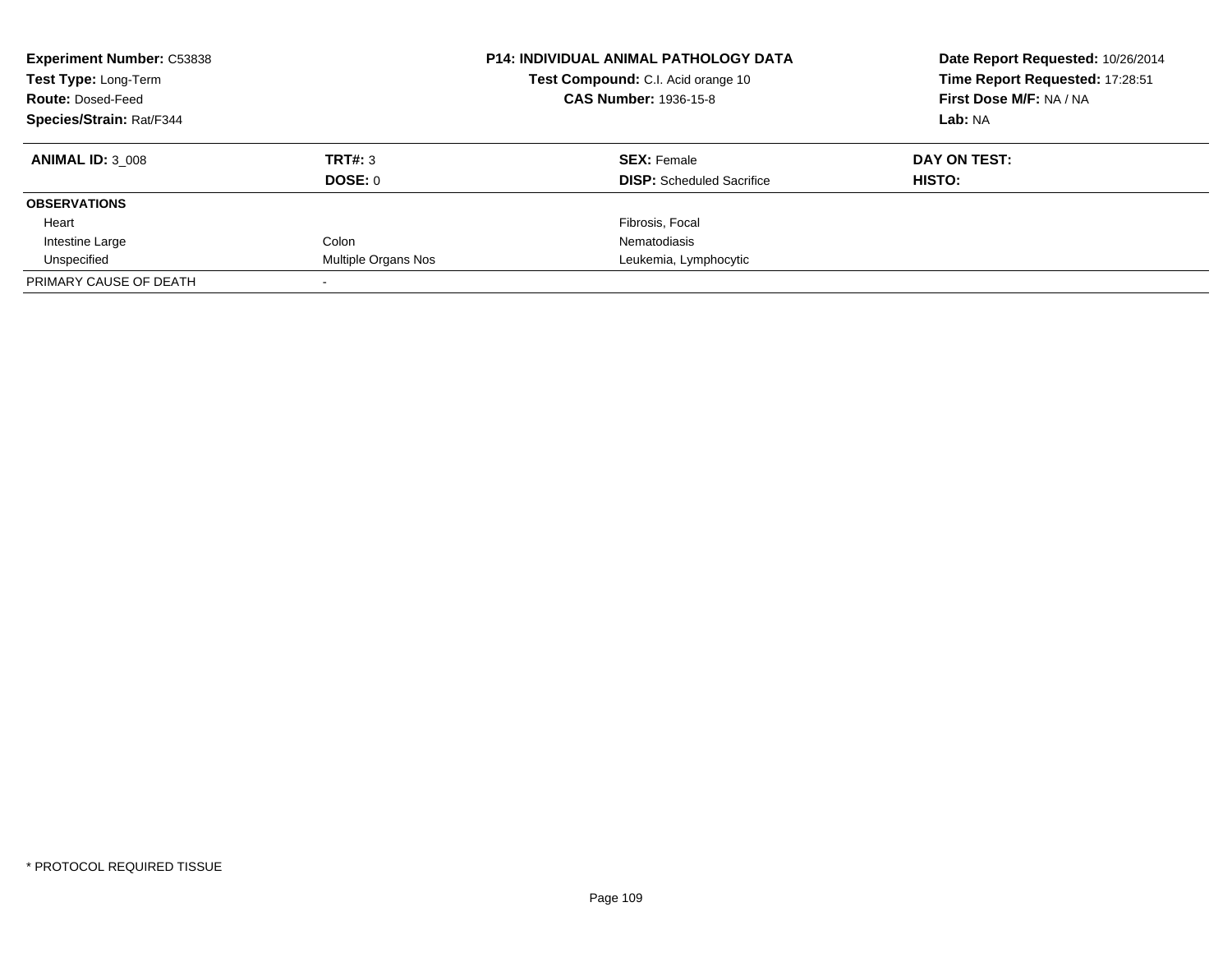| <b>Experiment Number: C53838</b> |                     | <b>P14: INDIVIDUAL ANIMAL PATHOLOGY DATA</b><br>Test Compound: C.I. Acid orange 10 | Date Report Requested: 10/26/2014 |
|----------------------------------|---------------------|------------------------------------------------------------------------------------|-----------------------------------|
| Test Type: Long-Term             |                     |                                                                                    | Time Report Requested: 17:28:51   |
| <b>Route: Dosed-Feed</b>         |                     | <b>CAS Number: 1936-15-8</b>                                                       | First Dose M/F: NA / NA           |
| Species/Strain: Rat/F344         |                     |                                                                                    | Lab: NA                           |
| <b>ANIMAL ID: 3 009</b>          | TRT#: 3             | <b>SEX: Female</b>                                                                 | DAY ON TEST:                      |
|                                  | DOSE: 0             | <b>DISP:</b> Moribund Sacrifice                                                    | <b>HISTO:</b>                     |
| <b>OBSERVATIONS</b>              |                     |                                                                                    |                                   |
| Unspecified                      | Multiple Organs Nos | Hemorrhage                                                                         |                                   |
| PRIMARY CAUSE OF DEATH           |                     |                                                                                    |                                   |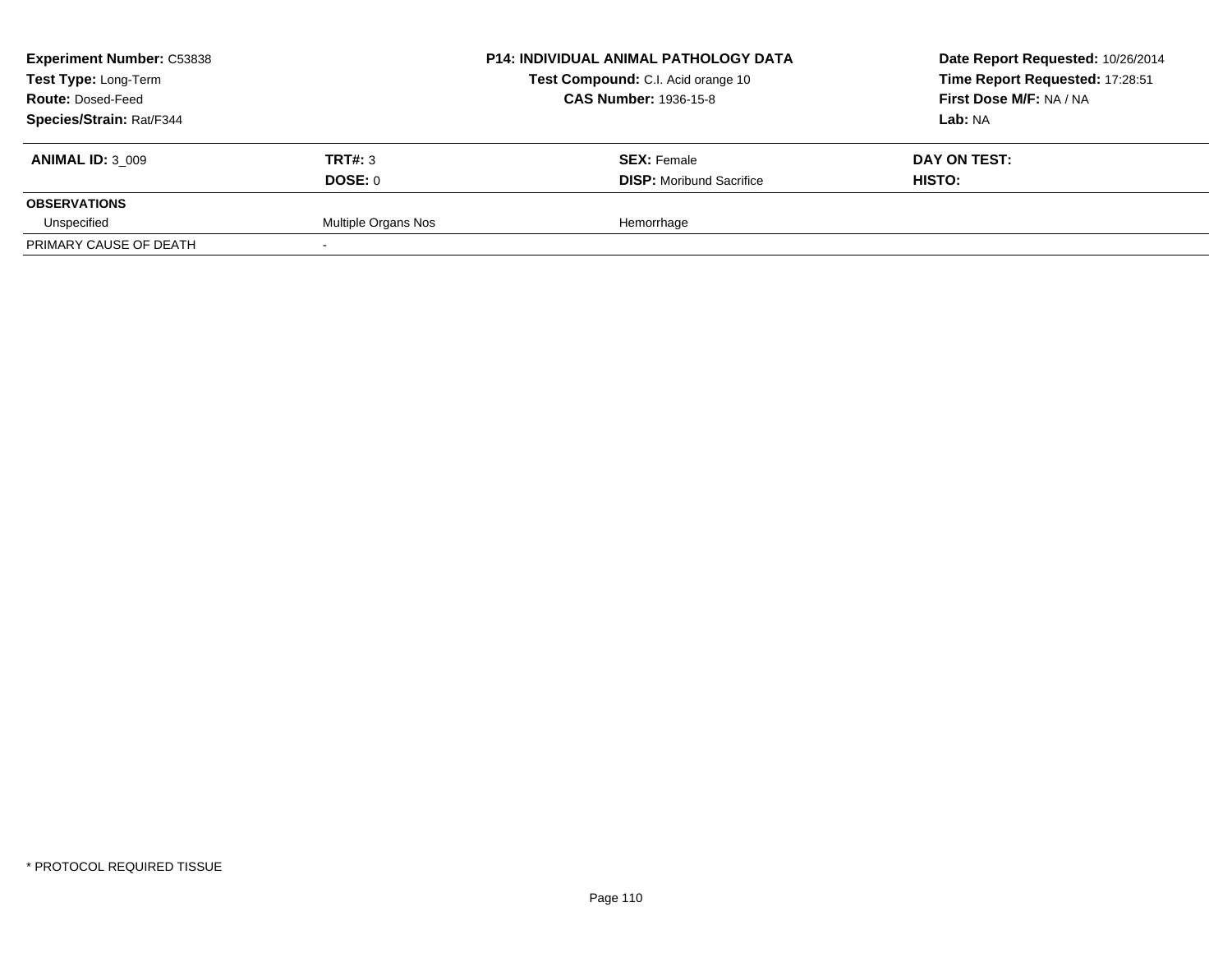| <b>Experiment Number: C53838</b><br>Test Type: Long-Term<br><b>Route: Dosed-Feed</b><br>Species/Strain: Rat/F344 |                | <b>P14: INDIVIDUAL ANIMAL PATHOLOGY DATA</b><br>Test Compound: C.I. Acid orange 10<br><b>CAS Number: 1936-15-8</b> | Date Report Requested: 10/26/2014<br>Time Report Requested: 17:28:51<br>First Dose M/F: NA / NA<br>Lab: NA |
|------------------------------------------------------------------------------------------------------------------|----------------|--------------------------------------------------------------------------------------------------------------------|------------------------------------------------------------------------------------------------------------|
| <b>ANIMAL ID: 3 010</b>                                                                                          | <b>TRT#: 3</b> | <b>SEX: Female</b>                                                                                                 | DAY ON TEST:                                                                                               |
|                                                                                                                  | DOSE: 0        | <b>DISP:</b> Scheduled Sacrifice                                                                                   | HISTO:                                                                                                     |
| <b>OBSERVATIONS</b>                                                                                              |                |                                                                                                                    |                                                                                                            |
| Adrenal gland                                                                                                    |                | Pheochromocytoma, Malignant                                                                                        |                                                                                                            |
| Heart                                                                                                            | Myocardium Nos | Degeneration, Nos                                                                                                  |                                                                                                            |
| Kidney                                                                                                           |                | Nephropathy                                                                                                        |                                                                                                            |
| Liver                                                                                                            |                | Cytoplasmic Change, Basophilic                                                                                     |                                                                                                            |
| Pituitary gland                                                                                                  |                | Chromophobe Adenoma                                                                                                |                                                                                                            |
| Spleen                                                                                                           |                | Fibrosis, Focal                                                                                                    |                                                                                                            |
| Thyroid                                                                                                          |                | Hyperplasia, C Cell                                                                                                |                                                                                                            |
| PRIMARY CAUSE OF DEATH                                                                                           |                |                                                                                                                    |                                                                                                            |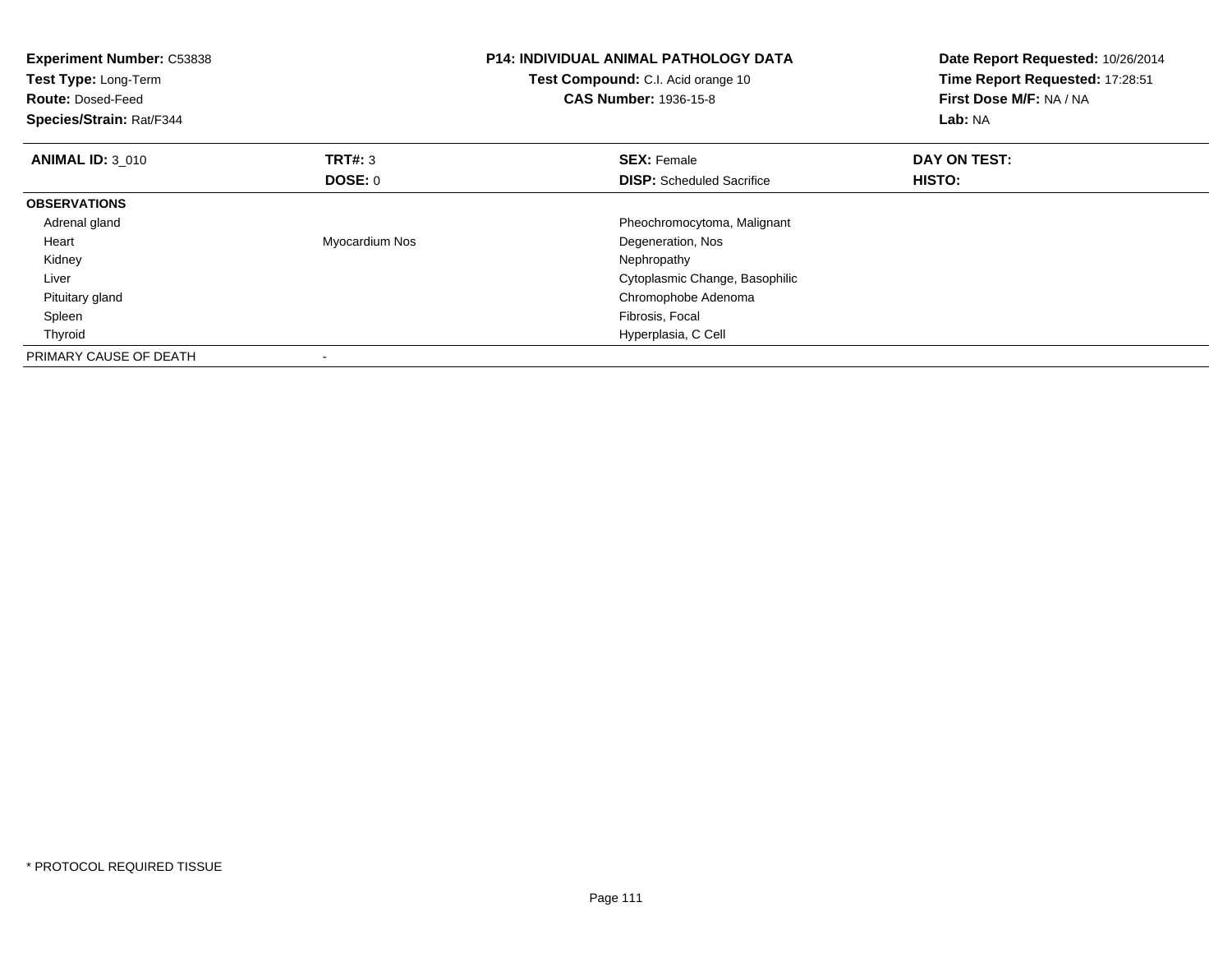| <b>Experiment Number: C53838</b><br>Test Type: Long-Term<br><b>Route: Dosed-Feed</b><br>Species/Strain: Rat/F344 |                  | <b>P14: INDIVIDUAL ANIMAL PATHOLOGY DATA</b><br><b>Test Compound:</b> C.I. Acid orange 10<br><b>CAS Number: 1936-15-8</b> | Date Report Requested: 10/26/2014<br>Time Report Requested: 17:28:51<br>First Dose M/F: NA / NA<br>Lab: NA |
|------------------------------------------------------------------------------------------------------------------|------------------|---------------------------------------------------------------------------------------------------------------------------|------------------------------------------------------------------------------------------------------------|
| <b>ANIMAL ID: 3 011</b>                                                                                          | <b>TRT#: 3</b>   | <b>SEX: Female</b>                                                                                                        | DAY ON TEST:                                                                                               |
|                                                                                                                  | <b>DOSE: 0</b>   | <b>DISP:</b> Moribund Sacrifice                                                                                           | HISTO:                                                                                                     |
| <b>OBSERVATIONS</b>                                                                                              |                  |                                                                                                                           |                                                                                                            |
| Kidney                                                                                                           | Pelvis           | Transitional-Cell Carcinoma                                                                                               |                                                                                                            |
| Liver                                                                                                            |                  | Cytoplasmic Change, Basophilic                                                                                            |                                                                                                            |
|                                                                                                                  |                  | Neoplastic Nodule                                                                                                         |                                                                                                            |
| Lymph node                                                                                                       | Renal Lymph Node | Transitional-Cell Carcinoma, Metastatic                                                                                   |                                                                                                            |
| Mammary gland                                                                                                    |                  | Fibroadenoma                                                                                                              |                                                                                                            |
| Uterus                                                                                                           |                  | <b>Endometrial Stromal Polyp</b>                                                                                          |                                                                                                            |
| PRIMARY CAUSE OF DEATH                                                                                           |                  |                                                                                                                           |                                                                                                            |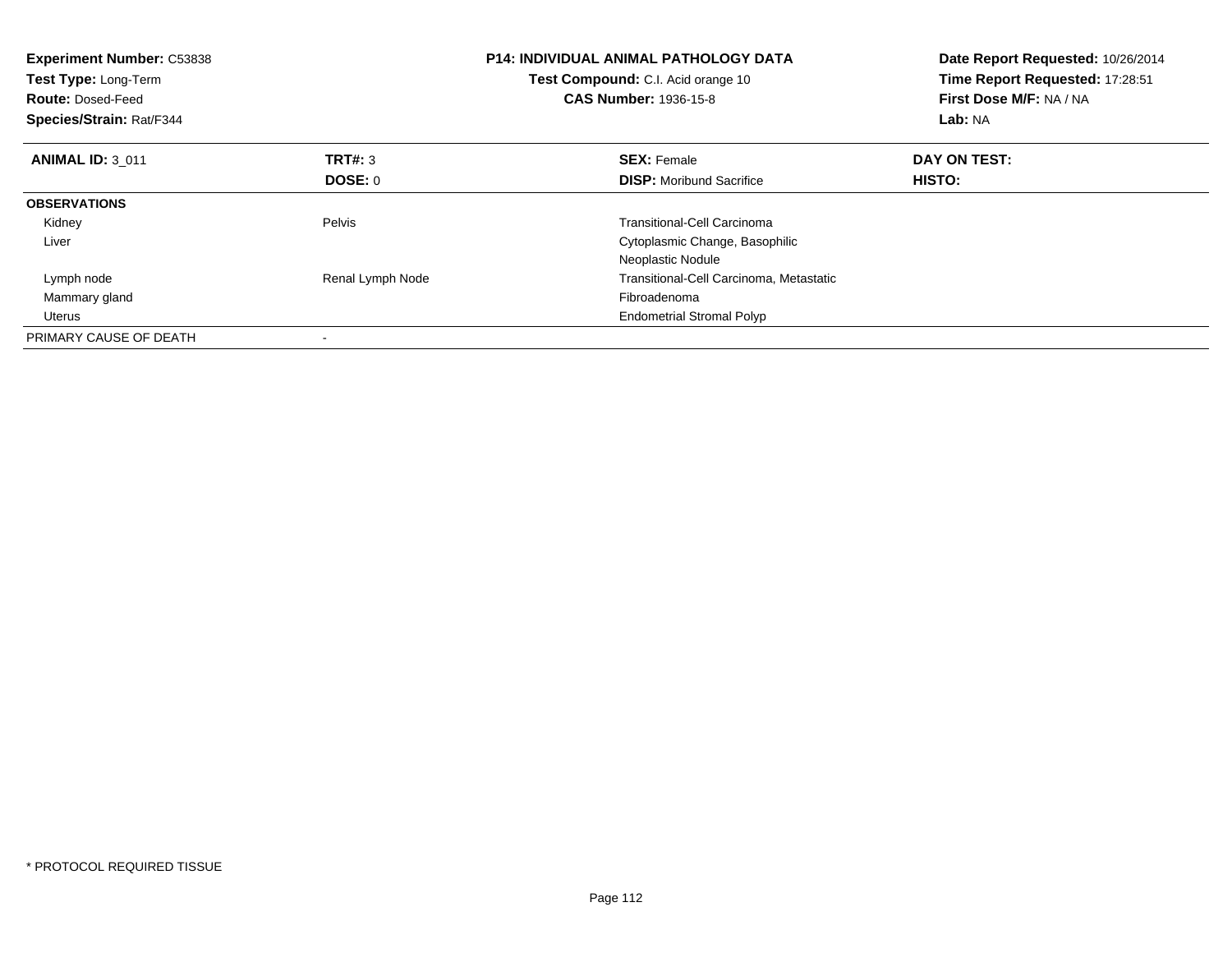| <b>Experiment Number: C53838</b><br>Test Type: Long-Term<br><b>Route: Dosed-Feed</b><br>Species/Strain: Rat/F344 |                       | <b>P14: INDIVIDUAL ANIMAL PATHOLOGY DATA</b><br>Test Compound: C.I. Acid orange 10<br><b>CAS Number: 1936-15-8</b> | Date Report Requested: 10/26/2014<br>Time Report Requested: 17:28:51<br>First Dose M/F: NA / NA<br>Lab: NA |
|------------------------------------------------------------------------------------------------------------------|-----------------------|--------------------------------------------------------------------------------------------------------------------|------------------------------------------------------------------------------------------------------------|
| <b>ANIMAL ID: 3 012</b>                                                                                          | <b>TRT#: 3</b>        | <b>SEX: Female</b>                                                                                                 | DAY ON TEST:                                                                                               |
|                                                                                                                  | DOSE: 0               | <b>DISP:</b> Scheduled Sacrifice                                                                                   | HISTO:                                                                                                     |
| <b>OBSERVATIONS</b>                                                                                              |                       |                                                                                                                    |                                                                                                            |
| Heart                                                                                                            | Myocardium Nos        | Degeneration, Nos                                                                                                  |                                                                                                            |
| Liver                                                                                                            |                       | Cytoplasmic Change, Basophilic                                                                                     |                                                                                                            |
| Mammary gland                                                                                                    | <b>Mammary Acinus</b> | Hyperplasia, Nos                                                                                                   |                                                                                                            |
| Pituitary gland                                                                                                  |                       | Chromophobe Adenoma                                                                                                |                                                                                                            |
| PRIMARY CAUSE OF DEATH                                                                                           |                       |                                                                                                                    |                                                                                                            |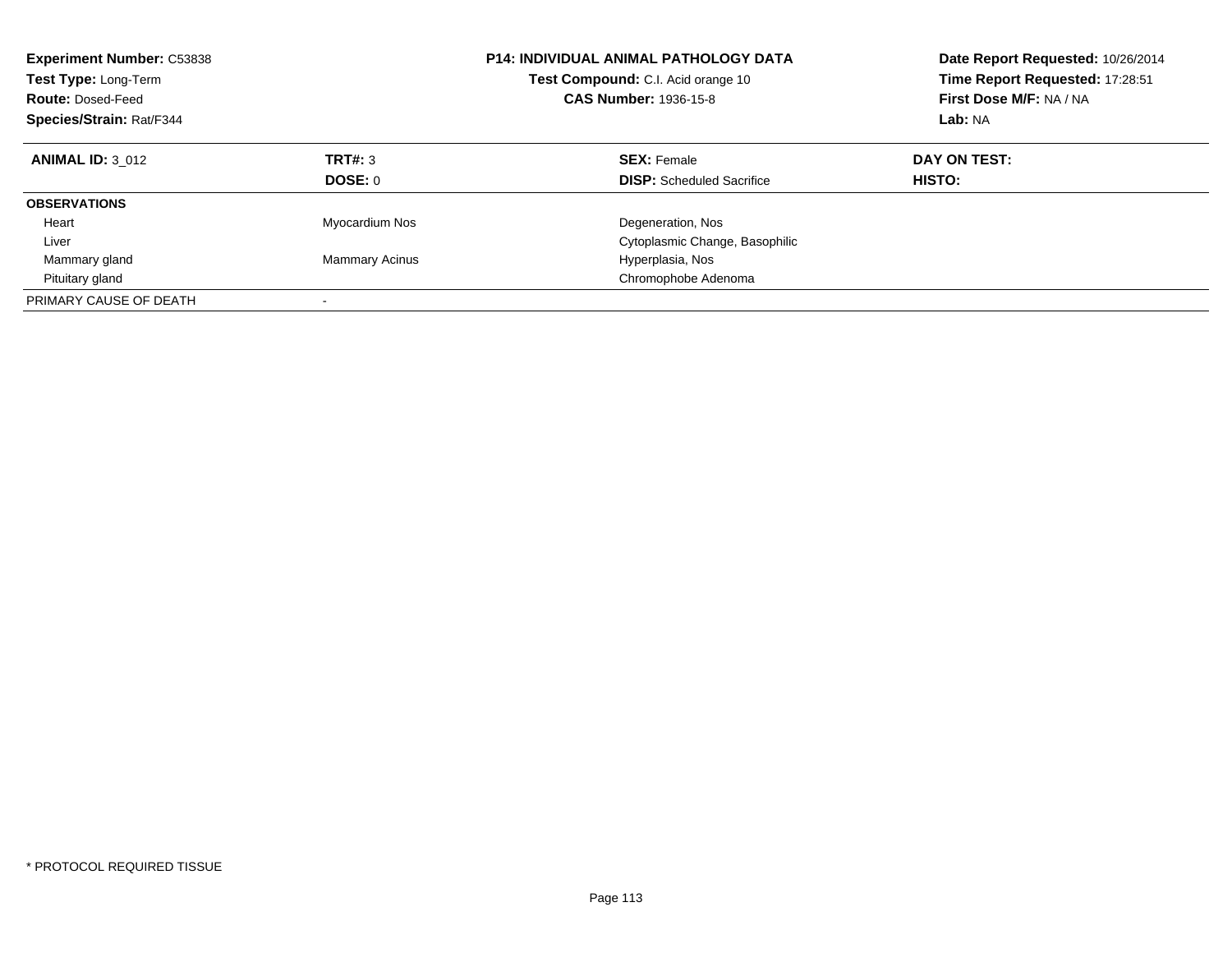| <b>Experiment Number: C53838</b><br>Test Type: Long-Term<br><b>Route: Dosed-Feed</b><br>Species/Strain: Rat/F344 |                      | <b>P14: INDIVIDUAL ANIMAL PATHOLOGY DATA</b><br><b>Test Compound:</b> C.I. Acid orange 10<br><b>CAS Number: 1936-15-8</b> | Date Report Requested: 10/26/2014<br>Time Report Requested: 17:28:51<br>First Dose M/F: NA / NA<br>Lab: NA |
|------------------------------------------------------------------------------------------------------------------|----------------------|---------------------------------------------------------------------------------------------------------------------------|------------------------------------------------------------------------------------------------------------|
| <b>ANIMAL ID: 3 013</b>                                                                                          | <b>TRT#: 3</b>       | <b>SEX: Female</b>                                                                                                        | DAY ON TEST:                                                                                               |
|                                                                                                                  | DOSE: 0              | <b>DISP: Natural Death</b>                                                                                                | HISTO:                                                                                                     |
| <b>OBSERVATIONS</b>                                                                                              |                      |                                                                                                                           |                                                                                                            |
| Adrenal gland                                                                                                    | Cortex Nos           | Lipoidosis                                                                                                                |                                                                                                            |
| <b>Intestine Small</b>                                                                                           | <b>Mesentery Nos</b> | Necrosis, Fat                                                                                                             |                                                                                                            |
| Liver                                                                                                            | <b>Bile Duct</b>     | Hyperplasia, Nos                                                                                                          |                                                                                                            |
|                                                                                                                  |                      | Neoplastic Nodule                                                                                                         |                                                                                                            |
| Mammary gland                                                                                                    |                      | Hyperplasia, Cystic                                                                                                       |                                                                                                            |
| Pancreas                                                                                                         | Acinus               | Atrophy, Nos                                                                                                              |                                                                                                            |
| Unspecified                                                                                                      | Multiple Organs Nos  | Leukemia, Lymphocytic                                                                                                     |                                                                                                            |
| PRIMARY CAUSE OF DEATH                                                                                           |                      |                                                                                                                           |                                                                                                            |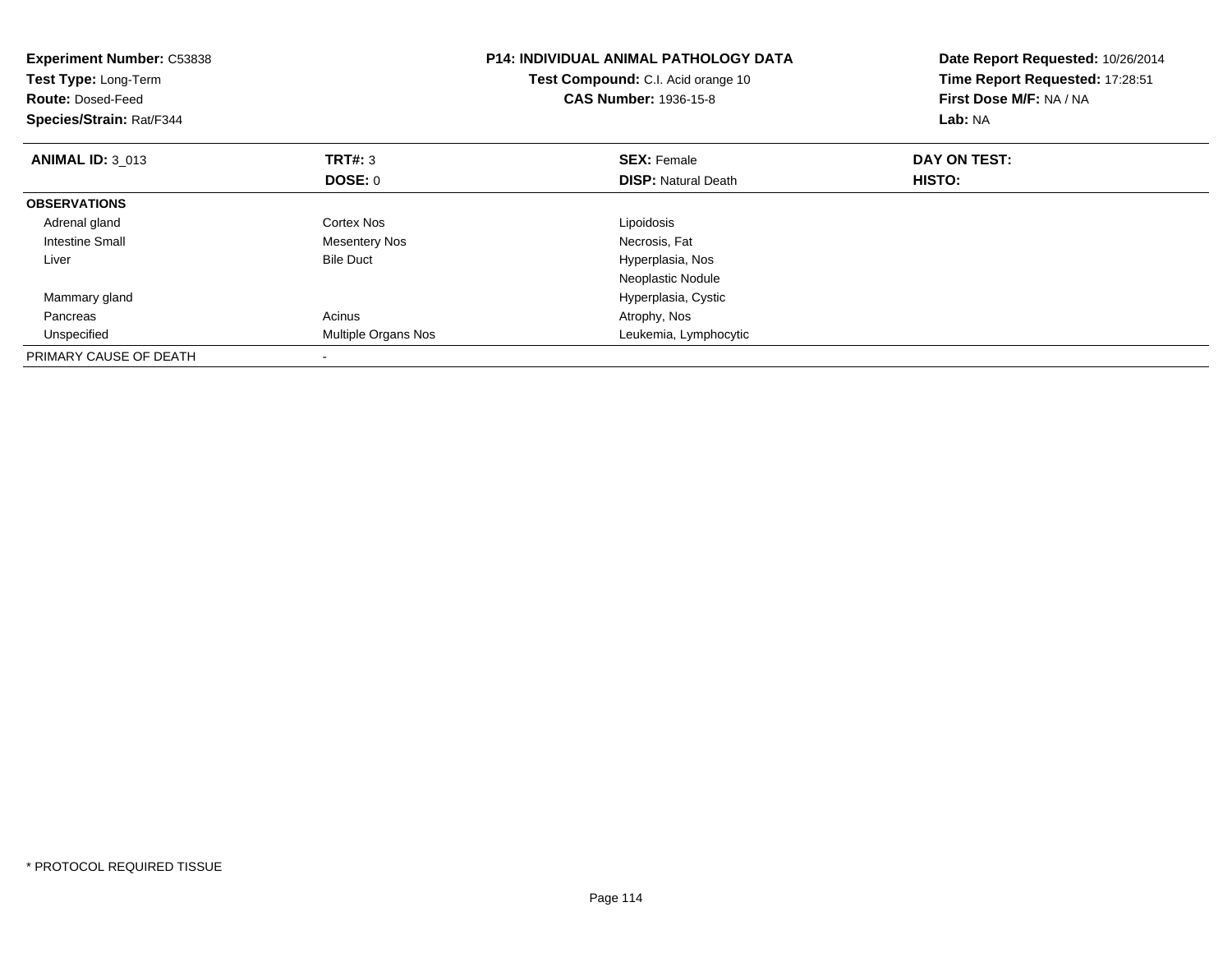| <b>Experiment Number: C53838</b> | <b>P14: INDIVIDUAL ANIMAL PATHOLOGY DATA</b> | Date Report Requested: 10/26/2014                                  |                                 |
|----------------------------------|----------------------------------------------|--------------------------------------------------------------------|---------------------------------|
| Test Type: Long-Term             |                                              | Test Compound: C.I. Acid orange 10<br><b>CAS Number: 1936-15-8</b> | Time Report Requested: 17:28:51 |
| <b>Route: Dosed-Feed</b>         |                                              |                                                                    | First Dose M/F: NA / NA         |
| Species/Strain: Rat/F344         |                                              |                                                                    | Lab: NA                         |
| <b>ANIMAL ID: 3 014</b>          | TRT#: 3                                      | <b>SEX:</b> Female                                                 | DAY ON TEST:                    |
|                                  | DOSE: 0                                      | <b>DISP:</b> Scheduled Sacrifice                                   | <b>HISTO:</b>                   |
| <b>OBSERVATIONS</b>              |                                              |                                                                    |                                 |
| Liver                            |                                              | Cytoplasmic Change, Basophilic                                     |                                 |
| PRIMARY CAUSE OF DEATH           |                                              |                                                                    |                                 |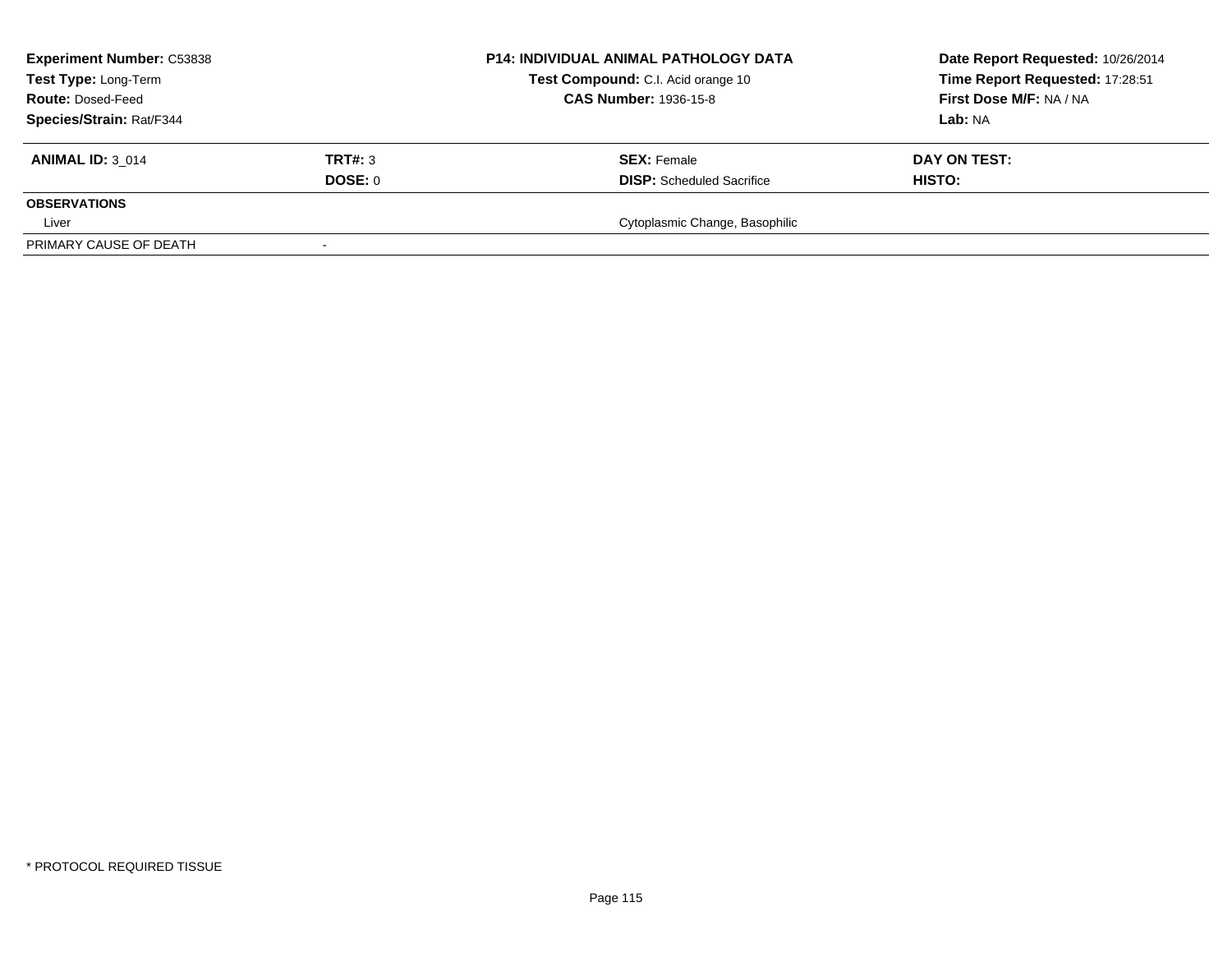| <b>Experiment Number: C53838</b> |                       | <b>P14: INDIVIDUAL ANIMAL PATHOLOGY DATA</b> | Date Report Requested: 10/26/2014 |
|----------------------------------|-----------------------|----------------------------------------------|-----------------------------------|
| Test Type: Long-Term             |                       | Test Compound: C.I. Acid orange 10           | Time Report Requested: 17:28:51   |
| <b>Route: Dosed-Feed</b>         |                       | <b>CAS Number: 1936-15-8</b>                 | First Dose M/F: NA / NA           |
| Species/Strain: Rat/F344         |                       |                                              | Lab: NA                           |
| <b>ANIMAL ID: 3 015</b>          | TRT#: 3               | <b>SEX: Female</b>                           | DAY ON TEST:                      |
|                                  | <b>DOSE: 0</b>        | <b>DISP:</b> Scheduled Sacrifice             | HISTO:                            |
| <b>OBSERVATIONS</b>              |                       |                                              |                                   |
| Adrenal gland                    | Cortex Nos            | Hyperplasia, Focal                           |                                   |
| Intestine Small                  | Mesentery Nos         | Necrosis, Fat                                |                                   |
| Liver                            |                       | Cytoplasmic Change, Basophilic               |                                   |
|                                  | <b>Bile Duct</b>      | Hyperplasia, Focal                           |                                   |
| Mammary gland                    | <b>Mammary Acinus</b> | Hyperplasia, Nos                             |                                   |
| Pancreas                         | Acinus                | Atrophy, Focal                               |                                   |
| Pituitary gland                  |                       | Chromophobe Adenoma                          |                                   |
| Unspecified                      | Multiple Organs Nos   | Leukemia, Lymphocytic                        |                                   |
| PRIMARY CAUSE OF DEATH           |                       |                                              |                                   |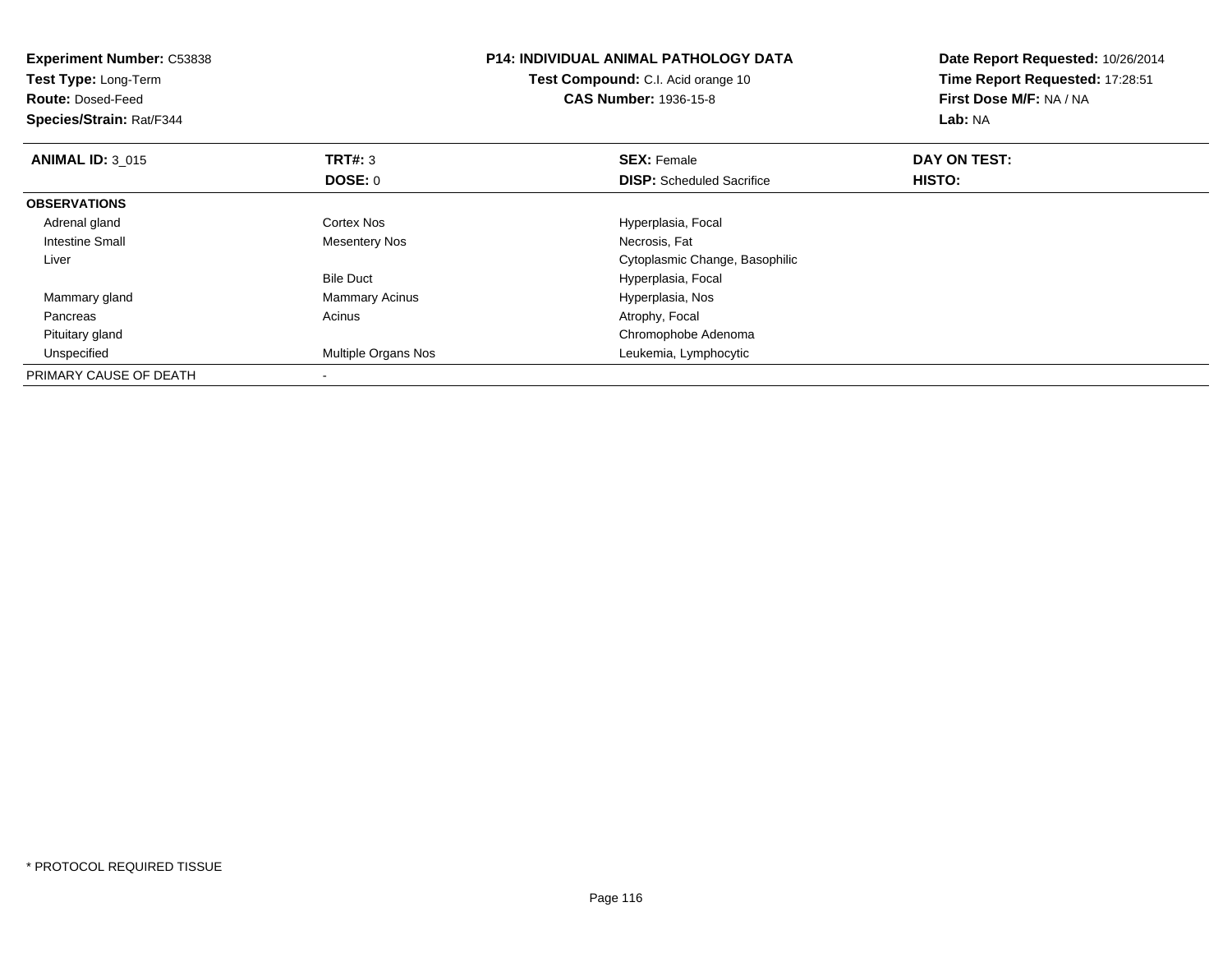| <b>Experiment Number: C53838</b><br><b>Test Type: Long-Term</b> |         | <b>P14: INDIVIDUAL ANIMAL PATHOLOGY DATA</b><br>Test Compound: C.I. Acid orange 10 | Date Report Requested: 10/26/2014<br>Time Report Requested: 17:28:51 |
|-----------------------------------------------------------------|---------|------------------------------------------------------------------------------------|----------------------------------------------------------------------|
| <b>Route: Dosed-Feed</b>                                        |         | <b>CAS Number: 1936-15-8</b>                                                       | First Dose M/F: NA / NA                                              |
| Species/Strain: Rat/F344                                        |         |                                                                                    | Lab: NA                                                              |
| <b>ANIMAL ID: 3 016</b>                                         | TRT#: 3 | <b>SEX: Female</b>                                                                 | DAY ON TEST:                                                         |
|                                                                 | DOSE: 0 | <b>DISP:</b> Scheduled Sacrifice                                                   | HISTO:                                                               |
| <b>OBSERVATIONS</b>                                             |         |                                                                                    |                                                                      |
| Adrenal gland                                                   |         | Cortical Adenoma                                                                   |                                                                      |
| Liver                                                           |         | Cytoplasmic Change, Basophilic                                                     |                                                                      |
| PRIMARY CAUSE OF DEATH                                          |         |                                                                                    |                                                                      |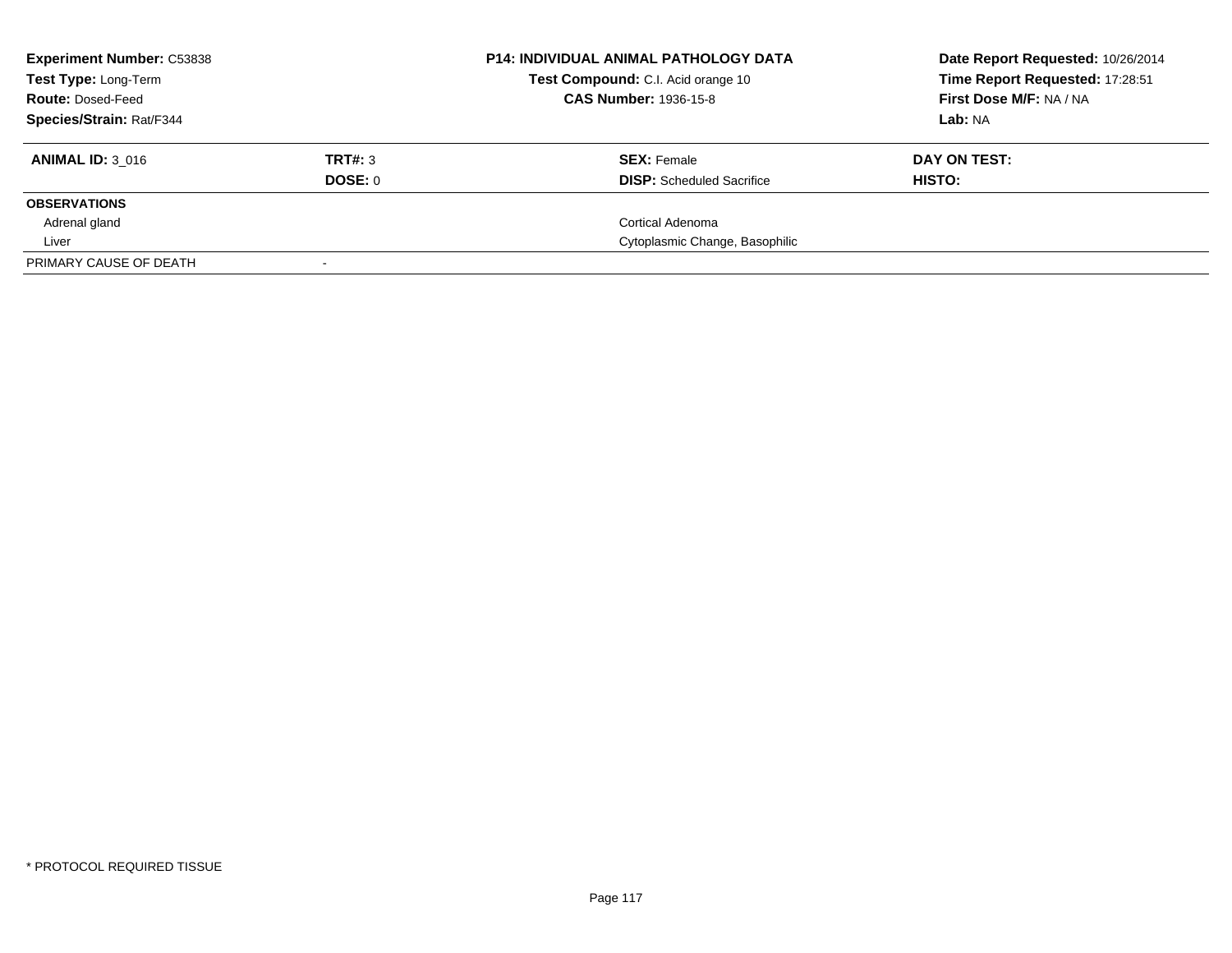| <b>Experiment Number: C53838</b><br>Test Type: Long-Term<br><b>Route: Dosed-Feed</b><br>Species/Strain: Rat/F344 |             | <b>P14: INDIVIDUAL ANIMAL PATHOLOGY DATA</b><br><b>Test Compound:</b> C.I. Acid orange 10<br><b>CAS Number: 1936-15-8</b> | Date Report Requested: 10/26/2014<br>Time Report Requested: 17:28:51<br>First Dose M/F: NA / NA<br>Lab: NA |
|------------------------------------------------------------------------------------------------------------------|-------------|---------------------------------------------------------------------------------------------------------------------------|------------------------------------------------------------------------------------------------------------|
| <b>ANIMAL ID: 3 017</b>                                                                                          | TRT#: 3     | <b>SEX: Female</b>                                                                                                        | DAY ON TEST:                                                                                               |
|                                                                                                                  | DOSE: 0     | <b>DISP:</b> Scheduled Sacrifice                                                                                          | HISTO:                                                                                                     |
| <b>OBSERVATIONS</b>                                                                                              |             |                                                                                                                           |                                                                                                            |
| Adrenal gland                                                                                                    | Cortex Nos  | Hyperplasia, Focal                                                                                                        |                                                                                                            |
| Intestine Large                                                                                                  | Rectum      | Nematodiasis                                                                                                              |                                                                                                            |
| Liver                                                                                                            |             | Cytoplasmic Change, Basophilic                                                                                            |                                                                                                            |
|                                                                                                                  |             | Inflammation, Chronic                                                                                                     |                                                                                                            |
| Ovary                                                                                                            | Rete Ovarii | Hyperplasia, Nos                                                                                                          |                                                                                                            |
| PRIMARY CAUSE OF DEATH                                                                                           |             |                                                                                                                           |                                                                                                            |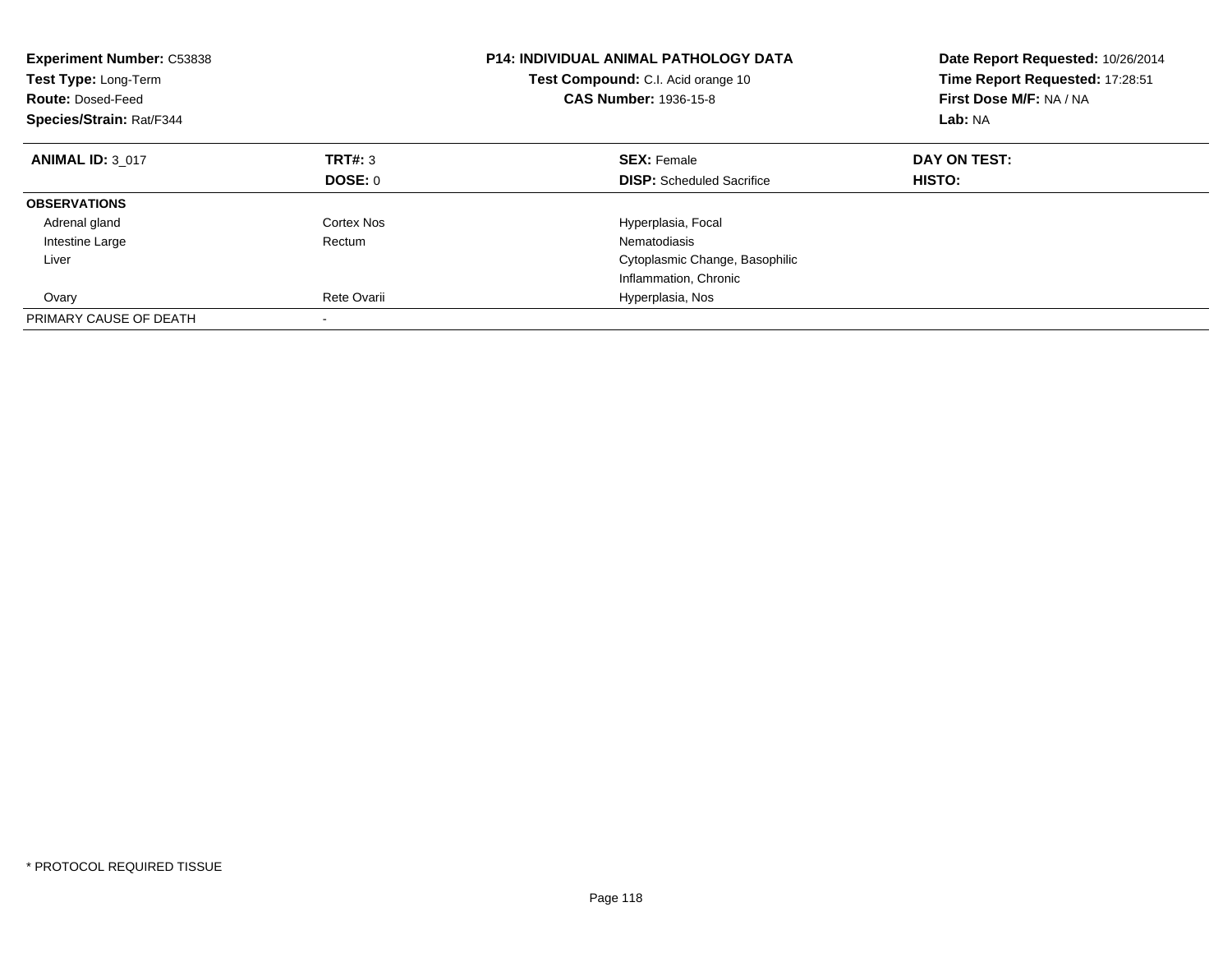| <b>Experiment Number: C53838</b><br>Test Type: Long-Term<br><b>Route: Dosed-Feed</b><br>Species/Strain: Rat/F344 |                    | <b>P14: INDIVIDUAL ANIMAL PATHOLOGY DATA</b><br>Test Compound: C.I. Acid orange 10<br><b>CAS Number: 1936-15-8</b> | Date Report Requested: 10/26/2014<br>Time Report Requested: 17:28:51<br>First Dose M/F: NA / NA<br>Lab: NA |
|------------------------------------------------------------------------------------------------------------------|--------------------|--------------------------------------------------------------------------------------------------------------------|------------------------------------------------------------------------------------------------------------|
| <b>ANIMAL ID: 3 018</b>                                                                                          | TRT#: 3<br>DOSE: 0 | <b>SEX:</b> Female<br><b>DISP:</b> Scheduled Sacrifice                                                             | DAY ON TEST:<br><b>HISTO:</b>                                                                              |
| <b>OBSERVATIONS</b>                                                                                              |                    |                                                                                                                    |                                                                                                            |
| Liver                                                                                                            |                    | Cytoplasmic Change, Basophilic                                                                                     |                                                                                                            |
|                                                                                                                  |                    | <b>Focal Cellular Change</b>                                                                                       |                                                                                                            |
|                                                                                                                  |                    | Inflammation, Chronic Focal                                                                                        |                                                                                                            |
| PRIMARY CAUSE OF DEATH                                                                                           |                    |                                                                                                                    |                                                                                                            |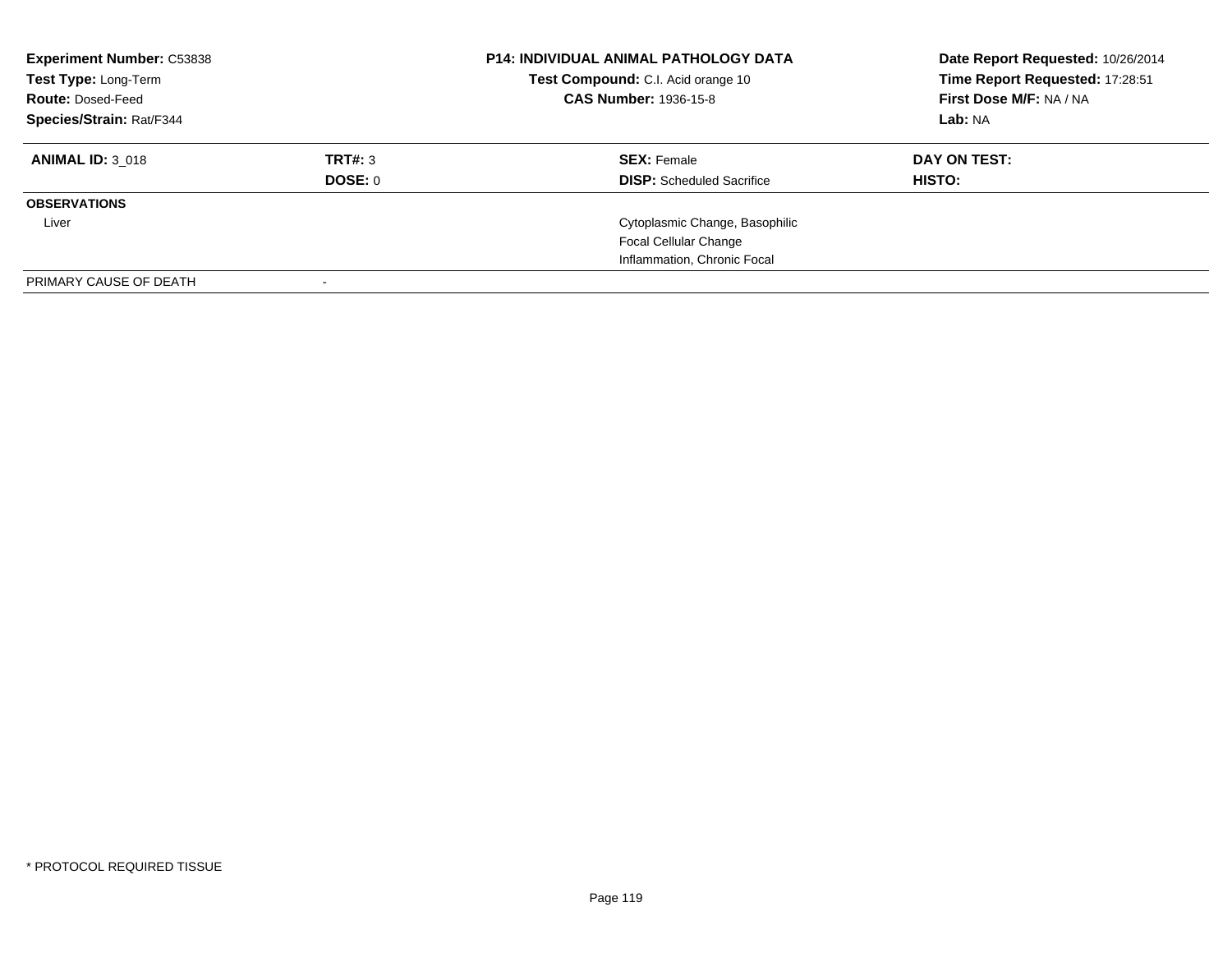| <b>Experiment Number: C53838</b><br>Test Type: Long-Term<br><b>Route: Dosed-Feed</b><br><b>Species/Strain: Rat/F344</b> |                          | <b>P14: INDIVIDUAL ANIMAL PATHOLOGY DATA</b><br>Test Compound: C.I. Acid orange 10<br><b>CAS Number: 1936-15-8</b> | Date Report Requested: 10/26/2014<br>Time Report Requested: 17:28:51<br>First Dose M/F: NA / NA<br>Lab: NA |
|-------------------------------------------------------------------------------------------------------------------------|--------------------------|--------------------------------------------------------------------------------------------------------------------|------------------------------------------------------------------------------------------------------------|
| <b>ANIMAL ID: 3 019</b>                                                                                                 | TRT#: 3<br>DOSE: 0       | <b>SEX: Female</b><br><b>DISP:</b> Scheduled Sacrifice                                                             | DAY ON TEST:<br><b>HISTO:</b>                                                                              |
| <b>OBSERVATIONS</b>                                                                                                     |                          |                                                                                                                    |                                                                                                            |
| Adrenal gland                                                                                                           | Cortex Nos               | Lipoidosis                                                                                                         |                                                                                                            |
| Liver                                                                                                                   |                          | Cytoplasmic Change, Basophilic                                                                                     |                                                                                                            |
| Uterus                                                                                                                  | <b>Endometrial Gland</b> | Cyst, Nos                                                                                                          |                                                                                                            |
| PRIMARY CAUSE OF DEATH                                                                                                  |                          |                                                                                                                    |                                                                                                            |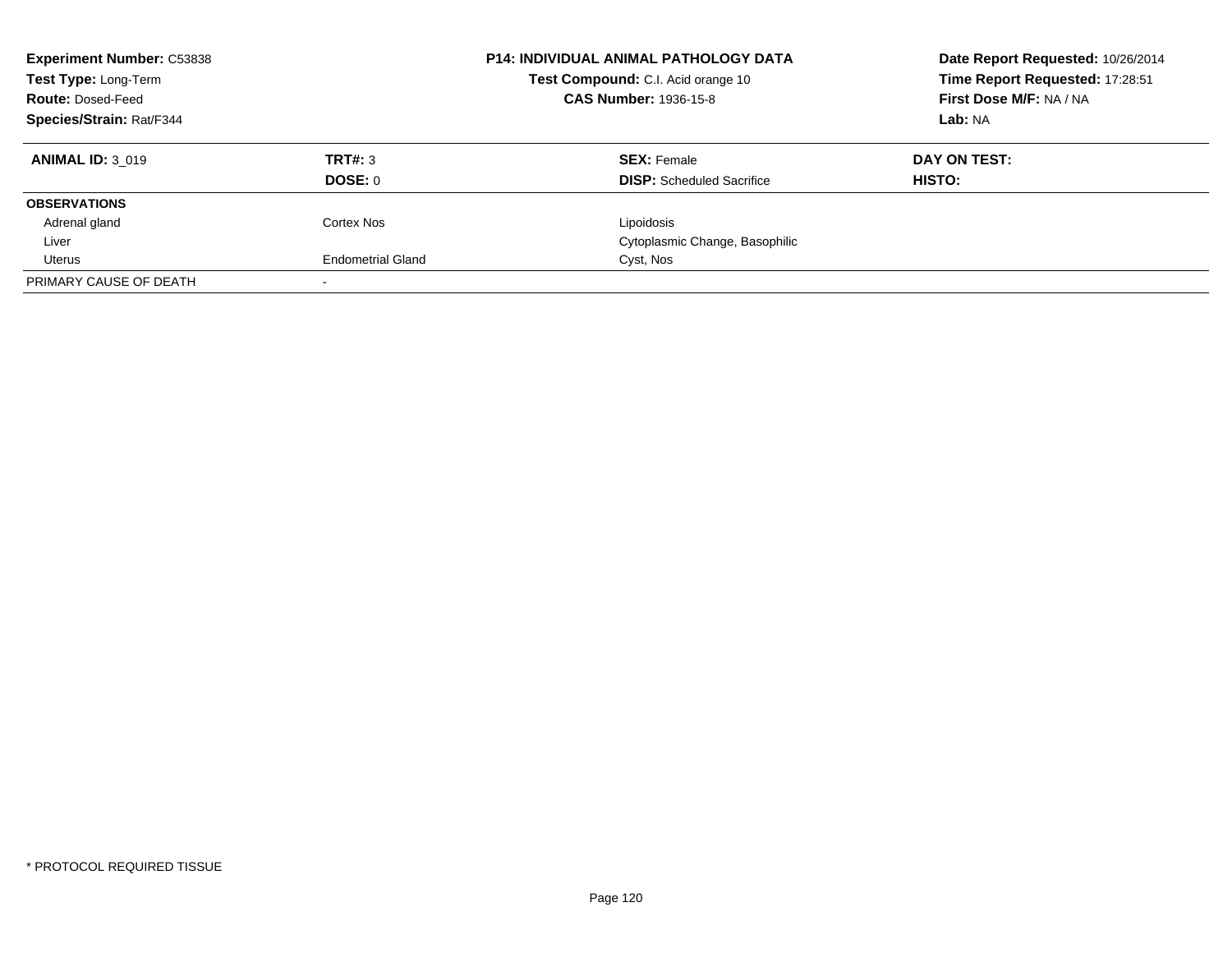| <b>Experiment Number: C53838</b><br>Test Type: Long-Term<br><b>Route: Dosed-Feed</b><br>Species/Strain: Rat/F344 |         | <b>P14: INDIVIDUAL ANIMAL PATHOLOGY DATA</b><br>Test Compound: C.I. Acid orange 10<br><b>CAS Number: 1936-15-8</b> | Date Report Requested: 10/26/2014<br>Time Report Requested: 17:28:51<br>First Dose M/F: NA / NA<br>Lab: NA |
|------------------------------------------------------------------------------------------------------------------|---------|--------------------------------------------------------------------------------------------------------------------|------------------------------------------------------------------------------------------------------------|
| <b>ANIMAL ID: 3 020</b>                                                                                          | TRT#: 3 | <b>SEX: Female</b>                                                                                                 | DAY ON TEST:                                                                                               |
|                                                                                                                  | DOSE: 0 | <b>DISP:</b> Scheduled Sacrifice                                                                                   | HISTO:                                                                                                     |
| <b>OBSERVATIONS</b>                                                                                              |         |                                                                                                                    |                                                                                                            |
| Adrenal gland                                                                                                    |         | Pheochromocytoma                                                                                                   |                                                                                                            |
| Liver                                                                                                            |         | Cytoplasmic Change, Basophilic                                                                                     |                                                                                                            |
|                                                                                                                  |         | Inflammation, Chronic Focal                                                                                        |                                                                                                            |
| Mammary gland                                                                                                    |         | Hyperplasia, Cystic                                                                                                |                                                                                                            |
| Pituitary gland                                                                                                  |         | Chromophobe Adenoma                                                                                                |                                                                                                            |
| PRIMARY CAUSE OF DEATH                                                                                           |         |                                                                                                                    |                                                                                                            |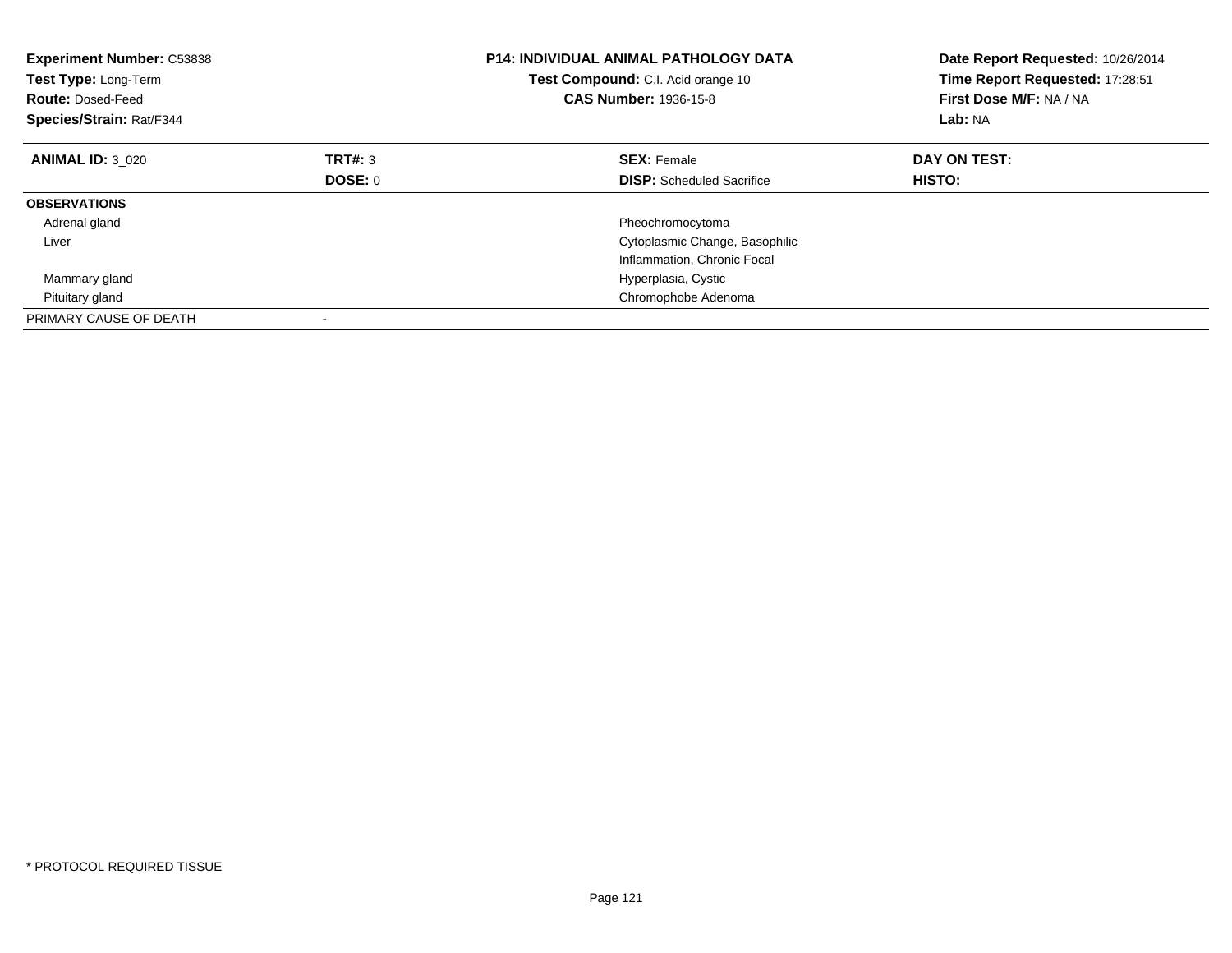| <b>Experiment Number: C53838</b><br><b>Test Type: Long-Term</b><br><b>Route: Dosed-Feed</b><br>Species/Strain: Rat/F344 |                    | <b>P14: INDIVIDUAL ANIMAL PATHOLOGY DATA</b><br>Test Compound: C.I. Acid orange 10<br><b>CAS Number: 1936-15-8</b> | Date Report Requested: 10/26/2014<br>Time Report Requested: 17:28:51<br>First Dose M/F: NA / NA<br>Lab: NA |
|-------------------------------------------------------------------------------------------------------------------------|--------------------|--------------------------------------------------------------------------------------------------------------------|------------------------------------------------------------------------------------------------------------|
| <b>ANIMAL ID: 3 021</b>                                                                                                 | TRT#: 3<br>DOSE: 0 | <b>SEX: Female</b><br><b>DISP:</b> Scheduled Sacrifice                                                             | DAY ON TEST:<br><b>HISTO:</b>                                                                              |
| <b>OBSERVATIONS</b>                                                                                                     |                    |                                                                                                                    |                                                                                                            |
| Liver                                                                                                                   |                    | Cytoplasmic Change, Basophilic<br>Inflammation, Chronic Focal                                                      |                                                                                                            |
| Mammary gland                                                                                                           |                    | Hyperplasia, Cystic                                                                                                |                                                                                                            |
| Pituitary gland                                                                                                         |                    | Chromophobe Adenoma                                                                                                |                                                                                                            |
| PRIMARY CAUSE OF DEATH                                                                                                  |                    |                                                                                                                    |                                                                                                            |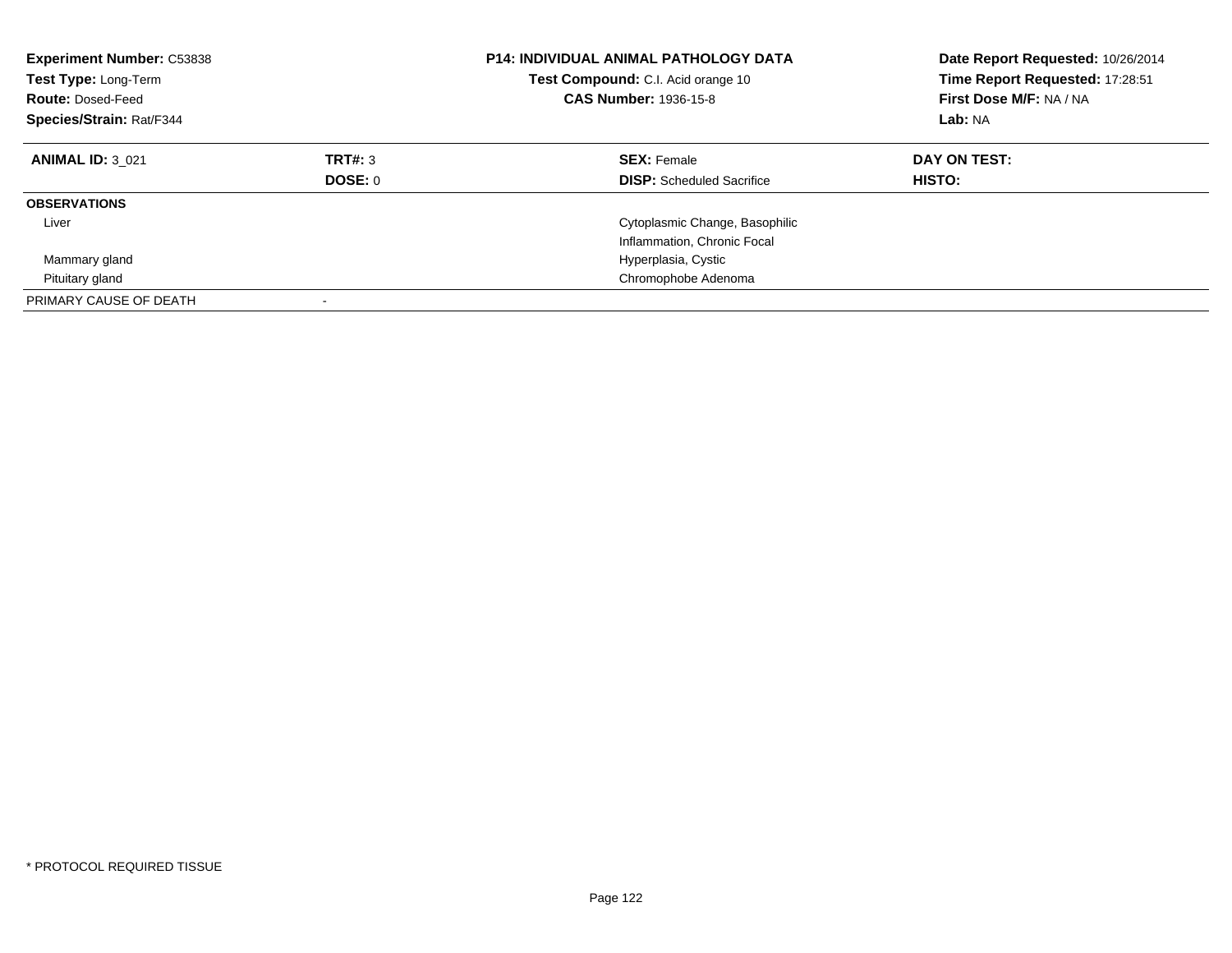| <b>Experiment Number: C53838</b><br><b>Test Type: Long-Term</b><br><b>Route: Dosed-Feed</b> |                     | <b>P14: INDIVIDUAL ANIMAL PATHOLOGY DATA</b><br><b>Test Compound:</b> C.I. Acid orange 10<br><b>CAS Number: 1936-15-8</b> | Date Report Requested: 10/26/2014<br>Time Report Requested: 17:28:51<br>First Dose M/F: NA / NA |
|---------------------------------------------------------------------------------------------|---------------------|---------------------------------------------------------------------------------------------------------------------------|-------------------------------------------------------------------------------------------------|
| <b>Species/Strain: Rat/F344</b>                                                             |                     |                                                                                                                           | Lab: NA                                                                                         |
| <b>ANIMAL ID: 3 022</b>                                                                     | TRT#: 3             | <b>SEX: Female</b>                                                                                                        | DAY ON TEST:                                                                                    |
|                                                                                             | DOSE: 0             | <b>DISP:</b> Scheduled Sacrifice                                                                                          | HISTO:                                                                                          |
| <b>OBSERVATIONS</b>                                                                         |                     |                                                                                                                           |                                                                                                 |
| Liver                                                                                       |                     | Cytoplasmic Change, Basophilic                                                                                            |                                                                                                 |
| Mammary gland                                                                               |                     | Hyperplasia, Cystic                                                                                                       |                                                                                                 |
| Unspecified                                                                                 | Multiple Organs Nos | Leukemia, Lymphocytic                                                                                                     |                                                                                                 |
| PRIMARY CAUSE OF DEATH                                                                      |                     |                                                                                                                           |                                                                                                 |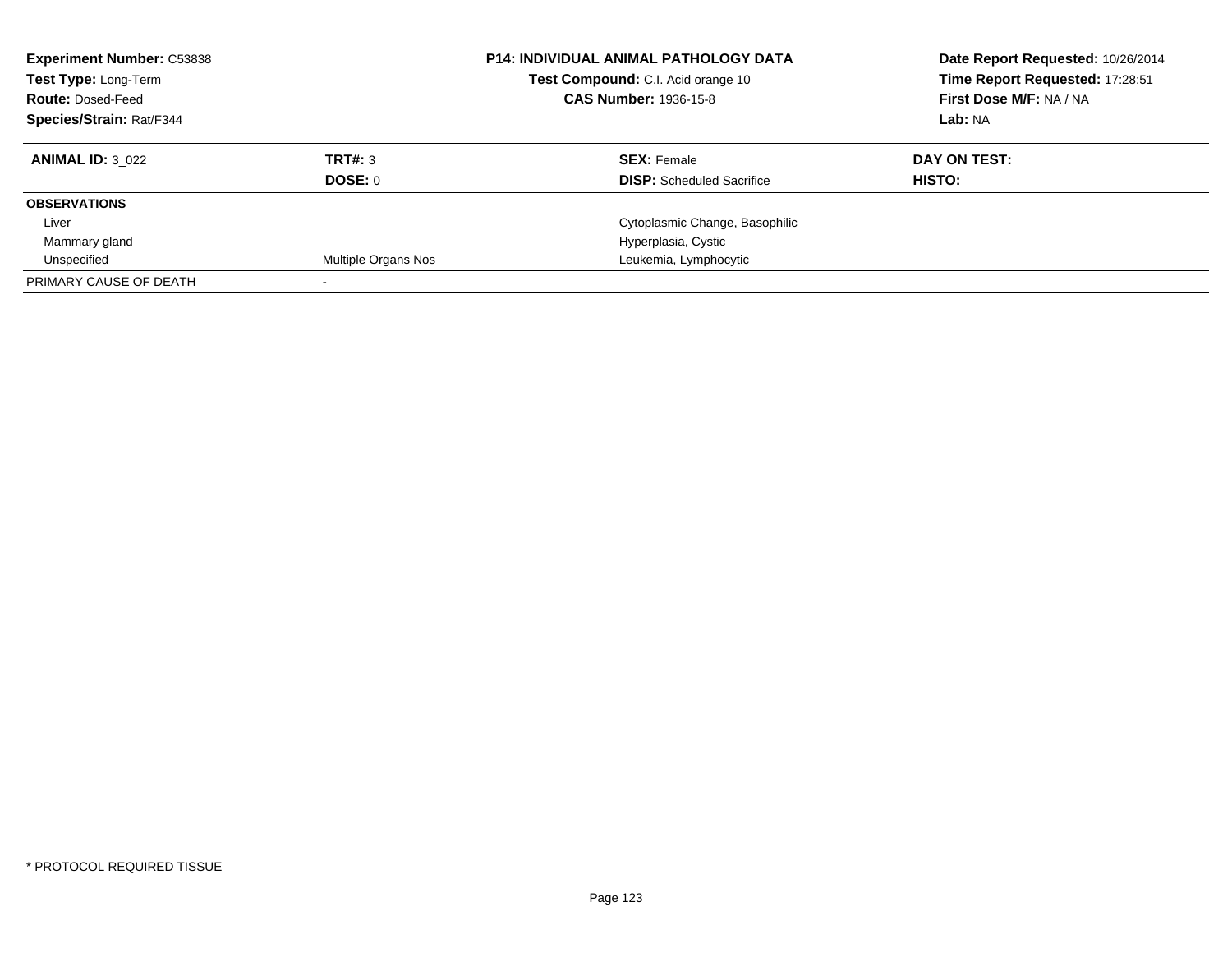| <b>Experiment Number: C53838</b><br>Test Type: Long-Term<br><b>Route: Dosed-Feed</b><br>Species/Strain: Rat/F344 |         | <b>P14: INDIVIDUAL ANIMAL PATHOLOGY DATA</b><br>Test Compound: C.I. Acid orange 10<br><b>CAS Number: 1936-15-8</b> | Date Report Requested: 10/26/2014<br>Time Report Requested: 17:28:51<br>First Dose M/F: NA / NA<br>Lab: NA |
|------------------------------------------------------------------------------------------------------------------|---------|--------------------------------------------------------------------------------------------------------------------|------------------------------------------------------------------------------------------------------------|
| <b>ANIMAL ID: 3 023</b>                                                                                          | TRT#: 3 | <b>SEX: Female</b>                                                                                                 | DAY ON TEST:                                                                                               |
|                                                                                                                  | DOSE: 0 | <b>DISP:</b> Moribund Sacrifice                                                                                    | HISTO:                                                                                                     |
| <b>OBSERVATIONS</b>                                                                                              |         |                                                                                                                    |                                                                                                            |
| Kidney                                                                                                           | Pelvis  | Mineralization                                                                                                     |                                                                                                            |
| Liver                                                                                                            |         | Necrosis, Focal                                                                                                    |                                                                                                            |
| Mammary gland                                                                                                    |         | Fibroadenoma                                                                                                       |                                                                                                            |
| Pituitary gland                                                                                                  |         | Hyperplasia, Chromophobe Cell                                                                                      |                                                                                                            |
| PRIMARY CAUSE OF DEATH                                                                                           |         |                                                                                                                    |                                                                                                            |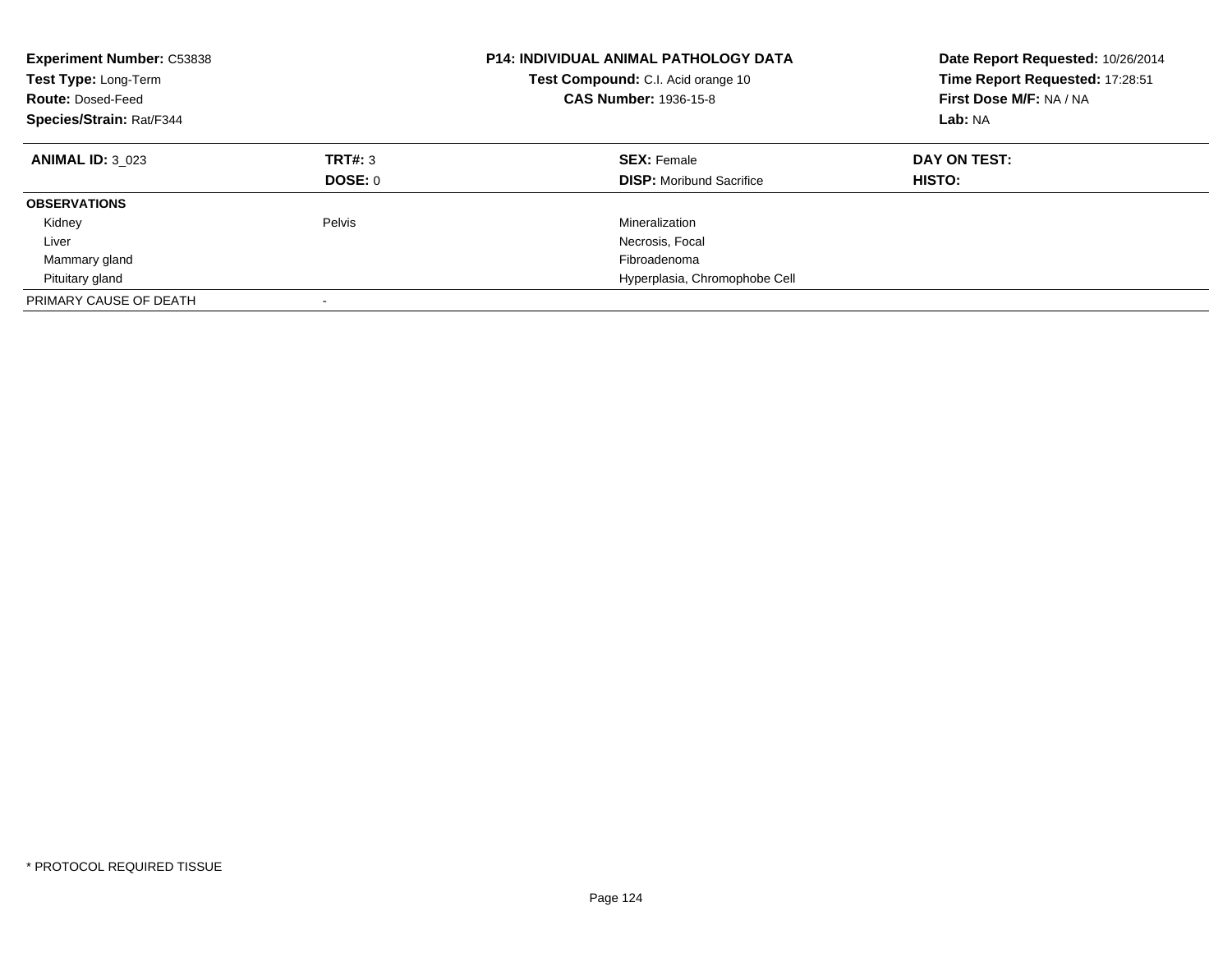| <b>Experiment Number: C53838</b><br>Test Type: Long-Term<br><b>Route: Dosed-Feed</b><br>Species/Strain: Rat/F344 |                          | <b>P14: INDIVIDUAL ANIMAL PATHOLOGY DATA</b><br>Test Compound: C.I. Acid orange 10<br><b>CAS Number: 1936-15-8</b> | Date Report Requested: 10/26/2014<br>Time Report Requested: 17:28:51<br>First Dose M/F: NA / NA<br>Lab: NA |
|------------------------------------------------------------------------------------------------------------------|--------------------------|--------------------------------------------------------------------------------------------------------------------|------------------------------------------------------------------------------------------------------------|
| <b>ANIMAL ID: 3 024</b>                                                                                          | <b>TRT#: 3</b>           | <b>SEX: Female</b>                                                                                                 | DAY ON TEST:                                                                                               |
|                                                                                                                  | DOSE: 0                  | <b>DISP:</b> Scheduled Sacrifice                                                                                   | HISTO:                                                                                                     |
| <b>OBSERVATIONS</b>                                                                                              |                          |                                                                                                                    |                                                                                                            |
| Intestine Large                                                                                                  | Colon                    | Nematodiasis                                                                                                       |                                                                                                            |
| Liver                                                                                                            |                          | Cytoplasmic Change, Basophilic                                                                                     |                                                                                                            |
|                                                                                                                  |                          | <b>Focal Cellular Change</b>                                                                                       |                                                                                                            |
| Mammary gland                                                                                                    | <b>Mammary Acinus</b>    | Cyst, Multiple                                                                                                     |                                                                                                            |
| Pancreas                                                                                                         | Acinus                   | Atrophy, Nos                                                                                                       |                                                                                                            |
| Thyroid                                                                                                          |                          | Hyperplasia, C Cell                                                                                                |                                                                                                            |
| Uterus                                                                                                           | <b>Endometrial Gland</b> | Cyst, Nos                                                                                                          |                                                                                                            |
| PRIMARY CAUSE OF DEATH                                                                                           |                          |                                                                                                                    |                                                                                                            |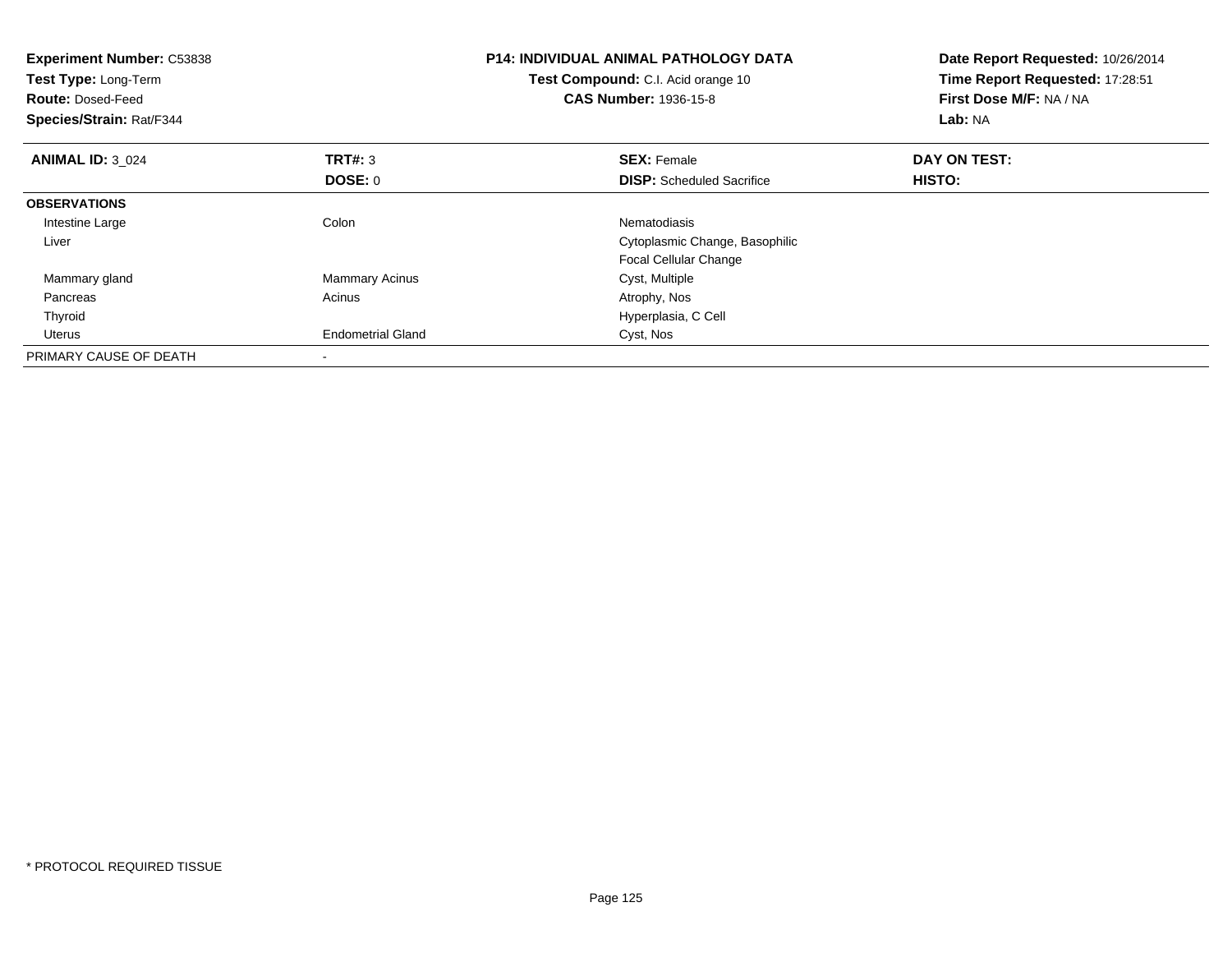| <b>Experiment Number: C53838</b><br>Test Type: Long-Term<br><b>Route: Dosed-Feed</b><br>Species/Strain: Rat/F344 |                | <b>P14: INDIVIDUAL ANIMAL PATHOLOGY DATA</b><br>Test Compound: C.I. Acid orange 10<br><b>CAS Number: 1936-15-8</b> | Date Report Requested: 10/26/2014<br>Time Report Requested: 17:28:51<br>First Dose M/F: NA / NA<br>Lab: NA |
|------------------------------------------------------------------------------------------------------------------|----------------|--------------------------------------------------------------------------------------------------------------------|------------------------------------------------------------------------------------------------------------|
| <b>ANIMAL ID: 3 025</b>                                                                                          | <b>TRT#: 3</b> | <b>SEX: Female</b>                                                                                                 | DAY ON TEST:                                                                                               |
|                                                                                                                  | <b>DOSE: 0</b> | <b>DISP:</b> Scheduled Sacrifice                                                                                   | <b>HISTO:</b>                                                                                              |
| <b>OBSERVATIONS</b>                                                                                              |                |                                                                                                                    |                                                                                                            |
| Liver                                                                                                            |                | Cytoplasmic Change, Basophilic                                                                                     |                                                                                                            |
| Mammary gland                                                                                                    |                | Adenoma, Nos                                                                                                       |                                                                                                            |
|                                                                                                                  |                | Hyperplasia, Cystic                                                                                                |                                                                                                            |
| Pituitary gland                                                                                                  |                | Chromophobe Adenoma                                                                                                |                                                                                                            |
| Spleen                                                                                                           |                | Inflammation, Granulomatous Focal                                                                                  |                                                                                                            |
|                                                                                                                  |                | Leukemia, Lymphocytic                                                                                              |                                                                                                            |
| PRIMARY CAUSE OF DEATH                                                                                           |                |                                                                                                                    |                                                                                                            |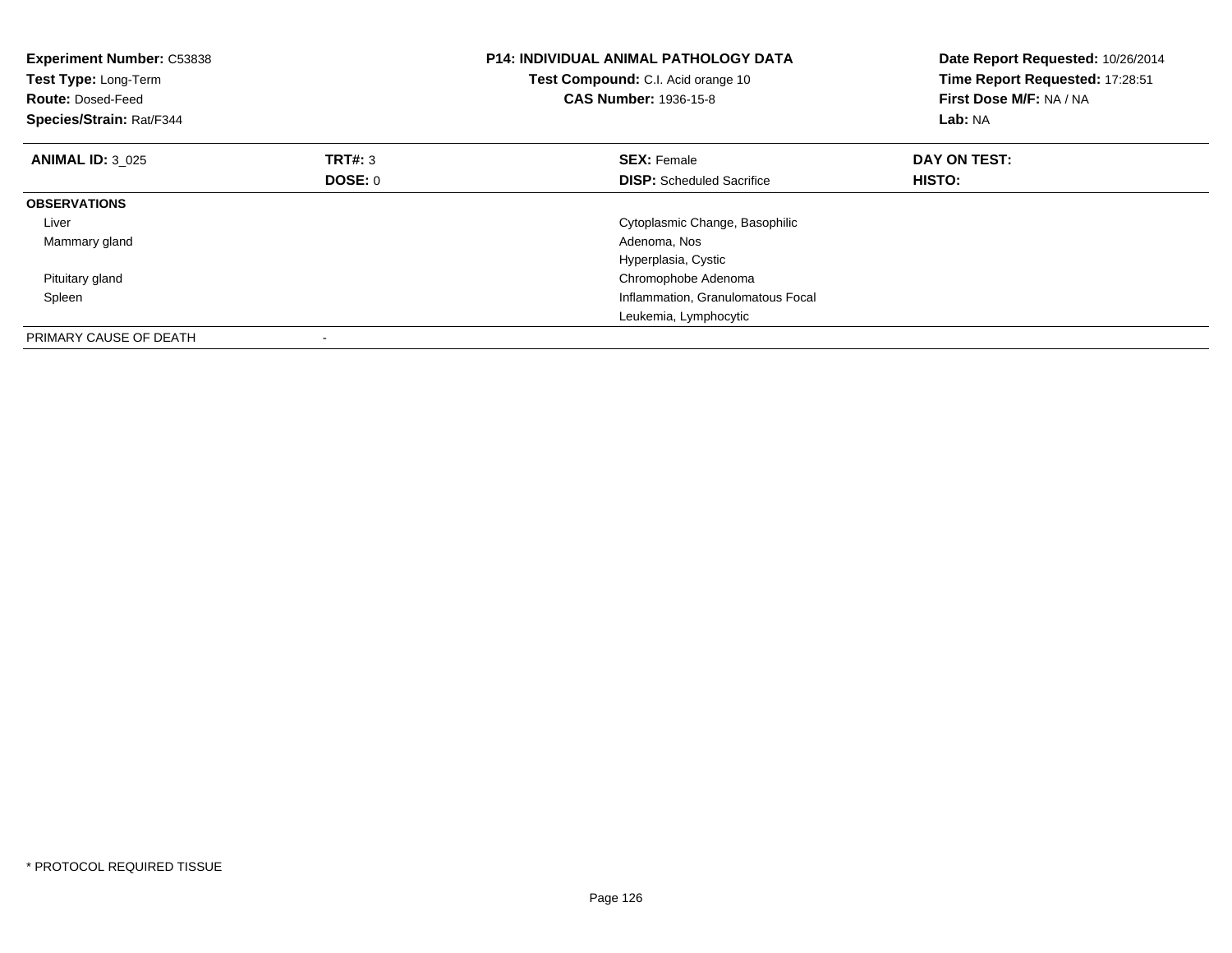| <b>Experiment Number: C53838</b><br>Test Type: Long-Term<br><b>Route: Dosed-Feed</b><br>Species/Strain: Rat/F344 |                         | <b>P14: INDIVIDUAL ANIMAL PATHOLOGY DATA</b><br>Test Compound: C.I. Acid orange 10<br><b>CAS Number: 1936-15-8</b> | Date Report Requested: 10/26/2014<br>Time Report Requested: 17:28:51<br>First Dose M/F: NA / NA<br>Lab: NA |
|------------------------------------------------------------------------------------------------------------------|-------------------------|--------------------------------------------------------------------------------------------------------------------|------------------------------------------------------------------------------------------------------------|
| <b>ANIMAL ID: 3_026</b>                                                                                          | <b>TRT#: 3</b>          | <b>SEX: Female</b>                                                                                                 | DAY ON TEST:                                                                                               |
|                                                                                                                  | DOSE: 0                 | <b>DISP:</b> Scheduled Sacrifice                                                                                   | HISTO:                                                                                                     |
| <b>OBSERVATIONS</b>                                                                                              |                         |                                                                                                                    |                                                                                                            |
| <b>Brain</b>                                                                                                     | <b>Hypothalamus Nos</b> | Atrophy, Pressure                                                                                                  |                                                                                                            |
|                                                                                                                  |                         | Hydrocephalus, Nos                                                                                                 |                                                                                                            |
| Kidney                                                                                                           |                         | Nephropathy                                                                                                        |                                                                                                            |
| Liver                                                                                                            |                         | Cytoplasmic Change, Basophilic                                                                                     |                                                                                                            |
|                                                                                                                  |                         | Inflammation, Chronic                                                                                              |                                                                                                            |
| Mammary gland                                                                                                    |                         | Hyperplasia, Cystic                                                                                                |                                                                                                            |
| Pituitary gland                                                                                                  |                         | Chromophobe Adenoma                                                                                                |                                                                                                            |
| Thyroid                                                                                                          |                         | Hyperplasia, C Cell                                                                                                |                                                                                                            |
| <b>Uterus</b>                                                                                                    |                         | <b>Endometrial Stromal Polyp</b>                                                                                   |                                                                                                            |
| PRIMARY CAUSE OF DEATH                                                                                           |                         |                                                                                                                    |                                                                                                            |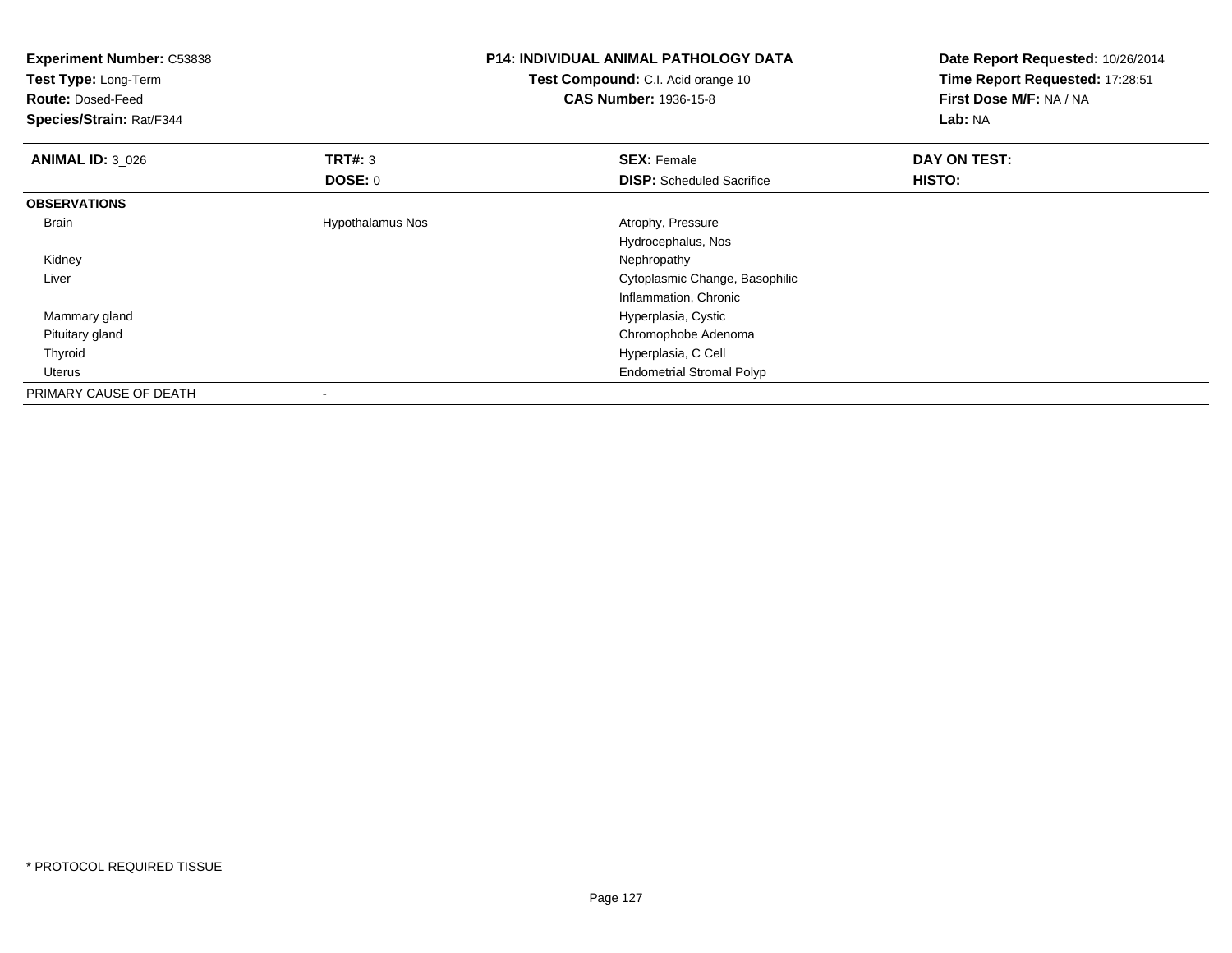| <b>Experiment Number: C53838</b><br><b>Test Type: Long-Term</b><br><b>Route: Dosed-Feed</b><br>Species/Strain: Rat/F344 |                           | <b>P14: INDIVIDUAL ANIMAL PATHOLOGY DATA</b><br>Test Compound: C.I. Acid orange 10<br><b>CAS Number: 1936-15-8</b> | Date Report Requested: 10/26/2014<br>Time Report Requested: 17:28:51<br>First Dose M/F: NA / NA<br>Lab: NA |
|-------------------------------------------------------------------------------------------------------------------------|---------------------------|--------------------------------------------------------------------------------------------------------------------|------------------------------------------------------------------------------------------------------------|
| <b>ANIMAL ID: 3 027</b>                                                                                                 | TRT#: 3<br><b>DOSE: 0</b> | <b>SEX: Female</b><br><b>DISP:</b> Scheduled Sacrifice                                                             | DAY ON TEST:<br>HISTO:                                                                                     |
| <b>OBSERVATIONS</b>                                                                                                     |                           |                                                                                                                    |                                                                                                            |
| Adrenal gland                                                                                                           | Cortex Nos                | Hyperplasia, Focal                                                                                                 |                                                                                                            |
|                                                                                                                         |                           | Pheochromocytoma                                                                                                   |                                                                                                            |
| Heart                                                                                                                   |                           | Neurilemoma, Malignant                                                                                             |                                                                                                            |
| Liver                                                                                                                   |                           | Cytoplasmic Change, Basophilic                                                                                     |                                                                                                            |
| PRIMARY CAUSE OF DEATH                                                                                                  |                           |                                                                                                                    |                                                                                                            |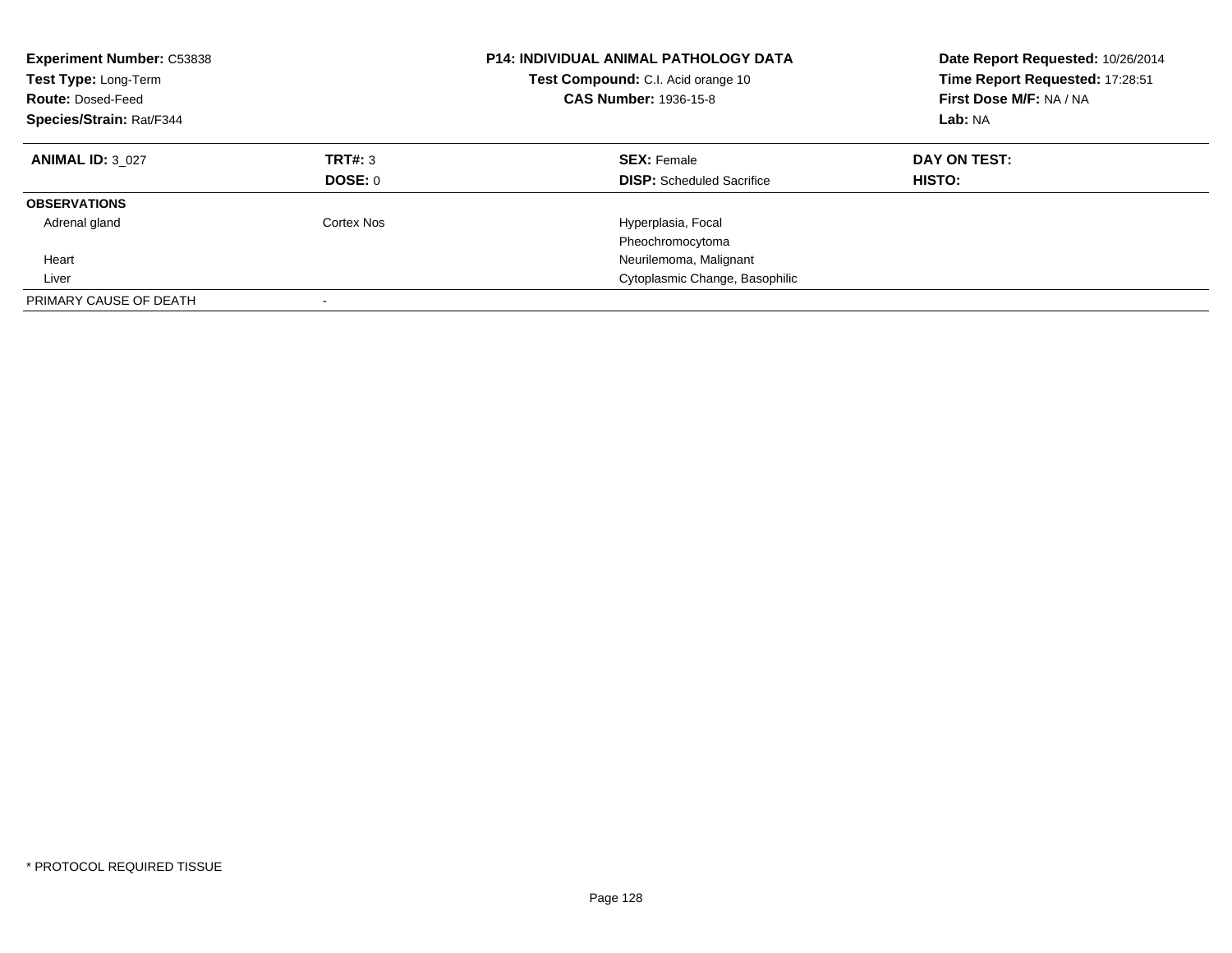| <b>Experiment Number: C53838</b><br><b>Test Type: Long-Term</b><br><b>Route: Dosed-Feed</b><br>Species/Strain: Rat/F344 |                     | <b>P14: INDIVIDUAL ANIMAL PATHOLOGY DATA</b><br>Test Compound: C.I. Acid orange 10<br><b>CAS Number: 1936-15-8</b> | Date Report Requested: 10/26/2014<br>Time Report Requested: 17:28:51<br>First Dose M/F: NA / NA<br>Lab: NA |
|-------------------------------------------------------------------------------------------------------------------------|---------------------|--------------------------------------------------------------------------------------------------------------------|------------------------------------------------------------------------------------------------------------|
| <b>ANIMAL ID: 3 028</b>                                                                                                 | <b>TRT#: 3</b>      | <b>SEX: Female</b>                                                                                                 | DAY ON TEST:                                                                                               |
|                                                                                                                         | DOSE: 0             | <b>DISP:</b> Scheduled Sacrifice                                                                                   | HISTO:                                                                                                     |
| <b>OBSERVATIONS</b>                                                                                                     |                     |                                                                                                                    |                                                                                                            |
| Adrenal gland                                                                                                           |                     | Cortical Adenoma                                                                                                   |                                                                                                            |
| Liver                                                                                                                   | <b>Bile Duct</b>    | Hyperplasia, Nos                                                                                                   |                                                                                                            |
| Mammary gland                                                                                                           |                     | Hyperplasia, Cystic                                                                                                |                                                                                                            |
| Pancreas                                                                                                                | Acinus              | Degeneration, Nos                                                                                                  |                                                                                                            |
| Thyroid                                                                                                                 |                     | Hyperplasia, C Cell                                                                                                |                                                                                                            |
| Unspecified                                                                                                             | Multiple Organs Nos | Leukemia, Lymphocytic                                                                                              |                                                                                                            |
| PRIMARY CAUSE OF DEATH                                                                                                  |                     |                                                                                                                    |                                                                                                            |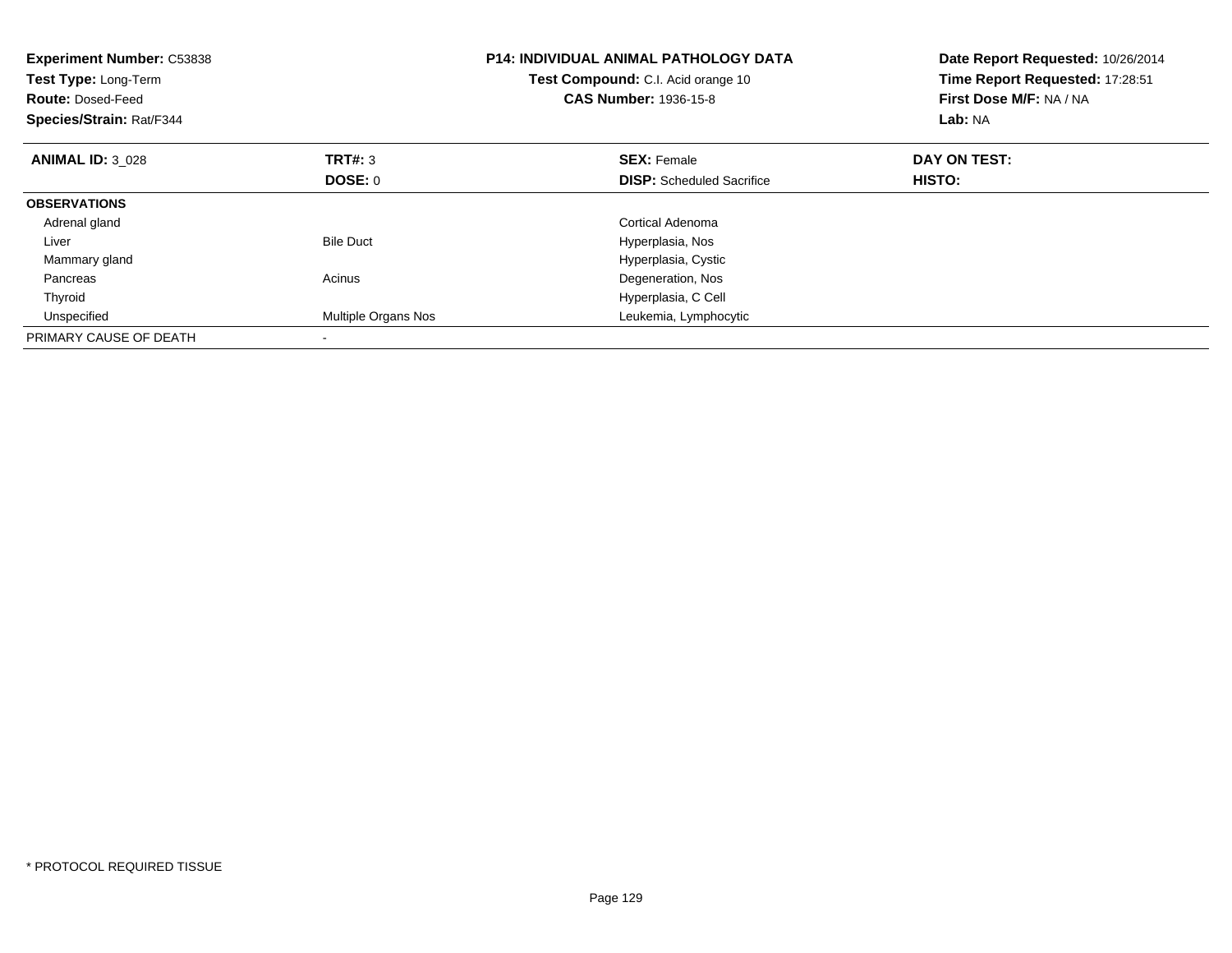| <b>Experiment Number: C53838</b><br>Test Type: Long-Term<br><b>Route: Dosed-Feed</b><br>Species/Strain: Rat/F344 |                   | <b>P14: INDIVIDUAL ANIMAL PATHOLOGY DATA</b><br><b>Test Compound:</b> C.I. Acid orange 10<br><b>CAS Number: 1936-15-8</b> | Date Report Requested: 10/26/2014<br>Time Report Requested: 17:28:51<br>First Dose M/F: NA / NA<br><b>Lab: NA</b> |
|------------------------------------------------------------------------------------------------------------------|-------------------|---------------------------------------------------------------------------------------------------------------------------|-------------------------------------------------------------------------------------------------------------------|
| <b>ANIMAL ID: 3 029</b>                                                                                          | <b>TRT#: 3</b>    | <b>SEX: Female</b>                                                                                                        | DAY ON TEST:                                                                                                      |
|                                                                                                                  | DOSE: 0           | <b>DISP:</b> Scheduled Sacrifice                                                                                          | <b>HISTO:</b>                                                                                                     |
| <b>OBSERVATIONS</b>                                                                                              |                   |                                                                                                                           |                                                                                                                   |
| Adrenal gland                                                                                                    | <b>Cortex Nos</b> | Hyperplasia, Nos                                                                                                          |                                                                                                                   |
|                                                                                                                  | Cortex Nos        | Lipoidosis                                                                                                                |                                                                                                                   |
| Heart                                                                                                            | Myocardium Nos    | Degeneration, Nos                                                                                                         |                                                                                                                   |
| Liver                                                                                                            |                   | Cytoplasmic Change, Basophilic                                                                                            |                                                                                                                   |
| Pituitary gland                                                                                                  |                   | Chromophobe Carcinoma                                                                                                     |                                                                                                                   |
| Spleen                                                                                                           |                   | Leukemia, Lymphocytic                                                                                                     |                                                                                                                   |
| Stomach                                                                                                          | Cardiac Stomach   | Inflammation, Focal                                                                                                       |                                                                                                                   |
|                                                                                                                  | Cardiac Stomach   | Inflammation, Vesicular                                                                                                   |                                                                                                                   |
| PRIMARY CAUSE OF DEATH                                                                                           |                   |                                                                                                                           |                                                                                                                   |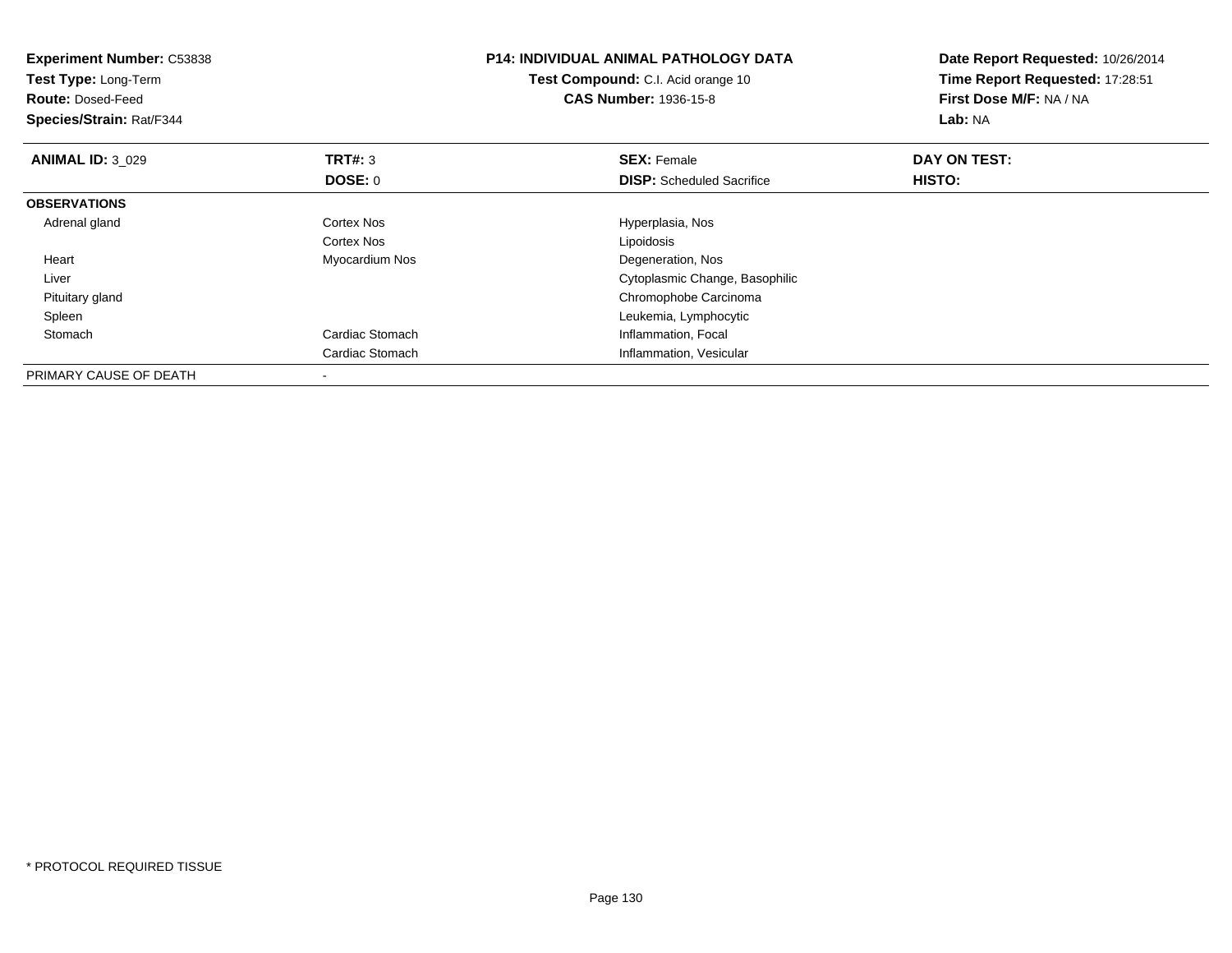| <b>Experiment Number: C53838</b><br>Test Type: Long-Term<br><b>Route: Dosed-Feed</b><br>Species/Strain: Rat/F344 |                         | <b>P14: INDIVIDUAL ANIMAL PATHOLOGY DATA</b><br>Test Compound: C.I. Acid orange 10<br><b>CAS Number: 1936-15-8</b> | Date Report Requested: 10/26/2014<br>Time Report Requested: 17:28:51<br>First Dose M/F: NA / NA<br>Lab: NA |
|------------------------------------------------------------------------------------------------------------------|-------------------------|--------------------------------------------------------------------------------------------------------------------|------------------------------------------------------------------------------------------------------------|
| <b>ANIMAL ID: 3 030</b>                                                                                          | <b>TRT#: 3</b>          | <b>SEX: Female</b>                                                                                                 | DAY ON TEST:                                                                                               |
|                                                                                                                  | DOSE: 0                 | <b>DISP:</b> Scheduled Sacrifice                                                                                   | <b>HISTO:</b>                                                                                              |
| <b>OBSERVATIONS</b>                                                                                              |                         |                                                                                                                    |                                                                                                            |
| Brain                                                                                                            | <b>Hypothalamus Nos</b> | Atrophy, Pressure                                                                                                  |                                                                                                            |
| Liver                                                                                                            |                         | Cytoplasmic Change, Basophilic                                                                                     |                                                                                                            |
| Lung                                                                                                             |                         | Pneumonia, Interstitial Chronic                                                                                    |                                                                                                            |
| Mammary gland                                                                                                    |                         | Adenocarcinoma, Nos                                                                                                |                                                                                                            |
|                                                                                                                  |                         | Hyperplasia, Cystic                                                                                                |                                                                                                            |
| Pituitary gland                                                                                                  |                         | Chromophobe Adenoma                                                                                                |                                                                                                            |
| Unspecified                                                                                                      |                         | Fibroma                                                                                                            |                                                                                                            |
| PRIMARY CAUSE OF DEATH                                                                                           |                         |                                                                                                                    |                                                                                                            |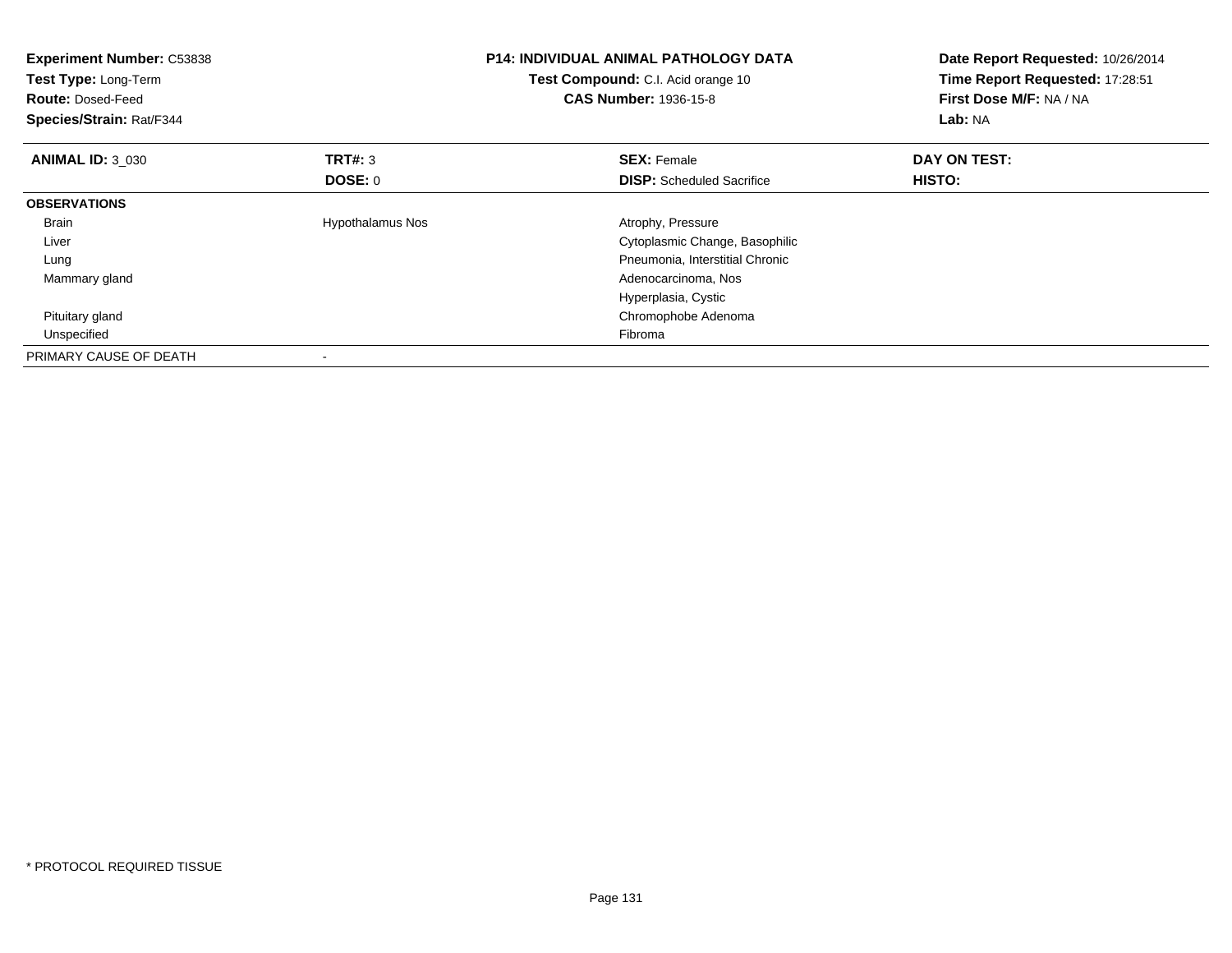| <b>Experiment Number: C53838</b><br>Test Type: Long-Term<br><b>Route: Dosed-Feed</b><br><b>Species/Strain: Rat/F344</b> |         | <b>P14: INDIVIDUAL ANIMAL PATHOLOGY DATA</b><br>Test Compound: C.I. Acid orange 10<br><b>CAS Number: 1936-15-8</b> | Date Report Requested: 10/26/2014<br>Time Report Requested: 17:28:51<br>First Dose M/F: NA / NA<br>Lab: NA |
|-------------------------------------------------------------------------------------------------------------------------|---------|--------------------------------------------------------------------------------------------------------------------|------------------------------------------------------------------------------------------------------------|
| <b>ANIMAL ID: 3 031</b>                                                                                                 | TRT#: 3 | <b>SEX: Female</b>                                                                                                 | DAY ON TEST:                                                                                               |
|                                                                                                                         | DOSE: 0 | <b>DISP:</b> Scheduled Sacrifice                                                                                   | HISTO:                                                                                                     |
| <b>OBSERVATIONS</b>                                                                                                     |         |                                                                                                                    |                                                                                                            |
| Clitoral gland                                                                                                          |         | Cyst, Nos                                                                                                          |                                                                                                            |
| Liver                                                                                                                   |         | Cytoplasmic Change, Basophilic                                                                                     |                                                                                                            |
| Thyroid                                                                                                                 |         | Hyperplasia, C Cell                                                                                                |                                                                                                            |
| PRIMARY CAUSE OF DEATH                                                                                                  |         |                                                                                                                    |                                                                                                            |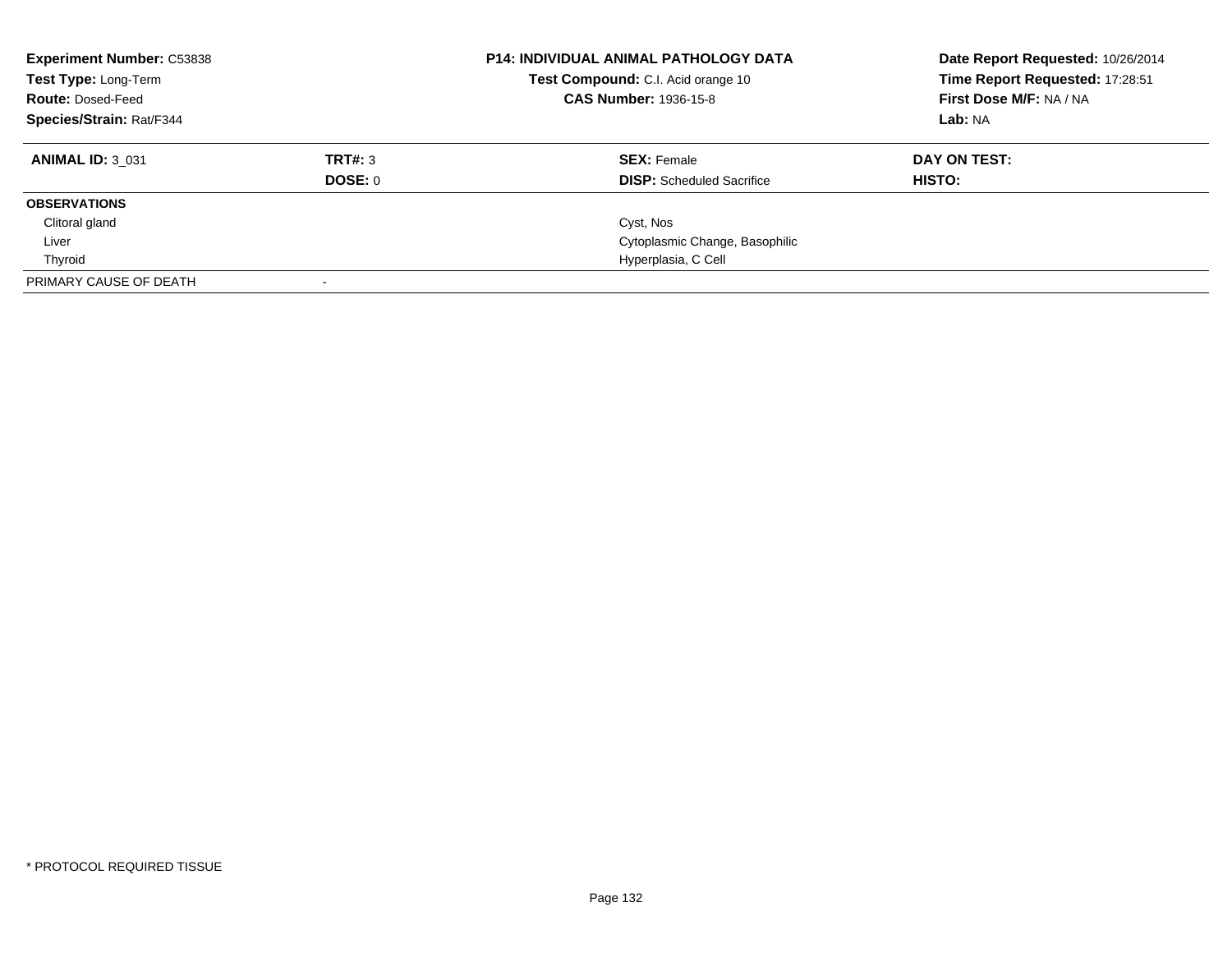| <b>Experiment Number: C53838</b><br>Test Type: Long-Term<br><b>Route: Dosed-Feed</b><br>Species/Strain: Rat/F344 |                  | <b>P14: INDIVIDUAL ANIMAL PATHOLOGY DATA</b><br>Test Compound: C.I. Acid orange 10<br><b>CAS Number: 1936-15-8</b> | Date Report Requested: 10/26/2014<br>Time Report Requested: 17:28:51<br>First Dose M/F: NA / NA<br>Lab: NA |
|------------------------------------------------------------------------------------------------------------------|------------------|--------------------------------------------------------------------------------------------------------------------|------------------------------------------------------------------------------------------------------------|
| <b>ANIMAL ID: 3 032</b>                                                                                          | <b>TRT#: 3</b>   | <b>SEX: Female</b>                                                                                                 | DAY ON TEST:                                                                                               |
|                                                                                                                  | <b>DOSE: 0</b>   | <b>DISP:</b> Scheduled Sacrifice                                                                                   | HISTO:                                                                                                     |
| <b>OBSERVATIONS</b>                                                                                              |                  |                                                                                                                    |                                                                                                            |
| Adrenal gland                                                                                                    | Cortex Nos       | Lipoidosis                                                                                                         |                                                                                                            |
| <b>Brain</b>                                                                                                     | Hypothalamus Nos | Atrophy, Pressure                                                                                                  |                                                                                                            |
|                                                                                                                  |                  | Hydrocephalus, Nos                                                                                                 |                                                                                                            |
| Liver                                                                                                            |                  | Cytoplasmic Change, Basophilic                                                                                     |                                                                                                            |
| Mammary gland                                                                                                    |                  | Fibroadenoma                                                                                                       |                                                                                                            |
|                                                                                                                  |                  | Hyperplasia, Cystic                                                                                                |                                                                                                            |
| Pituitary gland                                                                                                  |                  | Chromophobe Adenoma                                                                                                |                                                                                                            |
| PRIMARY CAUSE OF DEATH                                                                                           |                  |                                                                                                                    |                                                                                                            |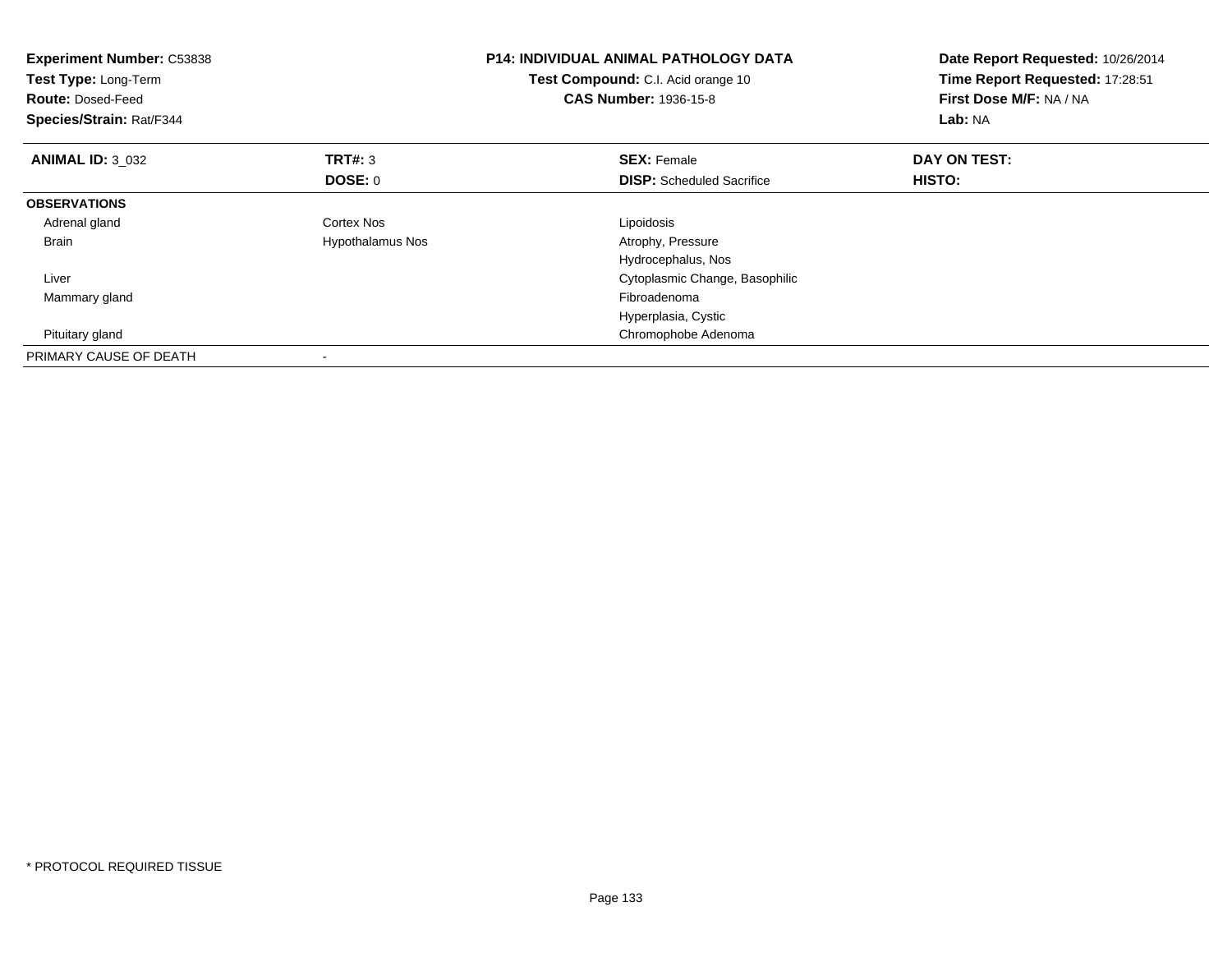| <b>Experiment Number: C53838</b><br>Test Type: Long-Term<br><b>Route: Dosed-Feed</b><br>Species/Strain: Rat/F344 |                       | <b>P14: INDIVIDUAL ANIMAL PATHOLOGY DATA</b><br>Test Compound: C.I. Acid orange 10<br><b>CAS Number: 1936-15-8</b> | Date Report Requested: 10/26/2014<br>Time Report Requested: 17:28:51<br>First Dose M/F: NA / NA<br>Lab: NA |
|------------------------------------------------------------------------------------------------------------------|-----------------------|--------------------------------------------------------------------------------------------------------------------|------------------------------------------------------------------------------------------------------------|
| <b>ANIMAL ID: 3 033</b>                                                                                          | <b>TRT#: 3</b>        | <b>SEX: Female</b>                                                                                                 | DAY ON TEST:                                                                                               |
|                                                                                                                  | DOSE: 0               | <b>DISP:</b> Scheduled Sacrifice                                                                                   | HISTO:                                                                                                     |
| <b>OBSERVATIONS</b>                                                                                              |                       |                                                                                                                    |                                                                                                            |
| <b>Brain</b>                                                                                                     |                       | Hydrocephalus, Nos                                                                                                 |                                                                                                            |
|                                                                                                                  |                       | Necrosis, Focal                                                                                                    |                                                                                                            |
| Liver                                                                                                            |                       | Cytoplasmic Change, Basophilic                                                                                     |                                                                                                            |
|                                                                                                                  |                       | Inflammation, Chronic                                                                                              |                                                                                                            |
| Lymph node                                                                                                       | Mandibular Lymph Node | Plasmacytosis                                                                                                      |                                                                                                            |
| Ovary                                                                                                            |                       | Cyst, Follicular Nos                                                                                               |                                                                                                            |
| Pituitary gland                                                                                                  |                       | Chromophobe Carcinoma                                                                                              |                                                                                                            |
| PRIMARY CAUSE OF DEATH                                                                                           |                       |                                                                                                                    |                                                                                                            |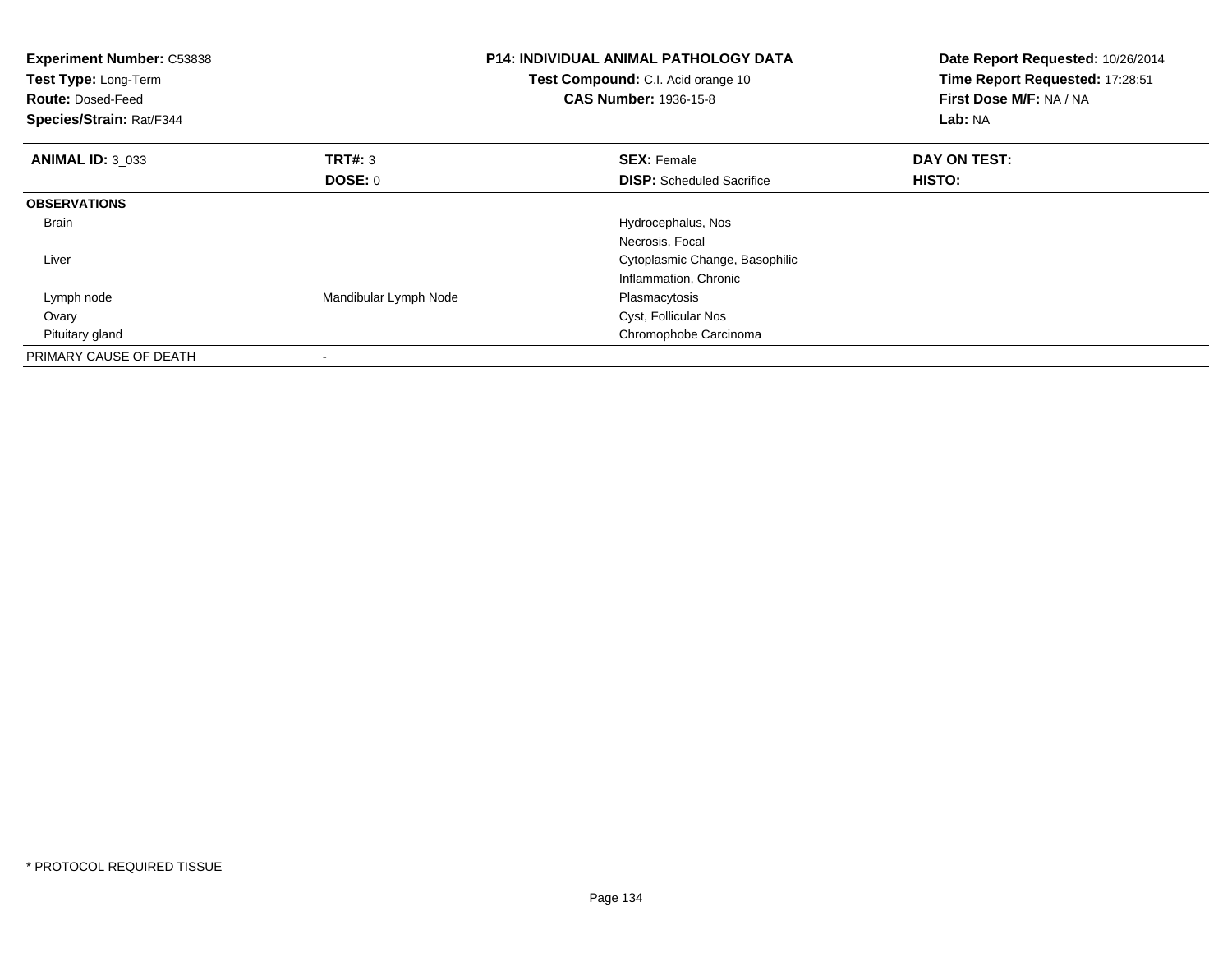| <b>Experiment Number: C53838</b><br><b>Test Type: Long-Term</b><br><b>Route: Dosed-Feed</b><br>Species/Strain: Rat/F344 |                     | <b>P14: INDIVIDUAL ANIMAL PATHOLOGY DATA</b><br><b>Test Compound:</b> C.I. Acid orange 10<br><b>CAS Number: 1936-15-8</b> | Date Report Requested: 10/26/2014<br>Time Report Requested: 17:28:51<br>First Dose M/F: NA / NA<br>Lab: NA |
|-------------------------------------------------------------------------------------------------------------------------|---------------------|---------------------------------------------------------------------------------------------------------------------------|------------------------------------------------------------------------------------------------------------|
| <b>ANIMAL ID: 3 034</b>                                                                                                 | TRT#: 3             | <b>SEX: Female</b>                                                                                                        | DAY ON TEST:                                                                                               |
|                                                                                                                         | DOSE: 0             | <b>DISP:</b> Scheduled Sacrifice                                                                                          | HISTO:                                                                                                     |
| <b>OBSERVATIONS</b>                                                                                                     |                     |                                                                                                                           |                                                                                                            |
| Adrenal gland                                                                                                           | Cortex Nos          | Hyperplasia, Nos                                                                                                          |                                                                                                            |
| Liver                                                                                                                   |                     | Cytoplasmic Change, Basophilic                                                                                            |                                                                                                            |
| Mammary gland                                                                                                           |                     | Hyperplasia, Cystic                                                                                                       |                                                                                                            |
| Thyroid                                                                                                                 |                     | C-Cell Carcinoma                                                                                                          |                                                                                                            |
| Unspecified                                                                                                             | Multiple Organs Nos | Leukemia, Lymphocytic                                                                                                     |                                                                                                            |
| PRIMARY CAUSE OF DEATH                                                                                                  |                     |                                                                                                                           |                                                                                                            |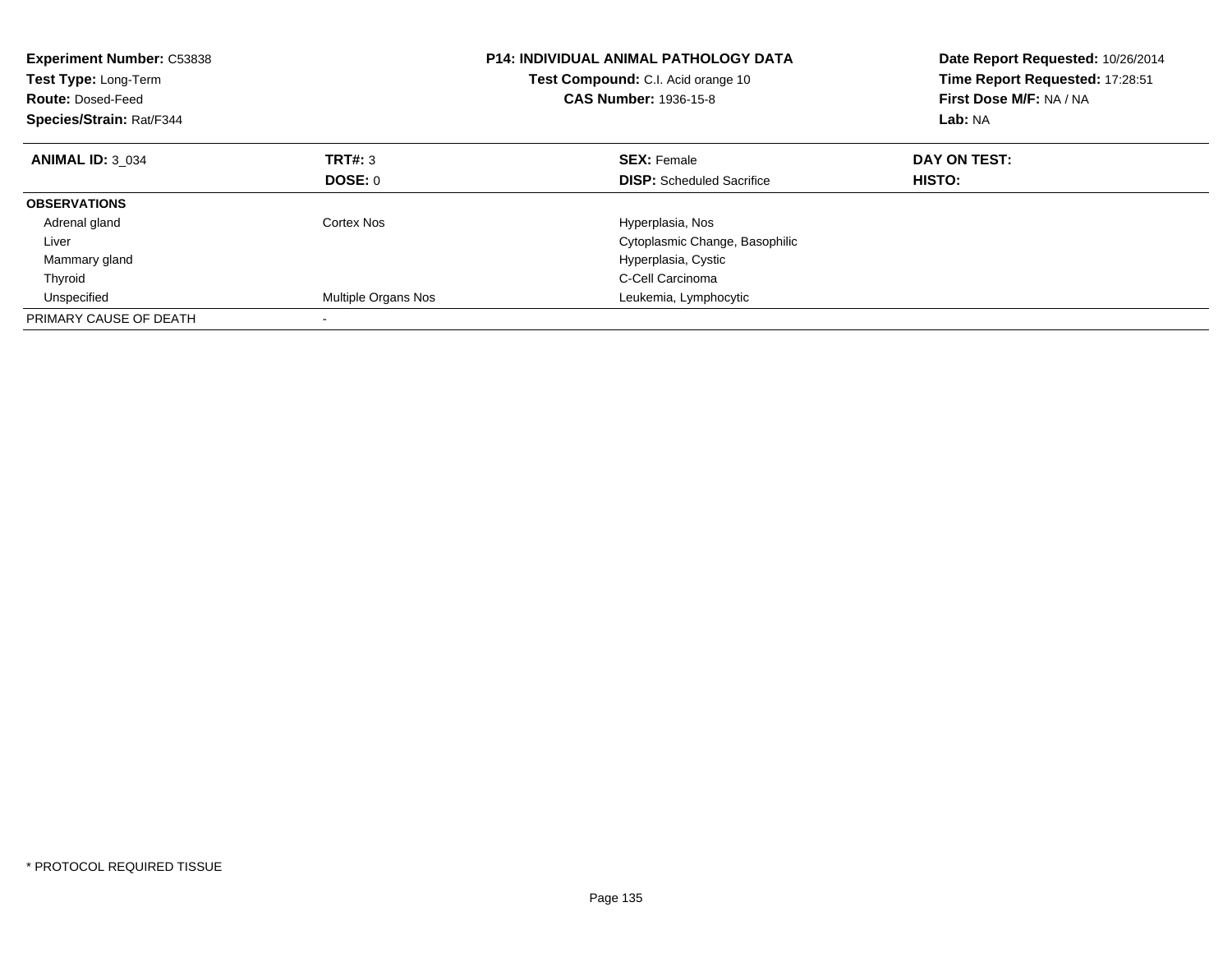| <b>Experiment Number: C53838</b> | P14: INDIVIDUAL ANIMAL PATHOLOGY DATA | Date Report Requested: 10/26/2014                                  |                                 |
|----------------------------------|---------------------------------------|--------------------------------------------------------------------|---------------------------------|
| Test Type: Long-Term             |                                       | Test Compound: C.I. Acid orange 10<br><b>CAS Number: 1936-15-8</b> | Time Report Requested: 17:28:51 |
| <b>Route: Dosed-Feed</b>         |                                       |                                                                    | First Dose M/F: NA / NA         |
| Species/Strain: Rat/F344         |                                       |                                                                    | Lab: NA                         |
| <b>ANIMAL ID: 3 035</b>          | TRT#: 3                               | <b>SEX:</b> Female                                                 | DAY ON TEST:                    |
|                                  | DOSE: 0                               | <b>DISP:</b> Scheduled Sacrifice                                   | <b>HISTO:</b>                   |
| <b>OBSERVATIONS</b>              |                                       |                                                                    |                                 |
| Liver                            |                                       | Cytoplasmic Change, Basophilic                                     |                                 |
| PRIMARY CAUSE OF DEATH           |                                       |                                                                    |                                 |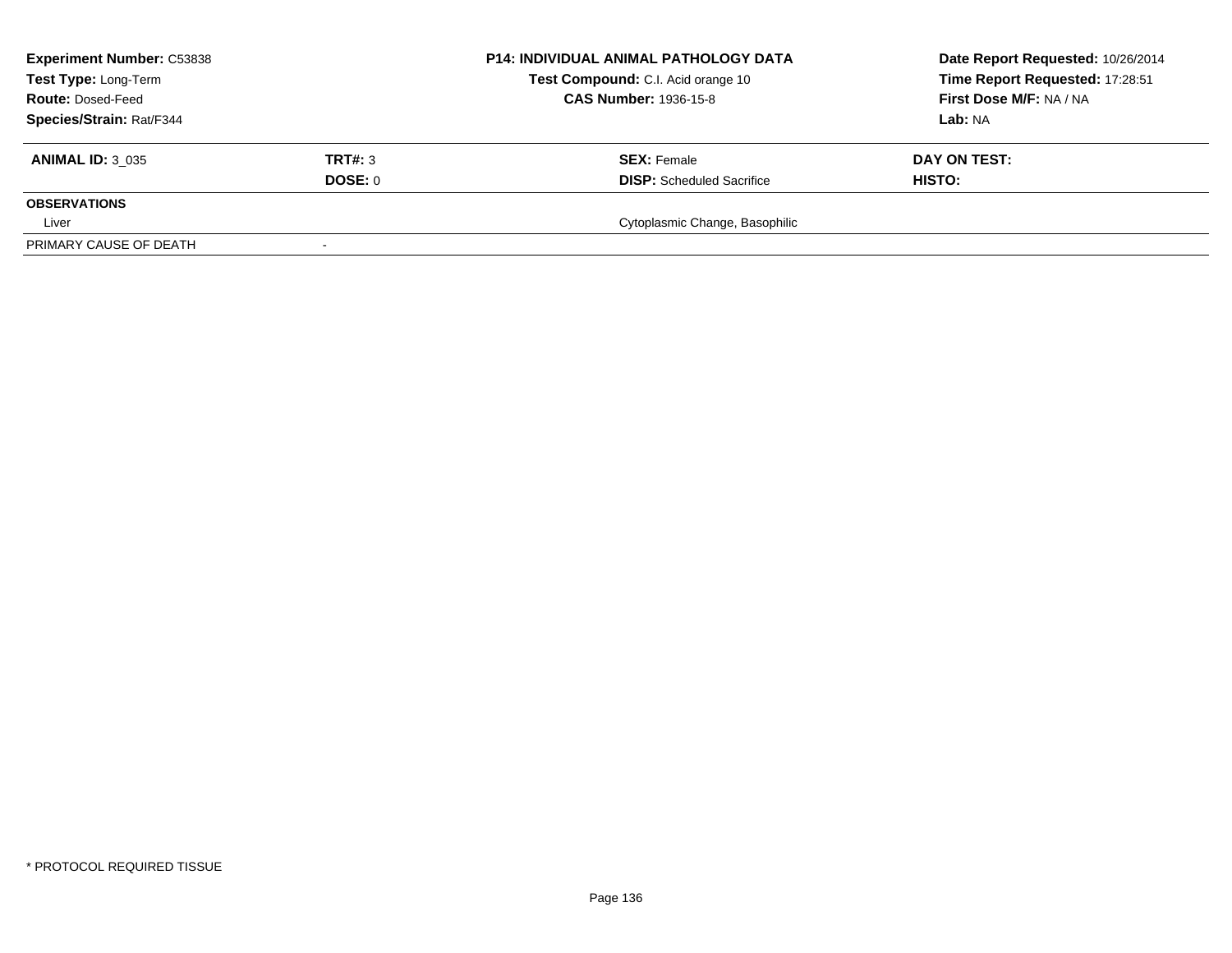| <b>Experiment Number: C53838</b><br>Test Type: Long-Term<br><b>Route: Dosed-Feed</b><br>Species/Strain: Rat/F344 |                     | <b>P14: INDIVIDUAL ANIMAL PATHOLOGY DATA</b><br><b>Test Compound: C.I. Acid orange 10</b><br><b>CAS Number: 1936-15-8</b> | Date Report Requested: 10/26/2014<br>Time Report Requested: 17:28:51<br>First Dose M/F: NA / NA<br>Lab: NA |
|------------------------------------------------------------------------------------------------------------------|---------------------|---------------------------------------------------------------------------------------------------------------------------|------------------------------------------------------------------------------------------------------------|
| <b>ANIMAL ID: 3_036</b>                                                                                          | TRT#: 3             | <b>SEX: Female</b>                                                                                                        | DAY ON TEST:                                                                                               |
|                                                                                                                  | DOSE: 0             | <b>DISP:</b> Moribund Sacrifice                                                                                           | HISTO:                                                                                                     |
| <b>OBSERVATIONS</b>                                                                                              |                     |                                                                                                                           |                                                                                                            |
| Adrenal gland                                                                                                    | Cortex Nos          | Lipoidosis                                                                                                                |                                                                                                            |
| Bone marrow                                                                                                      |                     | Hypoplasia, Hematopoietic                                                                                                 |                                                                                                            |
| Kidney                                                                                                           |                     | Pigmentation, Nos                                                                                                         |                                                                                                            |
| Liver                                                                                                            | <b>Bile Duct</b>    | Hyperplasia, Nos                                                                                                          |                                                                                                            |
| Mammary gland                                                                                                    |                     | Hyperplasia, Cystic                                                                                                       |                                                                                                            |
| Pituitary gland                                                                                                  |                     | Hyperplasia, Chromophobe Cell                                                                                             |                                                                                                            |
| Stomach                                                                                                          | Cardiac Stomach     | Edema, Nos                                                                                                                |                                                                                                            |
| Unspecified                                                                                                      | Multiple Organs Nos | Leukemia, Lymphocytic                                                                                                     |                                                                                                            |
| Vagina                                                                                                           |                     | Polyp, Nos                                                                                                                |                                                                                                            |
| PRIMARY CAUSE OF DEATH                                                                                           |                     |                                                                                                                           |                                                                                                            |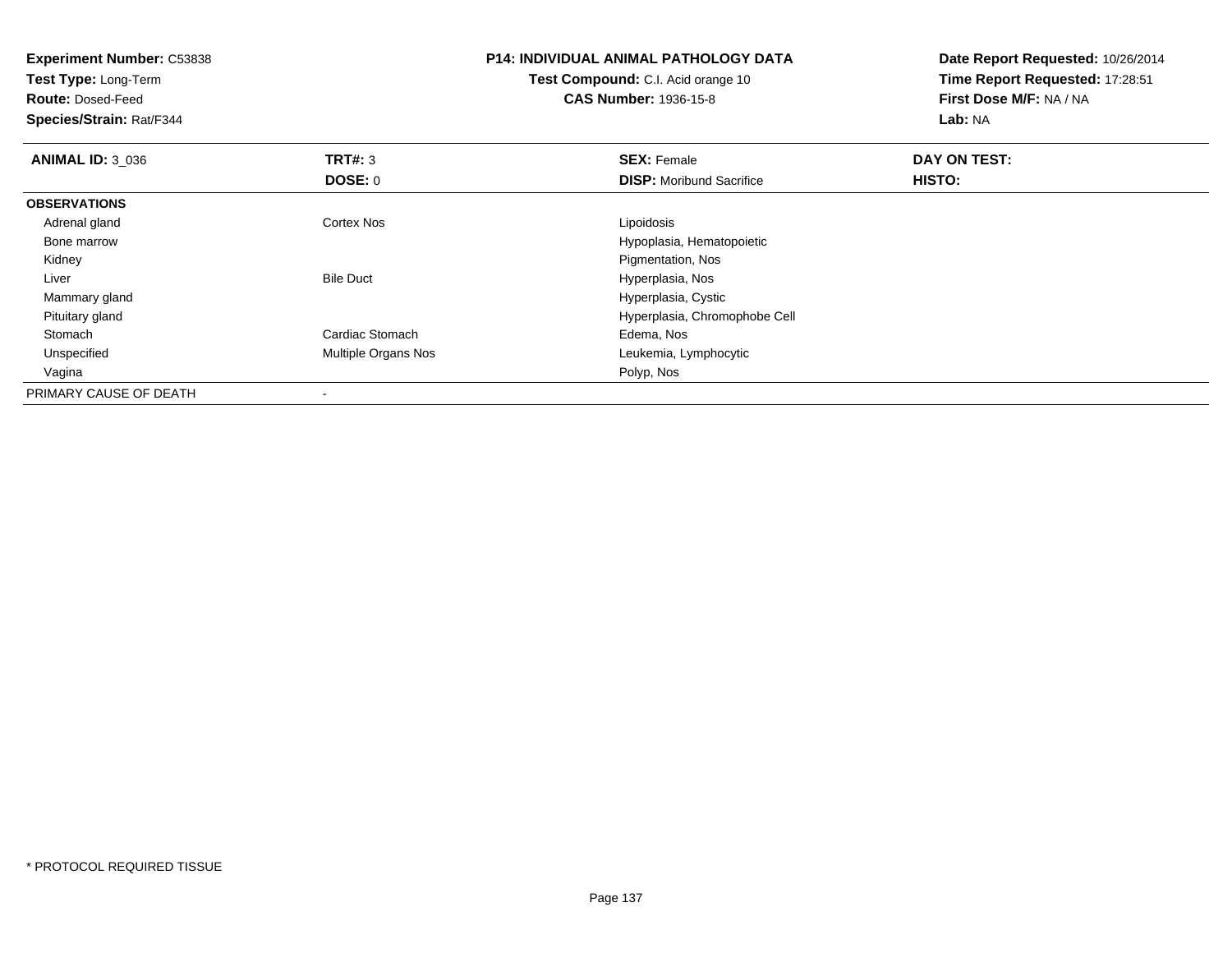| <b>Experiment Number: C53838</b><br><b>Test Type: Long-Term</b><br><b>Route: Dosed-Feed</b><br><b>Species/Strain: Rat/F344</b> |                    | <b>P14: INDIVIDUAL ANIMAL PATHOLOGY DATA</b><br>Test Compound: C.I. Acid orange 10<br><b>CAS Number: 1936-15-8</b> | Date Report Requested: 10/26/2014<br>Time Report Requested: 17:28:51<br>First Dose M/F: NA / NA<br>Lab: NA |
|--------------------------------------------------------------------------------------------------------------------------------|--------------------|--------------------------------------------------------------------------------------------------------------------|------------------------------------------------------------------------------------------------------------|
| <b>ANIMAL ID: 3 037</b>                                                                                                        | TRT#: 3<br>DOSE: 0 | <b>SEX: Female</b><br><b>DISP:</b> Scheduled Sacrifice                                                             | DAY ON TEST:<br>HISTO:                                                                                     |
| <b>OBSERVATIONS</b>                                                                                                            |                    |                                                                                                                    |                                                                                                            |
| Liver                                                                                                                          |                    | Cytoplasmic Change, Basophilic                                                                                     |                                                                                                            |
|                                                                                                                                |                    | Inflammation, Chronic Focal                                                                                        |                                                                                                            |
| Thyroid                                                                                                                        |                    | Hyperplasia, C Cell                                                                                                |                                                                                                            |
| PRIMARY CAUSE OF DEATH                                                                                                         |                    |                                                                                                                    |                                                                                                            |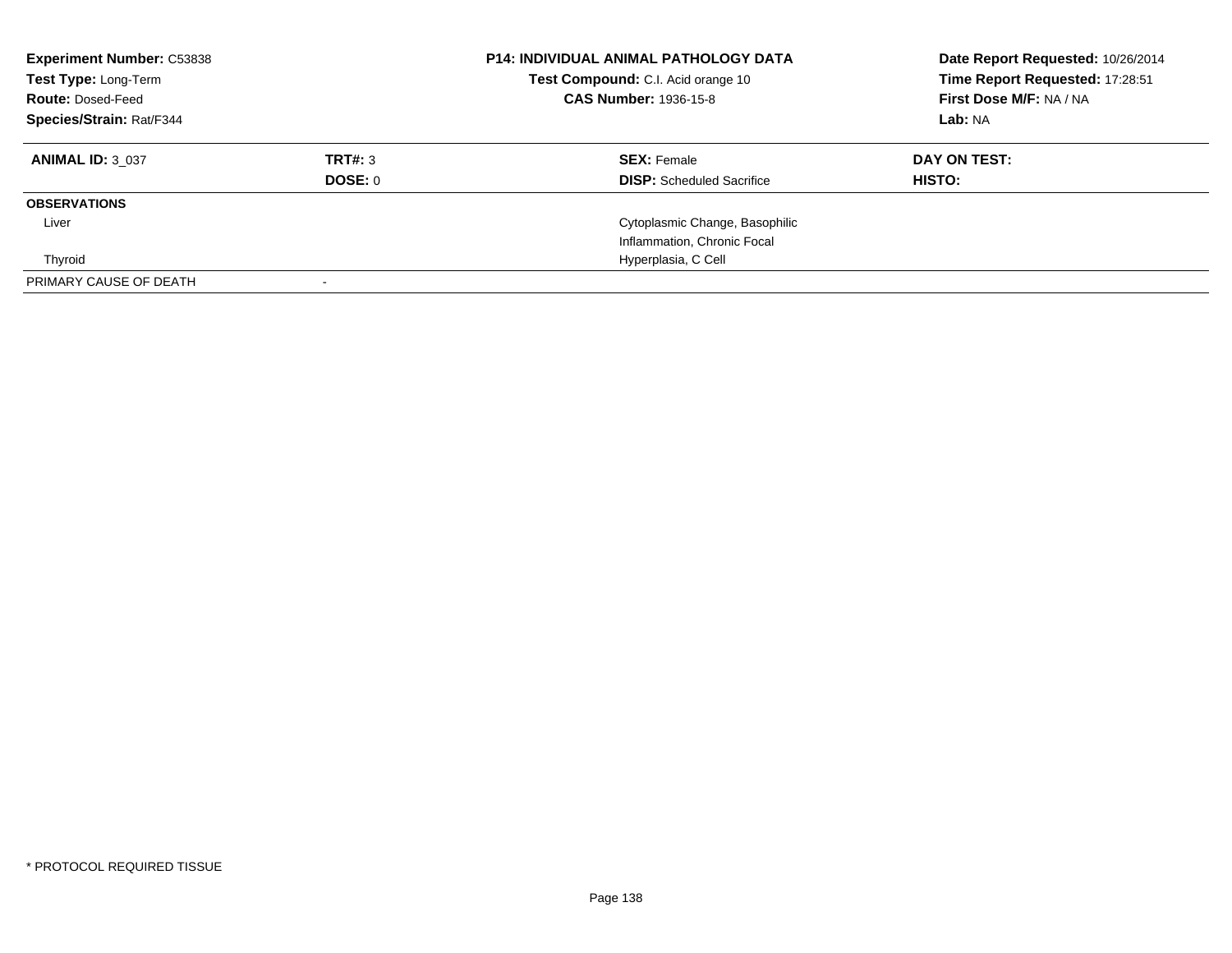| <b>Experiment Number: C53838</b><br>Test Type: Long-Term<br><b>Route: Dosed-Feed</b><br>Species/Strain: Rat/F344 |                       | <b>P14: INDIVIDUAL ANIMAL PATHOLOGY DATA</b><br>Test Compound: C.I. Acid orange 10<br><b>CAS Number: 1936-15-8</b> | Date Report Requested: 10/26/2014<br>Time Report Requested: 17:28:51<br><b>First Dose M/F: NA / NA</b><br>Lab: NA |
|------------------------------------------------------------------------------------------------------------------|-----------------------|--------------------------------------------------------------------------------------------------------------------|-------------------------------------------------------------------------------------------------------------------|
| <b>ANIMAL ID: 3_038</b>                                                                                          | <b>TRT#: 3</b>        | <b>SEX: Female</b>                                                                                                 | DAY ON TEST:                                                                                                      |
|                                                                                                                  | DOSE: 0               | <b>DISP:</b> Scheduled Sacrifice                                                                                   | HISTO:                                                                                                            |
| <b>OBSERVATIONS</b>                                                                                              |                       |                                                                                                                    |                                                                                                                   |
| Adrenal gland                                                                                                    |                       | Atrophy, Nos                                                                                                       |                                                                                                                   |
|                                                                                                                  |                       | Cortical Carcinoma                                                                                                 |                                                                                                                   |
| <b>Brain</b>                                                                                                     | Cerebellum Nos        | Mineralization                                                                                                     |                                                                                                                   |
| Intestine Large                                                                                                  | Mucosa, Rectum        | Atrophy, Nos                                                                                                       |                                                                                                                   |
| Liver                                                                                                            |                       | Cytoplasmic Change, Basophilic                                                                                     |                                                                                                                   |
| Mammary gland                                                                                                    |                       | Fibroadenoma                                                                                                       |                                                                                                                   |
|                                                                                                                  | <b>Mammary Acinus</b> | Hyperplasia, Nos                                                                                                   |                                                                                                                   |
| Thyroid                                                                                                          |                       | Hyperplasia, C Cell                                                                                                |                                                                                                                   |
| PRIMARY CAUSE OF DEATH                                                                                           |                       |                                                                                                                    |                                                                                                                   |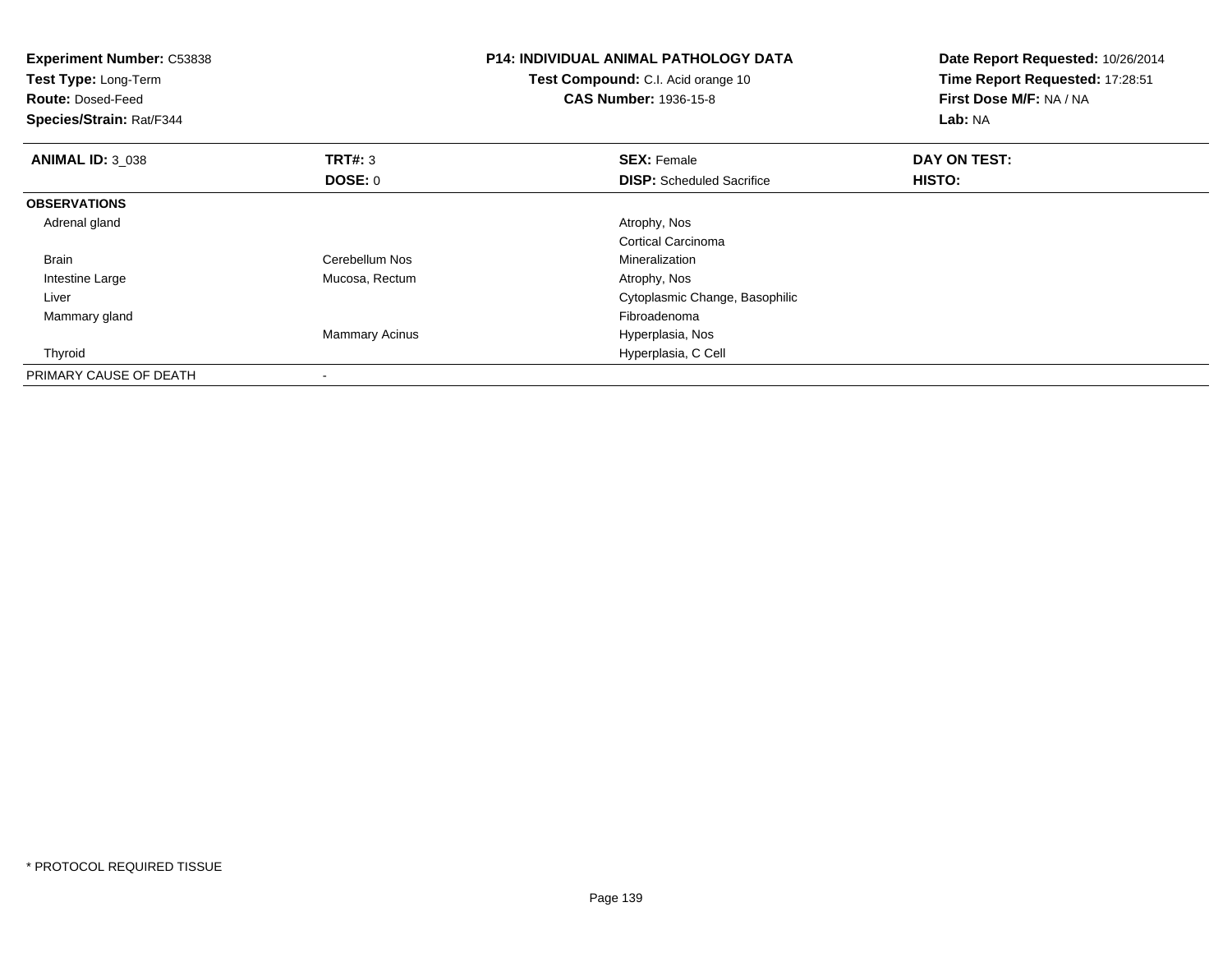| <b>Experiment Number: C53838</b><br>Test Type: Long-Term<br><b>Route: Dosed-Feed</b><br>Species/Strain: Rat/F344 |         | <b>P14: INDIVIDUAL ANIMAL PATHOLOGY DATA</b><br>Test Compound: C.I. Acid orange 10<br><b>CAS Number: 1936-15-8</b> | Date Report Requested: 10/26/2014<br>Time Report Requested: 17:28:51<br>First Dose M/F: NA / NA<br>Lab: NA |
|------------------------------------------------------------------------------------------------------------------|---------|--------------------------------------------------------------------------------------------------------------------|------------------------------------------------------------------------------------------------------------|
| <b>ANIMAL ID: 3 039</b>                                                                                          | TRT#: 3 | <b>SEX: Female</b>                                                                                                 | DAY ON TEST:                                                                                               |
|                                                                                                                  | DOSE: 0 | <b>DISP:</b> Scheduled Sacrifice                                                                                   | HISTO:                                                                                                     |
| <b>OBSERVATIONS</b>                                                                                              |         |                                                                                                                    |                                                                                                            |
| Adrenal gland                                                                                                    |         | <b>Cortical Adenoma</b>                                                                                            |                                                                                                            |
| Intestine Large                                                                                                  | Colon   | Nematodiasis                                                                                                       |                                                                                                            |
| Liver                                                                                                            |         | Inflammation, Chronic Focal                                                                                        |                                                                                                            |
| Mammary gland                                                                                                    |         | Fibroadenoma                                                                                                       |                                                                                                            |
|                                                                                                                  |         | Hyperplasia, Cystic                                                                                                |                                                                                                            |
| Unspecified                                                                                                      |         | Fibroma                                                                                                            |                                                                                                            |
| PRIMARY CAUSE OF DEATH                                                                                           |         |                                                                                                                    |                                                                                                            |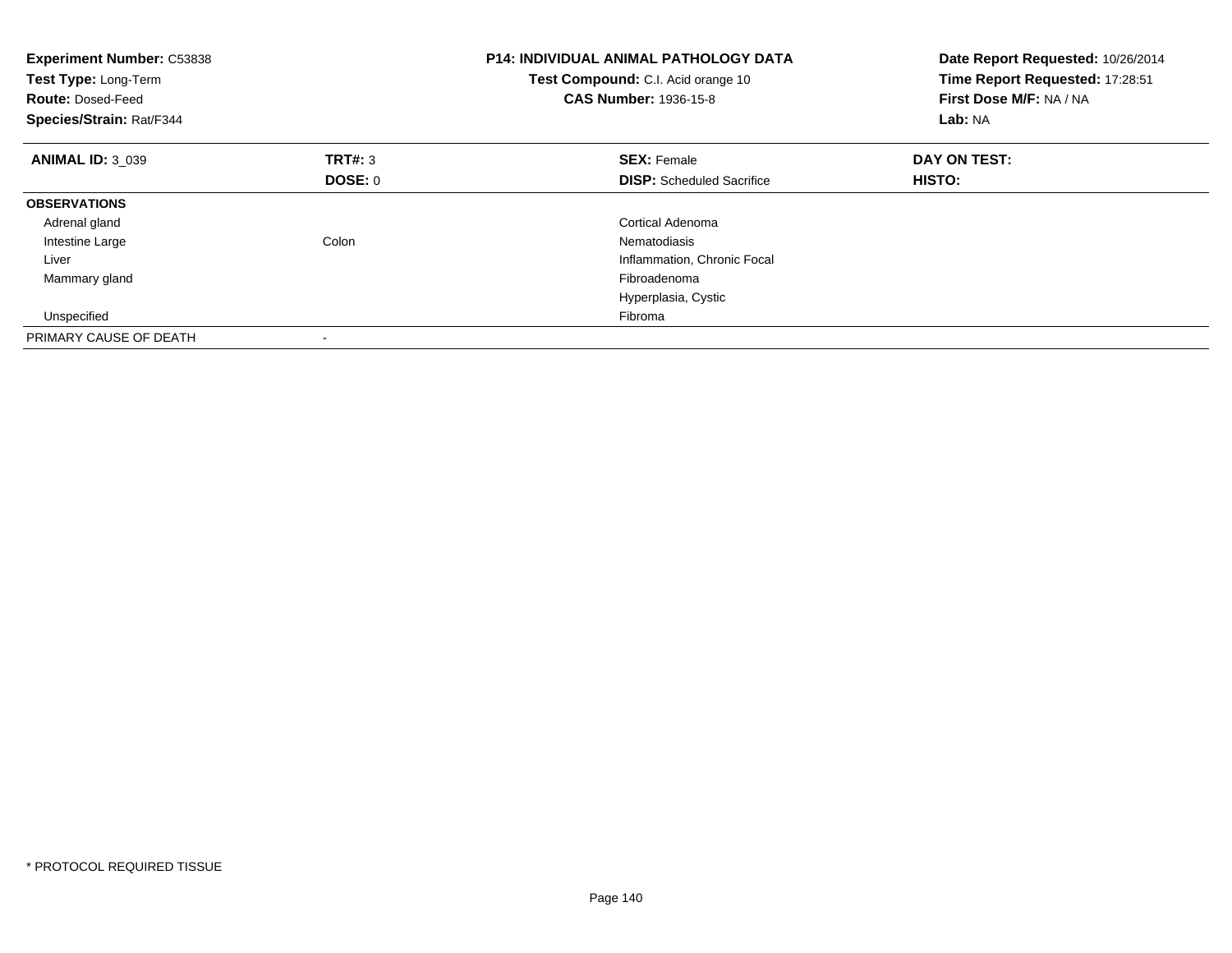| <b>Experiment Number: C53838</b> |                     | <b>P14: INDIVIDUAL ANIMAL PATHOLOGY DATA</b> | Date Report Requested: 10/26/2014 |
|----------------------------------|---------------------|----------------------------------------------|-----------------------------------|
| Test Type: Long-Term             |                     | Test Compound: C.I. Acid orange 10           | Time Report Requested: 17:28:51   |
| <b>Route: Dosed-Feed</b>         |                     | <b>CAS Number: 1936-15-8</b>                 | First Dose M/F: NA / NA           |
| Species/Strain: Rat/F344         |                     |                                              | Lab: NA                           |
| <b>ANIMAL ID: 3 040</b>          | TRT#: 3             | <b>SEX:</b> Female                           | DAY ON TEST:                      |
|                                  | <b>DOSE: 0</b>      | <b>DISP:</b> Moribund Sacrifice              | HISTO:                            |
| <b>OBSERVATIONS</b>              |                     |                                              |                                   |
| Liver                            |                     | Cytoplasmic Change, Basophilic               |                                   |
| Pituitary gland                  |                     | Chromophobe Adenoma                          |                                   |
| Unspecified                      | Multiple Organs Nos | Sarcoma, Nos                                 |                                   |
| PRIMARY CAUSE OF DEATH           |                     |                                              |                                   |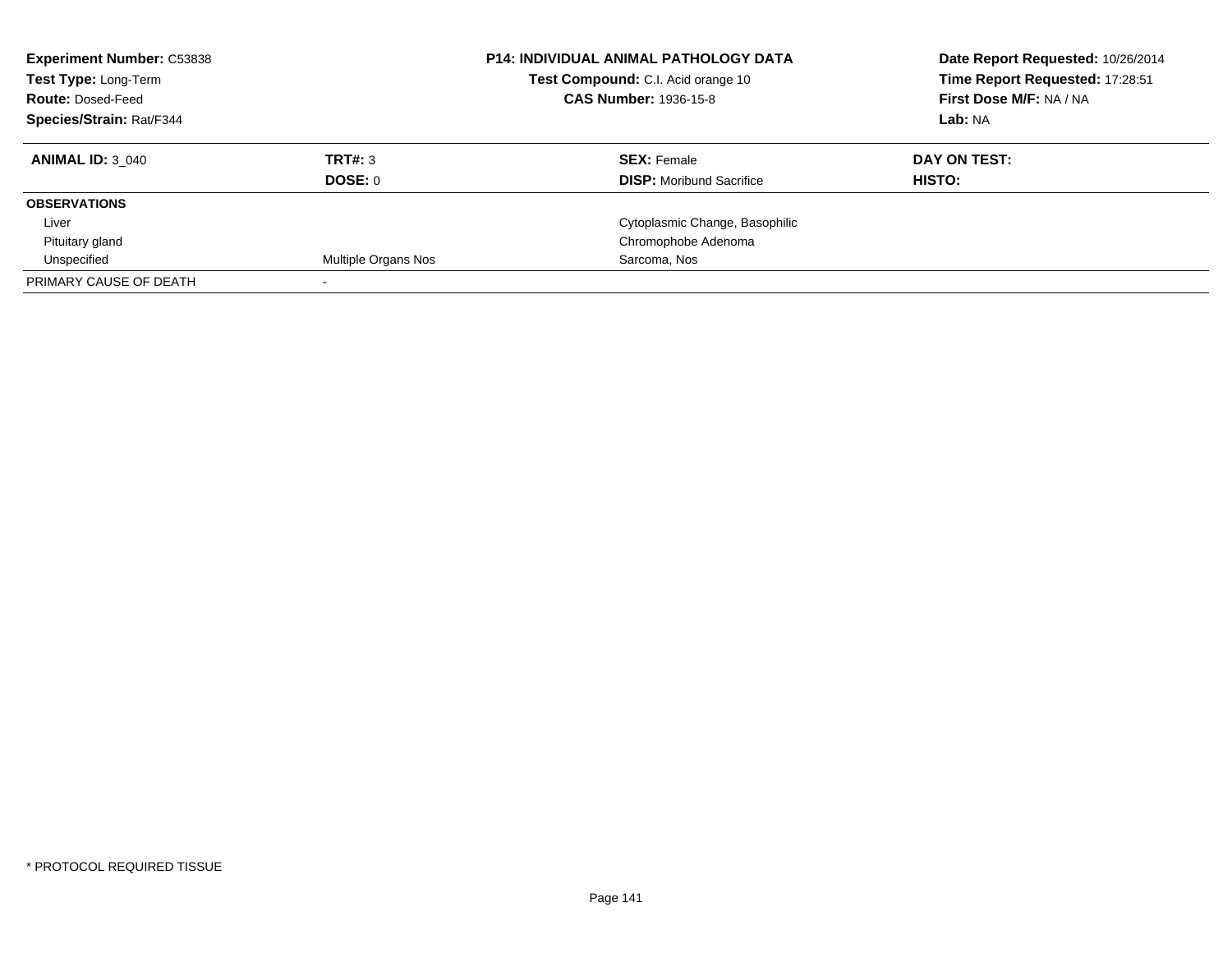| <b>Experiment Number: C53838</b><br>Test Type: Long-Term<br><b>Route: Dosed-Feed</b><br>Species/Strain: Rat/F344 |                     | <b>P14: INDIVIDUAL ANIMAL PATHOLOGY DATA</b><br>Test Compound: C.I. Acid orange 10<br><b>CAS Number: 1936-15-8</b> | Date Report Requested: 10/26/2014<br>Time Report Requested: 17:28:51<br>First Dose M/F: NA / NA<br>Lab: NA |
|------------------------------------------------------------------------------------------------------------------|---------------------|--------------------------------------------------------------------------------------------------------------------|------------------------------------------------------------------------------------------------------------|
| <b>ANIMAL ID: 3 041</b>                                                                                          | TRT#: 3<br>DOSE: 0  | <b>SEX: Female</b><br><b>DISP: Natural Death</b>                                                                   | DAY ON TEST:<br>HISTO:                                                                                     |
| <b>OBSERVATIONS</b><br>Unspecified                                                                               | Multiple Organs Nos | Leukemia, Lymphocytic                                                                                              |                                                                                                            |
| PRIMARY CAUSE OF DEATH                                                                                           |                     |                                                                                                                    |                                                                                                            |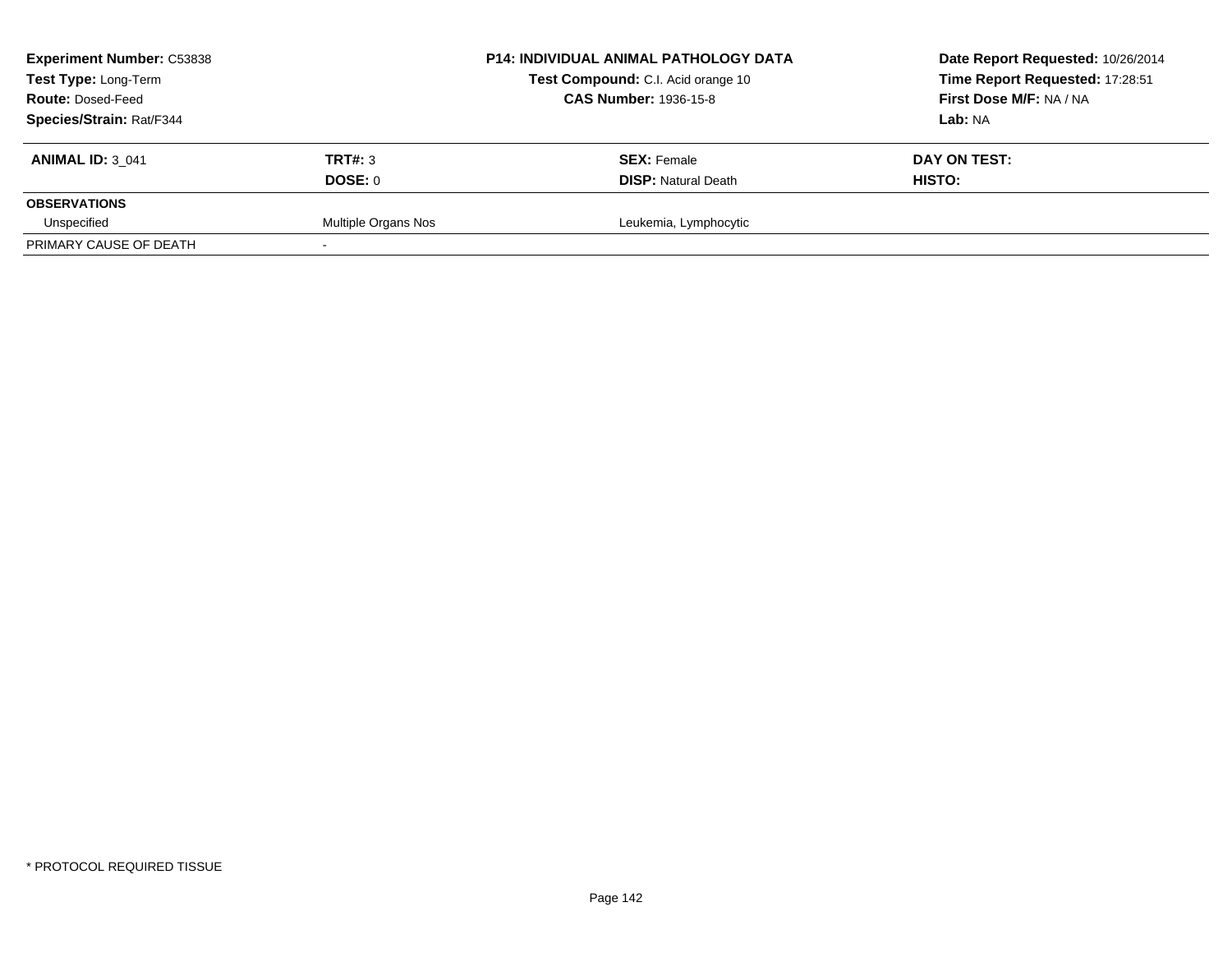| <b>Experiment Number: C53838</b><br>Test Type: Long-Term<br><b>Route: Dosed-Feed</b><br>Species/Strain: Rat/F344 |                  | <b>P14: INDIVIDUAL ANIMAL PATHOLOGY DATA</b><br>Test Compound: C.I. Acid orange 10<br><b>CAS Number: 1936-15-8</b> | Date Report Requested: 10/26/2014<br>Time Report Requested: 17:28:51<br>First Dose M/F: NA / NA<br>Lab: NA |
|------------------------------------------------------------------------------------------------------------------|------------------|--------------------------------------------------------------------------------------------------------------------|------------------------------------------------------------------------------------------------------------|
| <b>ANIMAL ID: 3 042</b>                                                                                          | <b>TRT#: 3</b>   | <b>SEX: Female</b>                                                                                                 | DAY ON TEST:                                                                                               |
|                                                                                                                  | DOSE: 0          | <b>DISP:</b> Moribund Sacrifice                                                                                    | <b>HISTO:</b>                                                                                              |
| <b>OBSERVATIONS</b>                                                                                              |                  |                                                                                                                    |                                                                                                            |
| Adrenal gland                                                                                                    | Zona Fasciculata | Lipoidosis                                                                                                         |                                                                                                            |
| Brain                                                                                                            |                  | Hydrocephalus, Nos                                                                                                 |                                                                                                            |
| Kidney                                                                                                           |                  | Nephropathy                                                                                                        |                                                                                                            |
| Liver                                                                                                            |                  | Inflammation, Acute/Chronic                                                                                        |                                                                                                            |
| Mammary gland                                                                                                    |                  | Dilatation, Nos                                                                                                    |                                                                                                            |
|                                                                                                                  |                  | Hyperplasia, Nos                                                                                                   |                                                                                                            |
| Pituitary gland                                                                                                  |                  | Chromophobe Adenoma                                                                                                |                                                                                                            |
| Thyroid                                                                                                          |                  | Hyperplasia, C Cell                                                                                                |                                                                                                            |
| PRIMARY CAUSE OF DEATH                                                                                           |                  |                                                                                                                    |                                                                                                            |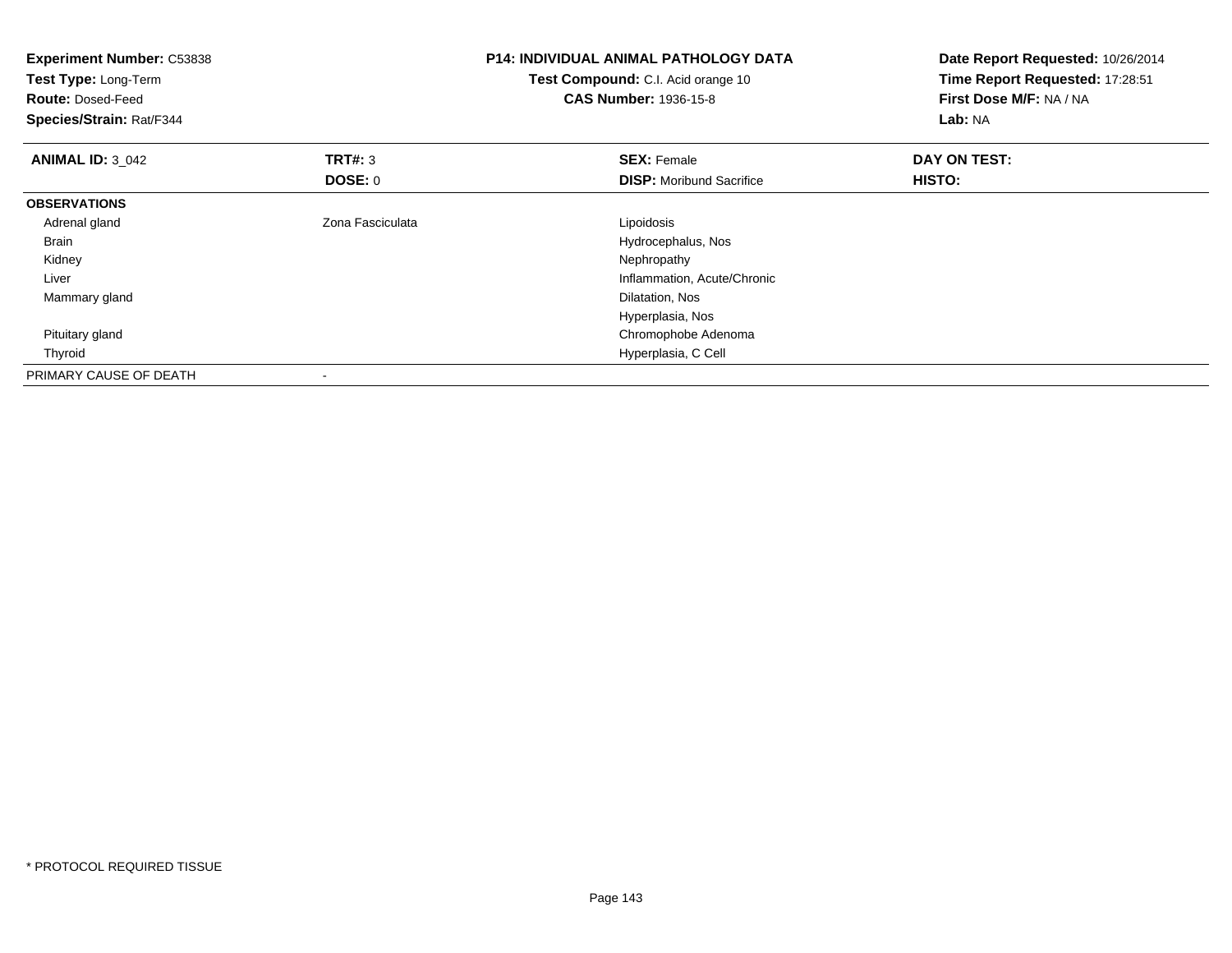| <b>Experiment Number: C53838</b><br><b>Test Type: Long-Term</b><br><b>Route: Dosed-Feed</b><br>Species/Strain: Rat/F344 |                           | <b>P14: INDIVIDUAL ANIMAL PATHOLOGY DATA</b><br><b>Test Compound:</b> C.I. Acid orange 10<br><b>CAS Number: 1936-15-8</b> | Date Report Requested: 10/26/2014<br>Time Report Requested: 17:28:51<br>First Dose M/F: NA / NA<br>Lab: NA |
|-------------------------------------------------------------------------------------------------------------------------|---------------------------|---------------------------------------------------------------------------------------------------------------------------|------------------------------------------------------------------------------------------------------------|
| <b>ANIMAL ID: 3 043</b>                                                                                                 | TRT#: 3<br><b>DOSE: 0</b> | <b>SEX: Female</b><br><b>DISP:</b> Scheduled Sacrifice                                                                    | DAY ON TEST:<br><b>HISTO:</b>                                                                              |
| <b>OBSERVATIONS</b>                                                                                                     |                           |                                                                                                                           |                                                                                                            |
| Kidney                                                                                                                  |                           | Nephropathy                                                                                                               |                                                                                                            |
| Liver                                                                                                                   |                           | Cytoplasmic Change, Basophilic                                                                                            |                                                                                                            |
| Mammary gland                                                                                                           |                           | Hyperplasia, Cystic                                                                                                       |                                                                                                            |
| Pituitary gland                                                                                                         |                           | Chromophobe Carcinoma                                                                                                     |                                                                                                            |
| PRIMARY CAUSE OF DEATH                                                                                                  |                           |                                                                                                                           |                                                                                                            |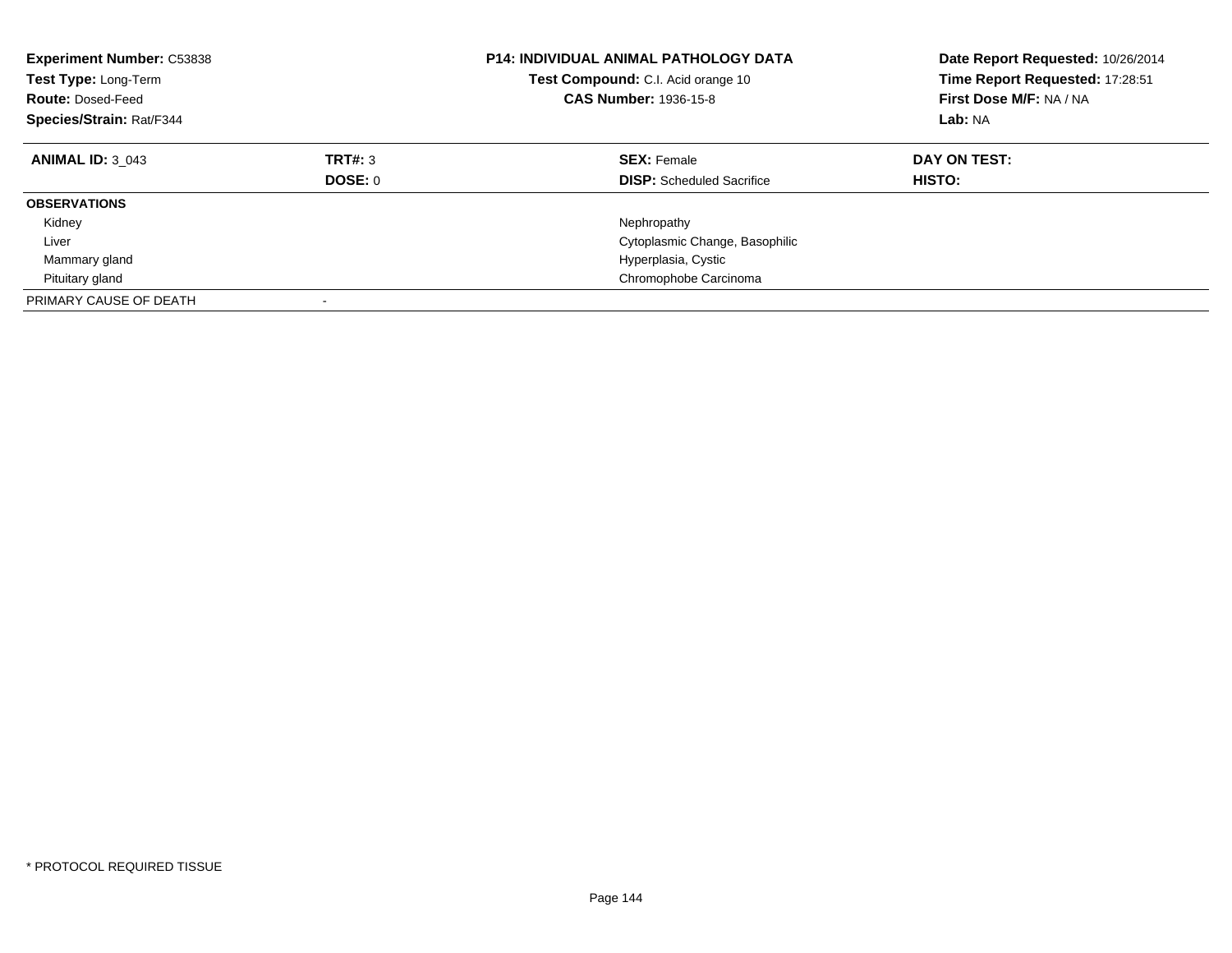| <b>Experiment Number: C53838</b><br>Test Type: Long-Term<br><b>Route: Dosed-Feed</b><br>Species/Strain: Rat/F344 |            | <b>P14: INDIVIDUAL ANIMAL PATHOLOGY DATA</b><br>Test Compound: C.I. Acid orange 10<br><b>CAS Number: 1936-15-8</b> | Date Report Requested: 10/26/2014<br>Time Report Requested: 17:28:51<br>First Dose M/F: NA / NA<br>Lab: NA |
|------------------------------------------------------------------------------------------------------------------|------------|--------------------------------------------------------------------------------------------------------------------|------------------------------------------------------------------------------------------------------------|
| <b>ANIMAL ID: 3_044</b>                                                                                          | TRT#: 3    | <b>SEX: Female</b>                                                                                                 | DAY ON TEST:                                                                                               |
|                                                                                                                  | DOSE: 0    | <b>DISP:</b> Moribund Sacrifice                                                                                    | HISTO:                                                                                                     |
| <b>OBSERVATIONS</b>                                                                                              |            |                                                                                                                    |                                                                                                            |
| Adrenal gland                                                                                                    | Cortex Nos | Lipoidosis                                                                                                         |                                                                                                            |
| Brain                                                                                                            |            | Atrophy, Pressure                                                                                                  |                                                                                                            |
|                                                                                                                  |            | Hydrocephalus, Nos                                                                                                 |                                                                                                            |
| Kidney                                                                                                           |            | Nephropathy                                                                                                        |                                                                                                            |
| Mammary gland                                                                                                    |            | Dilatation, Nos                                                                                                    |                                                                                                            |
|                                                                                                                  |            | Hyperplasia, Epithelial                                                                                            |                                                                                                            |
| Pituitary gland                                                                                                  |            | Chromophobe Adenoma                                                                                                |                                                                                                            |
| Thyroid                                                                                                          |            | Hyperplasia, C Cell                                                                                                |                                                                                                            |
| PRIMARY CAUSE OF DEATH                                                                                           | $\,$       |                                                                                                                    |                                                                                                            |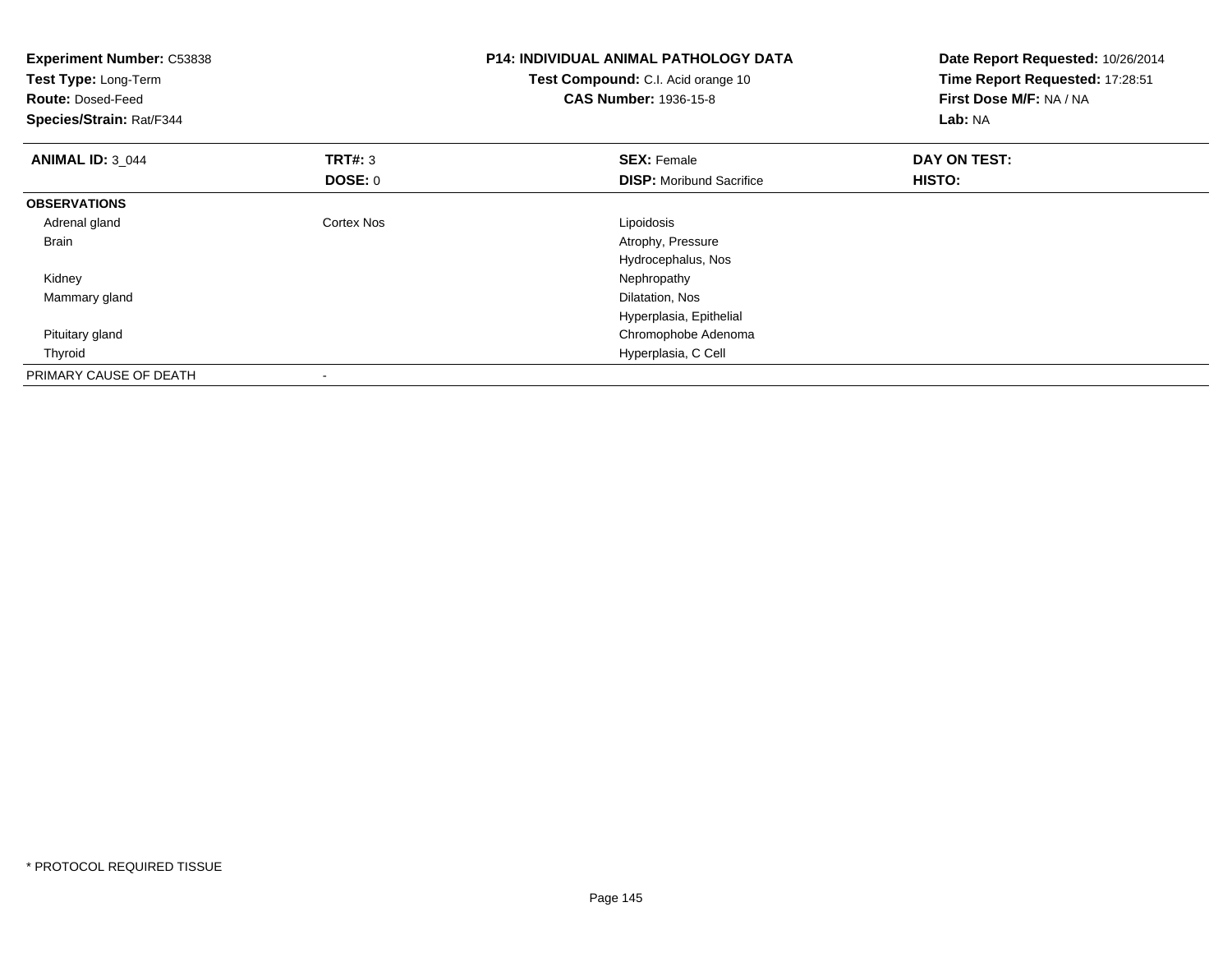| <b>Experiment Number: C53838</b><br>Test Type: Long-Term<br><b>Route: Dosed-Feed</b><br>Species/Strain: Rat/F344 |                     | <b>P14: INDIVIDUAL ANIMAL PATHOLOGY DATA</b><br>Test Compound: C.I. Acid orange 10<br>CAS Number: 1936-15-8 | Date Report Requested: 10/26/2014<br>Time Report Requested: 17:28:51<br>First Dose M/F: NA / NA<br>Lab: NA |
|------------------------------------------------------------------------------------------------------------------|---------------------|-------------------------------------------------------------------------------------------------------------|------------------------------------------------------------------------------------------------------------|
| <b>ANIMAL ID: 3 045</b>                                                                                          | TRT#: 3             | <b>SEX: Female</b>                                                                                          | DAY ON TEST:                                                                                               |
|                                                                                                                  | DOSE: 0             | <b>DISP:</b> Scheduled Sacrifice                                                                            | <b>HISTO:</b>                                                                                              |
| <b>OBSERVATIONS</b>                                                                                              |                     |                                                                                                             |                                                                                                            |
| Liver                                                                                                            |                     | Cytoplasmic Change, Basophilic                                                                              |                                                                                                            |
|                                                                                                                  | <b>Bile Duct</b>    | Hyperplasia, Nos                                                                                            |                                                                                                            |
| Mammary gland                                                                                                    |                     | Fibroadenoma                                                                                                |                                                                                                            |
| Unspecified                                                                                                      | Multiple Organs Nos | Leukemia, Lymphocytic                                                                                       |                                                                                                            |
| Uterus                                                                                                           | Endometrium         | Hyperplasia, Nos                                                                                            |                                                                                                            |
| PRIMARY CAUSE OF DEATH                                                                                           |                     |                                                                                                             |                                                                                                            |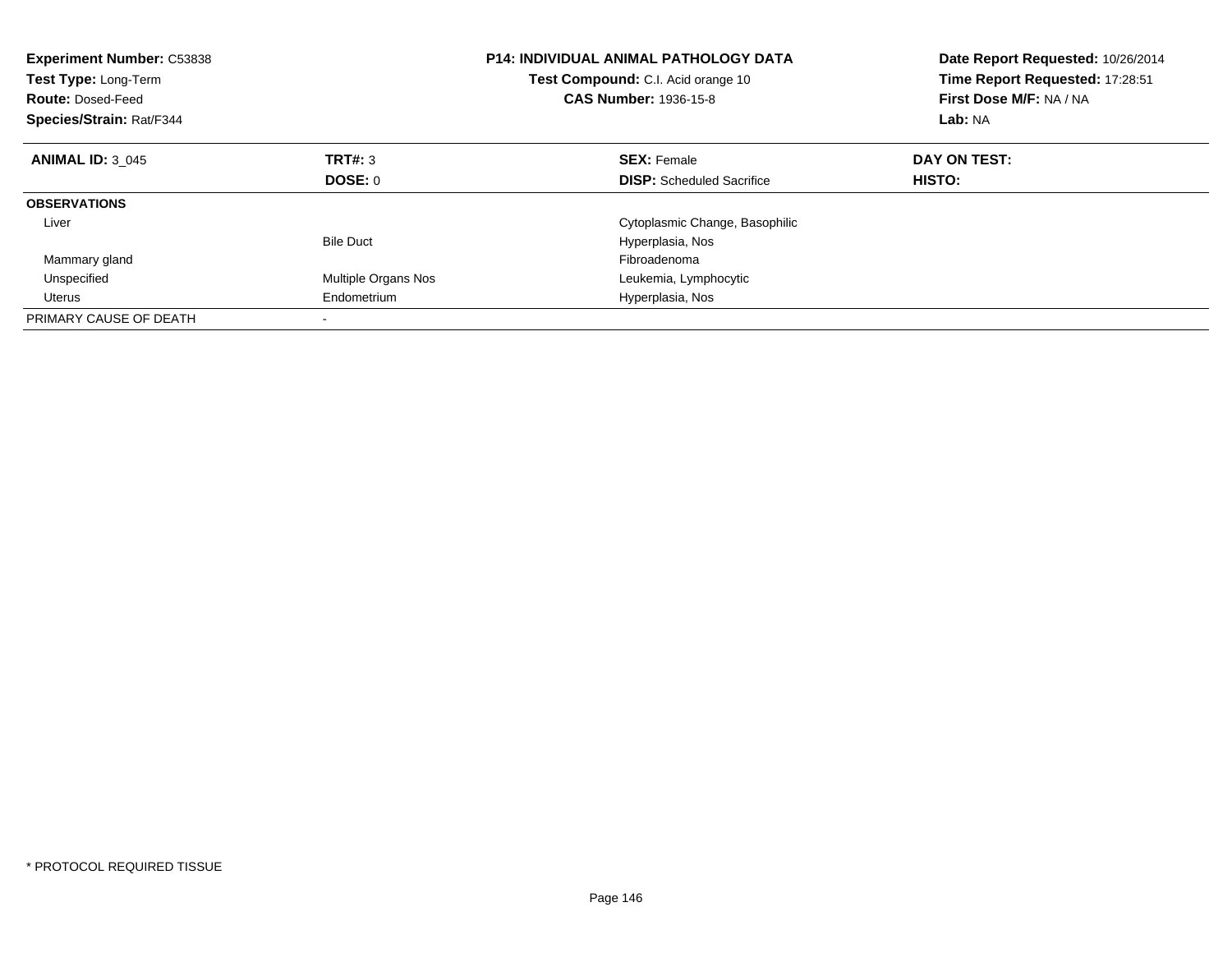| <b>Experiment Number: C53838</b><br>Test Type: Long-Term<br><b>Route: Dosed-Feed</b><br>Species/Strain: Rat/F344 |                           | <b>P14: INDIVIDUAL ANIMAL PATHOLOGY DATA</b><br>Test Compound: C.I. Acid orange 10<br><b>CAS Number: 1936-15-8</b> | Date Report Requested: 10/26/2014<br>Time Report Requested: 17:28:51<br>First Dose M/F: NA / NA<br>Lab: NA |
|------------------------------------------------------------------------------------------------------------------|---------------------------|--------------------------------------------------------------------------------------------------------------------|------------------------------------------------------------------------------------------------------------|
| <b>ANIMAL ID: 3 046</b>                                                                                          | TRT#: 3<br><b>DOSE: 0</b> | <b>SEX: Female</b><br><b>DISP:</b> Moribund Sacrifice                                                              | DAY ON TEST:<br><b>HISTO:</b>                                                                              |
| <b>OBSERVATIONS</b>                                                                                              |                           |                                                                                                                    |                                                                                                            |
| Adrenal gland                                                                                                    |                           | Angiectasis                                                                                                        |                                                                                                            |
| Kidney                                                                                                           |                           | Infarct, Nos                                                                                                       |                                                                                                            |
| Mammary gland                                                                                                    |                           | Fibroadenoma                                                                                                       |                                                                                                            |
| Pituitary gland                                                                                                  |                           | Hyperplasia, Chromophobe Cell                                                                                      |                                                                                                            |
| PRIMARY CAUSE OF DEATH                                                                                           | $\overline{\phantom{a}}$  |                                                                                                                    |                                                                                                            |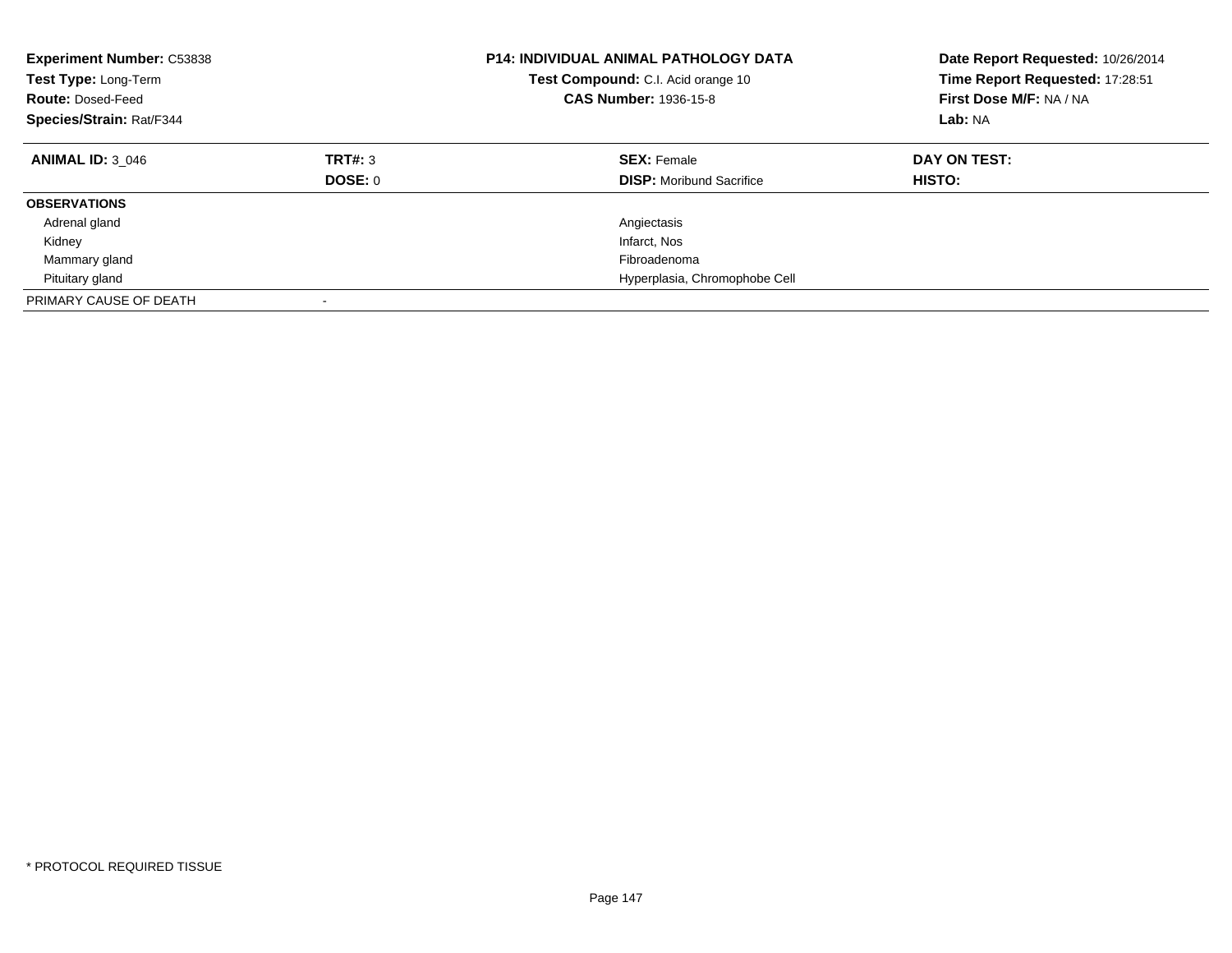| <b>Experiment Number: C53838</b><br>Test Type: Long-Term<br><b>Route: Dosed-Feed</b><br>Species/Strain: Rat/F344 |                            | <b>P14: INDIVIDUAL ANIMAL PATHOLOGY DATA</b><br><b>Test Compound:</b> C.I. Acid orange 10<br><b>CAS Number: 1936-15-8</b> | Date Report Requested: 10/26/2014<br>Time Report Requested: 17:28:51<br>First Dose M/F: NA / NA<br>Lab: NA |
|------------------------------------------------------------------------------------------------------------------|----------------------------|---------------------------------------------------------------------------------------------------------------------------|------------------------------------------------------------------------------------------------------------|
| <b>ANIMAL ID: 3 047</b>                                                                                          | TRT#: 3                    | <b>SEX: Female</b>                                                                                                        | DAY ON TEST:                                                                                               |
|                                                                                                                  | DOSE: 0                    | <b>DISP:</b> Scheduled Sacrifice                                                                                          | <b>HISTO:</b>                                                                                              |
| <b>OBSERVATIONS</b>                                                                                              |                            |                                                                                                                           |                                                                                                            |
| Esophagus                                                                                                        | Periesophageal Tissue      | Inflammation, Chronic                                                                                                     |                                                                                                            |
| Heart                                                                                                            | Myocardium Nos             | Degeneration, Nos                                                                                                         |                                                                                                            |
| Liver                                                                                                            |                            | Cytoplasmic Change, Basophilic                                                                                            |                                                                                                            |
| Trachea                                                                                                          | <b>Peritracheal Tissue</b> | Inflammation, Chronic                                                                                                     |                                                                                                            |
| Uterus                                                                                                           |                            | <b>Endometrial Stromal Polyp</b>                                                                                          |                                                                                                            |
| PRIMARY CAUSE OF DEATH                                                                                           |                            |                                                                                                                           |                                                                                                            |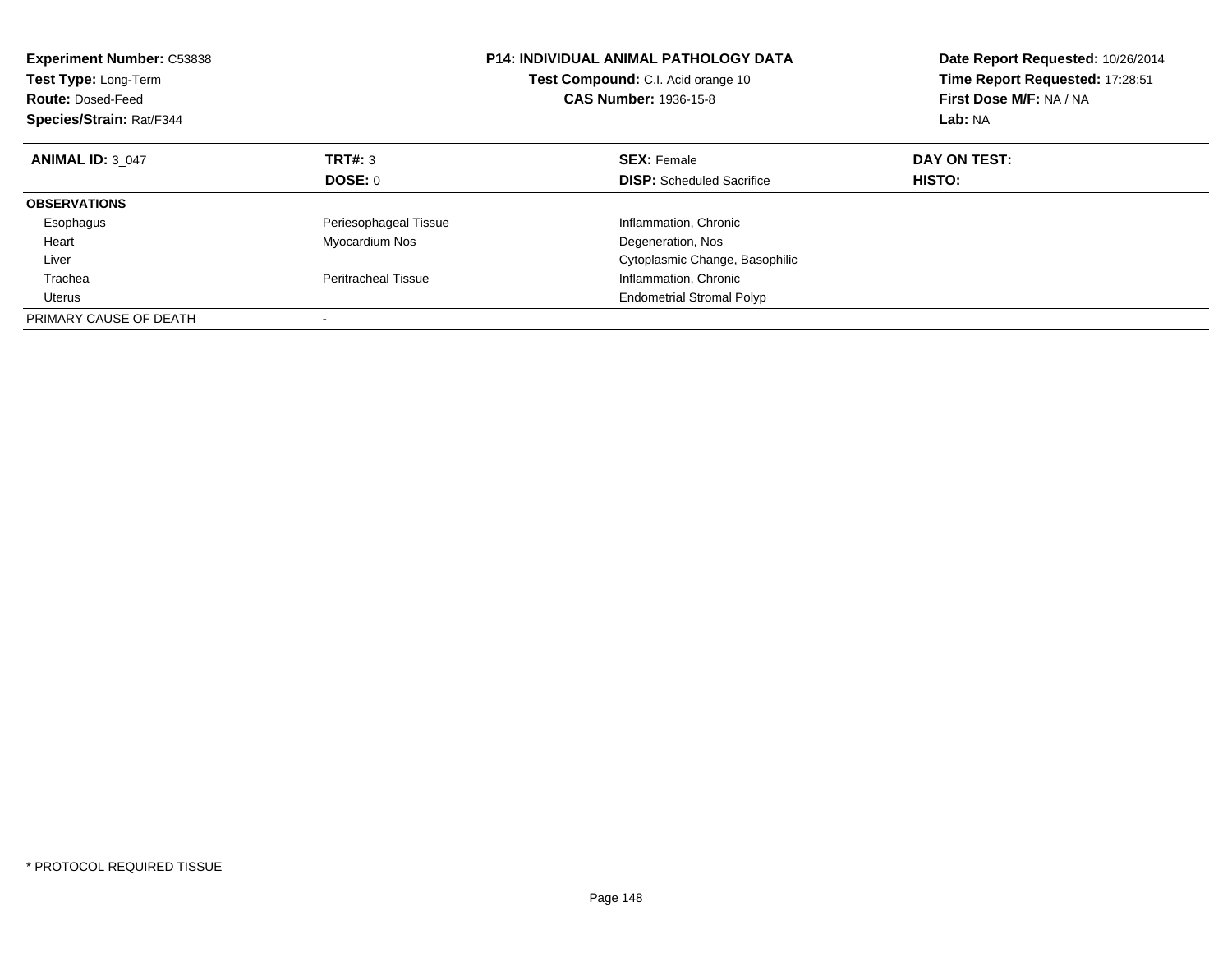| <b>Experiment Number: C53838</b><br>Test Type: Long-Term<br><b>Route: Dosed-Feed</b><br>Species/Strain: Rat/F344 |                | <b>P14: INDIVIDUAL ANIMAL PATHOLOGY DATA</b><br><b>Test Compound:</b> C.I. Acid orange 10<br><b>CAS Number: 1936-15-8</b> | Date Report Requested: 10/26/2014<br>Time Report Requested: 17:28:51<br>First Dose M/F: NA / NA<br>Lab: NA |
|------------------------------------------------------------------------------------------------------------------|----------------|---------------------------------------------------------------------------------------------------------------------------|------------------------------------------------------------------------------------------------------------|
| <b>ANIMAL ID: 3 048</b>                                                                                          | TRT#: 3        | <b>SEX: Female</b>                                                                                                        | DAY ON TEST:                                                                                               |
|                                                                                                                  | DOSE: 0        | <b>DISP:</b> Scheduled Sacrifice                                                                                          | HISTO:                                                                                                     |
| <b>OBSERVATIONS</b>                                                                                              |                |                                                                                                                           |                                                                                                            |
| Heart                                                                                                            | Myocardium Nos | Degeneration, Nos                                                                                                         |                                                                                                            |
| Intestine Large                                                                                                  | Colon          | Nematodiasis                                                                                                              |                                                                                                            |
| Liver                                                                                                            |                | Cytoplasmic Change, Basophilic                                                                                            |                                                                                                            |
|                                                                                                                  |                | Neoplastic Nodule                                                                                                         |                                                                                                            |
| Ovary                                                                                                            |                | Cyst, Follicular Nos                                                                                                      |                                                                                                            |
| Pituitary gland                                                                                                  |                | Hyperplasia, Chromophobe Cell                                                                                             |                                                                                                            |
|                                                                                                                  | Acidophil Cell | Hyperplasia, Nos                                                                                                          |                                                                                                            |
| Uterus                                                                                                           |                | <b>Endometrial Stromal Polyp</b>                                                                                          |                                                                                                            |
| PRIMARY CAUSE OF DEATH                                                                                           |                |                                                                                                                           |                                                                                                            |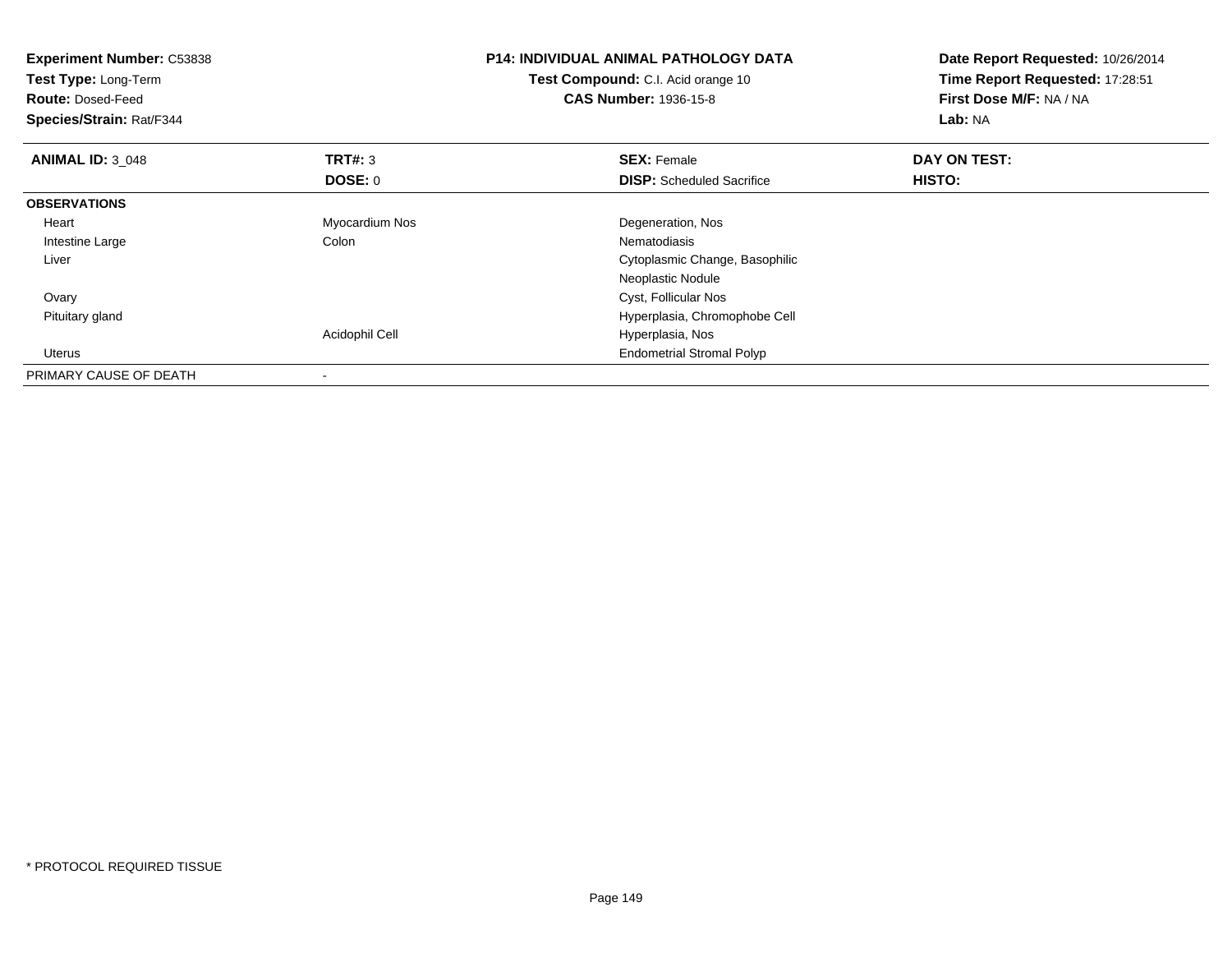| <b>Experiment Number: C53838</b><br>Test Type: Long-Term<br><b>Route: Dosed-Feed</b><br>Species/Strain: Rat/F344 |                | <b>P14: INDIVIDUAL ANIMAL PATHOLOGY DATA</b><br>Test Compound: C.I. Acid orange 10<br><b>CAS Number: 1936-15-8</b> | Date Report Requested: 10/26/2014<br>Time Report Requested: 17:28:51<br>First Dose M/F: NA / NA<br>Lab: NA |
|------------------------------------------------------------------------------------------------------------------|----------------|--------------------------------------------------------------------------------------------------------------------|------------------------------------------------------------------------------------------------------------|
| <b>ANIMAL ID: 3 049</b>                                                                                          | TRT#: 3        | <b>SEX: Female</b>                                                                                                 | DAY ON TEST:                                                                                               |
|                                                                                                                  | DOSE: 0        | <b>DISP:</b> Natural Death                                                                                         | <b>HISTO:</b>                                                                                              |
| <b>OBSERVATIONS</b>                                                                                              |                |                                                                                                                    |                                                                                                            |
| Bone marrow                                                                                                      |                | Hypoplasia, Hematopoietic                                                                                          |                                                                                                            |
| Heart                                                                                                            | Myocardium Nos | Degeneration, Nos                                                                                                  |                                                                                                            |
| Intestine Large                                                                                                  | Colon          | Nematodiasis                                                                                                       |                                                                                                            |
| Mammary gland                                                                                                    |                | Fibroadenoma                                                                                                       |                                                                                                            |
| Spleen                                                                                                           |                | Depletion, Lymphoid                                                                                                |                                                                                                            |
| PRIMARY CAUSE OF DEATH                                                                                           |                |                                                                                                                    |                                                                                                            |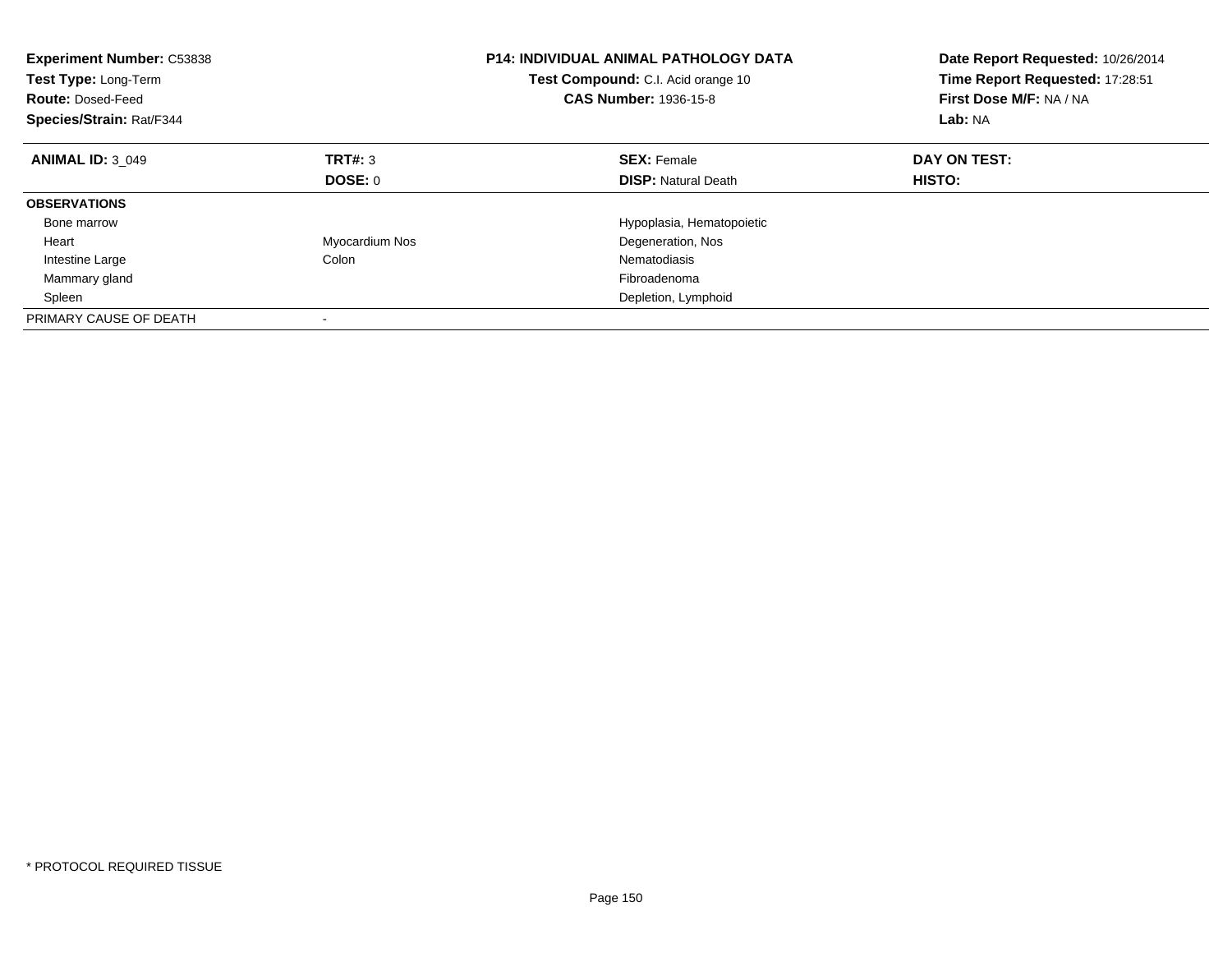| <b>Experiment Number: C53838</b><br>Test Type: Long-Term<br><b>Route: Dosed-Feed</b><br>Species/Strain: Rat/F344 |                    | <b>P14: INDIVIDUAL ANIMAL PATHOLOGY DATA</b><br>Test Compound: C.I. Acid orange 10<br><b>CAS Number: 1936-15-8</b> | Date Report Requested: 10/26/2014<br>Time Report Requested: 17:28:51<br>First Dose M/F: NA / NA<br>Lab: NA |
|------------------------------------------------------------------------------------------------------------------|--------------------|--------------------------------------------------------------------------------------------------------------------|------------------------------------------------------------------------------------------------------------|
| <b>ANIMAL ID: 3 050</b>                                                                                          | TRT#: 3<br>DOSE: 0 | <b>SEX: Female</b><br><b>DISP:</b> Scheduled Sacrifice                                                             | DAY ON TEST:<br><b>HISTO:</b>                                                                              |
| <b>OBSERVATIONS</b>                                                                                              |                    |                                                                                                                    |                                                                                                            |
| Kidney                                                                                                           |                    | Nephropathy                                                                                                        |                                                                                                            |
| Liver                                                                                                            |                    | Cytoplasmic Change, Basophilic                                                                                     |                                                                                                            |
|                                                                                                                  |                    | Inflammation, Chronic Focal                                                                                        |                                                                                                            |
| Vagina                                                                                                           |                    | Fibroma                                                                                                            |                                                                                                            |
| PRIMARY CAUSE OF DEATH                                                                                           |                    |                                                                                                                    |                                                                                                            |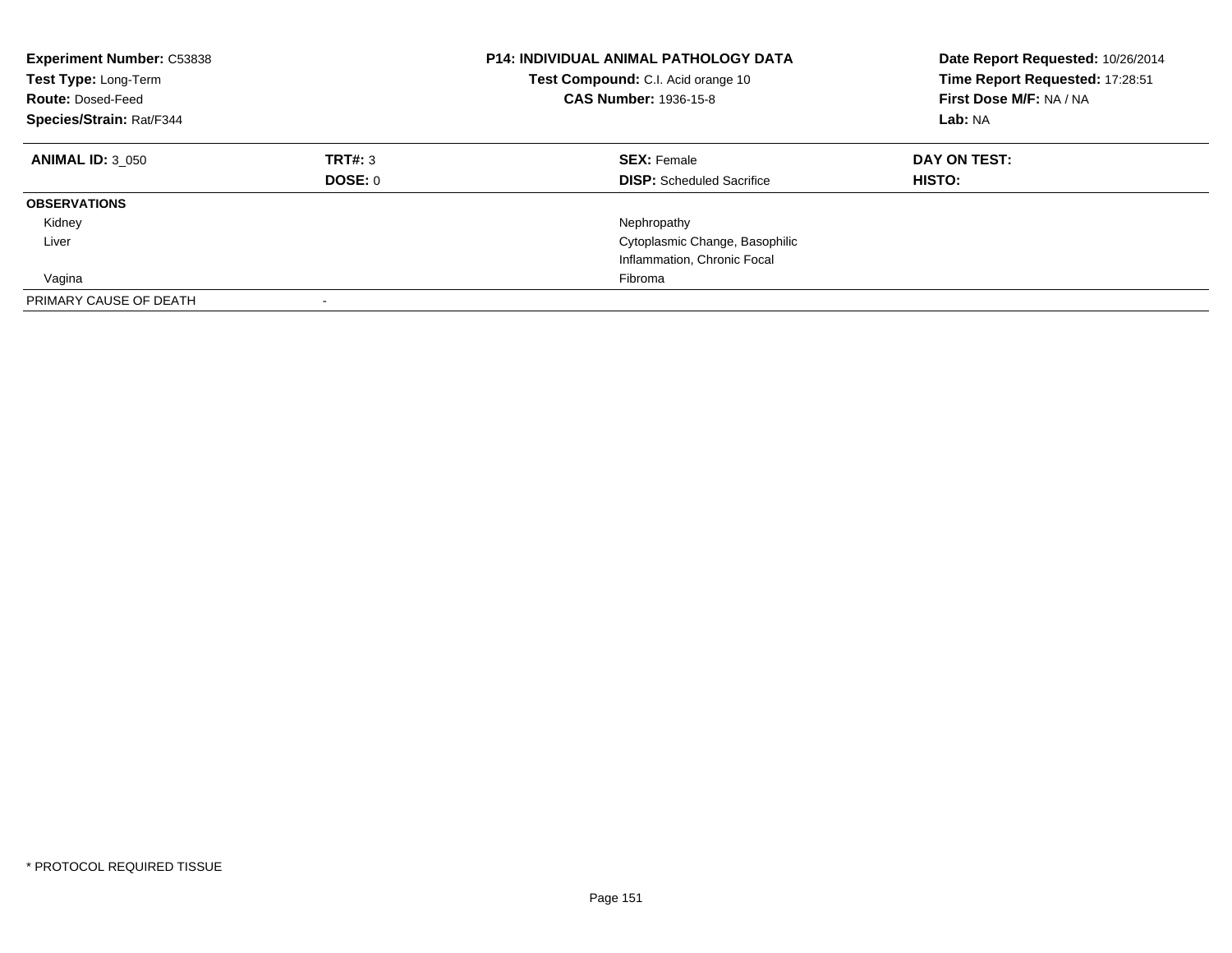| <b>Experiment Number: C53838</b><br>Test Type: Long-Term<br><b>Route: Dosed-Feed</b><br>Species/Strain: Rat/F344 |                       | <b>P14: INDIVIDUAL ANIMAL PATHOLOGY DATA</b><br><b>Test Compound:</b> C.I. Acid orange 10<br><b>CAS Number: 1936-15-8</b> | Date Report Requested: 10/26/2014<br>Time Report Requested: 17:28:51<br>First Dose M/F: NA / NA<br>Lab: NA |
|------------------------------------------------------------------------------------------------------------------|-----------------------|---------------------------------------------------------------------------------------------------------------------------|------------------------------------------------------------------------------------------------------------|
| <b>ANIMAL ID: 3 051</b>                                                                                          | <b>TRT#: 3</b>        | <b>SEX: Female</b>                                                                                                        | DAY ON TEST:                                                                                               |
|                                                                                                                  | DOSE: 0               | <b>DISP:</b> Moribund Sacrifice                                                                                           | HISTO:                                                                                                     |
| <b>OBSERVATIONS</b>                                                                                              |                       |                                                                                                                           |                                                                                                            |
| Adrenal gland                                                                                                    | Cortex Nos            | Hyperplasia, Nos                                                                                                          |                                                                                                            |
| Bone marrow                                                                                                      |                       | Depletion                                                                                                                 |                                                                                                            |
| Liver                                                                                                            |                       | Cytoplasmic Change, Basophilic                                                                                            |                                                                                                            |
| Lymph node                                                                                                       | Mesenteric Lymph Node | Depletion, Lymphoid                                                                                                       |                                                                                                            |
| Mammary gland                                                                                                    |                       | Fibroadenoma                                                                                                              |                                                                                                            |
| Pituitary gland                                                                                                  |                       | Hyperplasia, Chromophobe Cell                                                                                             |                                                                                                            |
| PRIMARY CAUSE OF DEATH                                                                                           |                       |                                                                                                                           |                                                                                                            |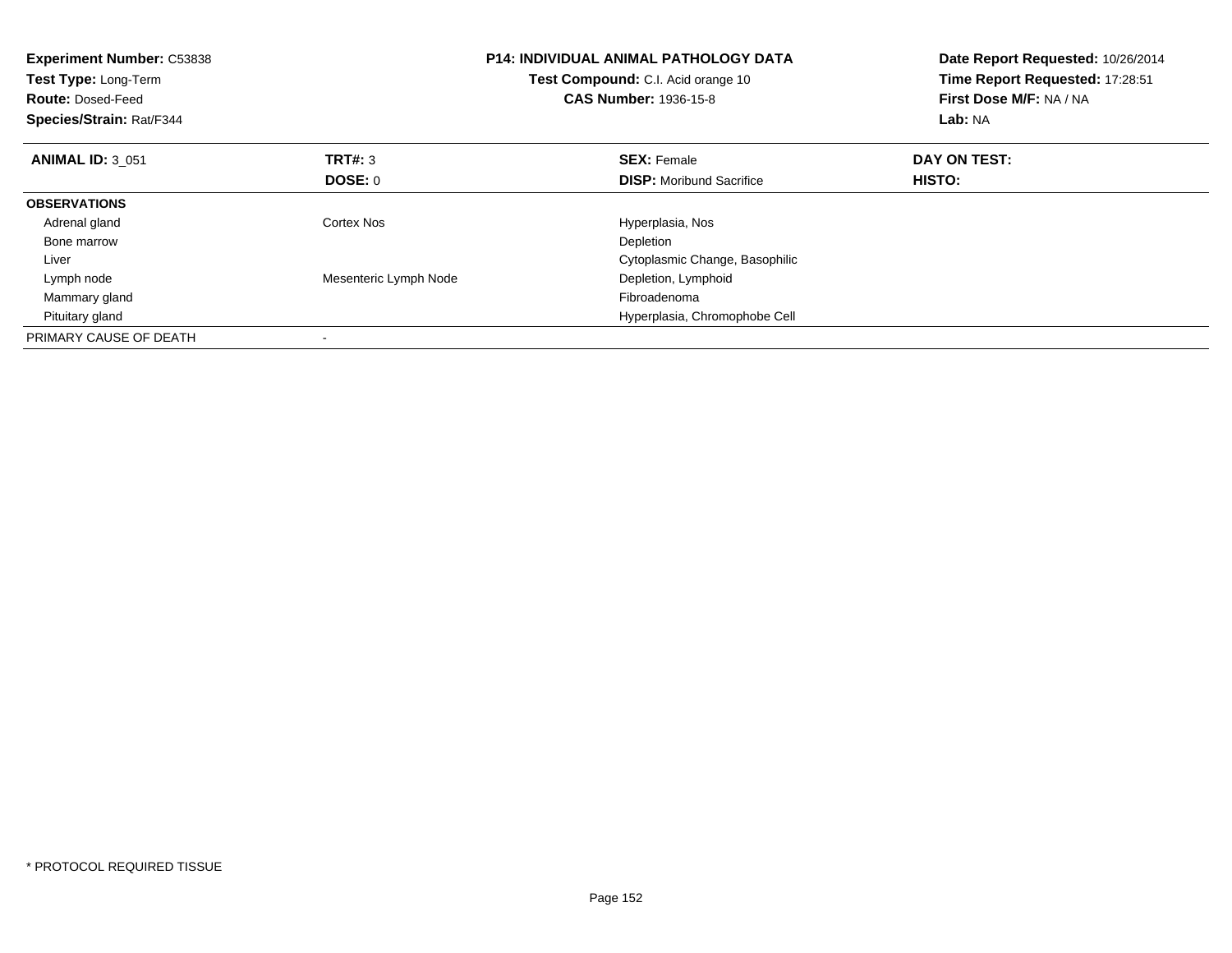| <b>Experiment Number: C53838</b><br>Test Type: Long-Term<br><b>Route: Dosed-Feed</b><br>Species/Strain: Rat/F344 |                | <b>P14: INDIVIDUAL ANIMAL PATHOLOGY DATA</b><br>Test Compound: C.I. Acid orange 10<br><b>CAS Number: 1936-15-8</b> | Date Report Requested: 10/26/2014<br>Time Report Requested: 17:28:51<br>First Dose M/F: NA / NA<br>Lab: NA |
|------------------------------------------------------------------------------------------------------------------|----------------|--------------------------------------------------------------------------------------------------------------------|------------------------------------------------------------------------------------------------------------|
| <b>ANIMAL ID: 3 053</b>                                                                                          | TRT#: 3        | <b>SEX: Female</b>                                                                                                 | DAY ON TEST:                                                                                               |
|                                                                                                                  | DOSE: 0        | <b>DISP:</b> Scheduled Sacrifice                                                                                   | <b>HISTO:</b>                                                                                              |
| <b>OBSERVATIONS</b>                                                                                              |                |                                                                                                                    |                                                                                                            |
| Adrenal gland                                                                                                    | Cortex Nos     | Lipoidosis                                                                                                         |                                                                                                            |
| Heart                                                                                                            | Myocardium Nos | Inflammation, Chronic Focal                                                                                        |                                                                                                            |
| Liver                                                                                                            |                | Cytoplasmic Change, Basophilic                                                                                     |                                                                                                            |
|                                                                                                                  |                | Inflammation, Chronic Focal                                                                                        |                                                                                                            |
| Mammary gland                                                                                                    |                | <b>Cystic Ducts</b>                                                                                                |                                                                                                            |
| Pancreas                                                                                                         | <b>Islets</b>  | Islet-Cell Carcinoma                                                                                               |                                                                                                            |
| PRIMARY CAUSE OF DEATH                                                                                           |                |                                                                                                                    |                                                                                                            |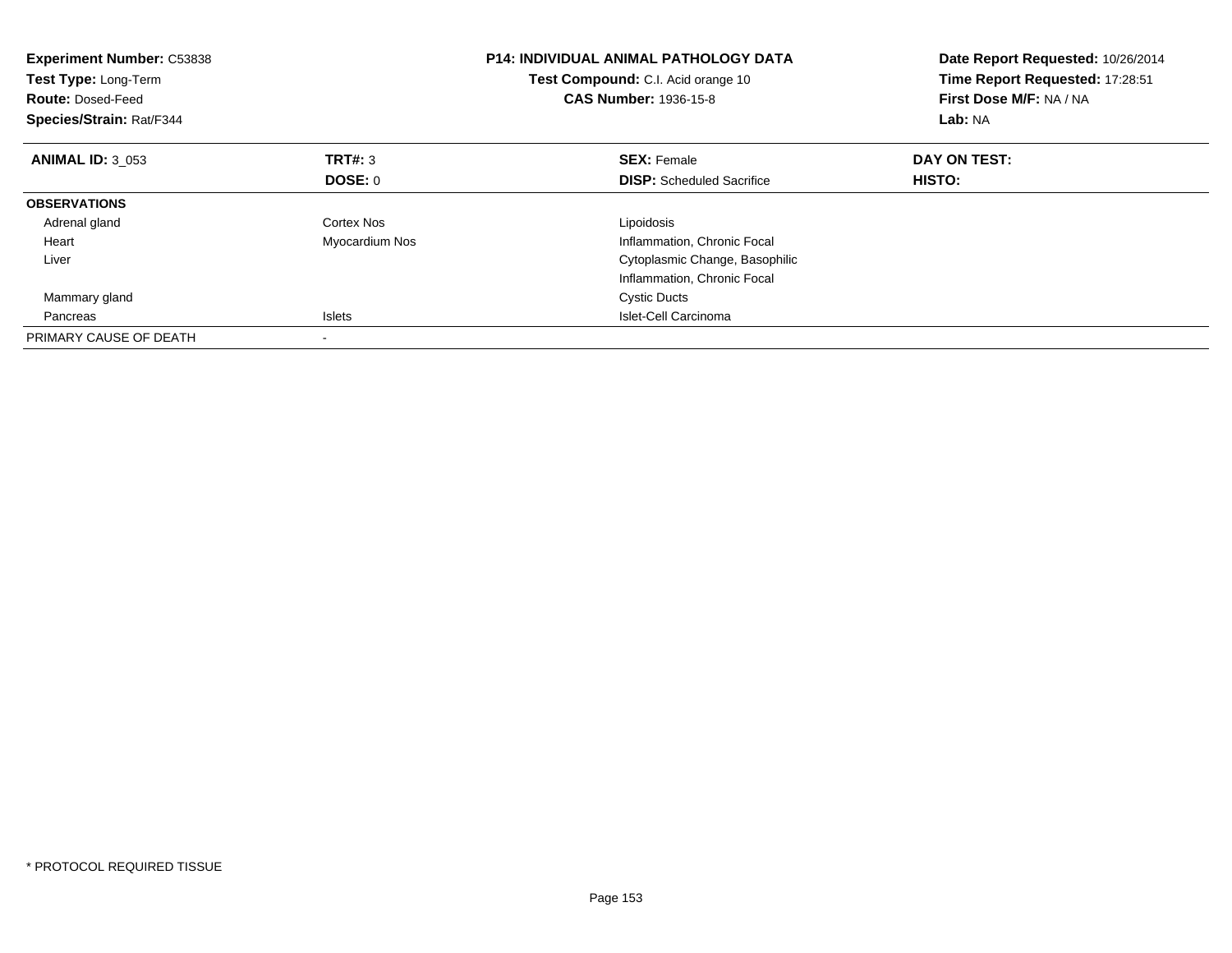| <b>Experiment Number: C53838</b><br>Test Type: Long-Term<br><b>Route: Dosed-Feed</b><br>Species/Strain: Rat/F344 |                       | <b>P14: INDIVIDUAL ANIMAL PATHOLOGY DATA</b><br>Test Compound: C.I. Acid orange 10<br><b>CAS Number: 1936-15-8</b> | Date Report Requested: 10/26/2014<br>Time Report Requested: 17:28:51<br>First Dose M/F: NA / NA<br>Lab: NA |
|------------------------------------------------------------------------------------------------------------------|-----------------------|--------------------------------------------------------------------------------------------------------------------|------------------------------------------------------------------------------------------------------------|
| <b>ANIMAL ID: 3 054</b>                                                                                          | <b>TRT#: 3</b>        | <b>SEX: Female</b>                                                                                                 | DAY ON TEST:                                                                                               |
|                                                                                                                  | DOSE: 0               | <b>DISP: Natural Death</b>                                                                                         | HISTO:                                                                                                     |
| <b>OBSERVATIONS</b>                                                                                              |                       |                                                                                                                    |                                                                                                            |
| Adrenal gland                                                                                                    | Cortex Nos            | Hyperplasia, Focal                                                                                                 |                                                                                                            |
| Liver                                                                                                            | <b>Bile Duct</b>      | Hyperplasia, Focal                                                                                                 |                                                                                                            |
|                                                                                                                  | <b>Portal Tract</b>   | Inflammation, Chronic                                                                                              |                                                                                                            |
| Lung                                                                                                             |                       | Edema, Nos                                                                                                         |                                                                                                            |
| Lymph node                                                                                                       | Mandibular Lymph Node | Lymphocytic Inflammatory Infiltrate                                                                                |                                                                                                            |
| Spleen                                                                                                           |                       | Depletion, Lymphoid                                                                                                |                                                                                                            |
| Stomach                                                                                                          |                       | Fibrosis, Diffuse                                                                                                  |                                                                                                            |
| PRIMARY CAUSE OF DEATH                                                                                           |                       |                                                                                                                    |                                                                                                            |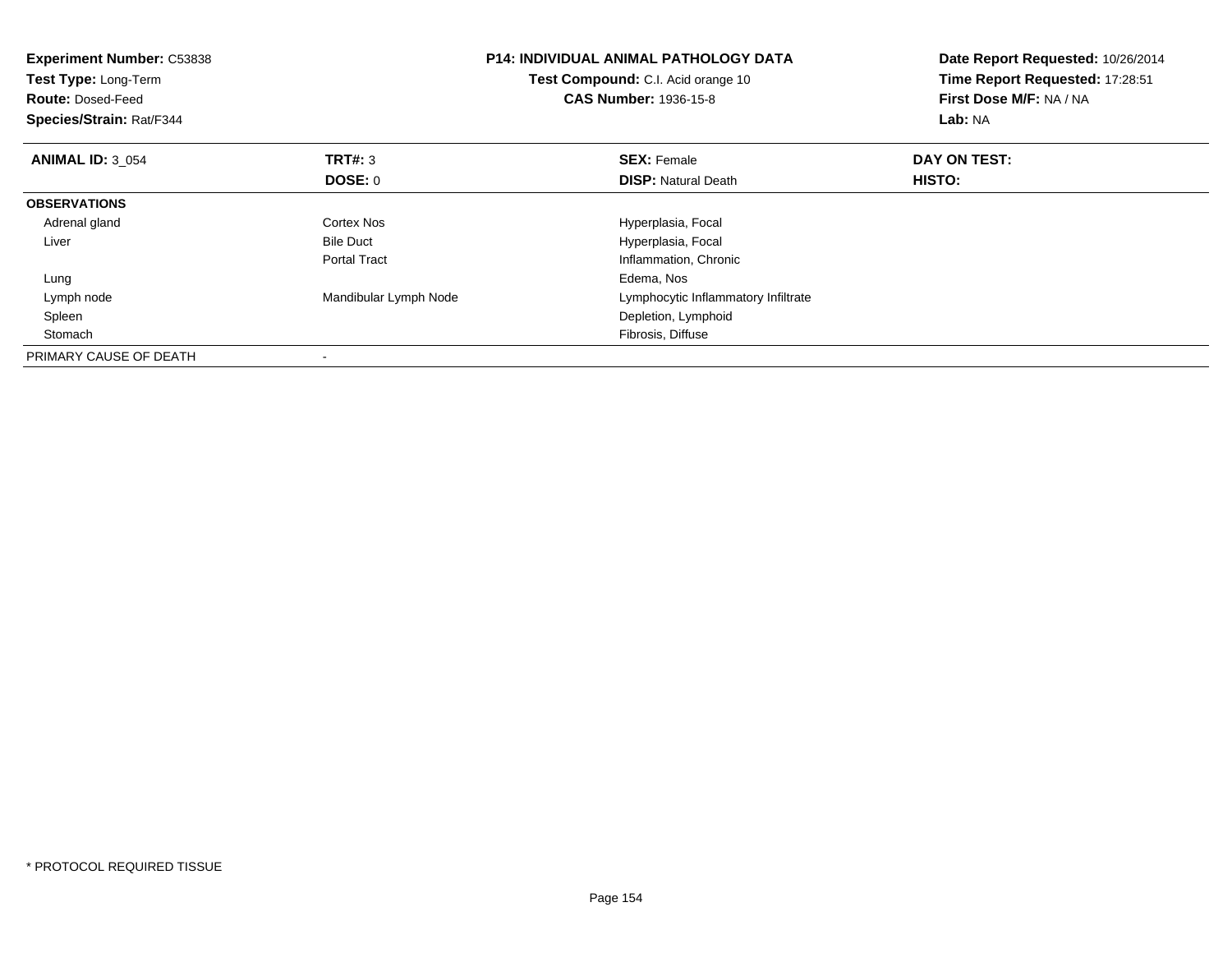| <b>Experiment Number: C53838</b><br>Test Type: Long-Term<br><b>Route: Dosed-Feed</b><br>Species/Strain: Rat/F344 |                  | <b>P14: INDIVIDUAL ANIMAL PATHOLOGY DATA</b><br>Test Compound: C.I. Acid orange 10<br><b>CAS Number: 1936-15-8</b> | Date Report Requested: 10/26/2014<br>Time Report Requested: 17:28:51<br>First Dose M/F: NA / NA<br>Lab: NA |
|------------------------------------------------------------------------------------------------------------------|------------------|--------------------------------------------------------------------------------------------------------------------|------------------------------------------------------------------------------------------------------------|
| <b>ANIMAL ID: 3 056</b>                                                                                          | TRT#: 3          | <b>SEX: Female</b>                                                                                                 | DAY ON TEST:                                                                                               |
|                                                                                                                  | DOSE: 0          | <b>DISP:</b> Scheduled Sacrifice                                                                                   | <b>HISTO:</b>                                                                                              |
| <b>OBSERVATIONS</b>                                                                                              |                  |                                                                                                                    |                                                                                                            |
| Eye                                                                                                              | Retina           | Atrophy, Nos                                                                                                       |                                                                                                            |
|                                                                                                                  | Crystalline Lens | Degeneration, Nos                                                                                                  |                                                                                                            |
|                                                                                                                  |                  | Synechia, Anterior                                                                                                 |                                                                                                            |
| Heart                                                                                                            | Myocardium Nos   | Degeneration, Nos                                                                                                  |                                                                                                            |
| Intestine Large                                                                                                  | Colon            | Nematodiasis                                                                                                       |                                                                                                            |
| Liver                                                                                                            |                  | Cytoplasmic Change, Basophilic                                                                                     |                                                                                                            |
|                                                                                                                  |                  | Inflammation, Chronic Focal                                                                                        |                                                                                                            |
| Mammary gland                                                                                                    |                  | <b>Cystic Ducts</b>                                                                                                |                                                                                                            |
| PRIMARY CAUSE OF DEATH                                                                                           |                  |                                                                                                                    |                                                                                                            |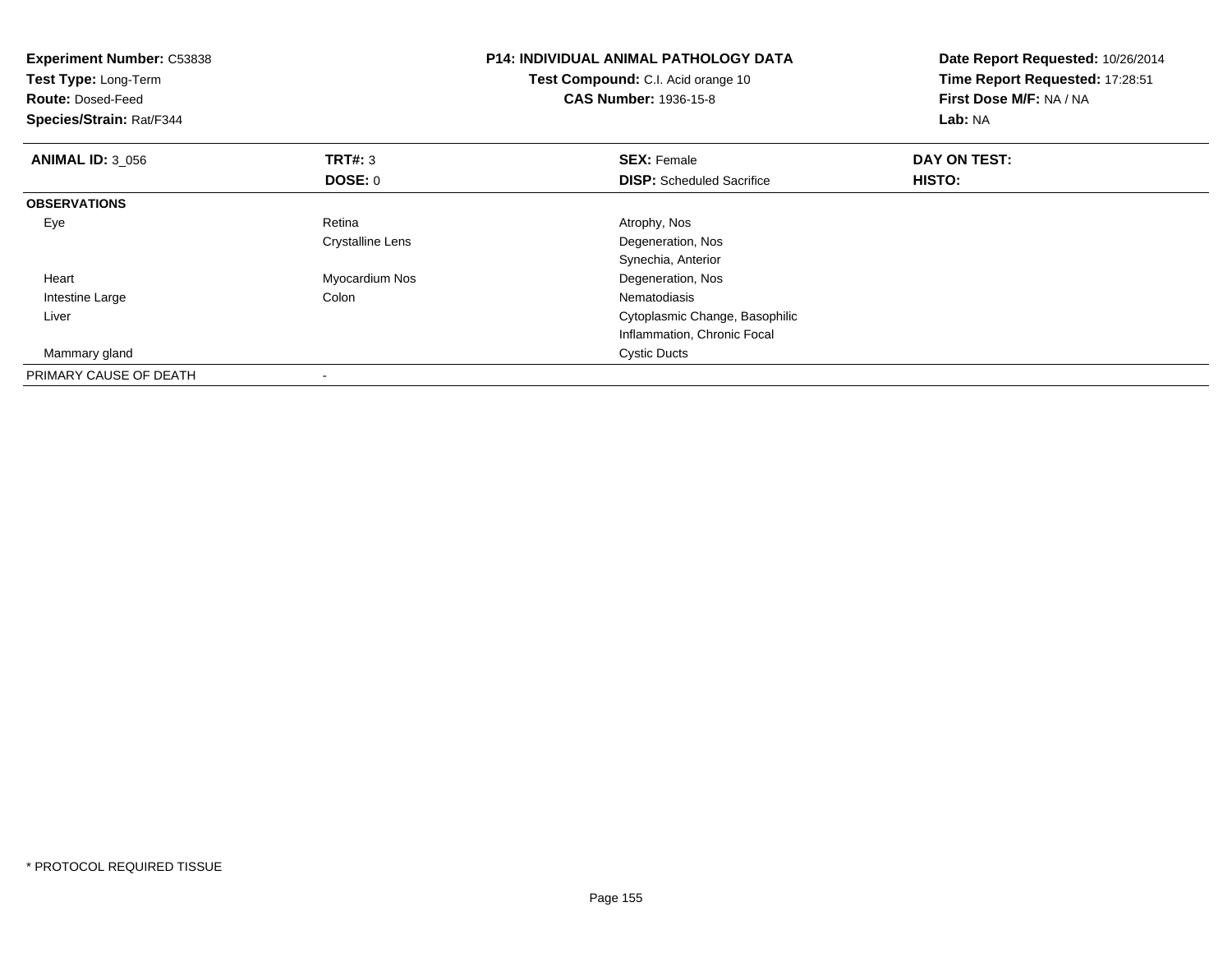| <b>Experiment Number: C53838</b><br><b>Test Type: Long-Term</b><br><b>Route: Dosed-Feed</b><br>Species/Strain: Rat/F344 |                    | <b>P14: INDIVIDUAL ANIMAL PATHOLOGY DATA</b><br><b>Test Compound:</b> C.I. Acid orange 10<br><b>CAS Number: 1936-15-8</b> | Date Report Requested: 10/26/2014<br>Time Report Requested: 17:28:51<br>First Dose M/F: NA / NA<br>Lab: NA |
|-------------------------------------------------------------------------------------------------------------------------|--------------------|---------------------------------------------------------------------------------------------------------------------------|------------------------------------------------------------------------------------------------------------|
| <b>ANIMAL ID: 3 057</b>                                                                                                 | TRT#: 3<br>DOSE: 0 | <b>SEX: Female</b><br><b>DISP:</b> Scheduled Sacrifice                                                                    | DAY ON TEST:<br>HISTO:                                                                                     |
| <b>OBSERVATIONS</b>                                                                                                     |                    |                                                                                                                           |                                                                                                            |
| Adrenal gland                                                                                                           | Cortex Nos         | Hyperplasia, Nos                                                                                                          |                                                                                                            |
| Heart                                                                                                                   | Myocardium Nos     | Degeneration, Nos                                                                                                         |                                                                                                            |
| Liver                                                                                                                   |                    | Cytoplasmic Change, Basophilic                                                                                            |                                                                                                            |
| Mammary gland                                                                                                           |                    | Fibroadenoma                                                                                                              |                                                                                                            |
| PRIMARY CAUSE OF DEATH                                                                                                  |                    |                                                                                                                           |                                                                                                            |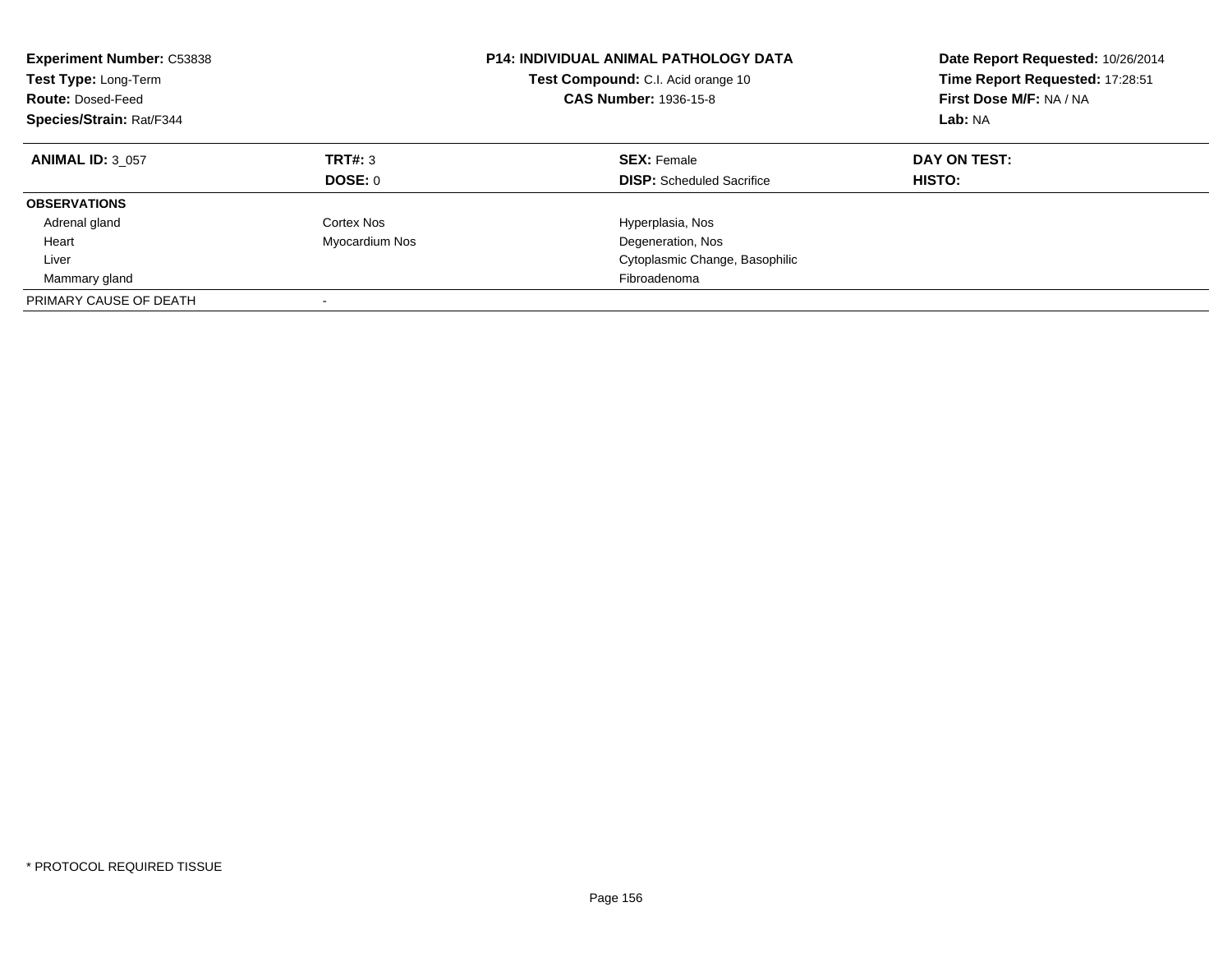| <b>Experiment Number: C53838</b><br>Test Type: Long-Term<br><b>Route: Dosed-Feed</b><br>Species/Strain: Rat/F344 |                       | <b>P14: INDIVIDUAL ANIMAL PATHOLOGY DATA</b><br>Test Compound: C.I. Acid orange 10<br><b>CAS Number: 1936-15-8</b> | Date Report Requested: 10/26/2014<br>Time Report Requested: 17:28:51<br>First Dose M/F: NA / NA<br>Lab: NA |
|------------------------------------------------------------------------------------------------------------------|-----------------------|--------------------------------------------------------------------------------------------------------------------|------------------------------------------------------------------------------------------------------------|
| <b>ANIMAL ID: 3 058</b>                                                                                          | <b>TRT#: 3</b>        | <b>SEX: Female</b>                                                                                                 | DAY ON TEST:                                                                                               |
|                                                                                                                  | DOSE: 0               | <b>DISP:</b> Scheduled Sacrifice                                                                                   | <b>HISTO:</b>                                                                                              |
| <b>OBSERVATIONS</b>                                                                                              |                       |                                                                                                                    |                                                                                                            |
| Heart                                                                                                            | Myocardium Nos        | Degeneration, Nos                                                                                                  |                                                                                                            |
| Kidney                                                                                                           |                       | Nephropathy                                                                                                        |                                                                                                            |
| Liver                                                                                                            |                       | Cytoplasmic Change, Basophilic                                                                                     |                                                                                                            |
|                                                                                                                  |                       | Inflammation, Chronic Focal                                                                                        |                                                                                                            |
| Mammary gland                                                                                                    | <b>Mammary Acinus</b> | Cyst, Nos                                                                                                          |                                                                                                            |
| Pituitary gland                                                                                                  |                       | Chromophobe Adenoma                                                                                                |                                                                                                            |
| PRIMARY CAUSE OF DEATH                                                                                           |                       |                                                                                                                    |                                                                                                            |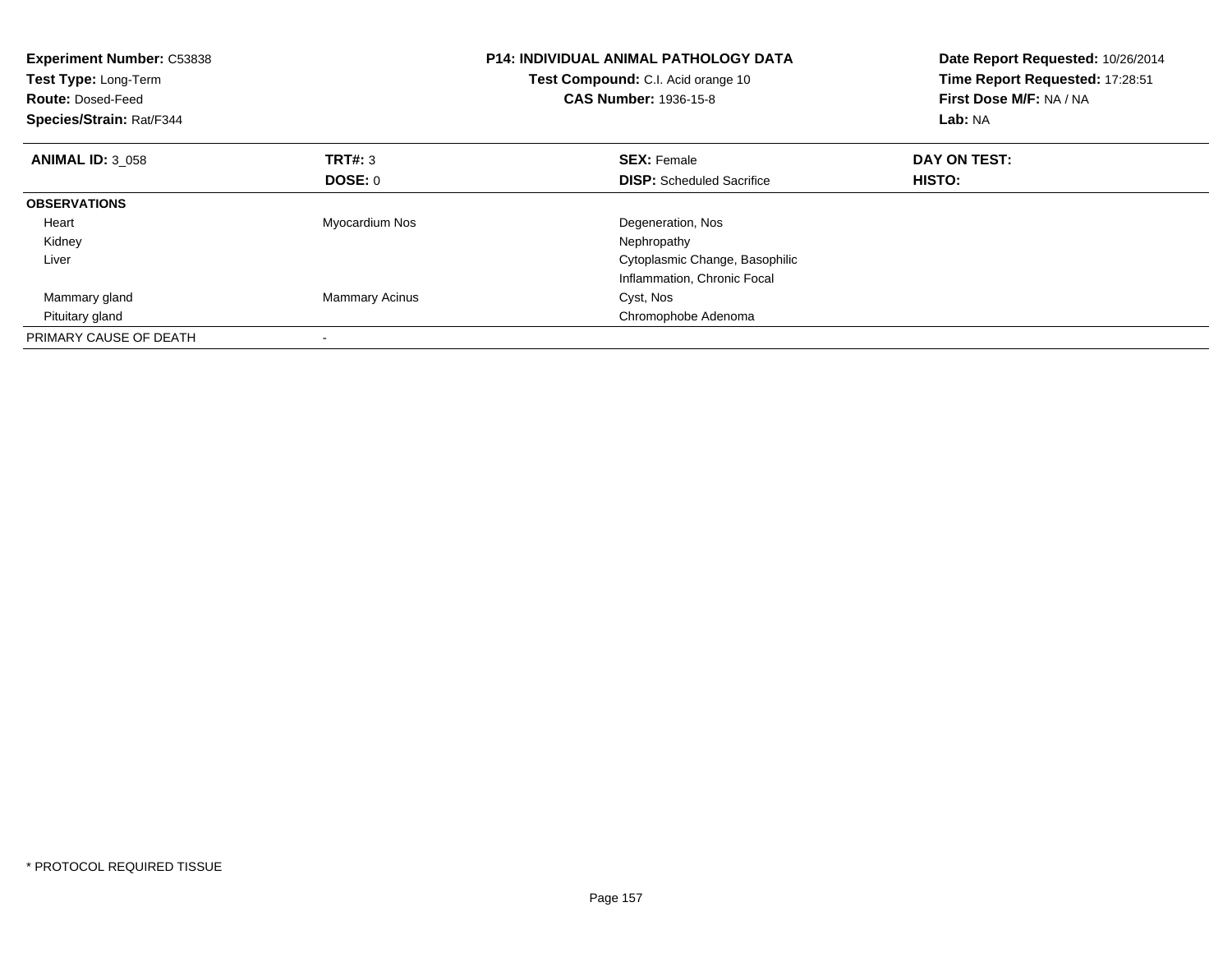| <b>Experiment Number: C53838</b><br>Test Type: Long-Term<br><b>Route: Dosed-Feed</b><br>Species/Strain: Rat/F344 |                  | <b>P14: INDIVIDUAL ANIMAL PATHOLOGY DATA</b><br>Test Compound: C.I. Acid orange 10<br><b>CAS Number: 1936-15-8</b> | Date Report Requested: 10/26/2014<br>Time Report Requested: 17:28:51<br>First Dose M/F: NA / NA<br>Lab: NA |
|------------------------------------------------------------------------------------------------------------------|------------------|--------------------------------------------------------------------------------------------------------------------|------------------------------------------------------------------------------------------------------------|
| <b>ANIMAL ID: 3_059</b>                                                                                          | TRT#: 3          | <b>SEX: Female</b>                                                                                                 | DAY ON TEST:                                                                                               |
|                                                                                                                  | DOSE: 0          | <b>DISP:</b> Moribund Sacrifice                                                                                    | <b>HISTO:</b>                                                                                              |
| <b>OBSERVATIONS</b>                                                                                              |                  |                                                                                                                    |                                                                                                            |
| Adrenal gland                                                                                                    | Cortex Nos       | Lipoidosis                                                                                                         |                                                                                                            |
| <b>Brain</b>                                                                                                     |                  | Atrophy, Pressure                                                                                                  |                                                                                                            |
|                                                                                                                  |                  | Hydrocephalus, Nos                                                                                                 |                                                                                                            |
| Kidney                                                                                                           |                  | Nephropathy                                                                                                        |                                                                                                            |
|                                                                                                                  |                  | Pigmentation, Nos                                                                                                  |                                                                                                            |
| Liver                                                                                                            | <b>Bile Duct</b> | Hyperplasia, Focal                                                                                                 |                                                                                                            |
|                                                                                                                  |                  | Inflammation, Acute/Chronic                                                                                        |                                                                                                            |
| Pituitary gland                                                                                                  |                  | Chromophobe Adenoma                                                                                                |                                                                                                            |
| PRIMARY CAUSE OF DEATH                                                                                           |                  |                                                                                                                    |                                                                                                            |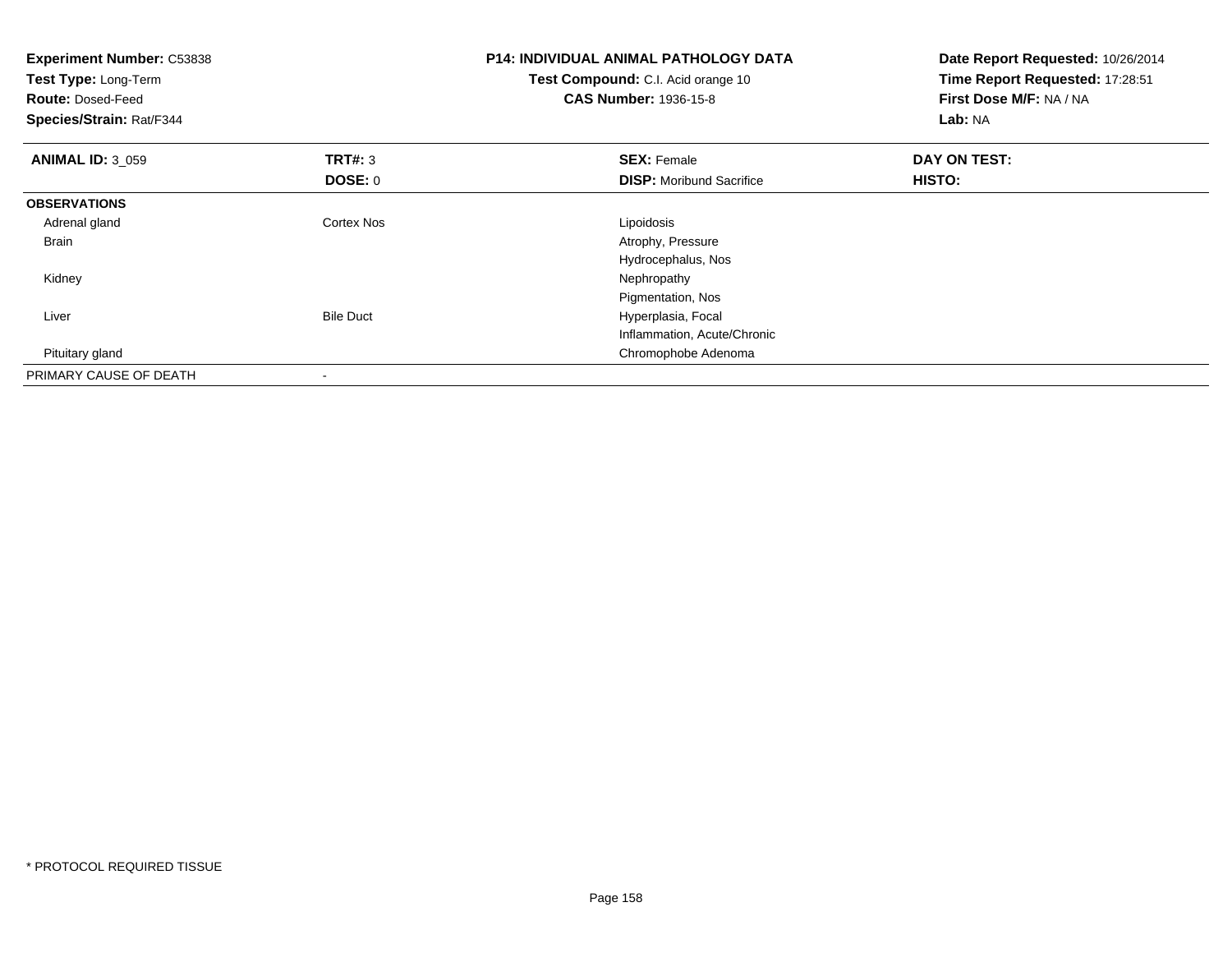| <b>Experiment Number: C53838</b><br>Test Type: Long-Term<br><b>Route: Dosed-Feed</b><br>Species/Strain: Rat/F344 |                       | <b>P14: INDIVIDUAL ANIMAL PATHOLOGY DATA</b><br>Test Compound: C.I. Acid orange 10<br><b>CAS Number: 1936-15-8</b> | Date Report Requested: 10/26/2014<br>Time Report Requested: 17:28:51<br>First Dose M/F: NA / NA<br>Lab: NA |
|------------------------------------------------------------------------------------------------------------------|-----------------------|--------------------------------------------------------------------------------------------------------------------|------------------------------------------------------------------------------------------------------------|
| <b>ANIMAL ID: 3 060</b>                                                                                          | <b>TRT#: 3</b>        | <b>SEX: Female</b>                                                                                                 | DAY ON TEST:                                                                                               |
|                                                                                                                  | DOSE: 0               | <b>DISP:</b> Scheduled Sacrifice                                                                                   | HISTO:                                                                                                     |
| <b>OBSERVATIONS</b>                                                                                              |                       |                                                                                                                    |                                                                                                            |
| Bone marrow                                                                                                      |                       | Hyperplasia, Reticulum Cell                                                                                        |                                                                                                            |
| Kidney                                                                                                           | Tubule                | Pigmentation, Nos                                                                                                  |                                                                                                            |
| Liver                                                                                                            |                       | Cytoplasmic Change, Basophilic                                                                                     |                                                                                                            |
|                                                                                                                  |                       | Inflammation, Chronic Focal                                                                                        |                                                                                                            |
| Mammary gland                                                                                                    | <b>Mammary Acinus</b> | Cyst, Nos                                                                                                          |                                                                                                            |
| Pituitary gland                                                                                                  |                       | Hyperplasia, Chromophobe Cell                                                                                      |                                                                                                            |
| PRIMARY CAUSE OF DEATH                                                                                           |                       |                                                                                                                    |                                                                                                            |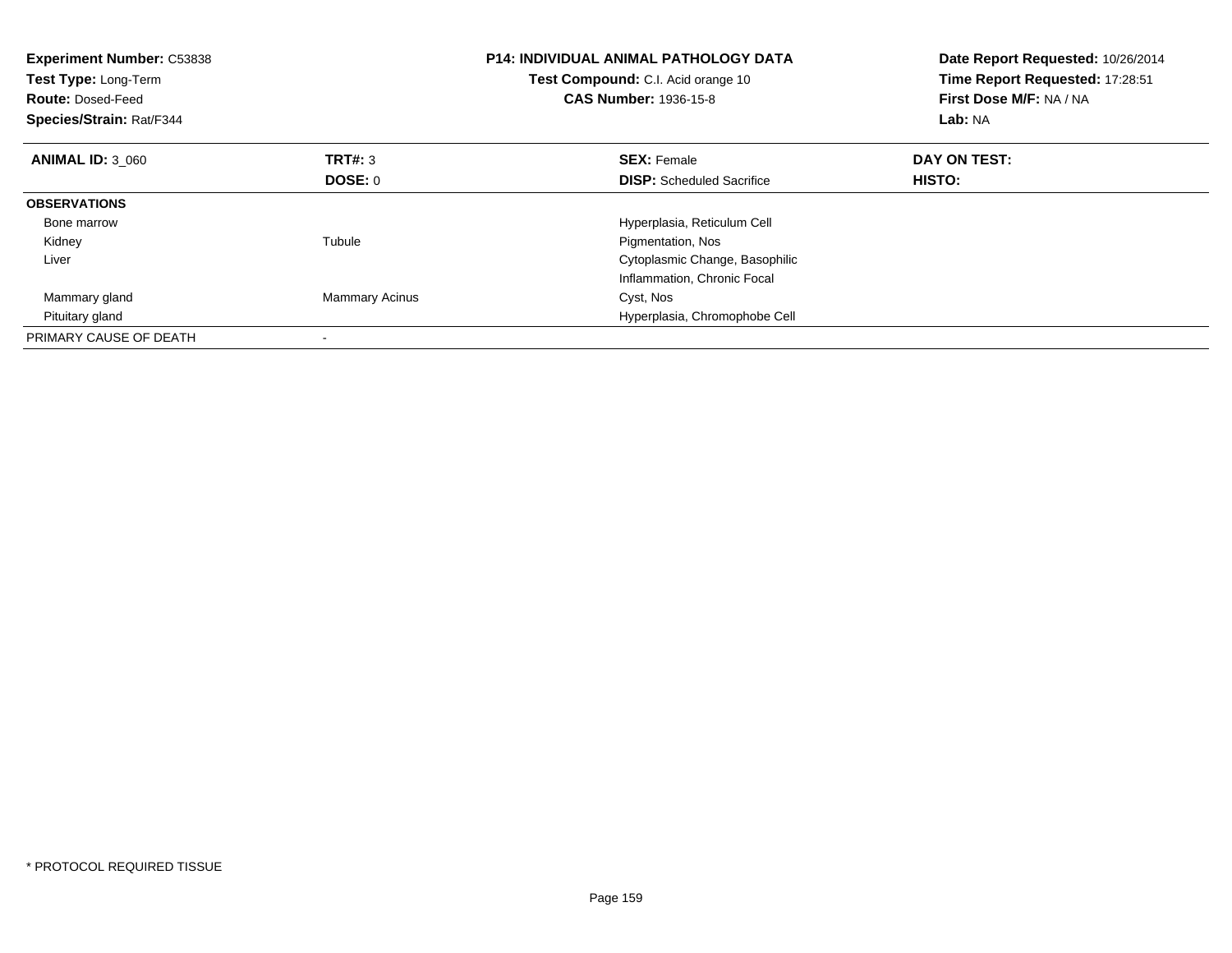| <b>Experiment Number: C53838</b><br><b>Test Type: Long-Term</b><br><b>Route: Dosed-Feed</b><br>Species/Strain: Rat/F344 |                          | <b>P14: INDIVIDUAL ANIMAL PATHOLOGY DATA</b><br>Test Compound: C.I. Acid orange 10<br>CAS Number: 1936-15-8 | Date Report Requested: 10/26/2014<br>Time Report Requested: 17:28:51<br>First Dose M/F: NA / NA<br>Lab: NA |
|-------------------------------------------------------------------------------------------------------------------------|--------------------------|-------------------------------------------------------------------------------------------------------------|------------------------------------------------------------------------------------------------------------|
| <b>ANIMAL ID: 3 061</b>                                                                                                 | TRT#: 3<br>DOSE: 0       | <b>SEX: Female</b><br><b>DISP:</b> Scheduled Sacrifice                                                      | DAY ON TEST:<br>HISTO:                                                                                     |
| <b>OBSERVATIONS</b>                                                                                                     |                          |                                                                                                             |                                                                                                            |
| Liver                                                                                                                   |                          | Cytoplasmic Change, Basophilic                                                                              |                                                                                                            |
| Mammary gland                                                                                                           | <b>Mammary Acinus</b>    | Cyst, Nos                                                                                                   |                                                                                                            |
|                                                                                                                         |                          | Fibroadenoma                                                                                                |                                                                                                            |
| Pituitary gland                                                                                                         |                          | Hyperplasia, Chromophobe Cell                                                                               |                                                                                                            |
| PRIMARY CAUSE OF DEATH                                                                                                  | $\overline{\phantom{a}}$ |                                                                                                             |                                                                                                            |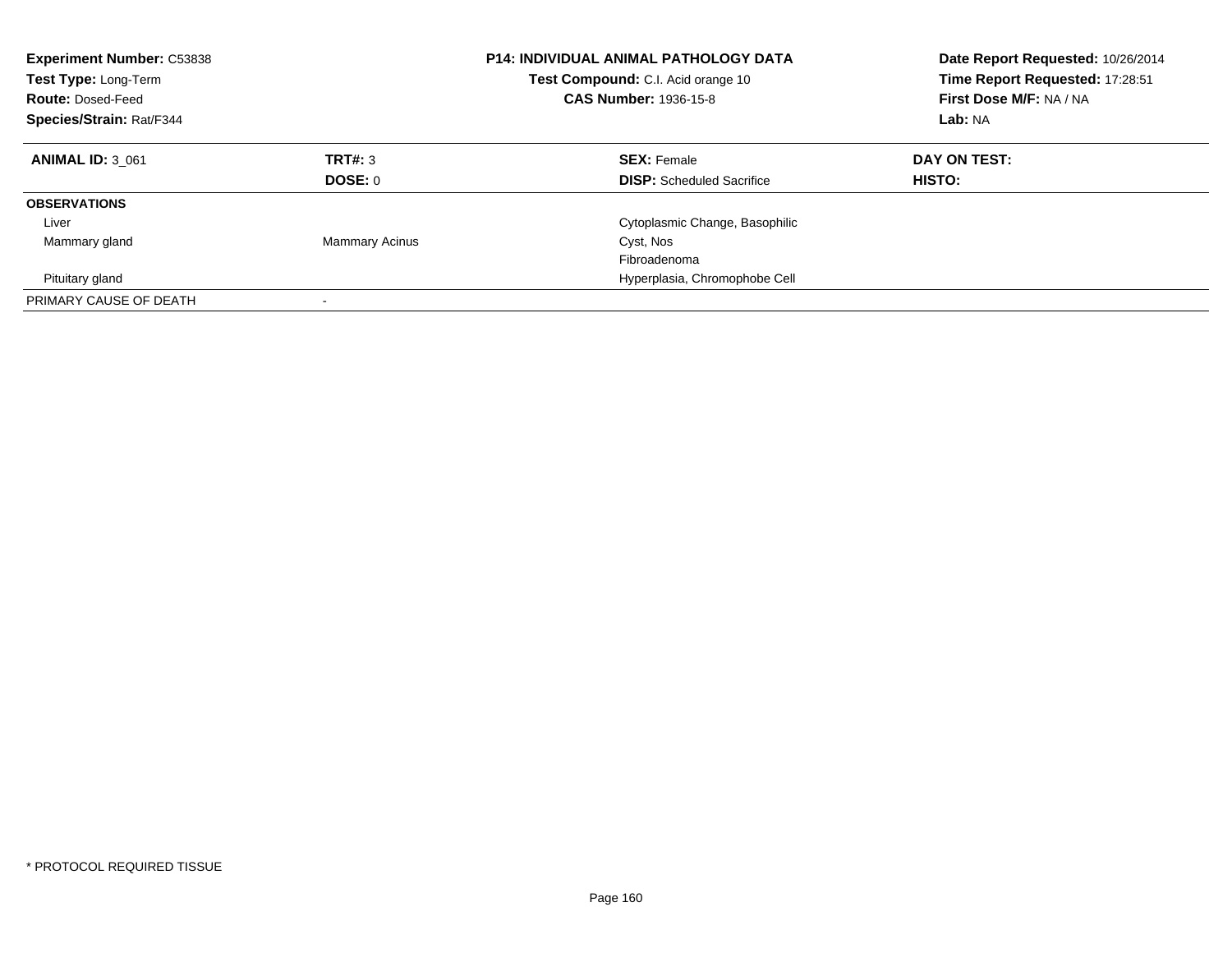| <b>Experiment Number: C53838</b><br>Test Type: Long-Term<br><b>Route: Dosed-Feed</b><br>Species/Strain: Rat/F344 |         | <b>P14: INDIVIDUAL ANIMAL PATHOLOGY DATA</b><br>Test Compound: C.I. Acid orange 10<br><b>CAS Number: 1936-15-8</b> | Date Report Requested: 10/26/2014<br>Time Report Requested: 17:28:51<br>First Dose M/F: NA / NA<br>Lab: NA |
|------------------------------------------------------------------------------------------------------------------|---------|--------------------------------------------------------------------------------------------------------------------|------------------------------------------------------------------------------------------------------------|
| <b>ANIMAL ID: 3 062</b>                                                                                          | TRT#: 3 | <b>SEX: Female</b>                                                                                                 | DAY ON TEST:                                                                                               |
|                                                                                                                  | DOSE: 0 | <b>DISP:</b> Scheduled Sacrifice                                                                                   | HISTO:                                                                                                     |
| <b>OBSERVATIONS</b>                                                                                              |         |                                                                                                                    |                                                                                                            |
| Liver                                                                                                            |         | Inflammation, Chronic Focal                                                                                        |                                                                                                            |
| Mammary gland                                                                                                    |         | Hyperplasia, Cystic                                                                                                |                                                                                                            |
| Pituitary gland                                                                                                  |         | Hyperplasia, Chromophobe Cell                                                                                      |                                                                                                            |
| Thyroid                                                                                                          |         | Hyperplasia, C Cell                                                                                                |                                                                                                            |
| Uterus                                                                                                           |         | <b>Endometrial Stromal Polyp</b>                                                                                   |                                                                                                            |
| PRIMARY CAUSE OF DEATH                                                                                           |         |                                                                                                                    |                                                                                                            |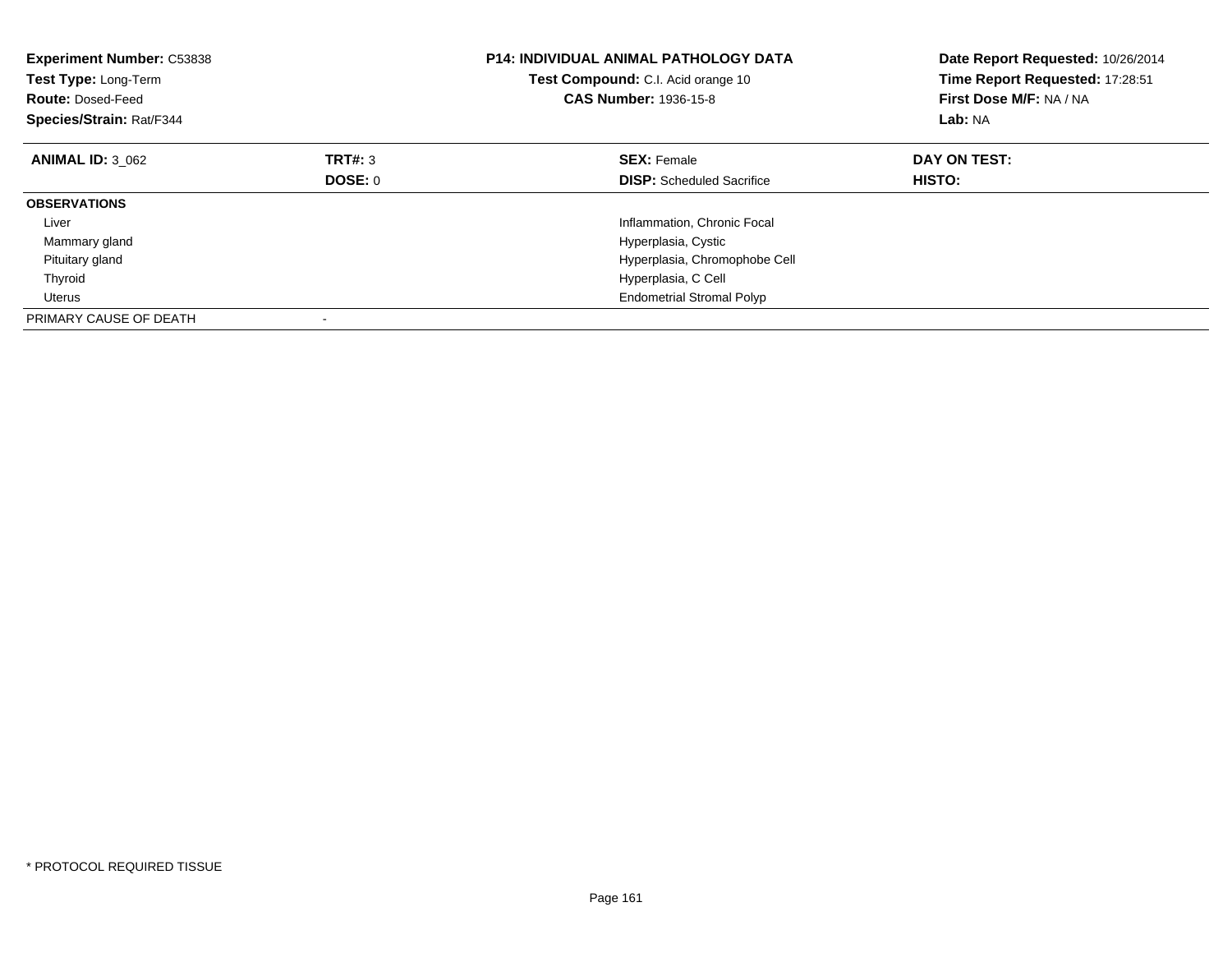| <b>Experiment Number: C53838</b><br>Test Type: Long-Term<br><b>Route: Dosed-Feed</b><br><b>Species/Strain: Rat/F344</b> |                    | <b>P14: INDIVIDUAL ANIMAL PATHOLOGY DATA</b><br><b>Test Compound:</b> C.I. Acid orange 10<br><b>CAS Number: 1936-15-8</b> | Date Report Requested: 10/26/2014<br>Time Report Requested: 17:28:51<br>First Dose M/F: NA / NA<br>Lab: NA |
|-------------------------------------------------------------------------------------------------------------------------|--------------------|---------------------------------------------------------------------------------------------------------------------------|------------------------------------------------------------------------------------------------------------|
| <b>ANIMAL ID: 3 063</b>                                                                                                 | TRT#: 3<br>DOSE: 0 | <b>SEX: Female</b><br><b>DISP:</b> Scheduled Sacrifice                                                                    | DAY ON TEST:<br><b>HISTO:</b>                                                                              |
| <b>OBSERVATIONS</b>                                                                                                     |                    |                                                                                                                           |                                                                                                            |
| Liver                                                                                                                   |                    | Cytoplasmic Change, Basophilic<br>Inflammation, Chronic Focal                                                             |                                                                                                            |
| Thyroid                                                                                                                 |                    | C-Cell Carcinoma                                                                                                          |                                                                                                            |
| PRIMARY CAUSE OF DEATH                                                                                                  |                    |                                                                                                                           |                                                                                                            |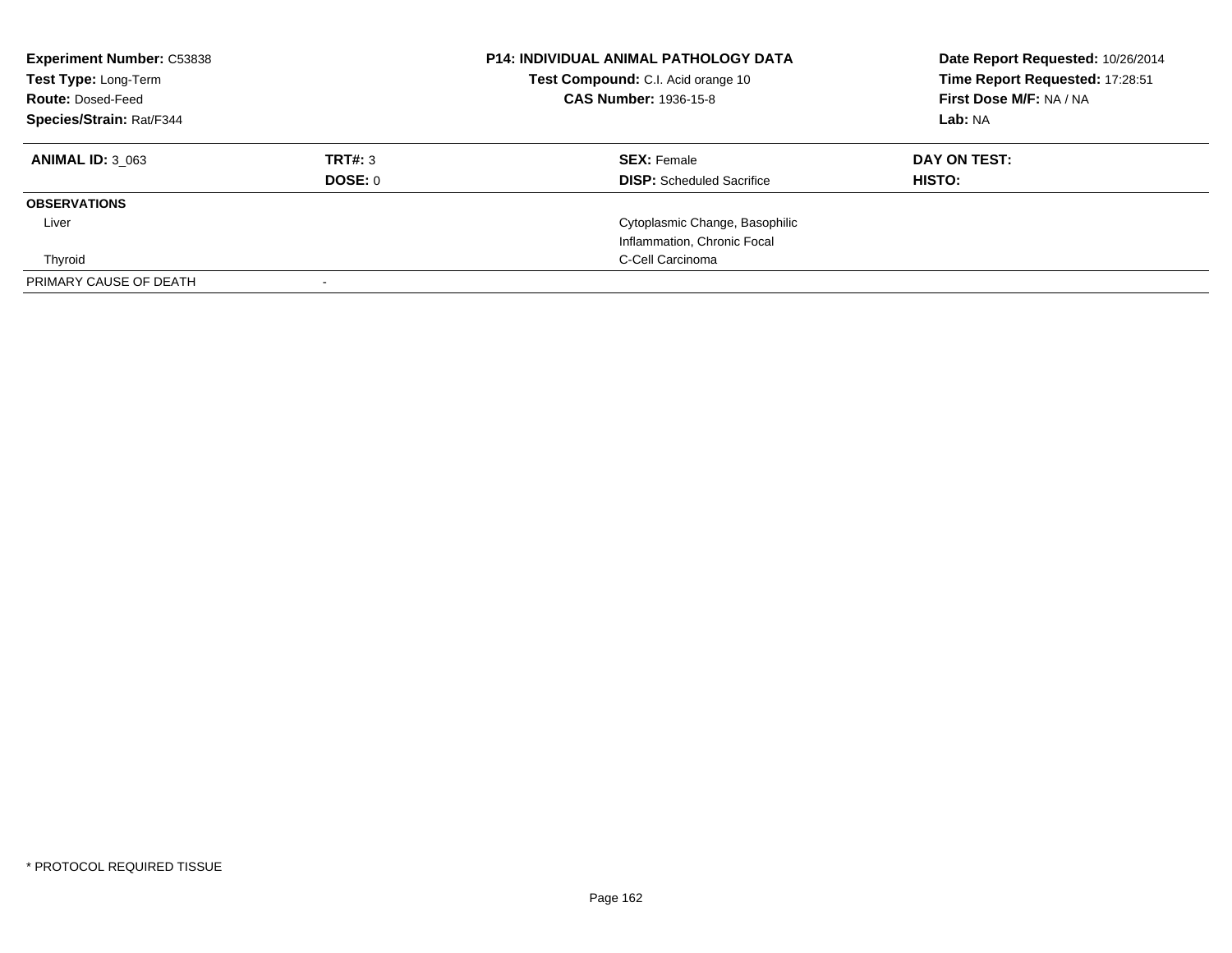| <b>Experiment Number: C53838</b><br>Test Type: Long-Term<br><b>Route: Dosed-Feed</b><br><b>Species/Strain: Rat/F344</b> |                       | <b>P14: INDIVIDUAL ANIMAL PATHOLOGY DATA</b><br>Test Compound: C.I. Acid orange 10<br><b>CAS Number: 1936-15-8</b> | Date Report Requested: 10/26/2014<br>Time Report Requested: 17:28:51<br>First Dose M/F: NA / NA<br>Lab: NA |
|-------------------------------------------------------------------------------------------------------------------------|-----------------------|--------------------------------------------------------------------------------------------------------------------|------------------------------------------------------------------------------------------------------------|
| <b>ANIMAL ID: 3 064</b>                                                                                                 | TRT#: 3               | <b>SEX: Female</b>                                                                                                 | DAY ON TEST:                                                                                               |
|                                                                                                                         | DOSE: 0               | <b>DISP:</b> Scheduled Sacrifice                                                                                   | HISTO:                                                                                                     |
| <b>OBSERVATIONS</b>                                                                                                     |                       |                                                                                                                    |                                                                                                            |
| Adrenal gland                                                                                                           |                       | Abscess, Chronic                                                                                                   |                                                                                                            |
|                                                                                                                         |                       | Cortical Adenoma                                                                                                   |                                                                                                            |
| Liver                                                                                                                   | <b>Bile Duct</b>      | Hyperplasia, Focal                                                                                                 |                                                                                                            |
| Pancreas                                                                                                                | Acinus                | Atrophy, Nos                                                                                                       |                                                                                                            |
| Uterus                                                                                                                  | <b>Broad Ligament</b> | Steatitis                                                                                                          |                                                                                                            |
| PRIMARY CAUSE OF DEATH                                                                                                  |                       |                                                                                                                    |                                                                                                            |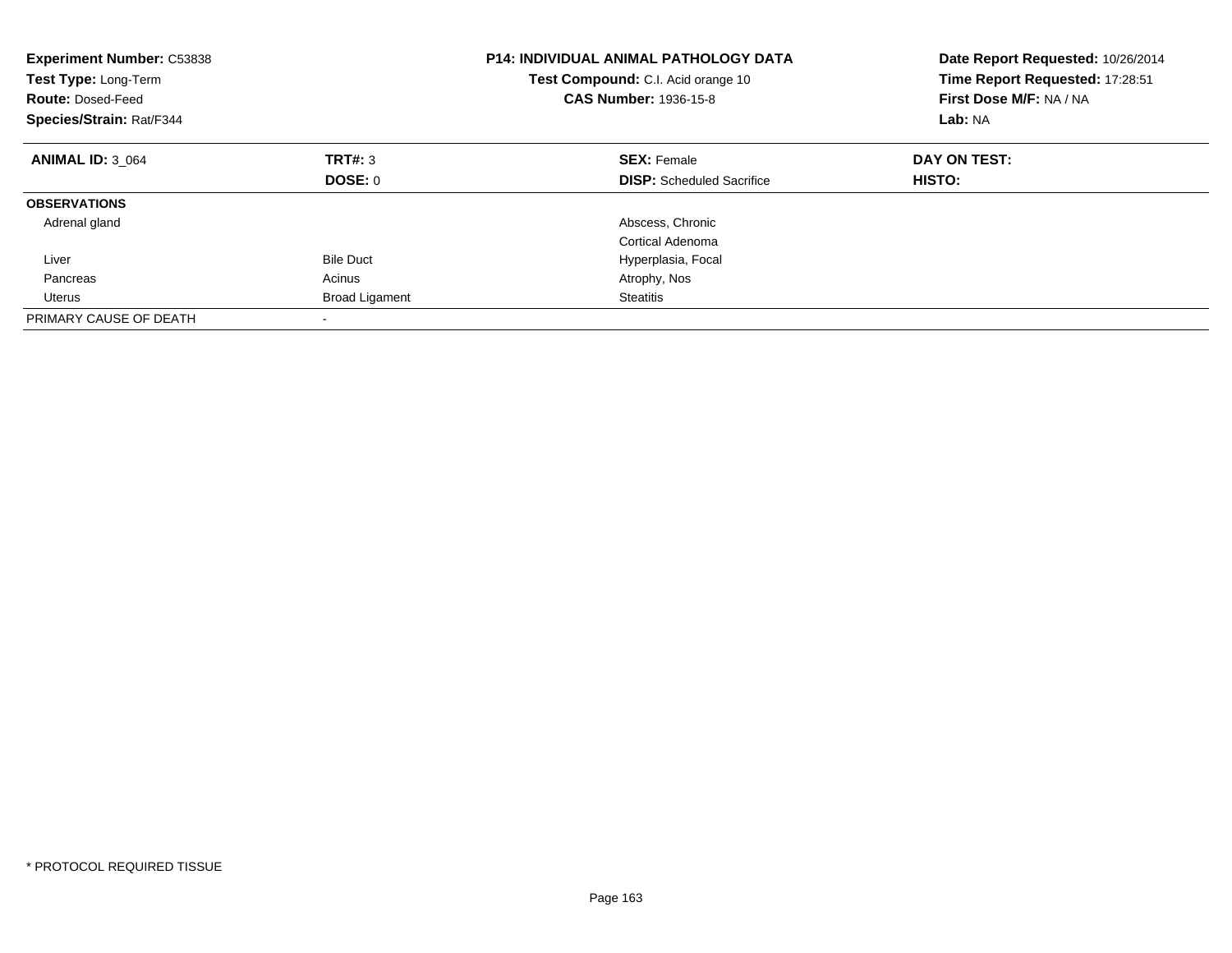| <b>Experiment Number: C53838</b><br>Test Type: Long-Term<br><b>Route: Dosed-Feed</b><br><b>Species/Strain: Rat/F344</b> |                       | <b>P14: INDIVIDUAL ANIMAL PATHOLOGY DATA</b><br>Test Compound: C.I. Acid orange 10<br>CAS Number: 1936-15-8 | Date Report Requested: 10/26/2014<br>Time Report Requested: 17:28:51<br>First Dose M/F: NA / NA<br>Lab: NA |
|-------------------------------------------------------------------------------------------------------------------------|-----------------------|-------------------------------------------------------------------------------------------------------------|------------------------------------------------------------------------------------------------------------|
| <b>ANIMAL ID: 3 065</b>                                                                                                 | TRT#: 3               | <b>SEX: Female</b>                                                                                          | DAY ON TEST:                                                                                               |
|                                                                                                                         | DOSE: 0               | <b>DISP:</b> Scheduled Sacrifice                                                                            | <b>HISTO:</b>                                                                                              |
| <b>OBSERVATIONS</b>                                                                                                     |                       |                                                                                                             |                                                                                                            |
| Liver                                                                                                                   |                       | Cytoplasmic Change, Basophilic                                                                              |                                                                                                            |
|                                                                                                                         |                       | Inflammation, Chronic Focal                                                                                 |                                                                                                            |
| Mammary gland                                                                                                           |                       | Fibroadenoma                                                                                                |                                                                                                            |
|                                                                                                                         | <b>Mammary Acinus</b> | Hyperplasia, Cystic                                                                                         |                                                                                                            |
| Pituitary gland                                                                                                         |                       | Chromophobe Adenoma                                                                                         |                                                                                                            |
| PRIMARY CAUSE OF DEATH                                                                                                  |                       |                                                                                                             |                                                                                                            |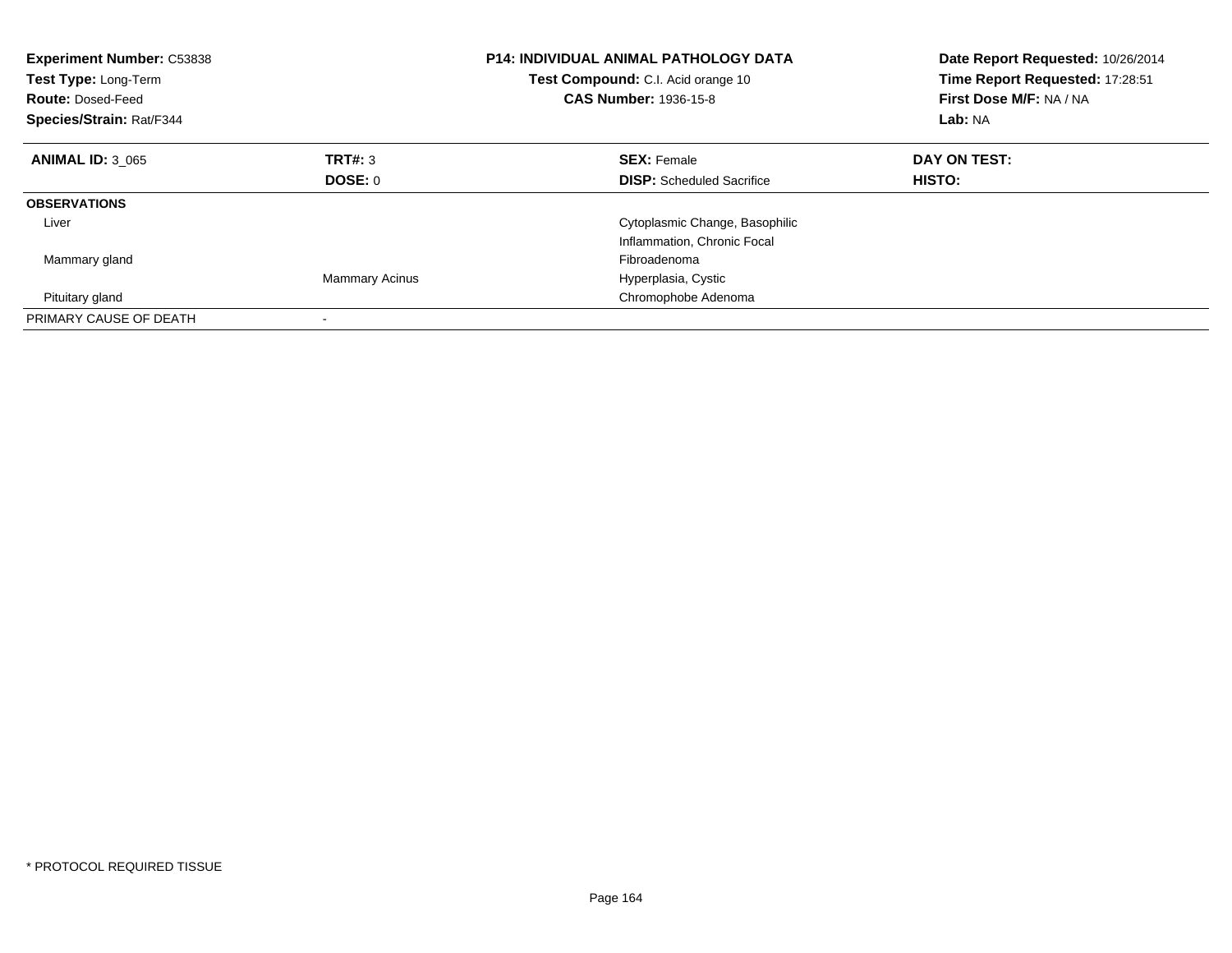| <b>Experiment Number: C53838</b><br>Test Type: Long-Term<br><b>Route: Dosed-Feed</b><br>Species/Strain: Rat/F344 |                     | <b>P14: INDIVIDUAL ANIMAL PATHOLOGY DATA</b><br>Test Compound: C.I. Acid orange 10<br><b>CAS Number: 1936-15-8</b> | Date Report Requested: 10/26/2014<br>Time Report Requested: 17:28:51<br>First Dose M/F: NA / NA<br>Lab: NA |
|------------------------------------------------------------------------------------------------------------------|---------------------|--------------------------------------------------------------------------------------------------------------------|------------------------------------------------------------------------------------------------------------|
| <b>ANIMAL ID: 3 066</b>                                                                                          | TRT#: 3             | <b>SEX: Female</b>                                                                                                 | DAY ON TEST:                                                                                               |
|                                                                                                                  | DOSE: 0             | <b>DISP:</b> Natural Death                                                                                         | HISTO:                                                                                                     |
| <b>OBSERVATIONS</b>                                                                                              |                     |                                                                                                                    |                                                                                                            |
| Bone marrow                                                                                                      |                     | Hypoplasia, Hematopoietic                                                                                          |                                                                                                            |
| <b>Brain</b>                                                                                                     |                     | Hemorrhage                                                                                                         |                                                                                                            |
| Liver                                                                                                            |                     | Necrosis, Central                                                                                                  |                                                                                                            |
| Lung                                                                                                             |                     | Hyperplasia, Lymphoid                                                                                              |                                                                                                            |
| Lymph node                                                                                                       |                     | Depletion, Lymphoid                                                                                                |                                                                                                            |
| Unspecified                                                                                                      | Multiple Organs Nos | Leukemia, Lymphocytic                                                                                              |                                                                                                            |
| PRIMARY CAUSE OF DEATH                                                                                           |                     |                                                                                                                    |                                                                                                            |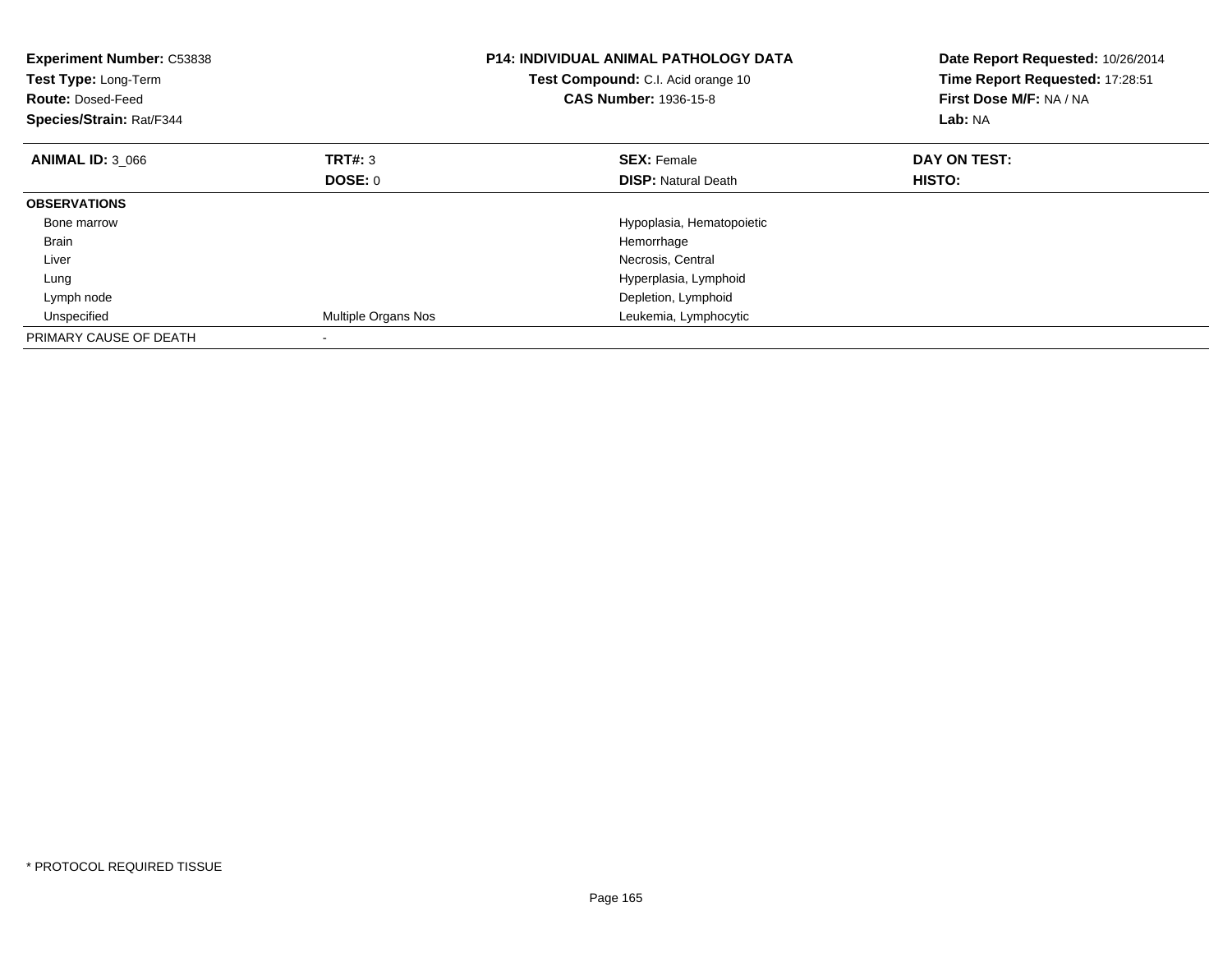| <b>Experiment Number: C53838</b><br>Test Type: Long-Term<br><b>Route: Dosed-Feed</b><br><b>Species/Strain: Rat/F344</b> |                | P14: INDIVIDUAL ANIMAL PATHOLOGY DATA<br>Test Compound: C.I. Acid orange 10<br><b>CAS Number: 1936-15-8</b> | Date Report Requested: 10/26/2014<br>Time Report Requested: 17:28:51<br>First Dose M/F: NA / NA<br>Lab: NA |
|-------------------------------------------------------------------------------------------------------------------------|----------------|-------------------------------------------------------------------------------------------------------------|------------------------------------------------------------------------------------------------------------|
| <b>ANIMAL ID: 3 067</b>                                                                                                 | TRT#: 3        | <b>SEX: Female</b>                                                                                          | DAY ON TEST:                                                                                               |
|                                                                                                                         | DOSE: 0        | <b>DISP:</b> Scheduled Sacrifice                                                                            | HISTO:                                                                                                     |
| <b>OBSERVATIONS</b>                                                                                                     |                |                                                                                                             |                                                                                                            |
| Heart                                                                                                                   | Myocardium Nos | Degeneration, Nos                                                                                           |                                                                                                            |
| Pituitary gland                                                                                                         |                | Chromophobe Carcinoma                                                                                       |                                                                                                            |
| Thyroid                                                                                                                 |                | Hyperplasia, C Cell                                                                                         |                                                                                                            |
| PRIMARY CAUSE OF DEATH                                                                                                  |                |                                                                                                             |                                                                                                            |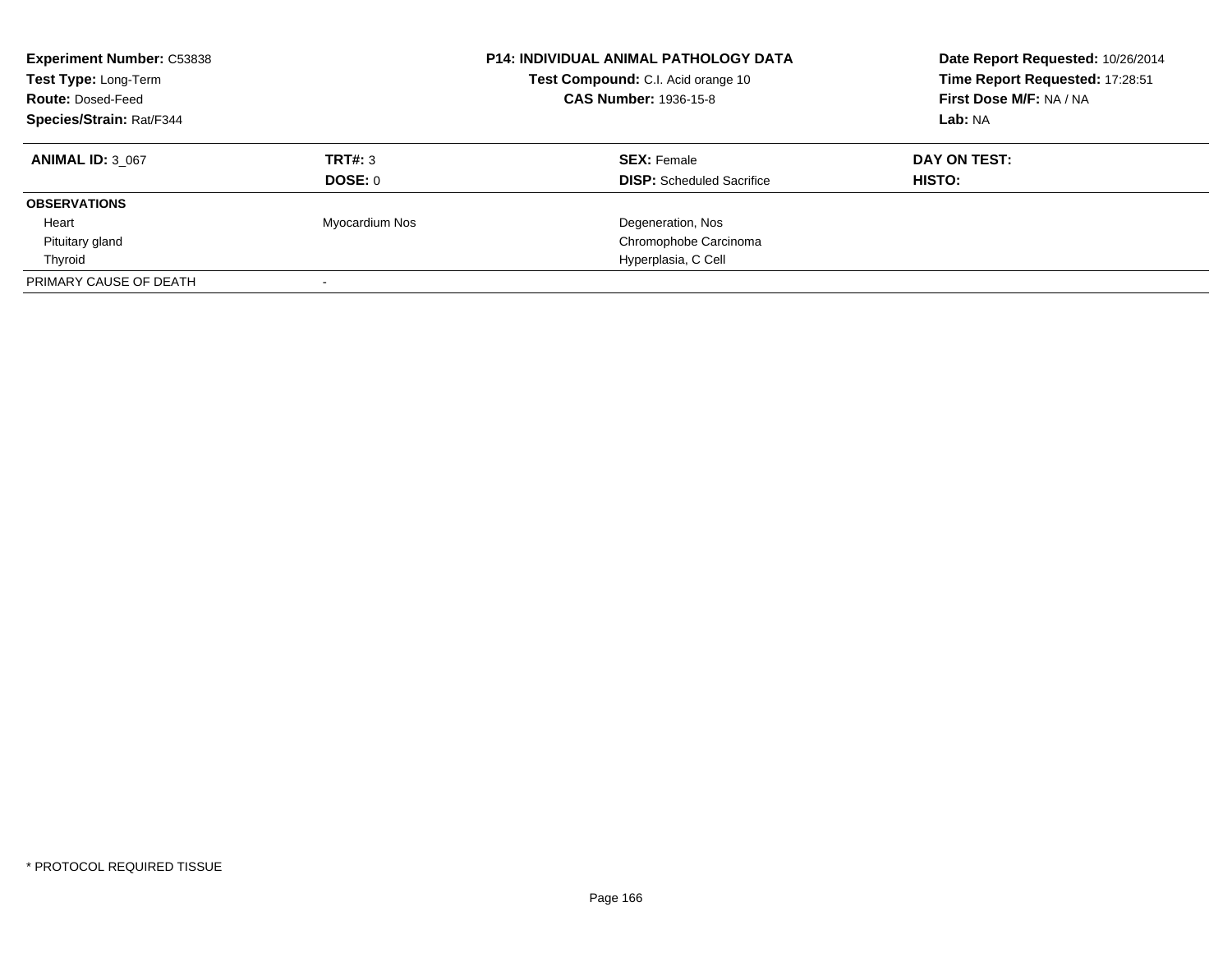| <b>Experiment Number: C53838</b><br>Test Type: Long-Term<br><b>Route: Dosed-Feed</b><br><b>Species/Strain: Rat/F344</b> |                     | <b>P14: INDIVIDUAL ANIMAL PATHOLOGY DATA</b><br>Test Compound: C.I. Acid orange 10<br><b>CAS Number: 1936-15-8</b> | Date Report Requested: 10/26/2014<br>Time Report Requested: 17:28:51<br>First Dose M/F: NA / NA<br>Lab: NA |
|-------------------------------------------------------------------------------------------------------------------------|---------------------|--------------------------------------------------------------------------------------------------------------------|------------------------------------------------------------------------------------------------------------|
| <b>ANIMAL ID: 3 068</b>                                                                                                 | TRT#: 3             | <b>SEX: Female</b>                                                                                                 | DAY ON TEST:                                                                                               |
|                                                                                                                         | <b>DOSE: 0</b>      | <b>DISP:</b> Natural Death                                                                                         | HISTO:                                                                                                     |
| <b>OBSERVATIONS</b>                                                                                                     |                     |                                                                                                                    |                                                                                                            |
| Bone marrow                                                                                                             |                     | Hypoplasia, Hematopoietic                                                                                          |                                                                                                            |
| Lung                                                                                                                    |                     | Hemorrhage                                                                                                         |                                                                                                            |
| Unspecified                                                                                                             | Multiple Organs Nos | Lymphoma, Nos-Malignant                                                                                            |                                                                                                            |
| PRIMARY CAUSE OF DEATH                                                                                                  |                     |                                                                                                                    |                                                                                                            |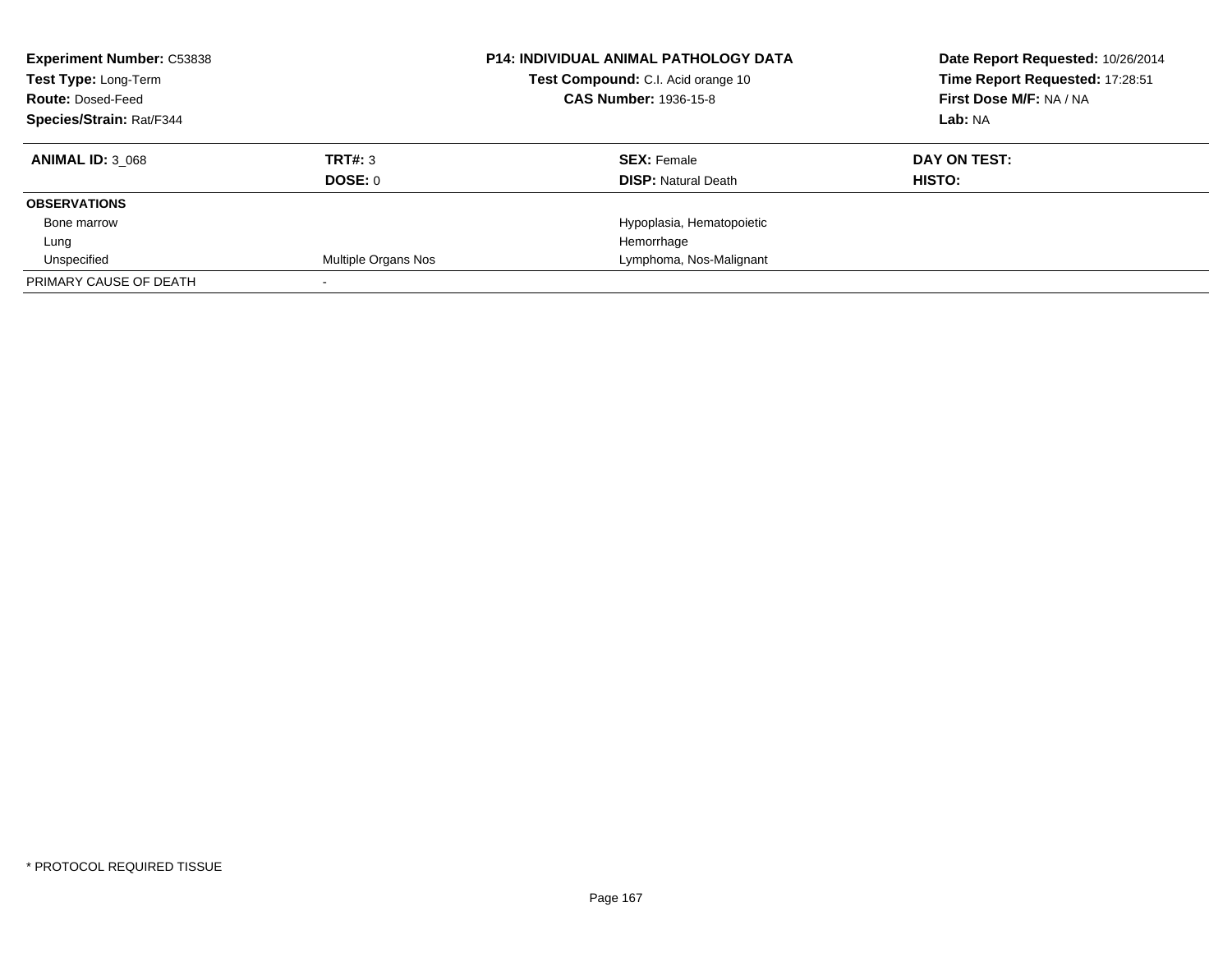| <b>Experiment Number: C53838</b><br>Test Type: Long-Term<br><b>Route: Dosed-Feed</b><br>Species/Strain: Rat/F344 |               | <b>P14: INDIVIDUAL ANIMAL PATHOLOGY DATA</b><br>Test Compound: C.I. Acid orange 10<br><b>CAS Number: 1936-15-8</b> | Date Report Requested: 10/26/2014<br>Time Report Requested: 17:28:51<br>First Dose M/F: NA / NA<br>Lab: NA |
|------------------------------------------------------------------------------------------------------------------|---------------|--------------------------------------------------------------------------------------------------------------------|------------------------------------------------------------------------------------------------------------|
| <b>ANIMAL ID: 3 069</b>                                                                                          | TRT#: 3       | <b>SEX: Female</b>                                                                                                 | DAY ON TEST:                                                                                               |
|                                                                                                                  | DOSE: 0       | <b>DISP:</b> Natural Death                                                                                         | <b>HISTO:</b>                                                                                              |
| <b>OBSERVATIONS</b>                                                                                              |               |                                                                                                                    |                                                                                                            |
| Adrenal gland                                                                                                    | Cortex Nos    | Lipoidosis                                                                                                         |                                                                                                            |
| Heart                                                                                                            | Atrium        | Thrombosis, Nos                                                                                                    |                                                                                                            |
| Liver                                                                                                            | Centrilobular | Necrosis, Focal                                                                                                    |                                                                                                            |
| Lung                                                                                                             |               | Edema, Nos                                                                                                         |                                                                                                            |
| Mammary gland                                                                                                    |               | Fibroadenoma                                                                                                       |                                                                                                            |
| PRIMARY CAUSE OF DEATH                                                                                           |               |                                                                                                                    |                                                                                                            |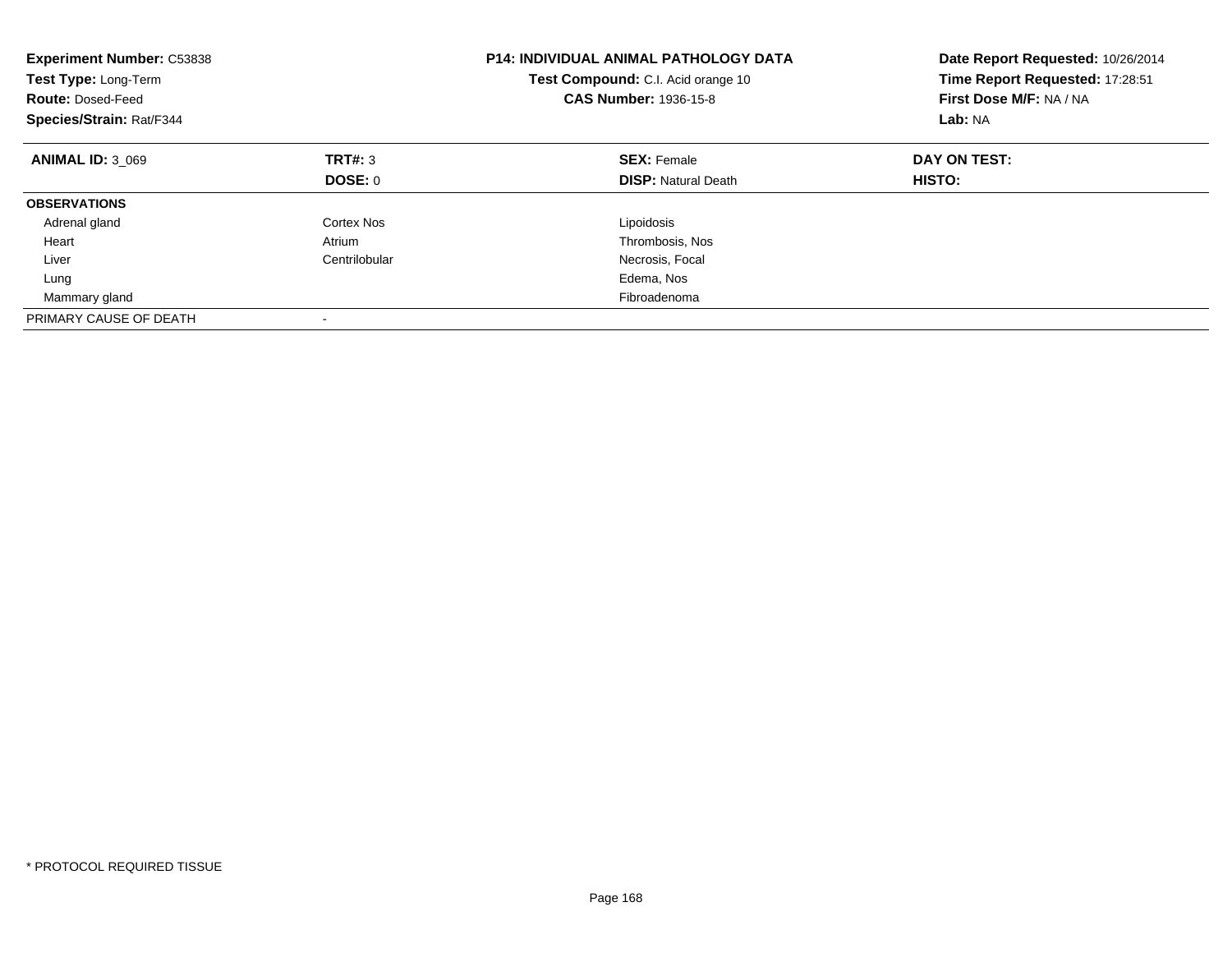**Experiment Number:** C53838**Test Type:** Long-Term**Route:** Dosed-Feed **Species/Strain:** Rat/F344**P14: INDIVIDUAL ANIMAL PATHOLOGY DATATest Compound:** C.I. Acid orange 10**CAS Number:** 1936-15-8**Date Report Requested:** 10/26/2014**Time Report Requested:** 17:28:51**First Dose M/F:** NA / NA**Lab:** NA**ANIMAL ID:** 3\_070**C SEX:** Female **DAY ON TEST: DAY ON TEST: DOSE:** 0**DISP:** Scheduled Sacrifice **HISTO: OBSERVATIONS** Adrenal glandd Cortex Nos Cortex Nos Lipoidosis Pheochromocytoma EyeRetina **Atrophy, Diffuse** Crystalline Lens Degeneration, Nos Heart Myocardium Nos Fibrosis, Diffusee **Pigmentation**, Nos Kidney Tubule LiverBile Duct **Hyperplasia**, Focal Lymph nodePancreatic Lymph Node Lymphangiectasis Mammary glandMammary Acinus **Hyperplasia, Cystic**<br> **Mammary Acinus**  Spleenn and the control of the control of the control of the control of the control of the control of the control of the control of the control of the control of the control of the control of the control of the control of the co UnspecifiedMultiple Organs Nos **Multiple Organs Nos** Leukemia, Lymphocytic PRIMARY CAUSE OF DEATH-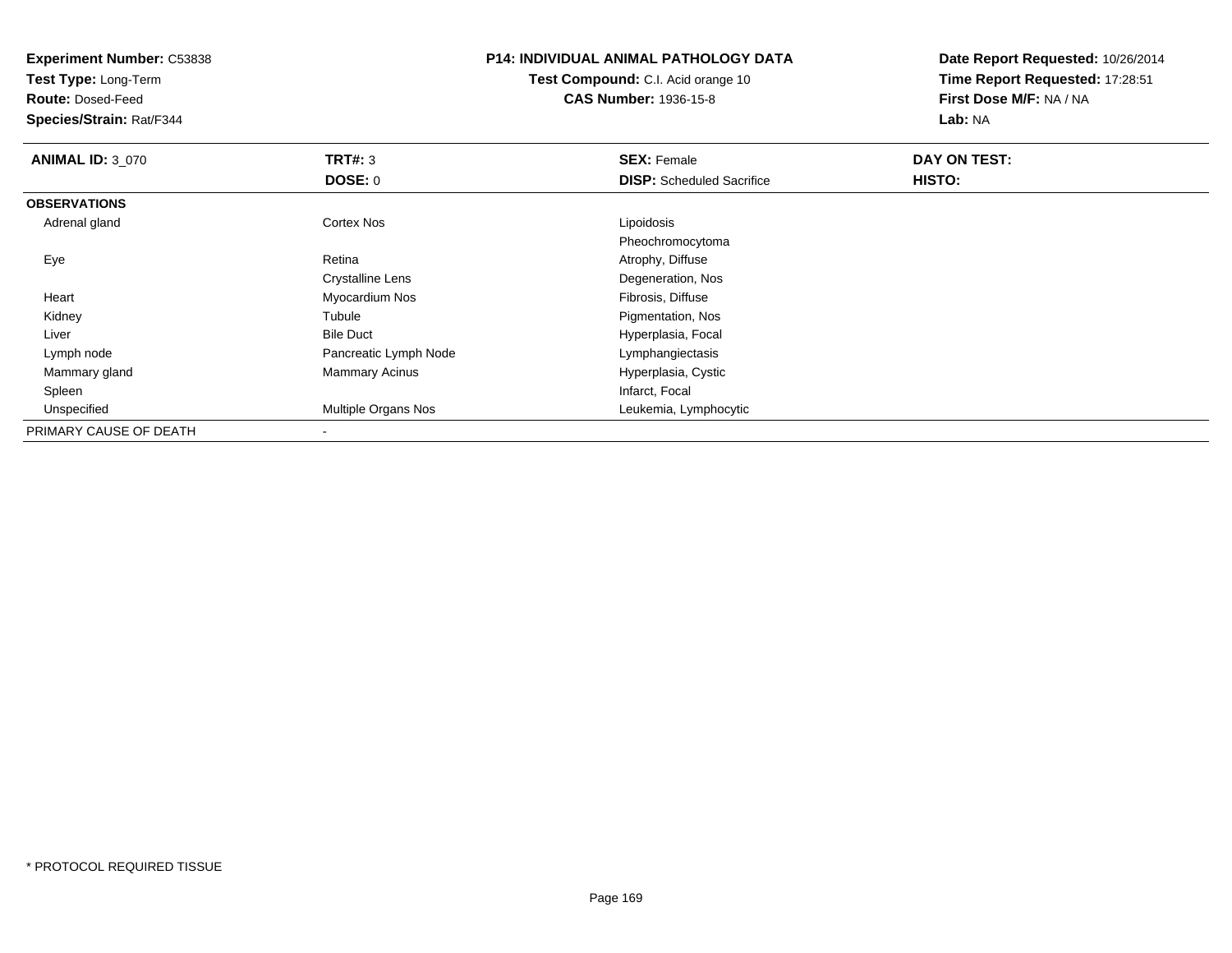| <b>Experiment Number: C53838</b><br>Test Type: Long-Term<br><b>Route: Dosed-Feed</b><br>Species/Strain: Rat/F344 |                  | <b>P14: INDIVIDUAL ANIMAL PATHOLOGY DATA</b><br><b>Test Compound:</b> C.I. Acid orange 10<br><b>CAS Number: 1936-15-8</b> | Date Report Requested: 10/26/2014<br>Time Report Requested: 17:28:51<br>First Dose M/F: NA / NA<br>Lab: NA |
|------------------------------------------------------------------------------------------------------------------|------------------|---------------------------------------------------------------------------------------------------------------------------|------------------------------------------------------------------------------------------------------------|
| <b>ANIMAL ID: 3_071</b>                                                                                          | TRT#: 3          | <b>SEX: Female</b>                                                                                                        | DAY ON TEST:                                                                                               |
|                                                                                                                  | <b>DOSE: 0</b>   | <b>DISP:</b> Scheduled Sacrifice                                                                                          | <b>HISTO:</b>                                                                                              |
| <b>OBSERVATIONS</b>                                                                                              |                  |                                                                                                                           |                                                                                                            |
| Adrenal gland                                                                                                    | Cortex Nos       | Focal Cellular Change                                                                                                     |                                                                                                            |
|                                                                                                                  | Cortex Nos       | Lipoidosis                                                                                                                |                                                                                                            |
| Brain                                                                                                            | Hypothalamus Nos | Atrophy, Pressure                                                                                                         |                                                                                                            |
|                                                                                                                  |                  | Hydrocephalus, Nos                                                                                                        |                                                                                                            |
| Kidney                                                                                                           |                  | Nephropathy                                                                                                               |                                                                                                            |
| Liver                                                                                                            |                  | Cytoplasmic Change, Basophilic                                                                                            |                                                                                                            |
| Pituitary gland                                                                                                  |                  | Chromophobe Adenoma                                                                                                       |                                                                                                            |
| Thyroid                                                                                                          |                  | Hyperplasia, C Cell                                                                                                       |                                                                                                            |
| Uterus                                                                                                           |                  | <b>Endometrial Stromal Polyp</b>                                                                                          |                                                                                                            |
| PRIMARY CAUSE OF DEATH                                                                                           |                  |                                                                                                                           |                                                                                                            |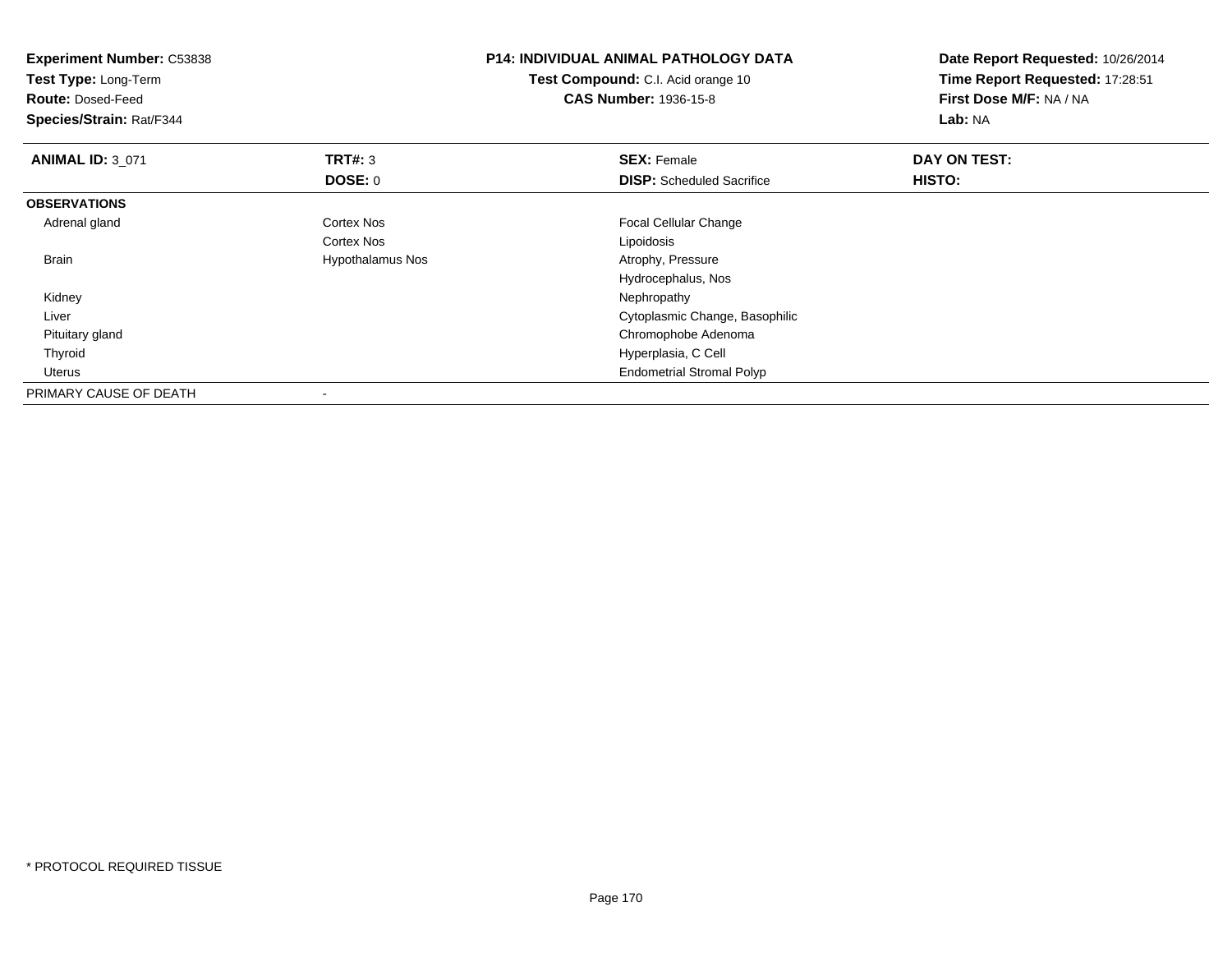| <b>Experiment Number: C53838</b><br>Test Type: Long-Term<br><b>Route: Dosed-Feed</b><br>Species/Strain: Rat/F344 |                         | <b>P14: INDIVIDUAL ANIMAL PATHOLOGY DATA</b><br>Test Compound: C.I. Acid orange 10<br><b>CAS Number: 1936-15-8</b> | Date Report Requested: 10/26/2014<br>Time Report Requested: 17:28:51<br>First Dose M/F: NA / NA<br>Lab: NA |
|------------------------------------------------------------------------------------------------------------------|-------------------------|--------------------------------------------------------------------------------------------------------------------|------------------------------------------------------------------------------------------------------------|
| <b>ANIMAL ID: 3 072</b>                                                                                          | <b>TRT#: 3</b>          | <b>SEX: Female</b>                                                                                                 | DAY ON TEST:                                                                                               |
|                                                                                                                  | DOSE: 0                 | <b>DISP:</b> Scheduled Sacrifice                                                                                   | HISTO:                                                                                                     |
| <b>OBSERVATIONS</b>                                                                                              |                         |                                                                                                                    |                                                                                                            |
| Brain                                                                                                            | <b>Hypothalamus Nos</b> | Atrophy, Pressure                                                                                                  |                                                                                                            |
| Liver                                                                                                            |                         | Cytoplasmic Change, Basophilic                                                                                     |                                                                                                            |
|                                                                                                                  |                         | Inflammation, Chronic Focal                                                                                        |                                                                                                            |
| Mammary gland                                                                                                    |                         | Hyperplasia, Cystic                                                                                                |                                                                                                            |
| Pancreas                                                                                                         | Acinus                  | Atrophy, Nos                                                                                                       |                                                                                                            |
| Pituitary gland                                                                                                  |                         | Hyperplasia, Chromophobe Cell                                                                                      |                                                                                                            |
| Thyroid                                                                                                          |                         | Hyperplasia, C Cell                                                                                                |                                                                                                            |
|                                                                                                                  |                         | Hyperplasia, Follicular Cell                                                                                       |                                                                                                            |
| PRIMARY CAUSE OF DEATH                                                                                           |                         |                                                                                                                    |                                                                                                            |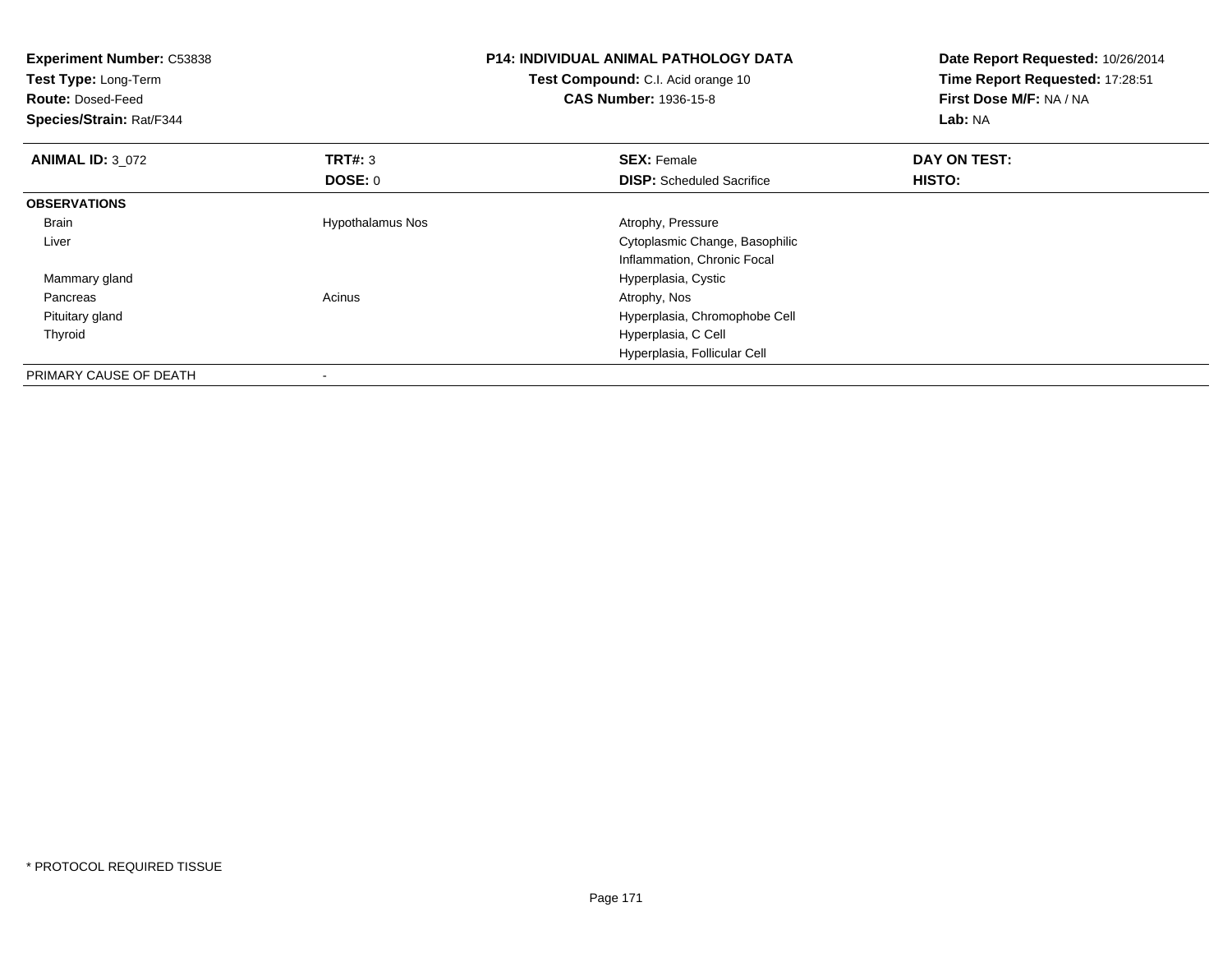| <b>Experiment Number: C53838</b><br>Test Type: Long-Term<br><b>Route: Dosed-Feed</b><br>Species/Strain: Rat/F344 |                     | <b>P14: INDIVIDUAL ANIMAL PATHOLOGY DATA</b><br>Test Compound: C.I. Acid orange 10<br><b>CAS Number: 1936-15-8</b> | Date Report Requested: 10/26/2014<br>Time Report Requested: 17:28:51<br>First Dose M/F: NA / NA<br>Lab: NA |
|------------------------------------------------------------------------------------------------------------------|---------------------|--------------------------------------------------------------------------------------------------------------------|------------------------------------------------------------------------------------------------------------|
| <b>ANIMAL ID: 3 073</b>                                                                                          | TRT#: 3             | <b>SEX: Female</b>                                                                                                 | DAY ON TEST:                                                                                               |
|                                                                                                                  | DOSE: 0             | <b>DISP:</b> Natural Death                                                                                         | <b>HISTO:</b>                                                                                              |
| <b>OBSERVATIONS</b>                                                                                              |                     |                                                                                                                    |                                                                                                            |
| Liver                                                                                                            | <b>Bile Duct</b>    | Hyperplasia, Nos                                                                                                   |                                                                                                            |
| Mammary gland                                                                                                    |                     | Hyperplasia, Cystic                                                                                                |                                                                                                            |
| Pancreas                                                                                                         | Acinus              | Atrophy, Diffuse                                                                                                   |                                                                                                            |
| Unspecified                                                                                                      | Multiple Organs Nos | Leukemia, Lymphocytic                                                                                              |                                                                                                            |
| PRIMARY CAUSE OF DEATH                                                                                           |                     |                                                                                                                    |                                                                                                            |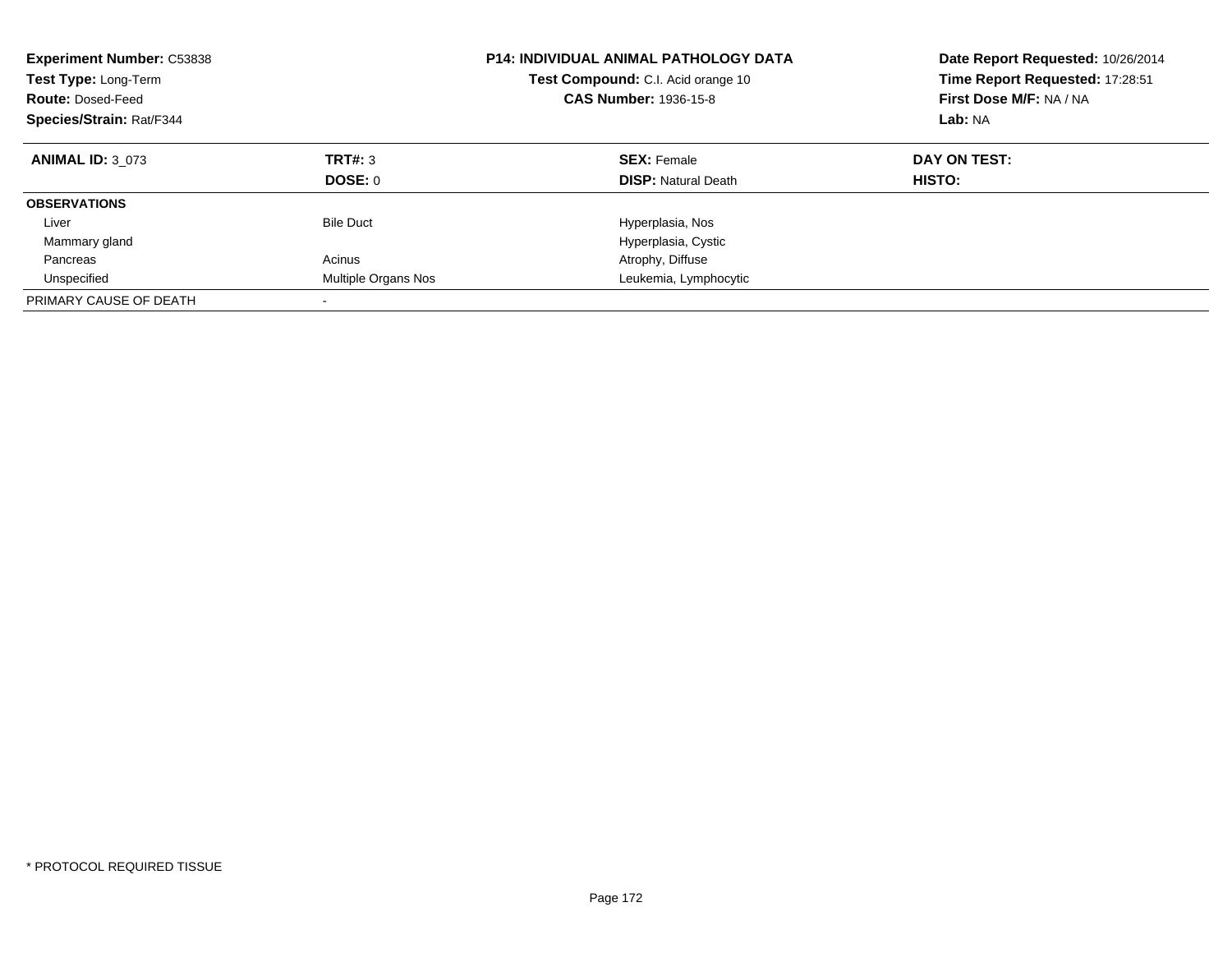| <b>Experiment Number: C53838</b><br>Test Type: Long-Term<br><b>Route: Dosed-Feed</b><br>Species/Strain: Rat/F344 |                           | <b>P14: INDIVIDUAL ANIMAL PATHOLOGY DATA</b><br>Test Compound: C.I. Acid orange 10<br><b>CAS Number: 1936-15-8</b> | Date Report Requested: 10/26/2014<br>Time Report Requested: 17:28:51<br>First Dose M/F: NA / NA<br>Lab: NA |
|------------------------------------------------------------------------------------------------------------------|---------------------------|--------------------------------------------------------------------------------------------------------------------|------------------------------------------------------------------------------------------------------------|
| <b>ANIMAL ID: 3 074</b>                                                                                          | TRT#: 3<br><b>DOSE: 0</b> | <b>SEX: Female</b><br><b>DISP:</b> Moribund Sacrifice                                                              | DAY ON TEST:<br>HISTO:                                                                                     |
| <b>OBSERVATIONS</b>                                                                                              |                           |                                                                                                                    |                                                                                                            |
| Liver                                                                                                            |                           | Cytoplasmic Change, Basophilic                                                                                     |                                                                                                            |
| Mammary gland                                                                                                    |                           | Fibroadenoma                                                                                                       |                                                                                                            |
| Pituitary gland                                                                                                  |                           | Chromophobe Adenoma                                                                                                |                                                                                                            |
| PRIMARY CAUSE OF DEATH                                                                                           |                           |                                                                                                                    |                                                                                                            |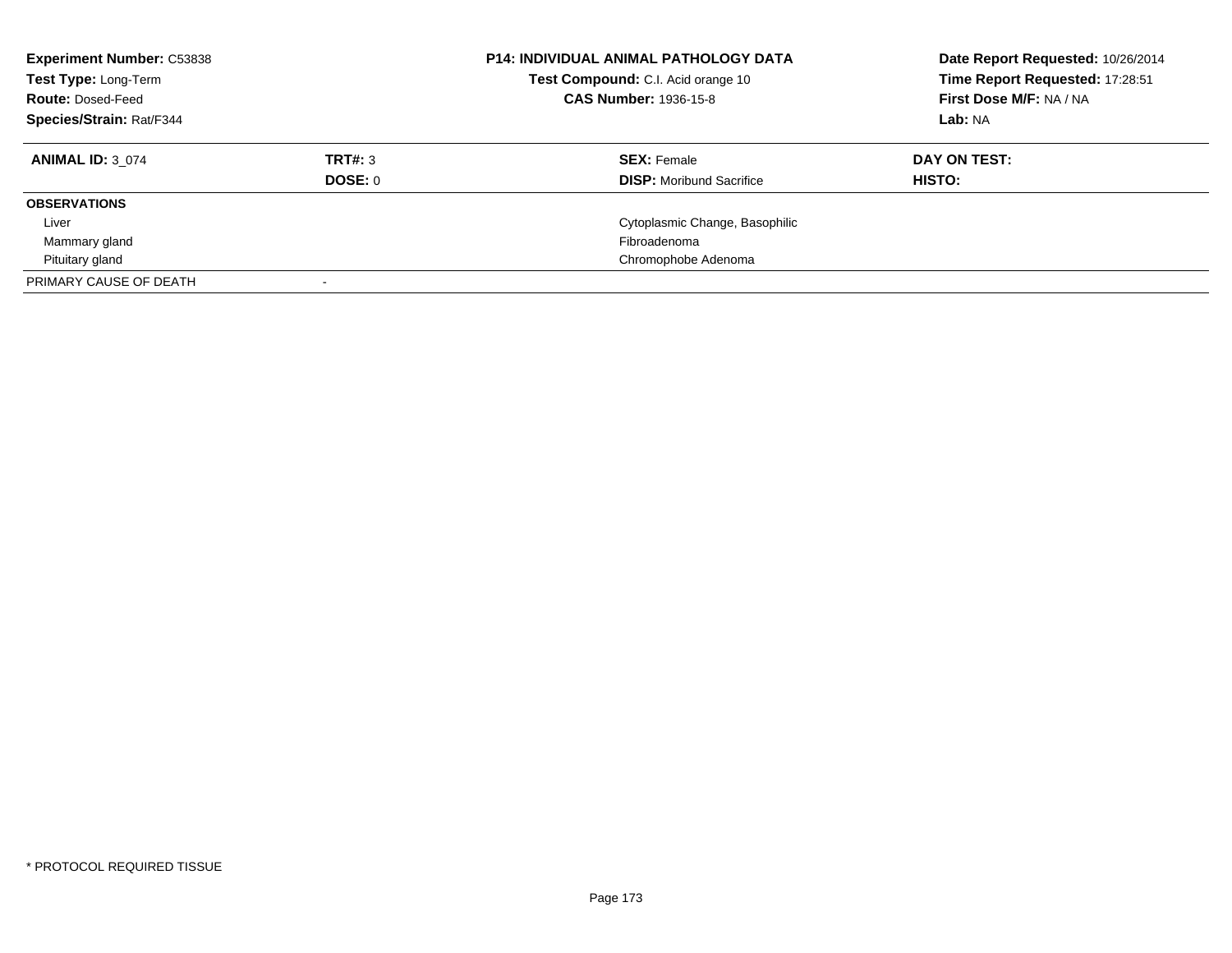| <b>Experiment Number: C53838</b><br>Test Type: Long-Term<br><b>Route: Dosed-Feed</b><br>Species/Strain: Rat/F344 |         | <b>P14: INDIVIDUAL ANIMAL PATHOLOGY DATA</b><br><b>Test Compound:</b> C.I. Acid orange 10<br><b>CAS Number: 1936-15-8</b> | Date Report Requested: 10/26/2014<br>Time Report Requested: 17:28:51<br>First Dose M/F: NA / NA<br>Lab: NA |
|------------------------------------------------------------------------------------------------------------------|---------|---------------------------------------------------------------------------------------------------------------------------|------------------------------------------------------------------------------------------------------------|
| <b>ANIMAL ID: 3 075</b>                                                                                          | TRT#: 3 | <b>SEX: Female</b>                                                                                                        | DAY ON TEST:                                                                                               |
|                                                                                                                  | DOSE: 0 | <b>DISP:</b> Scheduled Sacrifice                                                                                          | HISTO:                                                                                                     |
| <b>OBSERVATIONS</b>                                                                                              |         |                                                                                                                           |                                                                                                            |
| Liver                                                                                                            |         | Cytoplasmic Change, Basophilic                                                                                            |                                                                                                            |
|                                                                                                                  |         | <b>Focal Cellular Change</b>                                                                                              |                                                                                                            |
|                                                                                                                  |         | Inflammation, Chronic Focal                                                                                               |                                                                                                            |
| Mammary gland                                                                                                    |         | Fibroadenoma                                                                                                              |                                                                                                            |
| PRIMARY CAUSE OF DEATH                                                                                           |         |                                                                                                                           |                                                                                                            |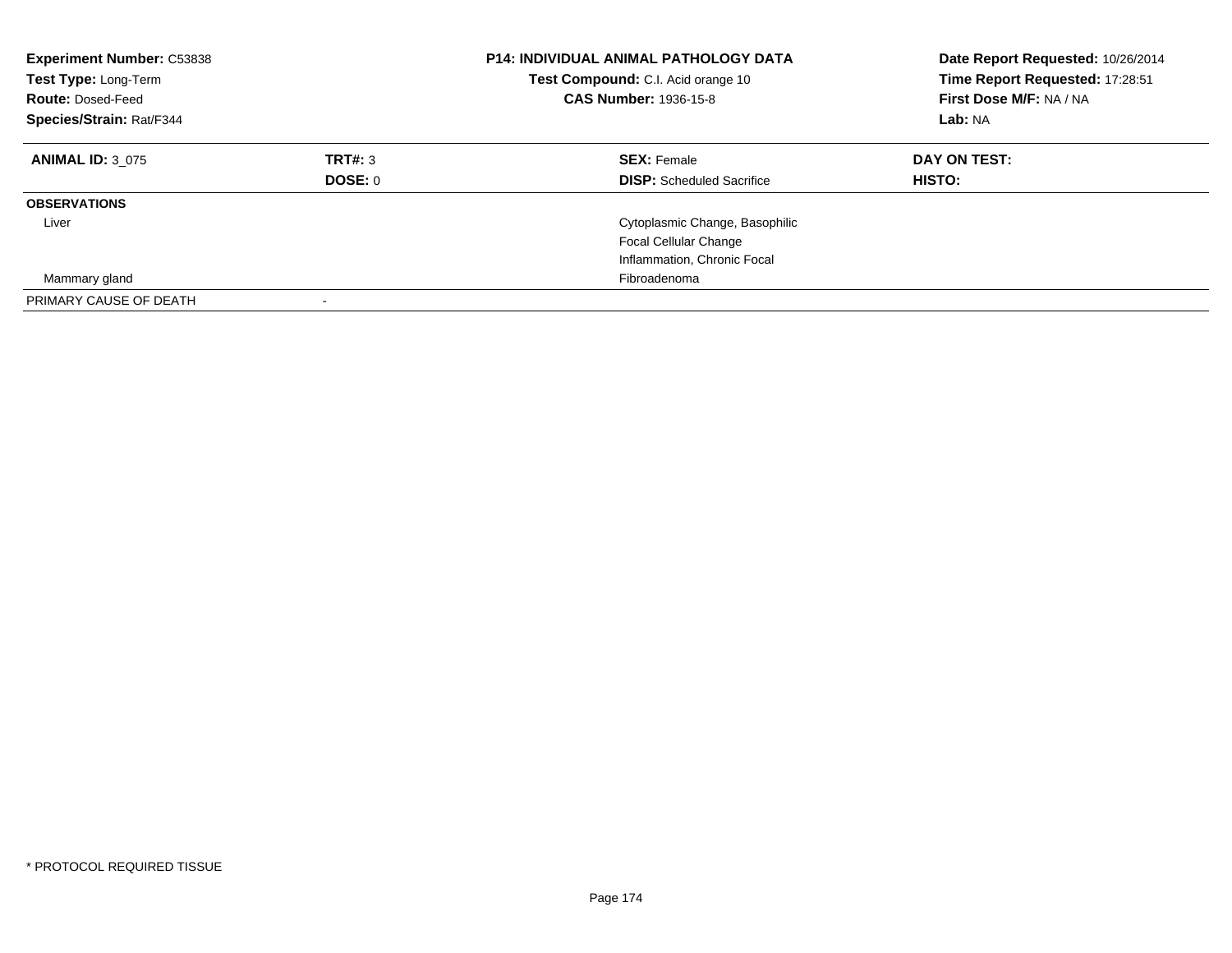| <b>Experiment Number: C53838</b><br>Test Type: Long-Term<br><b>Route: Dosed-Feed</b><br>Species/Strain: Rat/F344 |                      | <b>P14: INDIVIDUAL ANIMAL PATHOLOGY DATA</b><br><b>Test Compound:</b> C.I. Acid orange 10<br><b>CAS Number: 1936-15-8</b> | Date Report Requested: 10/26/2014<br>Time Report Requested: 17:28:51<br>First Dose M/F: NA / NA<br>Lab: NA |
|------------------------------------------------------------------------------------------------------------------|----------------------|---------------------------------------------------------------------------------------------------------------------------|------------------------------------------------------------------------------------------------------------|
| <b>ANIMAL ID: 3 076</b>                                                                                          | TRT#: 3<br>DOSE: 0   | <b>SEX: Female</b><br><b>DISP:</b> Scheduled Sacrifice                                                                    | DAY ON TEST:<br><b>HISTO:</b>                                                                              |
| <b>OBSERVATIONS</b>                                                                                              |                      |                                                                                                                           |                                                                                                            |
| Intestine Small                                                                                                  | <b>Mesentery Nos</b> | Necrosis, Fat                                                                                                             |                                                                                                            |
| Pituitary gland                                                                                                  |                      | Hyperplasia, Chromophobe Cell                                                                                             |                                                                                                            |
| Unspecified                                                                                                      |                      | Abscess, Chronic                                                                                                          |                                                                                                            |
| Uterus                                                                                                           |                      | <b>Endometrial Stromal Polyp</b>                                                                                          |                                                                                                            |
| PRIMARY CAUSE OF DEATH                                                                                           |                      |                                                                                                                           |                                                                                                            |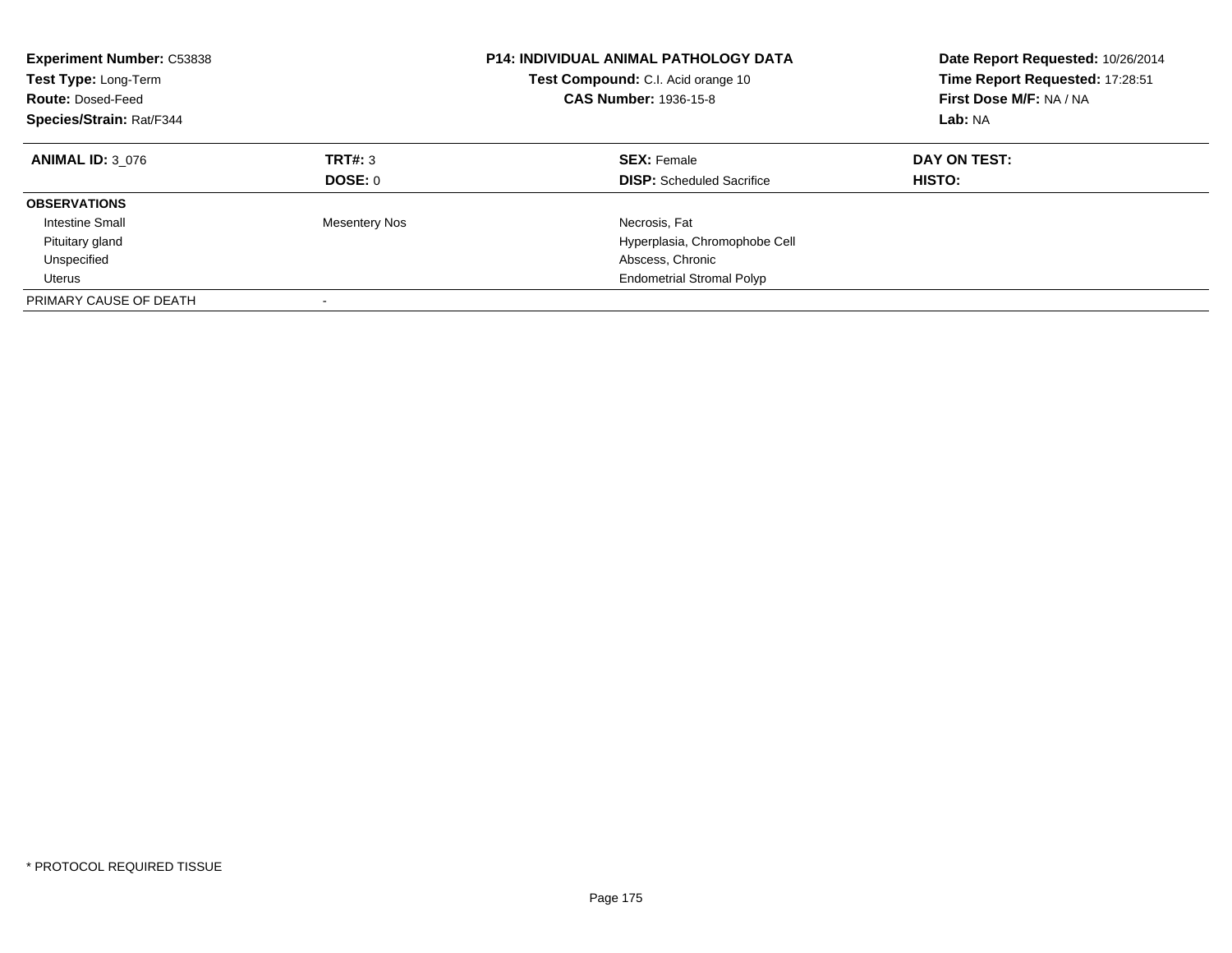| <b>Experiment Number: C53838</b><br>Test Type: Long-Term<br><b>Route: Dosed-Feed</b><br>Species/Strain: Rat/F344 |                           | <b>P14: INDIVIDUAL ANIMAL PATHOLOGY DATA</b><br>Test Compound: C.I. Acid orange 10<br><b>CAS Number: 1936-15-8</b> | Date Report Requested: 10/26/2014<br>Time Report Requested: 17:28:51<br>First Dose M/F: NA / NA<br>Lab: NA |
|------------------------------------------------------------------------------------------------------------------|---------------------------|--------------------------------------------------------------------------------------------------------------------|------------------------------------------------------------------------------------------------------------|
| <b>ANIMAL ID: 3 077</b>                                                                                          | TRT#: 3<br><b>DOSE: 0</b> | <b>SEX: Female</b><br><b>DISP:</b> Scheduled Sacrifice                                                             | DAY ON TEST:<br>HISTO:                                                                                     |
|                                                                                                                  |                           |                                                                                                                    |                                                                                                            |
| <b>OBSERVATIONS</b>                                                                                              |                           |                                                                                                                    |                                                                                                            |
| Adrenal gland                                                                                                    | Cortex Nos                | Hyperplasia, Focal                                                                                                 |                                                                                                            |
| Kidney                                                                                                           |                           | Nephropathy                                                                                                        |                                                                                                            |
| Liver                                                                                                            |                           | Cytoplasmic Change, Basophilic                                                                                     |                                                                                                            |
| Pituitary gland                                                                                                  |                           | Chromophobe Carcinoma                                                                                              |                                                                                                            |
| PRIMARY CAUSE OF DEATH                                                                                           |                           |                                                                                                                    |                                                                                                            |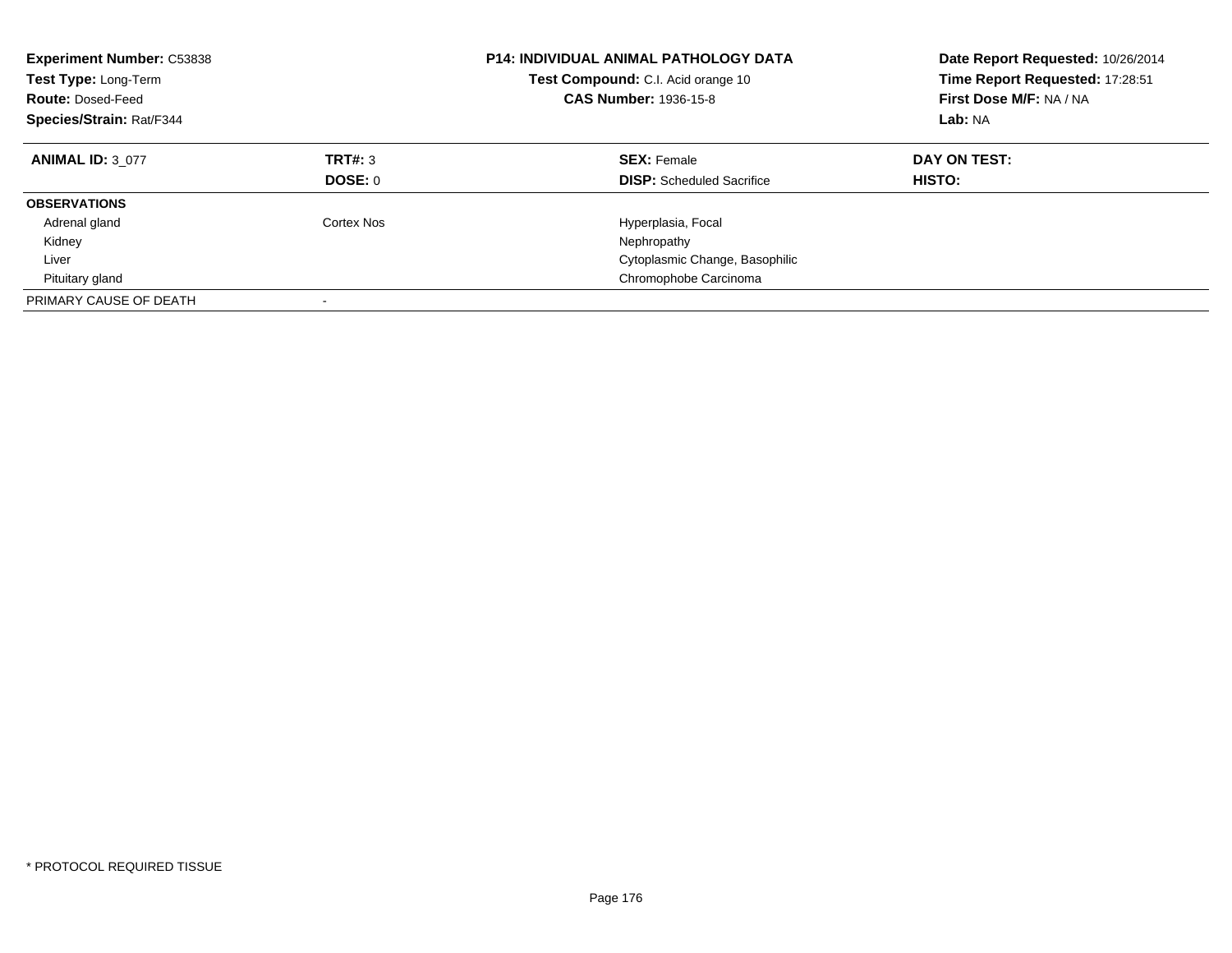| <b>Experiment Number: C53838</b><br><b>Test Type: Long-Term</b><br><b>Route: Dosed-Feed</b><br>Species/Strain: Rat/F344 |                | <b>P14: INDIVIDUAL ANIMAL PATHOLOGY DATA</b><br><b>Test Compound:</b> C.I. Acid orange 10<br><b>CAS Number: 1936-15-8</b> | Date Report Requested: 10/26/2014<br>Time Report Requested: 17:28:51<br>First Dose M/F: NA / NA<br>Lab: NA |
|-------------------------------------------------------------------------------------------------------------------------|----------------|---------------------------------------------------------------------------------------------------------------------------|------------------------------------------------------------------------------------------------------------|
| <b>ANIMAL ID: 3 078</b>                                                                                                 | TRT#: 3        | <b>SEX: Female</b>                                                                                                        | DAY ON TEST:                                                                                               |
|                                                                                                                         | DOSE: 0        | <b>DISP:</b> Scheduled Sacrifice                                                                                          | <b>HISTO:</b>                                                                                              |
| <b>OBSERVATIONS</b>                                                                                                     |                |                                                                                                                           |                                                                                                            |
| Adrenal gland                                                                                                           | Cortex Nos     | Lipoidosis                                                                                                                |                                                                                                            |
| Heart                                                                                                                   | Myocardium Nos | Degeneration, Nos                                                                                                         |                                                                                                            |
| Liver                                                                                                                   |                | Cytoplasmic Change, Basophilic                                                                                            |                                                                                                            |
|                                                                                                                         |                | Inflammation, Chronic Focal                                                                                               |                                                                                                            |
| Mammary gland                                                                                                           |                | Dilatation, Ducts                                                                                                         |                                                                                                            |
| PRIMARY CAUSE OF DEATH                                                                                                  |                |                                                                                                                           |                                                                                                            |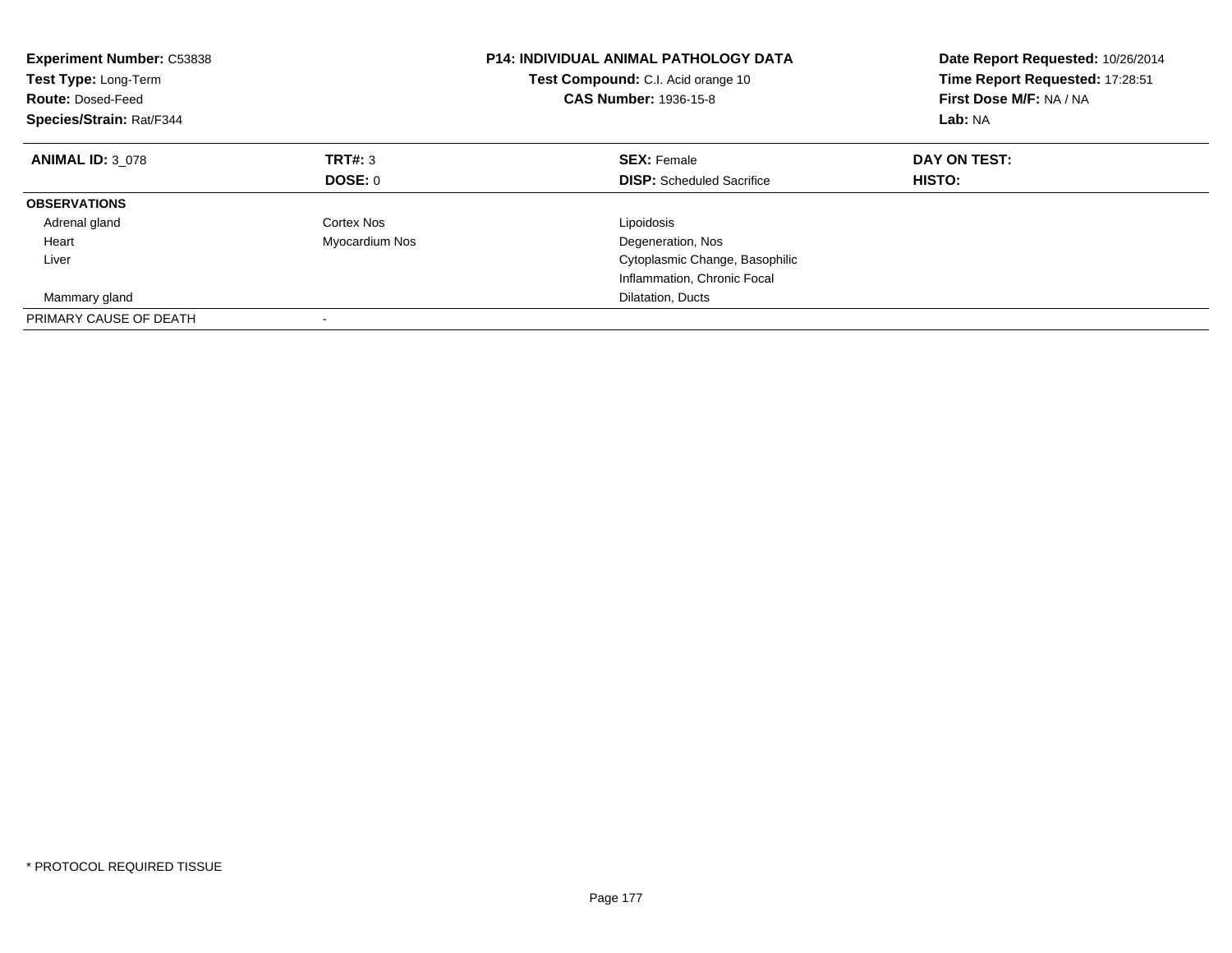| <b>Experiment Number: C53838</b><br>Test Type: Long-Term<br><b>Route: Dosed-Feed</b><br>Species/Strain: Rat/F344 |                           | <b>P14: INDIVIDUAL ANIMAL PATHOLOGY DATA</b><br>Test Compound: C.I. Acid orange 10<br><b>CAS Number: 1936-15-8</b> | Date Report Requested: 10/26/2014<br>Time Report Requested: 17:28:51<br>First Dose M/F: NA / NA<br>Lab: NA |
|------------------------------------------------------------------------------------------------------------------|---------------------------|--------------------------------------------------------------------------------------------------------------------|------------------------------------------------------------------------------------------------------------|
| <b>ANIMAL ID: 3 079</b>                                                                                          | TRT#: 3<br><b>DOSE: 0</b> | <b>SEX: Female</b><br><b>DISP:</b> Scheduled Sacrifice                                                             | DAY ON TEST:<br>HISTO:                                                                                     |
|                                                                                                                  |                           |                                                                                                                    |                                                                                                            |
| <b>OBSERVATIONS</b>                                                                                              |                           |                                                                                                                    |                                                                                                            |
| Adrenal gland                                                                                                    | Cortex Nos                | Hyperplasia, Focal                                                                                                 |                                                                                                            |
| Kidney                                                                                                           |                           | Nephropathy                                                                                                        |                                                                                                            |
| Liver                                                                                                            |                           | Cytoplasmic Change, Basophilic                                                                                     |                                                                                                            |
| Pituitary gland                                                                                                  |                           | Hyperplasia, Chromophobe Cell                                                                                      |                                                                                                            |
| PRIMARY CAUSE OF DEATH                                                                                           |                           |                                                                                                                    |                                                                                                            |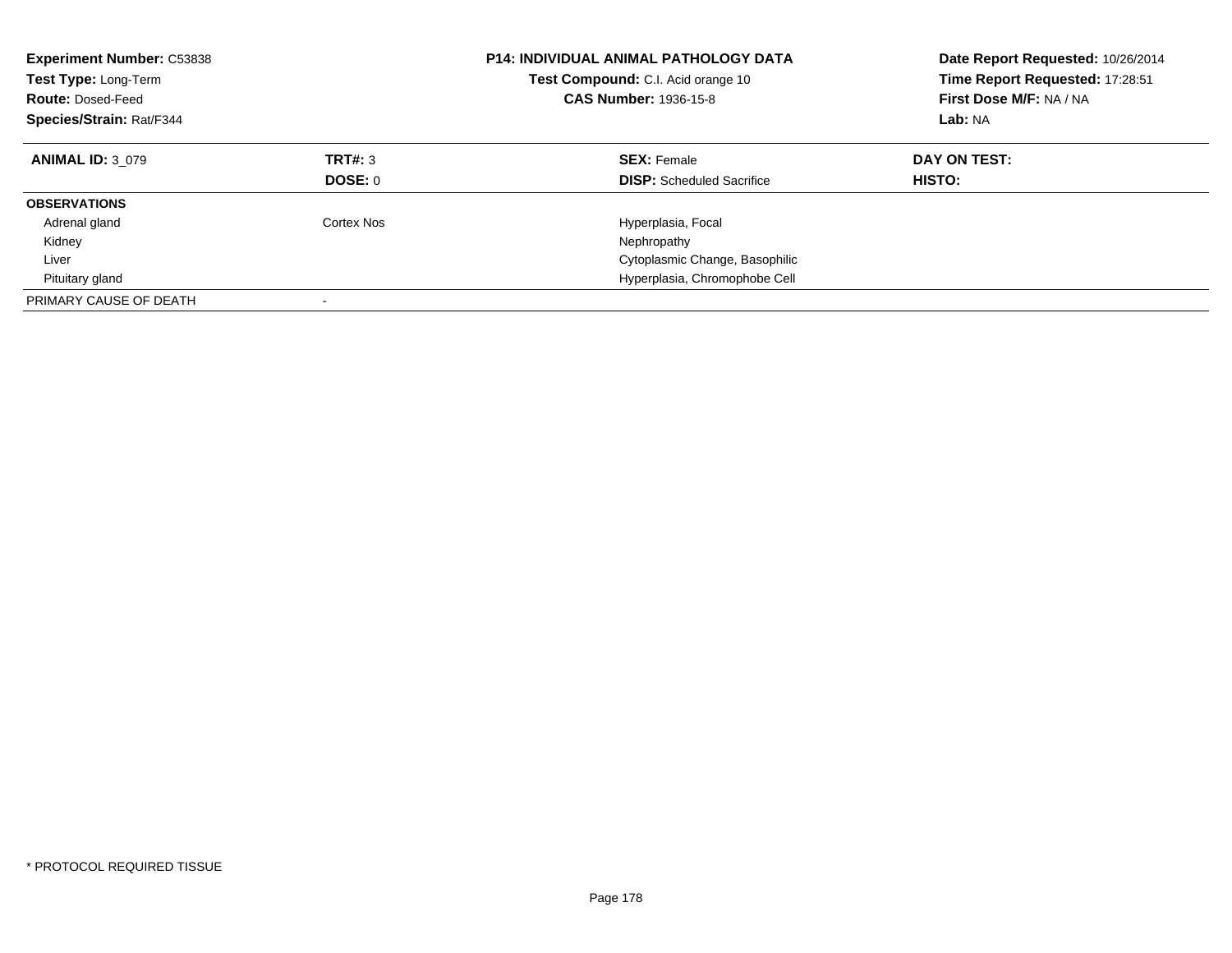| <b>Experiment Number: C53838</b><br>Test Type: Long-Term<br><b>Route: Dosed-Feed</b><br>Species/Strain: Rat/F344 |                       | <b>P14: INDIVIDUAL ANIMAL PATHOLOGY DATA</b><br>Test Compound: C.I. Acid orange 10<br><b>CAS Number: 1936-15-8</b> | Date Report Requested: 10/26/2014<br>Time Report Requested: 17:28:51<br>First Dose M/F: NA / NA<br>Lab: NA |
|------------------------------------------------------------------------------------------------------------------|-----------------------|--------------------------------------------------------------------------------------------------------------------|------------------------------------------------------------------------------------------------------------|
| <b>ANIMAL ID: 3 080</b>                                                                                          | <b>TRT#: 3</b>        | <b>SEX: Female</b>                                                                                                 | DAY ON TEST:                                                                                               |
|                                                                                                                  | <b>DOSE: 0</b>        | <b>DISP:</b> Scheduled Sacrifice                                                                                   | HISTO:                                                                                                     |
| <b>OBSERVATIONS</b>                                                                                              |                       |                                                                                                                    |                                                                                                            |
| Adrenal gland                                                                                                    |                       | Cortical Adenoma                                                                                                   |                                                                                                            |
|                                                                                                                  | Cortex Nos            | Hyperplasia, Focal                                                                                                 |                                                                                                            |
| Liver                                                                                                            |                       | Cytoplasmic Change, Basophilic                                                                                     |                                                                                                            |
|                                                                                                                  |                       | Inflammation, Chronic Focal                                                                                        |                                                                                                            |
| Mammary gland                                                                                                    |                       | Fibroadenoma                                                                                                       |                                                                                                            |
|                                                                                                                  | <b>Mammary Acinus</b> | Hyperplasia, Nos                                                                                                   |                                                                                                            |
| Pituitary gland                                                                                                  |                       | Chromophobe Adenoma                                                                                                |                                                                                                            |
| PRIMARY CAUSE OF DEATH                                                                                           |                       |                                                                                                                    |                                                                                                            |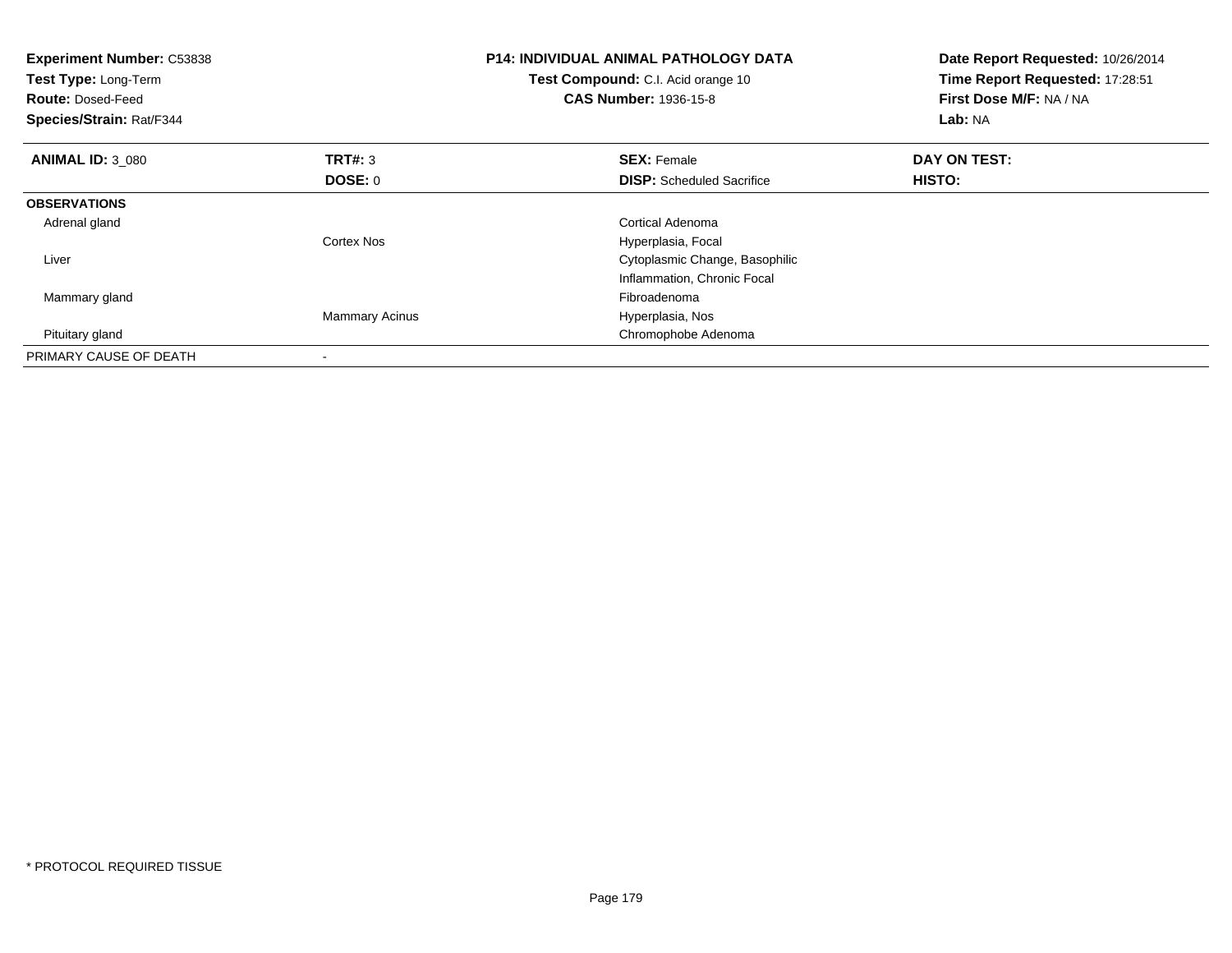| <b>Experiment Number: C53838</b> | <b>P14: INDIVIDUAL ANIMAL PATHOLOGY DATA</b> | Date Report Requested: 10/26/2014                                  |                                 |
|----------------------------------|----------------------------------------------|--------------------------------------------------------------------|---------------------------------|
| Test Type: Long-Term             |                                              | Test Compound: C.I. Acid orange 10<br><b>CAS Number: 1936-15-8</b> | Time Report Requested: 17:28:51 |
| <b>Route: Dosed-Feed</b>         |                                              |                                                                    | First Dose M/F: NA / NA         |
| Species/Strain: Rat/F344         |                                              |                                                                    | <b>Lab:</b> NA                  |
| <b>ANIMAL ID: 3 081</b>          | TRT#: 3                                      | <b>SEX: Female</b>                                                 | DAY ON TEST:                    |
|                                  | DOSE: 0                                      | <b>DISP: Natural Death</b>                                         | <b>HISTO:</b>                   |
| <b>OBSERVATIONS</b>              |                                              |                                                                    |                                 |
| Brain                            |                                              | Ependymoma                                                         |                                 |
| PRIMARY CAUSE OF DEATH           |                                              |                                                                    |                                 |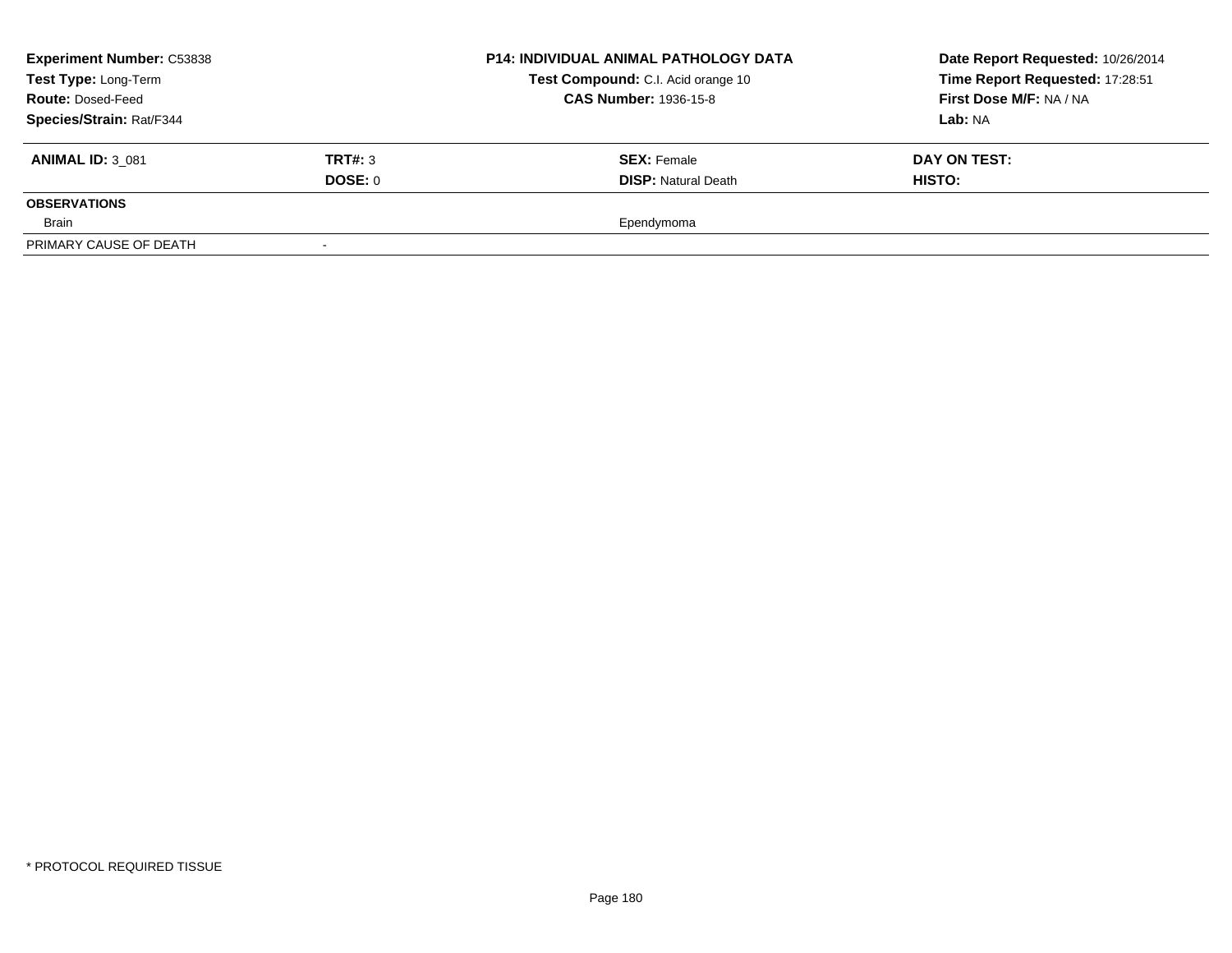| <b>Experiment Number: C53838</b><br>Test Type: Long-Term<br><b>Route: Dosed-Feed</b><br>Species/Strain: Rat/F344 |                       | <b>P14: INDIVIDUAL ANIMAL PATHOLOGY DATA</b><br>Test Compound: C.I. Acid orange 10<br><b>CAS Number: 1936-15-8</b> | Date Report Requested: 10/26/2014<br>Time Report Requested: 17:28:51<br>First Dose M/F: NA / NA<br><b>Lab: NA</b> |
|------------------------------------------------------------------------------------------------------------------|-----------------------|--------------------------------------------------------------------------------------------------------------------|-------------------------------------------------------------------------------------------------------------------|
| <b>ANIMAL ID: 3 082</b>                                                                                          | <b>TRT#: 3</b>        | <b>SEX: Female</b>                                                                                                 | DAY ON TEST:                                                                                                      |
|                                                                                                                  | DOSE: 0               | <b>DISP: Natural Death</b>                                                                                         | <b>HISTO:</b>                                                                                                     |
| <b>OBSERVATIONS</b>                                                                                              |                       |                                                                                                                    |                                                                                                                   |
| Kidney                                                                                                           | Pelvis                | Mineralization                                                                                                     |                                                                                                                   |
|                                                                                                                  | Cortex                | Pigmentation, Nos                                                                                                  |                                                                                                                   |
| Liver                                                                                                            | <b>Bile Duct</b>      | Hyperplasia, Nos                                                                                                   |                                                                                                                   |
| Mammary gland                                                                                                    | <b>Mammary Acinus</b> | Dilatation, Nos                                                                                                    |                                                                                                                   |
| Pituitary gland                                                                                                  |                       | Chromophobe Adenoma                                                                                                |                                                                                                                   |
| Stomach                                                                                                          | Cardiac Stomach       | Ulcer, Chronic                                                                                                     |                                                                                                                   |
| Unspecified                                                                                                      | Multiple Organs Nos   | Leukemia, Lymphocytic                                                                                              |                                                                                                                   |
| Uterus                                                                                                           |                       | <b>Endometrial Stromal Polyp</b>                                                                                   |                                                                                                                   |
| PRIMARY CAUSE OF DEATH                                                                                           |                       |                                                                                                                    |                                                                                                                   |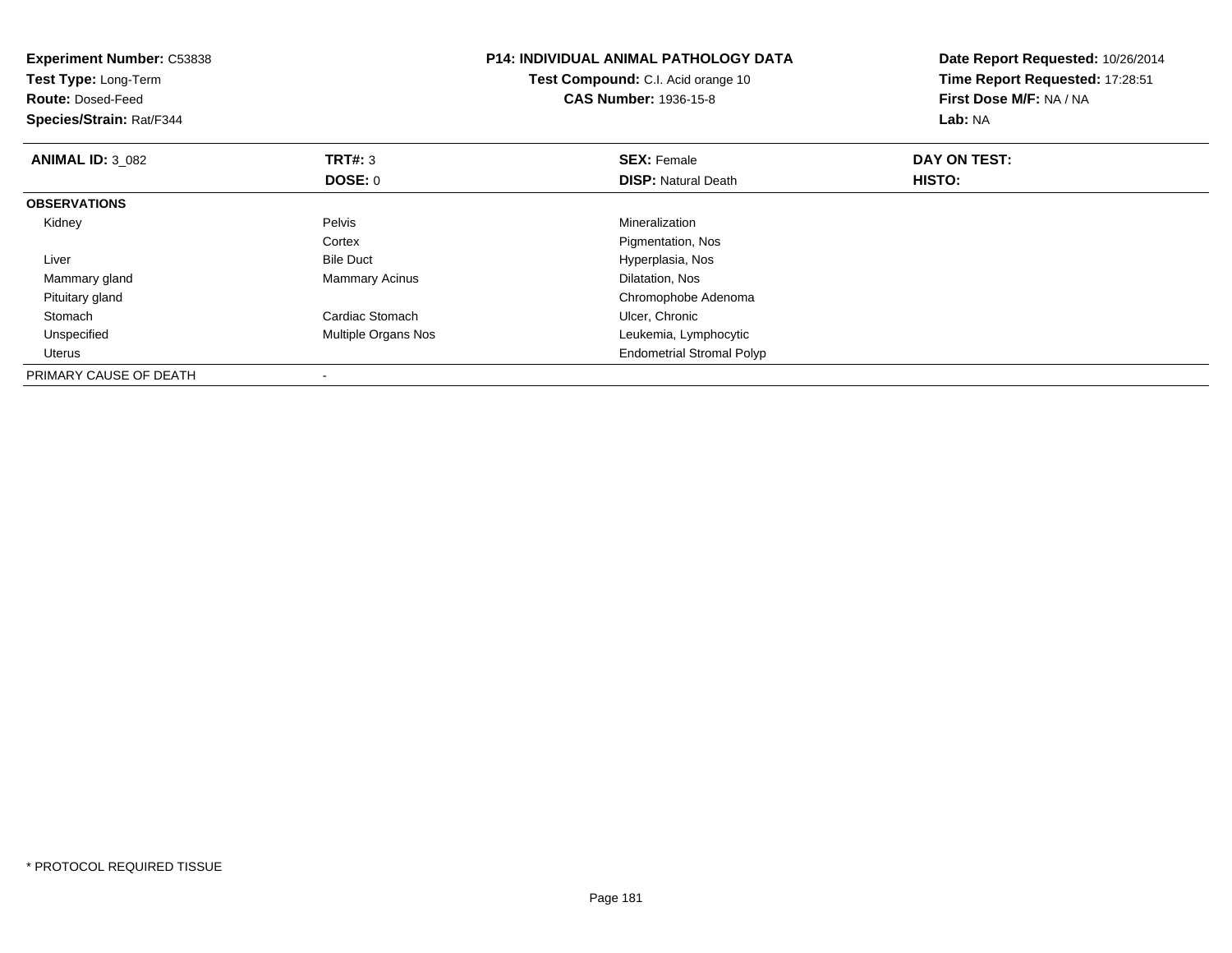| <b>Experiment Number: C53838</b><br>Test Type: Long-Term<br><b>Route: Dosed-Feed</b><br>Species/Strain: Rat/F344 |                         | <b>P14: INDIVIDUAL ANIMAL PATHOLOGY DATA</b><br>Test Compound: C.I. Acid orange 10<br><b>CAS Number: 1936-15-8</b> | Date Report Requested: 10/26/2014<br>Time Report Requested: 17:28:51<br>First Dose M/F: NA / NA<br>Lab: NA |
|------------------------------------------------------------------------------------------------------------------|-------------------------|--------------------------------------------------------------------------------------------------------------------|------------------------------------------------------------------------------------------------------------|
| <b>ANIMAL ID: 3 083</b>                                                                                          | <b>TRT#:</b> 3          | <b>SEX: Female</b>                                                                                                 | DAY ON TEST:                                                                                               |
|                                                                                                                  | DOSE: 0                 | <b>DISP:</b> Scheduled Sacrifice                                                                                   | HISTO:                                                                                                     |
| <b>OBSERVATIONS</b>                                                                                              |                         |                                                                                                                    |                                                                                                            |
| <b>Brain</b>                                                                                                     | <b>Hypothalamus Nos</b> | Atrophy, Pressure                                                                                                  |                                                                                                            |
|                                                                                                                  |                         | Hydrocephalus, Nos                                                                                                 |                                                                                                            |
| Liver                                                                                                            |                         | Cytoplasmic Change, Basophilic                                                                                     |                                                                                                            |
| Mammary gland                                                                                                    |                         | Fibroadenoma                                                                                                       |                                                                                                            |
|                                                                                                                  |                         | Hyperplasia, Cystic                                                                                                |                                                                                                            |
| Pituitary gland                                                                                                  |                         | Chromophobe Adenoma                                                                                                |                                                                                                            |
| Thyroid                                                                                                          |                         | Follicular-Cell Adenoma                                                                                            |                                                                                                            |
| Unspecified                                                                                                      | Multiple Organs Nos     | Leukemia, Lymphocytic                                                                                              |                                                                                                            |
| PRIMARY CAUSE OF DEATH                                                                                           |                         |                                                                                                                    |                                                                                                            |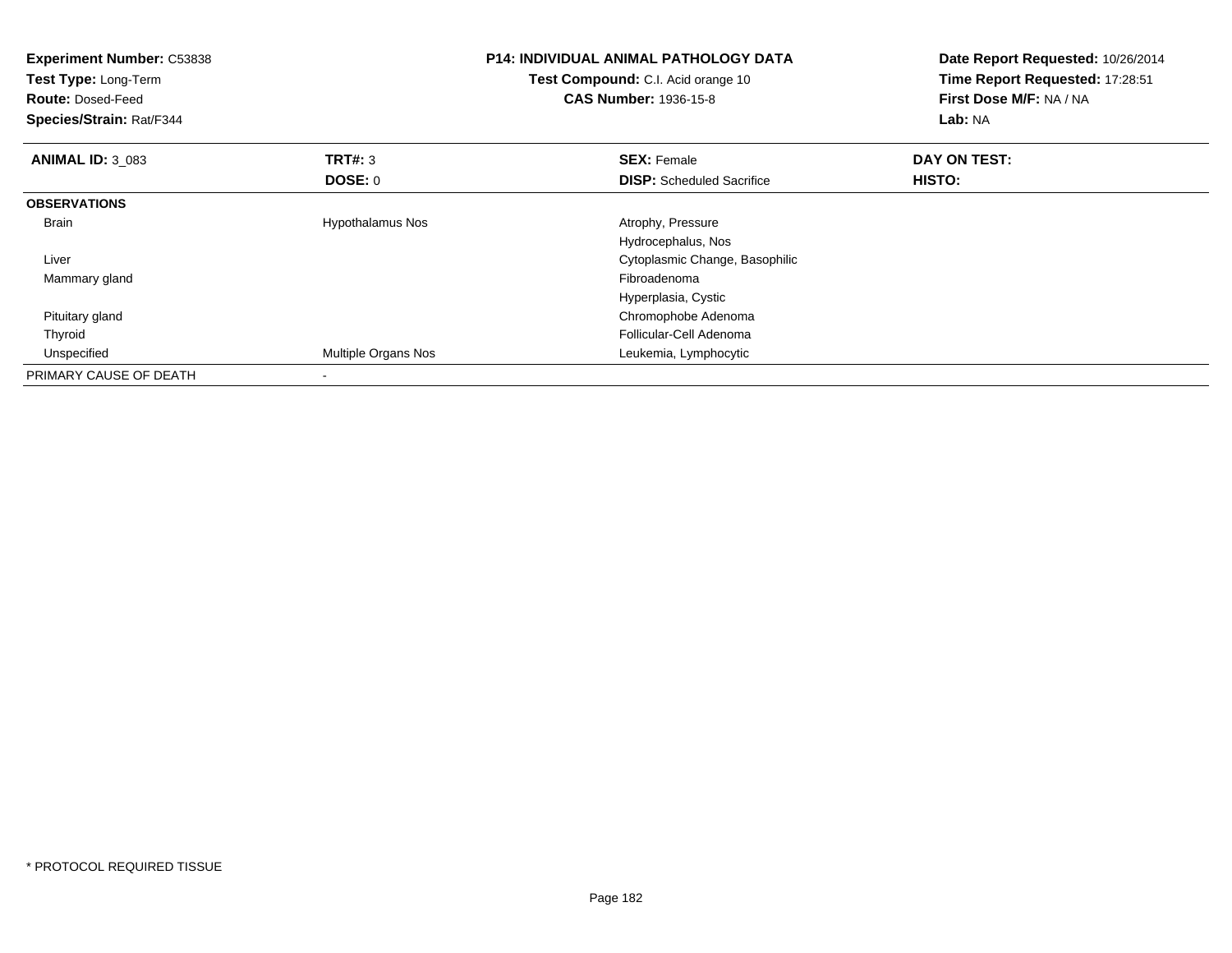| <b>Experiment Number: C53838</b><br>Test Type: Long-Term<br><b>Route: Dosed-Feed</b><br><b>Species/Strain: Rat/F344</b> |         | <b>P14: INDIVIDUAL ANIMAL PATHOLOGY DATA</b><br>Test Compound: C.I. Acid orange 10<br><b>CAS Number: 1936-15-8</b> | Date Report Requested: 10/26/2014<br>Time Report Requested: 17:28:51<br>First Dose M/F: NA / NA<br>Lab: NA |
|-------------------------------------------------------------------------------------------------------------------------|---------|--------------------------------------------------------------------------------------------------------------------|------------------------------------------------------------------------------------------------------------|
| <b>ANIMAL ID: 3 084</b>                                                                                                 | TRT#: 3 | <b>SEX: Female</b>                                                                                                 | DAY ON TEST:                                                                                               |
|                                                                                                                         | DOSE: 0 | <b>DISP:</b> Scheduled Sacrifice                                                                                   | HISTO:                                                                                                     |
| <b>OBSERVATIONS</b>                                                                                                     |         |                                                                                                                    |                                                                                                            |
| Adrenal gland                                                                                                           |         | Cortical Adenoma                                                                                                   |                                                                                                            |
| Liver                                                                                                                   |         | Cytoplasmic Change, Basophilic                                                                                     |                                                                                                            |
| Thyroid                                                                                                                 |         | Hyperplasia, C Cell                                                                                                |                                                                                                            |
| PRIMARY CAUSE OF DEATH                                                                                                  |         |                                                                                                                    |                                                                                                            |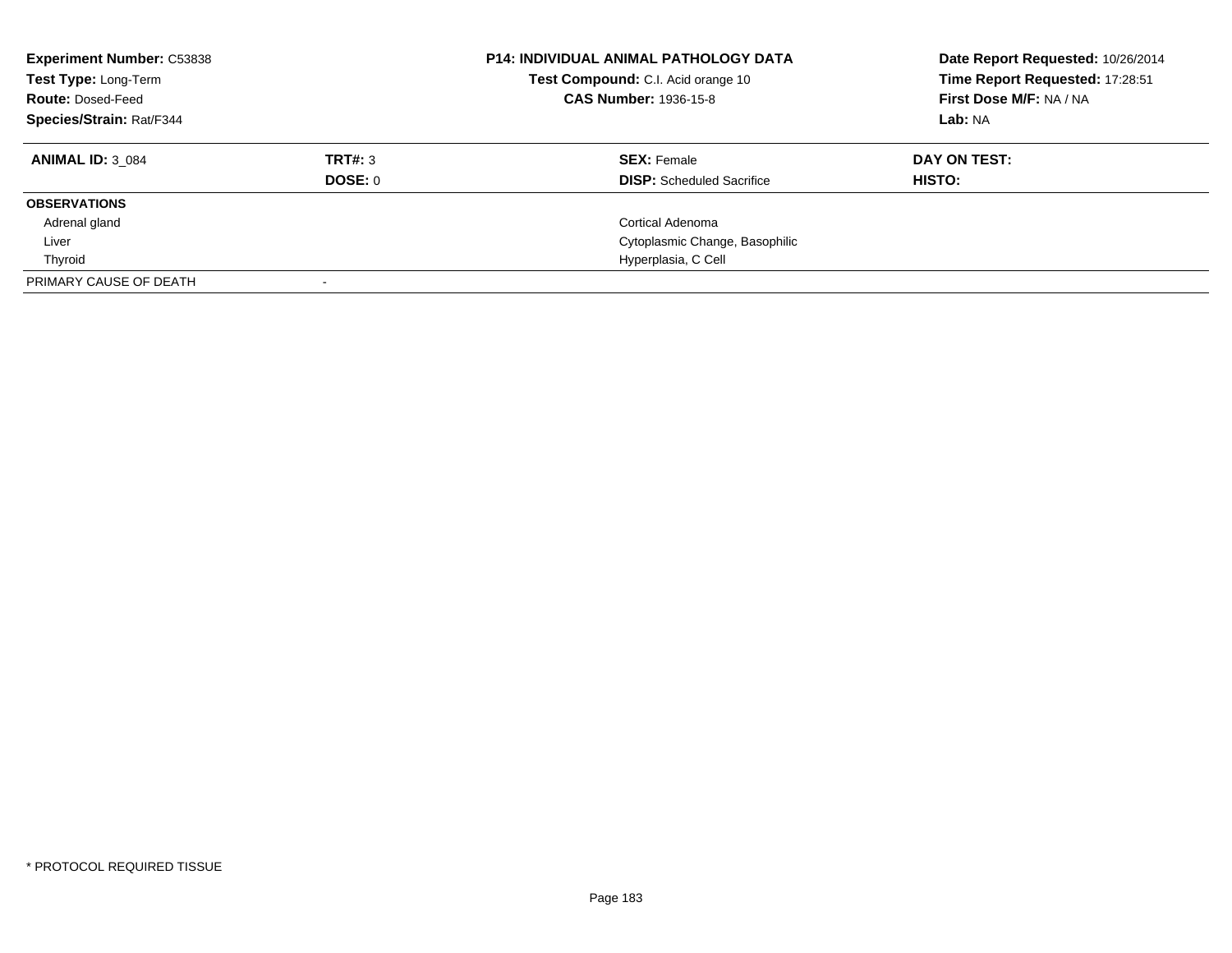| <b>Experiment Number: C53838</b><br>Test Type: Long-Term<br><b>Route: Dosed-Feed</b><br>Species/Strain: Rat/F344 |                          | <b>P14: INDIVIDUAL ANIMAL PATHOLOGY DATA</b><br>Test Compound: C.I. Acid orange 10<br><b>CAS Number: 1936-15-8</b> | Date Report Requested: 10/26/2014<br>Time Report Requested: 17:28:51<br>First Dose M/F: NA / NA<br>Lab: NA |
|------------------------------------------------------------------------------------------------------------------|--------------------------|--------------------------------------------------------------------------------------------------------------------|------------------------------------------------------------------------------------------------------------|
| <b>ANIMAL ID: 3 085</b>                                                                                          | TRT#: 3<br>DOSE: 0       | <b>SEX: Female</b><br><b>DISP:</b> Scheduled Sacrifice                                                             | DAY ON TEST:<br><b>HISTO:</b>                                                                              |
| <b>OBSERVATIONS</b>                                                                                              |                          |                                                                                                                    |                                                                                                            |
| Adrenal gland                                                                                                    | Cortex Nos               | Hyperplasia, Nos                                                                                                   |                                                                                                            |
| Liver                                                                                                            |                          | Cytoplasmic Change, Basophilic                                                                                     |                                                                                                            |
| Pituitary gland                                                                                                  |                          | Chromophobe Adenoma                                                                                                |                                                                                                            |
| Uterus                                                                                                           | <b>Endometrial Gland</b> | Cyst, Nos                                                                                                          |                                                                                                            |
| PRIMARY CAUSE OF DEATH                                                                                           |                          |                                                                                                                    |                                                                                                            |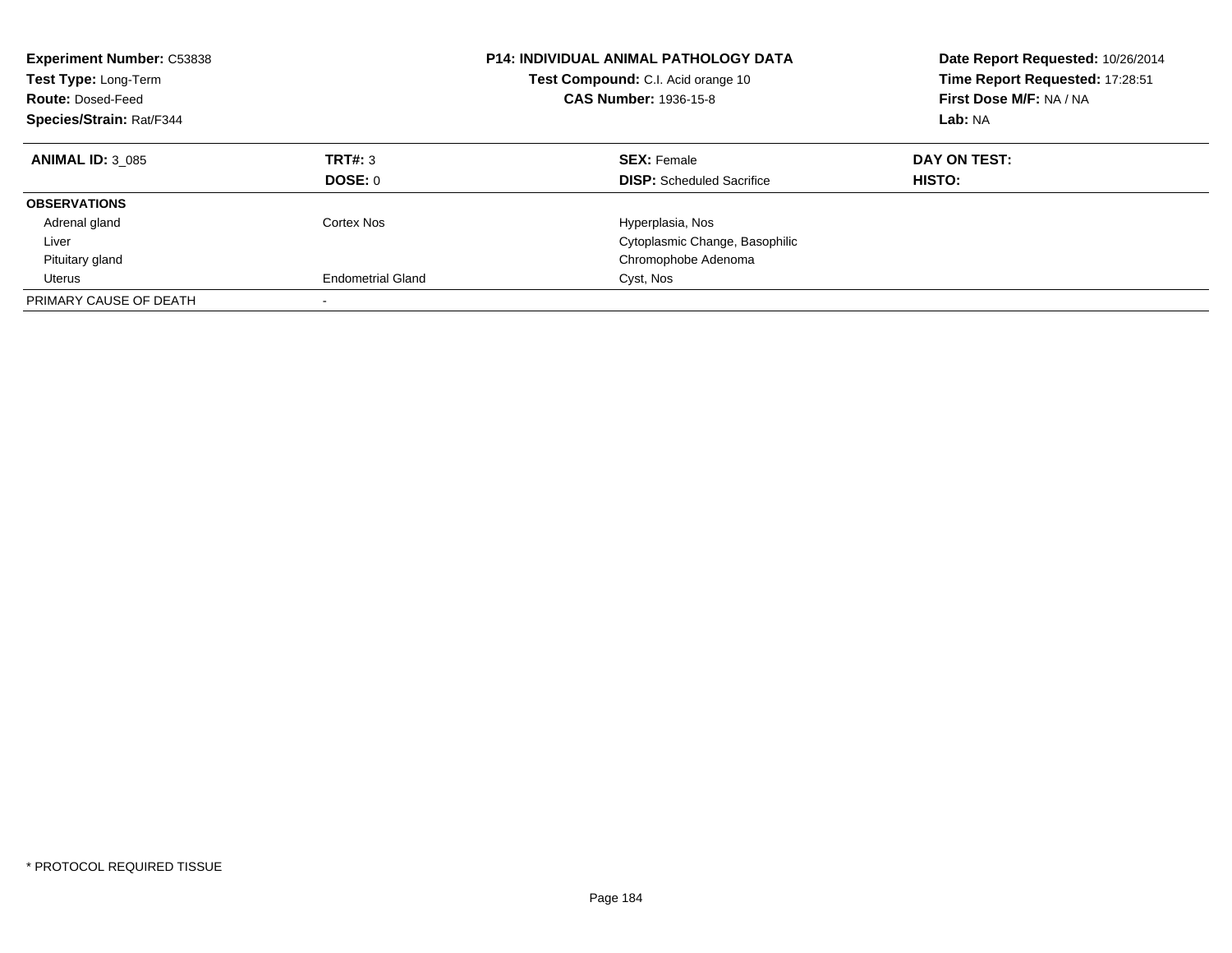| <b>Experiment Number: C53838</b> |         | <b>P14: INDIVIDUAL ANIMAL PATHOLOGY DATA</b> | Date Report Requested: 10/26/2014 |  |
|----------------------------------|---------|----------------------------------------------|-----------------------------------|--|
| Test Type: Long-Term             |         | Test Compound: C.I. Acid orange 10           | Time Report Requested: 17:28:51   |  |
| <b>Route: Dosed-Feed</b>         |         | <b>CAS Number: 1936-15-8</b>                 | <b>First Dose M/F: NA / NA</b>    |  |
| Species/Strain: Rat/F344         |         |                                              | Lab: NA                           |  |
| <b>ANIMAL ID: 3 086</b>          | TRT#: 3 | <b>SEX: Female</b>                           | DAY ON TEST:                      |  |
|                                  | DOSE: 0 | <b>DISP:</b> Scheduled Sacrifice             | HISTO:                            |  |
| <b>OBSERVATIONS</b>              |         |                                              |                                   |  |
| Liver                            |         | Cytoplasmic Change, Basophilic               |                                   |  |
| Mammary gland                    |         | Fibroadenoma                                 |                                   |  |
| PRIMARY CAUSE OF DEATH           |         |                                              |                                   |  |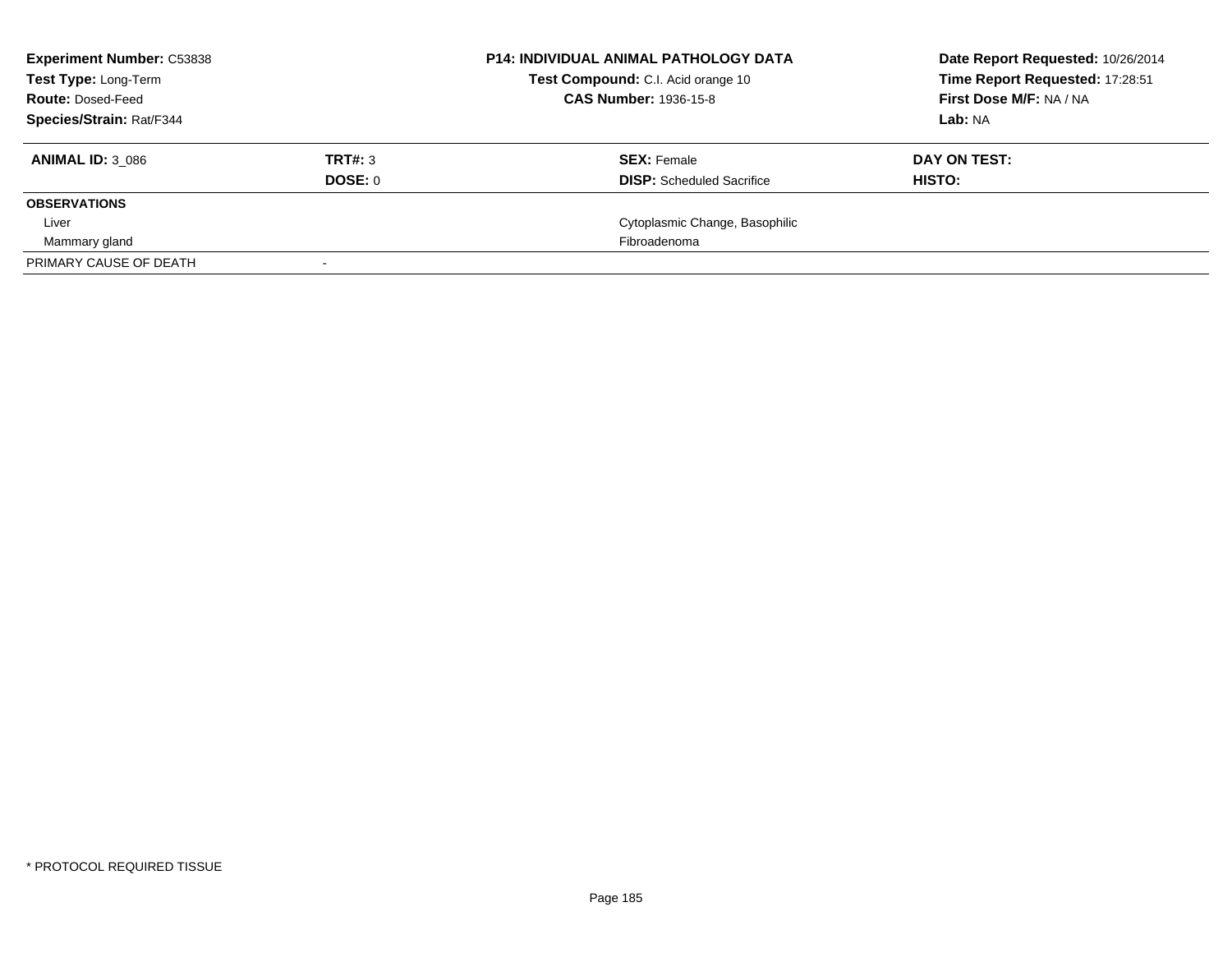| <b>Experiment Number: C53838</b><br>Test Type: Long-Term<br><b>Route: Dosed-Feed</b><br><b>Species/Strain: Rat/F344</b> |                | <b>P14: INDIVIDUAL ANIMAL PATHOLOGY DATA</b><br>Test Compound: C.I. Acid orange 10<br><b>CAS Number: 1936-15-8</b> | Date Report Requested: 10/26/2014<br>Time Report Requested: 17:28:51<br>First Dose M/F: NA / NA<br>Lab: NA |
|-------------------------------------------------------------------------------------------------------------------------|----------------|--------------------------------------------------------------------------------------------------------------------|------------------------------------------------------------------------------------------------------------|
| <b>ANIMAL ID: 3 087</b>                                                                                                 | TRT#: 3        | <b>SEX: Female</b>                                                                                                 | DAY ON TEST:                                                                                               |
|                                                                                                                         | <b>DOSE: 0</b> | <b>DISP:</b> Scheduled Sacrifice                                                                                   | HISTO:                                                                                                     |
| <b>OBSERVATIONS</b>                                                                                                     |                |                                                                                                                    |                                                                                                            |
| Liver                                                                                                                   |                | Cytoplasmic Change, Basophilic                                                                                     |                                                                                                            |
| Ovary                                                                                                                   |                | Cyst, Follicular Nos                                                                                               |                                                                                                            |
| Pituitary gland                                                                                                         |                | Angiectasis                                                                                                        |                                                                                                            |
| PRIMARY CAUSE OF DEATH                                                                                                  |                |                                                                                                                    |                                                                                                            |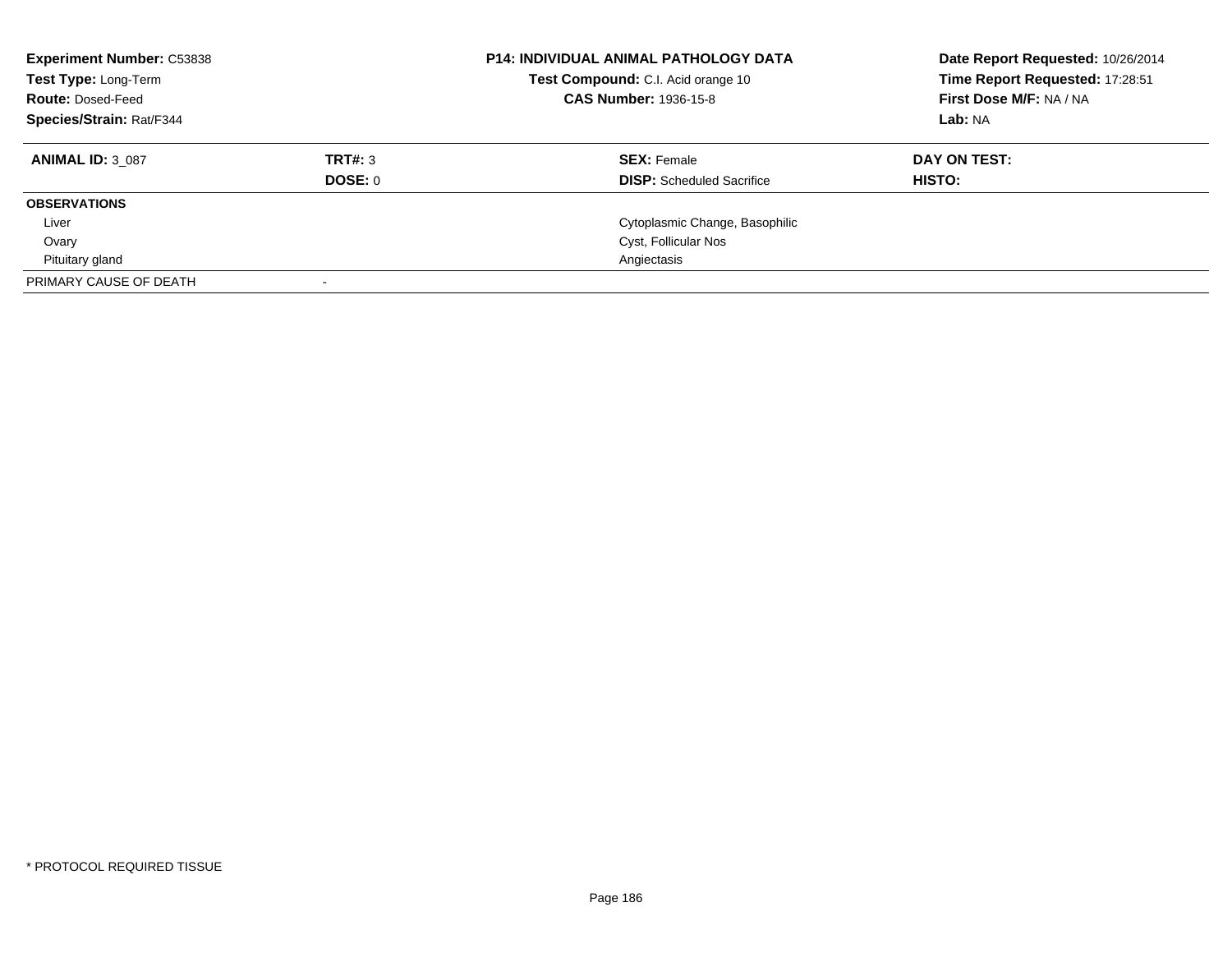| <b>Experiment Number: C53838</b><br>Test Type: Long-Term<br><b>Route: Dosed-Feed</b><br>Species/Strain: Rat/F344 |            | <b>P14: INDIVIDUAL ANIMAL PATHOLOGY DATA</b><br>Test Compound: C.I. Acid orange 10<br><b>CAS Number: 1936-15-8</b> | Date Report Requested: 10/26/2014<br>Time Report Requested: 17:28:51<br>First Dose M/F: NA / NA<br>Lab: NA |
|------------------------------------------------------------------------------------------------------------------|------------|--------------------------------------------------------------------------------------------------------------------|------------------------------------------------------------------------------------------------------------|
|                                                                                                                  |            |                                                                                                                    |                                                                                                            |
| <b>ANIMAL ID: 3 088</b>                                                                                          | TRT#: 3    | <b>SEX: Female</b>                                                                                                 | DAY ON TEST:                                                                                               |
|                                                                                                                  | DOSE: 0    | <b>DISP:</b> Scheduled Sacrifice                                                                                   | HISTO:                                                                                                     |
| <b>OBSERVATIONS</b>                                                                                              |            |                                                                                                                    |                                                                                                            |
| Adrenal gland                                                                                                    | Cortex Nos | Lipoidosis                                                                                                         |                                                                                                            |
| Liver                                                                                                            |            | Cytoplasmic Change, Basophilic                                                                                     |                                                                                                            |
|                                                                                                                  |            | Inflammation, Chronic Focal                                                                                        |                                                                                                            |
| PRIMARY CAUSE OF DEATH                                                                                           |            |                                                                                                                    |                                                                                                            |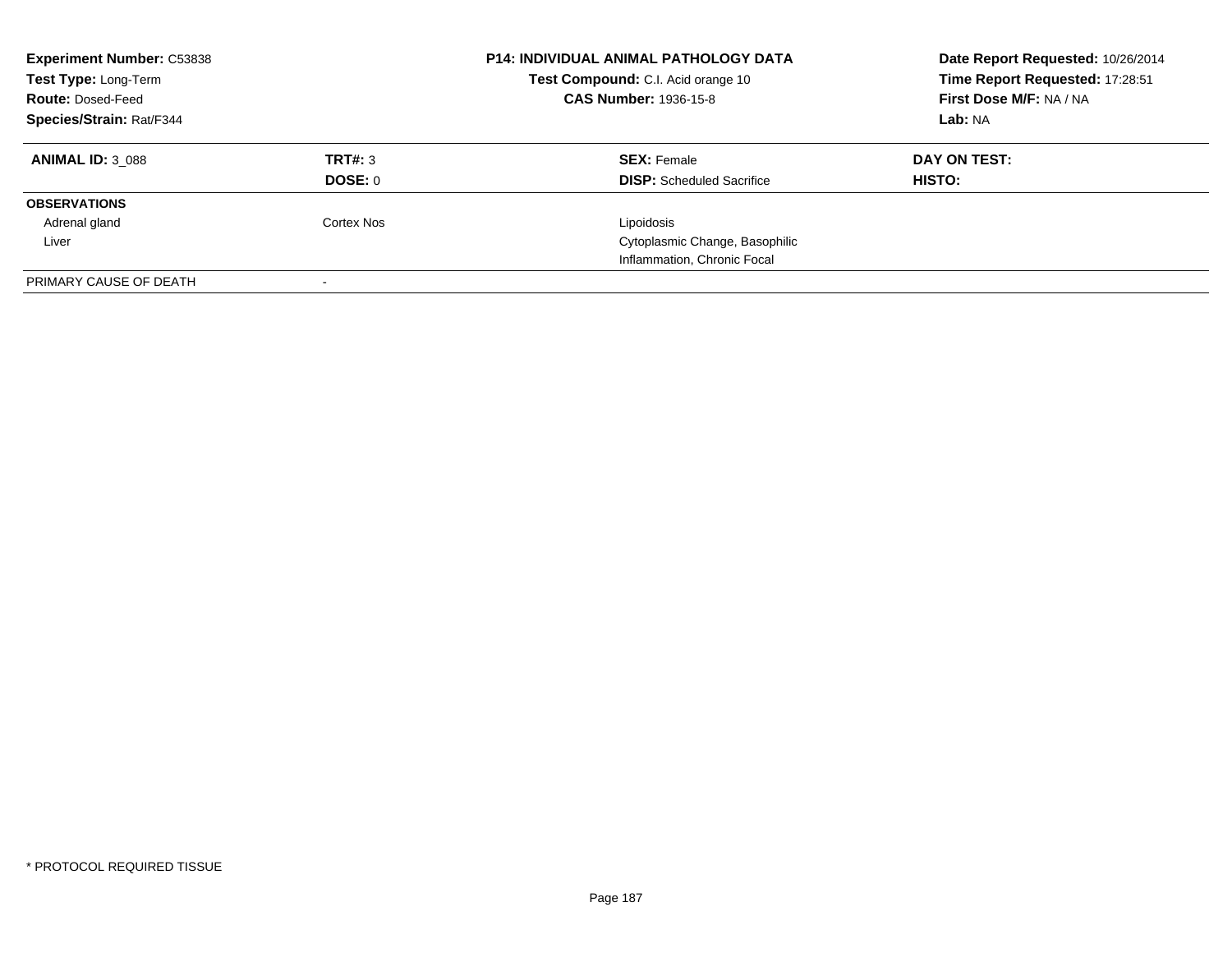| <b>Experiment Number: C53838</b><br>Test Type: Long-Term<br><b>Route: Dosed-Feed</b><br>Species/Strain: Rat/F344 |                | <b>P14: INDIVIDUAL ANIMAL PATHOLOGY DATA</b><br>Test Compound: C.I. Acid orange 10<br><b>CAS Number: 1936-15-8</b> | Date Report Requested: 10/26/2014<br>Time Report Requested: 17:28:51<br>First Dose M/F: NA / NA<br>Lab: NA |
|------------------------------------------------------------------------------------------------------------------|----------------|--------------------------------------------------------------------------------------------------------------------|------------------------------------------------------------------------------------------------------------|
| <b>ANIMAL ID: 3 089</b>                                                                                          | <b>TRT#: 3</b> | <b>SEX: Female</b>                                                                                                 | DAY ON TEST:                                                                                               |
|                                                                                                                  | DOSE: 0        | <b>DISP:</b> Scheduled Sacrifice                                                                                   | HISTO:                                                                                                     |
| <b>OBSERVATIONS</b>                                                                                              |                |                                                                                                                    |                                                                                                            |
| Bone marrow                                                                                                      |                | Hyperplasia, Reticulum Cell                                                                                        |                                                                                                            |
| Kidney                                                                                                           |                | Nephropathy                                                                                                        |                                                                                                            |
| Liver                                                                                                            |                | Cytoplasmic Change, Basophilic                                                                                     |                                                                                                            |
| Mammary gland                                                                                                    |                | Adenoma, Nos                                                                                                       |                                                                                                            |
|                                                                                                                  |                | Hyperplasia, Cystic                                                                                                |                                                                                                            |
| Pituitary gland                                                                                                  |                | Chromophobe Adenoma                                                                                                |                                                                                                            |
| PRIMARY CAUSE OF DEATH                                                                                           |                |                                                                                                                    |                                                                                                            |